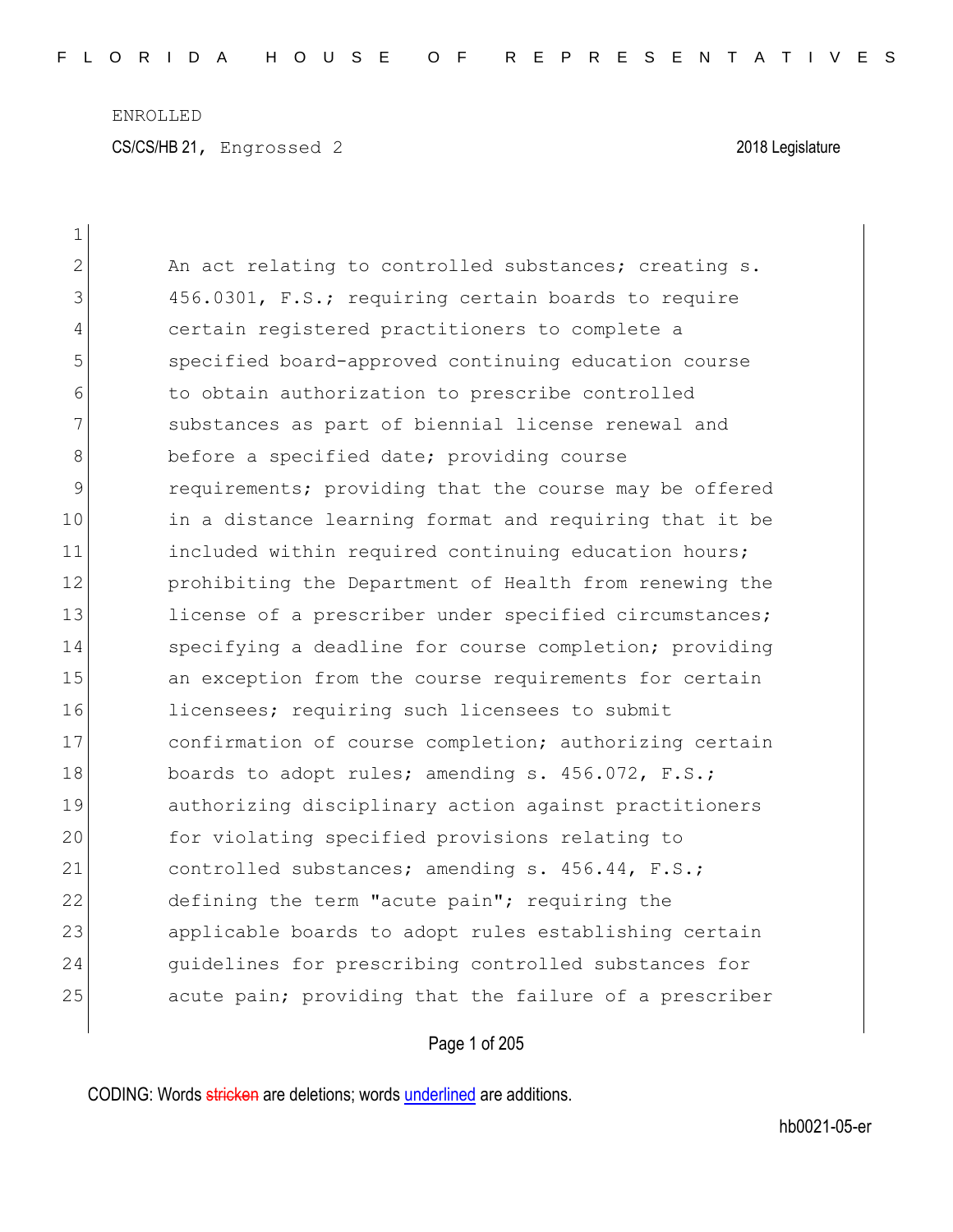26 to follow specified guidelines is grounds for 27 disciplinary action; limiting opioid drug 28 prescriptions for the treatment of acute pain to a 29 specified period under certain circumstances; 30 authorizing such prescriptions for an extended period 31 if specified requirements are met; requiring a 32 prescriber who prescribes an opioid drug for the 33 treatment of pain other than acute pain to include a 34 Specific indication on the prescription; requiring a 35 prescriber who prescribes an opioid drug for the 36 treatment of pain related to a traumatic injury with a 37 Specified Injury Severity Score to concurrently 38 prescribe an emergency opioid antagonist; amending ss.  $39$  458.3265 and 459.0137, F.S.; requiring pain management 40 clinics to register with the department or hold a 41 valid certificate of exemption; requiring certain 42 clinics to apply to the department for a certificate 43 of exemption; providing requirements for such 44 certificates; requiring the department to adopt rules 45 necessary to administer such exemptions; amending s. 46 465.0155, F.S.; providing requirements for pharmacists 47 for the dispensing of controlled substances to persons 48 not known to them; defining the term "proper 49 identification"; amending s. 465.0276, F.S.; 50 prohibiting the dispensing of certain controlled

### Page 2 of 205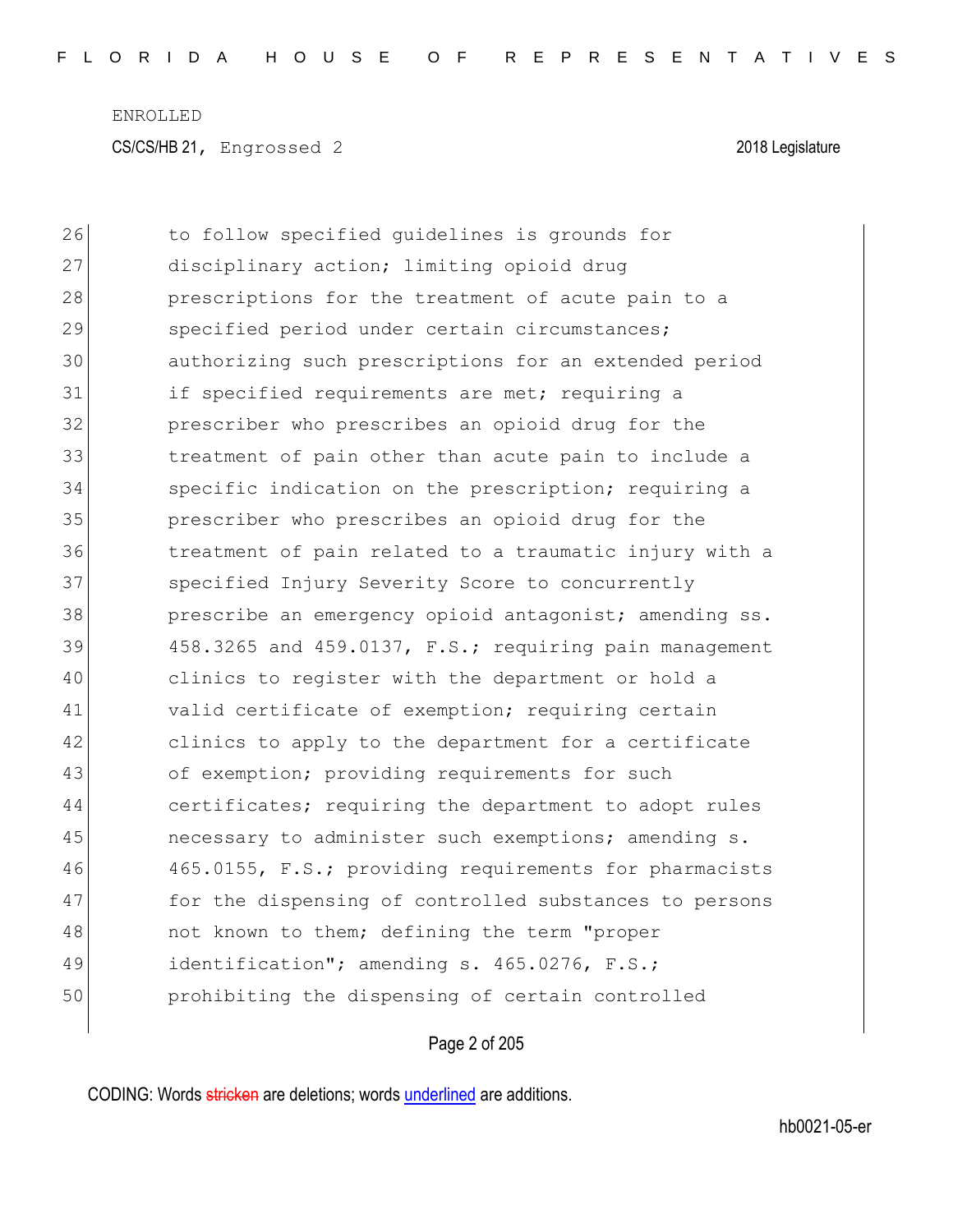51 substances in an amount that exceeds a 3-day supply 52 unless certain criteria are met; providing an 53 exception for the dispensing of certain controlled 54 substances by a practitioner to the practitioner's own 55 patients for the medication-assisted treatment of 56 opiate addiction; providing requirements for 57 practitioners for the dispensing of controlled 58 substances to persons not known to them; defining the 59 term "proper identification"; amending s. 893.03, 60 F.S.; correcting a cross-reference; conforming the 61 state controlled substances schedule to the federal  $62$  controlled substances schedule; amending s. 893.04, 63 F.S.; authorizing a pharmacist to dispense controlled 64 substances upon receipt of an electronic prescription 65 if certain conditions are met; amending s. 893.055, 66 F.S.; revising and providing definitions; revising 67 **requirements for the prescription drug monitoring** 68 program; authorizing rulemaking; requiring dispensers 69 to report information to the department for each 70 controlled substance dispensed; providing 71 applicability; requiring the department to maintain an 72 electronic system for certain purposes which meets 73 Specified requirements; requiring certain information 74 to be reported to the system by a specified time; 75 specifying direct access to system information;

## Page 3 of 205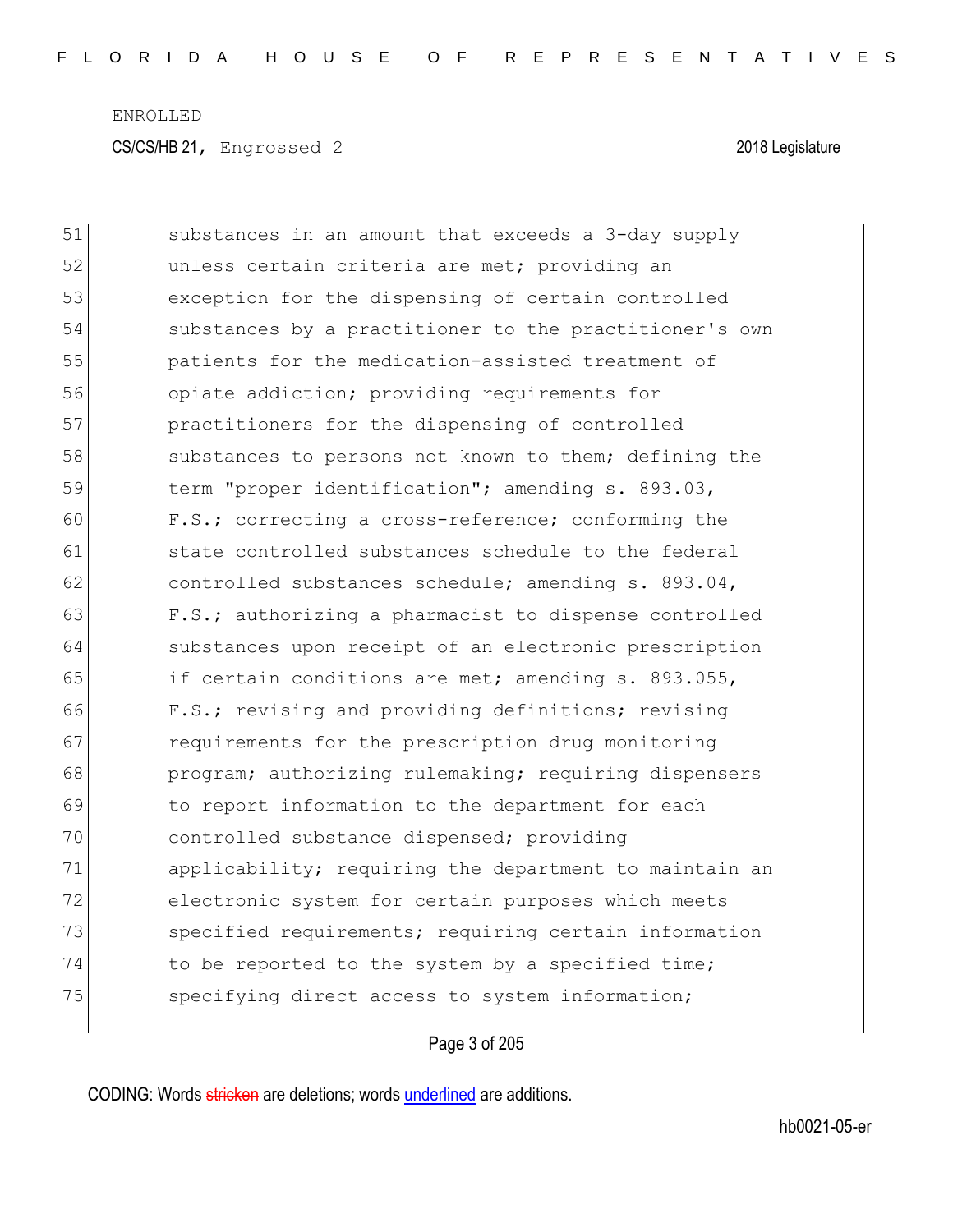76 authorizing the department to enter into reciprocal 77 agreements or contracts to share prescription drug 78 monitoring information with certain entities; 79 providing requirements for such agreements; 80 authorizing the department to enter into agreements or 81 contracts for secure connections with practitioner 82 electronic systems; requiring specified persons to 83 83 6 consult the system for certain purposes within a 84 specified time; providing exceptions to the duty of 85 specified persons to consult the system under certain 86 circumstances; requiring the department to issue 87 citations to prescribers or dispensers who fail to 88 meet specified requirements relating to consulting the 89 system; providing a system for discipline of specified 90 persons for failing to meet such requirements; 91 **prohibiting a person from failing to report the** 92 dispensing of a controlled substance when required to 93 do so; specifying penalties; authorizing the 94 department to enter into agreements or contracts for 95 specified purposes; providing for the release of 96 **information obtained by the system;** allowing specified 97 persons to have direct access to information for the 98 purpose of reviewing the controlled drug prescription 99 history of a patient; providing prescriber or 100 dispenser immunity from liability for review of

## Page 4 of 205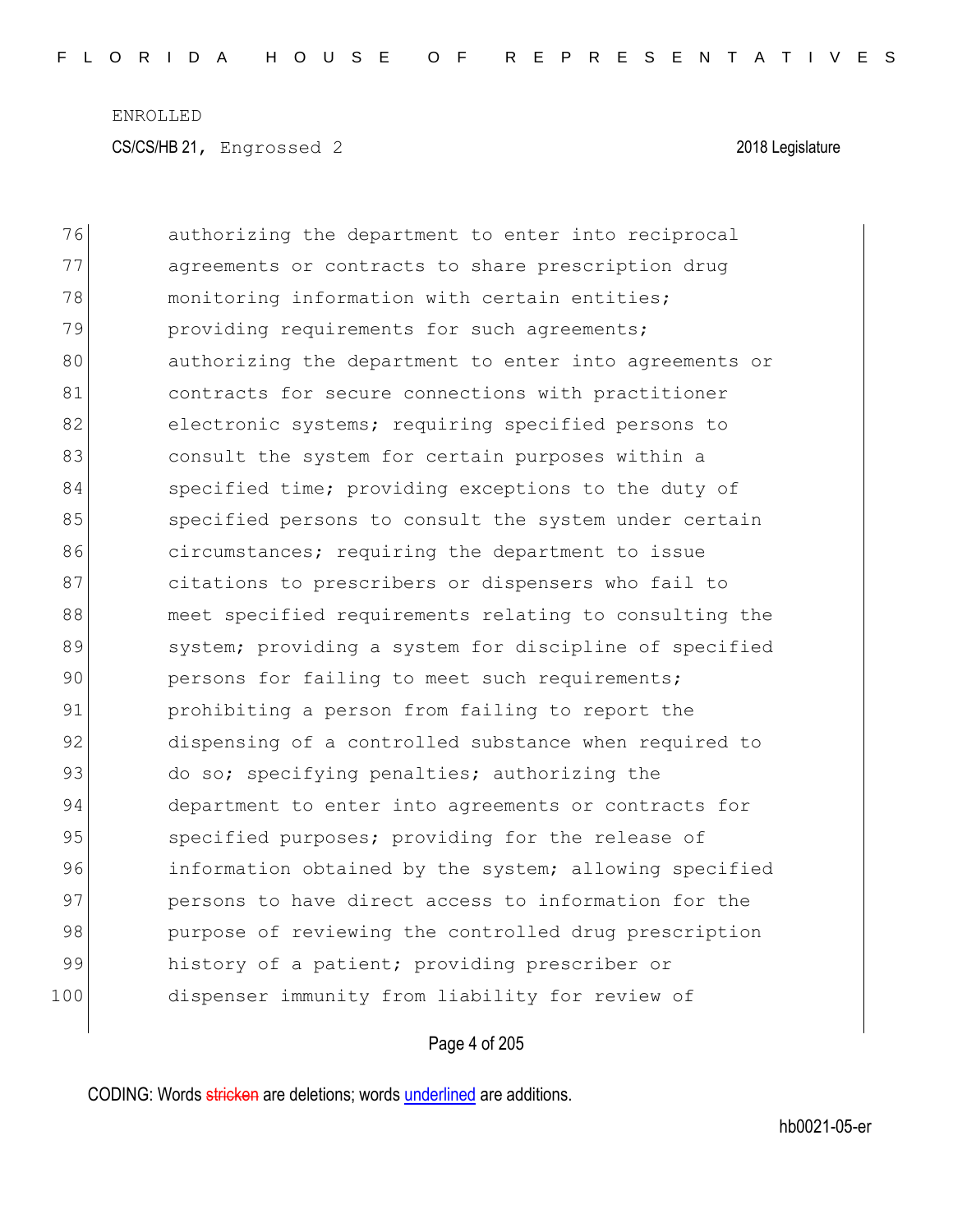101 **patient history when acting in good faith;** providing 102 construction; prohibiting the department from 103 specified uses of funds; requiring the department to 104 conduct or participate in studies for specified 105 **purposes;** requiring an annual report to be submitted 106 to the Governor and Legislature by a specified date; 107 **providing report requirements;** authorizing the 108 department to establish a certain direct-support 109 organization for specified purposes; defining the term 110 "direct-support organization"; requiring a direct-111 support organization to operate under written contract 112 With the department; providing contract requirements; 113 requiring the direct-support organization to obtain 114 written approval from the department for specified 115 **purposes;** providing for an independent annual 116 financial audit by the direct-support organization; 117 providing that copies of such audit be provided to 118 specified entities; authorizing the department to 119 adopt certain rules relating to resources used by the 120 direct-support organization; providing for future 121 **repeal of provisions relating to the direct-support** 122 organization; requiring the department to adopt rules 123 to implement the system; amending s. 893.0551, F.S.; 124 revising provisions concerning the release of 125 information held by the prescription drug monitoring

## Page 5 of 205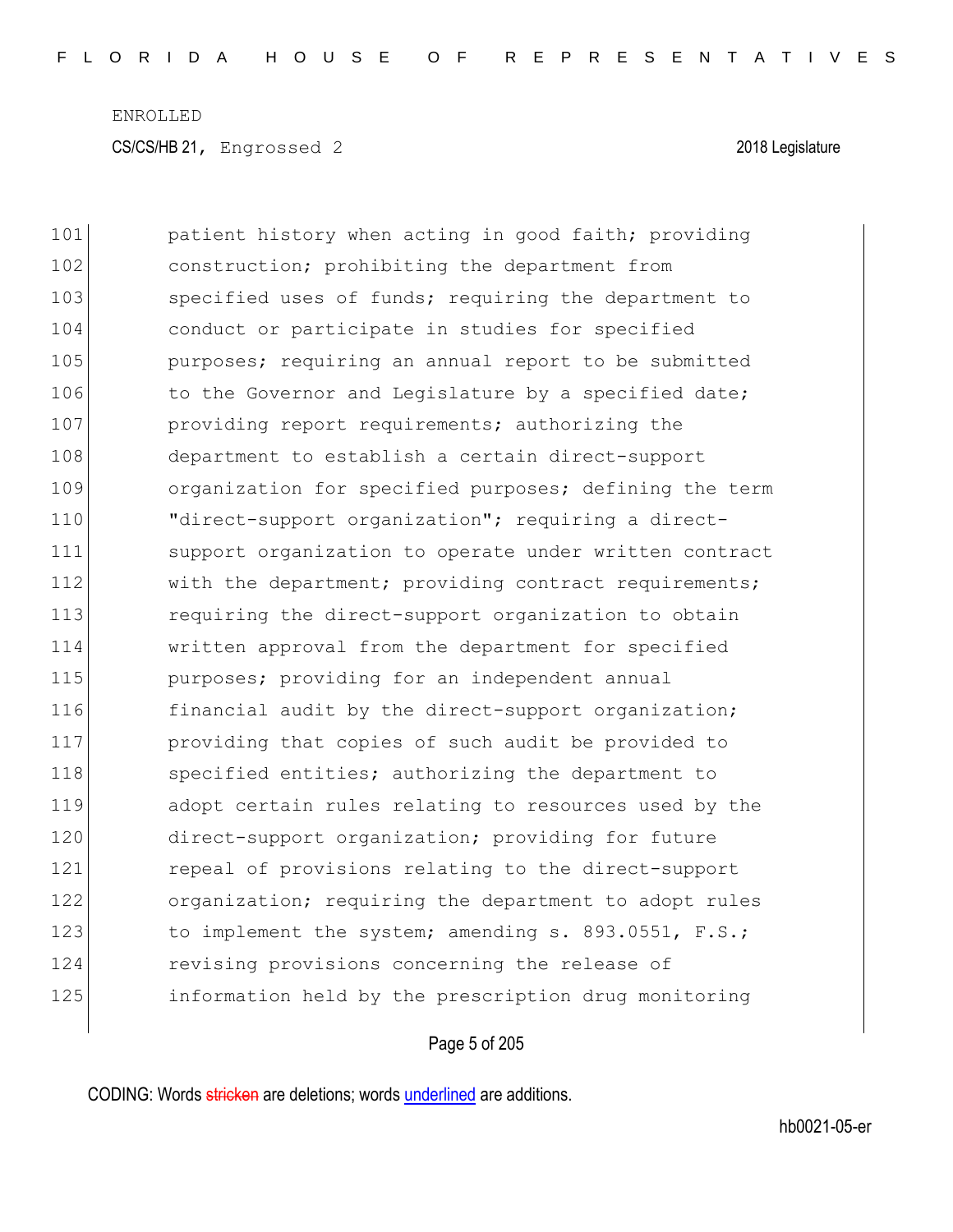| 126 | program; amending s. 893.13, F.S.; correcting cross-      |
|-----|-----------------------------------------------------------|
| 127 | references; increasing the severity of a felony for a     |
| 128 | health care practitioner who provides or a person who     |
| 129 | obtains certain controlled substances that are not        |
| 130 | medically necessary under certain circumstances;          |
| 131 | amending s. 893.147, F.S.; prohibiting any person from    |
| 132 | possessing, purchasing, delivering, selling, or           |
| 133 | possessing with intent to sell or deliver a tableting     |
| 134 | machine, an encapsulating machine, or controlled          |
| 135 | substance counterfeiting materials with knowledge,        |
| 136 | intent, or reasonable cause to believe that it will be    |
| 137 | used to manufacture a controlled substance or             |
| 138 | counterfeit controlled substance; providing an            |
| 139 | exception for persons who meet certain criteria;          |
| 140 | defining terms; providing criminal penalties for          |
| 141 | persons who violate specified provisions relating to      |
| 142 | tableting machines, encapsulating machines, and           |
| 143 | controlled substance counterfeiting materials;            |
| 144 | amending ss. 458.331, 459.015, 463.0055, 782.04,          |
| 145 | 893.135, and 921.0022, F.S.; correcting cross-            |
| 146 | references; conforming provisions to changes made by      |
| 147 | the act; providing appropriations; providing effective    |
| 148 | dates.                                                    |
| 149 |                                                           |
| 150 | Be It Enacted by the Legislature of the State of Florida: |
|     |                                                           |

Page 6 of 205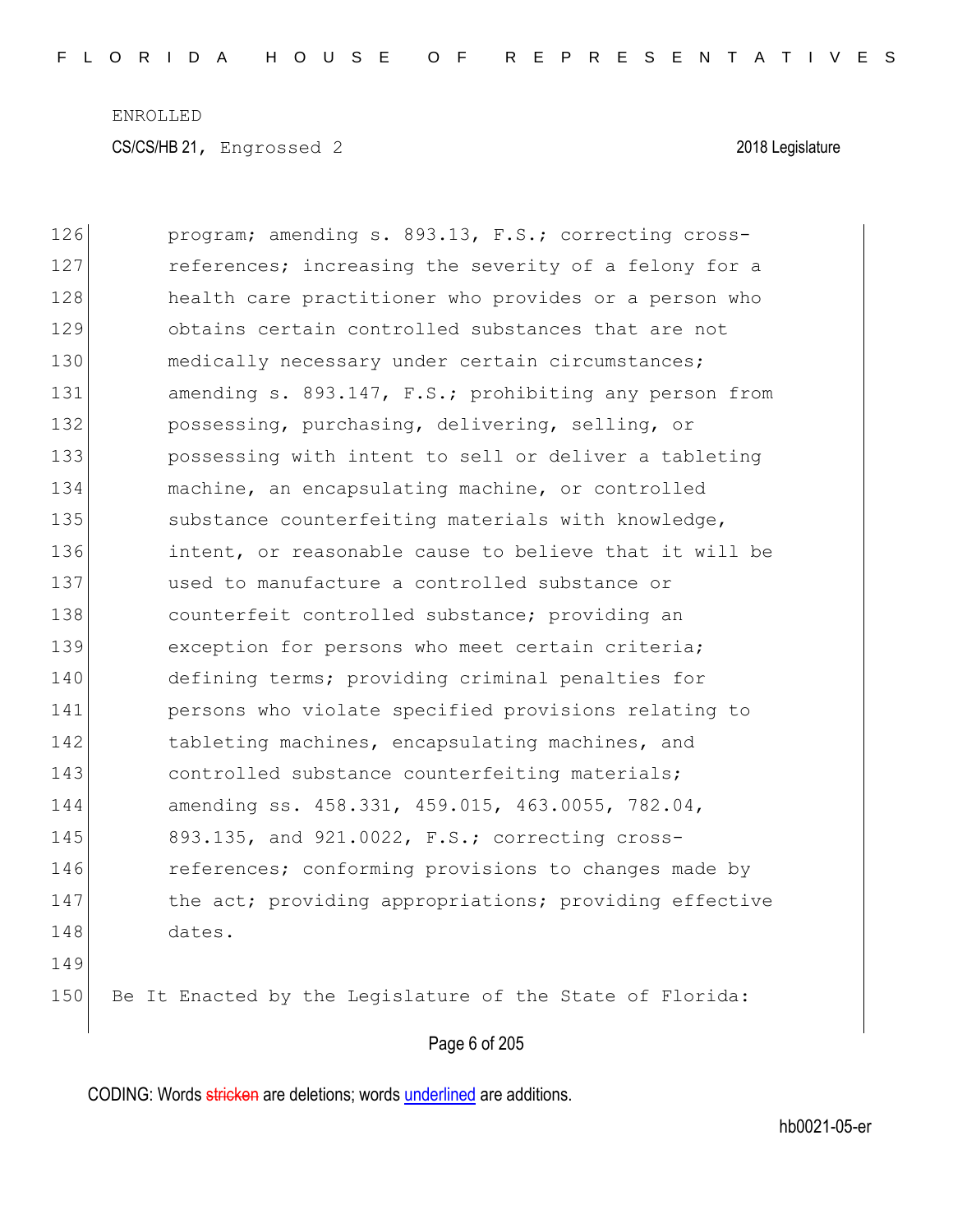CS/CS/HB 21, Engrossed 2 2018 Legislature

| 151 |                                                                  |
|-----|------------------------------------------------------------------|
| 152 | Section 1. Section 456.0301, Florida Statutes, is created        |
| 153 | to read:                                                         |
| 154 | 456.0301 Requirement for instruction on controlled               |
| 155 | substance prescribing.-                                          |
| 156 | The appropriate board shall require each person<br>(1) (a)       |
| 157 | registered with the United States Drug Enforcement               |
| 158 | Administration and authorized to prescribe controlled substances |
| 159 | pursuant to 21 U.S.C. s. 822 to complete a board-approved 2-hour |
| 160 | continuing education course on prescribing controlled substances |
| 161 | offered by a statewide professional association of physicians in |
| 162 | this state that is accredited to provide educational activities  |
| 163 | designated for the American Medical Association Physician's      |
| 164 | Recognition Award Category 1 Credit or the American Osteopathic  |
| 165 | Category 1-A continuing medical education credit as part of      |
| 166 | biennial license renewal. The course must include information on |
| 167 | the current standards for prescribing controlled substances,     |
| 168 | particularly opiates; alternatives to these standards;           |
| 169 | nonpharmacological therapies; prescribing emergency opioid       |
| 170 | antagonists; and the risks of opioid addiction following all     |
| 171 | stages of treatment in the management of acute pain. The course  |
| 172 | may be offered in a distance learning format and must be         |
| 173 | included within the number of continuing education hours         |
| 174 | required by law. The department may not renew the license of any |
| 175 | prescriber registered with the United States Drug Enforcement    |
|     |                                                                  |

Page 7 of 205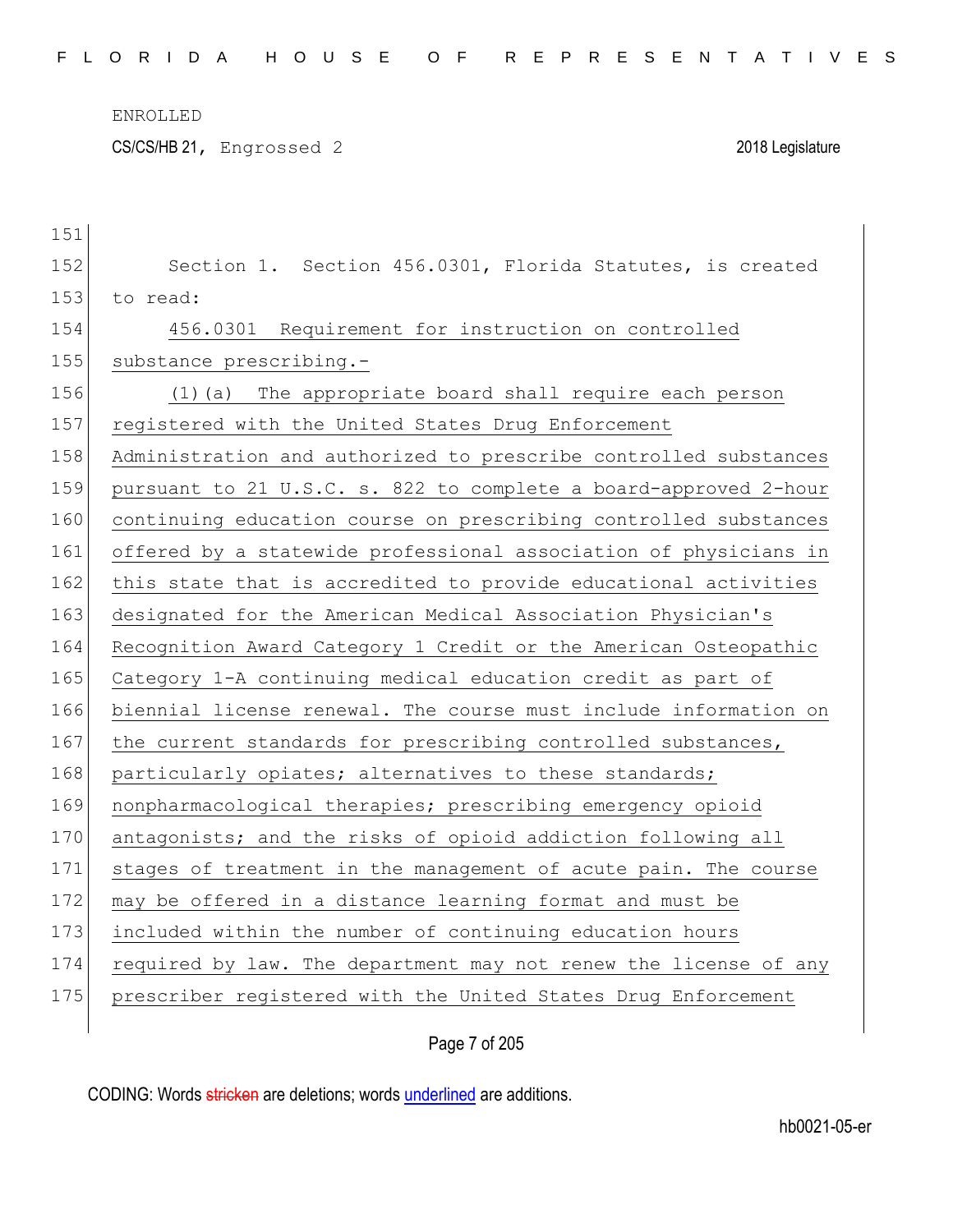CS/CS/HB 21, Engrossed 2 2018 Legislature

| 176 | Administration to prescribe controlled substances who has failed |
|-----|------------------------------------------------------------------|
| 177 | to complete the course. The course must be completed by January  |
| 178 | 31, 2019, and at each subsequent renewal. This paragraph does    |
| 179 | not apply to a licensee who is required by his or her applicable |
| 180 | practice act to complete a minimum of 2 hours of continuing      |
| 181 | education on the safe and effective prescribing of controlled    |
| 182 | substances.                                                      |
| 183 | (b) Each practitioner required to complete the course            |
| 184 | required in paragraph (a) shall submit confirmation of having    |
| 185 | completed such course when applying for biennial license         |
| 186 | renewal.                                                         |
| 187 | Each licensing board that requires a licensee to<br>(C)          |
| 188 | complete an educational course pursuant to this subsection must  |
| 189 | include the hours required for completion of the course in the   |
| 190 | total hours of continuing education required by law for such     |
| 191 | profession unless the continuing education requirements for such |
| 192 | profession consist of fewer than 30 hours biennially.            |
| 193 | (2) Each board may adopt rules to administer this section.       |
| 194 | Section 2. Paragraph (gg) of subsection (1) of section           |
| 195 | 456.072, Florida Statutes, is amended to read:                   |
| 196 | 456.072 Grounds for discipline; penalties; enforcement.-         |
| 197 | The following acts shall constitute grounds for which<br>(1)     |
| 198 | the disciplinary actions specified in subsection (2) may be      |
| 199 | taken:                                                           |
| 200 | Engaging in a pattern of practice when prescribing<br>(qq)       |
|     | Page 8 of 205                                                    |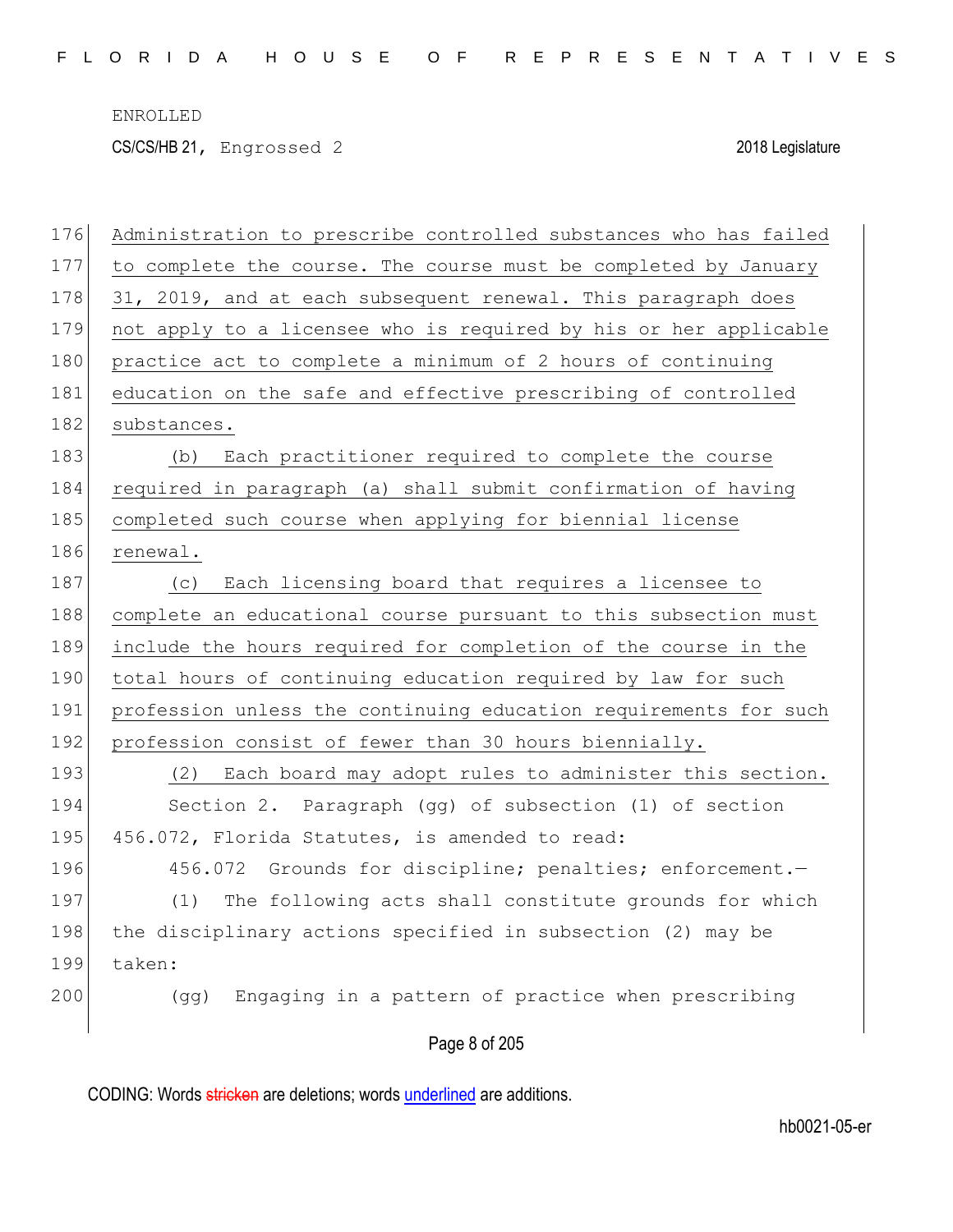| 201 | medicinal drugs or controlled substances which demonstrates a       |
|-----|---------------------------------------------------------------------|
| 202 | lack of reasonable skill or safety to patients, a violation of      |
| 203 | any provision of this chapter or ss. 893.055 and 893.0551, a        |
| 204 | violation of the applicable practice act, or a violation of any     |
| 205 | rules adopted under this chapter or the applicable practice act     |
| 206 | of the prescribing practitioner. Notwithstanding s. 456.073(13),    |
| 207 | the department may initiate an investigation and establish such     |
| 208 | a pattern from billing records, data, or any other information      |
| 209 | obtained by the department.                                         |
| 210 | Section 3. Paragraphs (a) through (g) of subsection (1) of          |
| 211 | section 456.44, Florida Statutes, are redesignated as paragraphs    |
| 212 | (b) through (h), respectively, a new paragraph (a) is added to      |
| 213 | that subsection, subsection (3) of that section is amended, and     |
| 214 | subsections $(4)$ , $(5)$ , and $(6)$ are added to that section, to |
| 215 | read:                                                               |
| 216 | 456.44 Controlled substance prescribing.-                           |
| 217 | DEFINITIONS. - As used in this section, the term:<br>(1)            |
| 218 | "Acute pain" means the normal, predicted,<br>(a)                    |
| 219 | physiological, and time-limited response to an adverse chemical,    |
| 220 | thermal, or mechanical stimulus associated with surgery, trauma,    |
| 221 | or acute illness. The term does not include pain related to:        |
| 222 | 1. Cancer.                                                          |
| 223 | A terminal condition. For purposes of this<br>2.                    |
| 224 | subparagraph, the term "terminal condition" means a progressive     |
| 225 | disease or medical or surgical condition that causes significant    |
|     |                                                                     |

# Page 9 of 205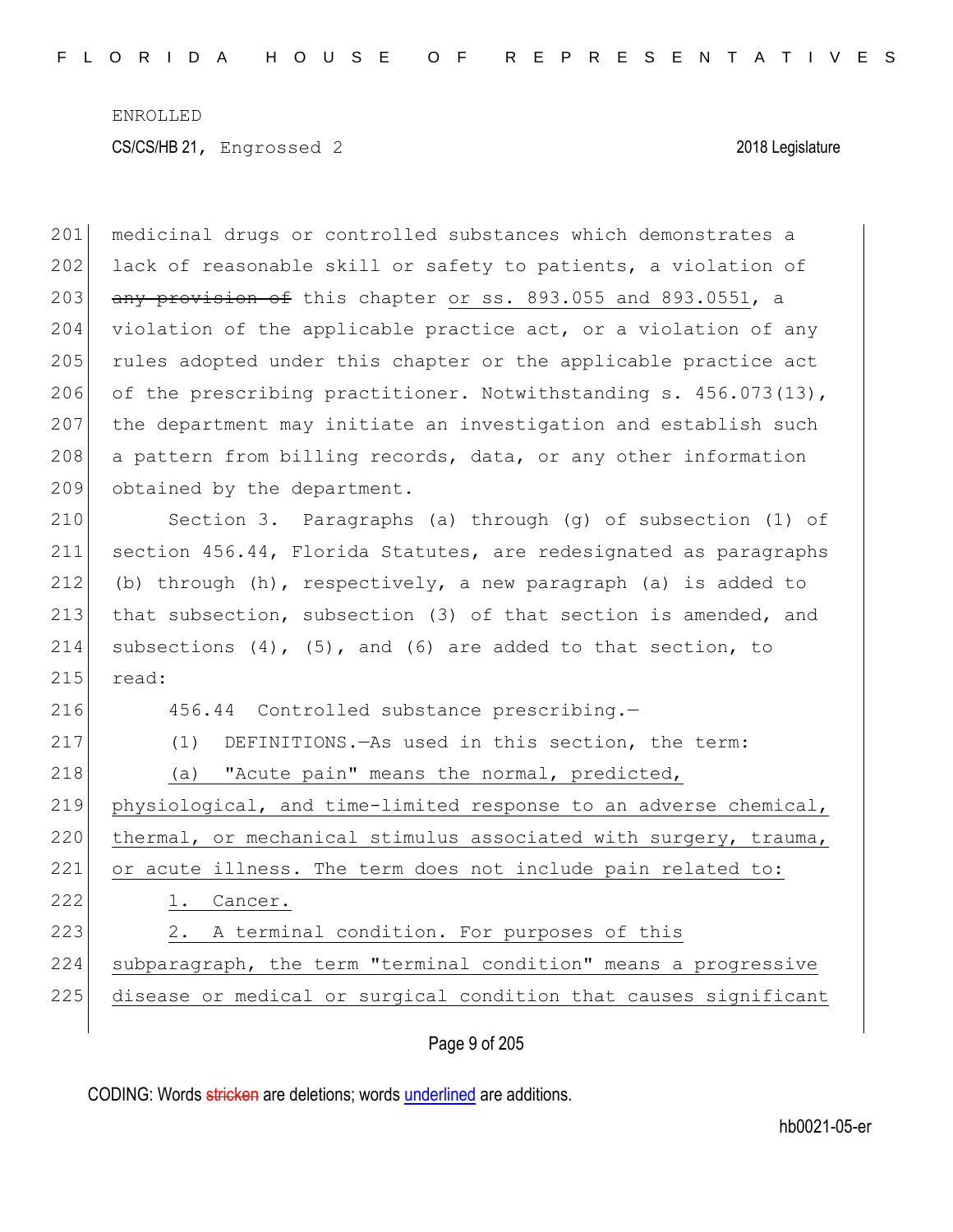CS/CS/HB 21, Engrossed 2 2018 Legislature

| 226 | functional impairment, is not considered by a treating physician  |
|-----|-------------------------------------------------------------------|
| 227 | to be reversible without the administration of life-sustaining    |
| 228 | procedures, and will result in death within 1 year after          |
| 229 | diagnosis if the condition runs its normal course.                |
| 230 | 3. Palliative care to provide relief of symptoms related          |
| 231 | to an incurable, progressive illness or injury.                   |
| 232 | 4. A traumatic injury with an Injury Severity Score of 9          |
| 233 | or greater.                                                       |
| 234 | (3)<br>STANDARDS OF PRACTICE FOR TREATMENT OF CHRONIC             |
| 235 | NONMALIGNANT PAIN. - The standards of practice in this section do |
| 236 | not supersede the level of care, skill, and treatment recognized  |
| 237 | in general law related to health care licensure.                  |
| 238 | (a) A complete medical history and a physical examination         |
| 239 | must be conducted before beginning any treatment and must be      |
| 240 | documented in the medical record. The exact components of the     |
| 241 | physical examination shall be left to the judgment of the         |
| 242 | registrant who is expected to perform a physical examination      |
| 243 | proportionate to the diagnosis that justifies a treatment. The    |
| 244 | medical record must, at a minimum, document the nature and        |
| 245 | intensity of the pain, current and past treatments for pain,      |
| 246 | underlying or coexisting diseases or conditions, the effect of    |
| 247 | the pain on physical and psychological function, a review of      |
| 248 | previous medical records, previous diagnostic studies, and        |
| 249 | history of alcohol and substance abuse. The medical record shall  |
| 250 | also document the presence of one or more recognized medical      |
|     |                                                                   |
|     | Page 10 of 205                                                    |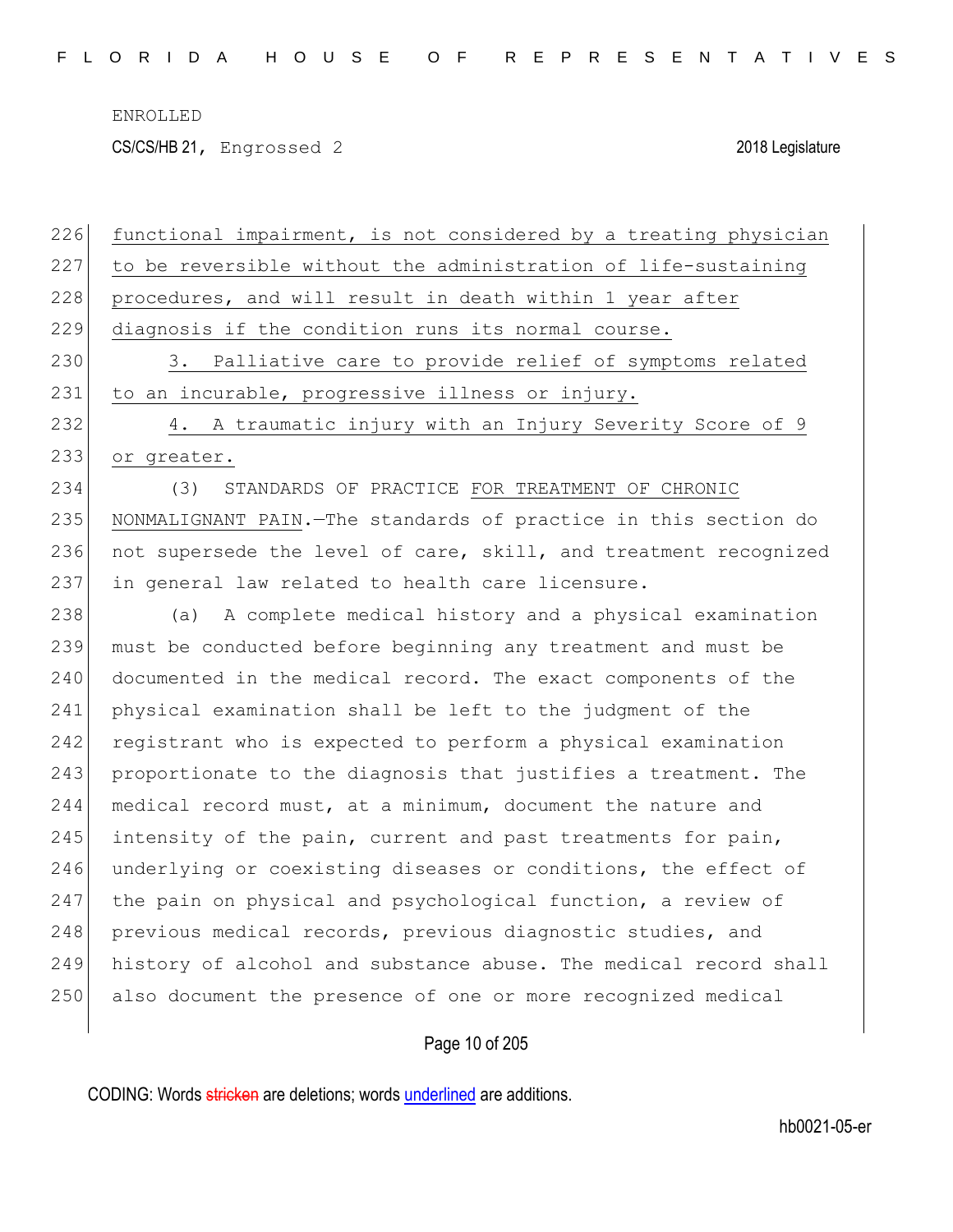251 indications for the use of a controlled substance. Each 252 registrant must develop a written plan for assessing each 253 patient's risk of aberrant drug-related behavior, which may 254 include patient drug testing. Registrants must assess each 255 patient's risk for aberrant drug-related behavior and monitor 256 that risk on an ongoing basis in accordance with the plan.

257 (b) Each registrant must develop a written individualized 258 treatment plan for each patient. The treatment plan shall state 259 objectives that will be used to determine treatment success, 260 such as pain relief and improved physical and psychosocial 261 function, and shall indicate if any further diagnostic 262 evaluations or other treatments are planned. After treatment 263 begins, the registrant shall adjust drug therapy to the 264 individual medical needs of each patient. Other treatment 265 modalities, including a rehabilitation program, shall be 266 considered depending on the etiology of the pain and the extent 267 to which the pain is associated with physical and psychosocial 268 impairment. The interdisciplinary nature of the treatment plan 269 shall be documented.

270 (c) The registrant shall discuss the risks and benefits of 271 the use of controlled substances, including the risks of abuse 272 and addiction, as well as physical dependence and its 273 consequences, with the patient, persons designated by the 274 patient, or the patient's surrogate or guardian if the patient 275 is incompetent. The registrant shall use a written controlled

Page 11 of 205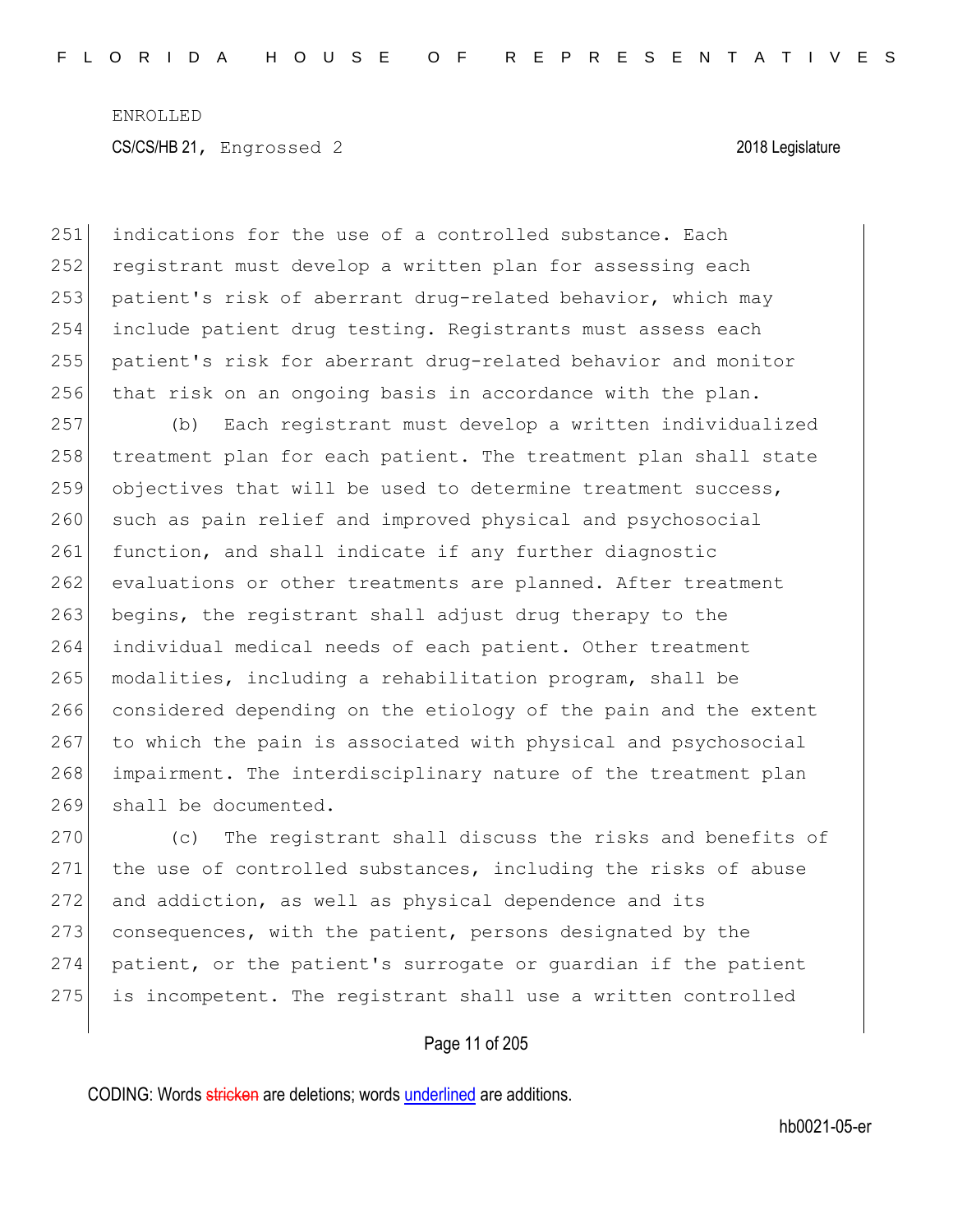276 substance agreement between the registrant and the patient 277 outlining the patient's responsibilities, including, but not 278 limited to:

279 1. Number and frequency of controlled substance 280 prescriptions and refills.

281 2. Patient compliance and reasons for which drug therapy 282 may be discontinued, such as a violation of the agreement.

283 3. An agreement that controlled substances for the 284 treatment of chronic nonmalignant pain shall be prescribed by a 285 single treating registrant unless otherwise authorized by the 286 treating registrant and documented in the medical record.

287 (d) The patient shall be seen by the registrant at regular 288 intervals, not to exceed 3 months, to assess the efficacy of 289 treatment, ensure that controlled substance therapy remains 290 indicated, evaluate the patient's progress toward treatment 291 objectives, consider adverse drug effects, and review the 292 etiology of the pain. Continuation or modification of therapy 293 shall depend on the registrant's evaluation of the patient's 294 progress. If treatment goals are not being achieved, despite  $295$  medication adjustments, the registrant shall reevaluate the 296 appropriateness of continued treatment. The registrant shall 297 monitor patient compliance in medication usage, related 298 treatment plans, controlled substance agreements, and 299 indications of substance abuse or diversion at a minimum of 3- 300 month intervals.

### Page 12 of 205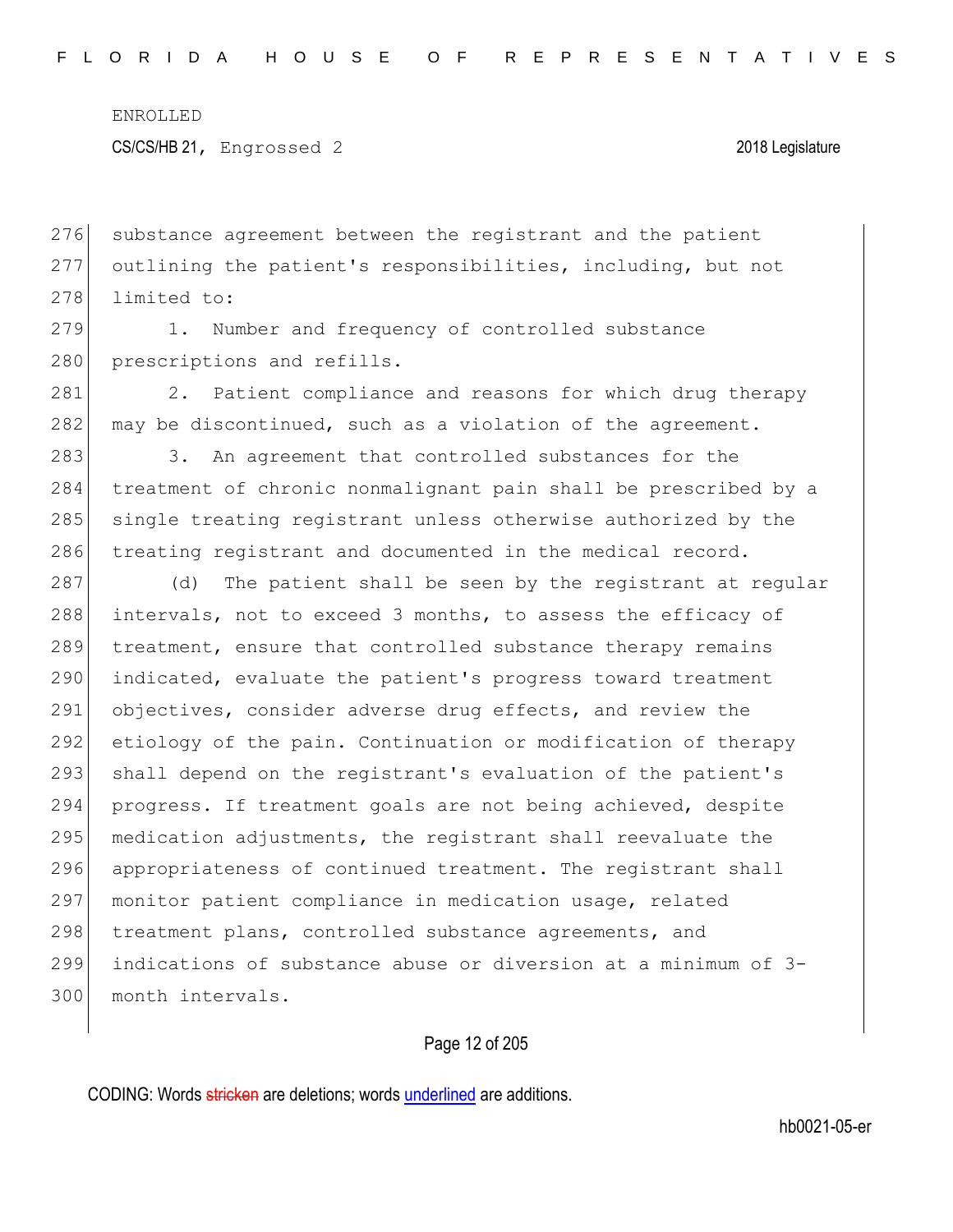Page 13 of 205 (e) The registrant shall refer the patient as necessary for additional evaluation and treatment in order to achieve treatment objectives. Special attention shall be given to those patients who are at risk for misusing their medications and those whose living arrangements pose a risk for medication misuse or diversion. The management of pain in patients with a history of substance abuse or with a comorbid psychiatric disorder requires extra care, monitoring, and documentation and requires consultation with or referral to an addiction medicine 310 specialist or a psychiatrist. (f) A registrant must maintain accurate, current, and complete records that are accessible and readily available for 313 review and comply with the requirements of this section, the applicable practice act, and applicable board rules. The medical records must include, but are not limited to: 1. The complete medical history and a physical examination, including history of drug abuse or dependence. 318 2. Diagnostic, therapeutic, and laboratory results. 319 3. Evaluations and consultations. 4. Treatment objectives. 321 5. Discussion of risks and benefits. 6. Treatments. 323 7. Medications, including date, type, dosage, and quantity prescribed. 325 8. Instructions and agreements.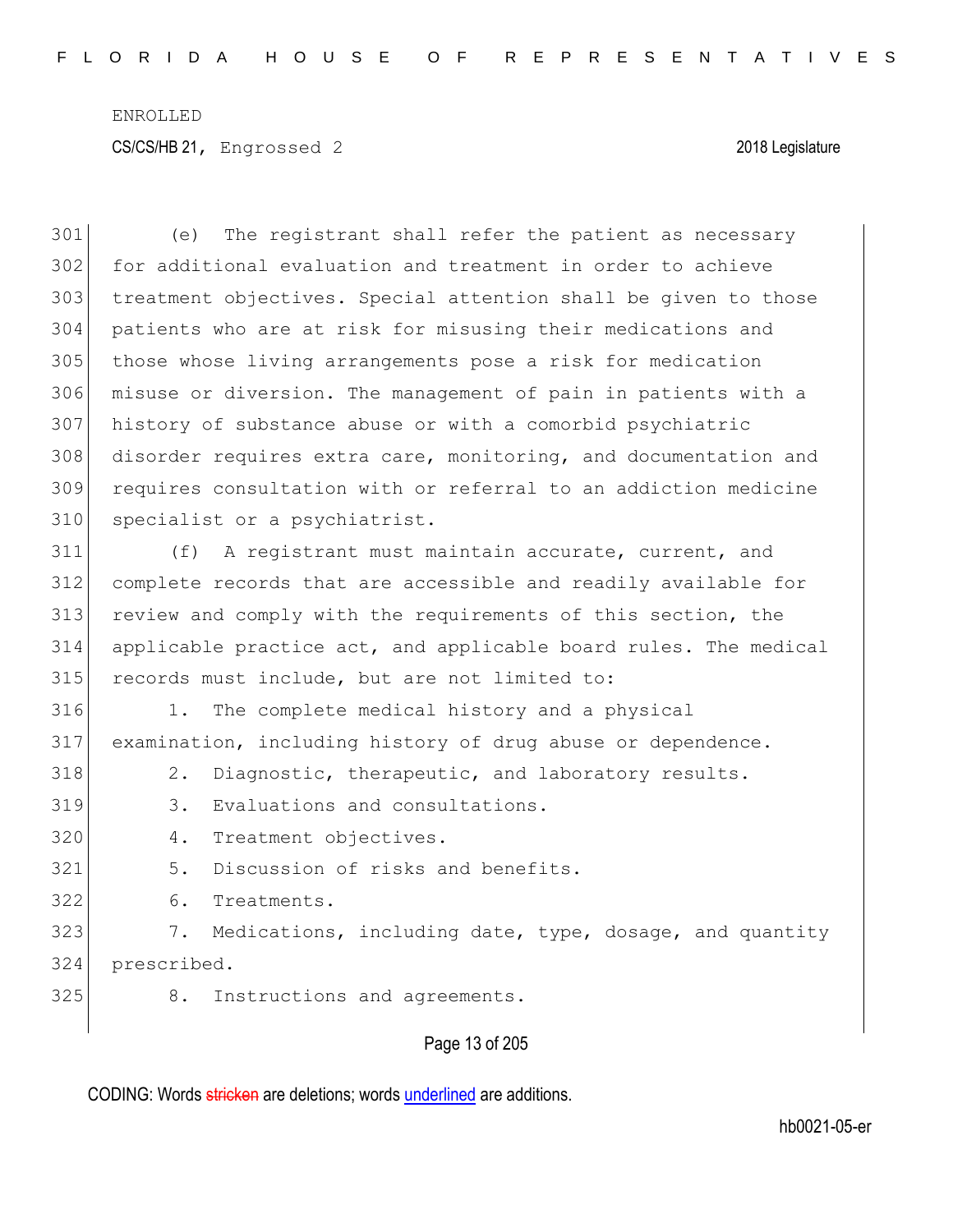CS/CS/HB 21, Engrossed 2 2018 Legislature

326 9. Periodic reviews.

327 10. Results of any drug testing.

328 11. A photocopy of the patient's government-issued photo 329 identification.

330 12. If a written prescription for a controlled substance 331 is given to the patient, a duplicate of the prescription.

332 13. The registrant's full name presented in a legible 333 manner.

 (g) A registrant shall immediately refer patients with signs or symptoms of substance abuse to a board-certified pain management physician, an addiction medicine specialist, or a mental health addiction facility as it pertains to drug abuse or 338 addiction unless the registrant is a physician who is board- certified or board-eligible in pain management. Throughout the 340 period of time before receiving the consultant's report, a prescribing registrant shall clearly and completely document medical justification for continued treatment with controlled substances and those steps taken to ensure medically appropriate use of controlled substances by the patient. Upon receipt of the 345 consultant's written report, the prescribing registrant shall incorporate the consultant's recommendations for continuing, modifying, or discontinuing controlled substance therapy. The 348 resulting changes in treatment shall be specifically documented in the patient's medical record. Evidence or behavioral indications of diversion shall be followed by discontinuation of

# Page 14 of 205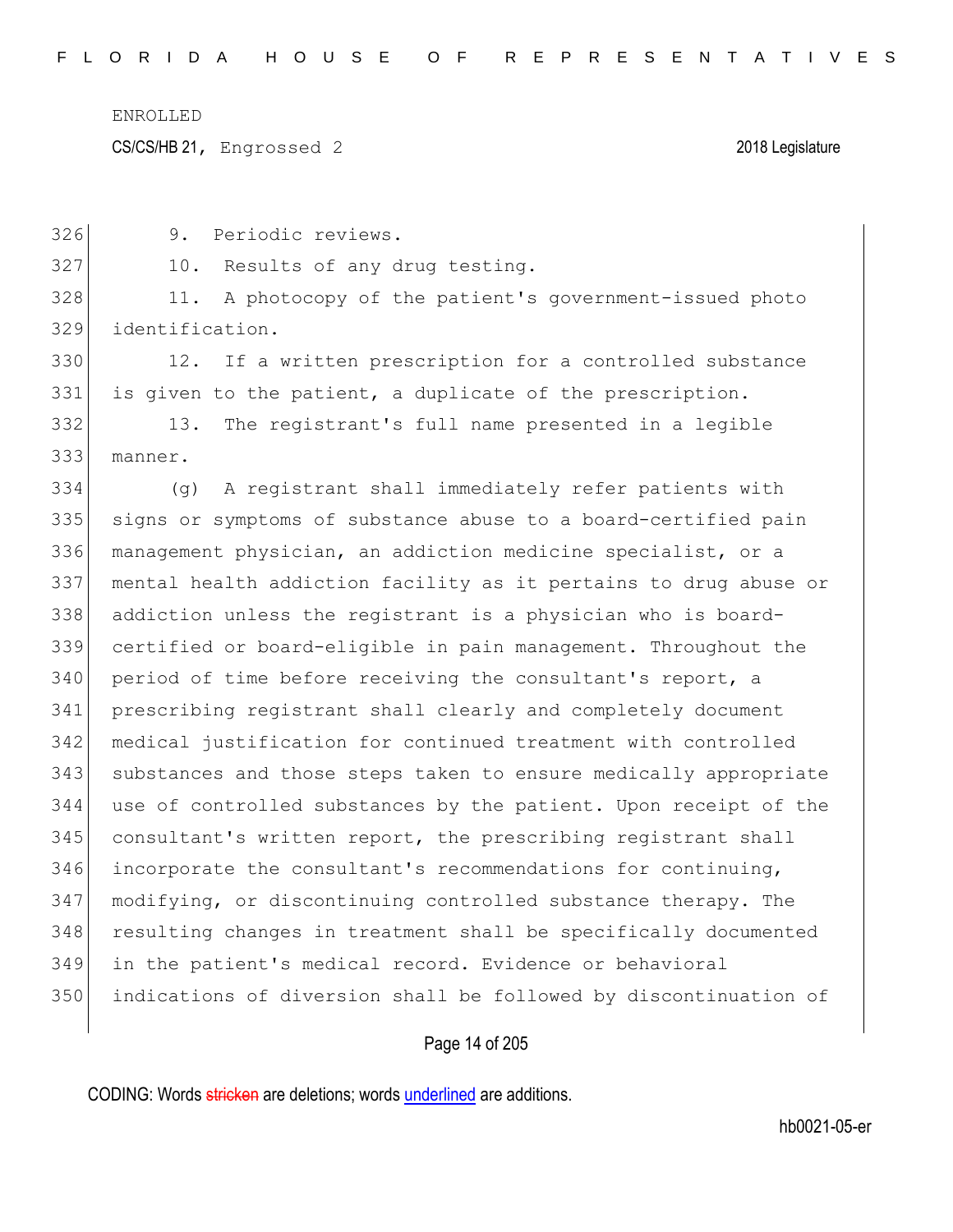controlled substance therapy, and the patient shall be discharged, and all results of testing and actions taken by the registrant shall be documented in the patient's medical record. This subsection does not apply to a board-eligible or board-356 certified anesthesiologist, physiatrist, rheumatologist, or neurologist, or to a board-certified physician who has surgical privileges at a hospital or ambulatory surgery center and primarily provides surgical services. This subsection does not apply to a board-eligible or board-certified medical specialist who has also completed a fellowship in pain medicine approved by the Accreditation Council for Graduate Medical Education or the 363 American Osteopathic Association, or who is board eligible or board certified in pain medicine by the American Board of Pain Medicine, the American Board of Interventional Pain Physicians, 366 the American Association of Physician Specialists, or a board approved by the American Board of Medical Specialties or the American Osteopathic Association and performs interventional pain procedures of the type routinely billed using surgical 370 codes. This subsection does not apply to a registrant who prescribes medically necessary controlled substances for a patient during an inpatient stay in a hospital licensed under chapter 395.

 (4) STANDARDS OF PRACTICE FOR TREATMENT OF ACUTE PAIN.—The applicable boards shall adopt rules establishing guidelines for

Page 15 of 205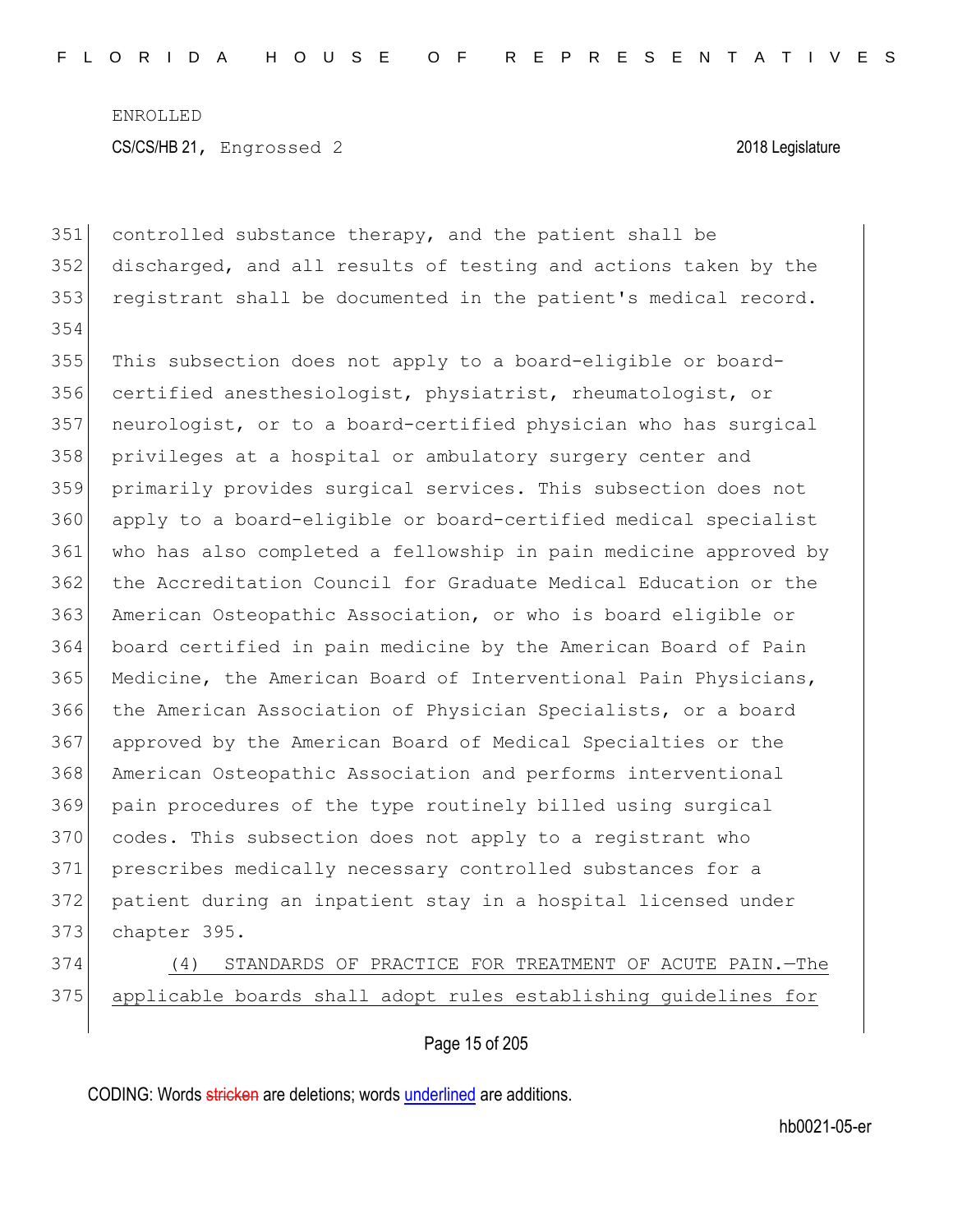CS/CS/HB 21, Engrossed 2 2018 Legislature

| 376 | prescribing controlled substances for acute pain, including      |
|-----|------------------------------------------------------------------|
| 377 | evaluation of the patient, creation and maintenance of a         |
| 378 | treatment plan, obtaining informed consent and agreement for     |
| 379 | treatment, periodic review of the treatment plan, consultation,  |
| 380 | medical record review, and compliance with controlled substance  |
| 381 | laws and regulations. Failure of a prescriber to follow such     |
| 382 | guidelines constitutes grounds for disciplinary action pursuant  |
| 383 | to s. 456.072(1)(gg), punishable as provided in s. 456.072(2).   |
| 384 | (5) PRESCRIPTION SUPPLY.-                                        |
| 385 | For the treatment of acute pain, a prescription for an<br>(a)    |
| 386 | opioid drug listed as a Schedule II controlled substance in s.   |
| 387 | 893.03 or 21 U.S.C. s. 812 may not exceed a 3-day supply, except |
| 388 | that up to a 7-day supply may be prescribed if:                  |
| 389 | The prescriber, in his or her professional judgment,<br>1.       |
| 390 | believes that more than a 3-day supply of such an opioid is      |
| 391 | medically necessary to treat the patient's pain as an acute      |
| 392 | medical condition;                                               |
| 393 | 2. The prescriber indicates "ACUTE PAIN EXCEPTION" on the        |
| 394 | prescription; and                                                |
| 395 | 3. The prescriber adequately documents in the patient's          |
| 396 | medical records the acute medical condition and lack of          |
| 397 | alternative treatment options that justify deviation from the 3- |
| 398 | day supply limit established in this subsection.                 |
| 399 | (b) For the treatment of pain other than acute pain, a           |
| 400 | prescriber must indicate "NONACUTE PAIN" on a prescription for   |
|     |                                                                  |

Page 16 of 205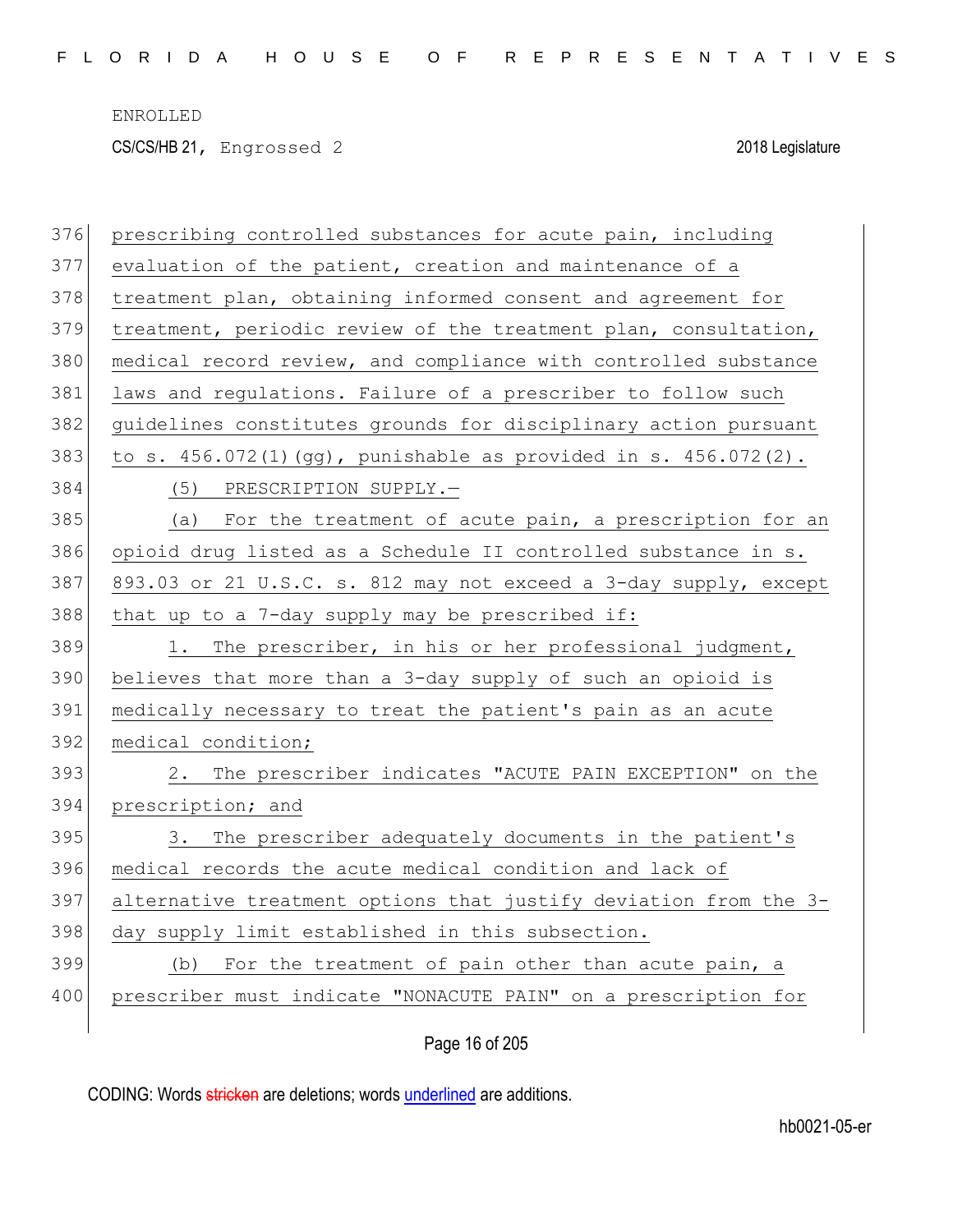CS/CS/HB 21, Engrossed 2 2018 Legislature

| 401 | an opioid drug listed as a Schedule II controlled substance in           |
|-----|--------------------------------------------------------------------------|
| 402 | s. 893.03 or 21 U.S.C. s. 812.                                           |
| 403 | (6) EMERGENCY OPIOID ANTAGONIST. - For the treatment of pain             |
| 404 | related to a traumatic injury with an Injury Severity Score of 9         |
| 405 | or greater, a prescriber who prescribes a Schedule II controlled         |
| 406 | substance listed in s. 893.03 or 21 U.S.C. s. 812 must                   |
| 407 | concurrently prescribe an emergency opioid antagonist, as                |
| 408 | defined in s. 381.887(1).                                                |
| 409 | Section 4. Effective January 1, 2019, present subsections                |
| 410 | (2) through (5) of section 458.3265, Florida Statutes, are               |
| 411 | renumbered as subsections (3) through (6), respectively,                 |
| 412 | paragraphs (a) and (g) of subsection (1), paragraph (a) of               |
| 413 | present subsection $(2)$ , paragraph $(a)$ of present subsection $(3)$ , |
| 414 | and paragraph (a) of present subsection (4) of that section are          |
| 415 | amended, and a new subsection (2) is added to that section, to           |
| 416 | read:                                                                    |
| 417 | 458.3265 Pain-management clinics.-                                       |
| 418 | $(1)$ REGISTRATION. -                                                    |
| 419 | (a) 1. As used in this section, the term:                                |
| 420 | "Board eligible" means successful completion of an<br>a.                 |
| 421 | anesthesia, physical medicine and rehabilitation, rheumatology,          |
| 422 | or neurology residency program approved by the Accreditation             |
| 423 | Council for Graduate Medical Education or the American                   |
| 424 | Osteopathic Association for a period of 6 years from successful          |
| 425 | completion of such residency program.                                    |
|     |                                                                          |

Page 17 of 205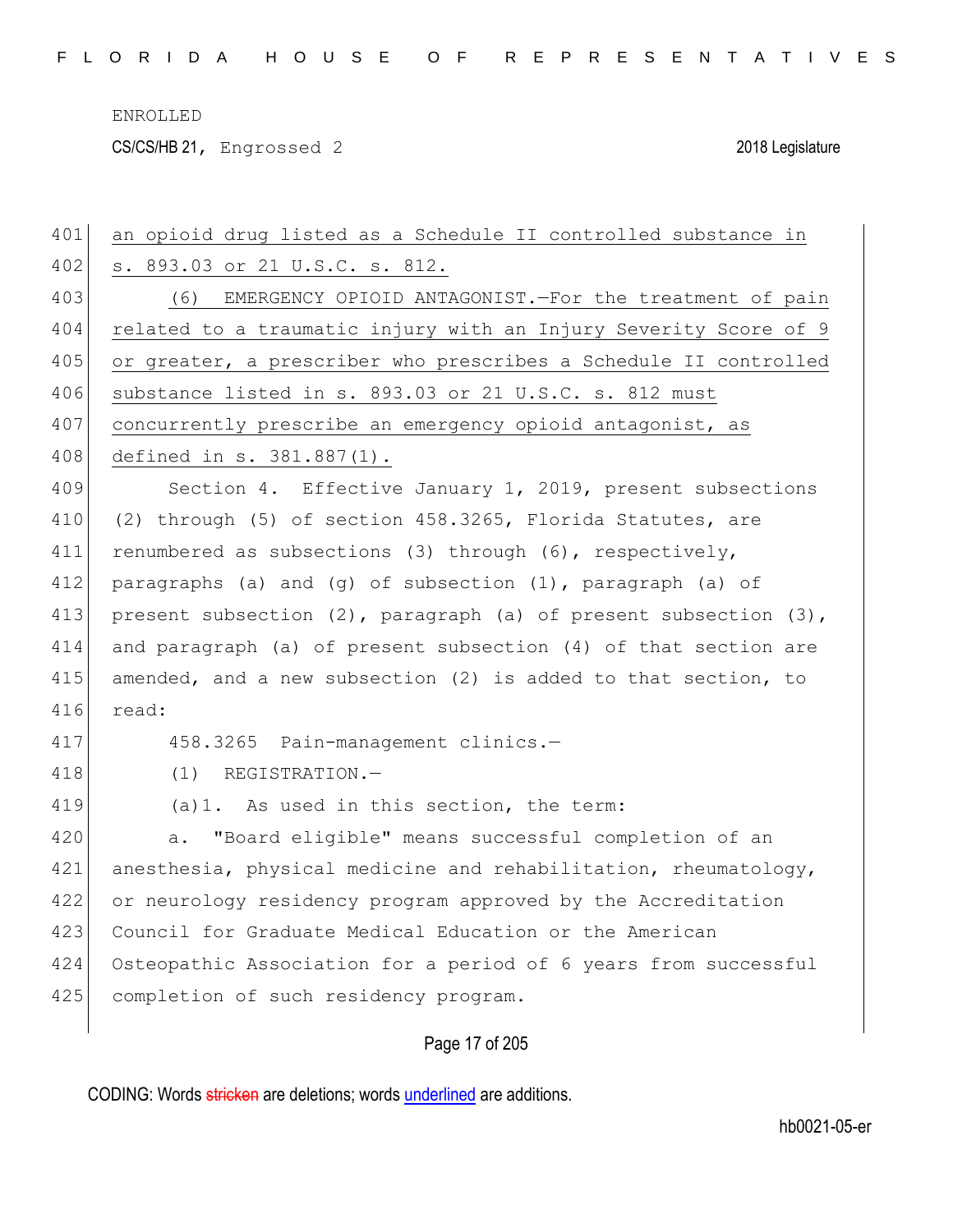426 b. "Chronic nonmalignant pain" means pain unrelated to 427 cancer which persists beyond the usual course of disease or the 428 injury that is the cause of the pain or more than 90 days after 429 surgery. 430 c. "Pain-management clinic" or "clinic" means any publicly 431 or privately owned facility: 432 (I) That advertises in any medium for any type of pain-433 management services; or 434 (II) Where in any month a majority of patients are 435 prescribed opioids, benzodiazepines, barbiturates, or 436 carisoprodol for the treatment of chronic nonmalignant pain. 437 2. Each pain-management clinic must register with the 438 department or hold a valid certificate of exemption pursuant to 439 subsection (2). 440 3. The following clinics are exempt from the registration 441 requirement of paragraphs  $(c) - (m)$  and must apply to the 442 department for a certificate of exemption unless: 443 a. A That clinic is licensed as a facility pursuant to 444 chapter 395; 445 b. A clinic in which the majority of the physicians who 446 provide services in the clinic primarily provide surgical 447 services; 448 c. A  $\frac{m}{2}$  c. A  $\frac{m}{2}$  clinic is owned by a publicly held corporation 449 whose shares are traded on a national exchange or on the over-450 the-counter market and whose total assets at the end of the

# Page 18 of 205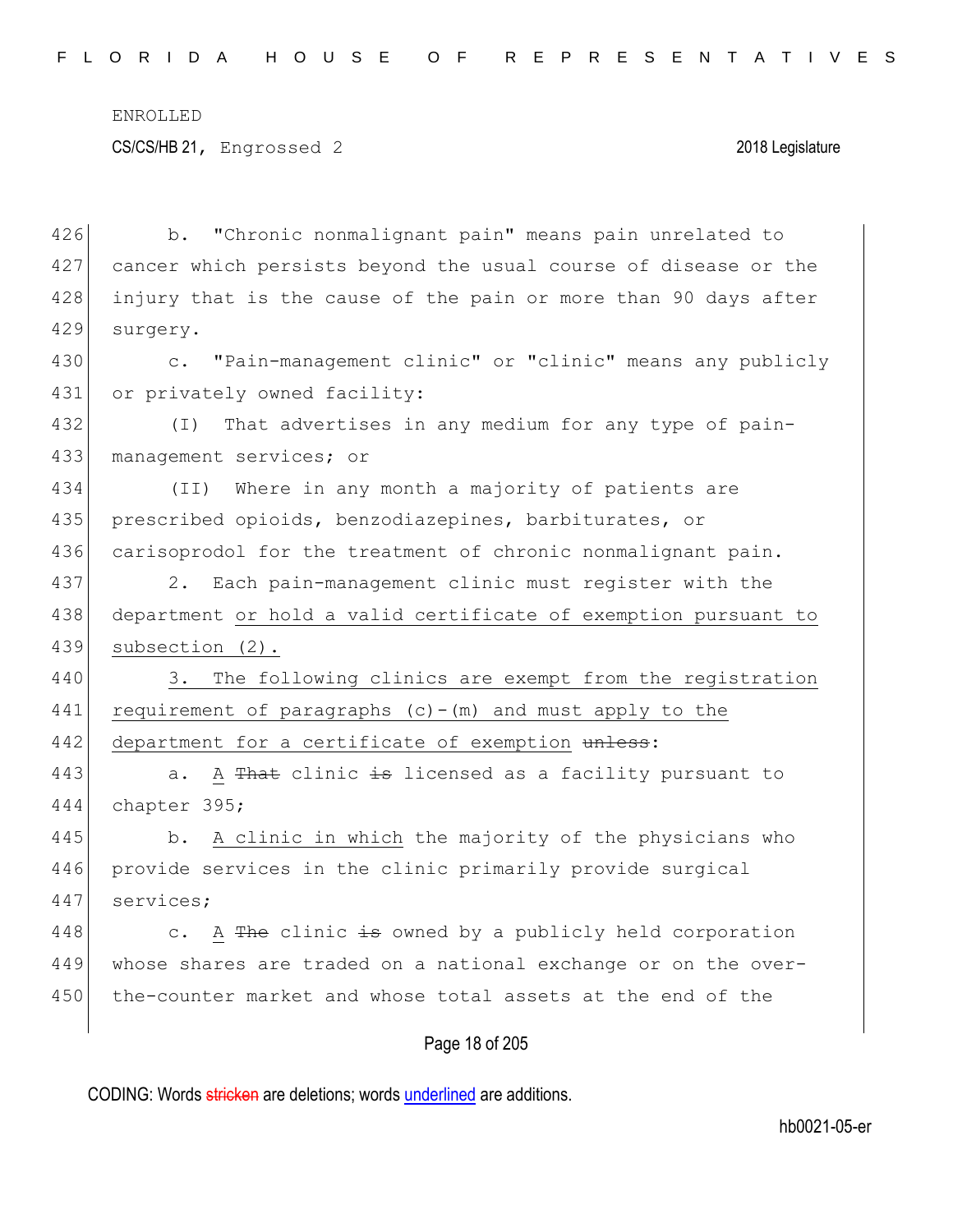451 corporation's most recent fiscal quarter exceeded \$50 million; 452 d. A  $\text{The }$  clinic is affiliated with an accredited medical 453 school at which training is provided for medical students, 454 residents, or fellows; 455 e. A The clinic that does not prescribe controlled 456 substances for the treatment of pain; 457 f. A The clinic is owned by a corporate entity exempt from 458 federal taxation under 26 U.S.C. s. 501(c)(3); 459  $\vert$  g. A The clinic is wholly owned and operated by one or 460 more board-eligible or board-certified anesthesiologists, 461 physiatrists, rheumatologists, or neurologists; or 462 h. A The clinic is wholly owned and operated by a 463 physician multispecialty practice where one or more board-464 eligible or board-certified medical specialists, who have also 465 completed fellowships in pain medicine approved by the 466 Accreditation Council for Graduate Medical Education or who are 467 also board-certified in pain medicine by the American Board of 468 Pain Medicine or a board approved by the American Board of 469 Medical Specialties, the American Association of Physician 470 Specialists, or the American Osteopathic Association, perform 471 interventional pain procedures of the type routinely billed 472 using surgical codes. 473 (g) The department may revoke the clinic's certificate of 474 registration and prohibit all physicians associated with that 475 pain-management clinic from practicing at that clinic location

# Page 19 of 205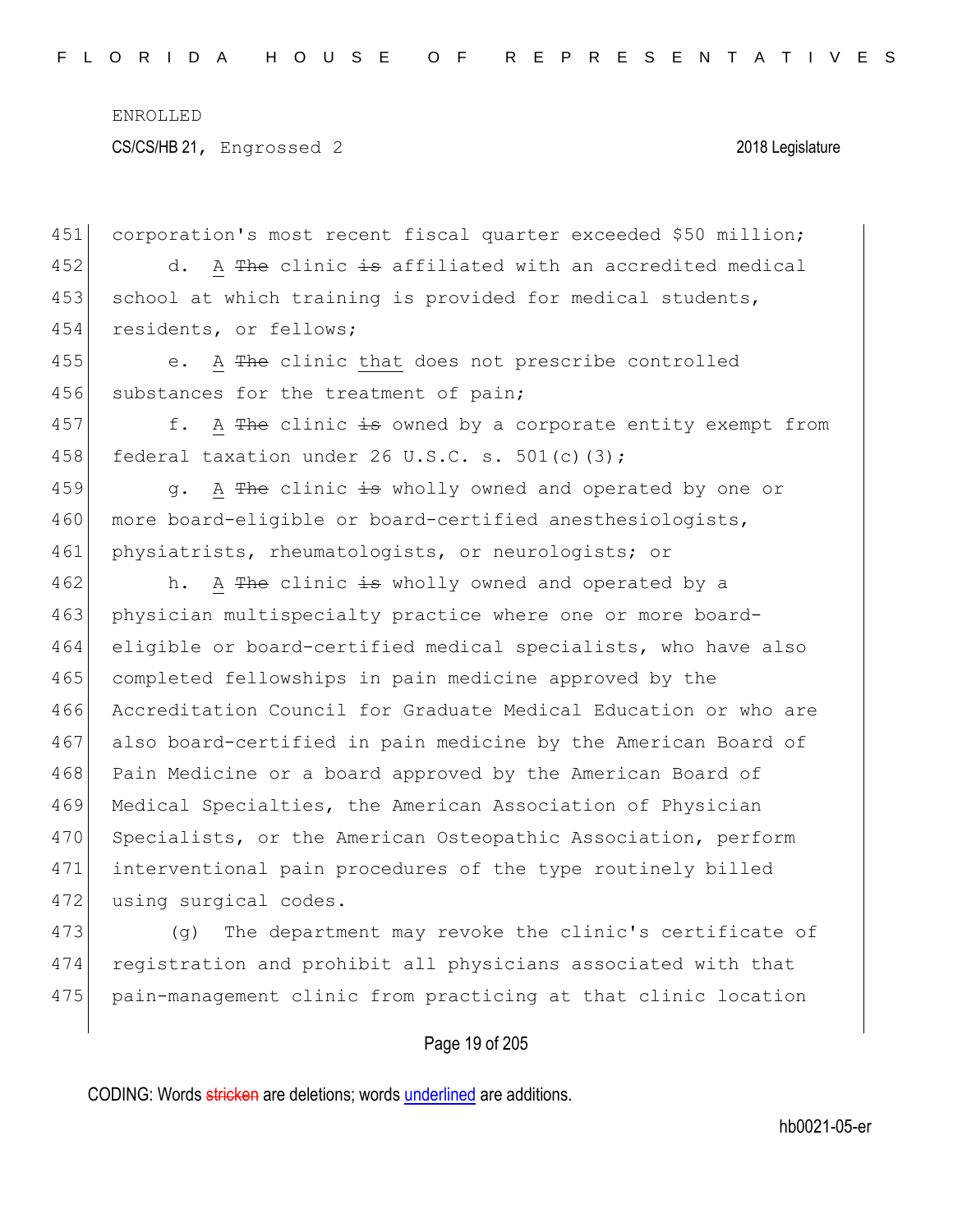CS/CS/HB 21, Engrossed 2 2018 Legislature

| 476 | based upon an annual inspection and evaluation of the factors    |
|-----|------------------------------------------------------------------|
| 477 | described in subsection (4) $\{3\}$ .                            |
| 478 | (2)<br>CERTIFICATE OF EXEMPTION.-                                |
| 479 | (a) A pain management clinic claiming an exemption from          |
| 480 | the registration requirements of subsection (1) must apply for a |
| 481 | certificate of exemption on a form adopted in rule by the        |
| 482 | department. The form must require the applicant to provide:      |
| 483 | The name or names under which the applicant does                 |
| 484 | business.                                                        |
| 485 | The address at which the pain management clinic is<br>2.         |
| 486 | located.                                                         |
| 487 | The specific exemption the applicant is claiming with<br>3.      |
| 488 | supporting documentation.                                        |
| 489 | 4. Any other information deemed necessary by the                 |
| 490 | department.                                                      |
| 491 | The department must approve or deny the certificate<br>(b)       |
| 492 | within 30 days after the receipt of a complete application.      |
| 493 | (c) The certificate of exemption must be renewed                 |
| 494 | biennially, except that the department may issue the initial     |
| 495 | certificates of exemption for up to 3 years in order to stagger  |
| 496 | renewal dates.                                                   |
| 497 | A certificateholder must prominently display the<br>(d)          |
| 498 | certificate of exemption and make it available to the department |
| 499 | or the board upon request.                                       |
| 500 | A new certificate of exemption is required for a<br>(e)          |
|     |                                                                  |

Page 20 of 205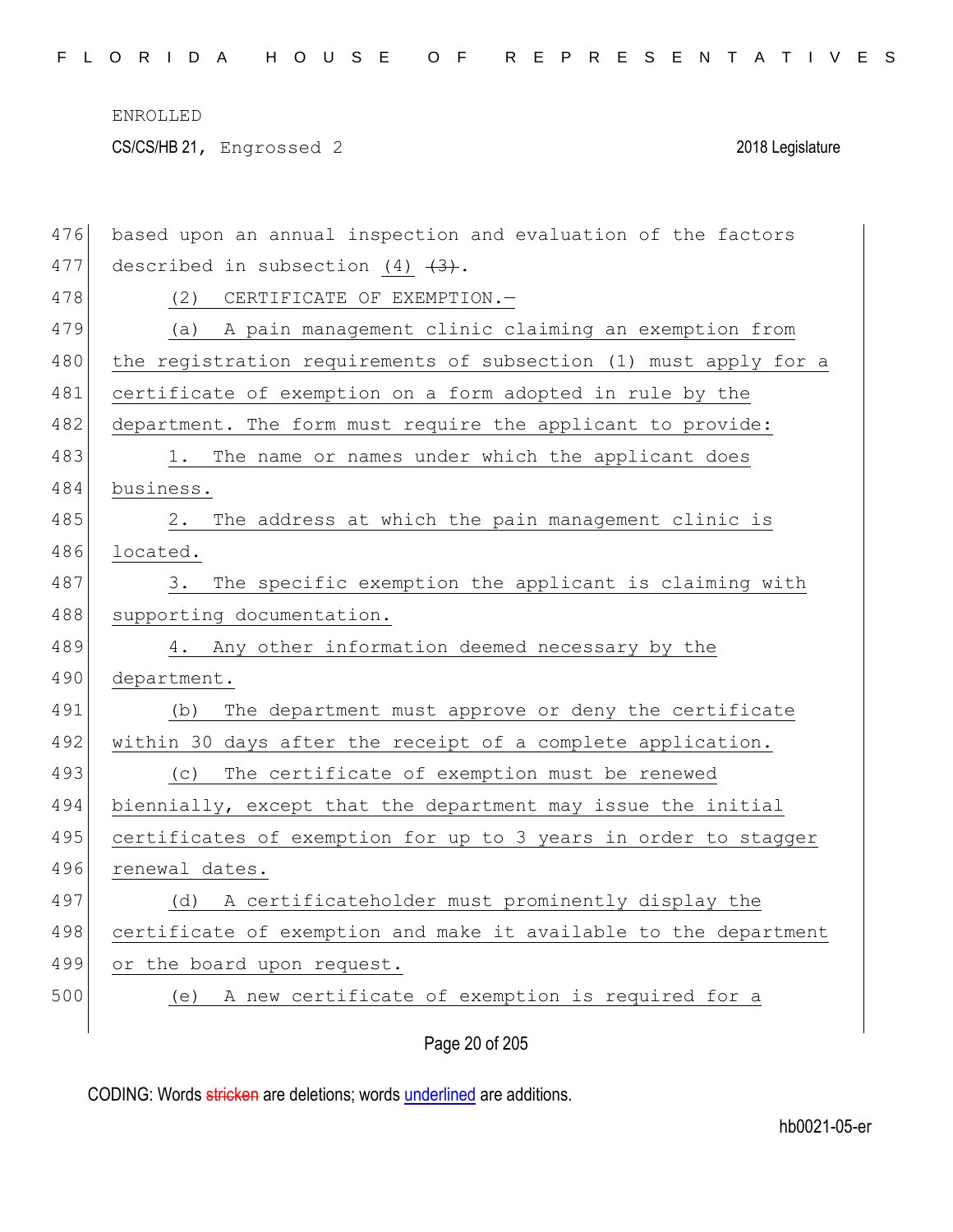CS/CS/HB 21, Engrossed 2 2018 Legislature

501 change of address and is not transferable. A certificate of 502 exemption is valid only for the applicant, qualifying owners, 503 licenses, registrations, certifications, and services provided 504 under a specific statutory exemption and is valid only to the 505 specific exemption claimed and granted.

506 (f) A certificateholder must notify the department at 507 least 60 days before any anticipated relocation or name change 508 of the pain management clinic or a change of ownership.

 (g) If a pain management clinic no longer qualifies for a 510 certificate of exemption, the certificateholder must notify the department within 3 days after becoming aware that the clinic no 512 longer qualifies for a certificate of exemption and register as a pain management clinic under subsection (1) or cease operations.

515 (3)<del>(2)</del> PHYSICIAN RESPONSIBILITIES.—These responsibilities 516 apply to any physician who provides professional services in a 517 pain-management clinic that is required to be registered in 518 subsection (1).

 (a) A physician may not practice medicine in a pain-520 management clinic, as described in subsection (5)  $\left(4\right)$ , if the pain-management clinic is not registered with the department as required by this section. Any physician who qualifies to practice medicine in a pain-management clinic pursuant to rules adopted by the Board of Medicine as of July 1, 2012, may continue to practice medicine in a pain-management clinic as

Page 21 of 205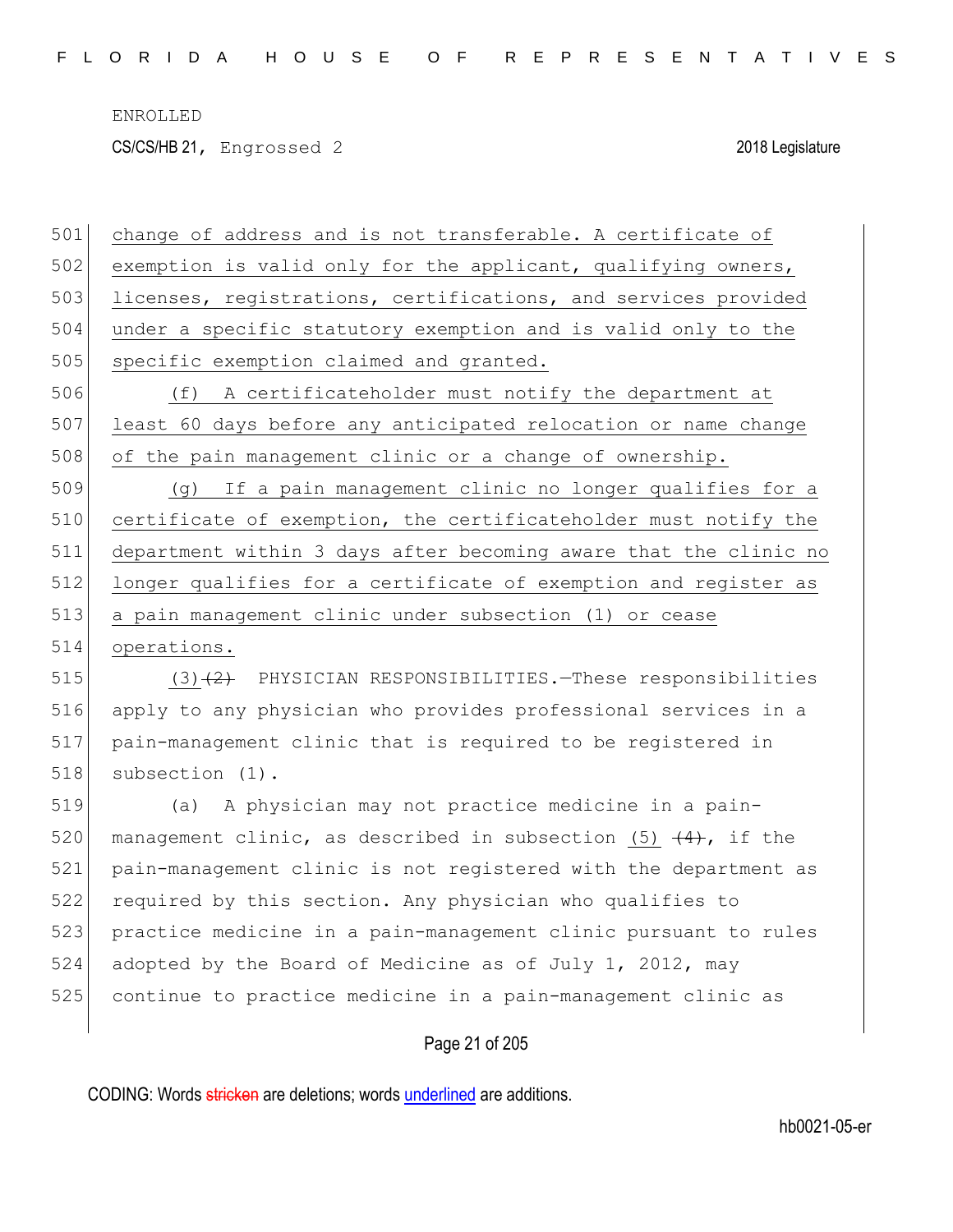526 long as the physician continues to meet the qualifications set 527 forth in the board rules. A physician who violates this 528 paragraph is subject to disciplinary action by his or her 529 appropriate medical regulatory board.

530 (4)  $(4)$  (4) INSPECTION.

 (a) The department shall inspect the pain-management clinic annually, including a review of the patient records, to ensure that it complies with this section and the rules of the 534 Board of Medicine adopted pursuant to subsection (5)  $(4)$  unless the clinic is accredited by a nationally recognized accrediting 536 agency approved by the Board of Medicine.

 $537$  (5)<del>(4)</del> RULEMAKING.

538 (a) The department shall adopt rules necessary to 539 administer the registration, exemption, and inspection of pain-540 management clinics which establish the specific requirements, 541 procedures, forms, and fees.

542 Section 5. Effective January 1, 2019, present subsections 543 (2) through (5) of section 459.0137, Florida Statutes, are 544 renumbered as subsections (3) through (6), respectively, 545 paragraphs (a) and (g) of subsection (1), paragraph (a) of 546 present subsection (2), paragraph (a) of present subsection (3), 547 and paragraph (a) of present subsection (4) of that section are 548 amended, and a new subsection (2) is added to that section, to 549 read:

550 459.0137 Pain-management clinics.—

# Page 22 of 205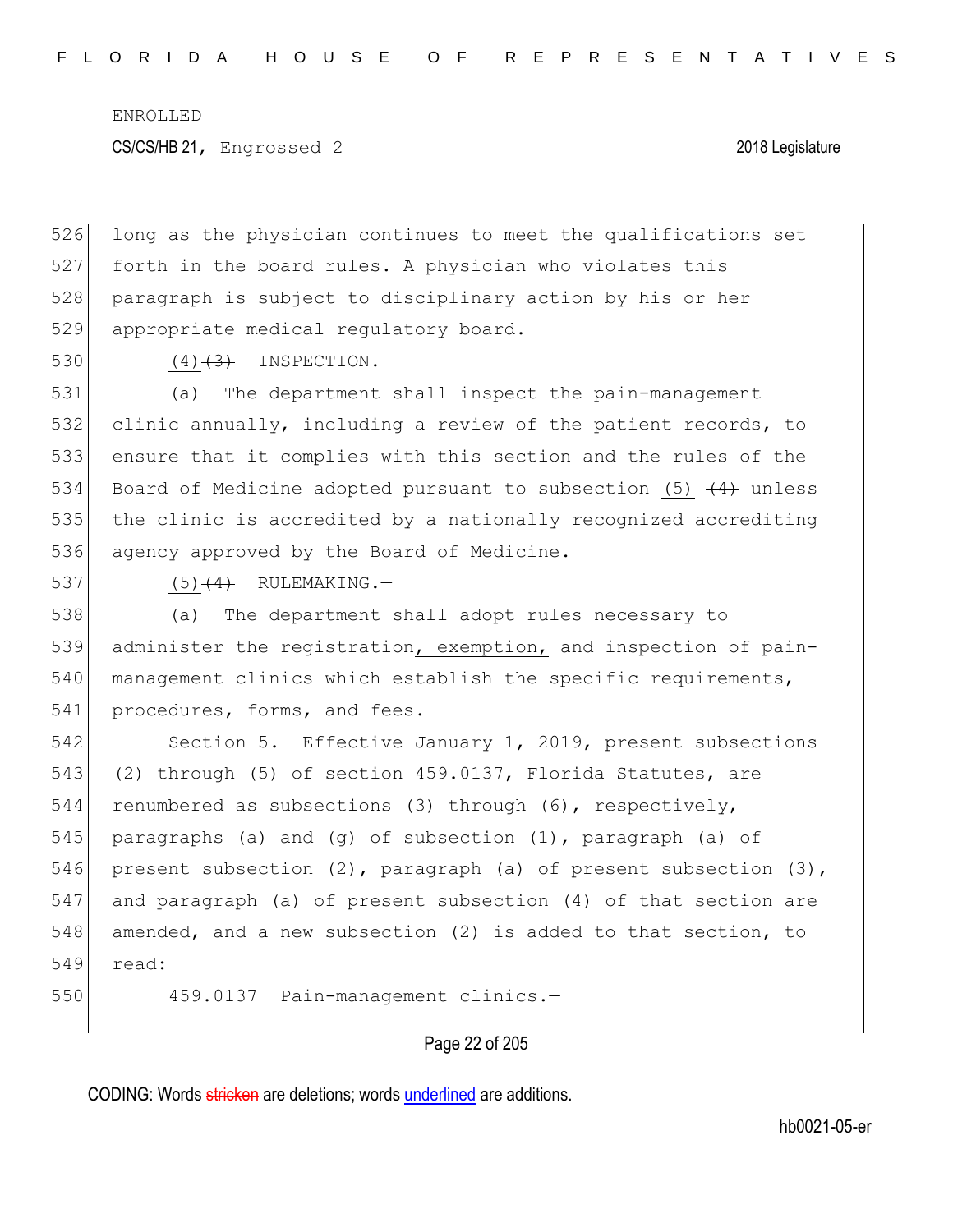CS/CS/HB 21, Engrossed 2 2018 Legislature

| 551 | (1)<br>REGISTRATION.-                                           |
|-----|-----------------------------------------------------------------|
| 552 | (a) 1. As used in this section, the term:                       |
| 553 | "Board eligible" means successful completion of an<br>a.        |
| 554 | anesthesia, physical medicine and rehabilitation, rheumatology, |
| 555 | or neurology residency program approved by the Accreditation    |
| 556 | Council for Graduate Medical Education or the American          |
| 557 | Osteopathic Association for a period of 6 years from successful |
| 558 | completion of such residency program.                           |
| 559 | b. "Chronic nonmalignant pain" means pain unrelated to          |
| 560 | cancer which persists beyond the usual course of disease or the |
| 561 | injury that is the cause of the pain or more than 90 days after |
| 562 | surgery.                                                        |
| 563 | c. "Pain-management clinic" or "clinic" means any publicly      |
| 564 | or privately owned facility:                                    |
| 565 | That advertises in any medium for any type of pain-<br>$(\top)$ |
| 566 | management services; or                                         |
| 567 | Where in any month a majority of patients are<br>(II)           |
| 568 | prescribed opioids, benzodiazepines, barbiturates, or           |
| 569 | carisoprodol for the treatment of chronic nonmalignant pain.    |
| 570 | Each pain-management clinic must register with the<br>2.        |
| 571 | department or hold a valid certificate of exemption pursuant to |
| 572 | subsection (2).                                                 |
| 573 | The following clinics are exempt from the registration<br>3.    |
| 574 | requirement of paragraphs $(c) - (m)$ and must apply to the     |
| 575 | department for a certificate of exemption unless:               |
|     | Page 23 of 205                                                  |
|     |                                                                 |

CODING: Words stricken are deletions; words underlined are additions.

hb0021-05-er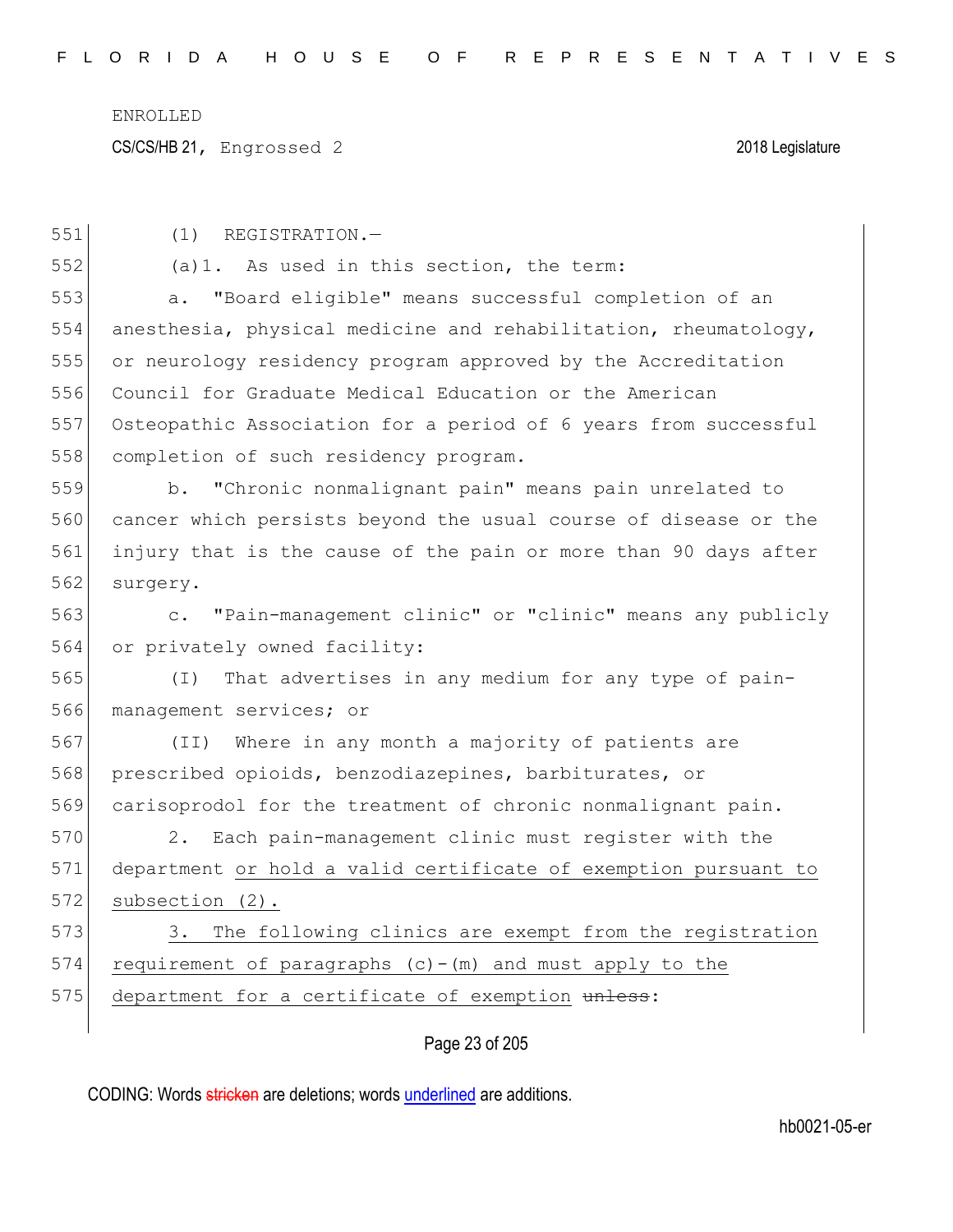CS/CS/HB 21, Engrossed 2 2018 Legislature

Page 24 of 205 576 a. A <del>That</del> clinic is licensed as a facility pursuant to 577 chapter 395; 578 b. A clinic in which the majority of the physicians who 579 provide services in the clinic primarily provide surgical 580 services; 581 c. A  $\frac{m}{100}$  c. A  $\frac{m}{100}$  clinic is owned by a publicly held corporation 582 whose shares are traded on a national exchange or on the over-583 the-counter market and whose total assets at the end of the 584 corporation's most recent fiscal quarter exceeded \$50 million; 585  $\vert$  d. A The clinic is affiliated with an accredited medical 586 school at which training is provided for medical students, 587 residents, or fellows; 588 e. A The clinic that does not prescribe controlled 589 substances for the treatment of pain; 590  $\vert$  f. A The clinic is owned by a corporate entity exempt from 591 federal taxation under 26 U.S.C. s. 501(c)(3); 592 g. A The clinic is wholly owned and operated by one or 593 more board-eligible or board-certified anesthesiologists, 594 physiatrists, rheumatologists, or neurologists; or 595 h. A The clinic  $\frac{1}{15}$  wholly owned and operated by a 596 physician multispecialty practice where one or more board-597 eligible or board-certified medical specialists, who have also 598 completed fellowships in pain medicine approved by the 599 Accreditation Council for Graduate Medical Education or the 600 American Osteopathic Association or who are also board-certified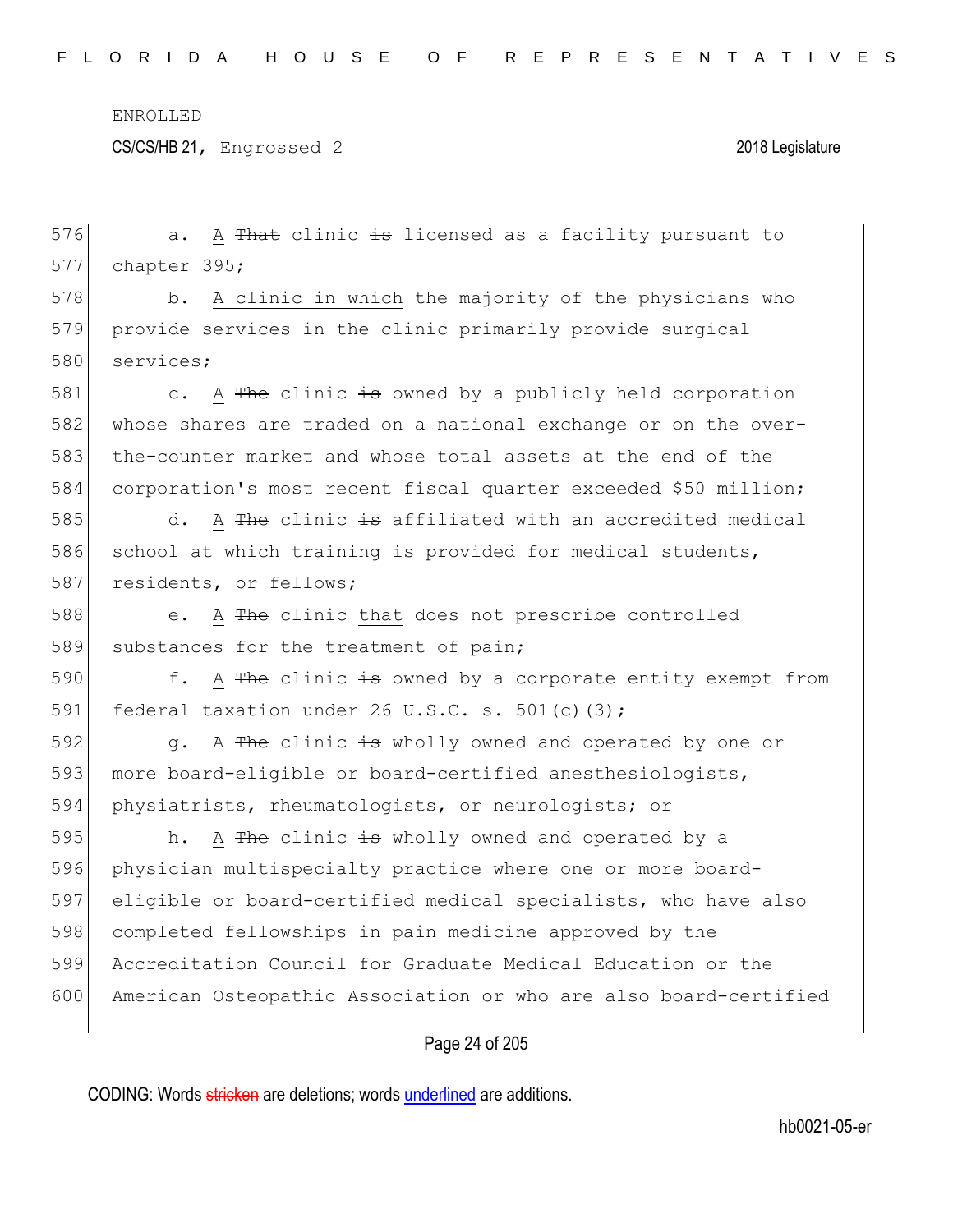601 in pain medicine by the American Board of Pain Medicine or a 602 board approved by the American Board of Medical Specialties, the 603 American Association of Physician Specialists, or the American 604 Osteopathic Association, perform interventional pain procedures 605 of the type routinely billed using surgical codes. 606 (g) The department may revoke the clinic's certificate of 607 registration and prohibit all physicians associated with that 608 pain-management clinic from practicing at that clinic location 609 based upon an annual inspection and evaluation of the factors 610 described in subsection  $(4)$   $(3)$ . 611 (2) CERTIFICATE OF EXEMPTION.— 612 (a) A pain management clinic claiming an exemption from 613 the registration requirements of subsection (1) must apply for a 614 certificate of exemption on a form adopted in rule by the 615 department. The form must require the applicant to provide: 616 1. The name or names under which the applicant does 617 business. 618 2. The address at which the pain management clinic is 619 located. 620 3. The specific exemption the applicant is claiming with 621 supporting documentation. 622 4. Any other information deemed necessary by the 623 department. 624 (b) The department must approve or deny the certificate 625 within 30 days after the receipt of a complete application.

Page 25 of 205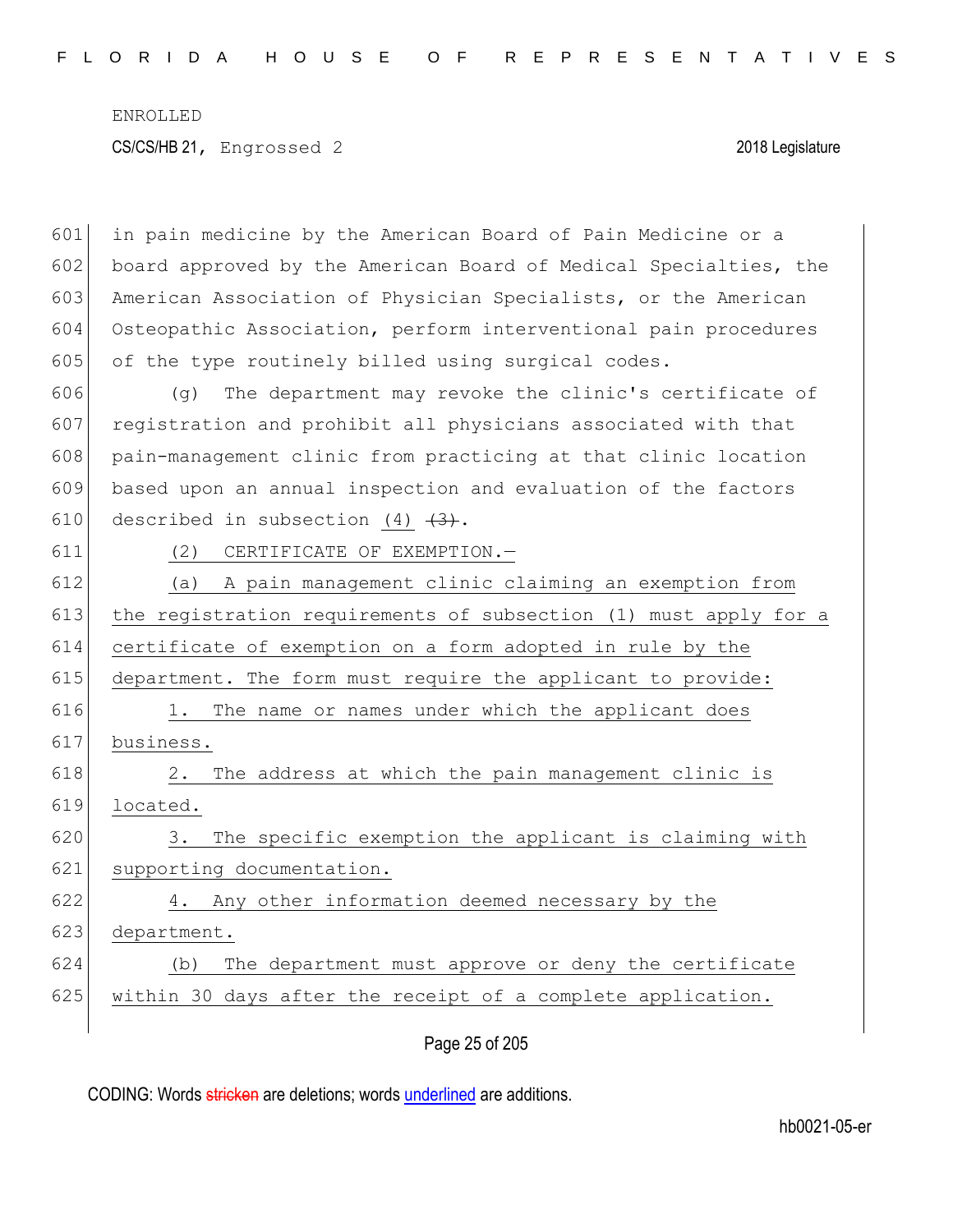CS/CS/HB 21, Engrossed 2 2018 Legislature

| 626 | The certificate of exemption must be renewed<br>(C)              |
|-----|------------------------------------------------------------------|
| 627 | biennially, except that the department may issue the initial     |
| 628 | certificates of exemption for up to 3 years in order to stagger  |
| 629 | renewal dates.                                                   |
| 630 | A certificateholder must prominently display the<br>(d)          |
| 631 | certificate of exemption and make it available to the department |
| 632 | or the board upon request.                                       |
| 633 | A new certificate of exemption is required for a<br>(e)          |
| 634 | change of address and is not transferable. A certificate of      |
| 635 | exemption is valid only for the applicant, qualifying owners,    |
| 636 | licenses, registrations, certifications, and services provided   |
| 637 | under a specific statutory exemption and is valid only to the    |
| 638 | specific exemption claimed and granted.                          |
| 639 | (f)<br>A certificateholder must notify the department at         |
| 640 | least 60 days before any anticipated relocation or name change   |
| 641 | of the pain management clinic or a change of ownership.          |
| 642 | (g) If a pain management clinic no longer qualifies for a        |
| 643 | certificate of exemption, the certificateholder must notify the  |
| 644 | department within 3 days after becoming aware that the clinic no |
| 645 | longer qualifies for a certificate of exemption and register as  |
| 646 | a pain management clinic under subsection (1) or cease           |
| 647 | operations.                                                      |
| 648 | PHYSICIAN RESPONSIBILITIES. - These responsibilities<br>$(3) +2$ |
| 649 | apply to any osteopathic physician who provides professional     |
| 650 | services in a pain-management clinic that is required to be      |
|     | Page 26 of 205                                                   |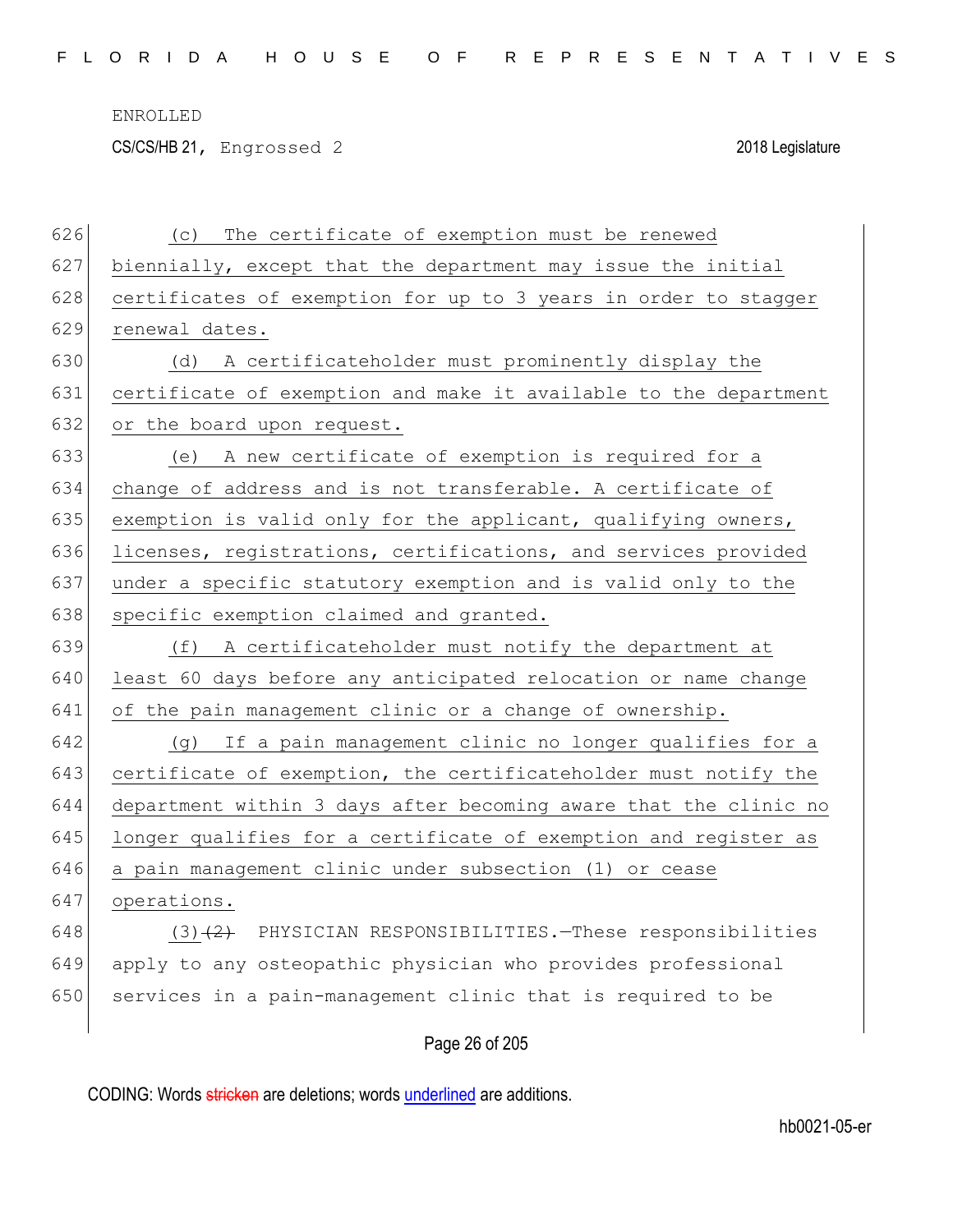651 registered in subsection (1).

652 (a) An osteopathic physician may not practice medicine in 653 a pain-management clinic, as described in subsection (5)  $\{4\}$ , if 654 the pain-management clinic is not registered with the department 655 as required by this section. Any physician who qualifies to 656 practice medicine in a pain-management clinic pursuant to rules 657 adopted by the Board of Osteopathic Medicine as of July 1, 2012, 658 may continue to practice medicine in a pain-management clinic as 659 long as the physician continues to meet the qualifications set 660 forth in the board rules. An osteopathic physician who violates 661 this paragraph is subject to disciplinary action by his or her 662 appropriate medical regulatory board.

663 (4)<del>(3)</del> INSPECTION.-

 (a) The department shall inspect the pain-management clinic annually, including a review of the patient records, to ensure that it complies with this section and the rules of the Board of Osteopathic Medicine adopted pursuant to subsection (5)  $(4)$  unless the clinic is accredited by a nationally recognized accrediting agency approved by the Board of Osteopathic Medicine.

671  $(5)$   $(4)$  RULEMAKING.

672 (a) The department shall adopt rules necessary to 673 administer the registration, exemption, and inspection of pain-674 management clinics which establish the specific requirements, 675 procedures, forms, and fees.

# Page 27 of 205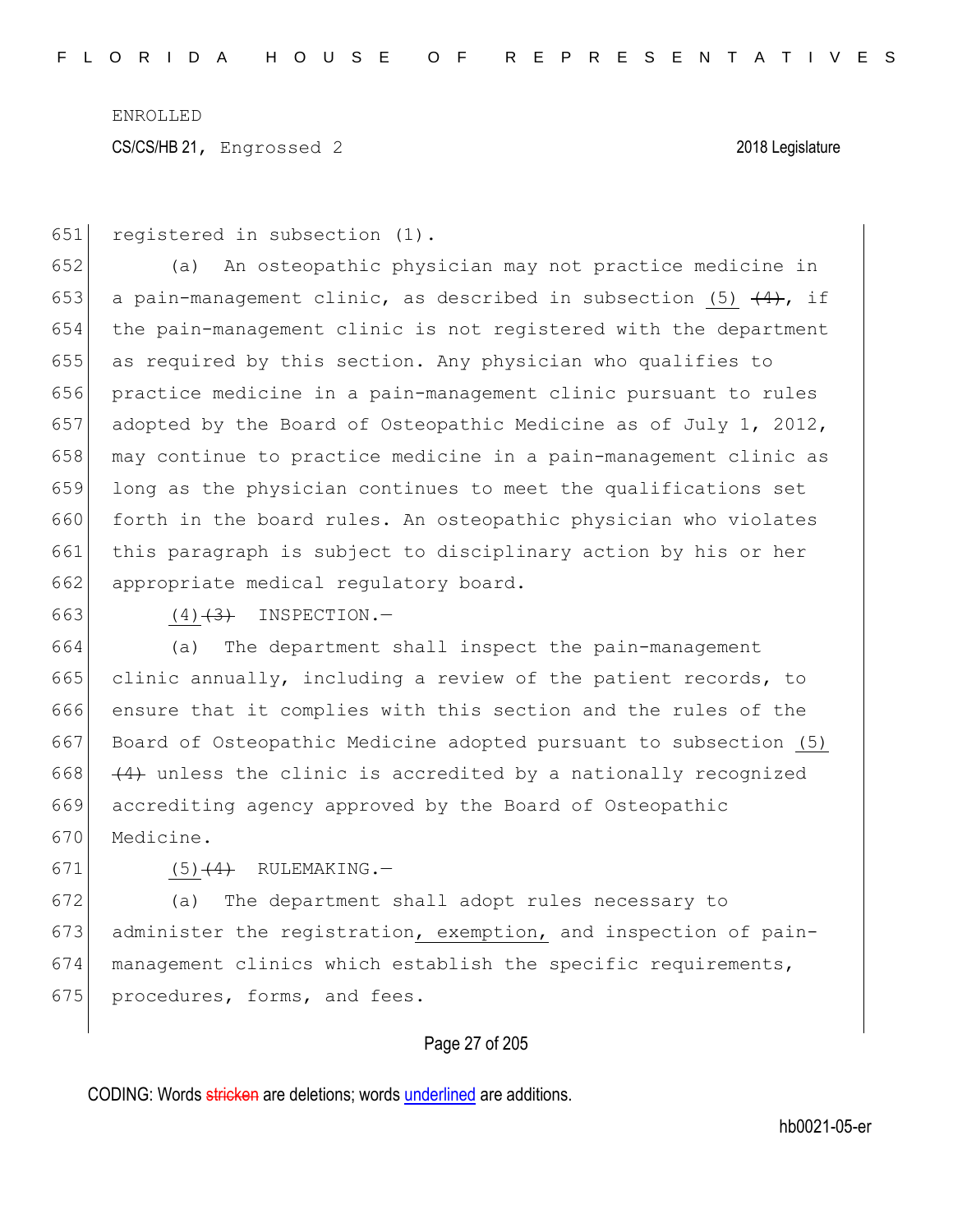CS/CS/HB 21, Engrossed 2 2018 Legislature

| 676 | Section 6. Section 465.0155, Florida Statutes, is amended       |
|-----|-----------------------------------------------------------------|
| 677 | to read:                                                        |
| 678 | 465.0155 Standards of practice.-                                |
| 679 | (1) Consistent with the provisions of this act, the board       |
| 680 | shall adopt by rule standards of practice relating to the       |
| 681 | practice of pharmacy which shall be binding on every state      |
| 682 | agency and shall be applied by such agencies when enforcing or  |
| 683 | implementing any authority granted by any applicable statute,   |
| 684 | rule, or regulation, whether federal or state.                  |
| 685 | (2) (a) Before dispensing a controlled substance to a           |
| 686 | person not known to the pharmacist, the pharmacist must require |
| 687 | the person purchasing, receiving, or otherwise acquiring the    |
| 688 | controlled substance to present valid photographic              |
| 689 | identification or other verification of his or her identity. If |
| 690 | the person does not have proper identification, the pharmacist  |
| 691 | may verify the validity of the prescription and the identity of |
| 692 | the patient with the prescriber or his or her authorized agent. |
| 693 | Verification of health plan eligibility through a real-time     |
| 694 | inquiry or adjudication system is considered to be proper       |
| 695 | identification.                                                 |
| 696 | This subsection does not apply in an institutional<br>(b)       |
| 697 | setting or to a long-term care facility, including, but not     |
| 698 | limited to, an assisted living facility or a hospital to which  |
| 699 | patients are admitted.                                          |
| 700 | As used in this subsection, the term "proper<br>(C)             |
|     |                                                                 |

Page 28 of 205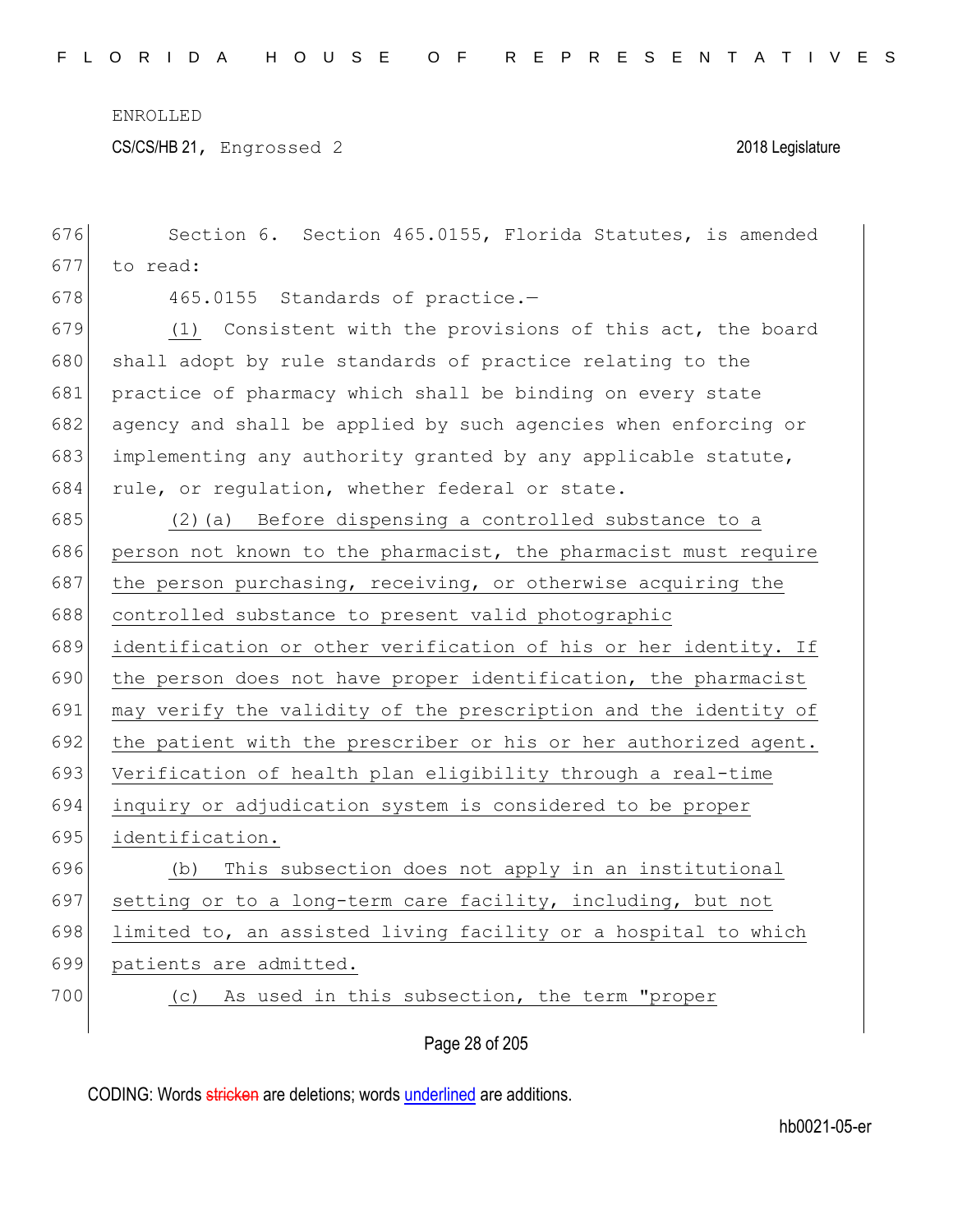CS/CS/HB 21, Engrossed 2 2018 Legislature

|     | Page 29 of 205                                                   |
|-----|------------------------------------------------------------------|
| 725 | For an opioid drug listed as a Schedule II controlled<br>a.      |
| 724 | of a surgical procedure.                                         |
| 723 | Schedule II or Schedule III in connection with the performance   |
| 722 | The dispensing of a controlled substance listed in<br>3.         |
| 721 | care system of the Department of Corrections.                    |
| 720 | The dispensing of controlled substances in the health<br>2.      |
| 719 | as provided in subsection (4).                                   |
| 718 | a fee or remuneration of any kind, whether direct or indirect,   |
| 717 | the regular course of her or his practice without the payment of |
| 716 | as defined in s. 499.028 to the practitioner's own patients in   |
| 715 | drugs which are labeled as a drug sample or complimentary drug   |
| 714 | The dispensing of complimentary packages of medicinal<br>1.      |
| 713 | apply to:                                                        |
| 712 | Schedule III as provided in s. 893.03. This paragraph does not   |
| 711 | dispense a controlled substance listed in Schedule II or         |
| 710 | A practitioner registered under this section may not<br>(b)      |
| 709 | (1)                                                              |
| 708 | 465.0276 Dispensing practitioner.-                               |
| 707 | added to subsection (2) of that section, to read:                |
| 706 | 465.0276, Florida Statutes, is amended, and paragraph (d) is     |
| 705 | Section 7. Paragraph (b) of subsection (1) of section            |
| 704 | acceptable under $8$ C.F.R. s. $274a.2(b)$ (1) (v) (A) and (B).  |
| 703 | photograph, printed name, and signature or a document considered |
| 702 | state or the Federal Government containing the person's          |
| 701 | identification" means an identification that is issued by a      |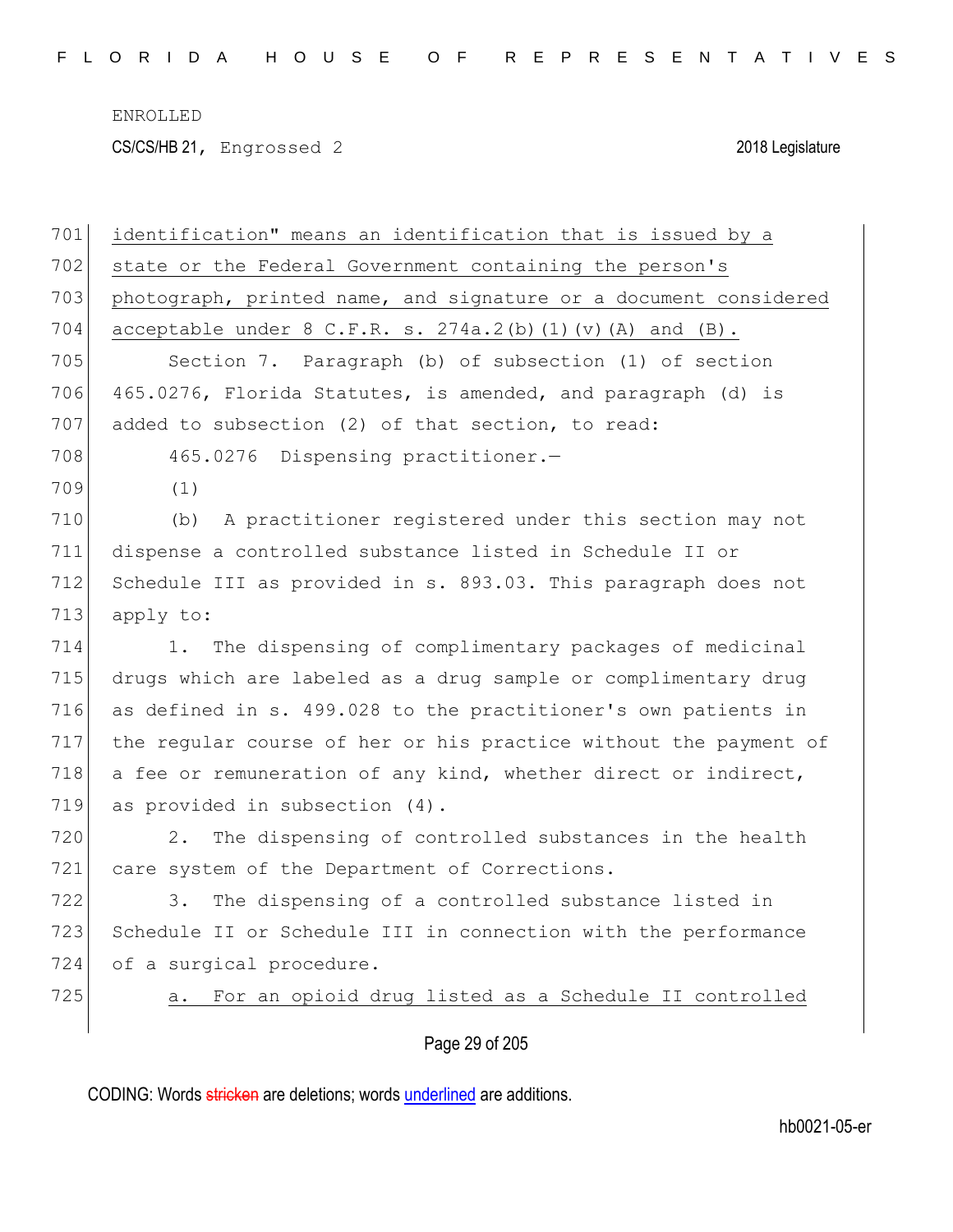CS/CS/HB 21, Engrossed 2 2018 Legislature

| 726 | substance in s. 893.03 or 21 U.S.C. s. 812:                        |
|-----|--------------------------------------------------------------------|
| 727 | (I) For the treatment of acute pain, the amount dispensed          |
| 728 | pursuant to this subparagraph may not exceed a 3-day supply, or    |
| 729 | a 7-day supply if the criteria in s. 456.44(5) (a) are met.        |
| 730 | (II) For the treatment of pain other than acute pain, a            |
| 731 | practitioner must indicate "NONACUTE PAIN" on a prescription.      |
| 732 | (III) For the treatment of pain related to a traumatic             |
| 733 | injury with an Injury Severity Score of 9 or greater, a            |
| 734 | practitioner must concurrently prescribe an emergency opioid       |
| 735 | antagonist, as defined in s. 381.887(1).                           |
| 736 | b. For a controlled substance listed in Schedule III, the          |
| 737 | amount dispensed pursuant to this the subparagraph may not         |
| 738 | exceed a 14-day supply.                                            |
| 739 | The exception in this subparagraph exception does not<br>$\circ$ . |
| 740 | allow for the dispensing of a controlled substance listed in       |
| 741 | Schedule II or Schedule III more than 14 days after the            |
| 742 | performance of the surgical procedure.                             |
| 743 | d. For purposes of this subparagraph, the term "surgical           |
| 744 | procedure" means any procedure in any setting which involves, or   |
| 745 | reasonably should involve:                                         |
| 746 | $(I)$ a. Perioperative medication and sedation that allows         |
| 747 | the patient to tolerate unpleasant procedures while maintaining    |
| 748 | adequate cardiorespiratory function and the ability to respond     |
| 749 | purposefully to verbal or tactile stimulation and makes intra-     |
| 750 | and postoperative monitoring necessary; or                         |
|     | Page 30 of 205                                                     |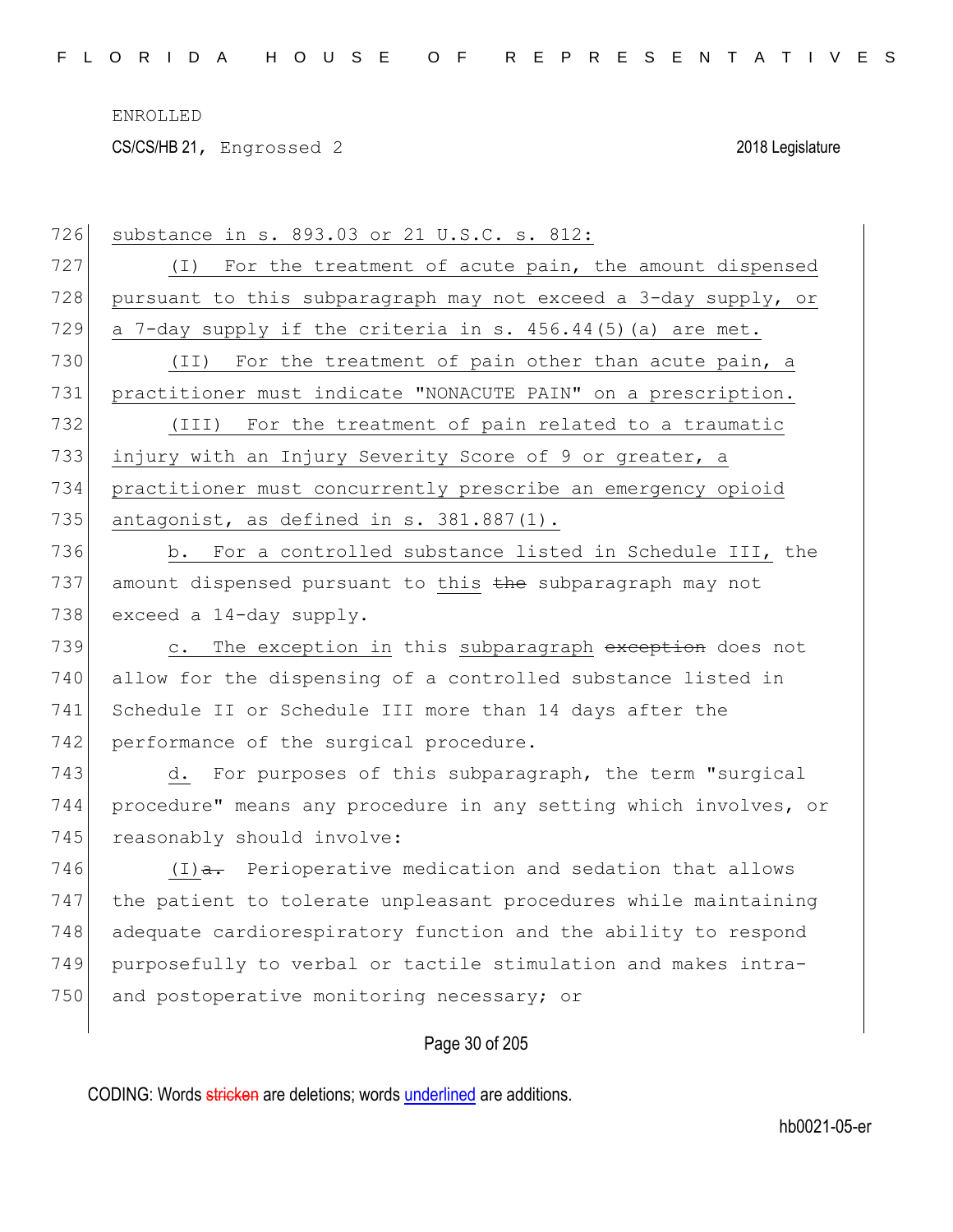Page 31 of 205 751  $(II)$   $\rightarrow$  The use of general anesthesia or major conduction 752 anesthesia and preoperative sedation. 753 4. The dispensing of a controlled substance listed in 754 Schedule II or Schedule III pursuant to an approved clinical 755 trial. For purposes of this subparagraph, the term "approved 756 clinical trial" means a clinical research study or clinical 757 investigation that, in whole or in part, is state or federally 758 funded or is conducted under an investigational new drug 759 application that is reviewed by the United States Food and Drug 760 Administration. 761 5. The dispensing of methadone in a facility licensed 762 under s. 397.427 where medication-assisted treatment for opiate 763 addiction is provided. 764 6. The dispensing of a controlled substance listed in 765 Schedule II or Schedule III to a patient of a facility licensed 766 under part IV of chapter 400. 767 7. The dispensing of controlled substances listed in 768 Schedule II or Schedule III which have been approved by the 769 United States Food and Drug Administration for the purpose of 770 treating opiate addictions, including, but not limited to, 771 buprenorphine and buprenorphine combination products, by a 772 practitioner authorized under 21 U.S.C. s. 823, as amended, to 773 the practitioner's own patients for the medication-assisted 774 treatment of opiate addiction. 775 (2) A practitioner who dispenses medicinal drugs for human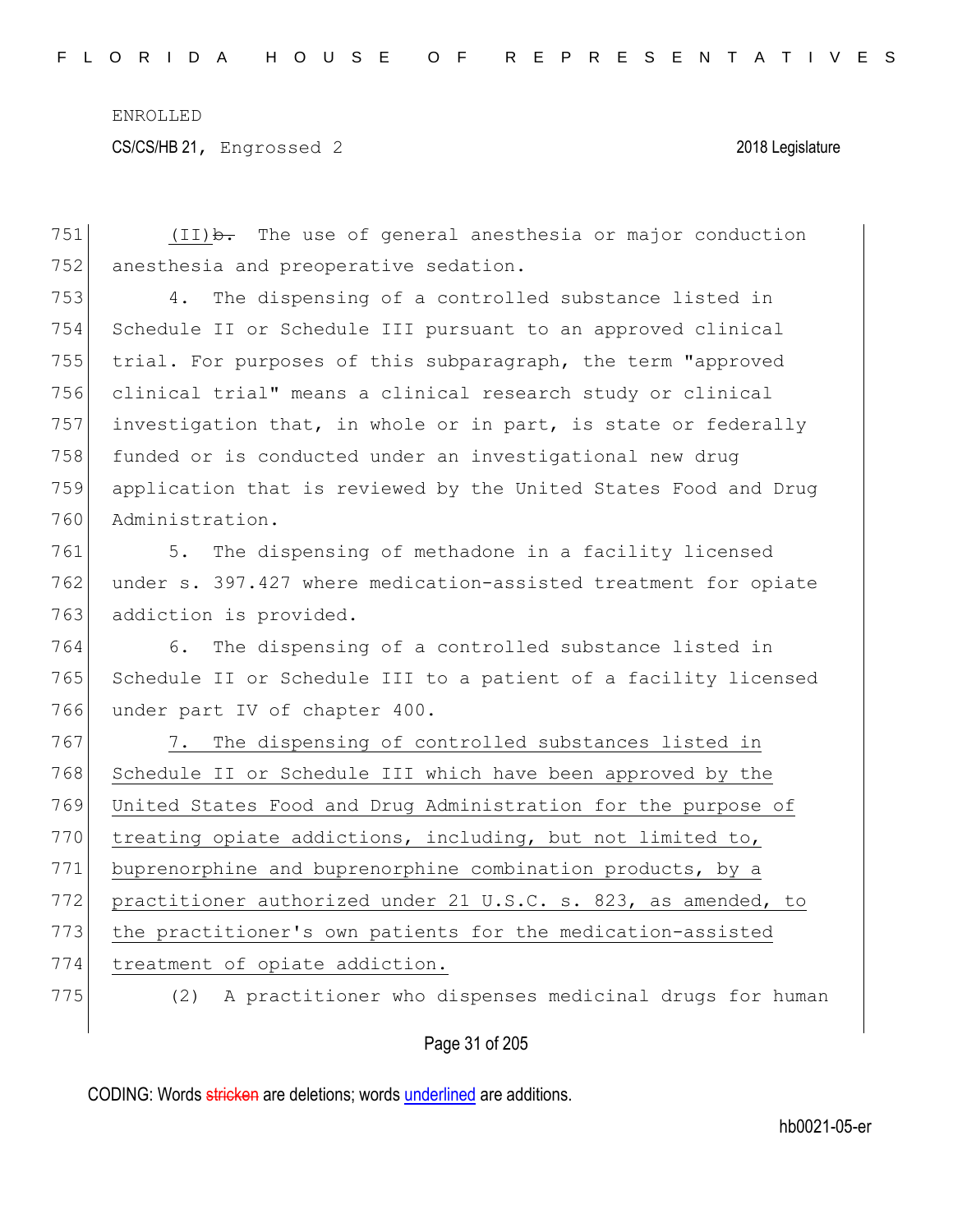CS/CS/HB 21, Engrossed 2 2018 Legislature

| 776 | consumption for fee or remuneration of any kind, whether direct  |
|-----|------------------------------------------------------------------|
| 777 | or indirect, must:                                               |
| 778 | (d) 1. Before dispensing a controlled substance to a person      |
| 779 | not known to the dispenser, require the person purchasing,       |
| 780 | receiving, or otherwise acquiring the controlled substance to    |
| 781 | present valid photographic identification or other verification  |
| 782 | of his or her identity. If the person does not have proper       |
| 783 | identification, the dispenser may verify the validity of the     |
| 784 | prescription and the identity of the patient with the prescriber |
| 785 | or his or her authorized agent. Verification of health plan      |
| 786 | eligibility through a real-time inquiry or adjudication system   |
| 787 | is considered to be proper identification.                       |
| 788 | This paragraph does not apply in an institutional<br>2.          |
| 789 | setting or to a long-term care facility, including, but not      |
| 790 | limited to, an assisted living facility or a hospital to which   |
| 791 | patients are admitted.                                           |
| 792 | 3. As used in this paragraph, the term "proper                   |
| 793 | identification" means an identification that is issued by a      |
| 794 | state or the Federal Government containing the person's          |
| 795 | photograph, printed name, and signature or a document considered |
| 796 | acceptable under $8$ C.F.R. s. $274a.2(b)$ (1) (v) (A) and (B).  |
| 797 | Section 8. Paragraph (c) of subsection (1) and subsections       |
| 798 | (2) through (5) of section 893.03, Florida Statutes, are amended |
| 799 | to read:                                                         |
| 800 | Standards and schedules. The substances enumerated<br>893.03     |
|     | Page 32 of 205                                                   |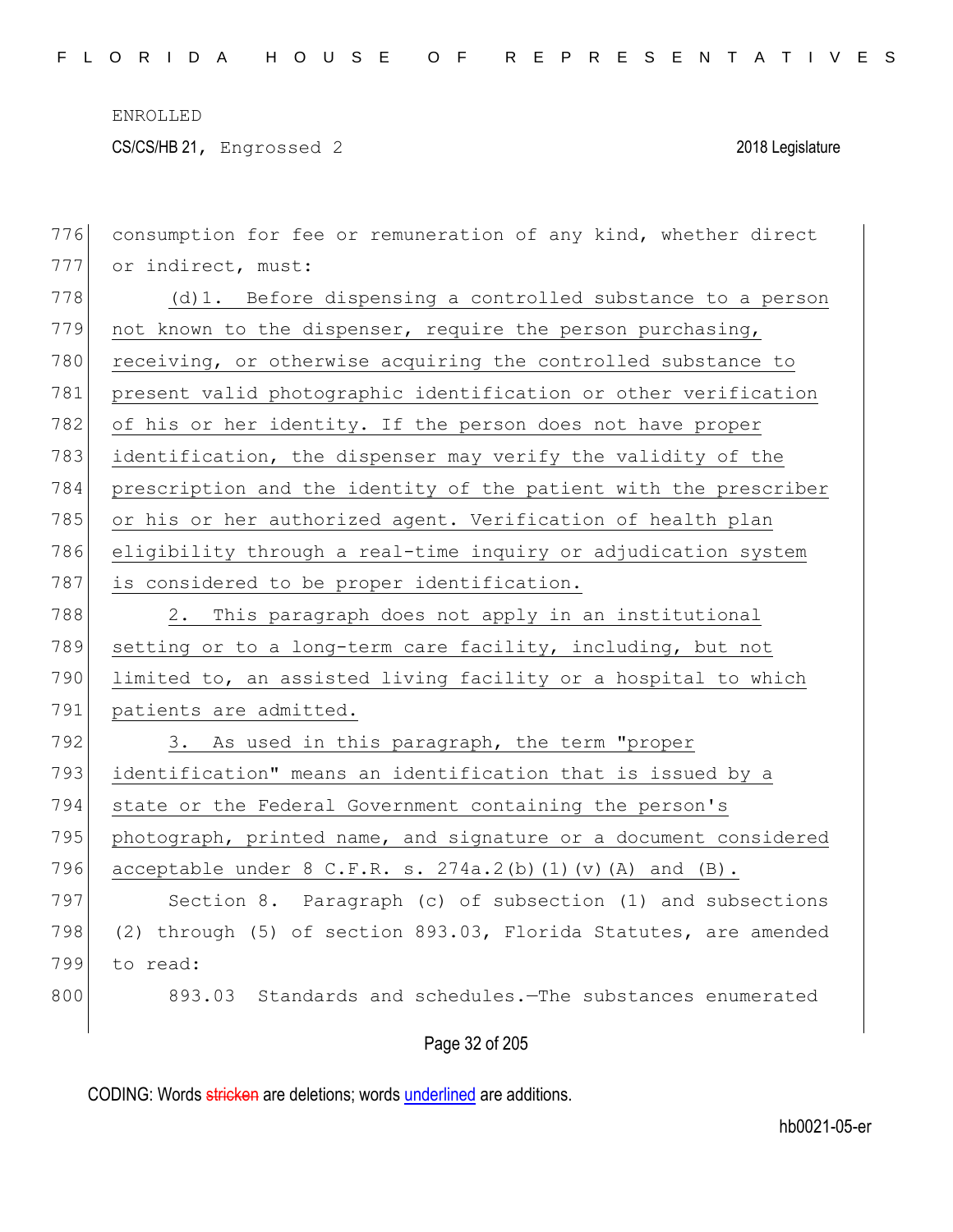801 in this section are controlled by this chapter. The controlled 802 substances listed or to be listed in Schedules I, II, III, IV, 803 and V are included by whatever official, common, usual, 804 chemical, trade name, or class designated. The provisions of 805 this section shall not be construed to include within any of the 806 schedules contained in this section any excluded drugs listed 807 within the purview of 21 C.F.R. s. 1308.22, styled "Excluded 808 Substances"; 21 C.F.R. s. 1308.24, styled "Exempt Chemical 809 Preparations"; 21 C.F.R. s. 1308.32, styled "Exempted" 810 Prescription Products"; or 21 C.F.R. s. 1308.34, styled "Exempt 811 Anabolic Steroid Products."

812 (1) SCHEDULE I.—A substance in Schedule I has a high 813 potential for abuse and has no currently accepted medical use in 814 treatment in the United States and in its use under medical 815 supervision does not meet accepted safety standards. The 816 following substances are controlled in Schedule I:

817 (c) Unless specifically excepted or unless listed in 818 another schedule, any material, compound, mixture, or 819 preparation that contains any quantity of the following 820 hallucinogenic substances or that contains any of their salts, 821 isomers, including optical, positional, or geometric isomers, 822 homologues, nitrogen-heterocyclic analogs, esters, ethers, and 823 salts of isomers, homologues, nitrogen-heterocyclic analogs, 824 esters, or ethers, if the existence of such salts, isomers, and 825 salts of isomers is possible within the specific chemical

### Page 33 of 205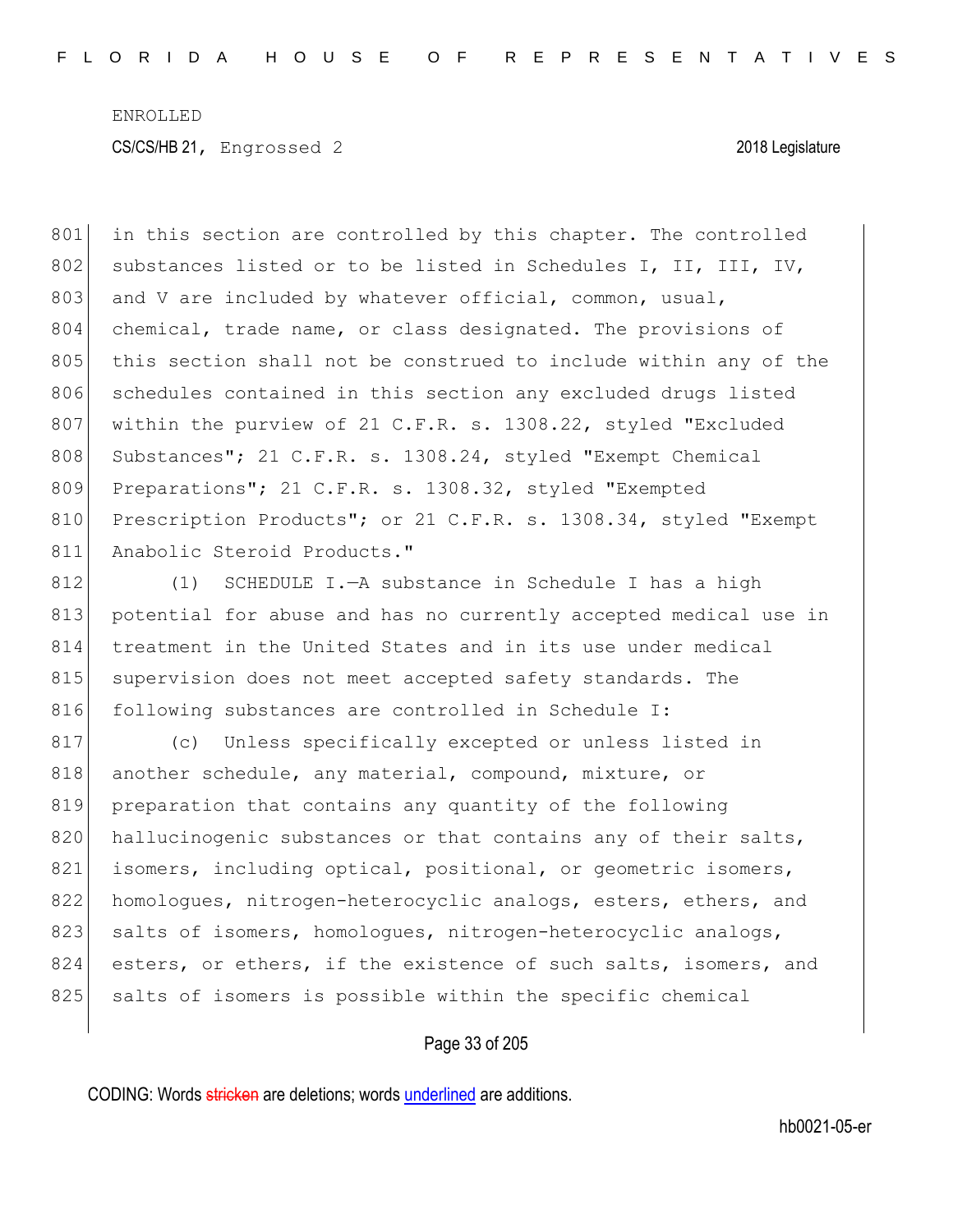CS/CS/HB 21, Engrossed 2 2018 Legislature

| 826 | designation or class description:                        |
|-----|----------------------------------------------------------|
| 827 | Alpha-Ethyltryptamine.<br>1.                             |
| 828 | $2$ .<br>4-Methylaminorex (2-Amino-4-methyl-5-phenyl-2-  |
| 829 | oxazoline).                                              |
| 830 | 3.<br>Aminorex (2-Amino-5-phenyl-2-oxazoline).           |
| 831 | 4.<br>DOB (4-Bromo-2,5-dimethoxyamphetamine).            |
| 832 | 5.<br>2C-B (4-Bromo-2, 5-dimethoxyphenethylamine).       |
| 833 | 6.<br>Bufotenine.                                        |
| 834 | 7.<br>Cannabis.                                          |
| 835 | 8.<br>Cathinone.                                         |
| 836 | 9.<br>DET (Diethyltryptamine).                           |
| 837 | 2,5-Dimethoxyamphetamine.<br>10.                         |
| 838 | DOET (4-Ethyl-2,5-Dimethoxyamphetamine).<br>11.          |
| 839 | 12.<br>DMT (Dimethyltryptamine).                         |
| 840 | 13.<br>PCE (N-Ethyl-1-phenylcyclohexylamine) (Ethylamine |
| 841 | analog of phencyclidine).                                |
| 842 | JB-318 (N-Ethyl-3-piperidyl benzilate).<br>14.           |
| 843 | 15.<br>N-Ethylamphetamine.                               |
| 844 | 16.<br>Fenethylline.                                     |
| 845 | 17.<br>3, 4-Methylenedioxy-N-hydroxyamphetamine.         |
| 846 | 18.<br>Ibogaine.                                         |
| 847 | 19.<br>LSD (Lysergic acid diethylamide).                 |
| 848 | 20.<br>Mescaline.                                        |
| 849 | Methcathinone.<br>21.                                    |
| 850 | 5-Methoxy-3, 4-methylenedioxyamphetamine.<br>22.         |
|     |                                                          |

Page 34 of 205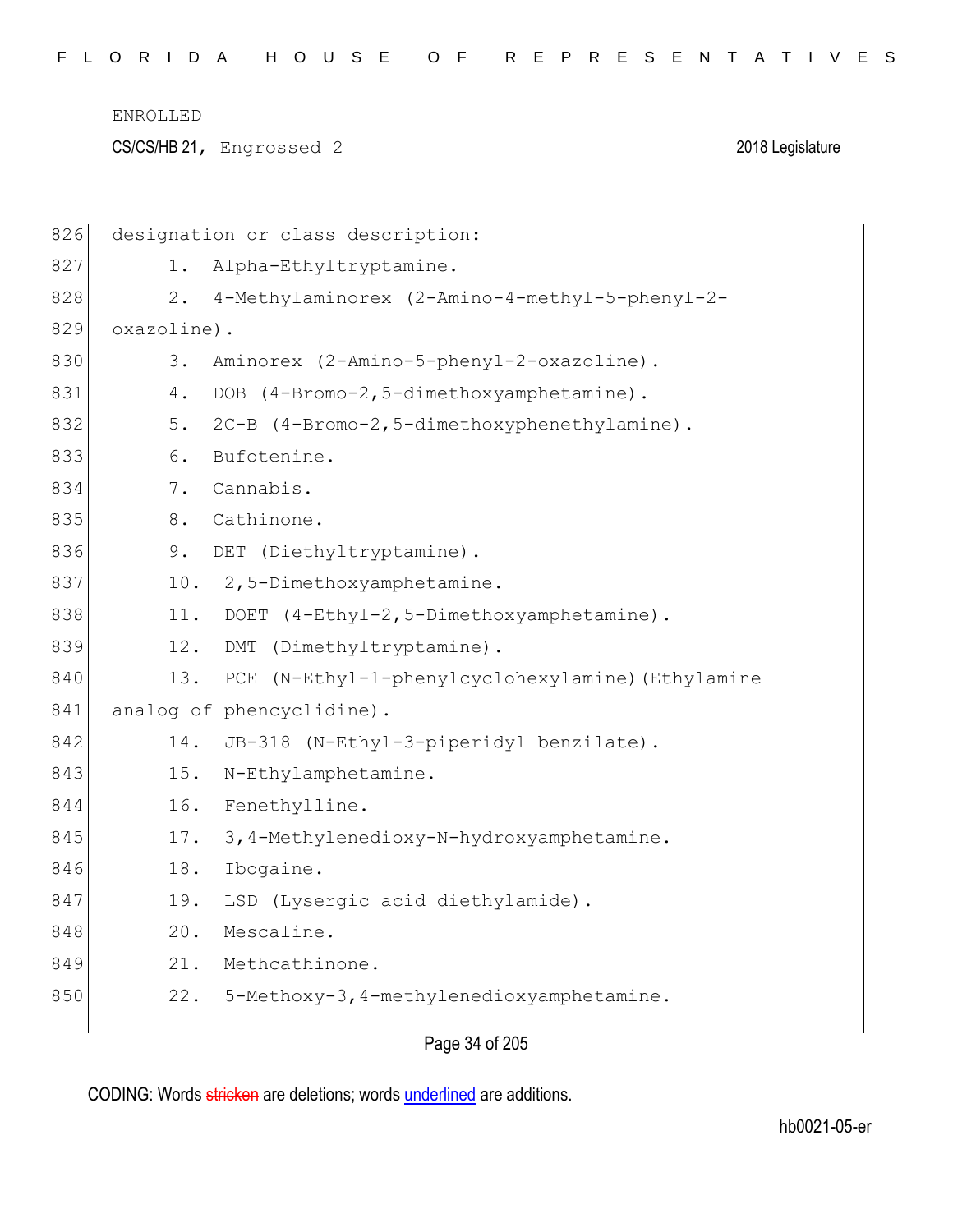CS/CS/HB 21, Engrossed 2 2018 Legislature

| 851 | 23.                       | PMA (4-Methoxyamphetamine).                                      |
|-----|---------------------------|------------------------------------------------------------------|
| 852 | 24.                       | PMMA (4-Methoxymethamphetamine).                                 |
| 853 | 25.                       | DOM (4-Methyl-2,5-dimethoxyamphetamine).                         |
| 854 | 26.                       | MDEA (3,4-Methylenedioxy-N-ethylamphetamine).                    |
| 855 | 27.                       | MDA (3, 4-Methylenedioxyamphetamine).                            |
| 856 | 28.                       | JB-336 (N-Methyl-3-piperidyl benzilate).                         |
| 857 | 29.                       | N, N-Dimethylamphetamine.                                        |
| 858 | 30.                       | Parahexyl.                                                       |
| 859 | 31.                       | Peyote.                                                          |
| 860 | 32.                       | PCPY (N-(1-Phenylcyclohexyl)-pyrrolidine) (Pyrrolidine           |
| 861 | analog of phencyclidine). |                                                                  |
| 862 | 33.                       | Psilocybin.                                                      |
| 863 | 34.                       | Psilocyn.                                                        |
| 864 | 35.                       | Salvia divinorum, except for any drug product approved           |
| 865 |                           | by the United States Food and Drug Administration which contains |
| 866 |                           | Salvia divinorum or its isomers, esters, ethers, salts, and      |
| 867 |                           | salts of isomers, esters, and ethers, if the existence of such   |
| 868 |                           | isomers, esters, ethers, and salts is possible within the        |
| 869 |                           | specific chemical designation.                                   |
| 870 | 36.                       | Salvinorin A, except for any drug product approved by            |
| 871 |                           | the United States Food and Drug Administration which contains    |
| 872 |                           | Salvinorin A or its isomers, esters, ethers, salts, and salts of |
| 873 |                           | isomers, esters, and ethers, if the existence of such isomers,   |
| 874 |                           | esters, ethers, and salts is possible within the specific        |
| 875 | chemical designation.     |                                                                  |
|     |                           |                                                                  |
|     |                           | Page 35 of 205                                                   |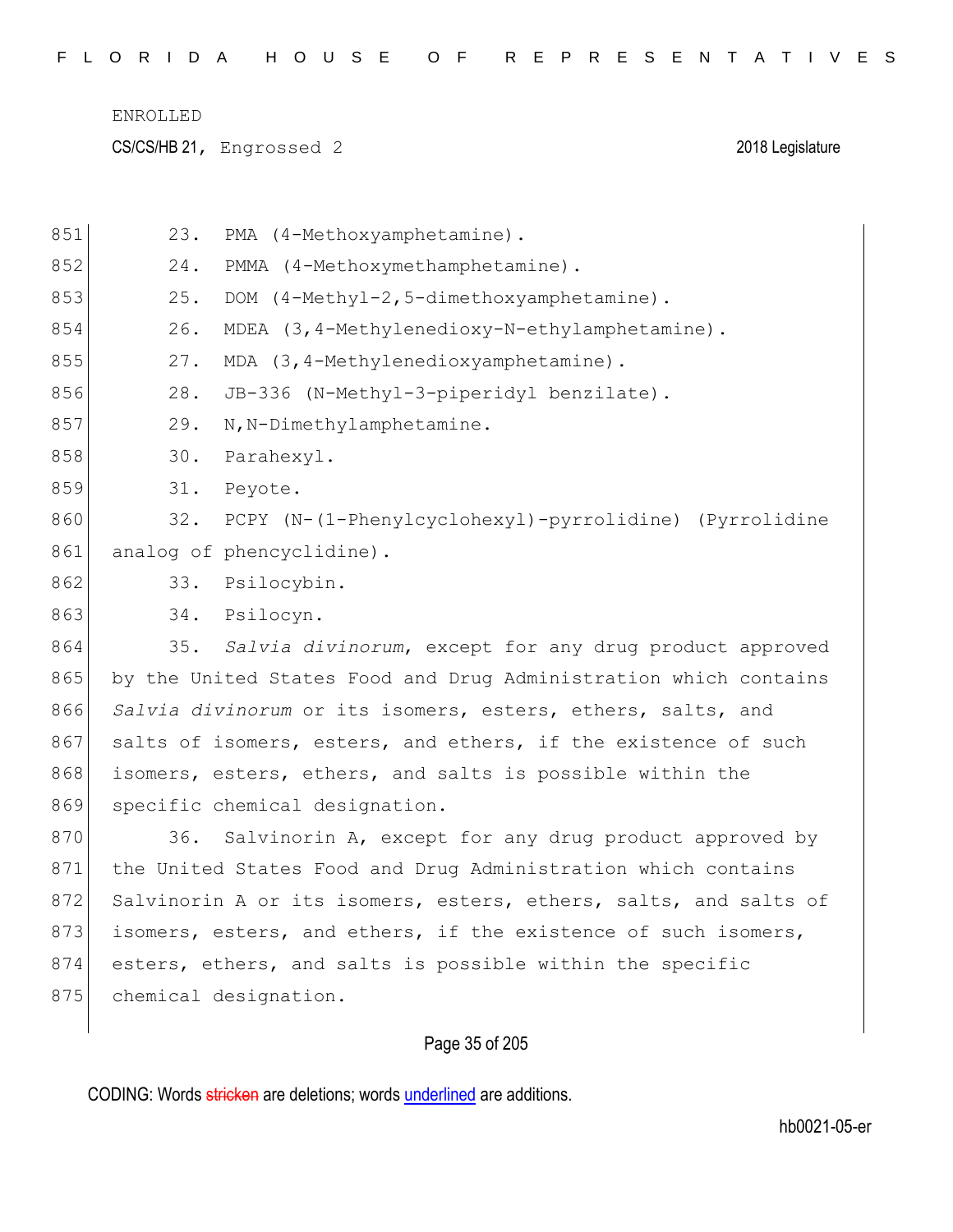CS/CS/HB 21, Engrossed 2 2018 Legislature

| 876 | 37.                 | Xylazine.                                                                      |
|-----|---------------------|--------------------------------------------------------------------------------|
| 877 | 38.                 | TCP $(1 - [1 - (2 - \text{Thienyl}) - \text{cyclohexyl}] - \text{piperidine})$ |
| 878 |                     | (Thiophene analog of phencyclidine).                                           |
| 879 | 39.                 | 3, 4, 5-Trimethoxyamphetamine.                                                 |
| 880 | 40.                 | Methylone (3, 4-Methylenedioxymethcathinone).                                  |
| 881 | 41.                 | MDPV (3, 4-Methylenedioxypyrovalerone).                                        |
| 882 | 42.                 | Methylmethcathinone.                                                           |
| 883 | 43.                 | Methoxymethcathinone.                                                          |
| 884 | 44.                 | Fluoromethcathinone.                                                           |
| 885 | 45.                 | Methylethcathinone.                                                            |
| 886 | 46.                 | CP 47,497 (2-(3-Hydroxycyclohexyl)-5-(2-methyloctan-2-                         |
| 887 |                     | yl)phenol) and its dimethyloctyl (C8) homologue.                               |
| 888 | 47.                 | $HU-210$ [(6aR, 10aR) -9-(Hydroxymethyl) -6, 6-dimethyl-3-                     |
| 889 |                     | (2-methyloctan-2-yl)-6a, 7, 10, 10a-tetrahydrobenzo [c] chromen-1-             |
| 890 | ol.                 |                                                                                |
| 891 | 48.                 | JWH-018 (1-Pentyl-3-(1-naphthoyl)indole).                                      |
| 892 | 49.                 |                                                                                |
| 893 |                     | JWH-073 (1-Butyl-3-(1-naphthoyl)indole).                                       |
|     | 50.                 | JWH-200 (1-[2-(4-Morpholinyl)ethyl]-3-(1-                                      |
| 894 | naphthoyl) indole). |                                                                                |
| 895 | 51.                 | BZP (Benzylpiperazine).                                                        |
| 896 | 52.                 | Fluorophenylpiperazine.                                                        |
| 897 | 53.                 | Methylphenylpiperazine.                                                        |
| 898 | 54.                 | Chlorophenylpiperazine.                                                        |
| 899 | 55.                 | Methoxyphenylpiperazine.                                                       |
| 900 | 56.                 | DBZP (1,4-Dibenzylpiperazine).                                                 |

Page 36 of 205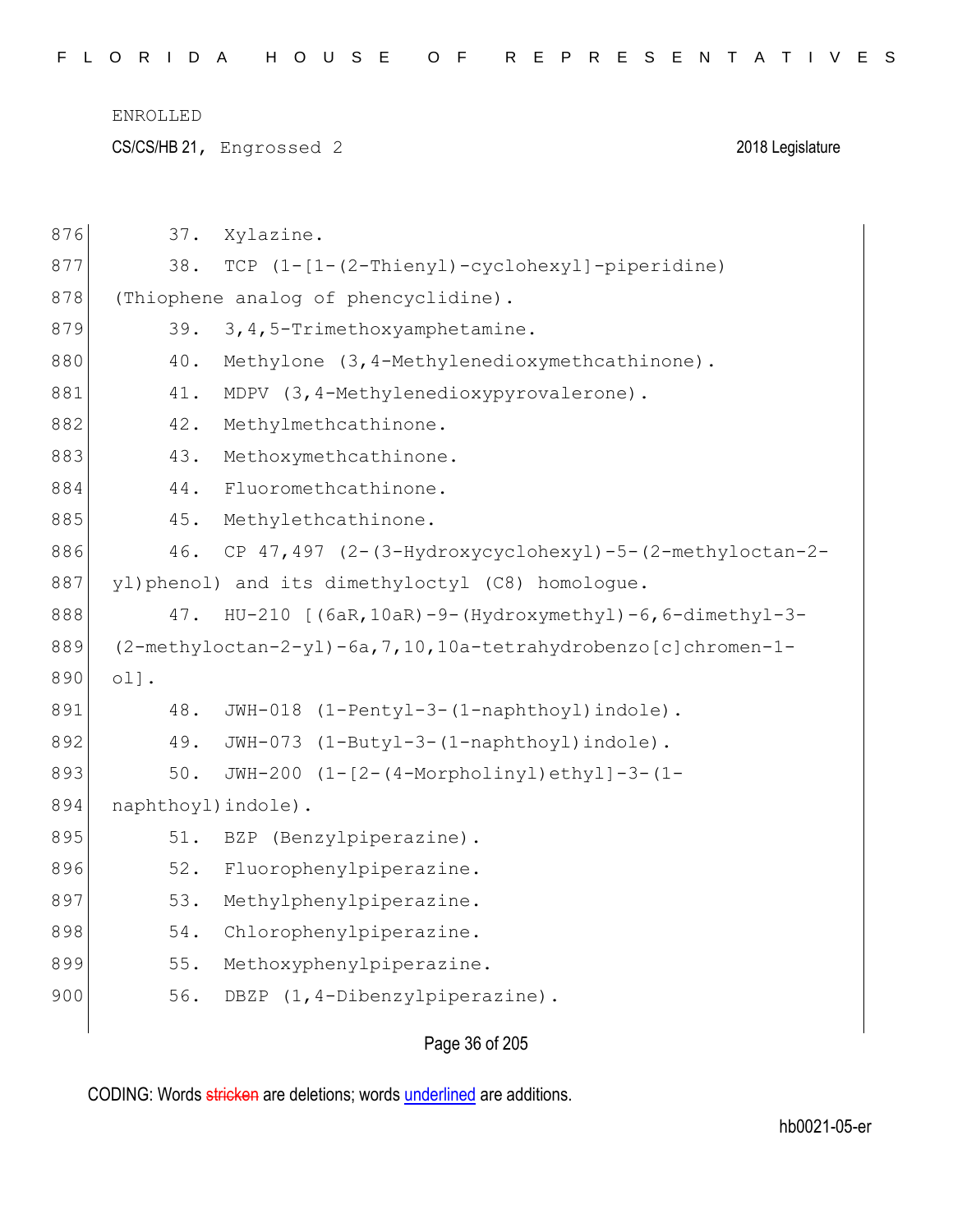CS/CS/HB 21, Engrossed 2 2018 Legislature

| 901 | 57. | TFMPP (Trifluoromethylphenylpiperazine).               |
|-----|-----|--------------------------------------------------------|
| 902 | 58. | MBDB (Methylbenzodioxolylbutanamine) or (3,4-          |
| 903 |     | Methylenedioxy-N-methylbutanamine).                    |
| 904 | 59. | 5-Hydroxy-AMT (5-Hydroxy-alpha-methyltryptamine).      |
| 905 | 60. | 5-Hydroxy-N-methyltryptamine.                          |
| 906 | 61. | 5-MeO-MiPT (5-Methoxy-N-methyl-N-isopropyltryptamine). |
| 907 | 62. | 5-MeO-AMT (5-Methoxy-alpha-methyltryptamine).          |
| 908 | 63. | Methyltryptamine.                                      |
| 909 | 64. | 5-MeO-DMT (5-Methoxy-N, N-dimethyltryptamine).         |
| 910 | 65. | 5-Me-DMT (5-Methyl-N, N-dimethyltryptamine).           |
| 911 | 66. | Tyramine (4-Hydroxyphenethylamine).                    |
| 912 | 67. | 5-MeO-DiPT (5-Methoxy-N, N-Diisopropyltryptamine).     |
| 913 | 68. | DiPT (N, N-Diisopropyltryptamine).                     |
| 914 | 69. | DPT (N, N-Dipropyltryptamine).                         |
| 915 | 70. | 4-Hydroxy-DiPT (4-Hydroxy-N, N-diisopropyltryptamine). |
| 916 | 71. | 5-MeO-DALT (5-Methoxy-N, N-Diallyltryptamine).         |
| 917 | 72. | DOI (4-Iodo-2,5-dimethoxyamphetamine).                 |
| 918 | 73. | DOC (4-Chloro-2,5-dimethoxyamphetamine).               |
| 919 | 74. | 2C-E (4-Ethyl-2,5-dimethoxyphenethylamine).            |
| 920 | 75. | 2C-T-4 (4-Isopropylthio-2,5-dimethoxyphenethylamine).  |
| 921 | 76. | 2C-C (4-Chloro-2,5-dimethoxyphenethylamine).           |
| 922 | 77. | 2C-T (4-Methylthio-2,5-dimethoxyphenethylamine).       |
| 923 | 78. | 2C-T-2 (4-Ethylthio-2,5-dimethoxyphenethylamine).      |
| 924 | 79. | 2C-T-7 (4-(n)-Propylthio-2,5-dimethoxyphenethylamine). |
| 925 | 80. | 2C-I (4-Iodo-2,5-dimethoxyphenethylamine).             |
|     |     |                                                        |

Page 37 of 205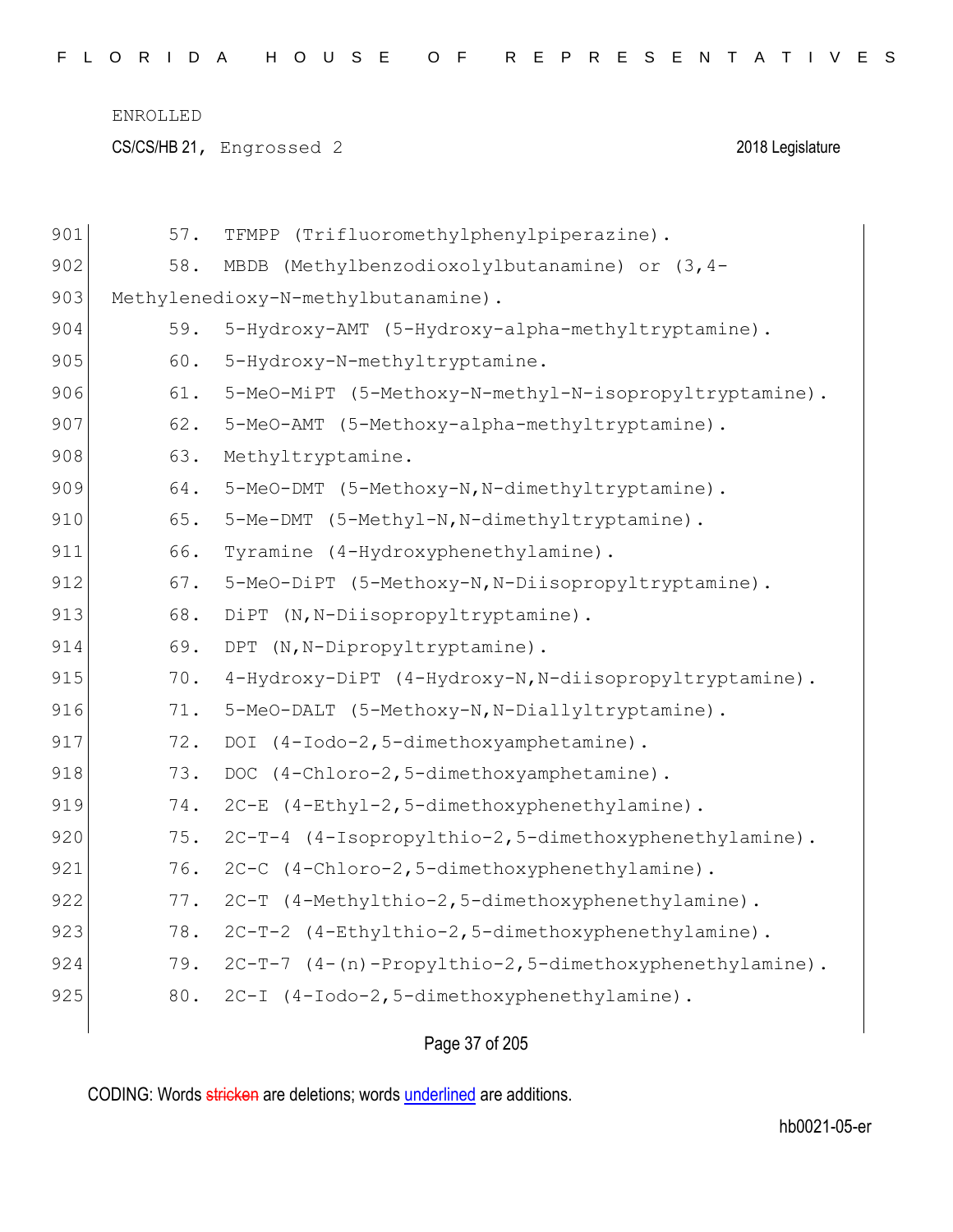CS/CS/HB 21, Engrossed 2 2018 Legislature

| 926 | 81.  | Butylone (3, 4-Methylenedioxy-alpha-             |
|-----|------|--------------------------------------------------|
| 927 |      | methylaminobutyrophenone).                       |
| 928 | 82.  | Ethcathinone.                                    |
| 929 | 83.  | Ethylone (3, 4-Methylenedioxy-N-ethylcathinone). |
| 930 | 84.  | Naphyrone (Naphthylpyrovalerone).                |
| 931 | 85.  | Dimethylone (3, 4-Methylenedioxy-N, N-           |
| 932 |      | dimethylcathinone).                              |
| 933 | 86.  | 3,4-Methylenedioxy-N, N-diethylcathinone.        |
| 934 | 87.  | 3, 4-Methylenedioxy-propiophenone.               |
| 935 | 88.  | 3,4-Methylenedioxy-alpha-bromopropiophenone.     |
| 936 | 89.  | 3, 4-Methylenedioxy-propiophenone-2-oxime.       |
| 937 | 90.  | 3,4-Methylenedioxy-N-acetylcathinone.            |
| 938 | 91.  | 3,4-Methylenedioxy-N-acetylmethcathinone.        |
| 939 | 92.  | 3,4-Methylenedioxy-N-acetylethcathinone.         |
| 940 | 93.  | Bromomethcathinone.                              |
| 941 | 94.  | Buphedrone (alpha-Methylamino-butyrophenone).    |
| 942 | 95.  | Eutylone (3, 4-Methylenedioxy-alpha-             |
| 943 |      | ethylaminobutyrophenone).                        |
| 944 | 96.  | Dimethylcathinone.                               |
| 945 | 97.  | Dimethylmethcathinone.                           |
| 946 | 98.  | Pentylone (3, 4-Methylenedioxy-alpha-            |
| 947 |      | methylaminovalerophenone).                       |
| 948 | 99.  | MDPPP (3, 4-Methylenedioxy-alpha-                |
| 949 |      | pyrrolidinopropiophenone).                       |
| 950 | 100. | MDPBP (3, 4-Methylenedioxy-alpha-                |
|     |      | Page 38 of 205                                   |
|     |      |                                                  |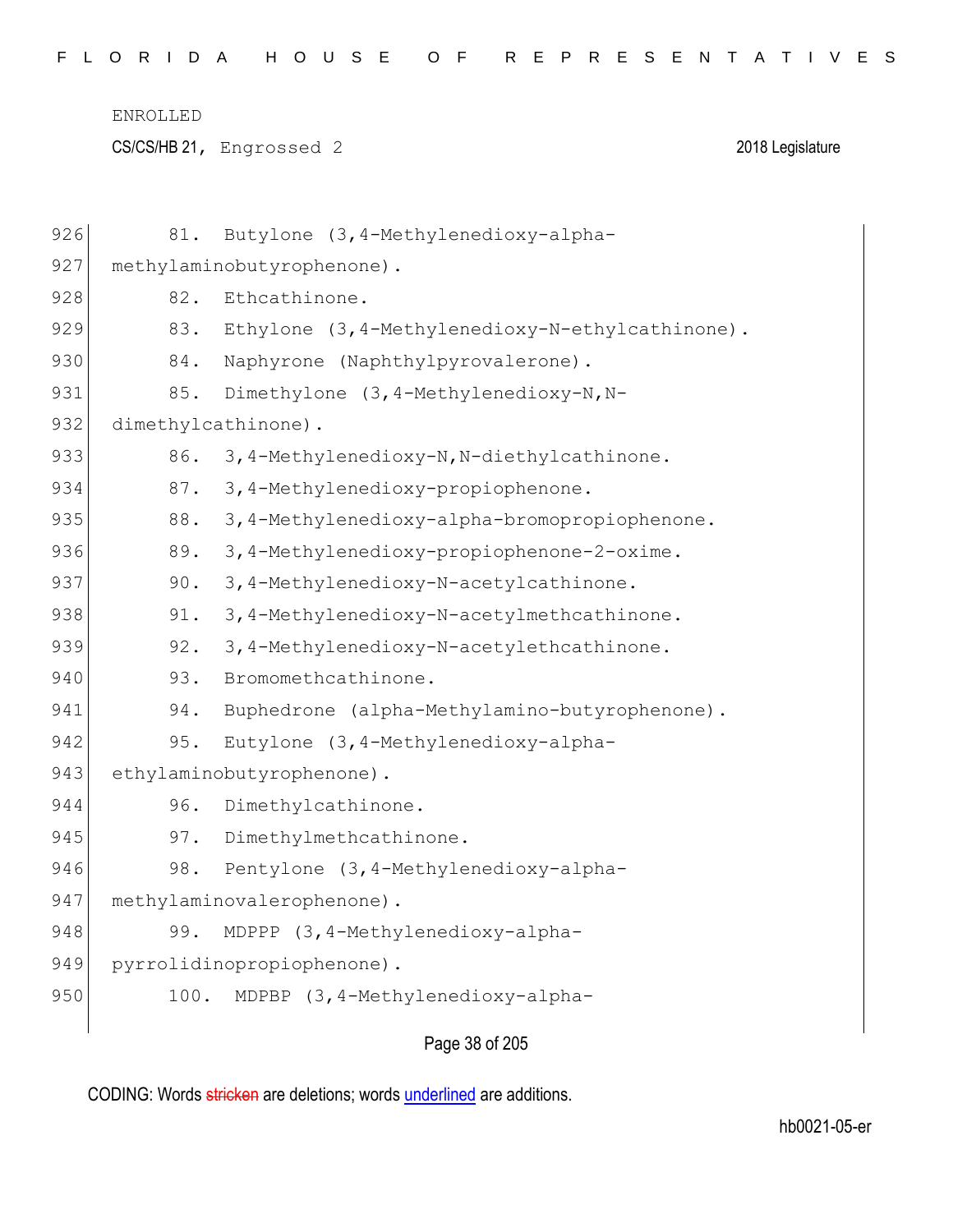CS/CS/HB 21, Engrossed 2 2018 Legislature

| 951 |                  | pyrrolidinobutyrophenone).                                     |
|-----|------------------|----------------------------------------------------------------|
| 952 | 101.             | MOPPP (Methoxy-alpha-pyrrolidinopropiophenone).                |
| 953 | 102.             | (Methyl-alpha-pyrrolidinohexanophenone).<br>MPHP               |
| 954 | 103.             | BTCP (Benzothiophenylcyclohexylpiperidine) or BCP              |
| 955 | (Benocyclidine). |                                                                |
| 956 | 104.             | F-MABP (Fluoromethylaminobutyrophenone).                       |
| 957 | 105.             | (Methoxypyrrolidinobutyrophenone).<br>MeO-PBP                  |
| 958 | 106.             | Et-PBP (Ethylpyrrolidinobutyrophenone).                        |
| 959 | 107.             | 3-Me-4-MeO-MCAT (3-Methyl-4-Methoxymethcathinone).             |
| 960 | 108.             | Me-EABP (Methylethylaminobutyrophenone).                       |
| 961 | 109.             | Etizolam.                                                      |
| 962 | 110.             | (Pyrrolidinopropiophenone).<br>PPP                             |
| 963 | 111.             | (Pyrrolidinobutyrophenone).<br>PBP                             |
| 964 | 112.             | (Pyrrolidinovalerophenone) or<br>PVP                           |
| 965 |                  | (Pyrrolidinopentiophenone).                                    |
| 966 | 113.             | MPPP (Methyl-alpha-pyrrolidinopropiophenone).                  |
| 967 | 114.             | (1-Pentyl-2-methyl-3-(1-naphthoyl)indole).<br>JWH-007          |
| 968 | 115.             | (1-Propyl-2-methyl-3-(1-naphthoyl)indole).<br>$JWH-015$        |
| 969 | 116.             | JWH-019 (1-Hexyl-3-(1-naphthoyl)indole).                       |
| 970 | 117.             | JWH-020 (1-Heptyl-3-(1-naphthoyl)indole).                      |
| 971 | 118.             | JWH-072 (1-Propyl-3-(1-naphthoyl)indole).                      |
| 972 | 119.             | JWH-081 (1-Pentyl-3-(4-methoxy-1-naphthoyl)indole).            |
| 973 | 120.             | JWH-122 (1-Pentyl-3-(4-methyl-1-naphthoyl)indole).             |
| 974 | 121.             | JWH-133 ((6aR, 10aR) -6, 6, 9-Trimethyl-3-(2-                  |
| 975 |                  | methylpentan-2-yl)-6a, 7, 10, 10a-tetrahydrobenzo[c]chromene). |
|     |                  |                                                                |

Page 39 of 205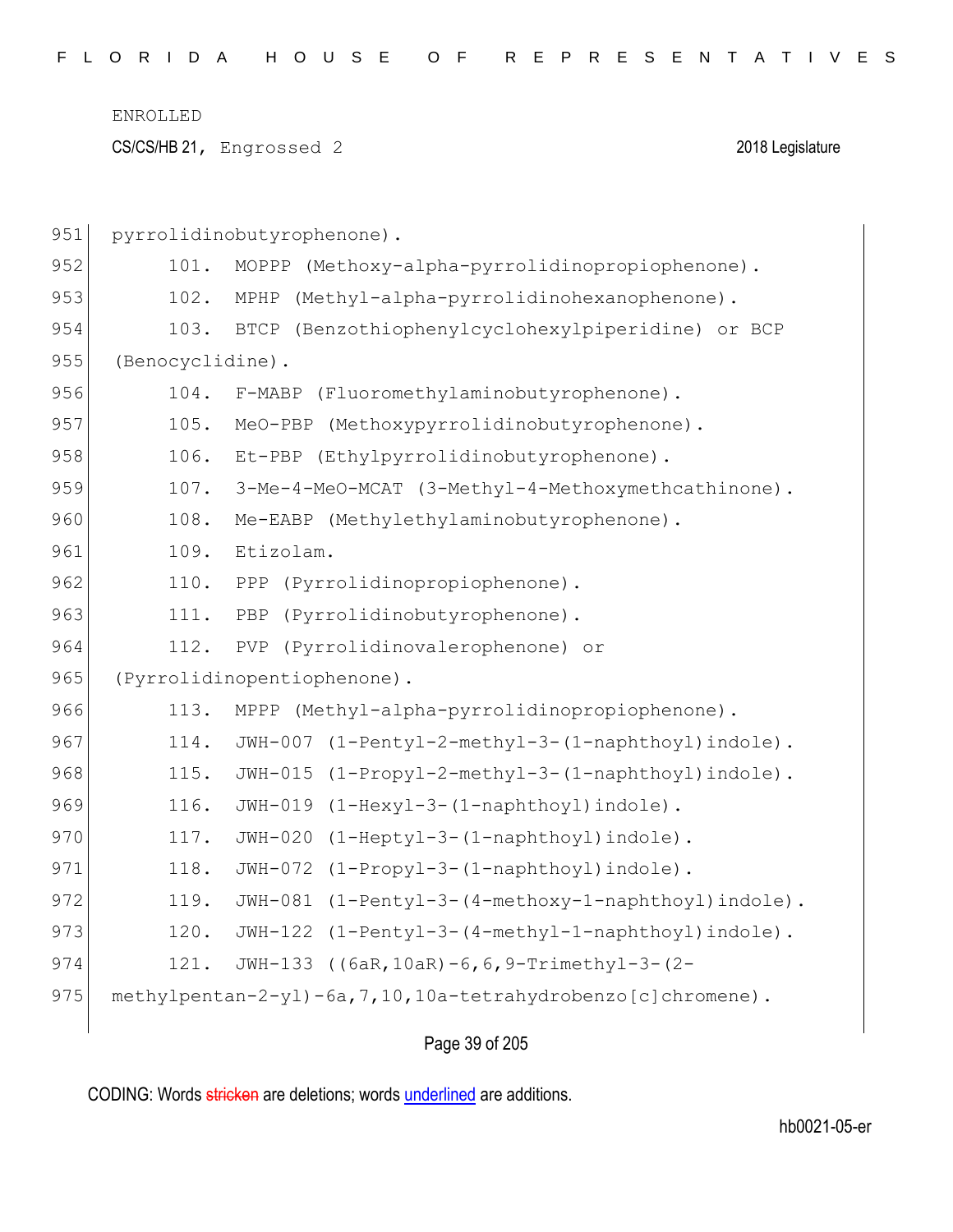CS/CS/HB 21, Engrossed 2 2018 Legislature

| 976  | 122.<br>(1-Pentyl-3-(1-naphthylmethyl)indole).<br>JWH-175            |
|------|----------------------------------------------------------------------|
| 977  | 123.<br>(1-Pentyl-3-(4-methoxyphenylacetyl)indole).<br>$JWH-201$     |
| 978  | 124.<br>$JWH-203$<br>(1-Pentyl-3-(2-chlorophenylacetyl)indole).      |
| 979  | 125.<br>$JWH-210$<br>(1-Pentyl-3-(4-ethyl-1-naphthoyl)indole).       |
| 980  | 126.<br>(1-Pentyl-3-(2-methoxyphenylacetyl)indole).<br>$JWH - 250$   |
| 981  | 127.<br>$JWH-251$<br>(1-Pentyl-3-(2-methylphenylacetyl)indole).      |
| 982  | 128.<br>JWH-302<br>(1-Pentyl-3-(3-methoxyphenylacetyl)indole).       |
| 983  | 129.<br>JWH-398<br>(1-Pentyl-3-(4-chloro-1-naphthoyl)indole).        |
| 984  | 130.<br>HU-211 ((6aS, 10aS)-9-(Hydroxymethyl)-6, 6-dimethyl-3-       |
| 985  | (2-methyloctan-2-yl)-6a, 7, 10, 10a-tetrahydrobenzo [c] chromen-1-   |
| 986  | $ol$ ).                                                              |
| 987  | HU-308 ( $[(1R, 2R, 5R) - 2 - [2, 6 - Dimethoxy-4 - (2 -$<br>131.    |
| 988  | methyloctan-2-yl)phenyl]-7,7-dimethyl-4-bicyclo[3.1.1]hept-3-        |
| 989  | enyl] methanol).                                                     |
| 990  | HU-331 (3-Hydroxy-2-[(1R, 6R)-3-methyl-6-(1-<br>132.                 |
| 991  | methylethenyl)-2-cyclohexen-1-yl]-5-pentyl-2,5-cyclohexadiene-       |
| 992  | $1, 4$ -dione).                                                      |
| 993  | (4-Pentyloxy-1-(1-naphthoyl)naphthalene).<br>133.<br>$CB-13$         |
| 994  | $(N-Cyclopropyl-11-(3-hydroxy-5-penty1phenoxy)$ -<br>134.<br>$CB-25$ |
| 995  | undecanamide).                                                       |
| 996  | 135.<br>$(N-Cyclopropyl-11-(2-hexyl-5-hydroxyphenoxy)-$<br>$CB-52$   |
| 997  | undecanamide).                                                       |
| 998  | 136. CP 55,940 (2-[3-Hydroxy-6-propanol-cyclohexyl]-5-(2-            |
| 999  | methyloctan-2-yl)phenol).                                            |
| 1000 | AM-694 (1-(5-Fluoropentyl)-3-(2-iodobenzoyl)indole).<br>137.         |
|      |                                                                      |

Page 40 of 205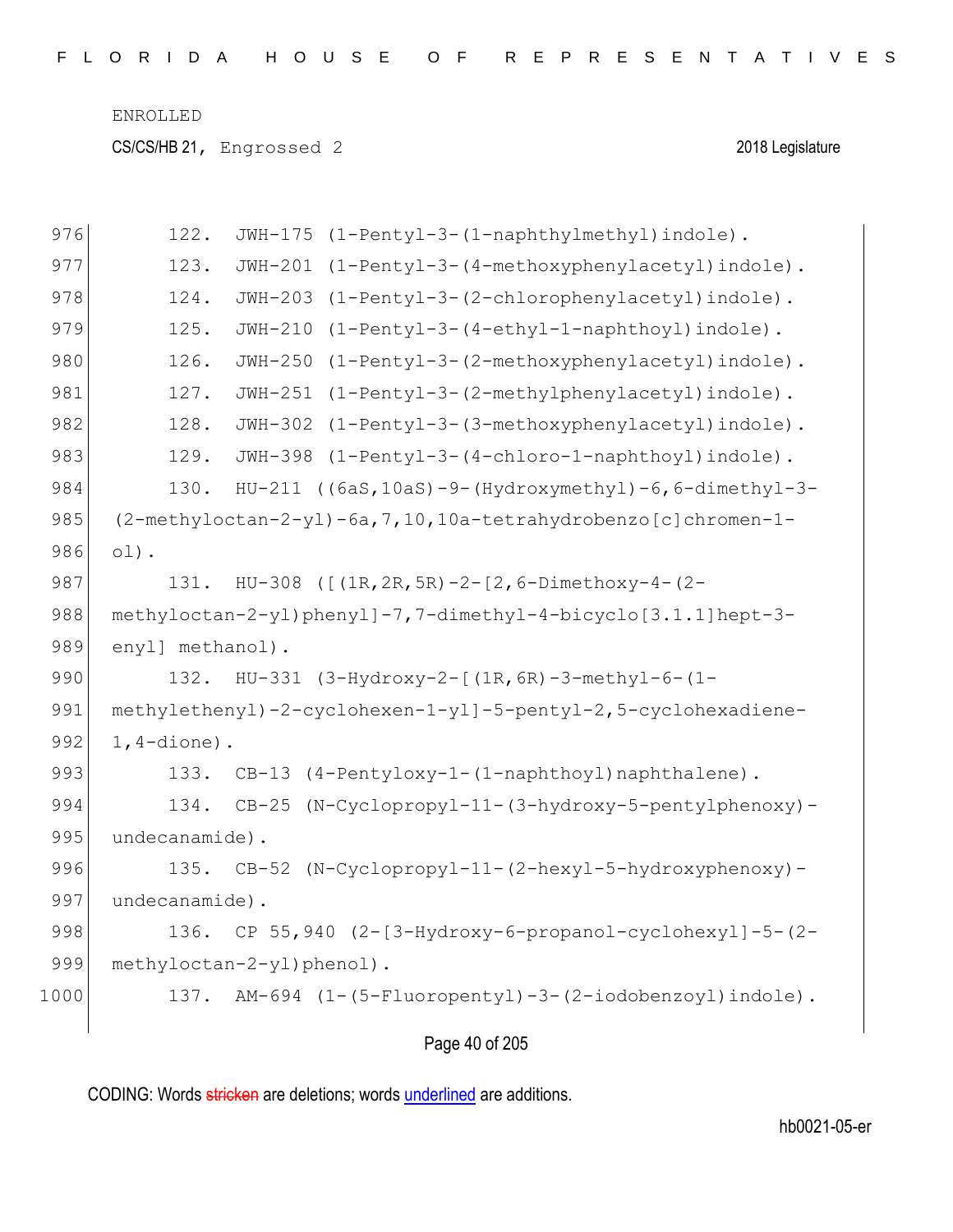CS/CS/HB 21, Engrossed 2 2018 Legislature

| 1001 | AM-2201 (1-(5-Fluoropentyl)-3-(1-naphthoyl)indole).<br>138.    |
|------|----------------------------------------------------------------|
| 1002 | RCS-4 (1-Pentyl-3-(4-methoxybenzoyl)indole).<br>139.           |
| 1003 | 140.<br>$RCS-8$ $(1-(2-Cyclohexylethyl)-3-(2-$                 |
| 1004 | methoxyphenylacetyl) indole).                                  |
| 1005 | WIN55, 212-2 $((R)-(+) - [2, 3-Dihydro-5-methyl-3-(4-$<br>141. |
| 1006 | $morpholinylmethyl) pyrrolo[1,2,3-de]-1,4-benzoxazin-6-yl]-1-$ |
| 1007 | naphthalenylmethanone).                                        |
| 1008 | WIN55, 212-3 ([(3S)-2, 3-Dihydro-5-methyl-3-(4-<br>142.        |
| 1009 | morpholinylmethyl) pyrrolo[1,2,3-de]-1,4-benzoxazin-6-yl]-1-   |
| 1010 | naphthalenylmethanone).                                        |
| 1011 | Pentedrone (alpha-Methylaminovalerophenone).<br>143.           |
| 1012 | 144.<br>Fluoroamphetamine.                                     |
| 1013 | 145.<br>Fluoromethamphetamine.                                 |
| 1014 | 146.<br>Methoxetamine.                                         |
| 1015 | Methiopropamine.<br>147.                                       |
| 1016 | 148.<br>Methylbuphedrone (Methyl-alpha-                        |
| 1017 | methylaminobutyrophenone).                                     |
| 1018 | 149.<br>APB ((2-Aminopropyl)benzofuran).                       |
| 1019 | APDB ((2-Aminopropyl)-2,3-dihydrobenzofuran).<br>150.          |
| 1020 | 151.<br>UR-144 $(1-Pentyl-3-(2, 2, 3, 3-$                      |
| 1021 | tetramethylcyclopropanoyl) indole).                            |
| 1022 | XLR11 (1-(5-Fluoropentyl)-3-(2, 2, 3, 3-<br>152.               |
| 1023 | tetramethylcyclopropanoyl) indole).                            |
| 1024 | Chloro UR-144 $(1-(Chloropenty1)-3-(2,2,3,3-$<br>153.          |
| 1025 | tetramethylcyclopropanoyl) indole).                            |
|      |                                                                |

# Page 41 of 205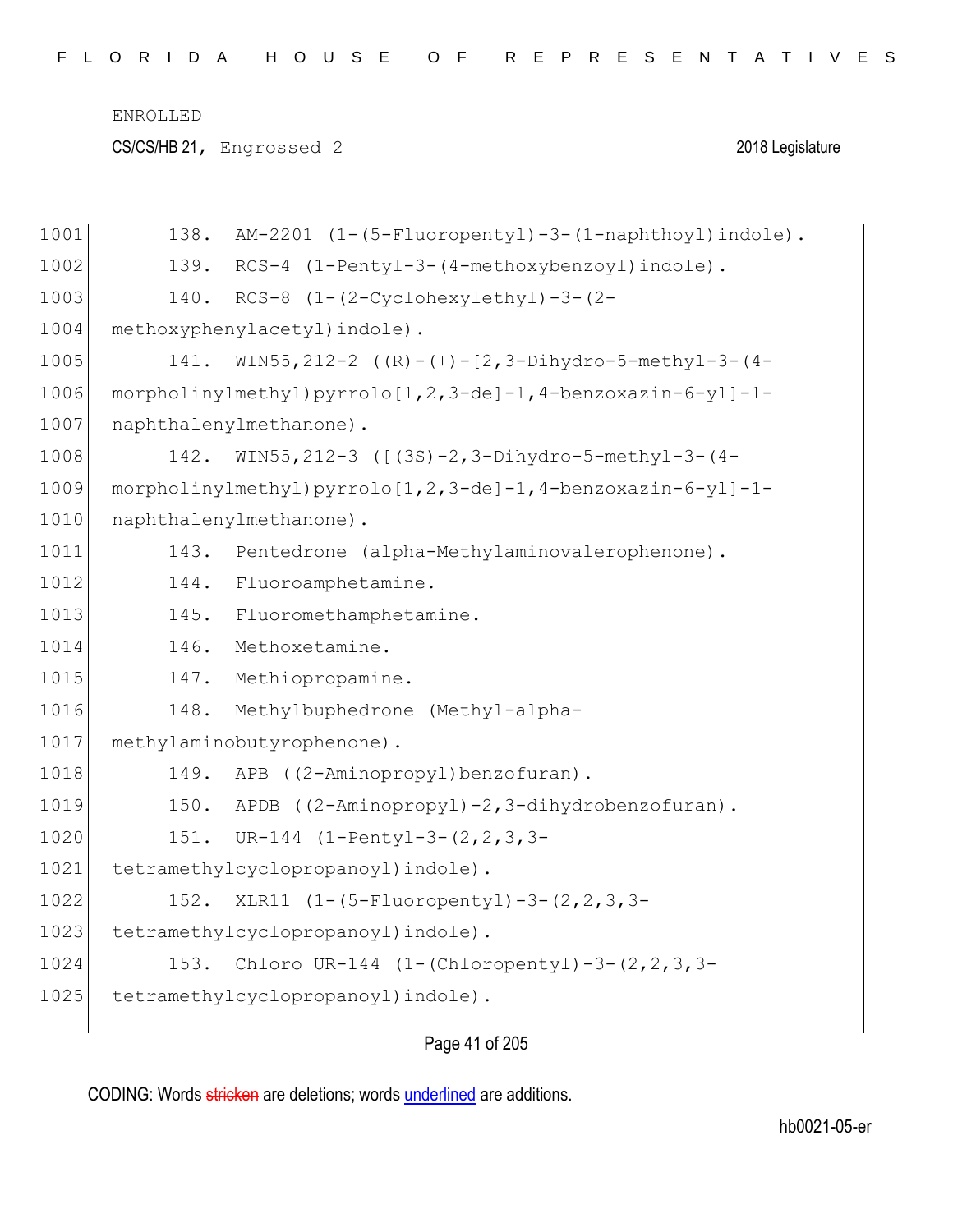CS/CS/HB 21, Engrossed 2 2018 Legislature

| 1026 |                       | 154. AKB48 (N-Adamant-1-yl 1-pentylindazole-3-            |
|------|-----------------------|-----------------------------------------------------------|
| 1027 | carboxamide).         |                                                           |
| 1028 |                       | 155. AM-2233 (1-[ (N-Methyl-2-piperidinyl) methyl]-3-(2-  |
| 1029 | iodobenzoyl) indole). |                                                           |
| 1030 |                       | 156. STS-135 (N-Adamant-1-yl 1-(5-fluoropentyl) indole-3- |
| 1031 | carboxamide).         |                                                           |
| 1032 |                       | 157. URB-597 ((3'-(Aminocarbonyl)[1,1'-biphenyl]-3-yl)-   |
| 1033 |                       | cyclohexylcarbamate).                                     |
| 1034 | 158.                  | URB-602 ([1,1'-Biphenyl]-3-yl-carbamic acid,              |
| 1035 | cyclohexyl ester).    |                                                           |
| 1036 | 159.                  | URB-754 (6-Methyl-2-[(4-methylphenyl)amino]-1-            |
| 1037 | benzoxazin-4-one).    |                                                           |
| 1038 | 160.                  | 2C-D (4-Methyl-2,5-dimethoxyphenethylamine).              |
| 1039 | 161.                  | 2C-H (2,5-Dimethoxyphenethylamine).                       |
| 1040 |                       | 162. 2C-N (4-Nitro-2,5-dimethoxyphenethylamine).          |
| 1041 |                       | 163. 2C-P (4-(n)-Propyl-2,5-dimethoxyphenethylamine).     |
| 1042 |                       | 164. 251-NBOMe (4-Iodo-2,5-dimethoxy-[N-(2-               |
| 1043 |                       | methoxybenzyl) ] phenethylamine) .                        |
| 1044 | 165.                  | MDMA (3,4-Methylenedioxymethamphetamine).                 |
| 1045 | 166.                  | PB-22 (8-Quinolinyl 1-pentylindole-3-carboxylate).        |
| 1046 |                       | 167. Fluoro PB-22 (8-Quinolinyl 1-(fluoropentyl)indole-3- |
| 1047 | carboxylate).         |                                                           |
| 1048 |                       | 168. BB-22 (8-Quinolinyl 1-(cyclohexylmethyl) indole-3-   |
| 1049 | carboxylate).         |                                                           |
| 1050 | 169.                  | Fluoro AKB48 (N-Adamant-1-yl 1-                           |
|      |                       |                                                           |

Page 42 of 205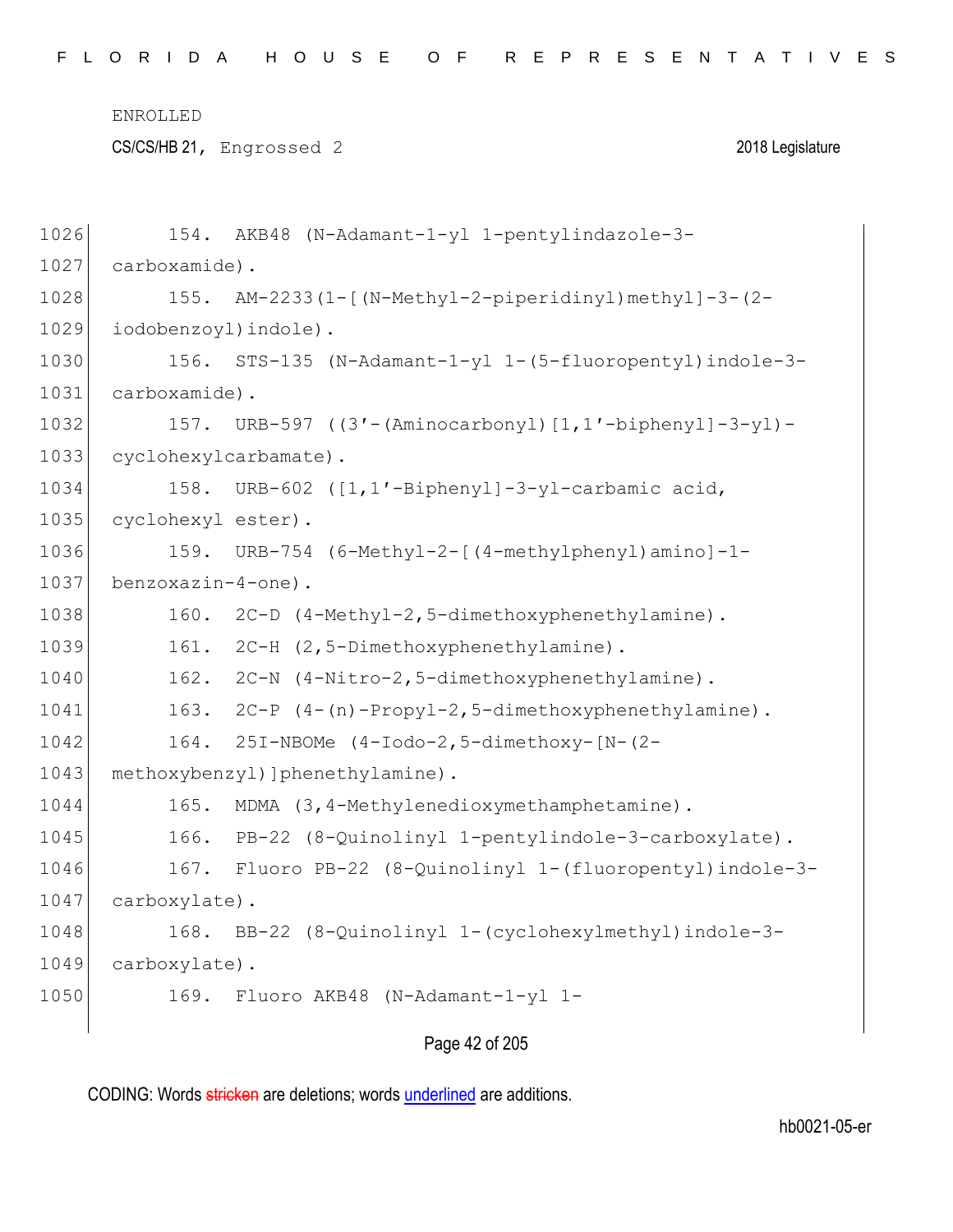CS/CS/HB 21, Engrossed 2 2018 Legislature

| 1051 | (fluoropentyl)indazole-3-carboxamide).                                   |
|------|--------------------------------------------------------------------------|
| 1052 | 170. AB-PINACA (N-(1-Amino-3-methyl-1-oxobutan-2-yl)-1-                  |
| 1053 | pentylindazole-3-carboxamide).                                           |
| 1054 | AB-FUBINACA (N-(1-Amino-3-methyl-1-oxobutan-2-yl)-1-<br>171.             |
| 1055 | (4-fluorobenzyl)indazole-3-carboxamide).                                 |
| 1056 | ADB-PINACA (N-(1-Amino-3,3-dimethyl-1-oxobutan-2-yl)-<br>172.            |
| 1057 | 1-pentylindazole-3-carboxamide).                                         |
| 1058 | Fluoro ADBICA (N-(1-Amino-3,3-dimethyl-1-oxobutan-2-<br>173.             |
| 1059 | yl)-1-(fluoropentyl)indole-3-carboxamide).                               |
| 1060 | 174. 25B-NBOMe (4-Bromo-2,5-dimethoxy-[N-(2-                             |
| 1061 | methoxybenzyl) ] phenethylamine) .                                       |
| 1062 | 175. 25C-NBOMe (4-Chloro-2,5-dimethoxy-[N-(2-                            |
| 1063 | methoxybenzyl) ] phenethylamine) .                                       |
| 1064 | 176. AB-CHMINACA (N-(1-Amino-3-methyl-1-oxobutan-2-yl)-1-                |
| 1065 | (cyclohexylmethyl)indazole-3-carboxamide).                               |
| 1066 | 177. FUB-PB-22 (8-Quinolinyl 1-(4-fluorobenzyl)indole-3-                 |
| 1067 | carboxylate).                                                            |
| 1068 | 178. Fluoro-NNEI (N-Naphthalen-1-yl 1-                                   |
| 1069 | (fluoropentyl)indole-3-carboxamide).                                     |
| 1070 | Fluoro-AMB (N-(1-Methoxy-3-methyl-1-oxobutan-2-yl)-1-<br>179.            |
| 1071 | (fluoropentyl)indazole-3-carboxamide).                                   |
| 1072 | THJ-2201 (1-(5-Fluoropentyl)-3-(1-<br>180.                               |
| 1073 | naphthoyl) indazole).                                                    |
| 1074 | AM-855 ((4aR, 12bR) -8-Hexyl-2, 5, 5-trimethyl-<br>181.                  |
| 1075 | 1, 4, 4a, 8, 9, 10, 11, 12b-octahydronaphtho [3, 2-c] isochromen-12-ol). |
|      |                                                                          |

Page 43 of 205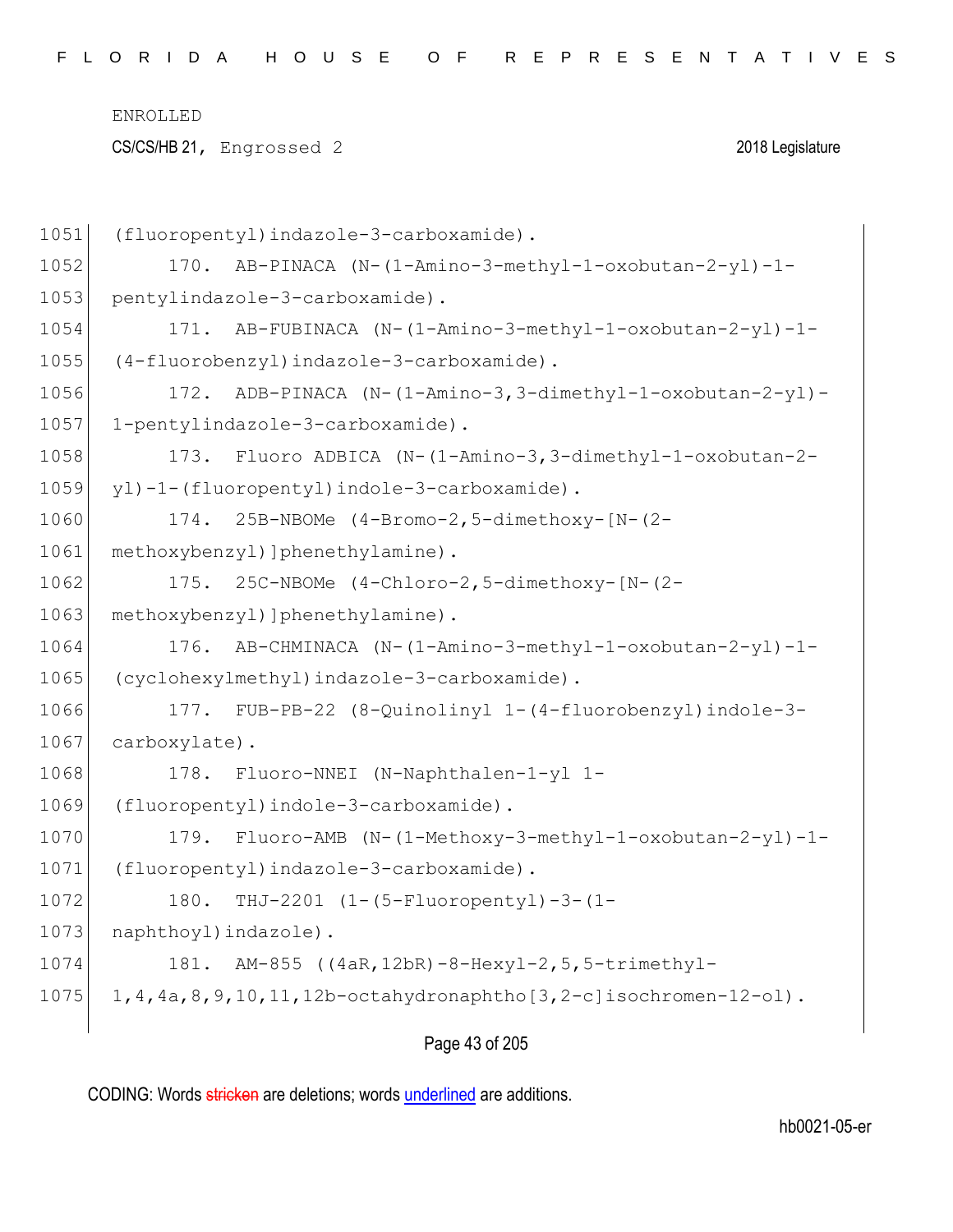CS/CS/HB 21, Engrossed 2 2018 Legislature

| 1076 | AM-905 ((6aR, 9R, 10aR) -3-[(E)-Hept-1-enyl]-9-<br>182.                 |
|------|-------------------------------------------------------------------------|
| 1077 | $(hydroxymethyl) - 6, 6-dimethyl-6a, 7, 8, 9, 10, 10a-$                 |
| 1078 | hexahydrobenzo[c]chromen-1-ol).                                         |
| 1079 | AM-906 ((6aR, 9R, 10aR) -3-[(Z)-Hept-1-enyl]-9-<br>183.                 |
| 1080 | (hydroxymethyl) $-6, 6$ -dimethyl-6a, 7, 8, 9, 10, 10a-                 |
| 1081 | hexahydrobenzo[c]chromen-1-ol).                                         |
| 1082 | AM-2389 ((6aR, 9R, 10aR) -3-(1-Hexyl-cyclobut-1-yl)-<br>184.            |
| 1083 | $6a, 7, 8, 9, 10, 10a$ -hexahydro-6,6-dimethyl-6H-dibenzo[b,d]pyran-1,9 |
| 1084 | diol).                                                                  |
| 1085 | HU-243 ((6aR, 8S, 9S, 10aR) -9-(Hydroxymethyl) -6, 6-<br>185.           |
| 1086 | dimethyl-3-(2-methyloctan-2-yl)-8, 9-ditritio-7, 8, 10, 10a-            |
| 1087 | tetrahydro-6aH-benzo[c]chromen-1-ol).                                   |
| 1088 | HU-336 ((6aR, 10aR) -6, 6, 9-Trimethyl-3-pentyl-<br>186.                |
| 1089 | 6a, 7, 10, 10a-tetrahydro-1H-benzo [c] chromene-1, 4 (6H) -dione).      |
| 1090 | MAPB ((2-Methylaminopropyl)benzofuran).<br>187.                         |
| 1091 | 188.<br>5-IT (2-(1H-Indol-5-yl)-1-methyl-ethylamine).                   |
| 1092 | 189.<br>6-IT (2-(1H-Indol-6-yl)-1-methyl-ethylamine).                   |
| 1093 | 190.<br>Synthetic Cannabinoids.-Unless specifically excepted            |
| 1094 | or unless listed in another schedule or contained within a              |
| 1095 | pharmaceutical product approved by the United States Food and           |
| 1096 | Drug Administration, any material, compound, mixture, or                |
| 1097 | preparation that contains any quantity of a synthetic                   |
| 1098 | cannabinoid found to be in any of the following chemical class          |
| 1099 | descriptions, or homologues, nitrogen-heterocyclic analogs,             |
| 1100 | isomers (including optical, positional, or geometric), esters,          |
|      |                                                                         |

## Page 44 of 205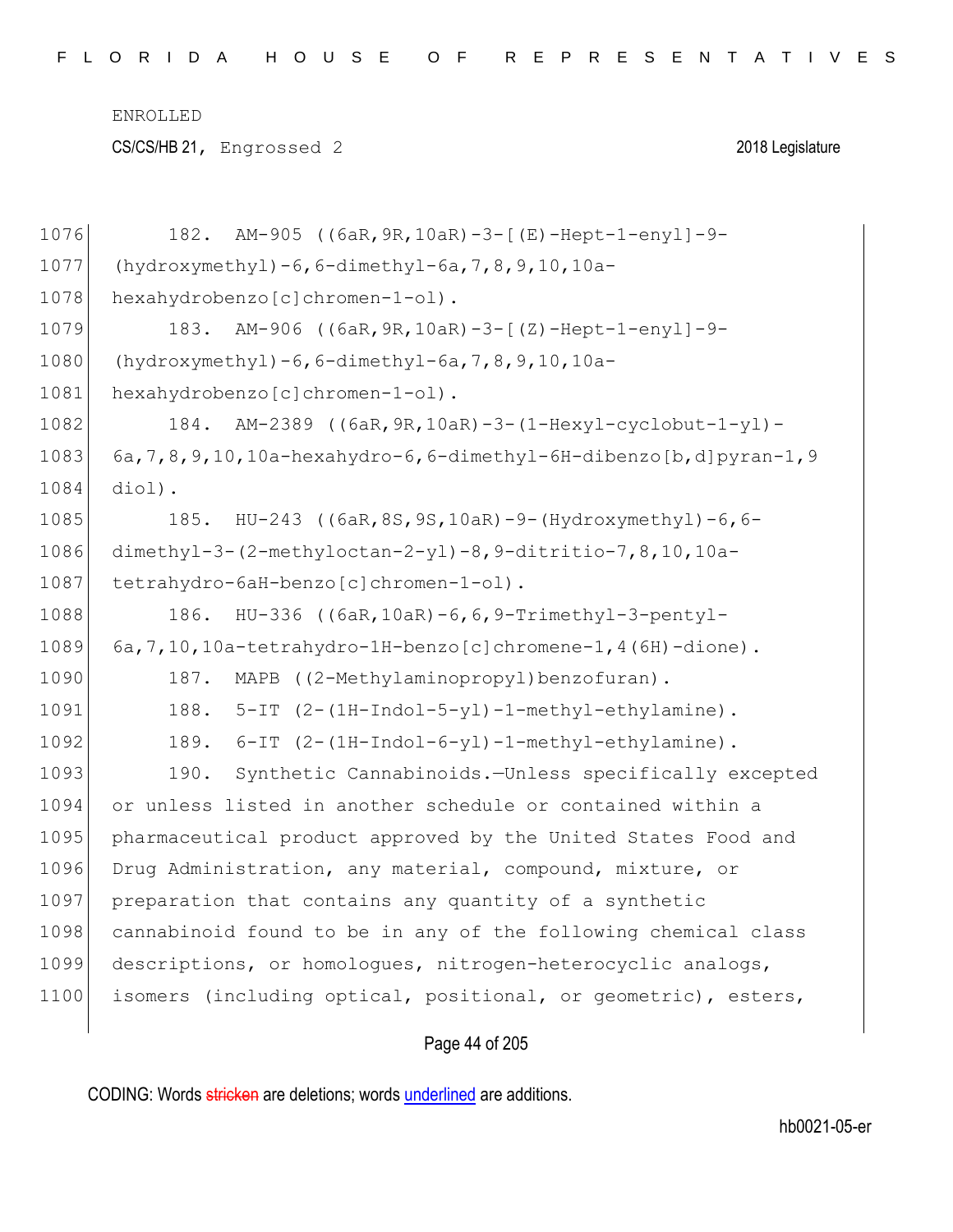1101 ethers, salts, and salts of homologues, nitrogen-heterocyclic 1102 analogs, isomers, esters, or ethers, whenever the existence of 1103 such homologues, nitrogen-heterocyclic analogs, isomers, esters, 1104 ethers, salts, and salts of isomers, esters, or ethers is 1105 possible within the specific chemical class or designation. 1106 Since nomenclature of these synthetically produced cannabinoids 1107 is not internationally standardized and may continually evolve, 1108 these structures or the compounds of these structures shall be 1109 included under this subparagraph, regardless of their specific 1110 numerical designation of atomic positions covered, if it can be 1111 determined through a recognized method of scientific testing or 1112 analysis that the substance contains properties that fit within 1113 one or more of the following categories:

 a. Tetrahydrocannabinols.—Any tetrahydrocannabinols naturally contained in a plant of the genus *Cannabis*, the synthetic equivalents of the substances contained in the plant or in the resinous extracts of the genus *Cannabis*, or synthetic 1118 substances, derivatives, and their isomers with similar chemical structure and pharmacological activity, including, but not limited to, Delta 9 tetrahydrocannabinols and their optical isomers, Delta 8 tetrahydrocannabinols and their optical isomers, Delta 6a,10a tetrahydrocannabinols and their optical isomers, or any compound containing a tetrahydrobenzo[c]chromene structure with substitution at either or both the 3-position or 9-position, with or without substitution at the 1-position with

### Page 45 of 205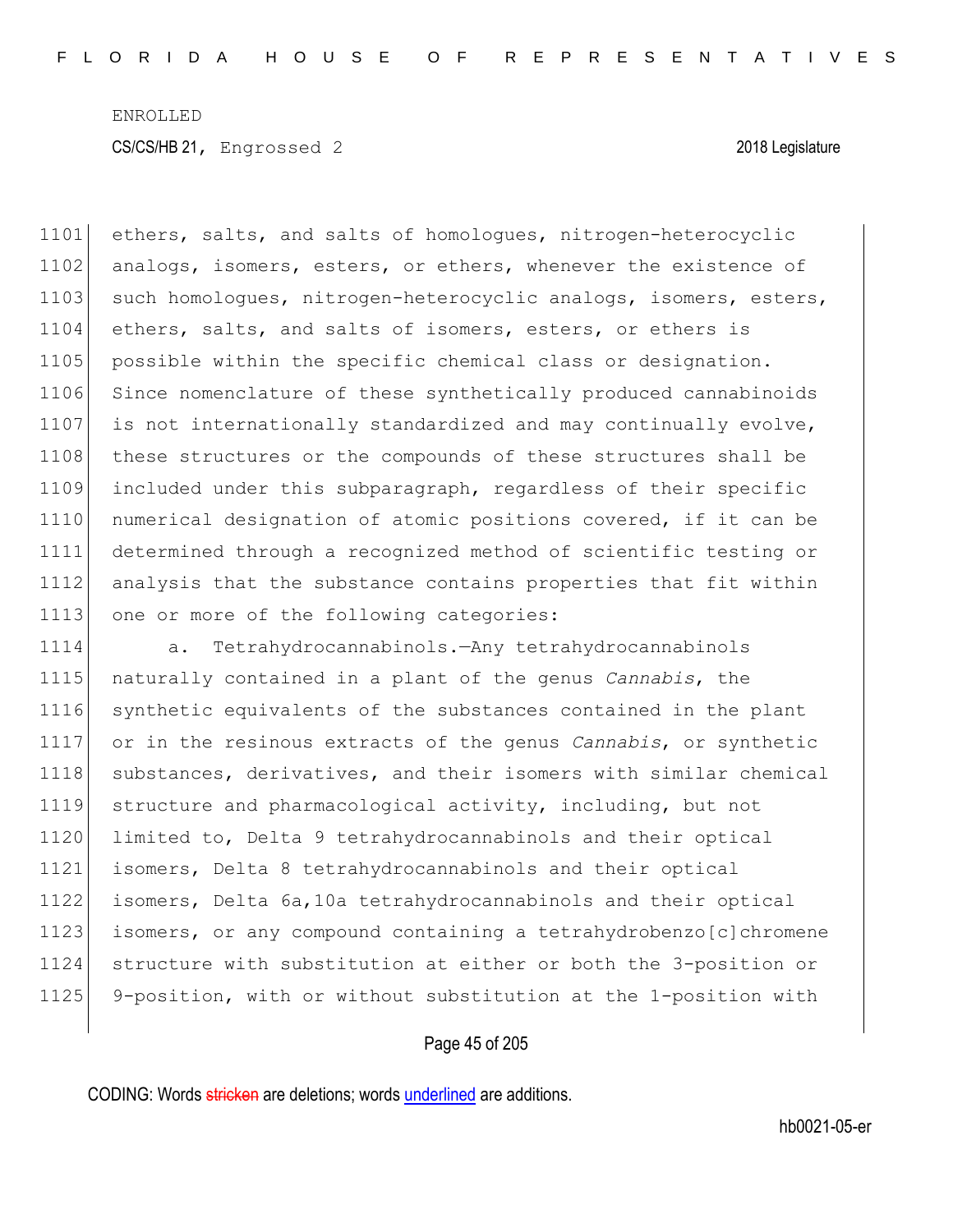hydroxyl or alkoxy groups, including, but not limited to: 1127 (I) Tetrahydrocannabinol. (II) HU-210 ((6aR,10aR)-9-(Hydroxymethyl)-6,6-dimethyl-3- (2-methyloctan-2-yl)-6a,7,10,10a-tetrahydrobenzo[c]chromen-1-  $1130 | 01$ . (III) HU-211 ((6aS,10aS)-9-(Hydroxymethyl)-6,6-dimethyl-3- (2-methyloctan-2-yl)-6a,7,10,10a-tetrahydrobenzo[c]chromen-1- 1133 ol). (IV) JWH-051 ((6aR,10aR)-9-(Hydroxymethyl)-6,6-dimethyl-3- (2-methyloctan-2-yl)-6a,7,10,10a-tetrahydrobenzo[c]chromene). (V) JWH-133 ((6aR,10aR)-6,6,9-Trimethyl-3-(2-methylpentan- $2-yl$   $-6a$ ,  $7$ ,  $10$ ,  $10a$   $-tetrahydrobenzo[c]$ chromene). (VI) JWH-057 ((6aR,10aR)-6,6,9-Trimethyl-3-(2-methyloctan- $2-yl$  -6a, 7, 10, 10a-tetrahydrobenzo [c]chromene). (VII) JWH-359 ((6aR,10aR)-1-Methoxy-6,6,9-trimethyl-3- (2,3-dimethylpentan-2-yl)-6a,7,10,10a-1142 tetrahydrobenzo[c]chromene). (VIII) AM-087 ((6aR,10aR)-3-(2-Methyl-6-bromohex-2-yl)- 6,6,9-trimethyl-6a,7,10,10a-tetrahydrobenzo[c]chromen-1-ol). (IX) AM-411 ((6aR,10aR)-3-(1-Adamantyl)-6,6,9-trimethyl-1146 6a, 7, 10, 10a-tetrahydrobenzo [c]chromen-1-ol). 1147 (X) Parahexyl. 1148 b. Naphthoylindoles, Naphthoylindazoles, 1149 Naphthoylcarbazoles, Naphthylmethylindoles, 1150 Naphthylmethylindazoles, and Naphthylmethylcarbazoles.—Any

### Page 46 of 205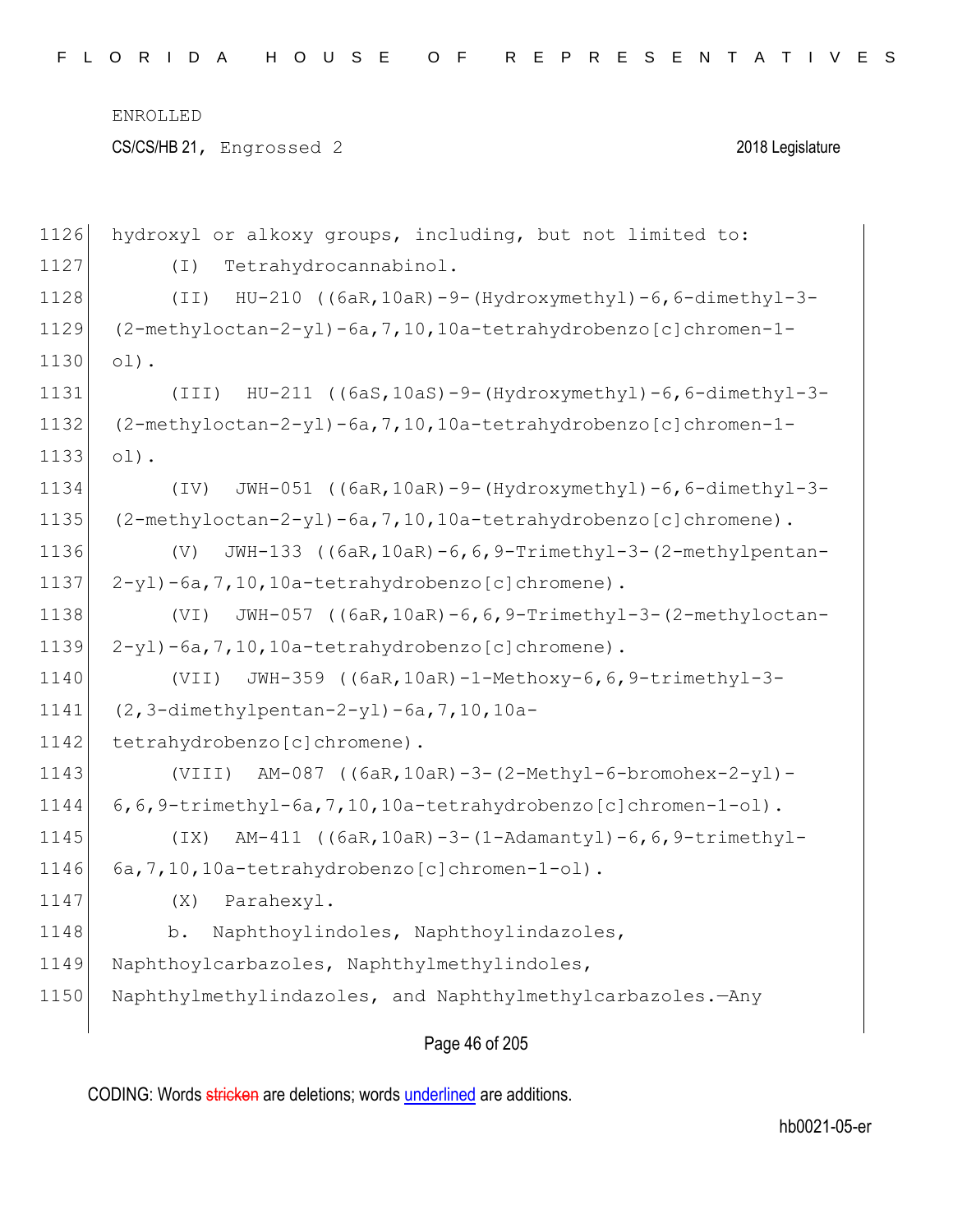```
1151 compound containing a naphthoylindole, naphthoylindazole, 
1152 naphthoylcarbazole, naphthylmethylindole,
1153 naphthylmethylindazole, or naphthylmethylcarbazole structure,
1154 with or without substitution on the indole, indazole, or 
1155 carbazole ring to any extent, whether or not substituted on the
1156 naphthyl ring to any extent, including, but not limited to:
1157 (I) JWH-007 (1-Pentyl-2-methyl-3-(1-naphthoyl)indole).
1158 (II) JWH-011 (1-(1-Methylhexyl)-2-methyl-3-(1-
1159 naphthoyl)indole).
1160 (III) JWH-015 (1-Propyl-2-methyl-3-(1-naphthoyl)indole).
1161 (IV) JWH-016 (1-Butyl-2-methyl-3-(1-naphthoyl)indole).
1162 (V) JWH-018 (1-Pentyl-3-(1-naphthoyl)indole).
1163 (VI) JWH-019 (1-Hexyl-3-(1-naphthoyl)indole).
1164 (VII) JWH-020 (1-Heptyl-3-(1-naphthoyl)indole).
1165 (VIII) JWH-022 (1-(4-Pentenyl)-3-(1-naphthoyl)indole).
1166 (IX) JWH-071 (1-Ethyl-3-(1-naphthoyl)indole).
1167 (X) JWH-072 (1-Propyl-3-(1-naphthoyl)indole).
1168 (XI) JWH-073 (1-Butyl-3-(1-naphthoyl)indole).
1169 (XII) JWH-080 (1-Butyl-3-(4-methoxy-1-naphthoyl)indole).
1170 (XIII) JWH-081 (1-Pentyl-3-(4-methoxy-1-naphthoyl)indole).
1171 (XIV) JWH-098 (1-Pentyl-2-methyl-3-(4-methoxy-1-
1172 naphthoyl) indole).
1173 (XV) JWH-116 (1-Pentyl-2-ethyl-3-(1-naphthoyl)indole).
1174 (XVI) JWH-122 (1-Pentyl-3-(4-methyl-1-naphthoyl)indole).
1175 (XVII) JWH-149 (1-Pentyl-2-methyl-3-(4-methyl-1-
```
Page 47 of 205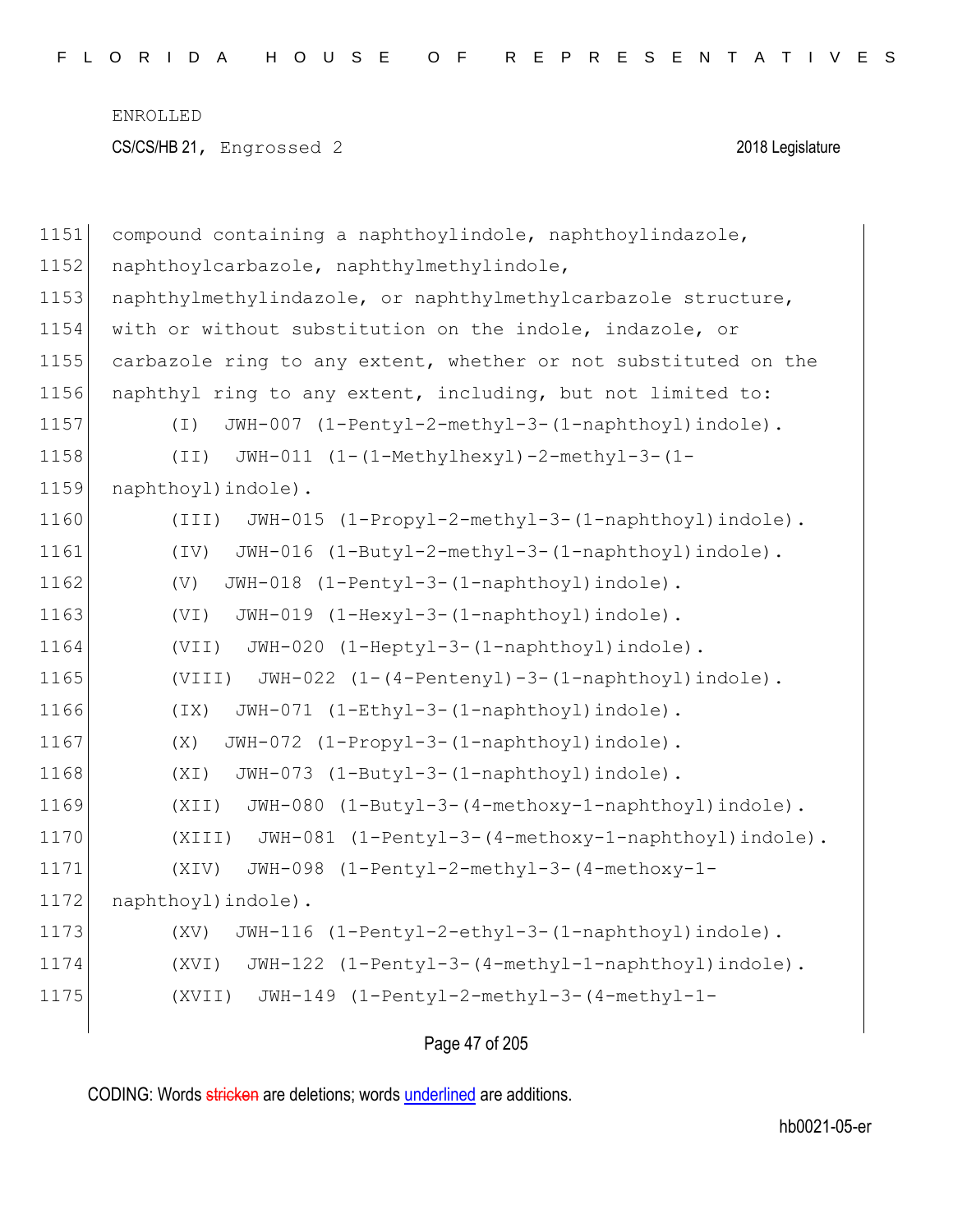CS/CS/HB 21, Engrossed 2 2018 Legislature

```
1176 naphthoyl) indole).
1177 (XVIII) JWH-164 (1-Pentyl-3-(7-methoxy-1-
1178 naphthoyl) indole).
1179 (XIX) JWH-175 (1-Pentyl-3-(1-naphthylmethyl)indole).
1180 (XX) JWH-180 (1-Propyl-3-(4-propyl-1-naphthoyl)indole).
1181 (XXI) JWH-182 (1-Pentyl-3-(4-propyl-1-naphthoyl)indole).
1182 (XXII) JWH-184 (1-Pentyl-3-[(4-methyl)-1-
1183 naphthylmethyllindole).
1184 (XXIII) JWH-193 (1-[2-(4-Morpholinyl)ethyl]-3-(4-methyl-1-
1185 naphthoyl) indole).
1186 (XXIV) JWH-198 (1-[2-(4-Morpholinyl)ethyl]-3-(4-methoxy-1-
1187 | naphthoyl) indole).
1188 (XXV) JWH-200 (1-[2-(4-Morpholinyl)ethyl]-3-(1-
1189 naphthoyl) indole).
1190 (XXVI) JWH-210 (1-Pentyl-3-(4-ethyl-1-naphthoyl)indole).
1191 (XXVII) JWH-387 (1-Pentyl-3-(4-bromo-1-naphthoyl)indole).
1192 (XXVIII) JWH-398 (1-Pentyl-3-(4-chloro-1-
1193 naphthoyl)indole).
1194 (XXIX) JWH-412 (1-Pentyl-3-(4-fluoro-1-naphthoyl)indole).
1195 (XXX) JWH-424 (1-Pentyl-3-(8-bromo-1-naphthoyl)indole).
1196 (XXXI) AM-1220 (1-[(1-Methyl-2-piperidinyl)methyl]-3-(1-
1197 | naphthoyl)indole).
1198 (XXXII) AM-1235 (1-(5-Fluoropentyl)-6-nitro-3-(1-
1199 naphthoyl) indole).
1200 (XXXIII) AM-2201 (1-(5-Fluoropentyl)-3-(1-
```
Page 48 of 205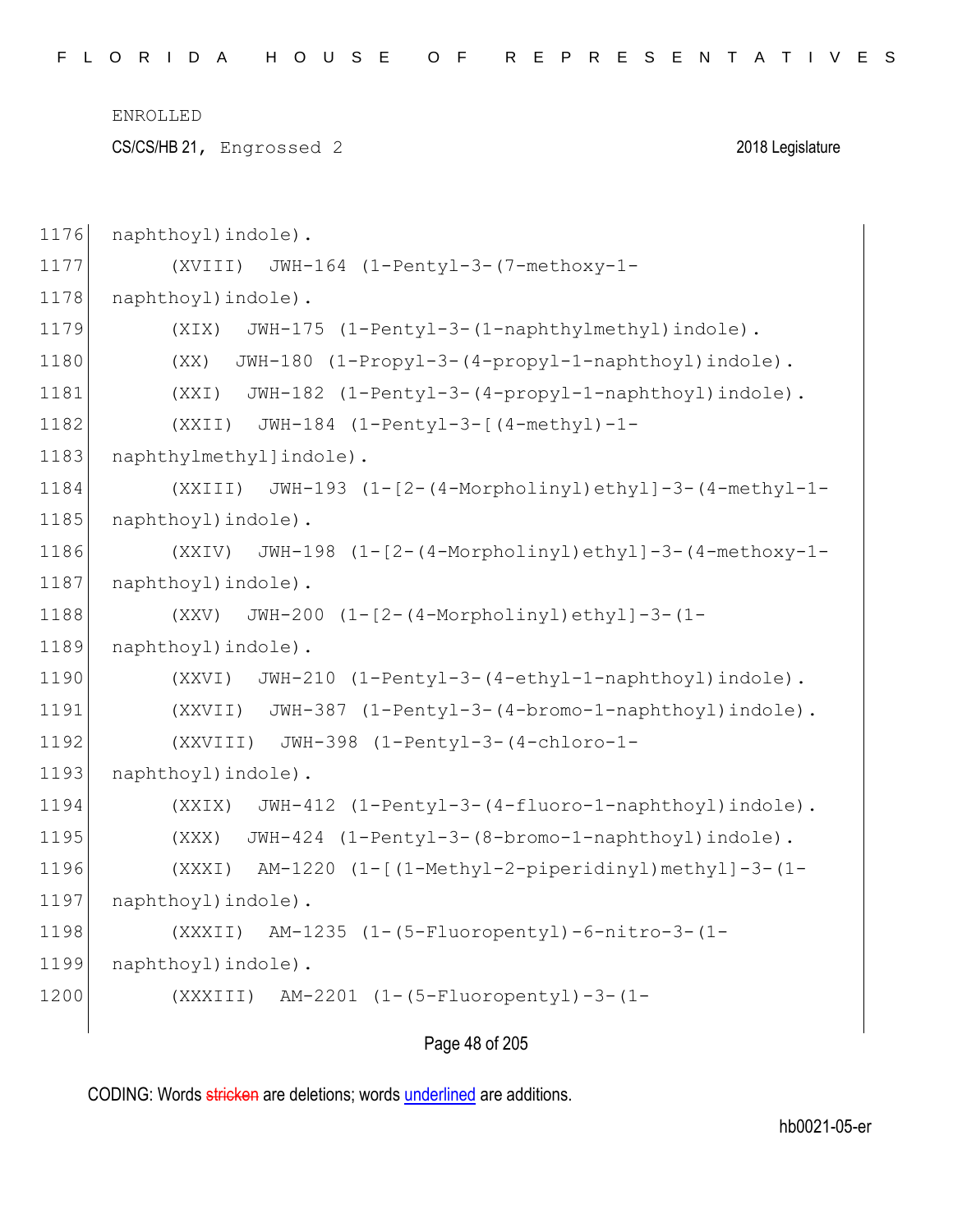CS/CS/HB 21, Engrossed 2 2018 Legislature

1201 naphthoyl)indole). 1202 (XXXIV) Chloro JWH-018 (1-(Chloropentyl)-3-(1- 1203 naphthoyl)indole). 1204 (XXXV) Bromo JWH-018 (1-(Bromopentyl)-3-(1- 1205 naphthoyl) indole). 1206 (XXXVI) AM-2232 (1-(4-Cyanobutyl)-3-(1-naphthoyl)indole). 1207 (XXXVII) THJ-2201 (1-(5-Fluoropentyl)-3-(1- 1208 naphthoyl)indazole). 1209 (XXXVIII) MAM-2201 (1-(5-Fluoropentyl)-3-(4-methyl-1- 1210 naphthoyl) indole). 1211 (XXXIX) EAM-2201 (1-(5-Fluoropentyl)-3-(4-ethyl-1- 1212 naphthoyl) indole). 1213 (XL) EG-018 (9-Pentyl-3-(1-naphthoyl)carbazole). 1214 (XLI) EG-2201 (9-(5-Fluoropentyl)-3-(1- 1215 naphthoyl)carbazole). 1216 c. Naphthoylpyrroles.—Any compound containing a 1217 | naphthoylpyrrole structure, with or without substitution on the 1218 pyrrole ring to any extent, whether or not substituted on the 1219 naphthyl ring to any extent, including, but not limited to: 1220 (I) JWH-030 (1-Pentyl-3-(1-naphthoyl)pyrrole). 1221 (II) JWH-031 (1-Hexyl-3-(1-naphthoyl)pyrrole). 1222 (III) JWH-145 (1-Pentyl-5-phenyl-3-(1-naphthoyl)pyrrole). 1223 (IV) JWH-146 (1-Heptyl-5-phenyl-3-(1-naphthoyl)pyrrole). 1224 (V) JWH-147 (1-Hexyl-5-phenyl-3-(1-naphthoyl)pyrrole). 1225 (VI) JWH-307 (1-Pentyl-5-(2-fluorophenyl)-3-(1-

Page 49 of 205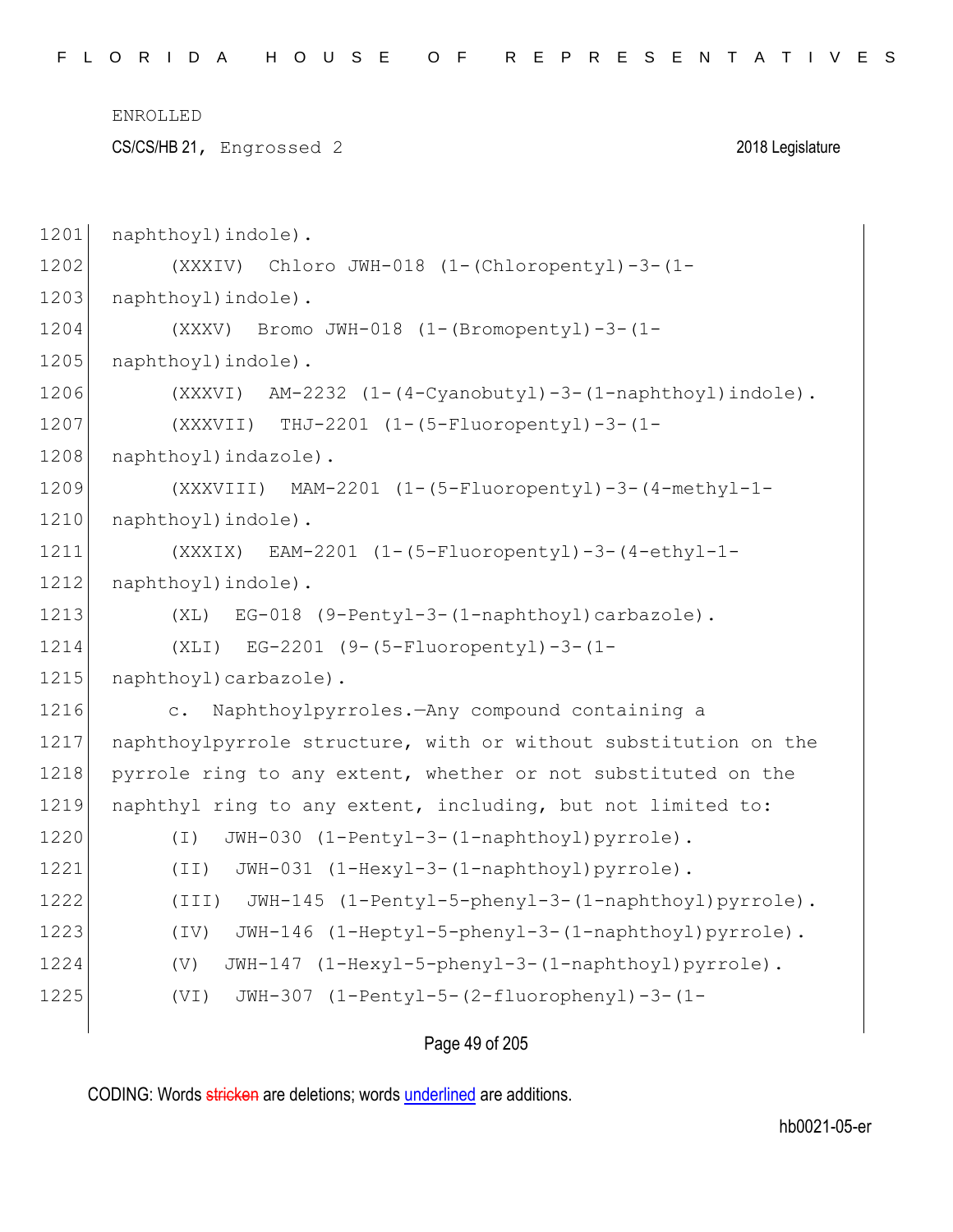CS/CS/HB 21, Engrossed 2 2018 Legislature

1226 naphthoyl)pyrrole). 1227 (VII) JWH-309 (1-Pentyl-5-(1-naphthalenyl)-3-(1- 1228 naphthoyl)pyrrole). 1229 (VIII) JWH-368 (1-Pentyl-5-(3-fluorophenyl)-3-(1- 1230 naphthoyl) pyrrole). 1231 (IX) JWH-369 (1-Pentyl-5-(2-chlorophenyl)-3-(1- 1232 naphthoyl)pyrrole). 1233 (X) JWH-370 (1-Pentyl-5-(2-methylphenyl)-3-(1- 1234 naphthoyl)pyrrole). 1235 d. Naphthylmethylenindenes.—Any compound containing a 1236 naphthylmethylenindene structure, with or without substitution 1237 at the 3-position of the indene ring to any extent, whether or 1238 not substituted on the naphthyl ring to any extent, including, 1239 but not limited to, JWH-176 (3-Pentyl-1- 1240 (naphthylmethylene) indene). 1241 e. Phenylacetylindoles and Phenylacetylindazoles.—Any 1242 compound containing a phenylacetylindole or phenylacetylindazole 1243 structure, with or without substitution on the indole or 1244 indazole ring to any extent, whether or not substituted on the 1245 phenyl ring to any extent, including, but not limited to: 1246 (I) JWH-167 (1-Pentyl-3-(phenylacetyl)indole). 1247 (II) JWH-201 (1-Pentyl-3-(4-methoxyphenylacetyl)indole). 1248 (III) JWH-203 (1-Pentyl-3-(2-chlorophenylacetyl)indole). 1249 (IV) JWH-250 (1-Pentyl-3-(2-methoxyphenylacetyl)indole). 1250 (V) JWH-251 (1-Pentyl-3-(2-methylphenylacetyl)indole).

Page 50 of 205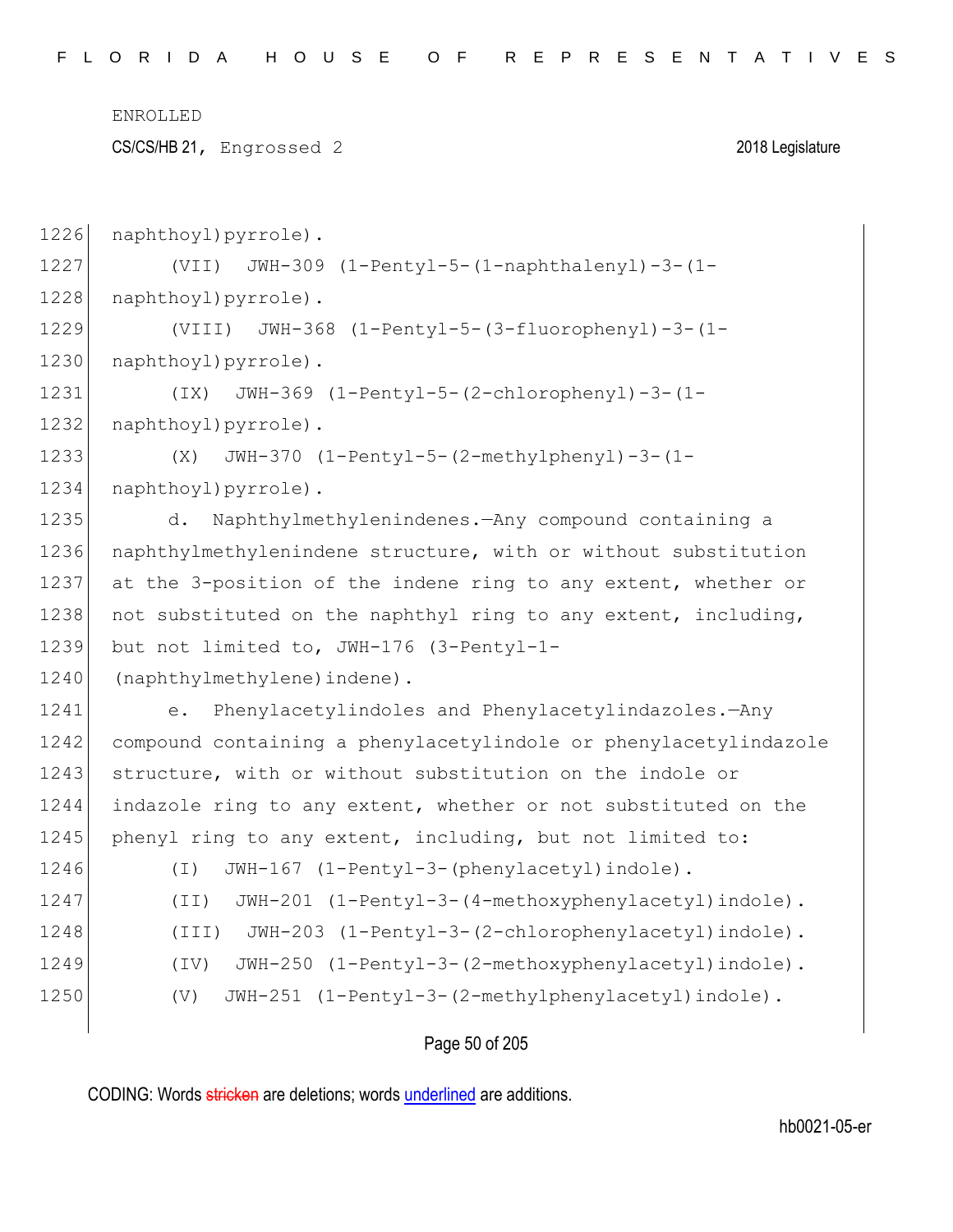CS/CS/HB 21, Engrossed 2 2018 Legislature

| 1251 | JWH-302 (1-Pentyl-3-(3-methoxyphenylacetyl)indole).<br>(VI)      |
|------|------------------------------------------------------------------|
| 1252 | (VII) Cannabipiperidiethanone.                                   |
| 1253 | $(VIII)$ RCS-8 $(1-(2-Cyclohexylethyl)-3-(2-$                    |
| 1254 | methoxyphenylacetyl) indole).                                    |
| 1255 | f. Cyclohexylphenols. - Any compound containing a                |
| 1256 | cyclohexylphenol structure, with or without substitution at the  |
| 1257 | 5-position of the phenolic ring to any extent, whether or not    |
| 1258 | substituted on the cyclohexyl ring to any extent, including, but |
| 1259 | not limited to:                                                  |
| 1260 | (I) CP 47,497 (2-(3-Hydroxycyclohexyl)-5-(2-methyloctan-2-       |
| 1261 | yl)phenol).                                                      |
| 1262 | (II) Cannabicyclohexanol (CP 47,497 dimethyloctyl (C8)           |
| 1263 | homologue).                                                      |
| 1264 | $(TII)$ CP-55,940 $(2-(3-Hydroxy-6-propanol-cyclohexyl)-5-(2-$   |
| 1265 | methyloctan-2-yl)phenol).                                        |
| 1266 | g. Benzoylindoles and Benzoylindazoles.-Any compound             |
| 1267 | containing a benzoylindole or benzoylindazole structure, with or |
| 1268 | without substitution on the indole or indazole ring to any       |
| 1269 | extent, whether or not substituted on the phenyl ring to any     |
| 1270 | extent, including, but not limited to:                           |
| 1271 | AM-679 (1-Pentyl-3-(2-iodobenzoyl)indole).<br>$(\top)$           |
| 1272 | (II) AM-694 (1-(5-Fluoropentyl)-3-(2-iodobenzoyl)indole).        |
| 1273 | AM-1241 (1-[(N-Methyl-2-piperidinyl)methyl]-3-(2-<br>(III)       |
| 1274 | iodo-5-nitrobenzoyl) indole).                                    |
| 1275 | Pravadoline (1-[2-(4-Morpholinyl)ethyl]-2-methyl-3-<br>(TV)      |
|      |                                                                  |

Page 51 of 205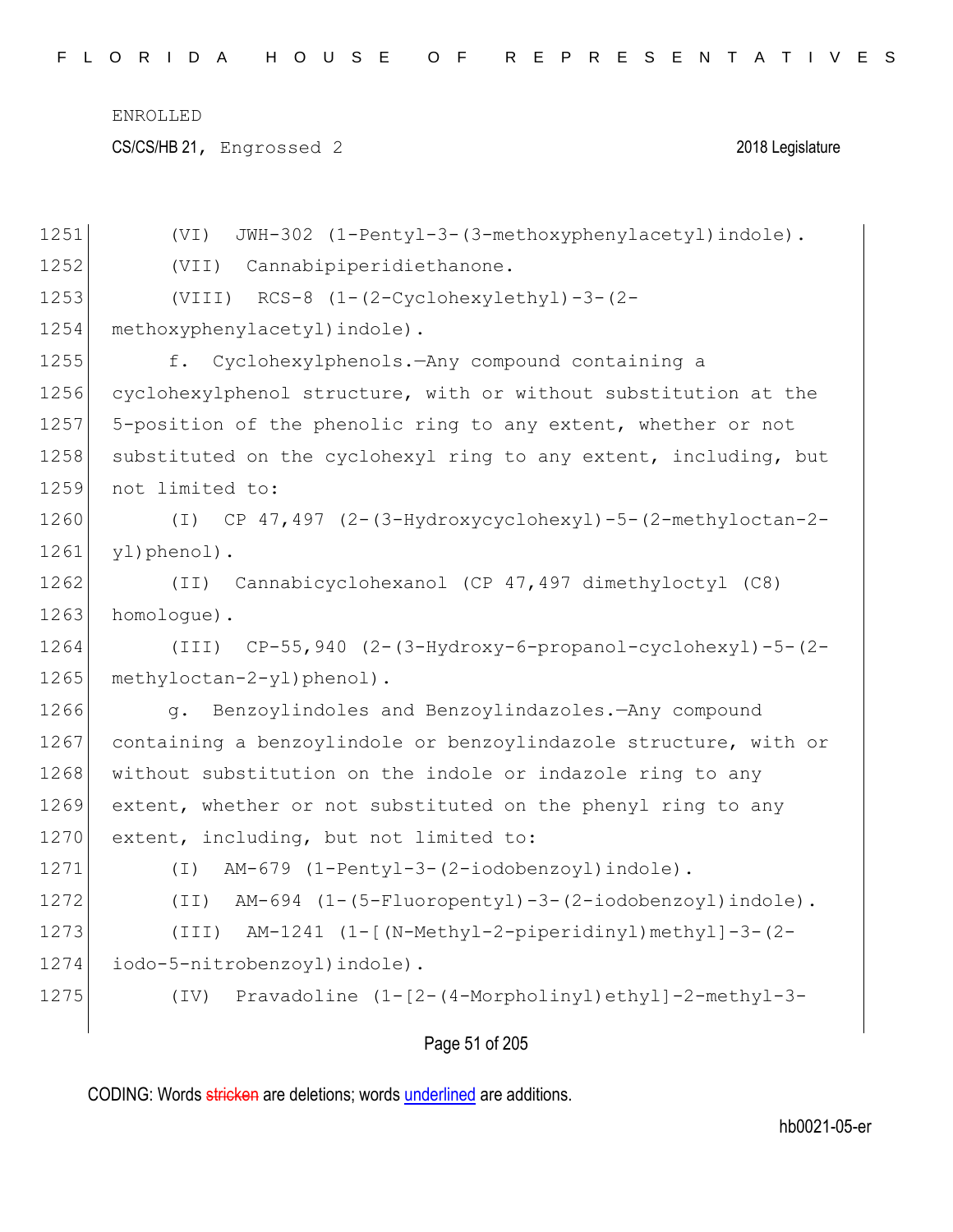CS/CS/HB 21, Engrossed 2 2018 Legislature

1276 (4-methoxybenzoyl) indole). 1277 (V) AM-2233 (1-[(N-Methyl-2-piperidinyl)methyl]-3-(2- 1278 iodobenzoyl) indole). 1279 (VI) RCS-4 (1-Pentyl-3-(4-methoxybenzoyl)indole). 1280 (VII) RCS-4 C4 homologue (1-Butyl-3-(4- 1281 methoxybenzoyl) indole). 1282 (VIII) AM-630 (1-[2-(4-Morpholinyl)ethyl]-2-methyl-6-iodo-1283 3-(4-methoxybenzoyl) indole). 1284 h. Tetramethylcyclopropanoylindoles and 1285 Tetramethylcyclopropanoylindazoles.—Any compound containing a 1286 tetramethylcyclopropanoylindole or 1287 | tetramethylcyclopropanoylindazole structure, with or without 1288 substitution on the indole or indazole ring to any extent, 1289 whether or not substituted on the tetramethylcyclopropyl group 1290 to any extent, including, but not limited to: 1291 (I) UR-144 (1-Pentyl-3-(2,2,3,3- 1292 tetramethylcyclopropanoyl) indole). 1293 (II) XLR11 (1-(5-Fluoropentyl)-3-(2,2,3,3-1294 tetramethylcyclopropanoyl) indole). 1295 (III) Chloro UR-144 (1-(Chloropentyl)-3-(2,2,3,3- 1296 tetramethylcyclopropanoyl) indole). 1297 (IV) A-796,260 (1-[2-(4-Morpholinyl)ethyl]-3-(2,2,3,3- 1298 tetramethylcyclopropanoyl) indole). 1299 (V) A-834,735 (1-[4-(Tetrahydropyranyl)methyl]-3-(2,2,3,3- 1300 tetramethylcyclopropanoyl) indole).

### Page 52 of 205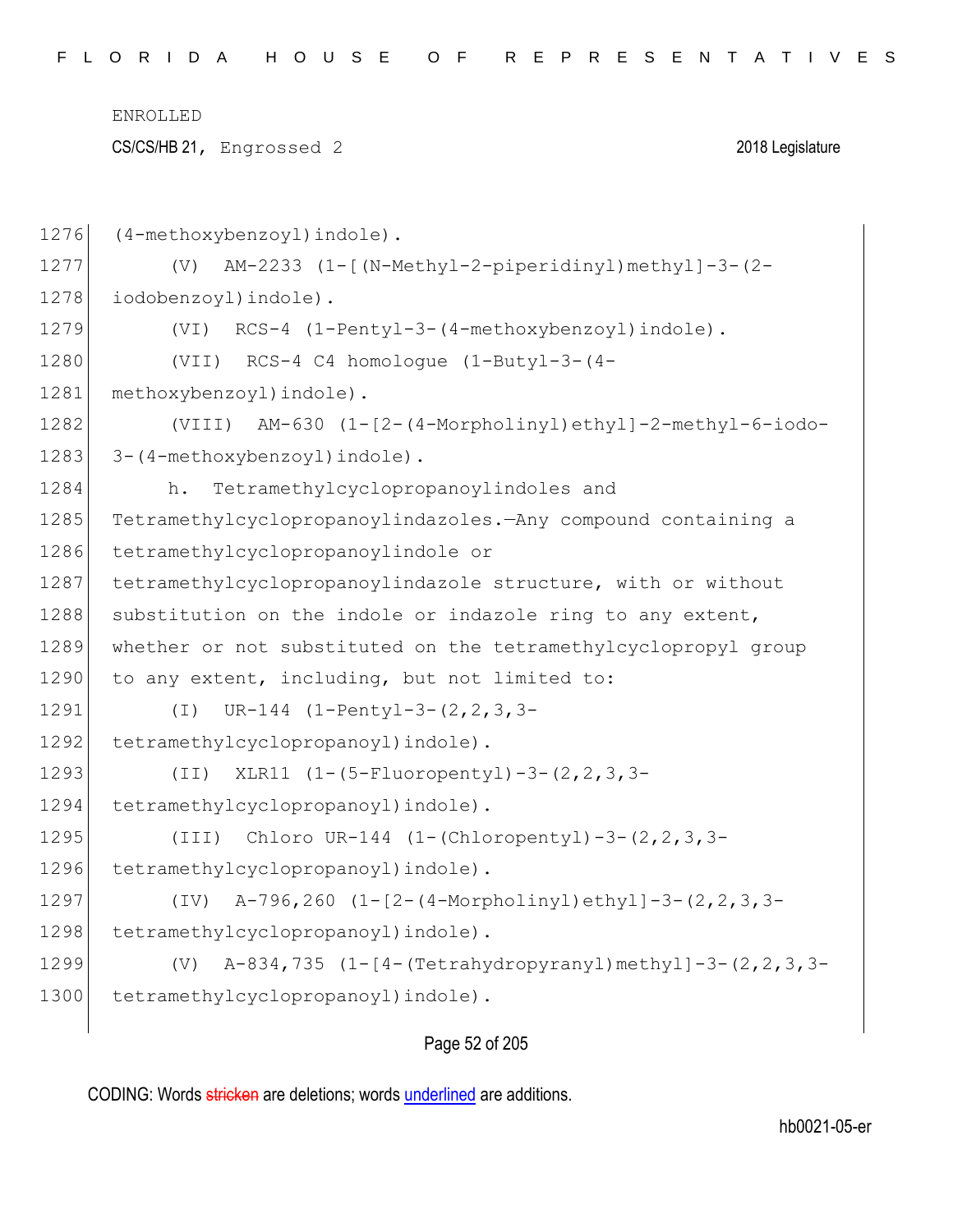CS/CS/HB 21, Engrossed 2 2018 Legislature

| 1301 | $M-144$ (1-(5-Fluoropentyl)-2-methyl-3-(2, 2, 3, 3-<br>(VI)        |
|------|--------------------------------------------------------------------|
| 1302 | tetramethylcyclopropanoyl) indole).                                |
| 1303 | FUB-144 $(1-(4-Fluorobenzyl)-3-(2, 2, 3, 3-$<br>(VII)              |
| 1304 | tetramethylcyclopropanoyl) indole).                                |
| 1305 | (VIII) FAB-144 $(1-(5-Fluoropenty1)-3-(2,2,3,3-$                   |
| 1306 | tetramethylcyclopropanoyl) indazole).                              |
| 1307 | XLR12 (1-(4,4,4-Trifluorobutyl)-3-(2,2,3,3-<br>(TX)                |
| 1308 | tetramethylcyclopropanoyl) indole).                                |
| 1309 | AB-005 (1-[(1-Methyl-2-piperidinyl)methyl]-3-(2, 2, 3, 3-<br>(X)   |
| 1310 | tetramethylcyclopropanoyl) indole).                                |
| 1311 | Adamantoylindoles, Adamantoylindazoles, Adamantylindole<br>i.      |
| 1312 | carboxamides, and Adamantylindazole carboxamides.-Any compound     |
| 1313 | containing an adamantoyl indole, adamantoyl indazole, adamantyl    |
| 1314 | indole carboxamide, or adamantyl indazole carboxamide structure,   |
| 1315 | with or without substitution on the indole or indazole ring to     |
| 1316 | any extent, whether or not substituted on the adamantyl ring to    |
| 1317 | any extent, including, but not limited to:                         |
| 1318 | AKB48 (N-Adamant-1-yl 1-pentylindazole-3-carboxamide).<br>$(\top)$ |
| 1319 | (II) Fluoro AKB48 (N-Adamant-1-yl 1-                               |
| 1320 | (fluoropentyl)indazole-3-carboxamide).                             |
| 1321 | STS-135 (N-Adamant-1-yl 1-(5-fluoropentyl)indole-3-<br>(III)       |
| 1322 | carboxamide).                                                      |
| 1323 | AM-1248 (1-(1-Methylpiperidine)methyl-3-(1-<br>(TV)                |
| 1324 | adamantoyl) indole).                                               |
| 1325 | AB-001 (1-Pentyl-3-(1-adamantoyl)indole).<br>(V)                   |
|      |                                                                    |

Page 53 of 205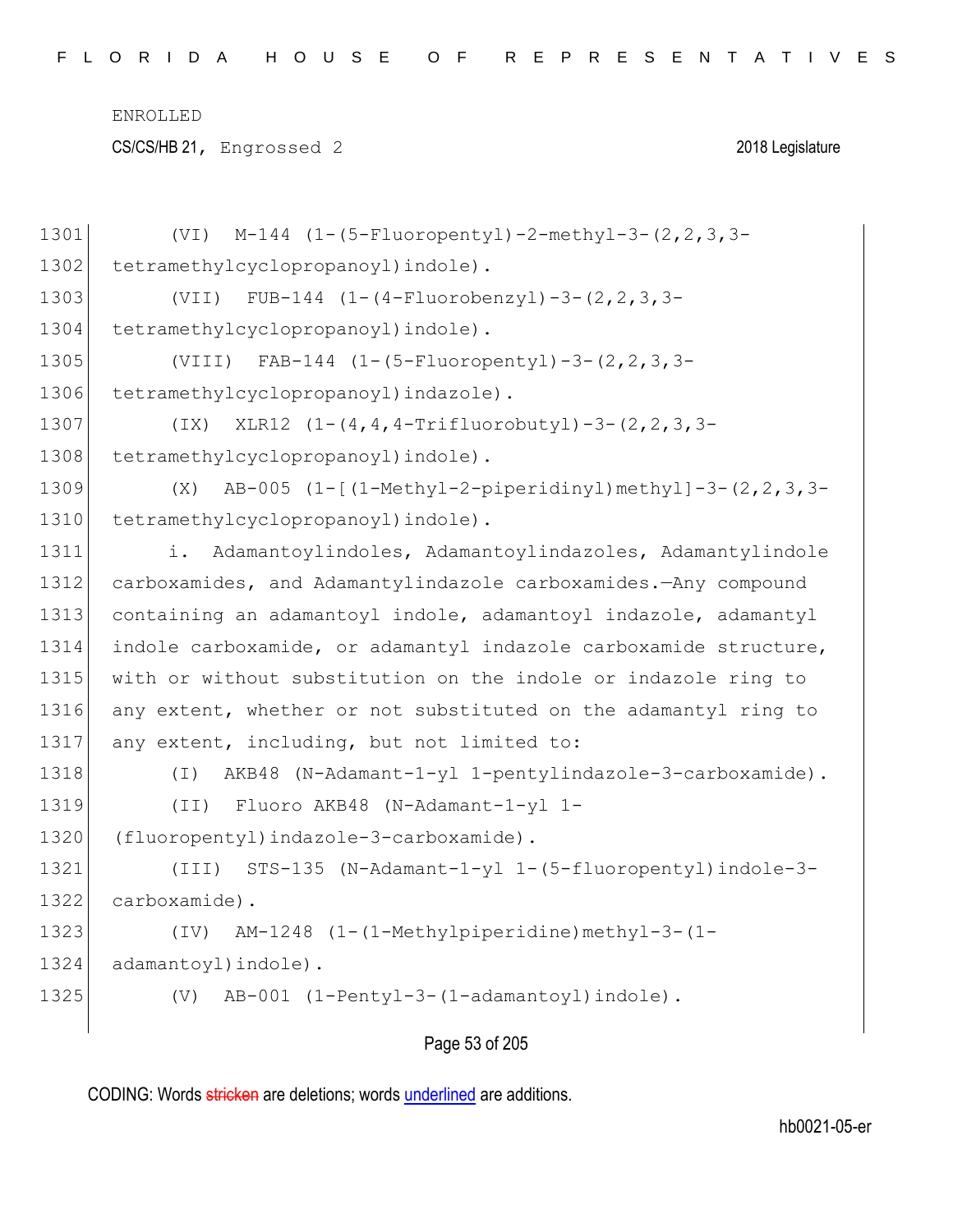CS/CS/HB 21, Engrossed 2 2018 Legislature

| 1326 | APICA (N-Adamant-1-yl 1-pentylindole-3-carboxamide).<br>(VI)     |
|------|------------------------------------------------------------------|
| 1327 | Fluoro AB-001 $(1-(Fluoropenty1)-3-(1-$<br>(VII)                 |
| 1328 | adamantoyl) indole).                                             |
| 1329 | j. Quinolinylindolecarboxylates,                                 |
| 1330 | Quinolinylindazolecarboxylates, Quinolinylindolecarboxamides,    |
| 1331 | and Quinolinylindazolecarboxamides. - Any compound containing a  |
| 1332 | quinolinylindole carboxylate, quinolinylindazole carboxylate,    |
| 1333 | isoquinolinylindole carboxylate, isoquinolinylindazole           |
| 1334 | carboxylate, quinolinylindole carboxamide, quinolinylindazole    |
| 1335 | carboxamide, isoquinolinylindole carboxamide, or                 |
| 1336 | isoquinolinylindazole carboxamide structure, with or without     |
| 1337 | substitution on the indole or indazole ring to any extent,       |
| 1338 | whether or not substituted on the quinoline or isoquinoline ring |
| 1339 | to any extent, including, but not limited to:                    |
| 1340 | PB-22 (8-Quinolinyl 1-pentylindole-3-carboxylate).<br>$(\top)$   |
| 1341 | (II) Fluoro PB-22 (8-Quinolinyl 1-(fluoropentyl)indole-3-        |
| 1342 | carboxylate).                                                    |
| 1343 | (III) BB-22 (8-Quinolinyl 1-(cyclohexylmethyl) indole-3-         |
| 1344 | carboxylate).                                                    |
| 1345 | FUB-PB-22 (8-Quinolinyl 1-(4-fluorobenzyl)indole-3-<br>(TV)      |
| 1346 | carboxylate).                                                    |
| 1347 | NPB-22 (8-Quinolinyl 1-pentylindazole-3-carboxylate).<br>(V)     |
| 1348 | Fluoro NPB-22 (8-Quinolinyl 1-(fluoropentyl) indazole-<br>(VI)   |
| 1349 | 3-carboxylate).                                                  |
| 1350 | FUB-NPB-22 (8-Quinolinyl 1-(4-fluorobenzyl)indazole-<br>(VII)    |
|      |                                                                  |

## Page 54 of 205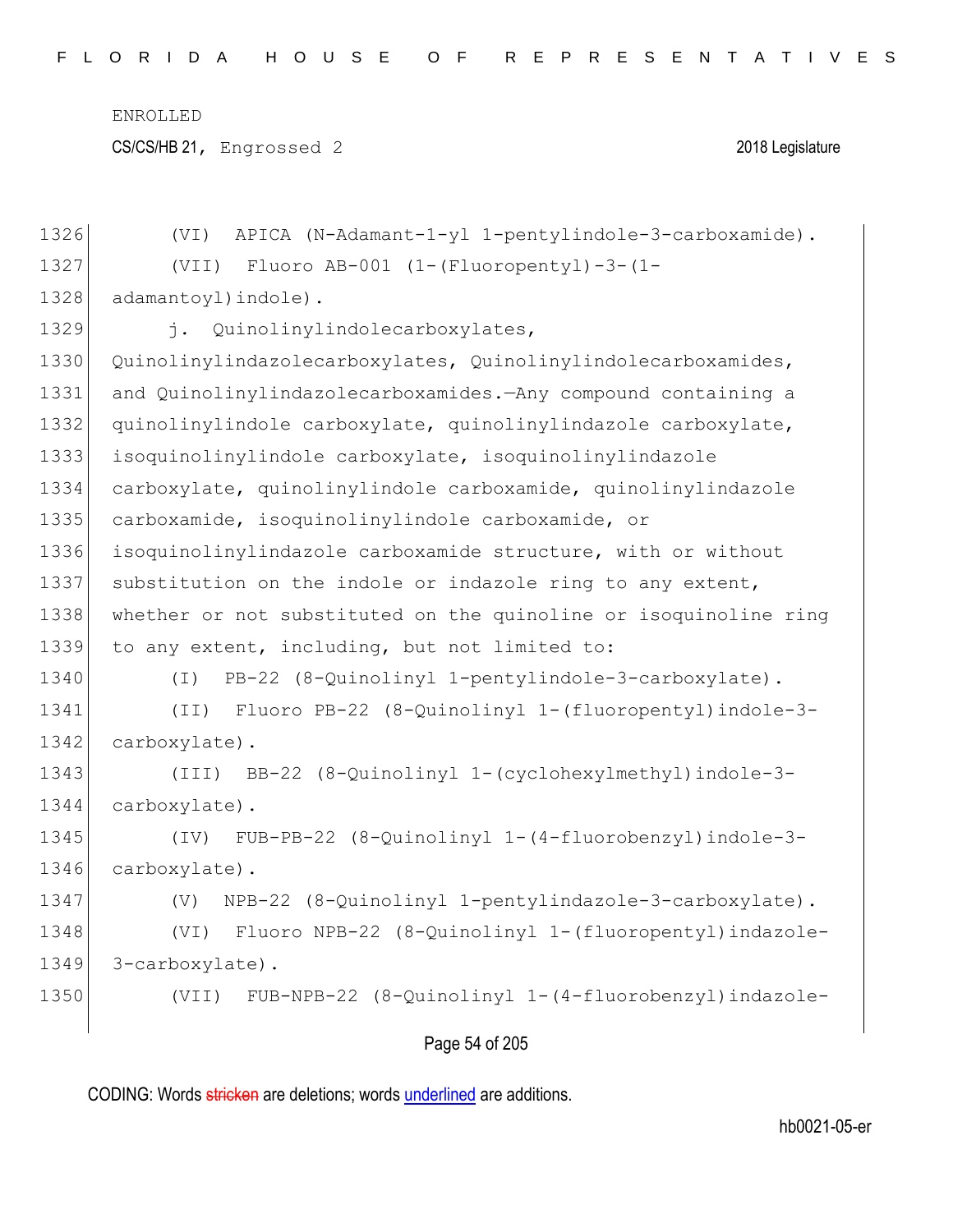|      | ENROLLED                                                        |
|------|-----------------------------------------------------------------|
|      | CS/CS/HB 21, Engrossed 2<br>2018 Legislature                    |
|      |                                                                 |
| 1351 | 3-carboxylate).                                                 |
| 1352 | THJ (8-Quinolinyl 1-pentylindazole-3-carboxamide).<br>(VIII)    |
| 1353 | Fluoro THJ (8-Quinolinyl 1-(fluoropentyl)indazole-3-<br>(TX)    |
| 1354 | carboxamide).                                                   |
| 1355 | Naphthylindolecarboxylates and<br>k.                            |
| 1356 | Naphthylindazolecarboxylates. - Any compound containing a       |
| 1357 | naphthylindole carboxylate or naphthylindazole carboxylate      |
| 1358 | structure, with or without substitution on the indole or        |
| 1359 | indazole ring to any extent, whether or not substituted on the  |
| 1360 | naphthyl ring to any extent, including, but not limited to:     |
| 1361 | NM-2201 (1-Naphthalenyl 1-(5-fluoropentyl)indole-3-<br>$(\bot)$ |
| 1362 | carboxylate).                                                   |
| 1363 | SDB-005 (1-Naphthalenyl 1-pentylindazole-3-<br>(TI)             |
| 1364 | carboxylate).                                                   |
| 1365 | Fluoro SDB-005 (1-Naphthalenyl 1-<br>(III)                      |
| 1366 | (fluoropentyl)indazole-3-carboxylate).                          |
| 1367 | (IV) FDU-PB-22 (1-Naphthalenyl 1-(4-fluorobenzyl)indole-3-      |
| 1368 | carboxylate).                                                   |
| 1369 | (V) 3-CAF (2-Naphthalenyl 1-(2-fluorophenyl)indazole-3-         |
| 1370 | carboxylate).                                                   |
| 1371 | Naphthylindole carboxamides and Naphthylindazole<br>1.          |
| 1372 | carboxamides.-Any compound containing a naphthylindole          |
| 1373 | carboxamide or naphthylindazole carboxamide structure, with or  |
| 1374 | without substitution on the indole or indazole ring to any      |
| 1375 | extent, whether or not substituted on the naphthyl ring to any  |
|      |                                                                 |

# Page 55 of 205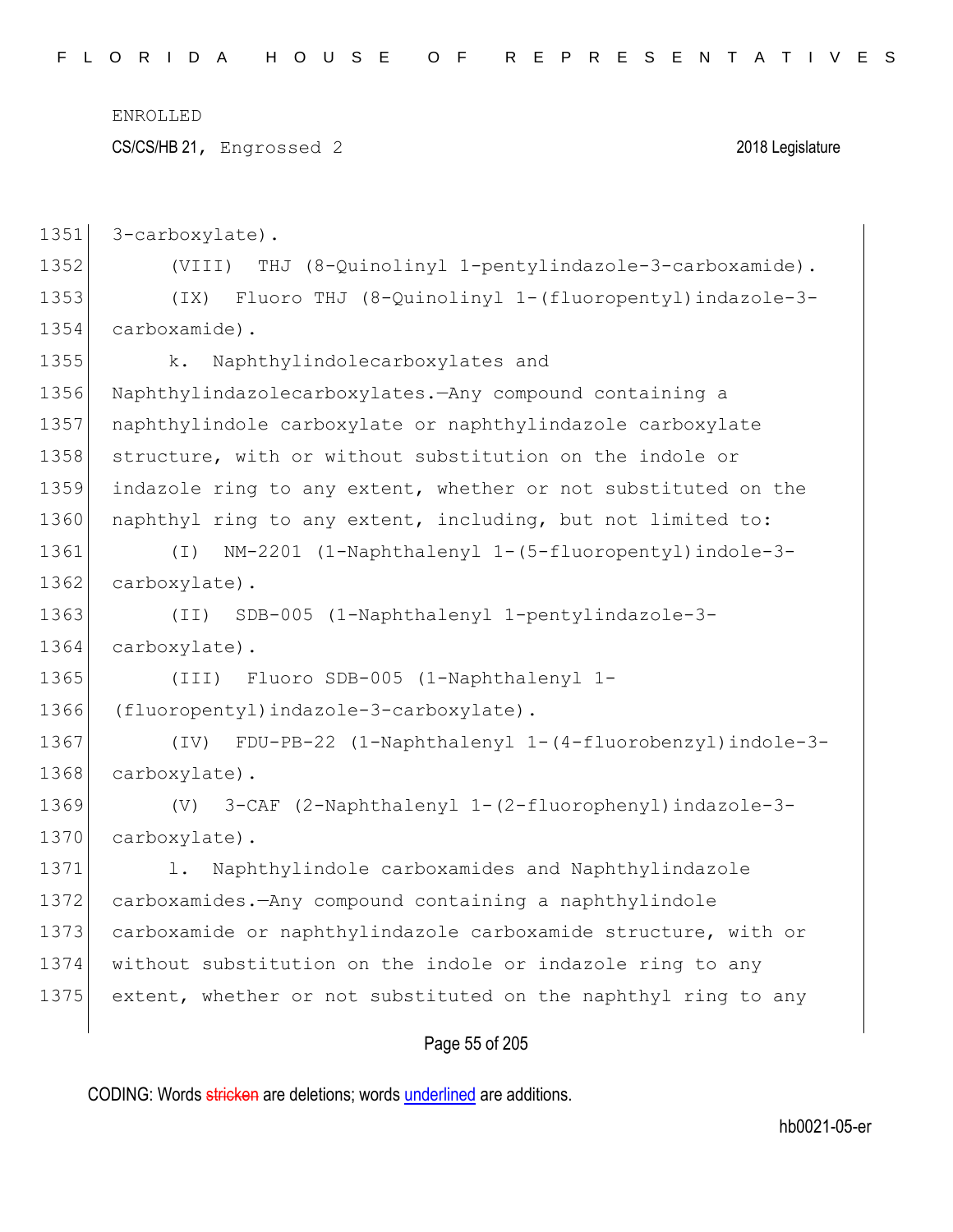CS/CS/HB 21, Engrossed 2 2018 Legislature

| 1376 | extent, including, but not limited to:                                |
|------|-----------------------------------------------------------------------|
| 1377 | NNEI (N-Naphthalen-1-yl 1-pentylindole-3-carboxamide).<br>( I )       |
| 1378 | Fluoro-NNEI (N-Naphthalen-1-yl 1-<br>(TI)                             |
| 1379 | (fluoropentyl)indole-3-carboxamide).                                  |
| 1380 | Chloro-NNEI (N-Naphthalen-1-yl 1-<br>(III)                            |
| 1381 | (chloropentyl)indole-3-carboxamide).                                  |
| 1382 | MN-18 (N-Naphthalen-1-yl 1-pentylindazole-3-<br>(TV)                  |
| 1383 | carboxamide).                                                         |
| 1384 | Fluoro MN-18 (N-Naphthalen-1-yl 1-<br>(V)                             |
| 1385 | (fluoropentyl)indazole-3-carboxamide).                                |
| 1386 | Alkylcarbonyl indole carboxamides, Alkylcarbonyl<br>${\mathfrak m}$ . |
| 1387 | indazole carboxamides, Alkylcarbonyl indole carboxylates, and         |
| 1388 | Alkylcarbonyl indazole carboxylates. Any compound containing an       |
| 1389 | alkylcarbonyl group, including 1-amino-3-methyl-1-oxobutan-2-yl,      |
| 1390 | 1-methoxy-3-methyl-1-oxobutan-2-yl, 1-amino-1-oxo-3-                  |
| 1391 | phenylpropan-2-yl, 1-methoxy-1-oxo-3-phenylpropan-2-yl, with an       |
| 1392 | indole carboxamide, indazole carboxamide, indole carboxylate, or      |
| 1393 | indazole carboxylate, with or without substitution on the indole      |
| 1394 | or indazole ring to any extent, whether or not substituted on         |
| 1395 | the alkylcarbonyl group to any extent, including, but not             |
| 1396 | limited to:                                                           |
| 1397 | ADBICA, (N-(1-Amino-3,3-dimethyl-1-oxobutan-2-yl)-1-<br>$(\bot)$      |
| 1398 | pentylindole-3-carboxamide).                                          |
| 1399 | Fluoro ADBICA (N-(1-Amino-3,3-dimethyl-1-oxobutan-2-<br>(TI)          |
| 1400 | yl)-1-(fluoropentyl)indole-3-carboxamide).                            |
|      |                                                                       |

# Page 56 of 205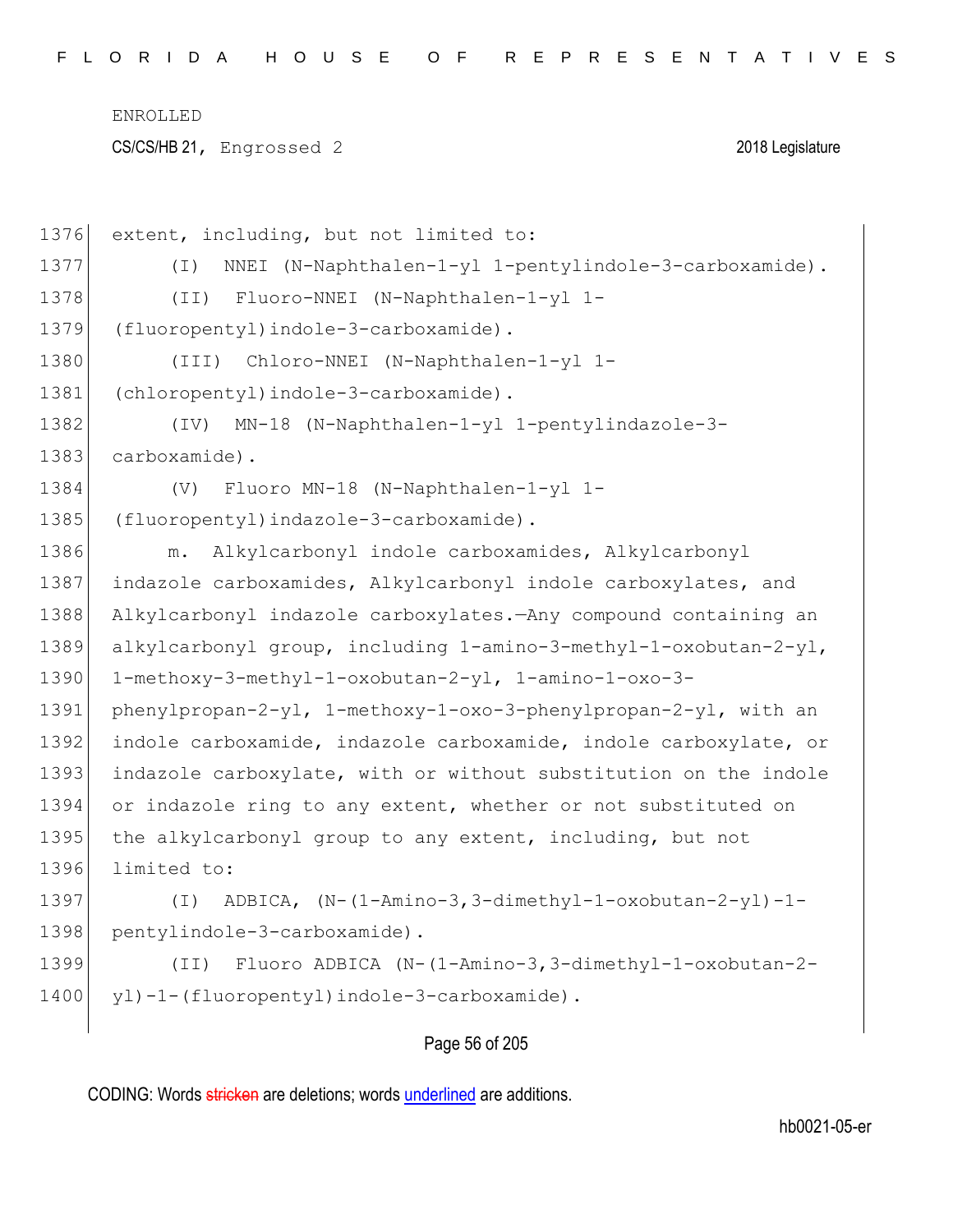CS/CS/HB 21, Engrossed 2 2018 Legislature

| 1401 | Fluoro ABICA (N-(1-Amino-3-methyl-1-oxobutan-2-yl)-<br>(III)  |
|------|---------------------------------------------------------------|
| 1402 | 1-(fluoropentyl)indole-3-carboxamide).                        |
| 1403 | AB-PINACA (N-(1-Amino-3-methyl-1-oxobutan-2-yl)-1-<br>(TV)    |
| 1404 | pentylindazole-3-carboxamide).                                |
| 1405 | Fluoro AB-PINACA (N-(1-Amino-3-methyl-1-oxobutan-2-<br>(V)    |
| 1406 | yl)-1-(fluoropentyl)indazole-3-carboxamide).                  |
| 1407 | ADB-PINACA (N-(1-Amino-3,3-dimethyl-1-oxobutan-2-yl)-<br>(VI) |
| 1408 | 1-pentylindazole-3-carboxamide).                              |
| 1409 | Fluoro ADB-PINACA (N-(1-Amino-3,3-dimethyl-1-<br>(VII)        |
| 1410 | oxobutan-2-yl)-1-(fluoropentyl)indazole-3-carboxamide).       |
| 1411 | AB-FUBINACA (N-(1-Amino-3-methyl-1-oxobutan-2-yl)-<br>(VIII)  |
| 1412 | 1-(4-fluorobenzyl)indazole-3-carboxamide).                    |
| 1413 | ADB-FUBINACA (N-(1-Amino-3,3-dimethyl-1-oxobutan-2-<br>(TX)   |
| 1414 | yl)-1-(4-fluorobenzyl)indazole-3-carboxamide).                |
| 1415 | AB-CHMINACA (N-(1-Amino-3-methyl-1-oxobutan-2-yl)-1-<br>(X)   |
| 1416 | (cyclohexylmethyl)indazole-3-carboxamide).                    |
| 1417 | MA-CHMINACA (N-(1-Methoxy-3-methyl-1-oxobutan-2-yl)-<br>(XI)  |
| 1418 | 1-(cyclohexylmethyl)indazole-3-carboxamide).                  |
| 1419 | MAB-CHMINACA (N-(1-Amino-3,3-dimethyl-1-oxobutan-2-<br>(XII)  |
| 1420 | yl)-1-(cyclohexylmethyl)indazole-3-carboxamide).              |
| 1421 | AMB (N-(1-Methoxy-3-methyl-1-oxobutan-2-yl)-1-<br>(XIII)      |
| 1422 | pentylindazole-3-carboxamide).                                |
| 1423 | Fluoro-AMB (N-(1-Methoxy-3-methyl-1-oxobutan-2-yl)-<br>(XIV)  |
| 1424 | 1-(fluoropentyl)indazole-3-carboxamide).                      |
| 1425 | FUB-AMB (N-(1-Methoxy-3-methyl-1-oxobutan-2-yl)-1-(4-<br>(XV) |
|      |                                                               |

## Page 57 of 205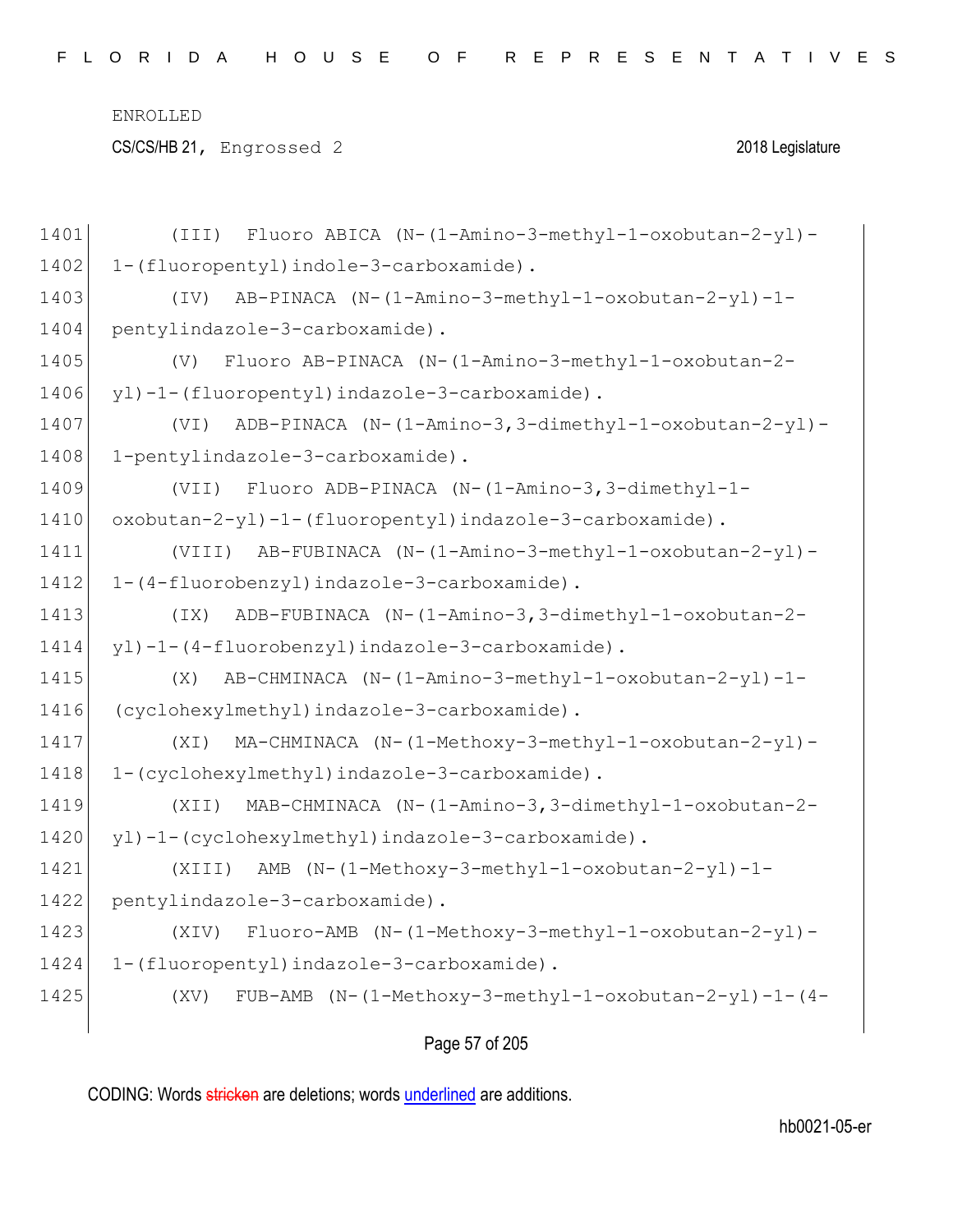CS/CS/HB 21, Engrossed 2 2018 Legislature

| 1426 | fluorobenzyl) indazole-3-carboxamide).                            |
|------|-------------------------------------------------------------------|
| 1427 | MDMB-CHMINACA (N-(1-Methoxy-3,3-dimethyl-1-oxobutan-<br>(XVI)     |
| 1428 | 2-yl)-1-(cyclohexylmethyl)indazole-3-carboxamide).                |
| 1429 | MDMB-FUBINACA (N-(1-Methoxy-3,3-dimethyl-1-<br>(XVII)             |
| 1430 | $oxobutan-2-yl$ )-1-(4-fluorobenzyl)indazole-3-carboxamide).      |
| 1431 | MDMB-CHMICA (N-(1-Methoxy-3,3-dimethyl-1-oxobutan-<br>(XVIII)     |
| 1432 | 2-yl)-1-(cyclohexylmethyl)indole-3-carboxamide).                  |
| 1433 | $PX-1$ (N-(1-Amino-1-oxo-3-phenylpropan-2-yl)-1-(5-<br>(XIX)      |
| 1434 | fluoropentyl) indole-3-carboxamide).                              |
| 1435 | $PX-2$ (N- $(1-Amino-1-oxo-3-phenylpropan-2-yl) -1-(5-$<br>(XX)   |
| 1436 | fluoropentyl)indazole-3-carboxamide).                             |
| 1437 | PX-3 (N-(1-Amino-1-oxo-3-phenylpropan-2-yl)-1-<br>(XXI)           |
| 1438 | (cyclohexylmethyl)indazole-3-carboxamide).                        |
| 1439 | $(XXII)$ PX-4 $(N-(1-Amino-1-oxo-3-phenylpropan-2-yl)-1-(4-$      |
| 1440 | fluorobenzyl) indazole-3-carboxamide).                            |
| 1441 | (XXIII) MO-CHMINACA (N-(1-Methoxy-3,3-dimethyl-1-oxobutan-        |
| 1442 | 2-yl)-1-(cyclohexylmethyl)indazole-3-carboxylate).                |
| 1443 | Cumylindolecarboxamides and Cumylindazolecarboxamides.-<br>n.     |
| 1444 | Any compound containing a N-(2-phenylpropan-2-yl) indole          |
| 1445 | carboxamide or N-(2-phenylpropan-2-yl) indazole carboxamide       |
| 1446 | structure, with or without substitution on the indole or          |
| 1447 | indazole ring to any extent, whether or not substituted on the    |
| 1448 | phenyl ring of the cumyl group to any extent, including, but not  |
| 1449 | limited to:                                                       |
| 1450 | CUMYL-PICA (N-(2-Phenylpropan-2-yl)-1-pentylindole-3-<br>$(\bot)$ |
|      |                                                                   |

# Page 58 of 205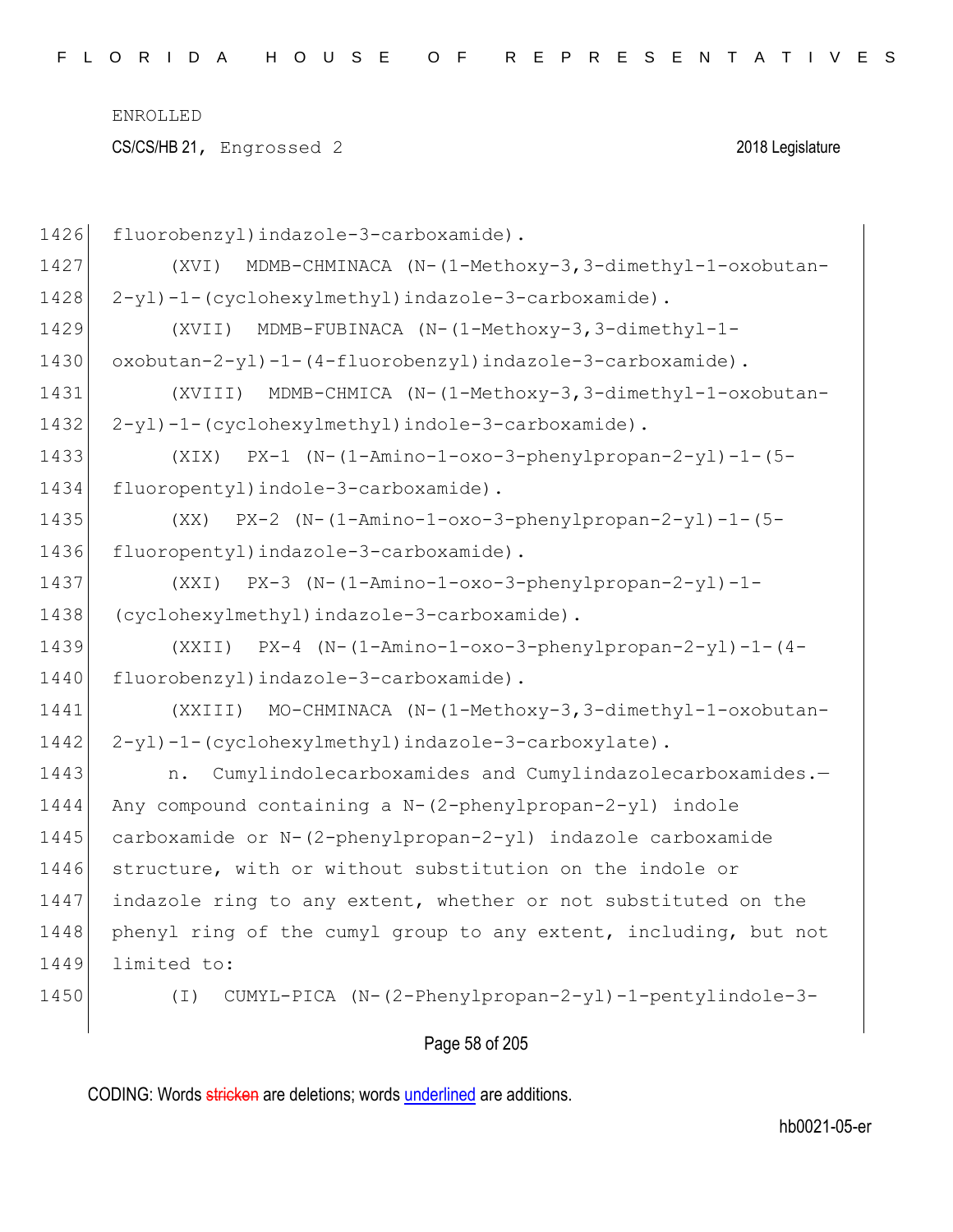CS/CS/HB 21, Engrossed 2 2018 Legislature

1451 carboxamide).

1452 (II) Fluoro CUMYL-PICA (N-(2-Phenylpropan-2-yl)-1- 1453 (fluoropentyl)indole-3-carboxamide).

1454 o. Other Synthetic Cannabinoids.—Any material, compound, 1455 mixture, or preparation that contains any quantity of a 1456 Synthetic Cannabinoid, as described in sub-subparagraphs a.-n.:

1457 (I) With or without modification or replacement of a 1458 carbonyl, carboxamide, alkylene, alkyl, or carboxylate linkage 1459 between either two core rings, or linkage between a core ring 1460 and group structure, with or without the addition of a carbon or 1461 replacement of a carbon;

1462 (II) With or without replacement of a core ring or group 1463 structure, whether or not substituted on the ring or group 1464 structures to any extent; and

1465 (III) Is a cannabinoid receptor agonist, unless 1466 specifically excepted or unless listed in another schedule or 1467 contained within a pharmaceutical product approved by the United 1468 States Food and Drug Administration.

1469 191. Substituted Cathinones.—Unless specifically excepted, 1470 listed in another schedule, or contained within a pharmaceutical 1471 product approved by the United States Food and Drug 1472 Administration, any material, compound, mixture, or preparation, 1473 including its salts, isomers, esters, or ethers, and salts of 1474 isomers, esters, or ethers, whenever the existence of such salts 1475 is possible within any of the following specific chemical

### Page 59 of 205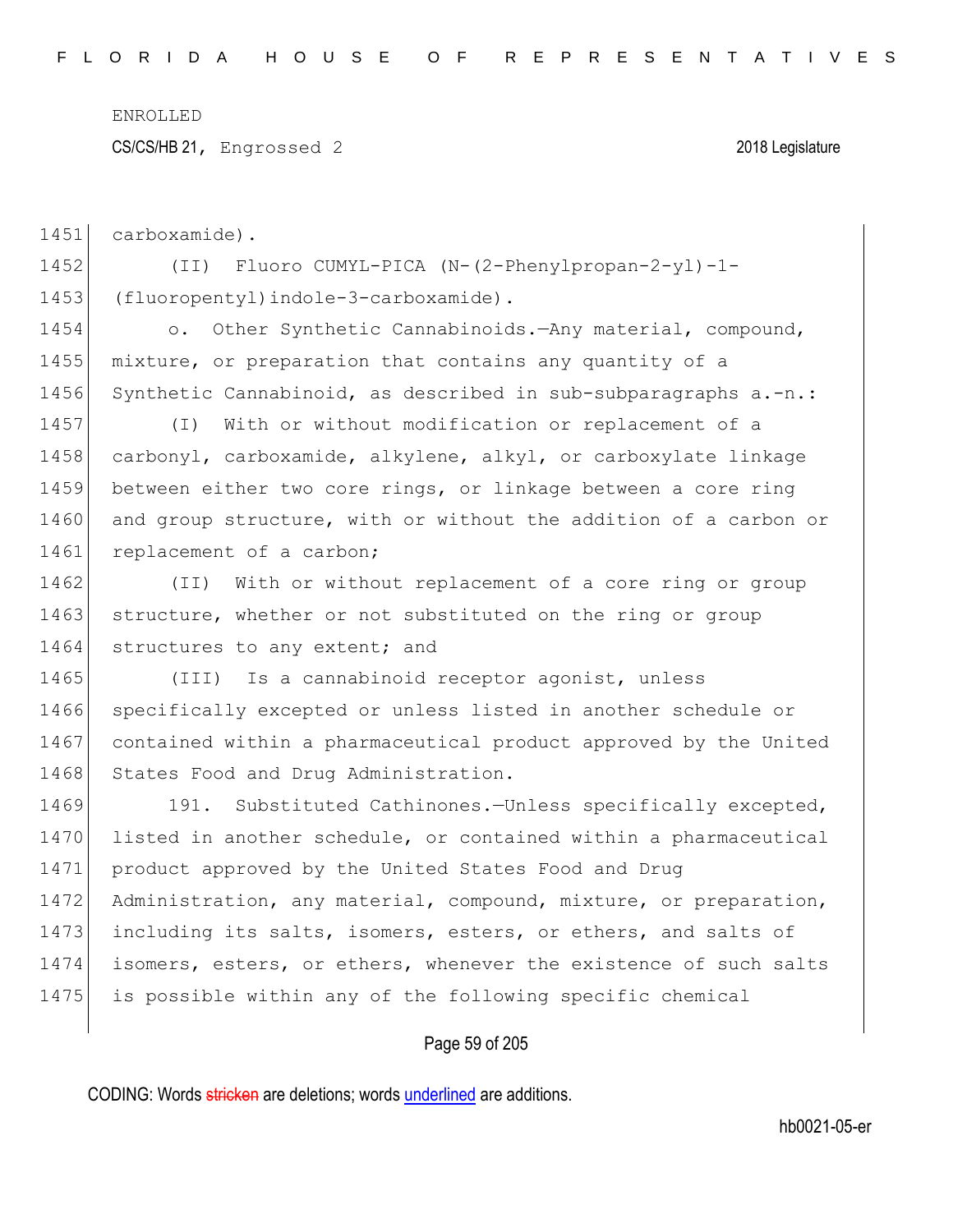ENROLLED CS/CS/HB 21, Engrossed 2 2018 Legislature 1476 designations: 1477 a. Any compound containing a 2-amino-1-phenyl-1-propanone 1478 structure; 1479 b. Any compound containing a 2-amino-1-naphthyl-1-1480 propanone structure; or 1481 c. Any compound containing a 2-amino-1-thiophenyl-1- 1482 propanone structure, 1483 1484 whether or not the compound is further modified: 1485 (I) With or without substitution on the ring system to any 1486 extent with alkyl, alkylthio, thio, fused alkylenedioxy, alkoxy, 1487 haloalkyl, hydroxyl, nitro, fused furan, fused benzofuran, fused 1488 dihydrofuran, fused tetrahydropyran, fused alkyl ring, or halide 1489 substituents; 1490 (II) With or without substitution at the 3-propanone 1491 position with an alkyl substituent or removal of the methyl 1492 group at the 3-propanone position; 1493 (III) With or without substitution at the 2-amino nitrogen 1494 atom with alkyl, dialkyl, acetyl, or benzyl groups, whether or 1495 not further substituted in the ring system; or 1496 (IV) With or without inclusion of the 2-amino nitrogen 1497 atom in a cyclic structure, including, but not limited to: 1498 (A) Methcathinone. 1499 (B) Ethcathinone. 1500 (C) Methylone (3,4-Methylenedioxymethcathinone).

Page 60 of 205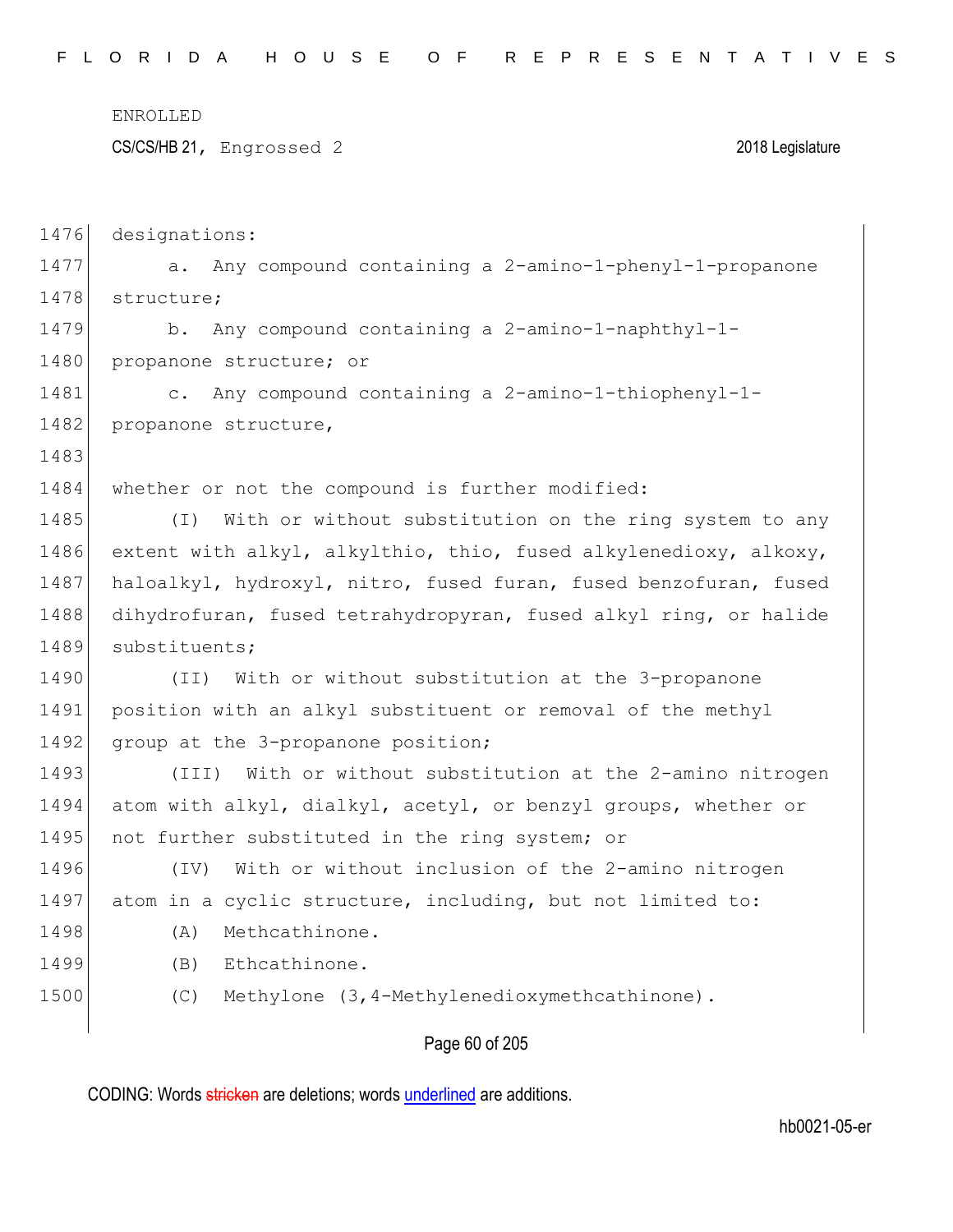| FLORIDA HOUSE OF REPRESENTATIVES |  |  |  |  |  |  |  |  |  |  |  |  |  |  |  |  |  |  |  |  |  |  |  |  |  |  |  |  |  |
|----------------------------------|--|--|--|--|--|--|--|--|--|--|--|--|--|--|--|--|--|--|--|--|--|--|--|--|--|--|--|--|--|
|----------------------------------|--|--|--|--|--|--|--|--|--|--|--|--|--|--|--|--|--|--|--|--|--|--|--|--|--|--|--|--|--|

CS/CS/HB 21, Engrossed 2 2018 Legislature

| 1501 | (D)            | 2,3-Methylenedioxymethcathinone.                |
|------|----------------|-------------------------------------------------|
| 1502 | (E)            | MDPV (3, 4-Methylenedioxypyrovalerone).         |
| 1503 | (F)            | Methylmethcathinone.                            |
| 1504 | (G)            | Methoxymethcathinone.                           |
| 1505 | (H)            | Fluoromethcathinone.                            |
| 1506 | $(\bot)$       | Methylethcathinone.                             |
| 1507 | $(\mathbb{J})$ | Butylone (3, 4-Methylenedioxy-alpha-            |
| 1508 |                | methylaminobutyrophenone).                      |
| 1509 | (K)            | Ethylone (3,4-Methylenedioxy-N-ethylcathinone). |
| 1510 | (L)            | BMDP (3, 4-Methylenedioxy-N-benzylcathinone).   |
| 1511 | (M)            | Naphyrone (Naphthylpyrovalerone).               |
| 1512 | (N)            | Bromomethcathinone.                             |
| 1513 | (0)            | Buphedrone (alpha-Methylaminobutyrophenone).    |
| 1514 | (P)            | Eutylone (3, 4-Methylenedioxy-alpha-            |
| 1515 |                | ethylaminobutyrophenone).                       |
| 1516 | (Q)            | Dimethylcathinone.                              |
| 1517 | (R)            | Dimethylmethcathinone.                          |
| 1518 | (S)            | Pentylone (3, 4-Methylenedioxy-alpha-           |
| 1519 |                | methylaminovalerophenone).                      |
| 1520 | (T)            | Pentedrone (alpha-Methylaminovalerophenone).    |
| 1521 | (U)            | MDPPP (3, 4-Methylenedioxy-alpha-               |
| 1522 |                | pyrrolidinopropiophenone).                      |
| 1523 | (V)            | MDPBP (3,4-Methylenedioxy-alpha-                |
| 1524 |                | pyrrolidinobutyrophenone).                      |
| 1525 | (W)            | MPPP (Methyl-alpha-pyrrolidinopropiophenone).   |
|      |                | Page 61 of 205                                  |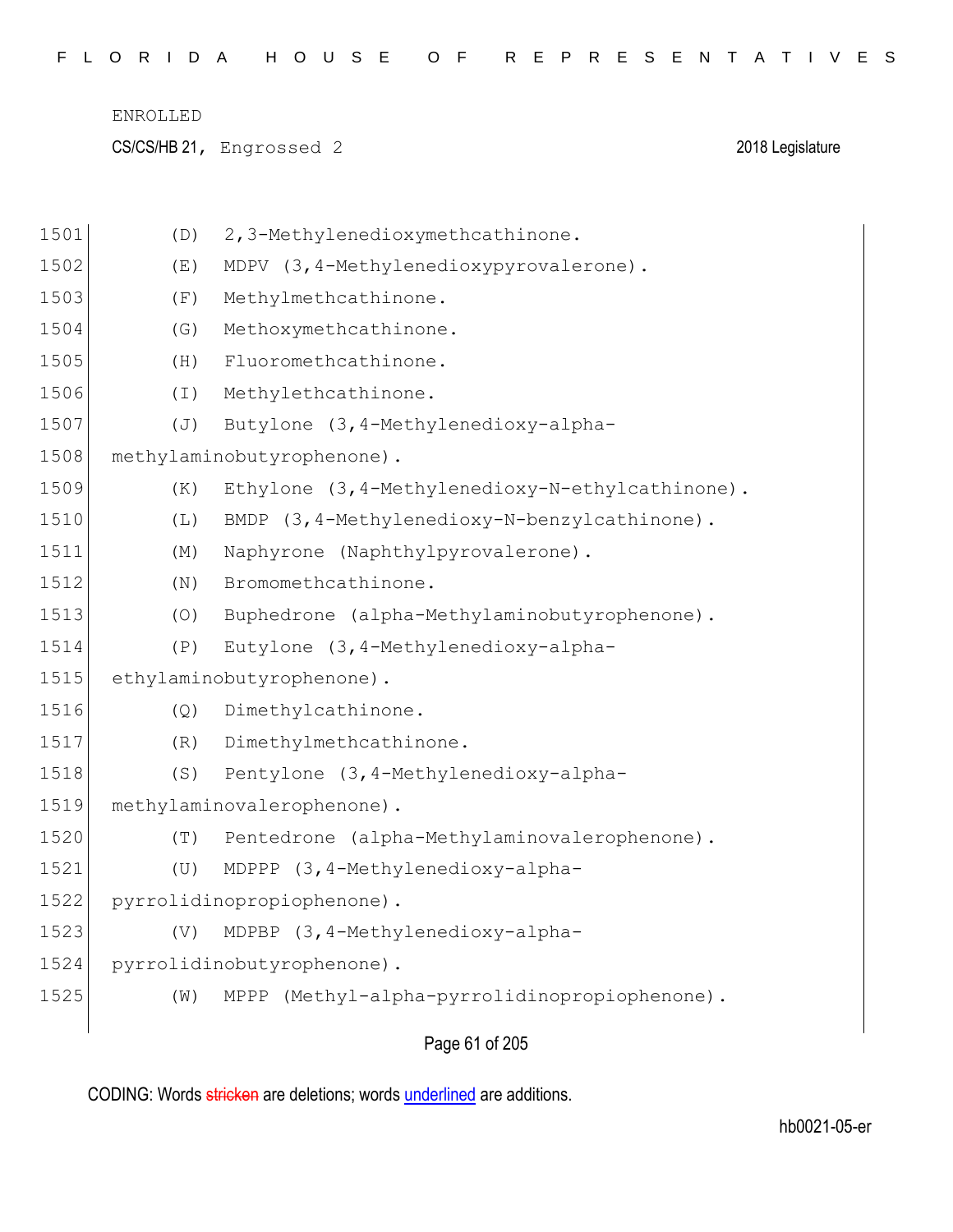CS/CS/HB 21, Engrossed 2 2018 Legislature

| 1526 | (X)                 | PPP (Pyrrolidinopropiophenone).                    |
|------|---------------------|----------------------------------------------------|
| 1527 | (Y)                 | PVP (Pyrrolidinovalerophenone) or                  |
| 1528 |                     | (Pyrrolidinopentiophenone).                        |
| 1529 | (Z)                 | MOPPP (Methoxy-alpha-pyrrolidinopropiophenone).    |
| 1530 | (AA)                | (Methyl-alpha-pyrrolidinohexanophenone).<br>MPHP   |
| 1531 | (BB)                | F-MABP (Fluoromethylaminobutyrophenone).           |
| 1532 | (CC)                | Me-EABP (Methylethylaminobutyrophenone).           |
| 1533 | (DD)                | PBP (Pyrrolidinobutyrophenone).                    |
| 1534 | (EE)                | MeO-PBP (Methoxypyrrolidinobutyrophenone).         |
| 1535 | (FF)                | Et-PBP (Ethylpyrrolidinobutyrophenone).            |
| 1536 | (GG)                | 3-Me-4-MeO-MCAT (3-Methyl-4-Methoxymethcathinone). |
| 1537 | (HH)                | Dimethylone (3, 4-Methylenedioxy-N, N-             |
| 1538 | dimethylcathinone). |                                                    |
| 1539 | (TI)                | 3,4-Methylenedioxy-N, N-diethylcathinone.          |
| 1540 | (JJ)                | 3,4-Methylenedioxy-N-acetylcathinone.              |
| 1541 | (KK)                | 3,4-Methylenedioxy-N-acetylmethcathinone.          |
| 1542 | (LL)                | 3,4-Methylenedioxy-N-acetylethcathinone.           |
| 1543 | (MM)                | Methylbuphedrone (Methyl-alpha-                    |
| 1544 |                     | methylaminobutyrophenone).                         |
| 1545 | (NN)                | Methyl-alpha-methylaminohexanophenone.             |
| 1546 | (OO)                | N-Ethyl-N-methylcathinone.                         |
| 1547 | (PP)                | (Pyrrolidinohexanophenone).<br>PHP                 |
| 1548 | (QQ)                | PV8 (Pyrrolidinoheptanophenone).                   |
| 1549 | (RR)                | Chloromethcathinone.                               |
| 1550 | (SS)                | 4-Bromo-2,5-dimethoxy-alpha-aminoacetophenone.     |
|      |                     |                                                    |

Page 62 of 205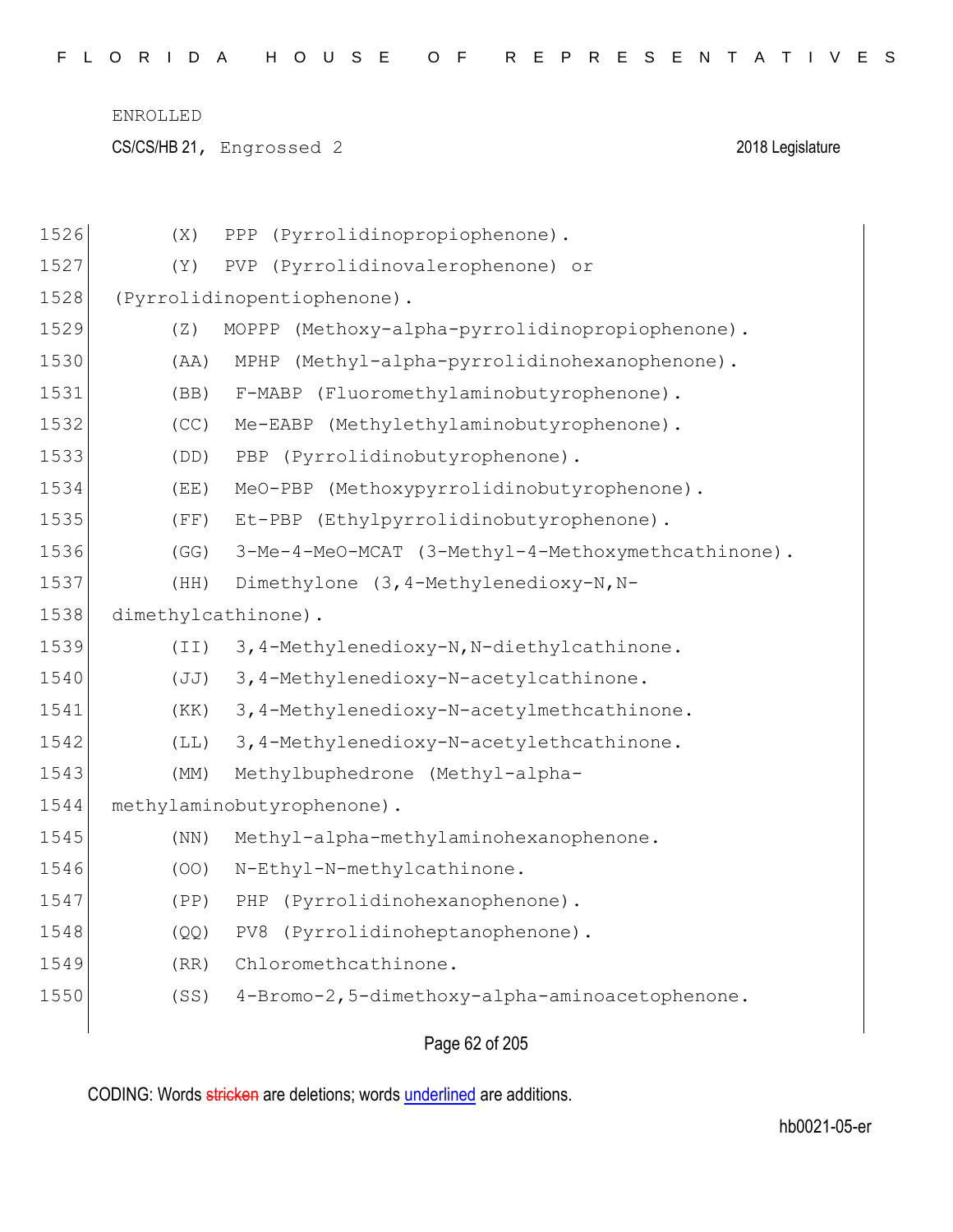| 1551 | Substituted Phenethylamines.-Unless specifically<br>192.                |
|------|-------------------------------------------------------------------------|
| 1552 | excepted or unless listed in another schedule, or contained             |
| 1553 | within a pharmaceutical product approved by the United States           |
| 1554 | Food and Drug Administration, any material, compound, mixture,          |
| 1555 | or preparation, including its salts, isomers, esters, or ethers,        |
| 1556 | and salts of isomers, esters, or ethers, whenever the existence         |
| 1557 | of such salts is possible within any of the following specific          |
| 1558 | chemical designations, any compound containing a phenethylamine         |
| 1559 | structure, without a beta-keto group, and without a benzyl group        |
| 1560 | attached to the amine group, whether or not the compound is             |
| 1561 | further modified with or without substitution on the phenyl ring        |
| 1562 | to any extent with alkyl, alkylthio, nitro, alkoxy, thio,               |
| 1563 | halide, fused alkylenedioxy, fused furan, fused benzofuran,             |
| 1564 | fused dihydrofuran, or fused tetrahydropyran substituents,              |
| 1565 | whether or not further substituted on a ring to any extent, with        |
| 1566 | or without substitution at the alpha or beta position by any            |
| 1567 | alkyl substituent, with or without substitution at the nitrogen         |
| 1568 | atom, and with or without inclusion of the 2-amino nitrogen atom        |
| 1569 | in a cyclic structure, including, but not limited to:                   |
| 1570 | 2C-B (4-Bromo-2,5-dimethoxyphenethylamine).<br>a.                       |
| 1571 | 2C-E (4-Ethyl-2,5-dimethoxyphenethylamine).<br>b.                       |
| 1572 | 2C-T-4 (4-Isopropylthio-2,5-dimethoxyphenethylamine).<br>$\mathtt{C}$ . |
| 1573 | 2C-C (4-Chloro-2,5-dimethoxyphenethylamine).<br>d.                      |
| 1574 | 2C-T (4-Methylthio-2,5-dimethoxyphenethylamine).<br>е.                  |
| 1575 | 2C-T-2 (4-Ethylthio-2,5-dimethoxyphenethylamine).<br>f.                 |
|      |                                                                         |

Page 63 of 205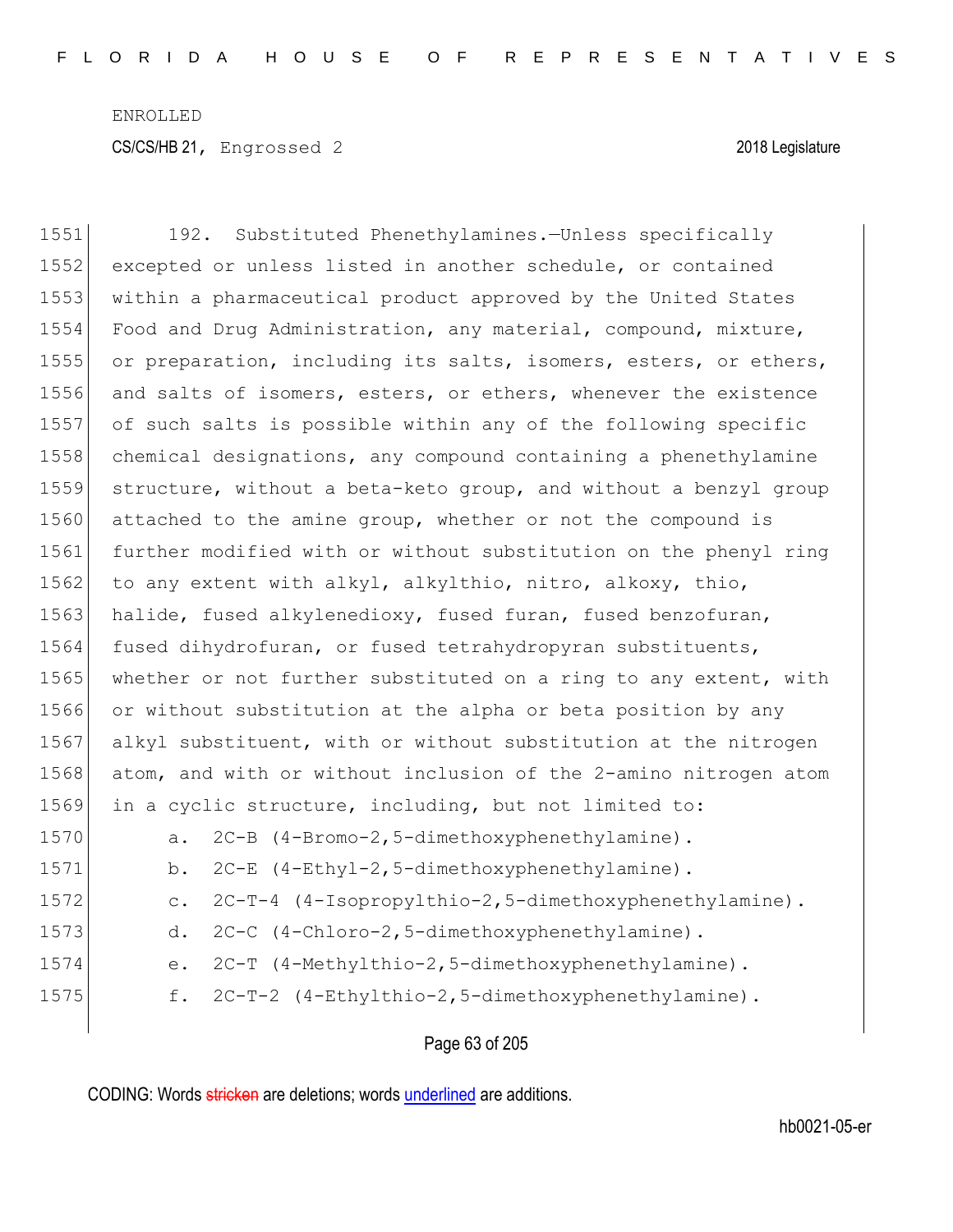CS/CS/HB 21, Engrossed 2 2018 Legislature

| 1576 | g.                | 2C-T-7 (4-(n)-Propylthio-2,5-dimethoxyphenethylamine). |
|------|-------------------|--------------------------------------------------------|
| 1577 | h.                | 2C-I (4-Iodo-2,5-dimethoxyphenethylamine).             |
| 1578 | i.                | 2C-D (4-Methyl-2,5-dimethoxyphenethylamine).           |
| 1579 | j.                | 2C-H (2,5-Dimethoxyphenethylamine).                    |
| 1580 | k.                | 2C-N (4-Nitro-2,5-dimethoxyphenethylamine).            |
| 1581 | 1.                | 2C-P (4-(n)-Propyl-2,5-dimethoxyphenethylamine).       |
| 1582 | ${\mathfrak m}$ . | MDMA (3,4-Methylenedioxymethamphetamine).              |
| 1583 | n.                | (Methylbenzodioxolylbutanamine) or (3, 4-<br>MBDB      |
| 1584 |                   | Methylenedioxy-N-methylbutanamine).                    |
| 1585 | $\circ$ .         | MDA (3,4-Methylenedioxyamphetamine).                   |
| 1586 | $p$ .             | 2,5-Dimethoxyamphetamine.                              |
| 1587 | q.                | Fluoroamphetamine.                                     |
| 1588 | r.                | Fluoromethamphetamine.                                 |
| 1589 | $\texttt{s}$ .    | MDEA (3, 4-Methylenedioxy-N-ethylamphetamine).         |
| 1590 | t.                | DOB (4-Bromo-2,5-dimethoxyamphetamine).                |
| 1591 | u.                | DOC (4-Chloro-2,5-dimethoxyamphetamine).               |
| 1592 | $\mathbf v$ .     | DOET (4-Ethyl-2,5-dimethoxyamphetamine).               |
| 1593 | W.                | (4-Iodo-2,5-dimethoxyamphetamine).<br>DOI              |
| 1594 | $X$ .             | (4-Methyl-2,5-dimethoxyamphetamine).<br>DOM            |
| 1595 | у.                | PMA (4-Methoxyamphetamine).                            |
| 1596 | $\mathbf{z}$ .    | N-Ethylamphetamine.                                    |
| 1597 | aa.               | 3, 4-Methylenedioxy-N-hydroxyamphetamine.              |
| 1598 | bb.               | 5-Methoxy-3, 4-methylenedioxyamphetamine.              |
| 1599 | cc.               | PMMA (4-Methoxymethamphetamine).                       |
| 1600 | dd.               | N, N-Dimethylamphetamine.                              |
|      |                   |                                                        |

# Page 64 of 205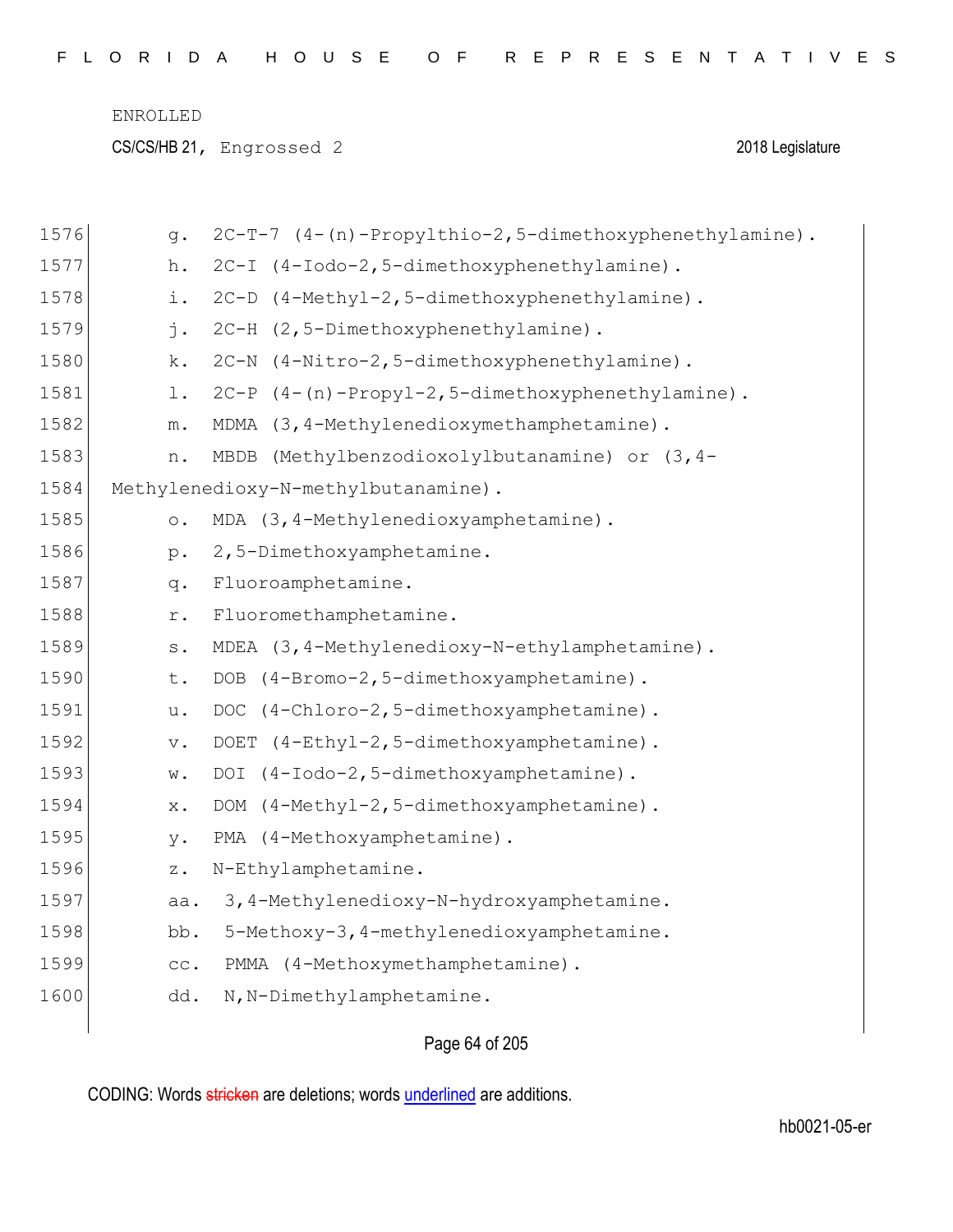CS/CS/HB 21, Engrossed 2 2018 Legislature

| 1601 | ee.             | 3, 4, 5-Trimethoxyamphetamine.                                   |
|------|-----------------|------------------------------------------------------------------|
| 1602 | ff.             | 4-APB (4-(2-Aminopropyl)benzofuran).                             |
| 1603 | gg.             | 5-APB (5-(2-Aminopropyl)benzofuran).                             |
| 1604 | hh.             | 6-APB (6-(2-Aminopropyl)benzofuran).                             |
| 1605 | ii.             | 7-APB (7-(2-Aminopropyl)benzofuran).                             |
| 1606 | jj.             | 4-APDB (4-(2-Aminopropyl)-2,3-dihydrobenzofuran).                |
| 1607 | kk.             | 5-APDB (5-(2-Aminopropyl)-2,3-dihydrobenzofuran).                |
| 1608 | 11.             | 6-APDB (6-(2-Aminopropyl)-2,3-dihydrobenzofuran).                |
| 1609 | mm.             | 7-APDB (7-(2-Aminopropyl)-2,3-dihydrobenzofuran).                |
| 1610 | nn.             | 4-MAPB (4-(2-Methylaminopropyl)benzofuran).                      |
| 1611 | $\circ \circ$ . | 5-MAPB (5-(2-Methylaminopropyl)benzofuran).                      |
| 1612 | pp.             | 6-MAPB (6-(2-Methylaminopropyl)benzofuran).                      |
| 1613 | qq.             | 7-MAPB (7-(2-Methylaminopropyl)benzofuran).                      |
| 1614 | rr.             | 5-EAPB (5-(2-Ethylaminopropyl)benzofuran).                       |
| 1615 | SS.             | 5-MAPDB (5-(2-Methylaminopropyl)-2,3-                            |
| 1616 |                 | dihydrobenzofuran),                                              |
| 1617 |                 |                                                                  |
| 1618 |                 | which does not include phenethylamine, mescaline as described in |
| 1619 |                 | subparagraph 20., substituted cathinones as described in         |
| 1620 |                 | subparagraph 191., N-Benzyl phenethylamine compounds as          |
| 1621 |                 | described in subparagraph 193., or methamphetamine as described  |
| 1622 |                 | in subparagraph $(2)$ (c) 5. $\frac{2}{2}$ (e) 4.                |
| 1623 | 193.            | N-Benzyl Phenethylamine Compounds.-Unless                        |
| 1624 |                 | specifically excepted or unless listed in another schedule, or   |
| 1625 |                 | contained within a pharmaceutical product approved by the United |
|      |                 |                                                                  |

# Page 65 of 205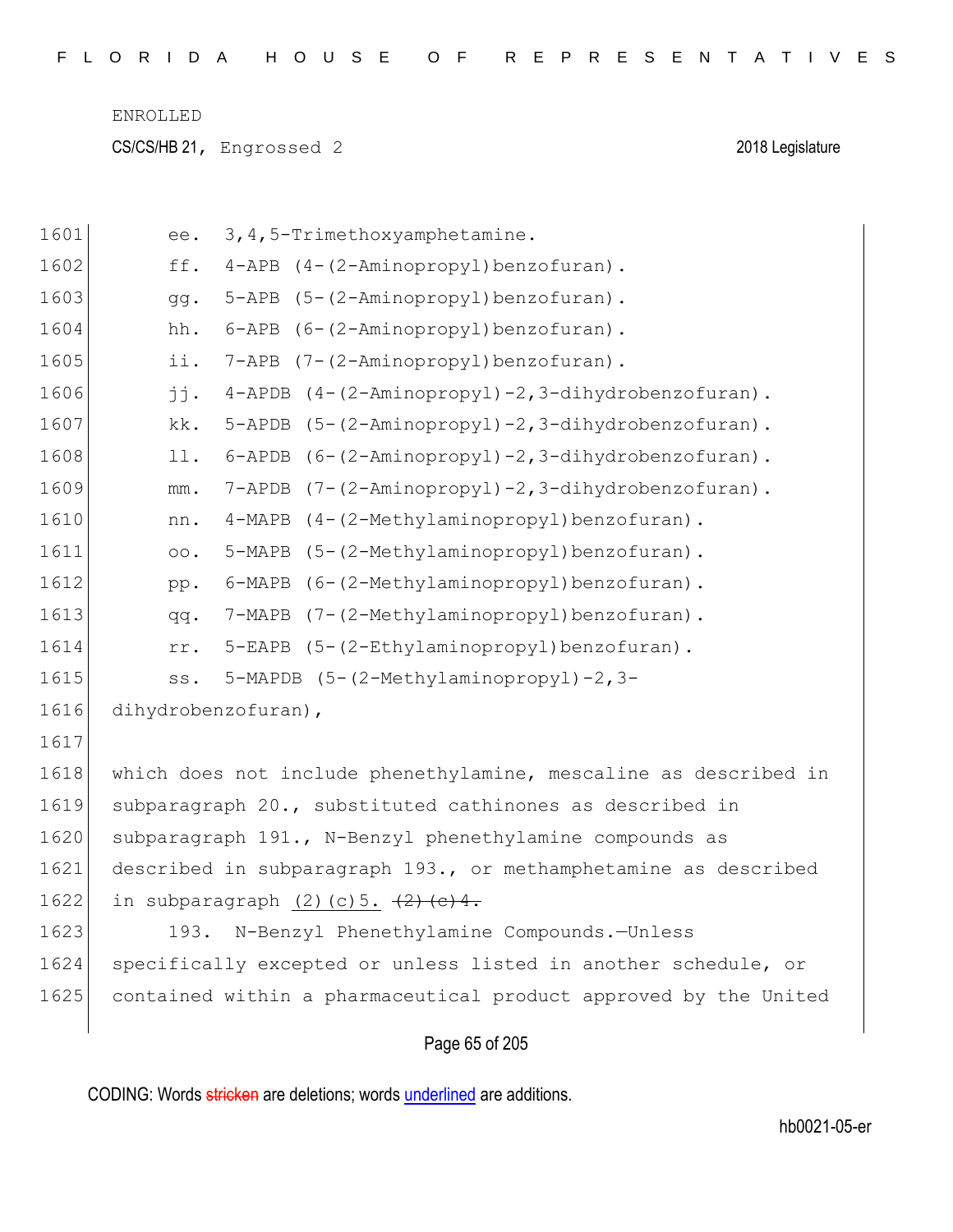| 1626 | States Food and Drug Administration, any material, compound,     |
|------|------------------------------------------------------------------|
| 1627 | mixture, or preparation, including its salts, isomers, esters,   |
| 1628 | or ethers, and salts of isomers, esters, or ethers, whenever the |
| 1629 | existence of such salts is possible within any of the following  |
| 1630 | specific chemical designations, any compound containing a        |
| 1631 | phenethylamine structure without a beta-keto group, with         |
| 1632 | substitution on the nitrogen atom of the amino group with a      |
| 1633 | benzyl substituent, with or without substitution on the phenyl   |
| 1634 | or benzyl ring to any extent with alkyl, alkoxy, thio,           |
| 1635 | alkylthio, halide, fused alkylenedioxy, fused furan, fused       |
| 1636 | benzofuran, or fused tetrahydropyran substituents, whether or    |
| 1637 | not further substituted on a ring to any extent, with or without |
| 1638 | substitution at the alpha position by any alkyl substituent,     |
| 1639 | including, but not limited to:                                   |
| 1640 | 25B-NBOMe (4-Bromo-2,5-dimethoxy-[N-(2-<br>a.                    |
| 1641 | methoxybenzyl) ] phenethylamine).                                |
| 1642 | 25B-NBOH (4-Bromo-2,5-dimethoxy-[N-(2-<br>b.                     |
| 1643 | hydroxybenzyl) ]phenethylamine).                                 |
| 1644 | 25B-NBF (4-Bromo-2,5-dimethoxy-[N-(2-<br>$\mathsf{C}$ .          |
| 1645 | fluorobenzyl) ]phenethylamine).                                  |
| 1646 | 25B-NBMD (4-Bromo-2,5-dimethoxy-[N-(2,3-<br>d.                   |
| 1647 | methylenedioxybenzyl) ]phenethylamine).                          |
| 1648 | 25I-NBOMe (4-Iodo-2,5-dimethoxy-[N-(2-<br>e.                     |
| 1649 | methoxybenzyl) ] phenethylamine) .                               |
| 1650 | 25I-NBOH (4-Iodo-2,5-dimethoxy-[N-(2-<br>f.                      |
|      |                                                                  |

Page 66 of 205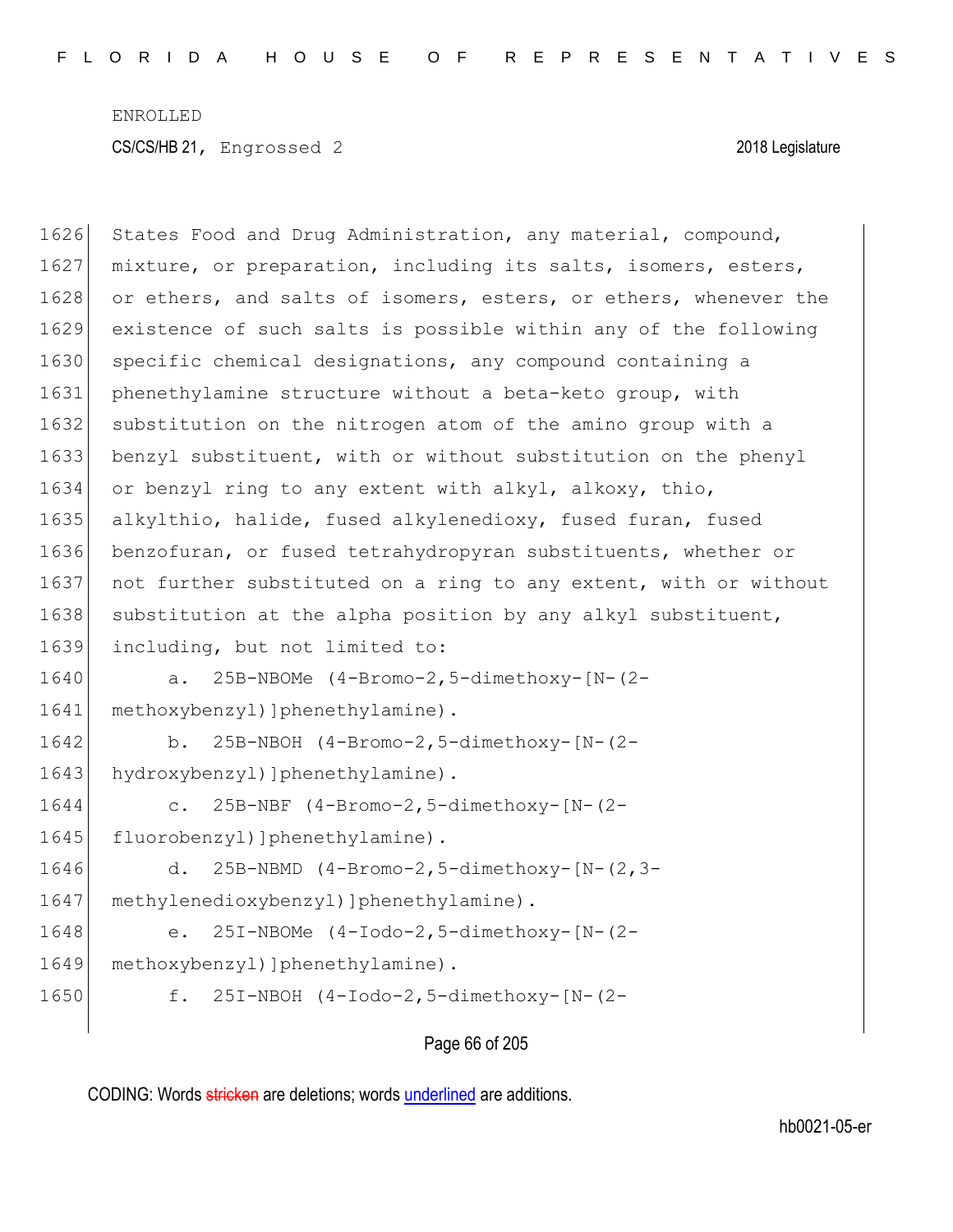CS/CS/HB 21, Engrossed 2 2018 Legislature

```
1651 hydroxybenzyl) ]phenethylamine).
1652 g. 25I-NBF (4-Iodo-2,5-dimethoxy-[N-(2-
1653 fluorobenzyl)]phenethylamine).
1654 h. 25I-NBMD (4-Iodo-2,5-dimethoxy-[N-(2,3-
1655 methylenedioxybenzyl) ]phenethylamine).
1656 i. 25T2-NBOMe (4-Methylthio-2,5-dimethoxy-[N-(2-
1657 methoxybenzyl) ]phenethylamine).
1658 j. 25T4-NBOMe (4-Isopropylthio-2,5-dimethoxy-[N-(2-
1659 methoxybenzyl) ]phenethylamine).
1660 k. 25T7-NBOMe (4-(n)-Propylthio-2,5-dimethoxy-[N-(2-
1661 methoxybenzyl) ]phenethylamine).
1662 l. 25C-NBOMe (4-Chloro-2,5-dimethoxy-[N-(2-
1663 methoxybenzyl) ]phenethylamine).
1664 m. 25C-NBOH (4-Chloro-2,5-dimethoxy-[N-(2-
1665 hydroxybenzyl) ]phenethylamine).
1666 n. 25C-NBF (4-Chloro-2,5-dimethoxy-[N-(2-
1667 fluorobenzyl)]phenethylamine).
1668 o. 25C-NBMD (4-Chloro-2,5-dimethoxy-[N-(2,3-
1669 methylenedioxybenzyl) ]phenethylamine).
1670 p. 25H-NBOMe (2,5-Dimethoxy-[N-(2-
1671 methoxybenzyl) ]phenethylamine).
1672 q. 25H-NBOH (2,5-Dimethoxy-[N-(2-
1673 hydroxybenzyl) ]phenethylamine).
1674 r. 25H-NBF (2,5-Dimethoxy-[N-(2-
1675 fluorobenzyl) ]phenethylamine).
```
### Page 67 of 205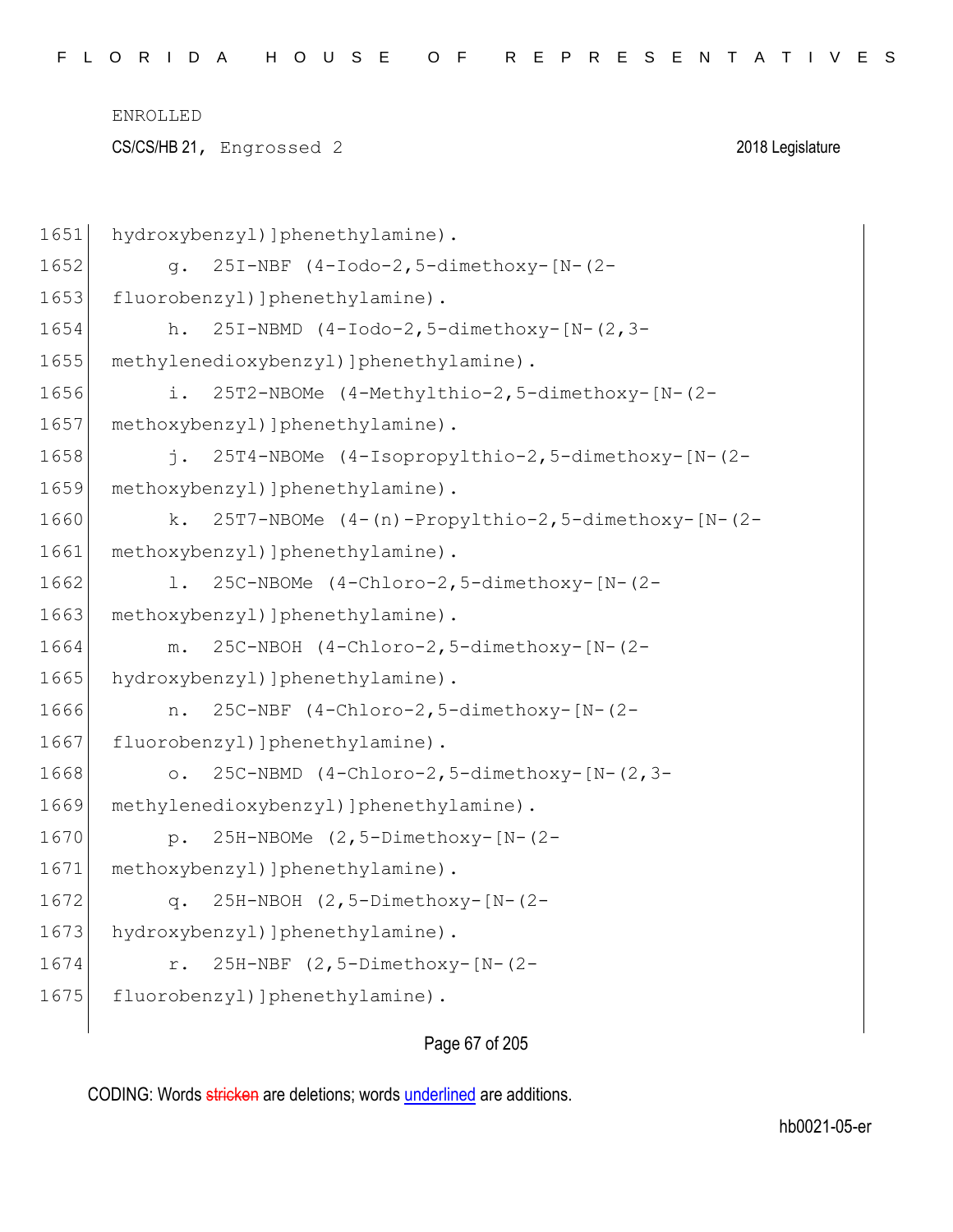CS/CS/HB 21, Engrossed 2 2018 Legislature

| 1676 | 25D-NBOMe (4-Methyl-2,5-dimethoxy-[N-(2-<br>$S$ .                    |
|------|----------------------------------------------------------------------|
| 1677 | methoxybenzyl) ] phenethylamine),                                    |
| 1678 |                                                                      |
| 1679 | which does not include substituted cathinones as described in        |
| 1680 | subparagraph 191.                                                    |
| 1681 | Substituted Tryptamines.-Unless specifically excepted<br>194.        |
| 1682 | or unless listed in another schedule, or contained within a          |
| 1683 | pharmaceutical product approved by the United States Food and        |
| 1684 | Drug Administration, any material, compound, mixture, or             |
| 1685 | preparation containing a $2 - (1H - indol - 3 - yl)$ ethanamine, for |
| 1686 | example tryptamine, structure with or without mono- or di-           |
| 1687 | substitution of the amine nitrogen with alkyl or alkenyl groups,     |
| 1688 | or by inclusion of the amino nitrogen atom in a cyclic               |
| 1689 | structure, whether or not substituted at the alpha position with     |
| 1690 | an alkyl group, whether or not substituted on the indole ring to     |
| 1691 | any extent with any alkyl, alkoxy, halo, hydroxyl, or acetoxy        |
| 1692 | groups, including, but not limited to:                               |
| 1693 | Alpha-Ethyltryptamine.<br>a.                                         |
| 1694 | Bufotenine.<br>b.                                                    |
| 1695 | DET (Diethyltryptamine).<br>$\mathsf{C}$ .                           |
| 1696 | d.<br>(Dimethyltryptamine).<br>DMT                                   |
| 1697 | (N-Methyl-N-ethyltryptamine).<br>е.<br>MET                           |
| 1698 | f.<br>DALT (N, N-Diallyltryptamine).                                 |
| 1699 | (N-Ethyl-N-isopropyltryptamine).<br>q.<br>EiPT                       |
| 1700 | (N-Methyl-N-isopropyltryptamine).<br>h.<br>MiPT                      |
|      |                                                                      |

# Page 68 of 205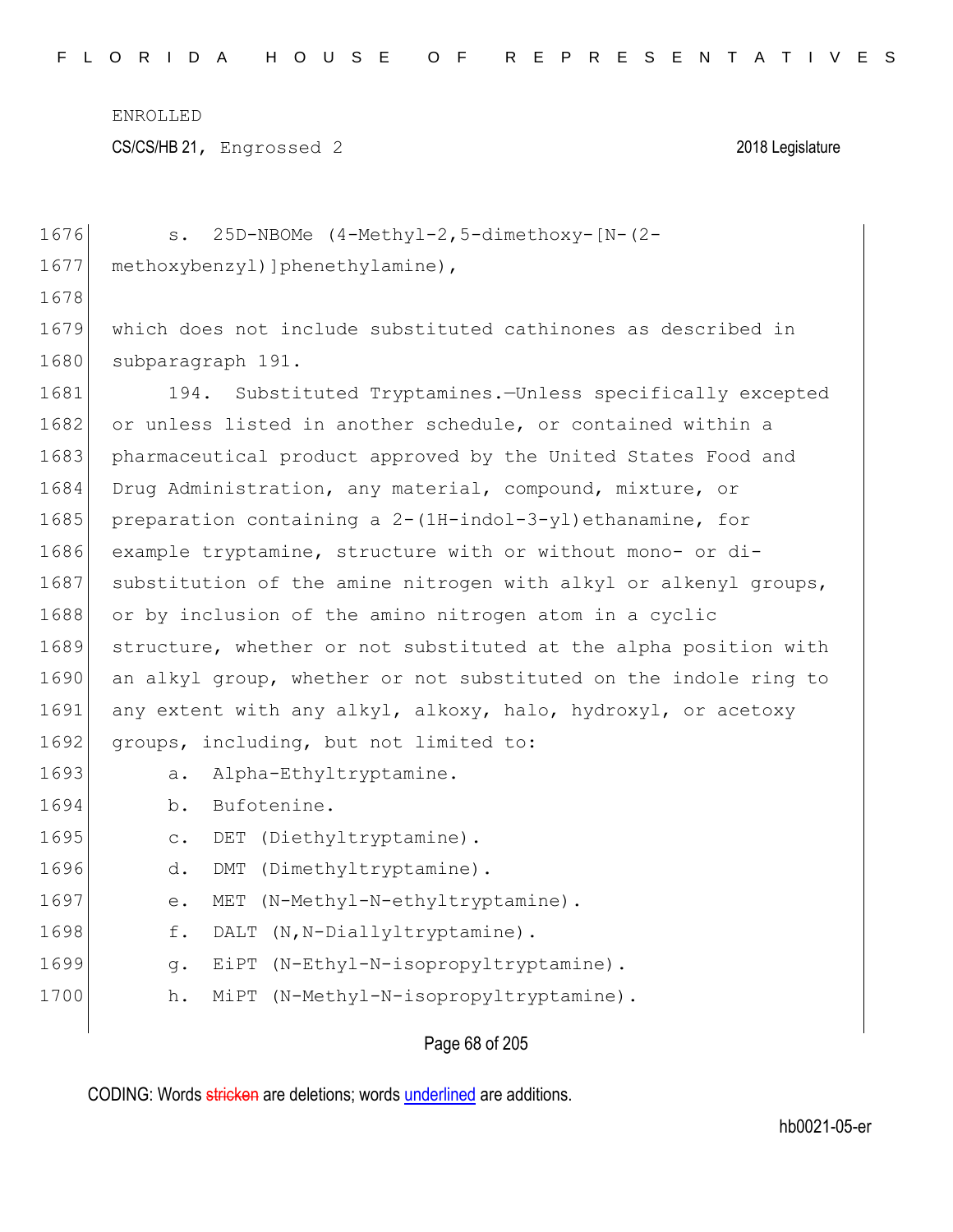CS/CS/HB 21, Engrossed 2 2018 Legislature

| 1701 | i.        | 5-Hydroxy-AMT (5-Hydroxy-alpha-methyltryptamine).                |
|------|-----------|------------------------------------------------------------------|
| 1702 | j.        | 5-Hydroxy-N-methyltryptamine.                                    |
| 1703 | k.        | 5-MeO-MiPT (5-Methoxy-N-methyl-N-isopropyltryptamine).           |
| 1704 | $1$ .     | 5-MeO-AMT (5-Methoxy-alpha-methyltryptamine).                    |
| 1705 | m.        | Methyltryptamine.                                                |
| 1706 | n.        | 5-MeO-DMT (5-Methoxy-N, N-dimethyltryptamine).                   |
| 1707 | $\circ$ . | 5-Me-DMT (5-Methyl-N, N-dimethyltryptamine).                     |
| 1708 | $p$ .     | 5-MeO-DiPT (5-Methoxy-N, N-Diisopropyltryptamine).               |
| 1709 | q.        | DiPT (N, N-Diisopropyltryptamine).                               |
| 1710 | r.        | DPT (N, N-Dipropyltryptamine).                                   |
| 1711 | $s$ .     | 4-Hydroxy-DiPT (4-Hydroxy-N, N-diisopropyltryptamine).           |
| 1712 | t.        | 5-MeO-DALT (5-Methoxy-N, N-Diallyltryptamine).                   |
| 1713 | u.        | 4-AcO-DMT (4-Acetoxy-N, N-dimethyltryptamine).                   |
| 1714 | $V$ .     | 4-AcO-DiPT (4-Acetoxy-N, N-diisopropyltryptamine).               |
| 1715 | w.        | 4-Hydroxy-DET (4-Hydroxy-N, N-diethyltryptamine).                |
| 1716 | $X$ .     | 4-Hydroxy-MET (4-Hydroxy-N-methyl-N-ethyltryptamine).            |
| 1717 | V.        | 4-Hydroxy-MiPT (4-Hydroxy-N-methyl-N-                            |
| 1718 |           | isopropyltryptamine).                                            |
| 1719 | $Z$ .     | Methyl-alpha-ethyltryptamine.                                    |
| 1720 | aa.       | Bromo-DALT (Bromo-N, N-diallyltryptamine),                       |
| 1721 |           |                                                                  |
| 1722 |           | which does not include tryptamine, psilocyn as described in      |
| 1723 |           | subparagraph 34., or psilocybin as described in subparagraph 33. |
| 1724 | 195.      | Substituted Phenylcyclohexylamines.-Unless                       |
| 1725 |           | specifically excepted or unless listed in another schedule, or   |
|      |           |                                                                  |

Page 69 of 205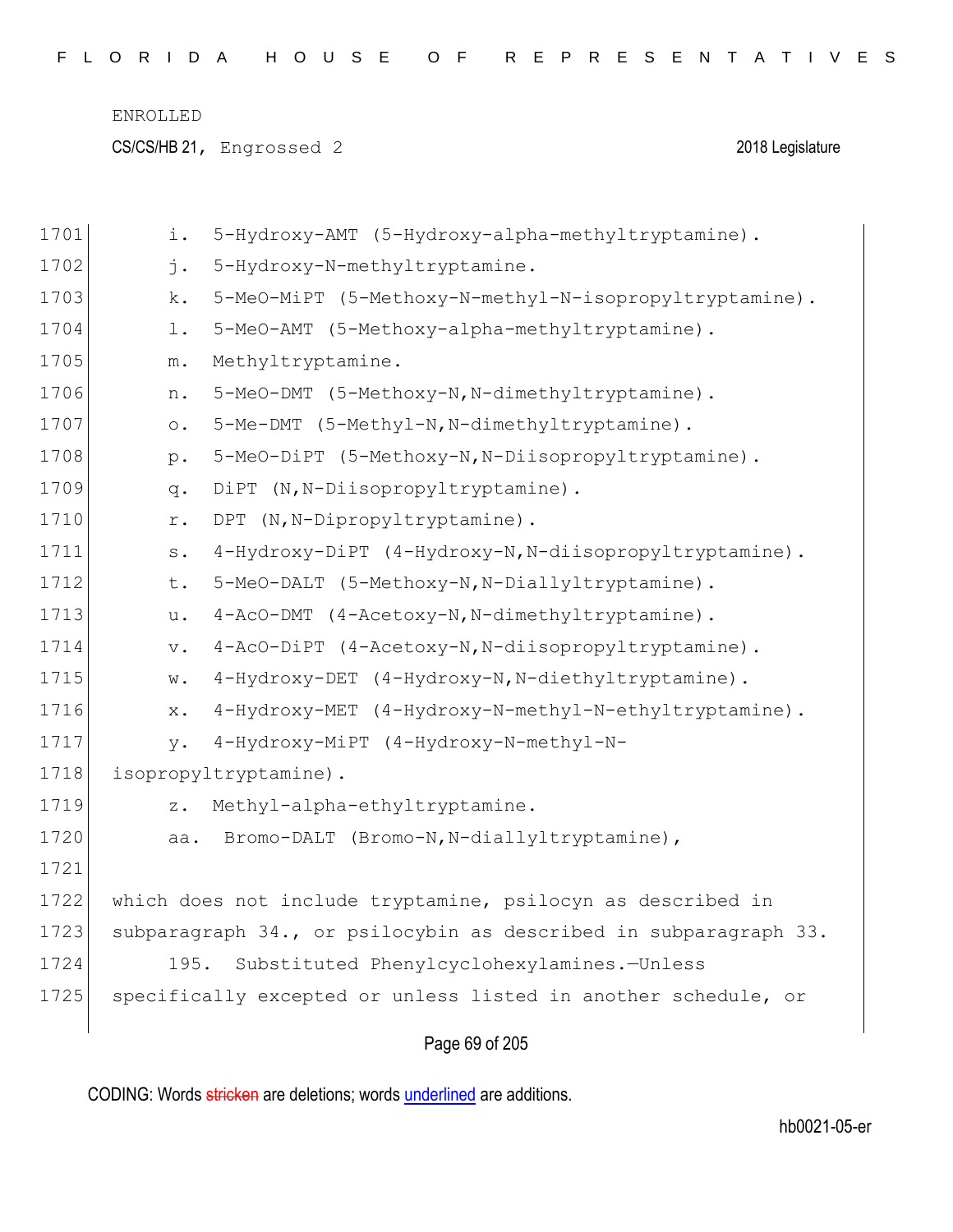| 1726 | contained within a pharmaceutical product approved by the United    |
|------|---------------------------------------------------------------------|
| 1727 | States Food and Drug Administration, any material, compound,        |
| 1728 | mixture, or preparation containing a phenylcyclohexylamine          |
| 1729 | structure, with or without any substitution on the phenyl ring,     |
| 1730 | any substitution on the cyclohexyl ring, any replacement of the     |
| 1731 | phenyl ring with a thiophenyl or benzothiophenyl ring, with or      |
| 1732 | without substitution on the amine with alkyl, dialkyl, or alkoxy    |
| 1733 | substituents, inclusion of the nitrogen in a cyclic structure,      |
| 1734 | or any combination of the above, including, but not limited to:     |
| 1735 | BTCP (Benzothiophenylcyclohexylpiperidine) or BCP<br>$a$ .          |
| 1736 | (Benocyclidine).                                                    |
| 1737 | b. PCE (N-Ethyl-1-phenylcyclohexylamine) (Ethylamine analog         |
| 1738 | of phencyclidine).                                                  |
| 1739 | c. PCPY (N-(1-Phenylcyclohexyl)-pyrrolidine) (Pyrrolidine           |
| 1740 | analog of phencyclidine).                                           |
| 1741 | PCPr (Phenylcyclohexylpropylamine).<br>d.                           |
| 1742 | $TCP (1-[1-(2-Thienyl)-cyclelohexyl]-piperidine) (Thiophene)$<br>e. |
| 1743 | analog of phencyclidine).                                           |
| 1744 | PCEEA (Phenylcyclohexyl(ethoxyethylamine)).<br>f.                   |
| 1745 | PCMPA (Phenylcyclohexyl(methoxypropylamine)).<br>q.                 |
| 1746 | Methoxetamine.<br>h.                                                |
| 1747 | 3-Methoxy-PCE ((3-Methoxyphenyl)cyclohexylethylamine).<br>i.        |
| 1748 | j.<br>Bromo-PCP ((Bromophenyl)cyclohexylpiperidine).                |
| 1749 | Chloro-PCP ((Chlorophenyl)cyclohexylpiperidine).<br>k.              |
| 1750 | Fluoro-PCP ((Fluorophenyl)cyclohexylpiperidine).<br>$1$ .           |
|      |                                                                     |

Page 70 of 205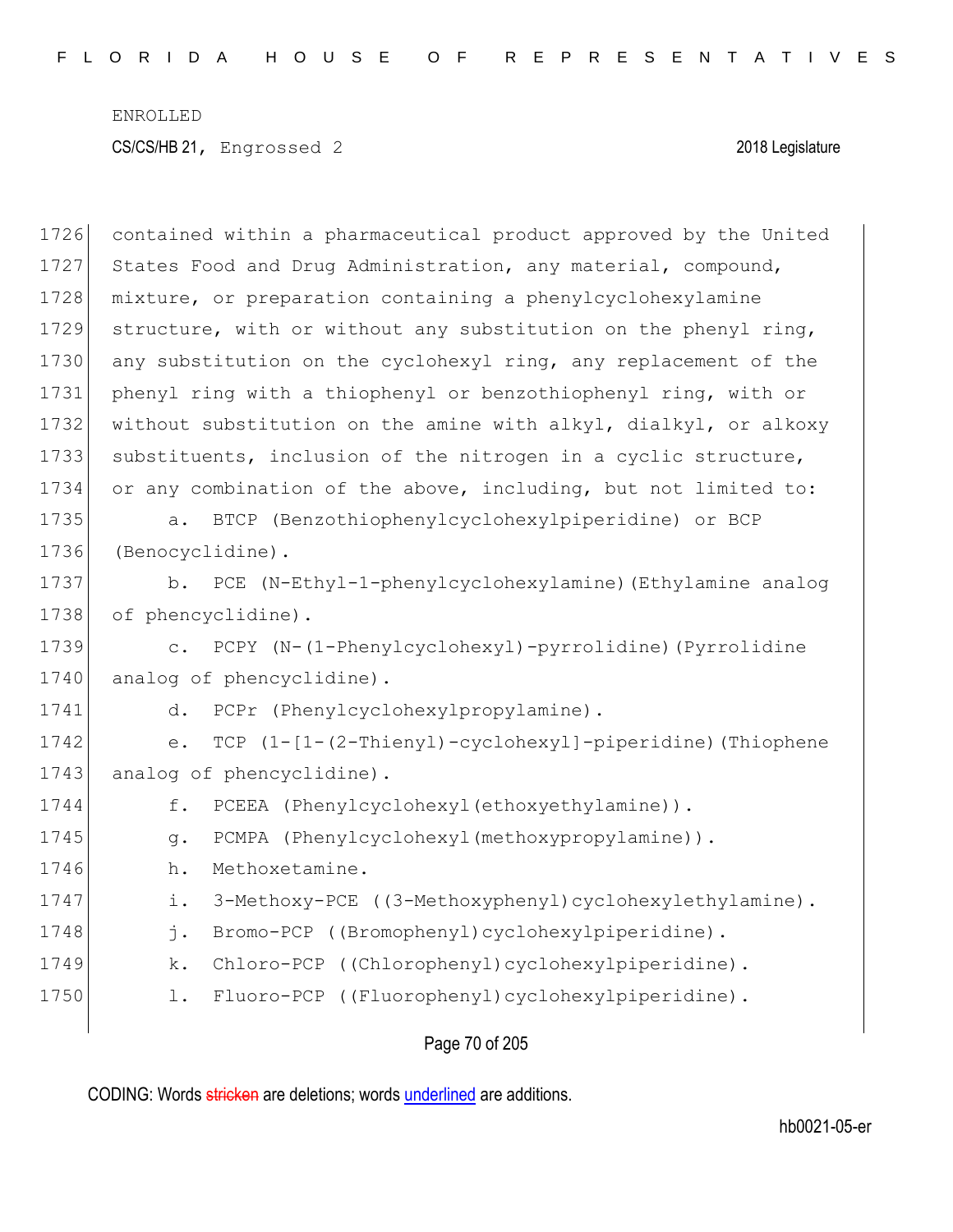CS/CS/HB 21, Engrossed 2 2018 Legislature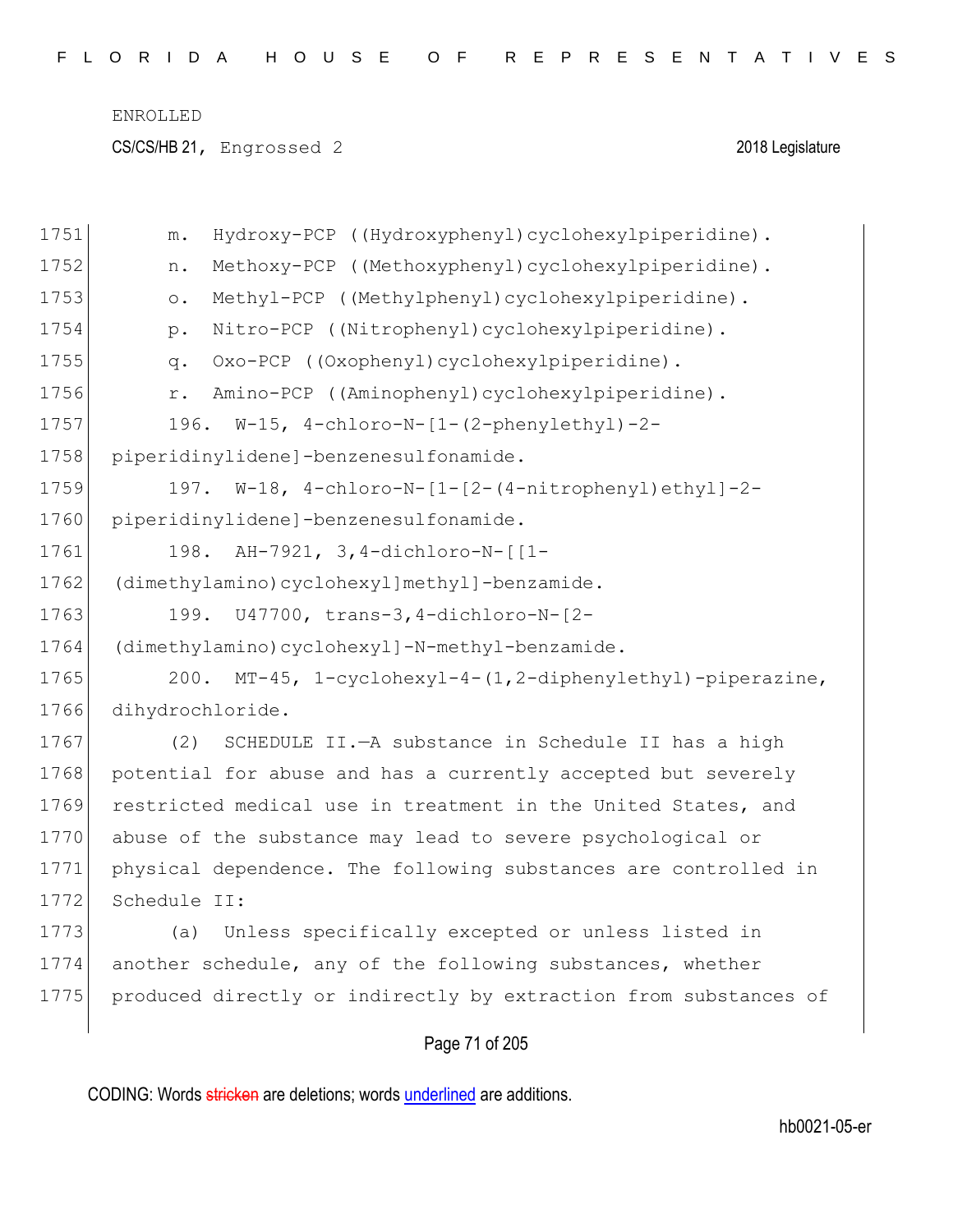CS/CS/HB 21, Engrossed 2 2018 Legislature

| 1776 | vegetable origin or independently by means of chemical              |
|------|---------------------------------------------------------------------|
| 1777 | synthesis:                                                          |
| 1778 | Opium and any salt, compound, derivative, or<br>1.                  |
| 1779 | preparation of opium, except nalmefene or isoquinoline alkaloids    |
| 1780 | of opium, including, but not limited to the following:              |
| 1781 | Raw opium.<br>$\overline{a}$ .                                      |
| 1782 | Opium extracts.<br>b.                                               |
| 1783 | Opium fluid extracts.<br>$\circ$ .                                  |
| 1784 | Powdered opium.<br>d.                                               |
| 1785 | Granulated opium.<br>е.                                             |
| 1786 | f.<br>Tincture of opium.                                            |
| 1787 | Codeine.<br>q.                                                      |
| 1788 | Dihydroetorphine.<br>h.                                             |
| 1789 | i.h. Ethylmorphine.                                                 |
| 1790 | Etorphine hydrochloride.<br>$j \cdot \pm \cdot$                     |
| 1791 | k. j. Hydrocodone and hydrocodone combination products.             |
| 1792 | $1.\$<br>Hydromorphone.                                             |
| 1793 | m. <del>l.</del> Levo-alphacetylmethadol (also known as levo-alpha- |
| 1794 | acetylmethadol, levomethadyl acetate, or LAAM).                     |
| 1795 | Metopon (methyldihydromorphinone).<br>$n \cdot m$ .                 |
| 1796 | Morphine.<br>$\circ$ . <del>n.</del>                                |
| 1797 | Oripavine.<br>$p$ .                                                 |
| 1798 | Oxycodone.<br>$q.\theta.$                                           |
| 1799 | Oxymorphone.<br>$r \cdot p$ .                                       |
| 1800 | Thebaine.<br>$s.\overline{q}$ .                                     |
|      |                                                                     |

Page 72 of 205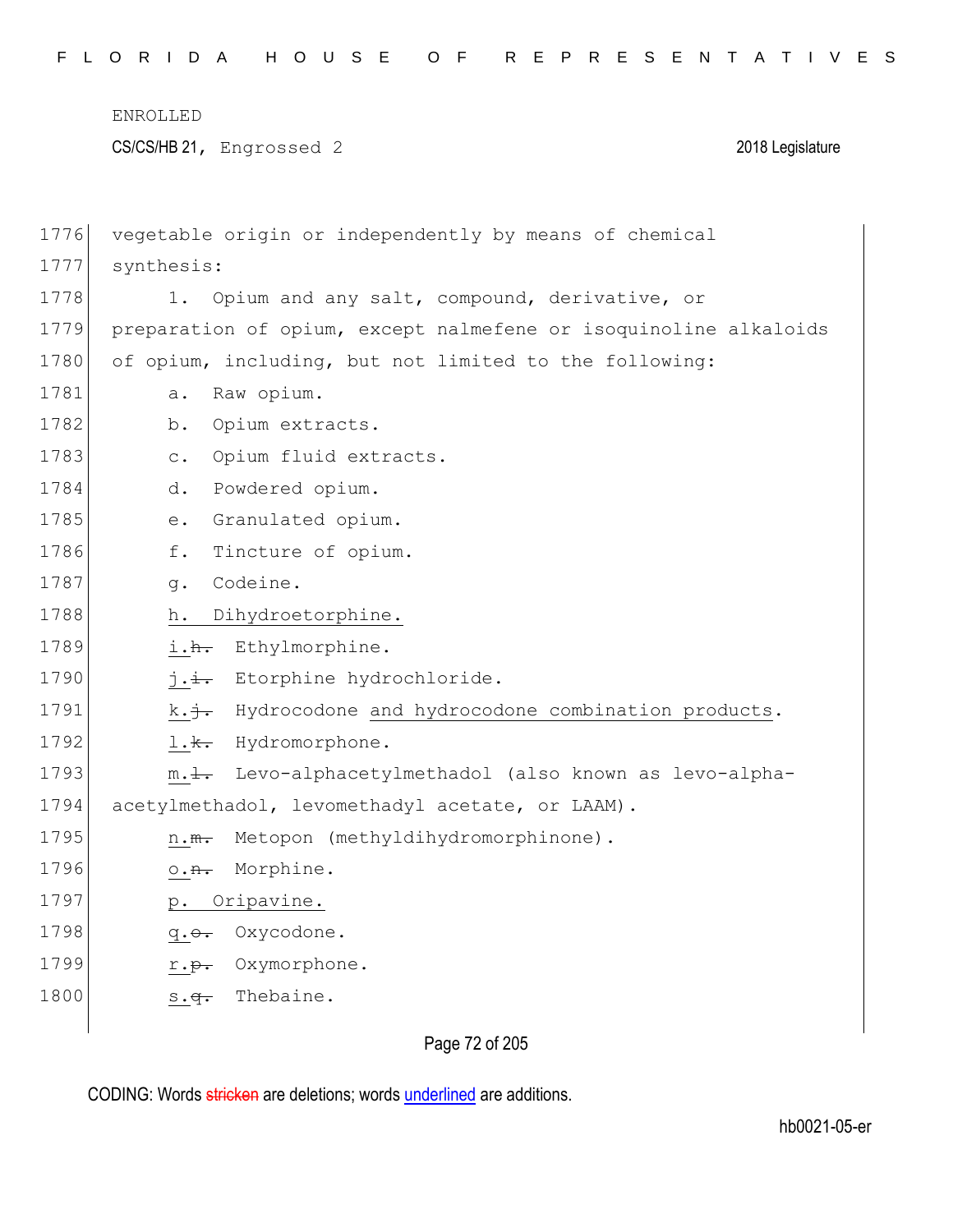1801 2. Any salt, compound, derivative, or preparation of a 1802 substance which is chemically equivalent to or identical with 1803 any of the substances referred to in subparagraph  $1.,$  except 1804 that these substances shall not include the isoquinoline 1805 alkaloids of opium.

1806 3. Any part of the plant of the species *Papaver*  1807 *somniferum, L.*

1808 4. Cocaine or ecgonine, including any of their 1809 stereoisomers, and any salt, compound, derivative, or 1810 preparation of cocaine or ecgonine, except that these substances 1811 shall not include ioflupane I 123.

1812 (b) Unless specifically excepted or unless listed in 1813 another schedule, any of the following substances, including 1814 their isomers, esters, ethers, salts, and salts of isomers, 1815 esters, and ethers, whenever the existence of such isomers, 1816 esters, ethers, and salts is possible within the specific 1817 chemical designation:

- 1818 1. Alfentanil.
- 1819 2. Alphaprodine.
- 1820 3. Anileridine.
- 1821 4. Bezitramide.
- 1822 5. Bulk propoxyphene (nondosage forms).
- 1823 6. Carfentanil.
- 1824 7. Dihydrocodeine.
- 1825 8. Diphenoxylate.

## Page 73 of 205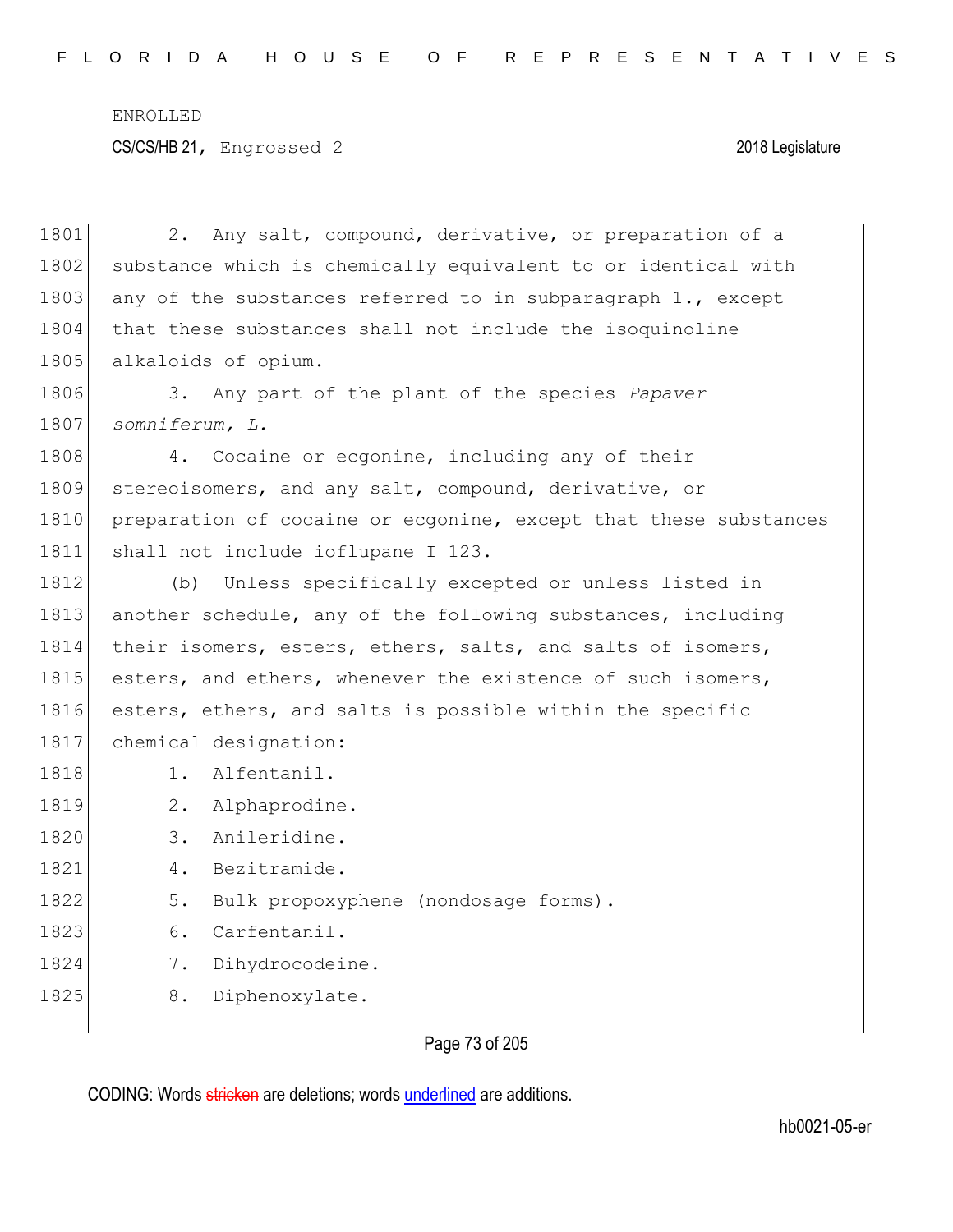CS/CS/HB 21, Engrossed 2 2018 Legislature

| 1826 | 9.  | Fentanyl.                                               |
|------|-----|---------------------------------------------------------|
| 1827 | 10. | Isomethadone.                                           |
| 1828 | 11. | Levomethorphan.                                         |
| 1829 | 12. | Levorphanol.                                            |
| 1830 | 13. | Metazocine.                                             |
| 1831 | 14. | Methadone.                                              |
| 1832 | 15. | Methadone-Intermediate, 4-cyano-2-                      |
| 1833 |     | dimethylamino-4, 4-diphenylbutane.                      |
| 1834 | 16. | Moramide-Intermediate, 2-methyl-                        |
| 1835 |     | 3-morpholoino-1,1-diphenylpropane-carboxylic acid.      |
| 1836 | 17. | Nabilone.                                               |
| 1837 | 18. | Pethidine (meperidine).                                 |
| 1838 | 19. | Pethidine-Intermediate-A, 4-cyano-1-                    |
| 1839 |     | methyl-4-phenylpiperidine.                              |
| 1840 | 20. | Pethidine-Intermediate-B, ethyl-4-                      |
| 1841 |     | phenylpiperidine-4-carboxylate.                         |
| 1842 | 21. | Pethidine-Intermediate-C, 1-methyl-4- phenylpiperidine- |
| 1843 |     | 4-carboxylic acid.                                      |
| 1844 | 22. | Phenazocine.                                            |
| 1845 | 23. | Phencyclidine.                                          |
| 1846 | 24. | 1-Phenylcyclohexylamine.                                |
| 1847 | 25. | Piminodine.                                             |
| 1848 | 26. | 1-Piperidinocyclohexanecarbonitrile.                    |
| 1849 | 27. | Racemethorphan.                                         |
| 1850 | 28. | Racemorphan.                                            |
|      |     |                                                         |

Page 74 of 205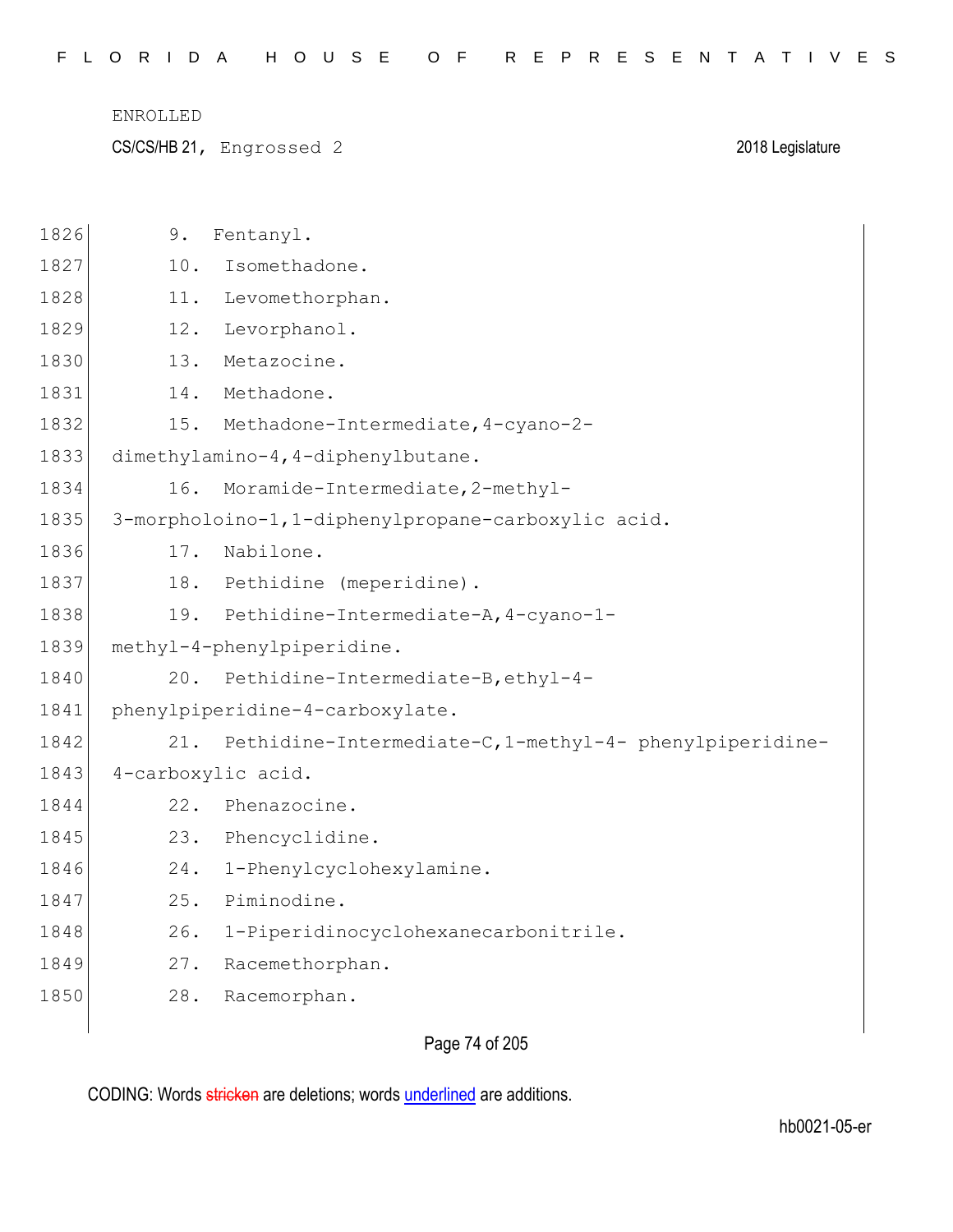CS/CS/HB 21, Engrossed 2 2018 Legislature

| 1851 | Remifentanil.<br>29.                                           |
|------|----------------------------------------------------------------|
| 1852 | 30.29. Sufentanil.                                             |
| 1853 | 31.<br>Tapentadol.                                             |
| 1854 | 32.<br>Thiafentanil.                                           |
| 1855 | Unless specifically excepted or unless listed in<br>(c)        |
| 1856 | another schedule, any material, compound, mixture, or          |
| 1857 | preparation which contains any quantity of the following       |
| 1858 | substances, including their salts, isomers, optical isomers,   |
| 1859 | salts of their isomers, and salts of their optical isomers:    |
| 1860 | Amobarbital.<br>1.                                             |
| 1861 | $2$ .<br>Amphetamine.                                          |
| 1862 | Glutethimide.<br>3.                                            |
| 1863 | Lisdexamfetamine.<br>4.                                        |
| 1864 | Methamphetamine.<br>5.4.                                       |
| 1865 | Methylphenidate.<br>$6.5 -$                                    |
| 1866 | 7.6. Pentobarbital.                                            |
| 1867 | $8.7 -$<br>Phenmetrazine.                                      |
| 1868 | $9.8-$<br>Phenylacetone.                                       |
| 1869 | 10.9. Secobarbital.                                            |
| 1870 | Dronabinol (synthetic THC) in oral solution in a drug<br>(d)   |
| 1871 | product approved by the United States Food and Drug            |
| 1872 | Administration.                                                |
| 1873 | (3)<br>SCHEDULE III. - A substance in Schedule III has a       |
| 1874 | potential for abuse less than the substances contained in      |
| 1875 | Schedules I and II and has a currently accepted medical use in |
|      | Page 75 of 205                                                 |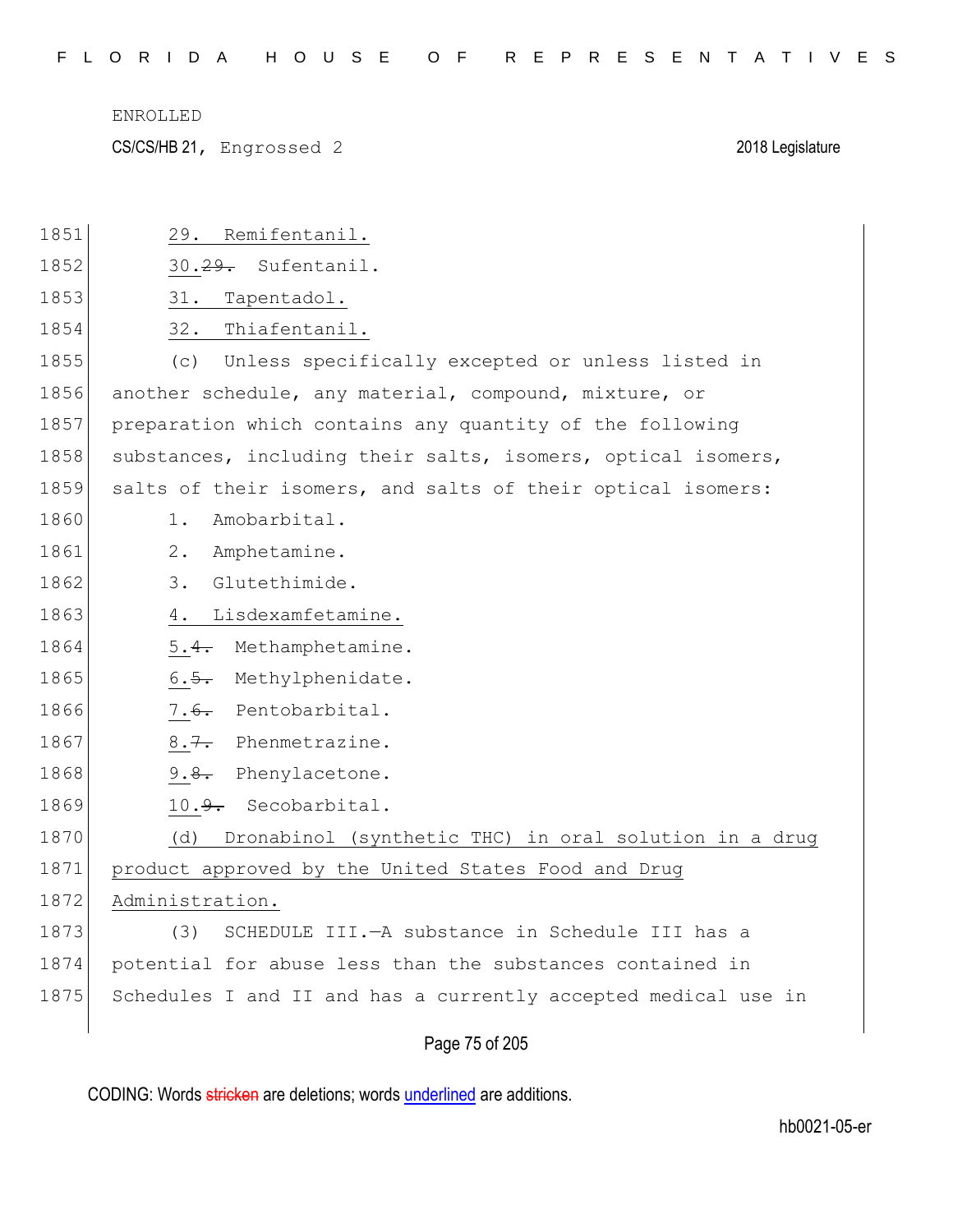1876 treatment in the United States, and abuse of the substance may 1877 lead to moderate or low physical dependence or high 1878 psychological dependence or, in the case of anabolic steroids, 1879 may lead to physical damage. The following substances are 1880 controlled in Schedule III: 1881 (a) Unless specifically excepted or unless listed in 1882 another schedule, any material, compound, mixture, or 1883 preparation which contains any quantity of the following 1884 substances having a depressant or stimulant effect on the 1885 nervous system: 1886 1. Any substance which contains any quantity of a 1887 derivative of barbituric acid, including thiobarbituric acid, or 1888 any salt of a derivative of barbituric acid or thiobarbituric 1889 acid, including, but not limited to, butabarbital and 1890 butalbital. 1891 2. Benzphetamine. 1892 3. Buprenorphine. 1893 4.3. Chlorhexadol. 1894 5.4. Chlorphentermine. 1895  $\left| \right|$  6.5. Clortermine. 1896 7. Embutramide. 1897 8.6. Lysergic acid. 1898 9.7. Lysergic acid amide. 1899 10.8. Methyprylon. 1900 11. Perampanel.

Page 76 of 205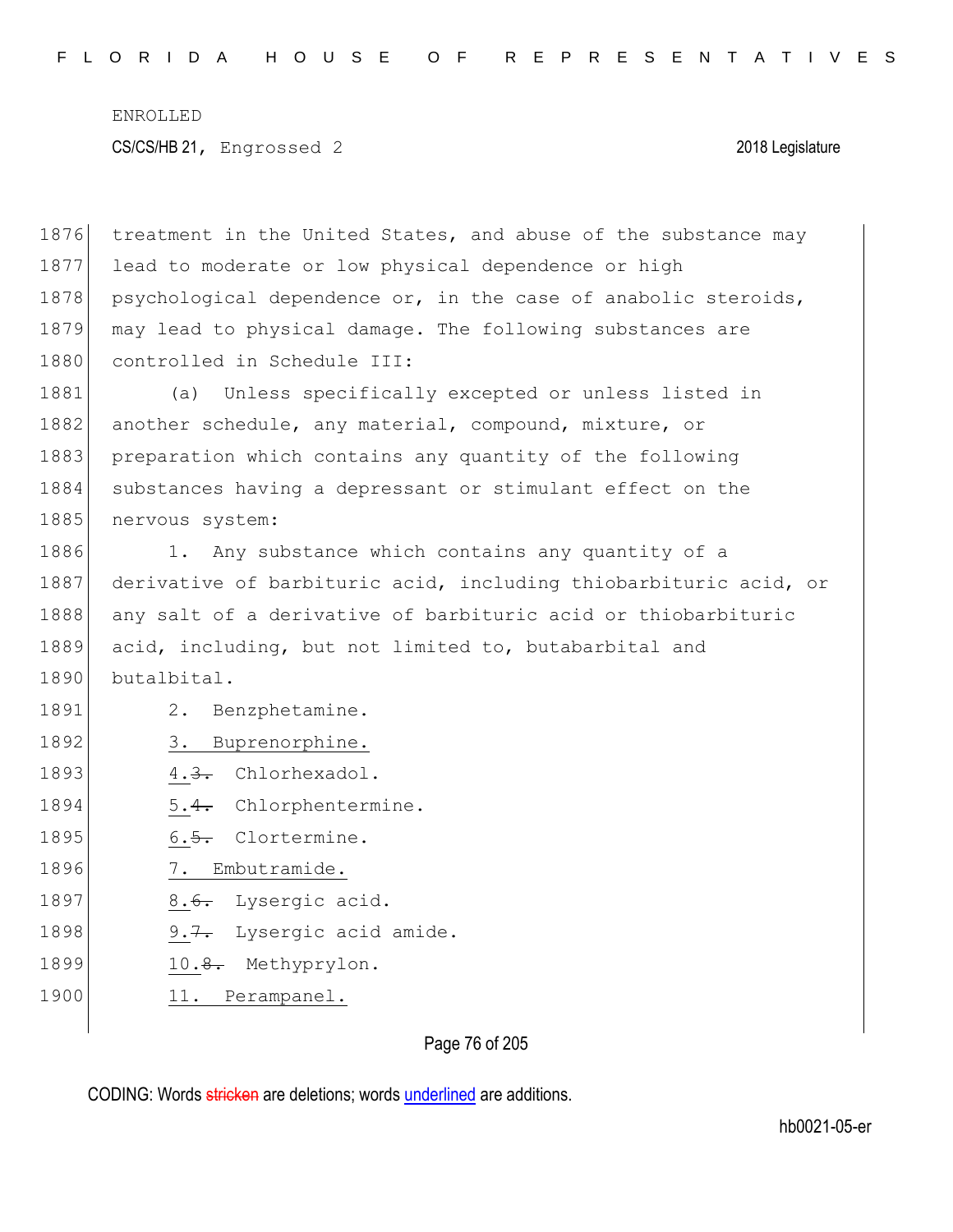CS/CS/HB 21, Engrossed 2 2018 Legislature

|      | Page 77 of 205                                                   |
|------|------------------------------------------------------------------|
| 1925 | that are not controlled substances.                              |
| 1924 | recognized therapeutic amounts of one or more active ingredients |
| 1923 | milliliters or not more than 15 milligrams per dosage unit, with |
| 1922 | Not more than 300 milligrams of hydrocodone per 100<br>4.        |
| 1921 | opium.                                                           |
| 1920 | a fourfold or greater quantity of an isoquinoline alkaloid of    |
| 1919 | milliliters or not more than 15 milligrams per dosage unit, with |
| 1918 | Not more than 300 milligrams of hydrocodone per 100<br>3.        |
| 1917 | not controlled substances.                                       |
| 1916 | therapeutic amounts of one or more active ingredients which are  |
| 1915 | or not more than 90 milligrams per dosage unit, with recognized  |
| 1914 | Not more than 1.8 grams of codeine per 100 milliliters<br>2.     |
| 1913 | greater quantity of an isoquinoline alkaloid of opium.           |
| 1912 | or not more than 90 milligrams per dosage unit, with an equal or |
| 1911 | Not more than 1.8 grams of codeine per 100 milliliters<br>1.     |
| 1910 | following controlled substances or any salts thereof:            |
| 1909 | preparation containing limited quantities of any of the          |
| 1908 | another schedule, any material, compound, mixture, or            |
| 1907 | Unless specifically excepted or unless listed in<br>(C)          |
| 1906 | Nalorphine.<br>(b)                                               |
| 1905 | 16. 13. Tiletamine and zolazepam or any salt thereof.            |
| 1904 | Sulfonmethane.<br>15.12.                                         |
| 1903 | Sulfonethylmethane.<br>$14.11$ .                                 |
| 1902 | Sulfondiethylmethane.<br>$13.10 -$                               |
| 1901 | Phendimetrazine.<br>$12.9$ .                                     |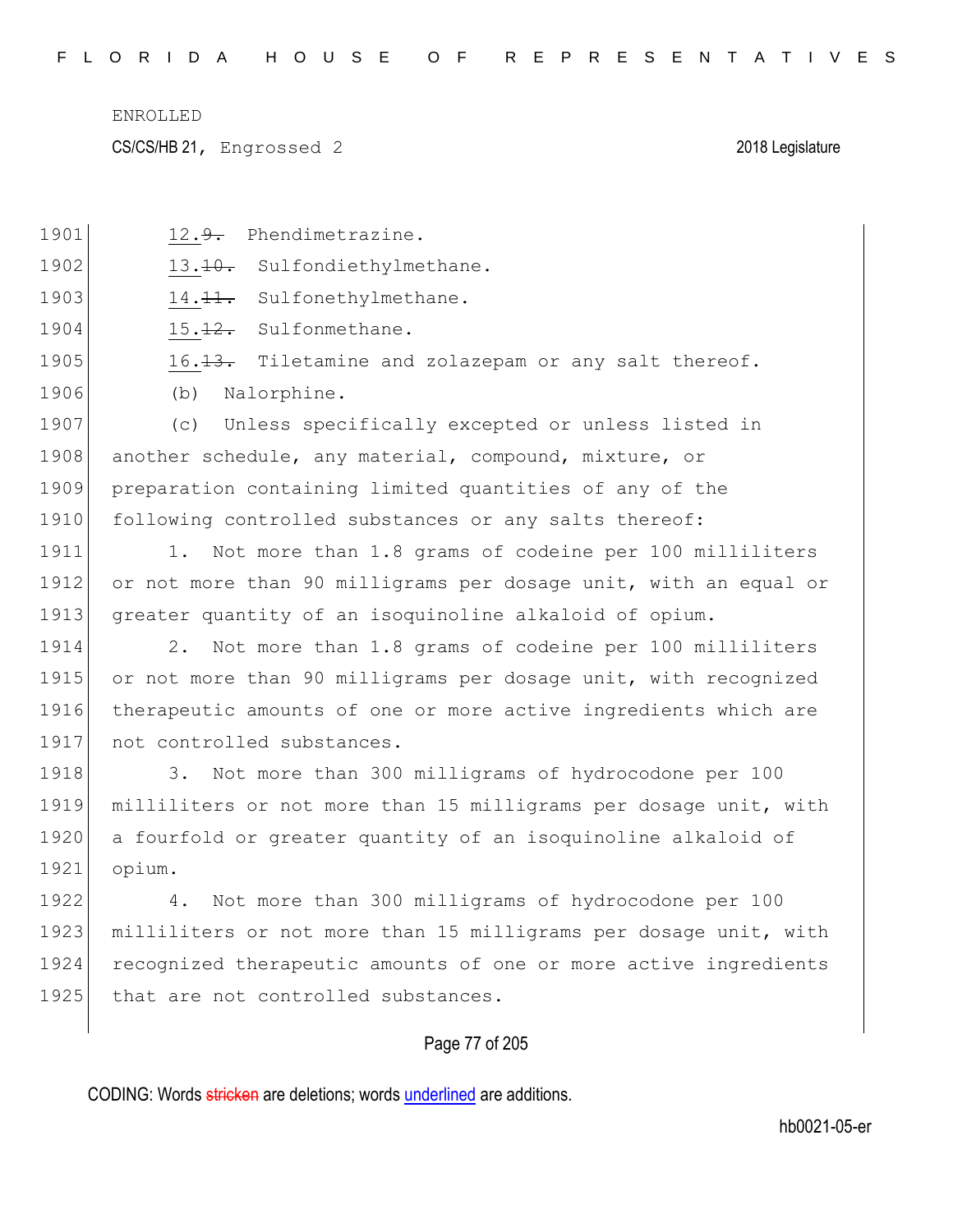1926 5. Not more than 1.8 grams of dihydrocodeine per 100 1927 milliliters or not more than 90 milligrams per dosage unit, with 1928 recognized therapeutic amounts of one or more active ingredients 1929 which are not controlled substances. 1930 6. Not more than 300 milligrams of ethylmorphine per 100 1931 milliliters or not more than 15 milligrams per dosage unit, with 1932 one or more active, nonnarcotic ingredients in recognized 1933 therapeutic amounts. 1934 7. Not more than 50 milligrams of morphine per 100 1935 milliliters or per 100 grams, with recognized therapeutic 1936 amounts of one or more active ingredients which are not 1937 controlled substances. 1938 1939 For purposes of charging a person with a violation of s. 893.135 1940 involving any controlled substance described in subparagraph 3. 1941 or subparagraph 4., the controlled substance is a Schedule III 1942 controlled substance pursuant to this paragraph but the weight 1943 of the controlled substance per milliliters or per dosage unit 1944 is not relevant to the charging of a violation of s. 893.135. 1945 The weight of the controlled substance shall be determined 1946 pursuant to s. 893.135(6). 1947 (d) Anabolic steroids. 1948 1. The term "anabolic steroid" means any drug or hormonal

1949 substance, chemically and pharmacologically related to 1950 testosterone, other than estrogens, progestins, and

Page 78 of 205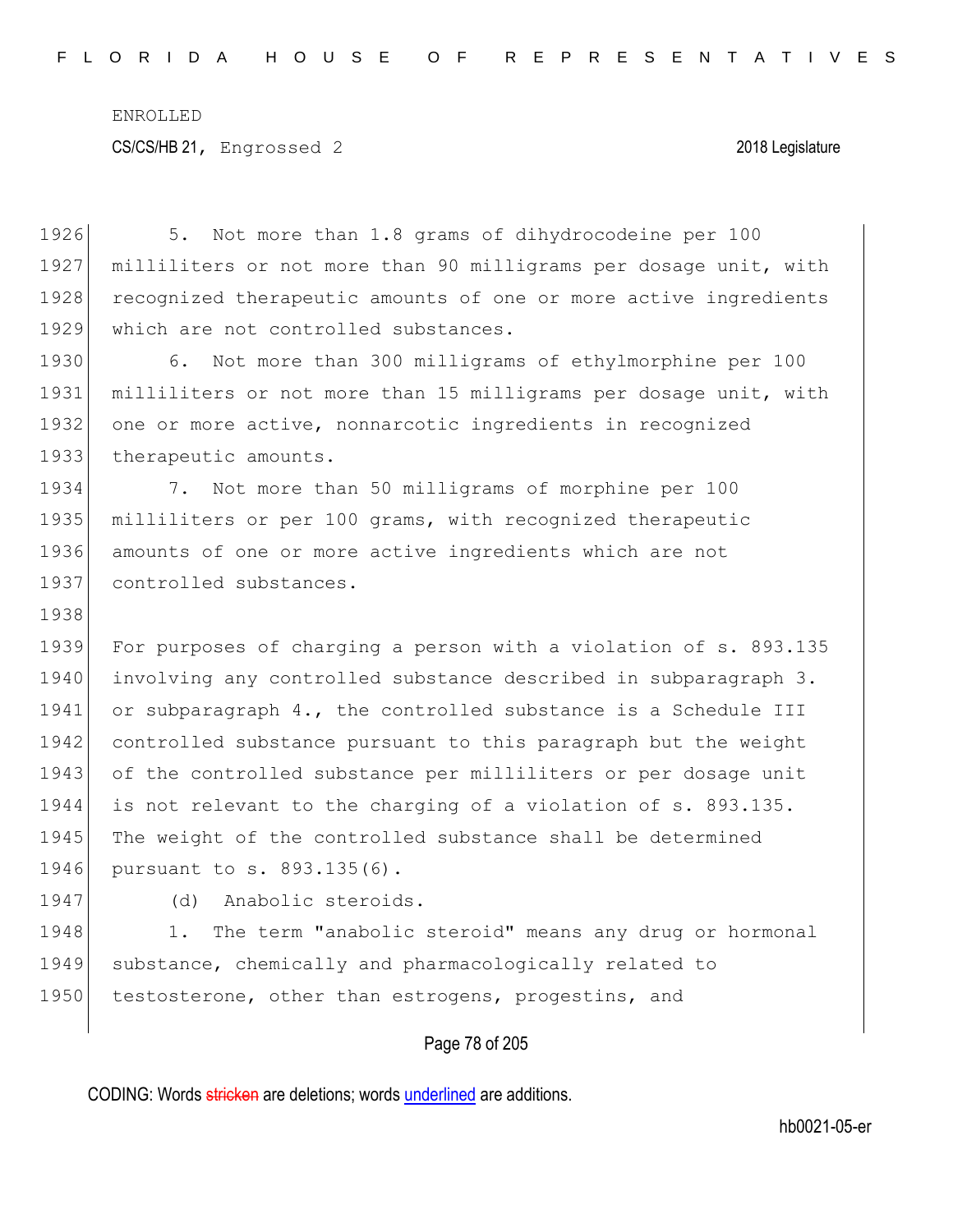CS/CS/HB 21, Engrossed 2 2018 Legislature

| 1951 |                | corticosteroids, that promotes muscle growth and includes: |
|------|----------------|------------------------------------------------------------|
| 1952 | a.             | Androsterone.                                              |
| 1953 | b.             | Androsterone acetate.                                      |
| 1954 | $\mathsf{C}$ . | Boldenone.                                                 |
| 1955 | d.             | Boldenone acetate.                                         |
| 1956 | е.             | Boldenone benzoate.                                        |
| 1957 | f.             | Boldenone undecylenate.                                    |
| 1958 | q.             | Chlorotestosterone (Clostebol).                            |
| 1959 | h.             | Dehydrochlormethyltestosterone.                            |
| 1960 | i.             | Dihydrotestosterone (Stanolone).                           |
| 1961 | $\mathbf{j}$ . | Drostanolone.                                              |
| 1962 | k.             | Ethylestrenol.                                             |
| 1963 | $1$ .          | Fluoxymesterone.                                           |
| 1964 | $m$ .          | Formebulone (Formebolone).                                 |
| 1965 | n.             | Mesterolone.                                               |
| 1966 | $\circ$ .      | Methandrostenolone (Methandienone).                        |
| 1967 | $p$ .          | Methandranone.                                             |
| 1968 | q.             | Methandriol.                                               |
| 1969 | r.             | Methenolone.                                               |
| 1970 | $\texttt{s}$ . | Methyltestosterone.                                        |
| 1971 | t.             | Mibolerone.                                                |
| 1972 | u.             | Nortestosterone (Nandrolone).                              |
| 1973 | $\mathbf v$ .  | Norethandrolone.                                           |
| 1974 | w.             | Nortestosterone decanoate.                                 |
| 1975 | $\times$ .     | Nortestosterone phenylpropionate.                          |
|      |                |                                                            |

Page 79 of 205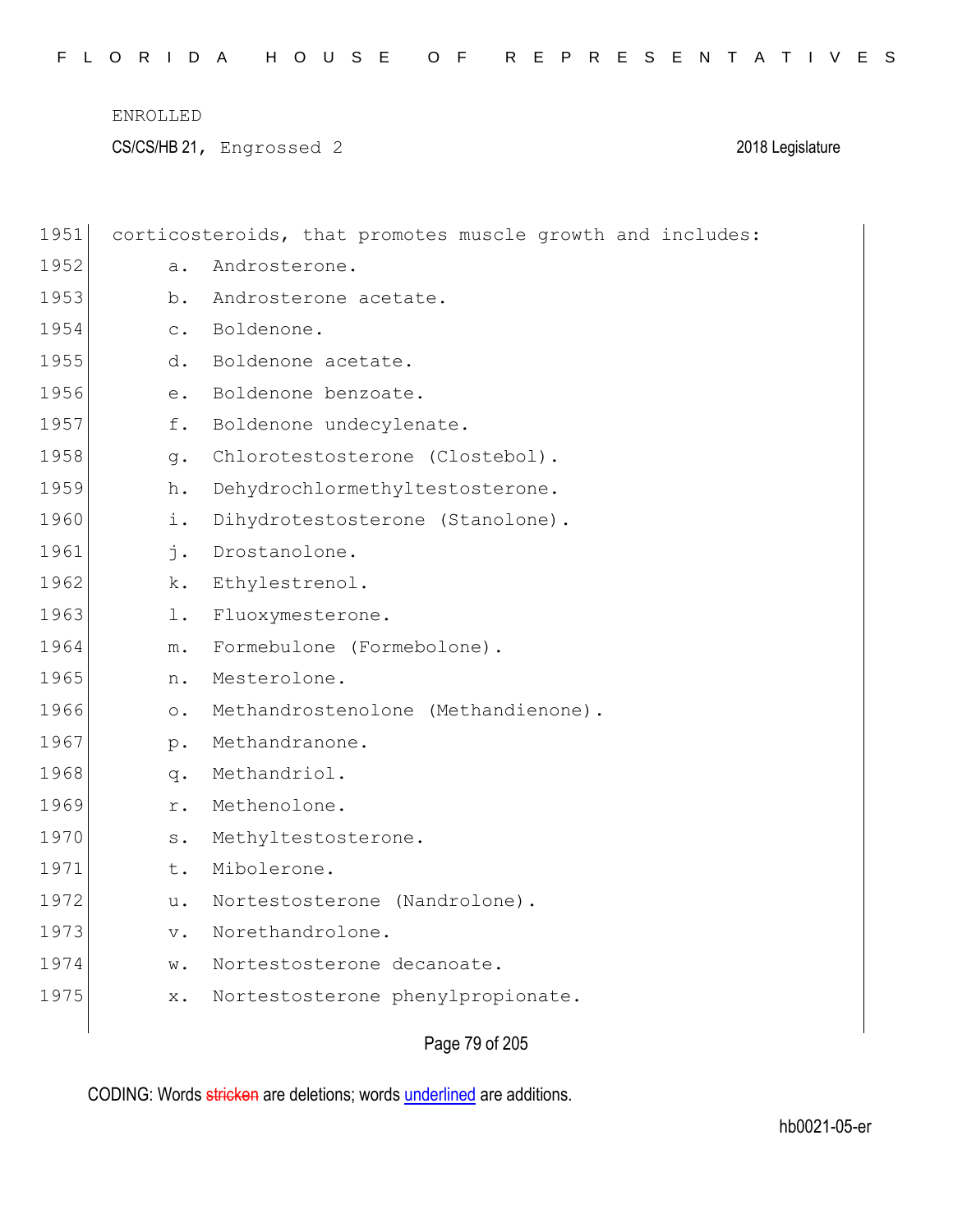|  |  |  |  |  |  |  |  |  |  |  |  |  |  |  |  |  | FLORIDA HOUSE OF REPRESENTATIVES |  |  |  |  |  |  |  |  |  |  |  |  |  |  |  |  |
|--|--|--|--|--|--|--|--|--|--|--|--|--|--|--|--|--|----------------------------------|--|--|--|--|--|--|--|--|--|--|--|--|--|--|--|--|
|--|--|--|--|--|--|--|--|--|--|--|--|--|--|--|--|--|----------------------------------|--|--|--|--|--|--|--|--|--|--|--|--|--|--|--|--|

CS/CS/HB 21, Engrossed 2 2018 Legislature

| 1976 | у.            | Nortestosterone propionate.                                      |
|------|---------------|------------------------------------------------------------------|
| 1977 | z.            | Oxandrolone.                                                     |
| 1978 | aa.           | Oxymesterone.                                                    |
| 1979 | bb.           | Oxymetholone.                                                    |
| 1980 | CC.           | Stanozolol.                                                      |
| 1981 | dd.           | Testolactone.                                                    |
| 1982 | ee.           | Testosterone.                                                    |
| 1983 | ff.           | Testosterone acetate.                                            |
| 1984 | gg.           | Testosterone benzoate.                                           |
| 1985 | hh.           | Testosterone cypionate.                                          |
| 1986 | ii.           | Testosterone decanoate.                                          |
| 1987 | jj.           | Testosterone enanthate.                                          |
| 1988 | kk.           | Testosterone isocaproate.                                        |
| 1989 | 11.           | Testosterone oleate.                                             |
| 1990 | $\text{mm}$ . | Testosterone phenylpropionate.                                   |
| 1991 | nn.           | Testosterone propionate.                                         |
| 1992 | 00.           | Testosterone undecanoate.                                        |
| 1993 | pp.           | Trenbolone.                                                      |
| 1994 | qq.           | Trenbolone acetate.                                              |
| 1995 | rr.           | Any salt, ester, or isomer of a drug or substance                |
| 1996 |               | described or listed in this subparagraph if that salt, ester, or |
| 1997 |               | isomer promotes muscle growth.                                   |
| 1998 | 2.            | The term does not include an anabolic steroid that is            |
| 1999 |               | expressly intended for administration through implants to cattle |
| 2000 |               | or other nonhuman species and that has been approved by the      |
|      |               | Page 80 of 205                                                   |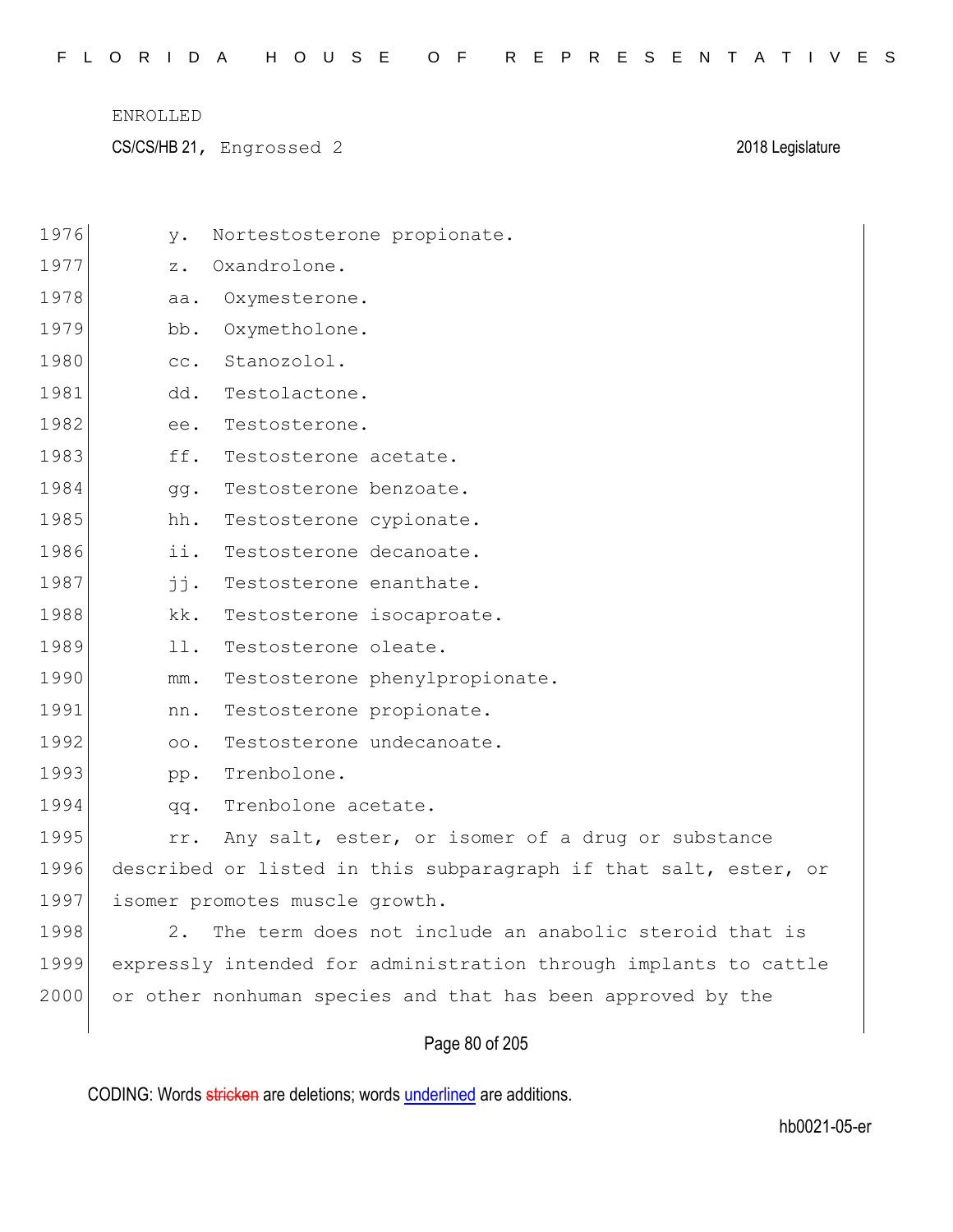2001 United States Secretary of Health and Human Services for such 2002 administration. However, any person who prescribes, dispenses, 2003 or distributes such a steroid for human use is considered to 2004 have prescribed, dispensed, or distributed an anabolic steroid 2005 within the meaning of this paragraph.

2006 (e) Ketamine, including any isomers, esters, ethers, 2007 salts, and salts of isomers, esters, and ethers, whenever the 2008 existence of such isomers, esters, ethers, and salts is possible 2009 within the specific chemical designation.

2010 (f) Dronabinol (synthetic THC) in sesame oil and 2011 encapsulated in a soft gelatin capsule in a drug product 2012 approved by the United States Food and Drug Administration.

2013 (g) Any drug product containing gamma-hydroxybutyric acid, 2014 including its salts, isomers, and salts of isomers, for which an 2015 application is approved under s. 505 of the Federal Food, Drug, 2016 and Cosmetic Act.

 (4)(a) SCHEDULE IV.—A substance in Schedule IV has a low 2018 potential for abuse relative to the substances in Schedule III and has a currently accepted medical use in treatment in the United States, and abuse of the substance may lead to limited physical or psychological dependence relative to the substances in Schedule III.

2023 (b) Unless specifically excepted or unless listed in 2024 another schedule, any material, compound, mixture, or 2025 preparation which contains any quantity of the following

## Page 81 of 205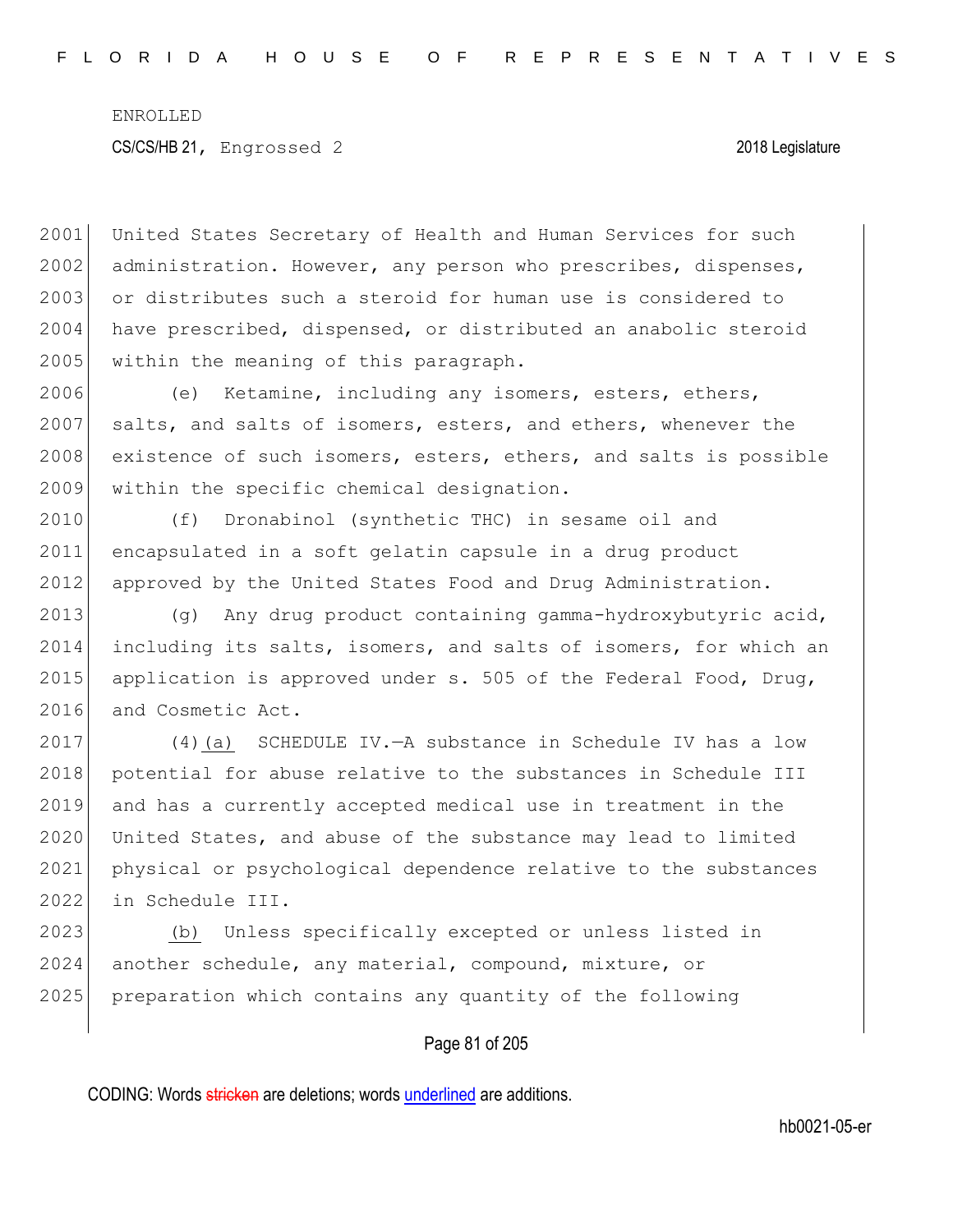2026 substances, including its salts, isomers, and salts of isomers 2027 whenever the existence of such salts, isomers, and salts of isomers is possible within the specific chemical designation, 2029 are controlled in Schedule IV: 1. Alfaxalone.  $2.4a$  Alprazolam.  $\left| \right. 3. \left\langle \cdot \right|$  Barbital.  $\left( 4. \left\{ e \right\}$  Bromazepam. 5.  $(iii)$  Butorphanol tartrate. 6.  $\left(\frac{d}{d}\right)$  Camazepam.  $7.(\frac{1}{1}, \frac{1}{1})$  Carisoprodol. 2037 8. (e) Cathine. 2038 9.  $(f)$  Chloral betaine. 10.  $\left(\frac{q}{q}\right)$  Chloral hydrate. 2040 11. (h) Chlordiazepoxide.  $12.(\pm)$  Clobazam.  $13.\overbrace{1}$  Clonazepam.  $14. \frac{1}{k}$  Clorazepate. 15.  $\leftarrow$  Clotiazepam. 16. $\frac{m}{m}$  Cloxazolam. 2046 17. Dexfenfluramine. 18. $(n)$  Delorazepam. 2048 19. Dichloralphenazone.  $20 \cdot (p)$  Diazepam. 2050 21. (q) Diethylpropion.

Page 82 of 205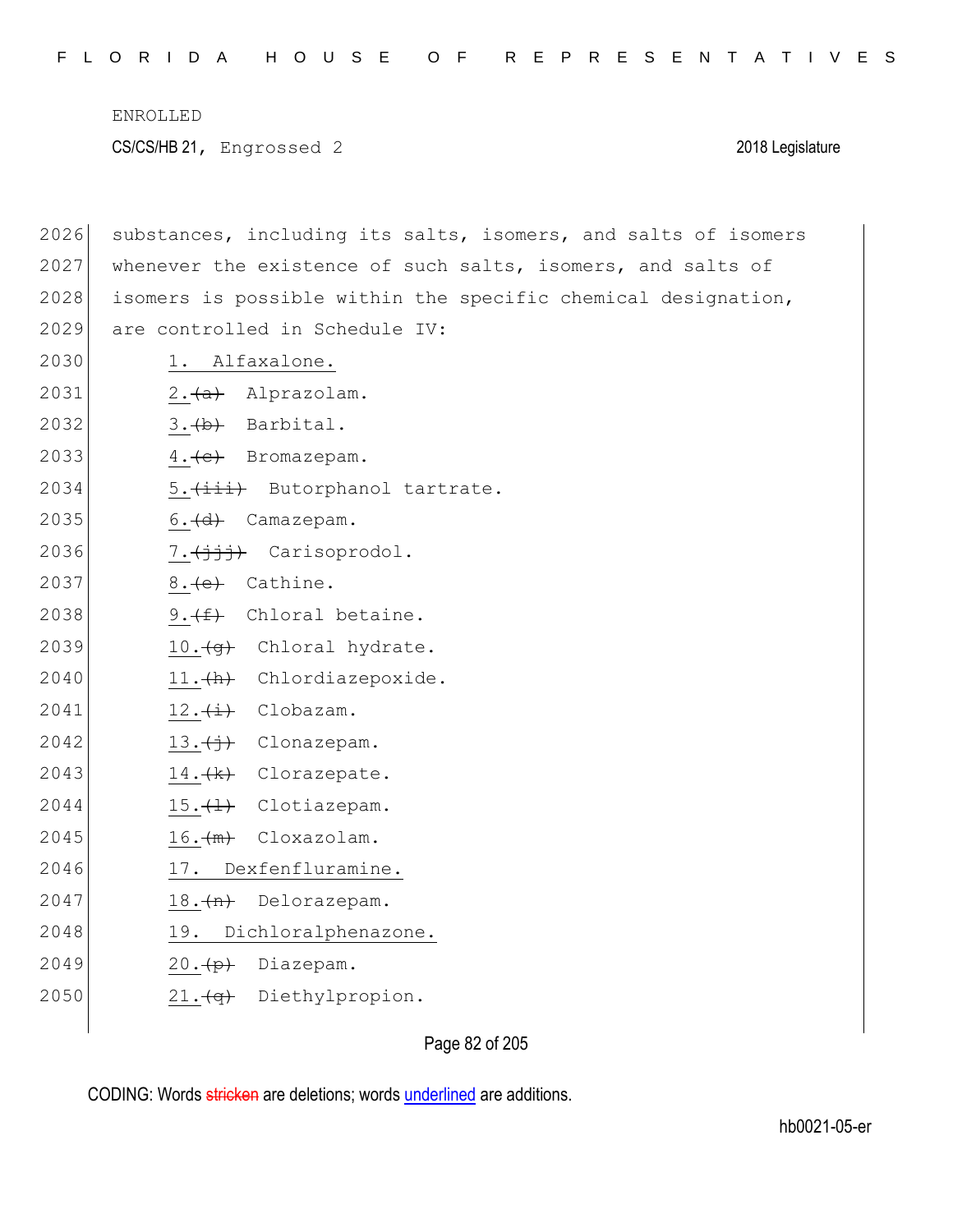|  |  |  |  |  |  | FLORIDA HOUSE OF REPRESENTATIVES |  |  |  |  |  |  |  |  |
|--|--|--|--|--|--|----------------------------------|--|--|--|--|--|--|--|--|
|  |  |  |  |  |  |                                  |  |  |  |  |  |  |  |  |

CS/CS/HB 21, Engrossed 2 2018 Legislature

| 2051 | 22. Eluxadoline.                         |
|------|------------------------------------------|
| 2052 | $23. \rightarrow \rightarrow$ Estazolam. |
| 2053 | 24. Eszopiclone.                         |
| 2054 | 25. (s) Ethchlorvynol.                   |
| 2055 | $26.$ $\leftrightarrow$ Ethinamate.      |
| 2056 | 27. (u) Ethyl loflazepate.               |
| 2057 | $28. (v)$ Fencamfamin.                   |
| 2058 | $29. \text{ (w)}$ Fenfluramine.          |
| 2059 | 30. (*) Fenproporex.                     |
| 2060 | $31.\frac{y}{y}$ Fludiazepam.            |
| 2061 | 32. (z) Flurazepam.                      |
| 2062 | 33. Fospropofol.                         |
| 2063 | 34. (aa) Halazepam.                      |
| 2064 | 35. (bb) Haloxazolam.                    |
| 2065 | 36. (ee) Ketazolam.                      |
| 2066 | 37. (dd) Loprazolam.                     |
| 2067 | 38. (ee) Lorazepam.                      |
| 2068 | 39. Lorcaserin.                          |
| 2069 | 40. (ff) Lormetazepam.                   |
| 2070 | 41. (gg) Mazindol.                       |
| 2071 | 42. (hh) Mebutamate.                     |
| 2072 | 43. (ii) Medazepam.                      |
| 2073 | 44. (jj) Mefenorex.                      |
| 2074 | 45. (kk) Meprobamate.                    |
| 2075 | 46. (11) Methohexital.                   |
|      |                                          |

Page 83 of 205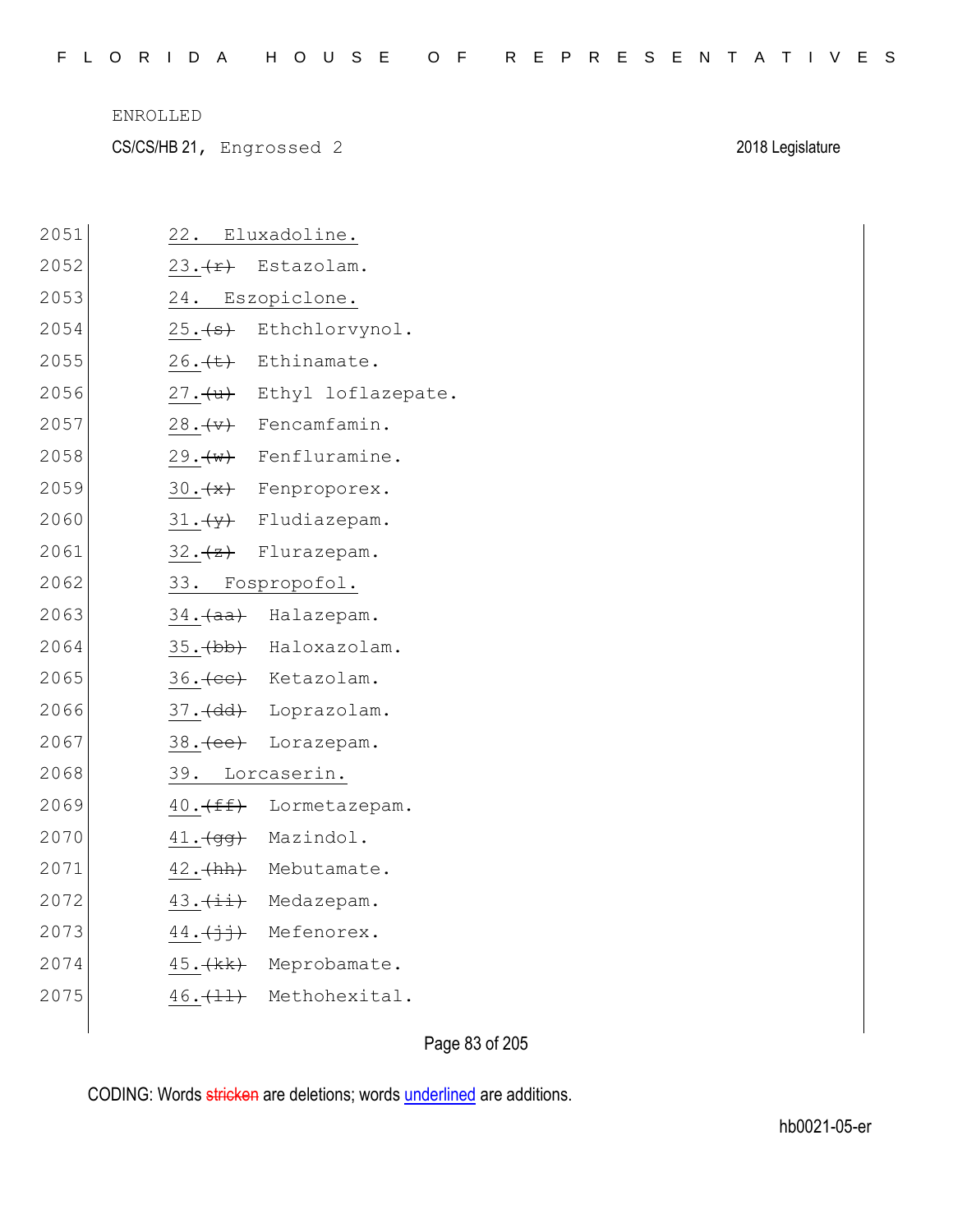|  |  |  |  |  |  |  |  |  |  |  |  |  |  | FLORIDA HOUSE OF REPRESENTATIVES |  |  |  |  |  |  |  |  |  |  |  |  |  |  |  |  |  |  |
|--|--|--|--|--|--|--|--|--|--|--|--|--|--|----------------------------------|--|--|--|--|--|--|--|--|--|--|--|--|--|--|--|--|--|--|
|--|--|--|--|--|--|--|--|--|--|--|--|--|--|----------------------------------|--|--|--|--|--|--|--|--|--|--|--|--|--|--|--|--|--|--|

CS/CS/HB 21, Engrossed 2 2018 Legislature

| 2076 | Methylphenobarbital.<br>$47.$ (mm)                         |
|------|------------------------------------------------------------|
| 2077 | 48. (nn)<br>Midazolam.                                     |
| 2078 | 49. Modafinil.                                             |
| 2079 | $50. (+00)$<br>Nimetazepam.                                |
| 2080 | 51. (pp) Nitrazepam.                                       |
| 2081 | 52. (qq) Nordiazepam.                                      |
| 2082 | 53. (rr) Oxazepam.                                         |
| 2083 | 54. (ss) Oxazolam.                                         |
| 2084 | 55. (tt) Paraldehyde.                                      |
| 2085 | 56. (uu) Pemoline.                                         |
| 2086 | 57. (vv) Pentazocine.                                      |
| 2087 | 58. Petrichloral.                                          |
| 2088 | 59. (ww) Phenobarbital.                                    |
| 2089 | 60. (**) Phentermine.                                      |
| 2090 | 61. (yy) Pinazepam.                                        |
| 2091 | $62.$ $(zz)$ Pipradrol.                                    |
| 2092 | 63. (aaa) Prazepam.                                        |
| 2093 | 64. (o) Propoxyphene (dosage forms).                       |
| 2094 | 65. (bbb) Propylhexedrine, excluding any patent or         |
| 2095 | proprietary preparation containing propylhexedrine, unless |
| 2096 | otherwise provided by federal law.                         |
| 2097 | 66. (cee) Quazepam.                                        |
| 2098 | 67. Sibutramine.                                           |
| 2099 | 68. $\text{(eee)}$ SPA[(-)-1 dimethylamino-1, 2            |
| 2100 | diphenylethane].                                           |
|      |                                                            |

# Page 84 of 205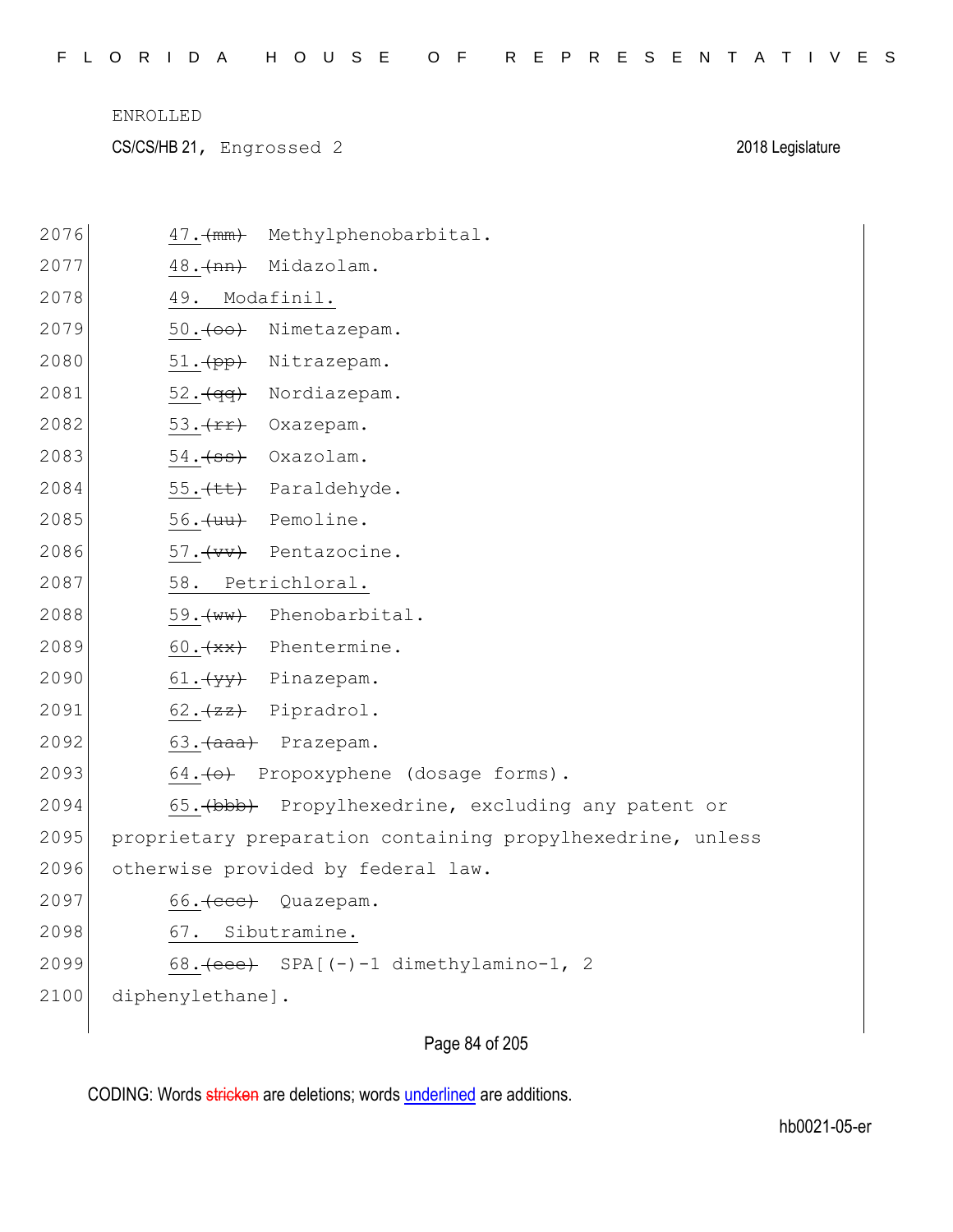CS/CS/HB 21, Engrossed 2 2018 Legislature

2101 69. Suvorexant.

| 2102 | 70. <del>(fff)</del><br>Temazepam.                                    |
|------|-----------------------------------------------------------------------|
| 2103 | 71. (ddd) Tetrazepam.                                                 |
| 2104 | 72.<br>Tramadol.                                                      |
| 2105 | 73. (ggg) Triazolam.                                                  |
| 2106 | 74.<br>Zaleplon.                                                      |
| 2107 | 75.<br>Zolpidem.                                                      |
| 2108 | 76.<br>Zopiclone.                                                     |
| 2109 | 77. (hhh) Not more than 1 milligram of difenoxin and not              |
| 2110 | less than 25 micrograms of atropine sulfate per dosage unit.          |
| 2111 | (5)<br>SCHEDULE V.-A substance, compound, mixture, or                 |
| 2112 | preparation of a substance in Schedule V has a low potential for      |
| 2113 | abuse relative to the substances in Schedule IV and has a             |
| 2114 | currently accepted medical use in treatment in the United             |
| 2115 | States, and abuse of such compound, mixture, or preparation may       |
| 2116 | lead to limited physical or psychological dependence relative to      |
| 2117 | the substances in Schedule IV.                                        |
| 2118 | Substances controlled in Schedule V include any<br>(a)                |
| 2119 | compound, mixture, or preparation containing any of the               |
| 2120 | following limited quantities of controlled substances, which          |
| 2121 | must shall include one or more active medicinal ingredients that      |
| 2122 | which are not controlled substances in sufficient proportion to       |
| 2123 | confer upon the compound, mixture, or preparation valuable            |
| 2124 | medicinal qualities other than those possessed by the controlled      |
| 2125 | substance alone:                                                      |
|      | Page 85 of 205                                                        |
|      | CODING: Words stricken are deletions; words underlined are additions. |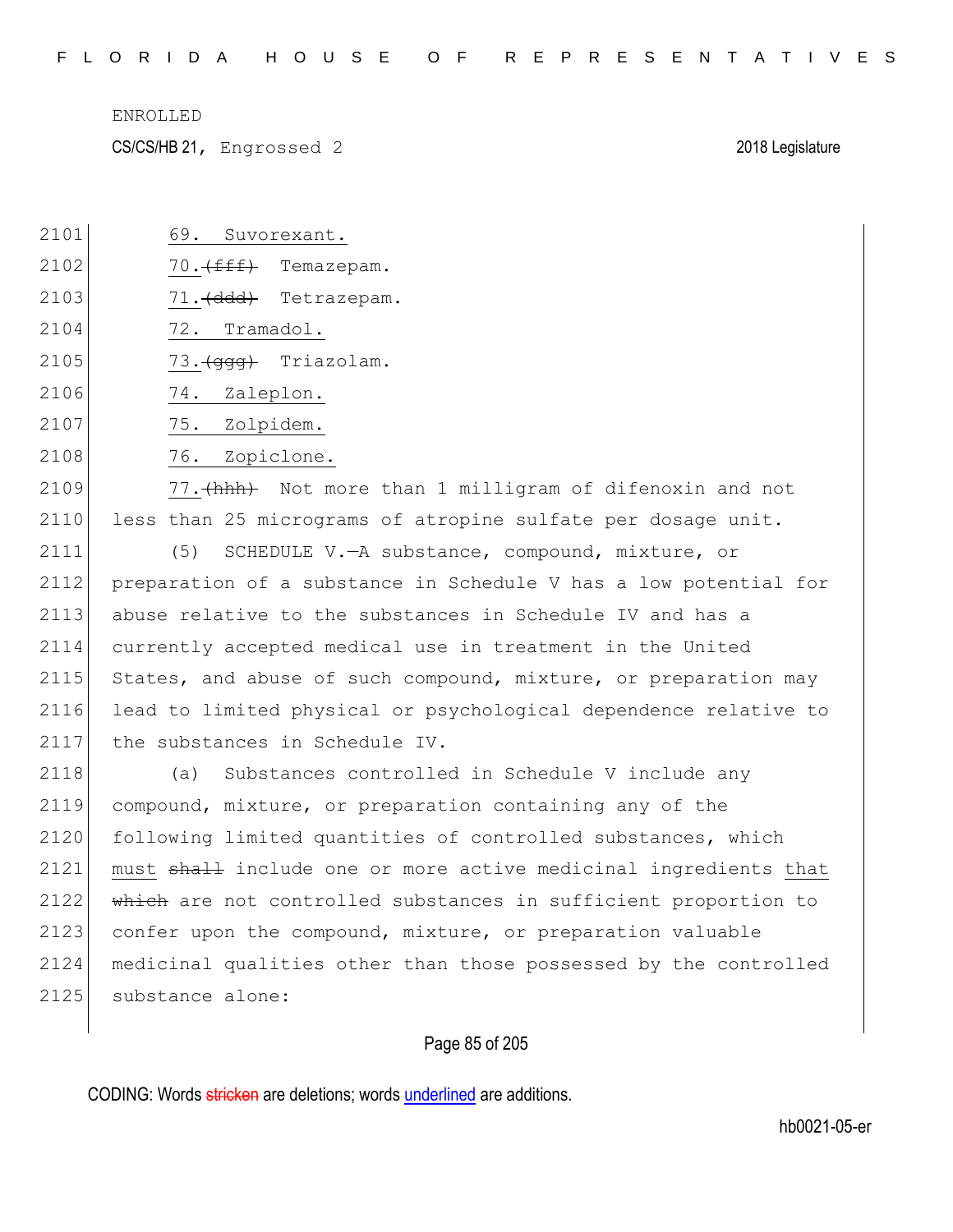CS/CS/HB 21, Engrossed 2 2018 Legislature

| 2126 | Not more than 200 milligrams of codeine per 100                  |
|------|------------------------------------------------------------------|
| 2127 | milliliters or per 100 grams.                                    |
| 2128 | 2. Not more than 100 milligrams of dihydrocodeine per 100        |
| 2129 | milliliters or per 100 grams.                                    |
| 2130 | 3. Not more than 100 milligrams of ethylmorphine per 100         |
| 2131 | milliliters or per 100 grams.                                    |
| 2132 | Not more than 2.5 milligrams of diphenoxylate and not<br>4.      |
| 2133 | less than 25 micrograms of atropine sulfate per dosage unit.     |
| 2134 | 5. Not more than 100 milligrams of opium per 100                 |
| 2135 | milliliters or per 100 grams.                                    |
| 2136 | 6. Not more than 0.5 milligrams of difenoxin and not less        |
| 2137 | than 25 micrograms of atropine sulfate per dosage unit.          |
| 2138 | Unless a specific exception exists or unless listed in<br>(b)    |
| 2139 | another schedule, any material, compound, mixture, or            |
| 2140 | preparation that contains any quantity of the following          |
| 2141 | substances is controlled in Schedule V:                          |
| 2142 | 1. Brivaracetam.                                                 |
| 2143 | 2.<br>Ezogabine.                                                 |
| 2144 | 3.<br>Lacosamide.                                                |
| 2145 | 4.<br>Pregabalin Narcotic drugs. Unless specifically excepted    |
| 2146 | or unless listed in another schedule, any material, compound,    |
| 2147 | mixture, or preparation containing any of the following narcotie |
| 2148 | drugs and their salts: Buprenorphine.                            |
| 2149 | Stimulants. Unless specifically excepted or unless<br>(c)        |
| 2150 | listed in another schedule, any material, compound, mixture, or  |
|      | Page 86 of 205                                                   |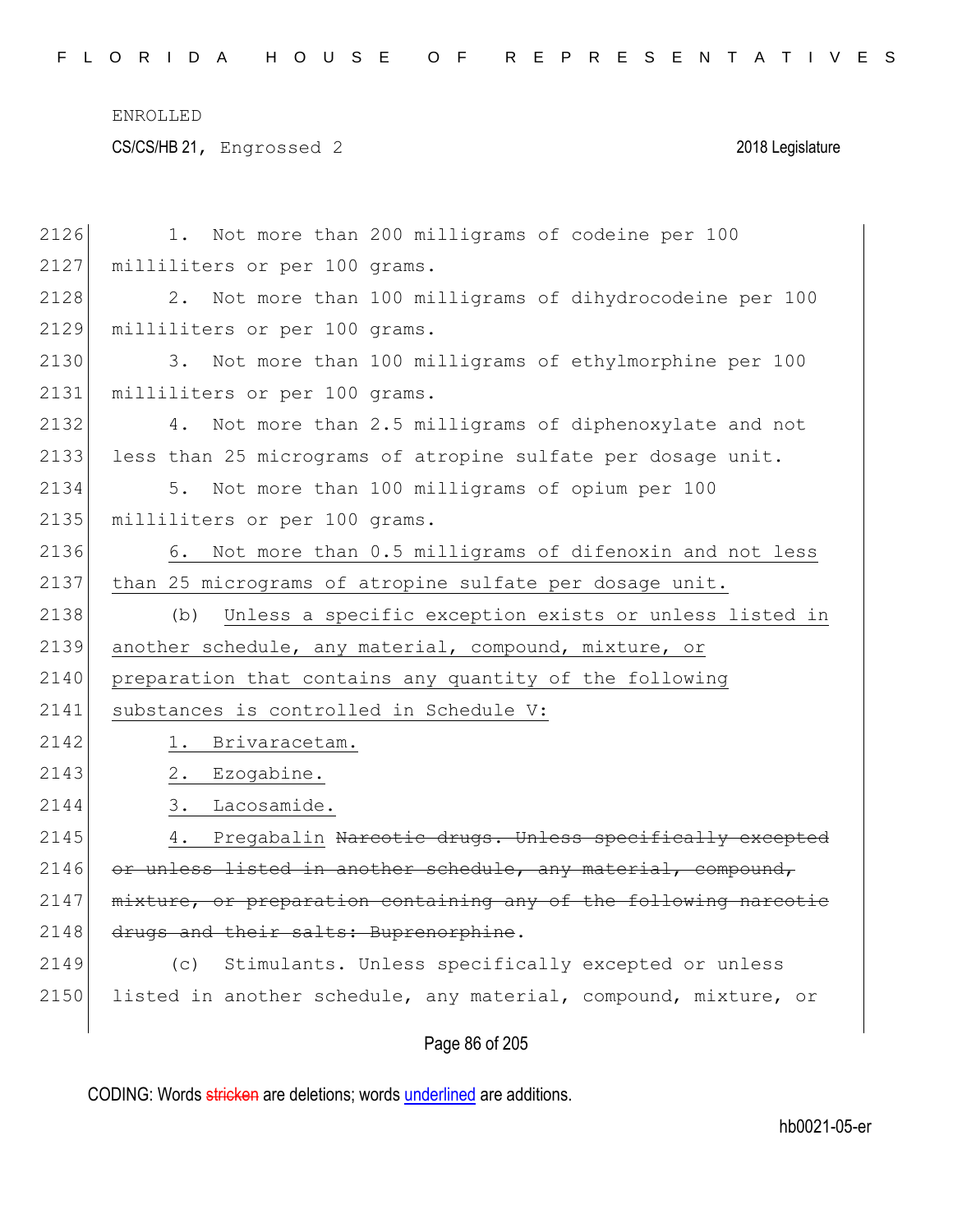2151 preparation which contains any quantity of the following 2152 substances having a stimulant effect on the central nervous 2153 system, including its salts, isomers, and salts of isomers: 2154 Pyrovalerone.

2155 Section 9. Subsection (1) of section 893.04, Florida 2156 Statutes, is amended to read:

2157 893.04 Pharmacist and practitioner.-

2158 (1) A pharmacist, in good faith and in the course of 2159 professional practice only, may dispense controlled substances 2160 upon a written,  $\theta$  oral, or electronic prescription of a 2161 practitioner, under the following conditions:

2162 (a) Oral prescriptions must be promptly reduced to writing 2163 by the pharmacist or recorded electronically if permitted by 2164 federal law.

2165 (b) The written prescription must be dated and signed by 2166 the prescribing practitioner on the day when issued.

2167 (c) There shall appear on the face of the prescription or 2168 written record thereof for the controlled substance the 2169 following information:

2170 1. The full name and address of the person for whom, or 2171 the owner of the animal for which, the controlled substance is 2172 dispensed.

2173 2. The full name and address of the prescribing 2174 practitioner and the practitioner's federal controlled substance 2175 registry number shall be printed thereon.

## Page 87 of 205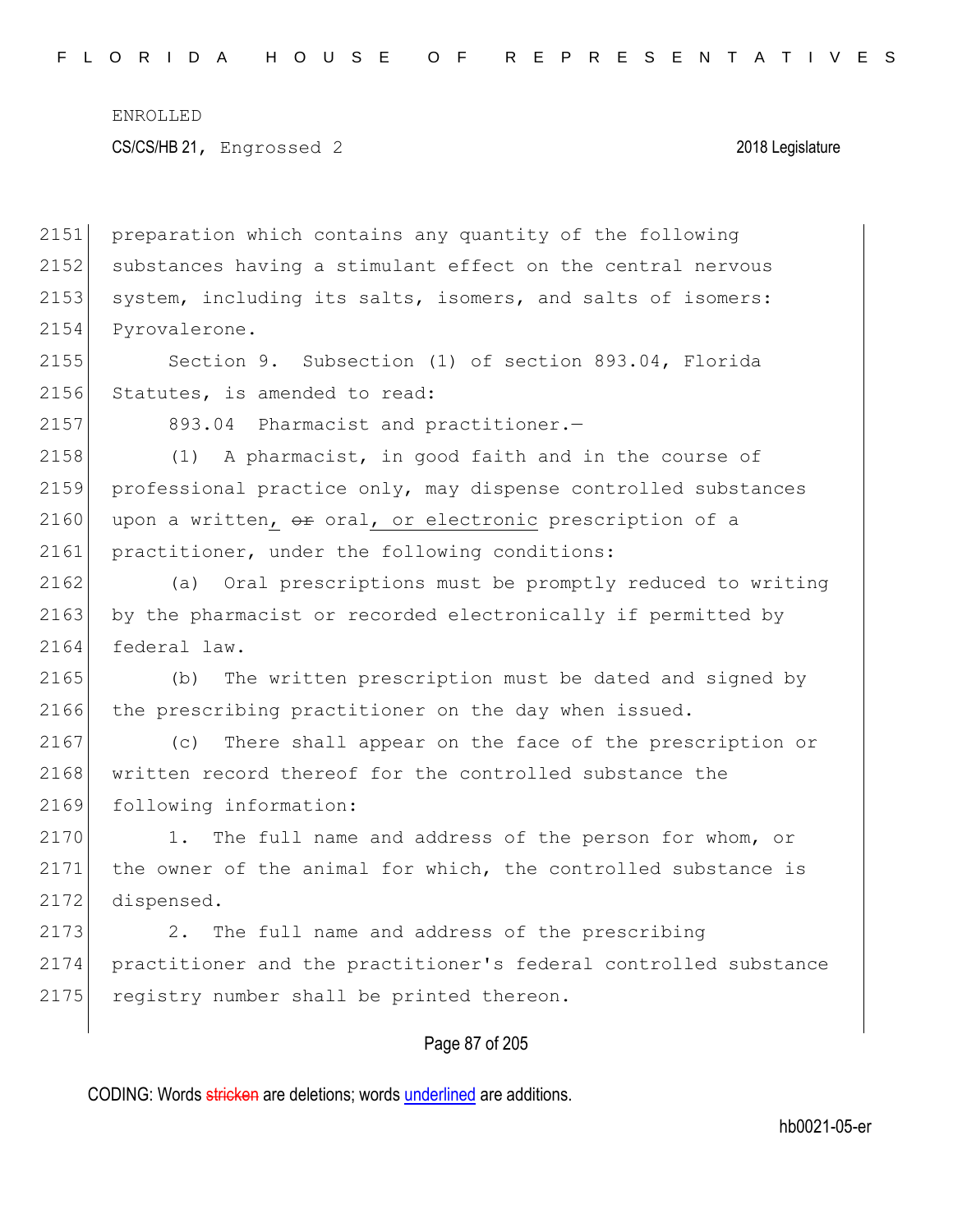|      | Page 88 of 205                                                   |
|------|------------------------------------------------------------------|
| 2200 | prescribed.                                                      |
| 2199 | species of the animal for which, the controlled substance is     |
| 2198 | The name of the patient for whom, or of the owner and<br>5.      |
| 2197 | The name of the prescribing practitioner.<br>4.                  |
| 2196 | prescription files of the pharmacy in which it is filled.        |
| 2195 | The number of such prescription, as recorded in the<br>3.        |
| 2194 | substance was filled.                                            |
| 2193 | 2.<br>The date on which the prescription for such controlled     |
| 2192 | controlled substance was dispensed.                              |
| 2191 | The name and address of the pharmacy from which such<br>1.       |
| 2190 | be a label bearing the following information:                    |
| 2189 | authorized refill thereof, as hereinafter provided, there shall  |
| 2188 | controlled substance is delivered upon a prescription or         |
| 2187 | Affixed to the original container in which a<br>(e)              |
| 2186 | 2 years.                                                         |
| 2185 | proprietor of the pharmacy in which it is filled for a period of |
| 2184 | The prescription shall be retained on file by the<br>(d)         |
| 2183 | and the date filled.                                             |
| 2182 | The initials of the pharmacist filling the prescription<br>6.    |
| 2181 | prescription files of the pharmacy in which it is filled.        |
| 2180 | The number of the prescription, as recorded in the<br>5.         |
| 2179 | strength, quantity, and directions for use thereof.              |
| 2178 | 4.<br>The name of the controlled substance prescribed and the    |
| 2177 | animal for which the controlled substance is prescribed.         |
| 2176 | If the prescription is for an animal, the species of<br>3.       |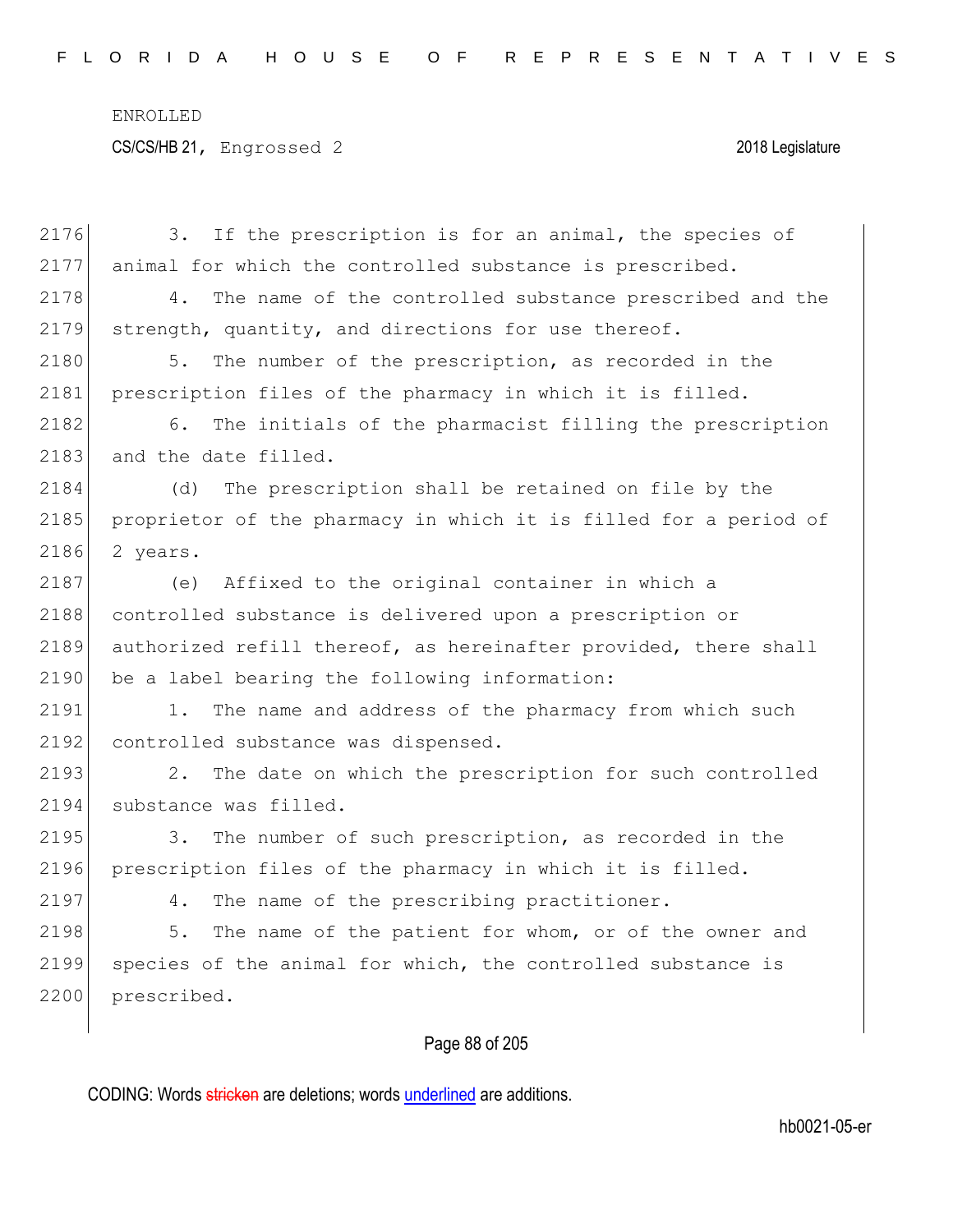2201 6. The directions for the use of the controlled substance 2202 prescribed in the prescription. 2203 7. A clear, concise warning that it is a crime to transfer 2204 the controlled substance to any person other than the patient 2205 for whom prescribed.

2206 (f) A prescription for a controlled substance listed in 2207 Schedule II may be dispensed only upon a written or electronic 2208 prescription of a practitioner, except that in an emergency 2209 situation, as defined by regulation of the Department of Health, 2210 such controlled substance may be dispensed upon oral 2211 prescription but is limited to a 72-hour supply. A prescription 2212 for a controlled substance listed in Schedule II may not be 2213 refilled.

2214 (g) A prescription for a controlled substance listed in 2215 Schedule III, Schedule IV, or Schedule V may not be filled or 2216 refilled more than five times within a period of 6 months after 2217 the date on which the prescription was written unless the 2218 prescription is renewed by a practitioner.

2219 Section 10. Section 893.055, Florida Statutes, is amended  $2220$  to read:

2221 (Substantial rewording of section. See 2222 s. 893.055, F.S., for present text.) 2223 893.055 Prescription drug monitoring program.— 2224 (1) As used in this section, the term: 2225 (a) "Active investigation" means an investigation that is

Page 89 of 205

CODING: Words stricken are deletions; words underlined are additions.

hb0021-05-er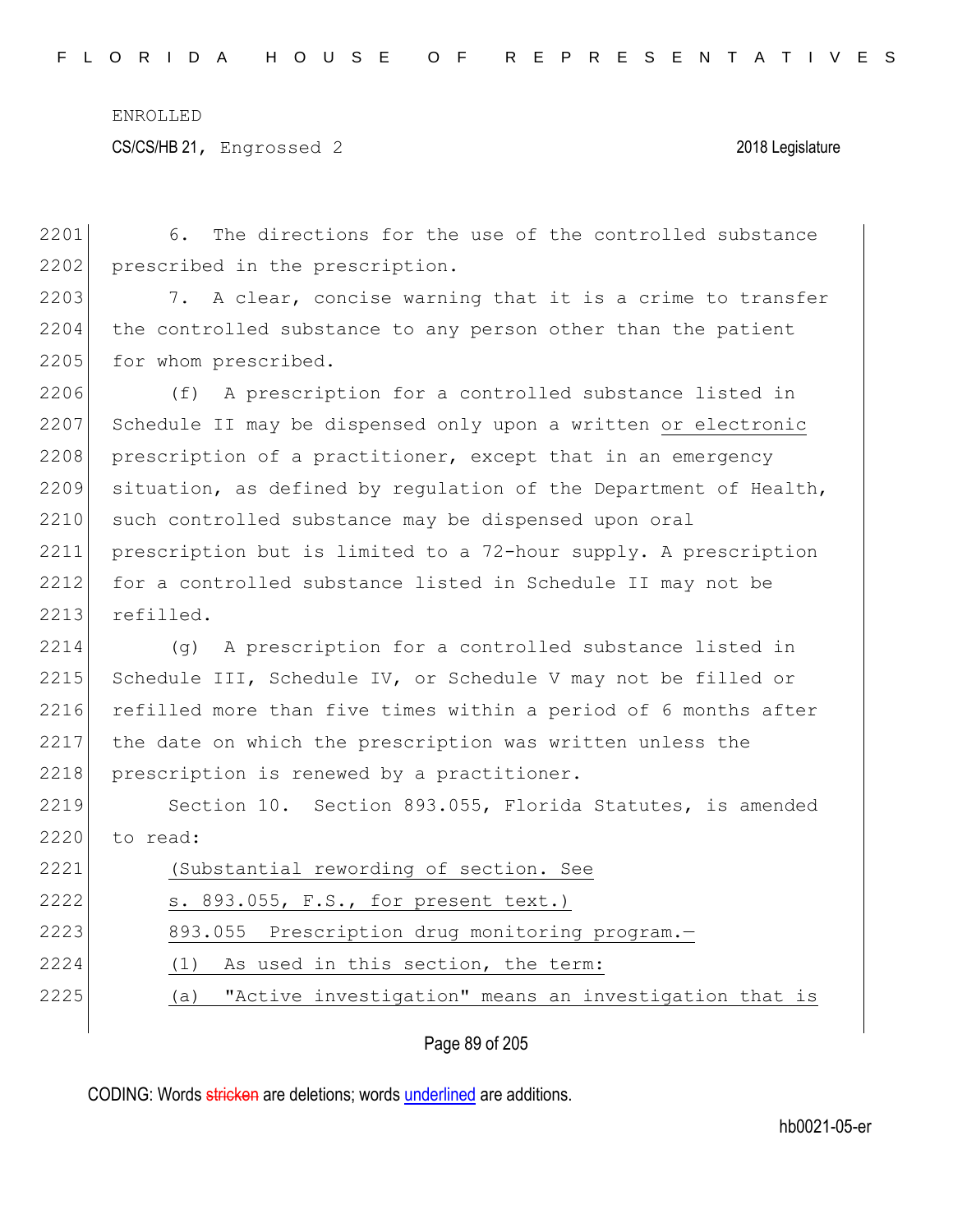CS/CS/HB 21, Engrossed 2 2018 Legislature

| 2226 | being conducted with a reasonable, good faith belief that it    |
|------|-----------------------------------------------------------------|
| 2227 | could lead to the filing of administrative, civil, or criminal  |
| 2228 | proceedings, or that is ongoing and continuing and for which    |
| 2229 | there is a reasonable, good faith anticipation of securing an   |
| 2230 | arrest or prosecution in the foreseeable future.                |
| 2231 | "Administration" means the obtaining and giving of a<br>(b)     |
| 2232 | single dose of a controlled substance by a legally authorized   |
| 2233 | person to a patient for her or his consumption.                 |
| 2234 | (c) "Controlled substance" means a controlled substance         |
| 2235 | listed in Schedule II, Schedule III, Schedule IV, or Schedule V |
| 2236 | of s. 893.03 or 21 U.S.C. s. 812.                               |
| 2237 | (d) "Dispense" means the transfer of possession of one or       |
| 2238 | more doses of a controlled substance by a dispenser to the      |
| 2239 | ultimate consumer or to his or her agent.                       |
| 2240 | (e) "Dispenser" means a dispensing health care                  |
| 2241 | practitioner, pharmacy, or pharmacist licensed to dispense      |
| 2242 | controlled substances in or into this state.                    |
| 2243 | (f) "Health care practitioner" or "practitioner" means any      |
| 2244 | practitioner licensed under chapter 458, chapter 459, chapter   |
| 2245 | 461, chapter 463, chapter 464, chapter 465, or chapter 466.     |
| 2246 | (g) "Health care regulatory board" has the same meaning as      |
| 2247 | in $s. 456.001(1)$ .                                            |
| 2248 | "Law enforcement agency" means the Department of Law<br>(h)     |
| 2249 | Enforcement, a sheriff's office in this state, a police         |
| 2250 | department in this state, or a law enforcement agency of the    |
|      |                                                                 |

Page 90 of 205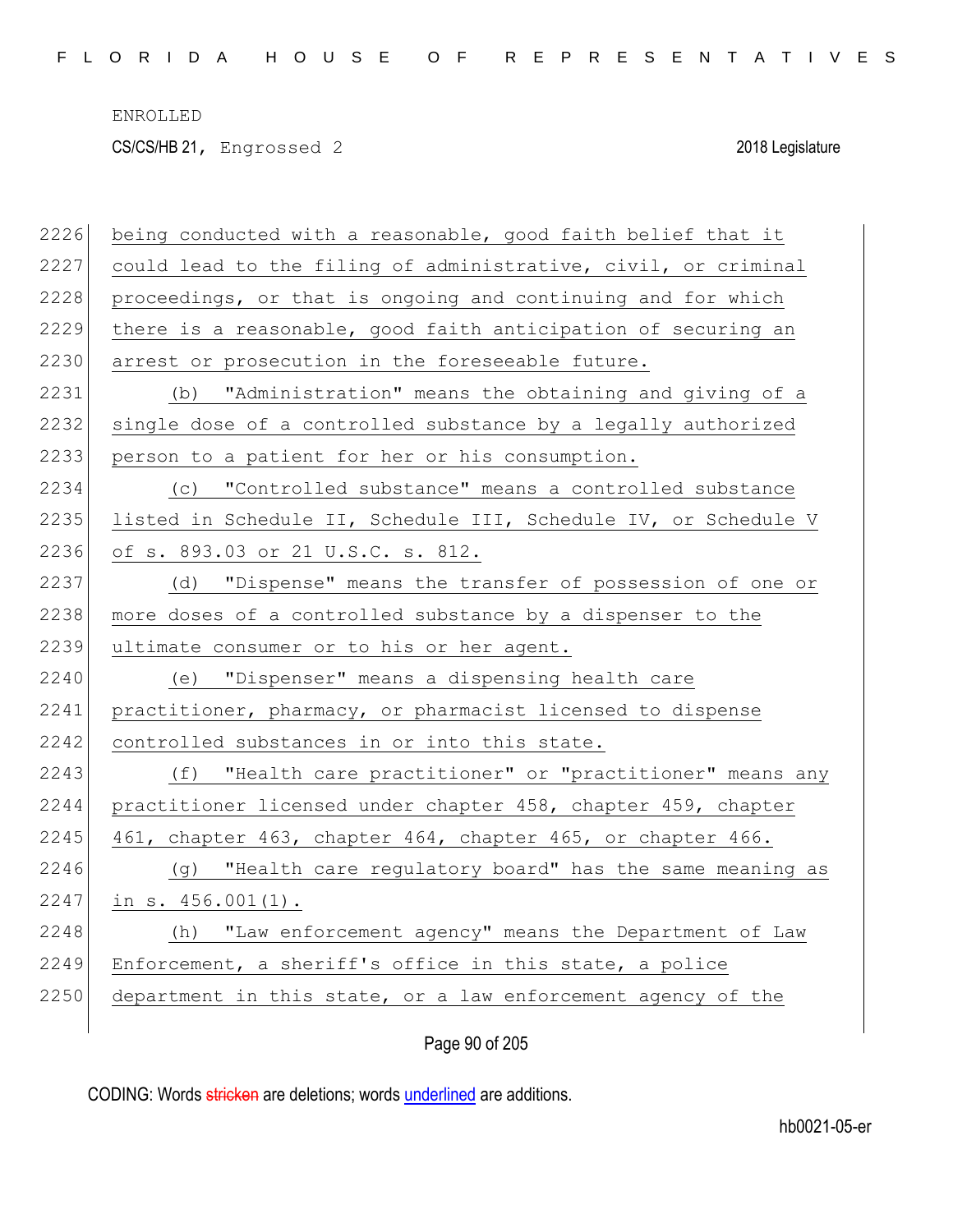CS/CS/HB 21, Engrossed 2 2018 Legislature

| 2251 | Federal Government which enforces the laws of this state or the  |
|------|------------------------------------------------------------------|
| 2252 | United States relating to controlled substances and whose agents |
| 2253 | and officers are empowered by law to conduct criminal            |
| 2254 | investigations and make arrests.                                 |
| 2255 | (i) "Pharmacy" includes a community pharmacy, an                 |
| 2256 | institutional pharmacy, a nuclear pharmacy, a special pharmacy,  |
| 2257 | or an Internet pharmacy that is licensed by the department under |
| 2258 | chapter 465 and that dispenses or delivers controlled substances |
| 2259 | to an individual or address in this state.                       |
| 2260 | "Prescriber" means a prescribing physician,<br>(j)               |
| 2261 | prescribing practitioner, or other prescribing health care       |
| 2262 | practitioner authorized by the laws of this state to order       |
| 2263 | controlled substances.                                           |
|      |                                                                  |
| 2264 | "Program manager" means an employee of or a person<br>(k)        |
| 2265 | contracted by the department who is designated to ensure the     |
| 2266 | integrity of the prescription drug monitoring program in         |
| 2267 | accordance with the requirements established in this section.    |
| 2268 | (2) (a) The department shall maintain an electronic system       |
| 2269 | to collect and store controlled substance dispensing information |
| 2270 | and shall release the information as authorized in this section  |
| 2271 | and s. 893.0551. The electronic system must:                     |
| 2272 | Not infringe upon the legitimate prescribing or<br>1.            |
| 2273 | dispensing of a controlled substance by a prescriber or          |
| 2274 | dispenser acting in good faith and in the course of professional |
| 2275 | practice.                                                        |

Page 91 of 205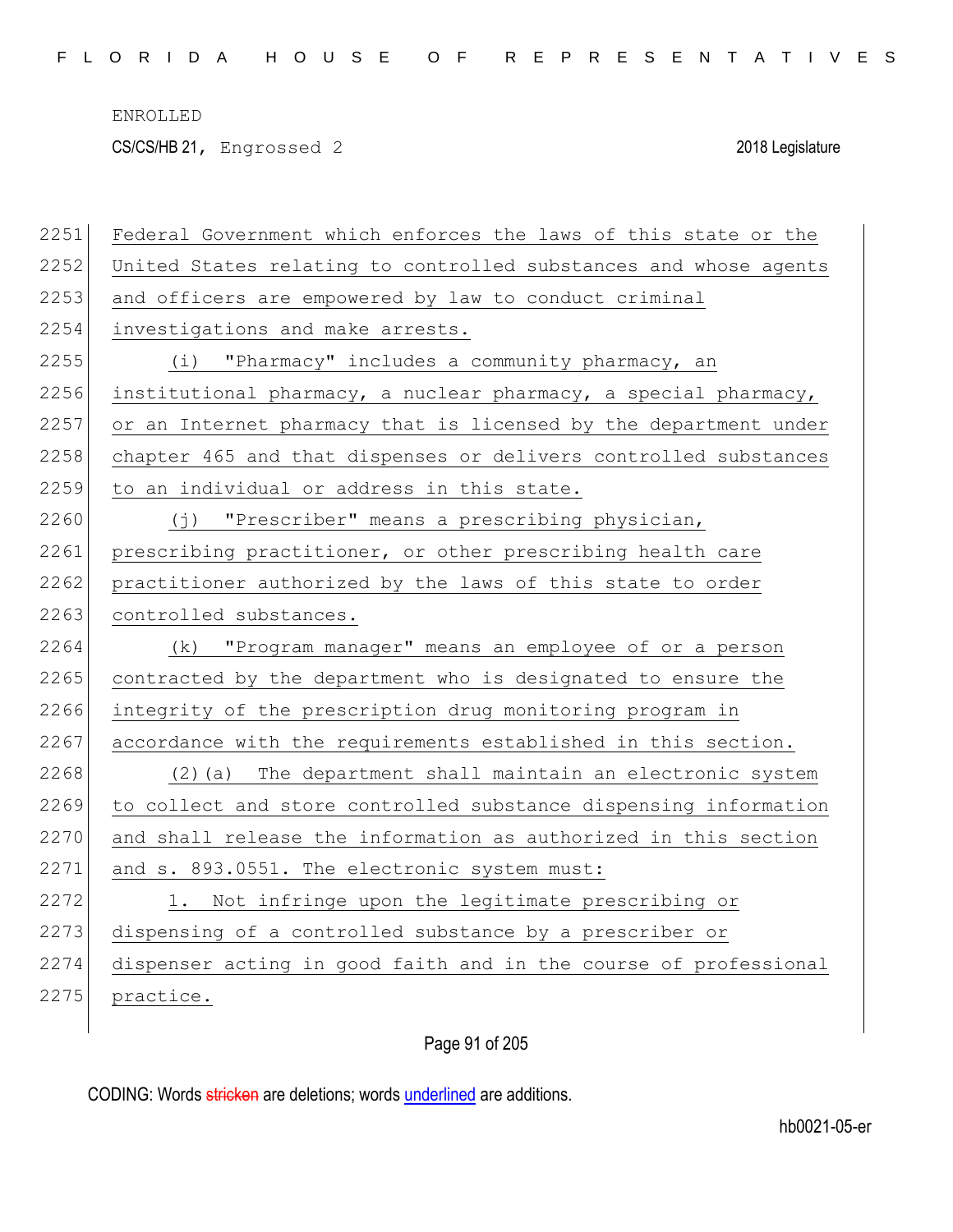CS/CS/HB 21, Engrossed 2 2018 Legislature

| 2276 | Be consistent with standards of the American Society<br>2.      |
|------|-----------------------------------------------------------------|
| 2277 | for Automation in Pharmacy.                                     |
| 2278 | 3. Comply with the Health Insurance Portability and             |
| 2279 | Accountability Act as it pertains to protected health           |
| 2280 | information, electronic protected health information, and all   |
| 2281 | other relevant state and federal privacy and security laws and  |
| 2282 | requlations.                                                    |
| 2283 | Purge or cause to be purged information in the database<br>4.   |
| 2284 | that is more than 4 years old.                                  |
| 2285 | The department may collaborate with professional<br>(b)         |
| 2286 | health care regulatory boards, appropriate organizations, and   |
| 2287 | other state agencies to identify indicators of controlled       |
| 2288 | substance abuse.                                                |
| 2289 | (3) (a) For each controlled substance dispensed to a            |
| 2290 | patient in this state, the following information must be        |
| 2291 | reported by the dispenser to the system as soon thereafter as   |
| 2292 | possible but no later than the close of the next business day   |
| 2293 | after the day the controlled substance is dispensed unless an   |
| 2294 | extension or exemption is approved by the department:           |
| 2295 | 1. The name of the prescribing practitioner, the                |
| 2296 | practitioner's federal Drug Enforcement Administration          |
| 2297 | registration number, the practitioner's National Provider       |
| 2298 | Identification or other appropriate identifier, and the date of |
| 2299 | the prescription.                                               |
| 2300 | The date the prescription was filled and the method of<br>2.    |
|      | Page 92 of 205                                                  |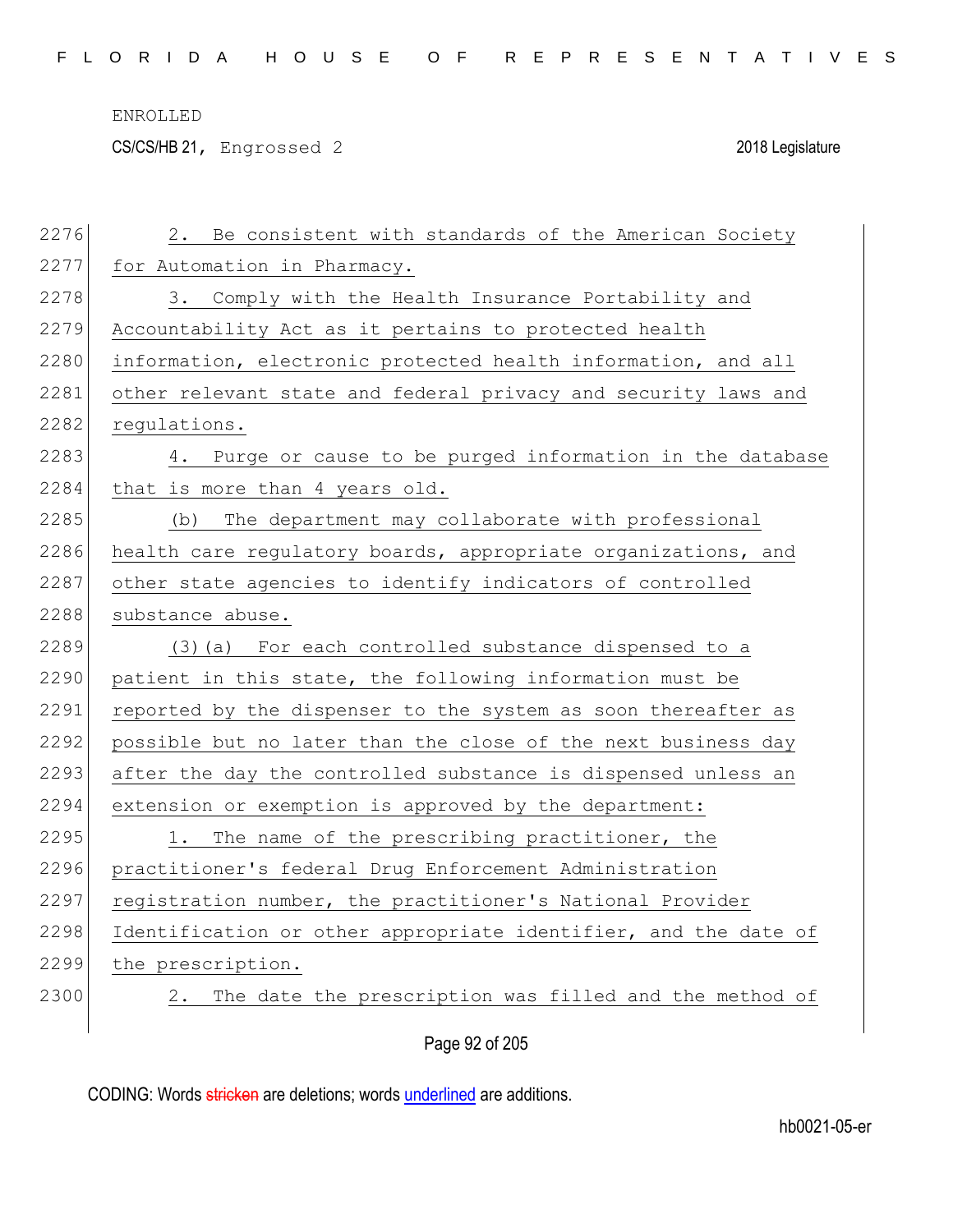CS/CS/HB 21, Engrossed 2 2018 Legislature

| 2301 | payment, such as cash by an individual, insurance coverage       |
|------|------------------------------------------------------------------|
| 2302 | through a third party, or Medicaid payment. This paragraph does  |
| 2303 | not authorize the department to include individual credit card   |
| 2304 | numbers or other account numbers in the system.                  |
| 2305 | The full name, address, telephone number, and date of<br>3.      |
| 2306 | birth of the person for whom the prescription was written.       |
| 2307 | The name, national drug code, quantity, and strength of<br>4.    |
| 2308 | the controlled substance dispensed.                              |
| 2309 | 5. The full name, federal Drug Enforcement Administration        |
| 2310 | registration number, State of Florida Department of Health       |
| 2311 | issued pharmacy permit number, and address of the pharmacy or    |
| 2312 | other location from which the controlled substance was           |
| 2313 | dispensed. If the controlled substance was dispensed by a        |
| 2314 | practitioner other than a pharmacist, the practitioner's full    |
| 2315 | name, address, federal Drug Enforcement Administration           |
| 2316 | registration number, State of Florida Department of Health       |
| 2317 | issued license number, and National Provider Identification.     |
| 2318 | 6. Whether the drug was dispensed as an initial                  |
| 2319 | prescription or a refill, and the number of refills ordered.     |
| 2320 | 7. The name of the individual picking up the controlled          |
| 2321 | substance prescription and type and issuer of the identification |
| 2322 | provided.                                                        |
| 2323 | Other appropriate identifying information as determined<br>8.    |
| 2324 | by department rule.                                              |
| 2325 | The following acts of administration or dispensing are<br>(b)    |
|      | Page 93 of 205                                                   |
|      |                                                                  |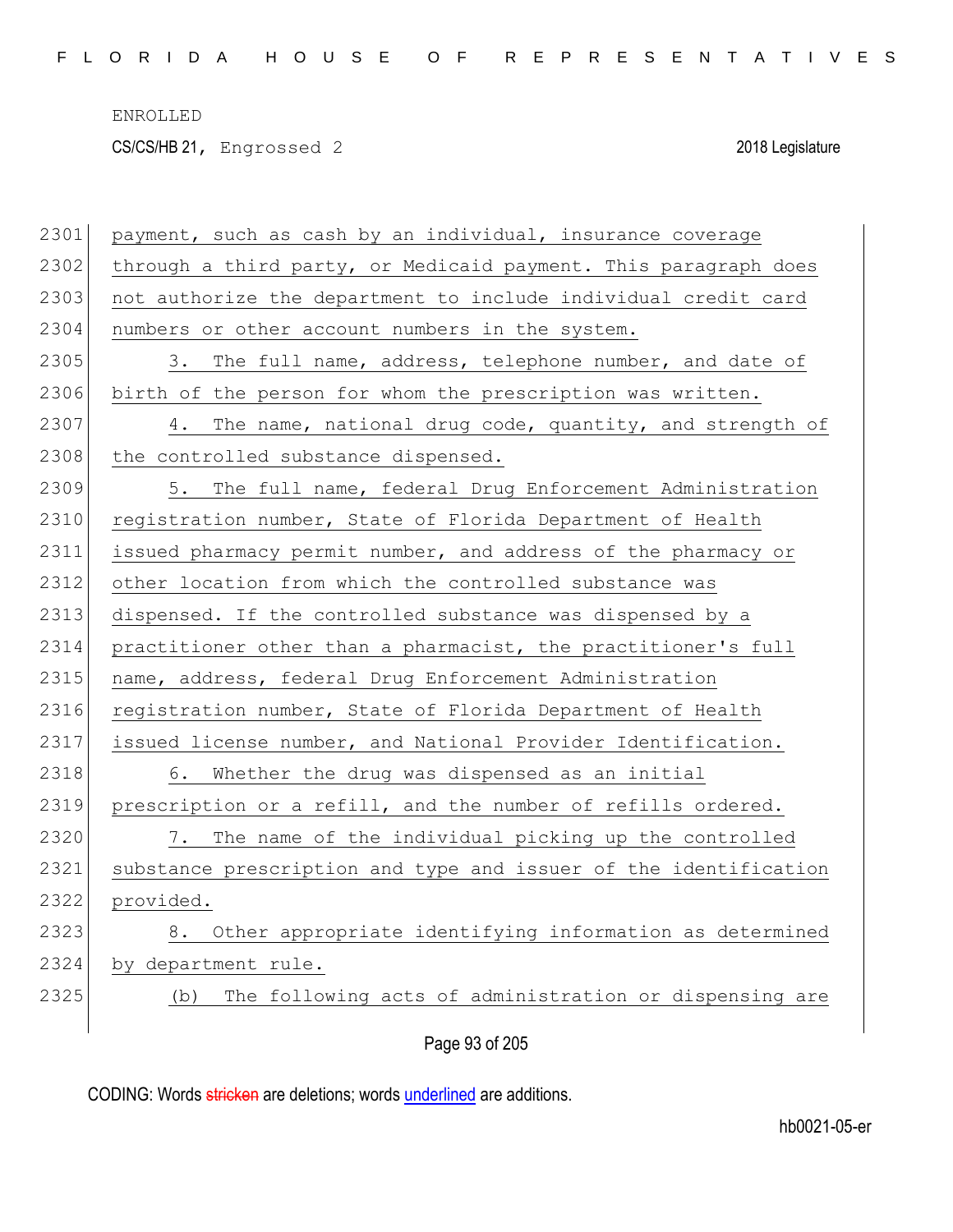CS/CS/HB 21, Engrossed 2 2018 Legislature

| 2326 | exempt from the reporting requirements of this subsection:       |
|------|------------------------------------------------------------------|
| 2327 | 1. All acts of administration of a controlled substance.         |
| 2328 | The dispensing of a controlled substance in the health<br>2.     |
| 2329 | care system of the Department of Corrections.                    |
| 2330 | The dispensing of a controlled substance to a person<br>3.       |
| 2331 | under the age of 16.                                             |
| 2332 | The following persons must be provided direct access<br>(4)      |
| 2333 | to information in the system:                                    |
| 2334 | A prescriber or dispenser or his or her designee.<br>(a)         |
| 2335 | An employee of the United States Department of<br>(b)            |
| 2336 | Veterans Affairs, the United States Department of Defense, or    |
| 2337 | the Indian Health Service who provides health care services      |
| 2338 | pursuant to such employment and who has the authority to         |
| 2339 | prescribe or dispense controlled substances shall have access to |
| 2340 | the information in the program's system upon verification of     |
| 2341 | employment.                                                      |
| 2342 | The program manager or designated program and support<br>(C)     |
| 2343 | staff to administer the system.                                  |
| 2344 | In order to calculate performance measures pursuant to<br>1.     |
| 2345 | subsection $(14)$ , the program manager or program and support   |
| 2346 | staff members who have been directed by the program manager to   |
| 2347 | calculate performance measures may have direct access to         |
| 2348 | information that contains no identifying information of any      |
| 2349 | patient, physician, health care practitioner, prescriber, or     |
| 2350 | dispenser.                                                       |
|      |                                                                  |

Page 94 of 205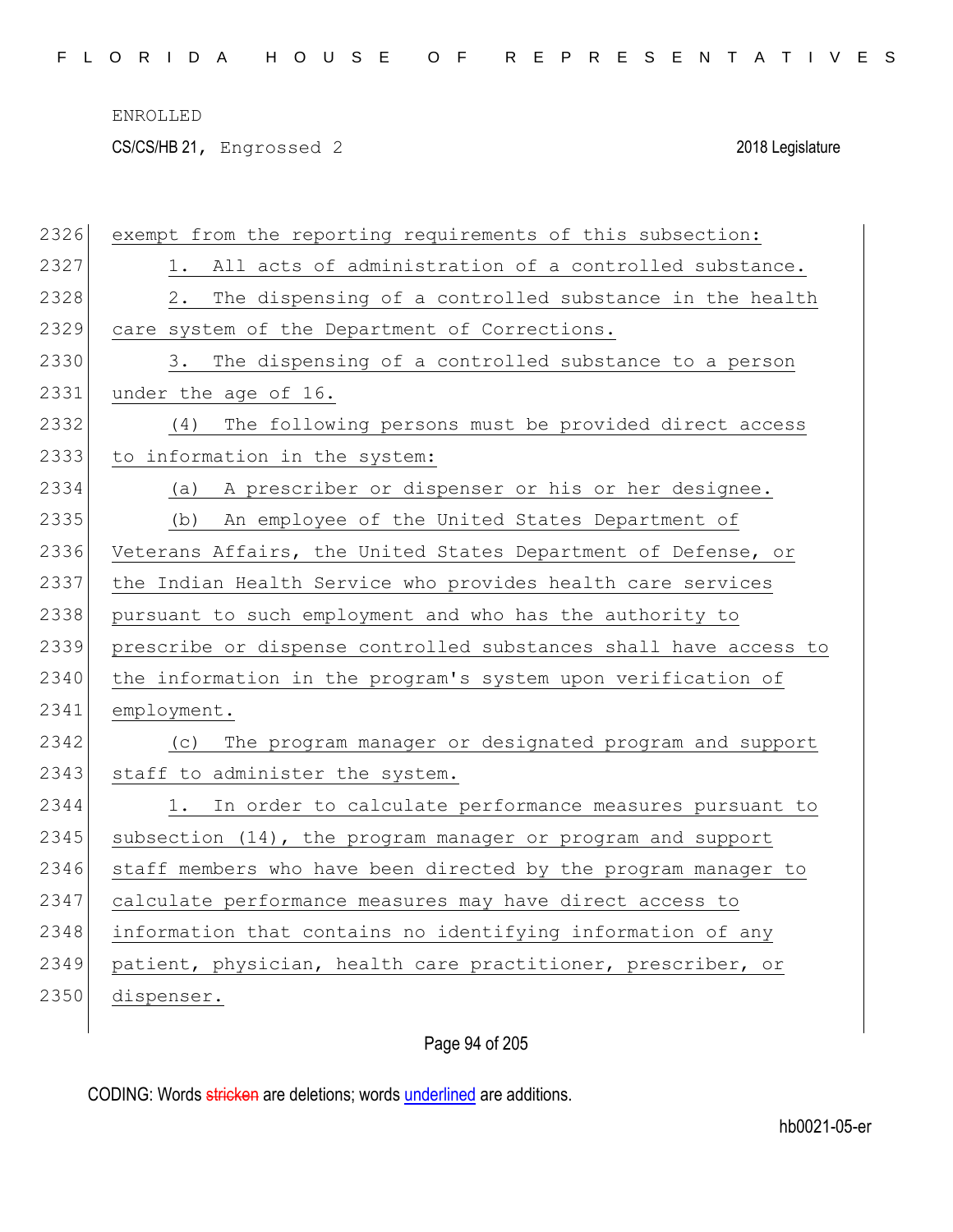CS/CS/HB 21, Engrossed 2 2018 Legislature

| 2351 | The program manager or designated program and support<br>2.            |
|------|------------------------------------------------------------------------|
| 2352 | staff must provide the department, upon request, data that does        |
| 2353 | not contain patient, physician, health care practitioner,              |
| 2354 | prescriber, or dispenser identifying information for public            |
| 2355 | health care and safety initiatives purposes.                           |
| 2356 | The program manager, upon determining a pattern<br>3.                  |
| 2357 | consistent with the department's rules established under               |
| 2358 | subsection (16), may provide relevant information to the               |
| 2359 | prescriber and dispenser.                                              |
| 2360 | The program manager, upon determining a pattern<br>4.                  |
| 2361 | consistent with the rules established under subsection (16) and        |
| 2362 | having cause to believe a violation of $s. 893.13(7)$ (a) $8.$ ,       |
| 2363 | $(8)$ (a), or $(8)$ (b) has occurred, may provide relevant information |
|      |                                                                        |
| 2364 | to the applicable law enforcement agency.                              |
| 2365 |                                                                        |
| 2366 | The program manager and designated program and support staff           |
| 2367 | must complete a level II background screening.                         |
| 2368 | (5) The following entities may not directly access                     |
| 2369 | information in the system, but may request information from the        |
| 2370 | program manager or designated program and support staff:               |
| 2371 | The department and its health care regulatory boards,<br>(a)           |
| 2372 | as appropriate, for investigations involving licensees                 |
| 2373 | authorized to prescribe or dispense controlled substances.             |
| 2374 | The Attorney General for Medicaid fraud cases<br>(b)                   |
| 2375 | involving prescribed controlled substances.                            |

Page 95 of 205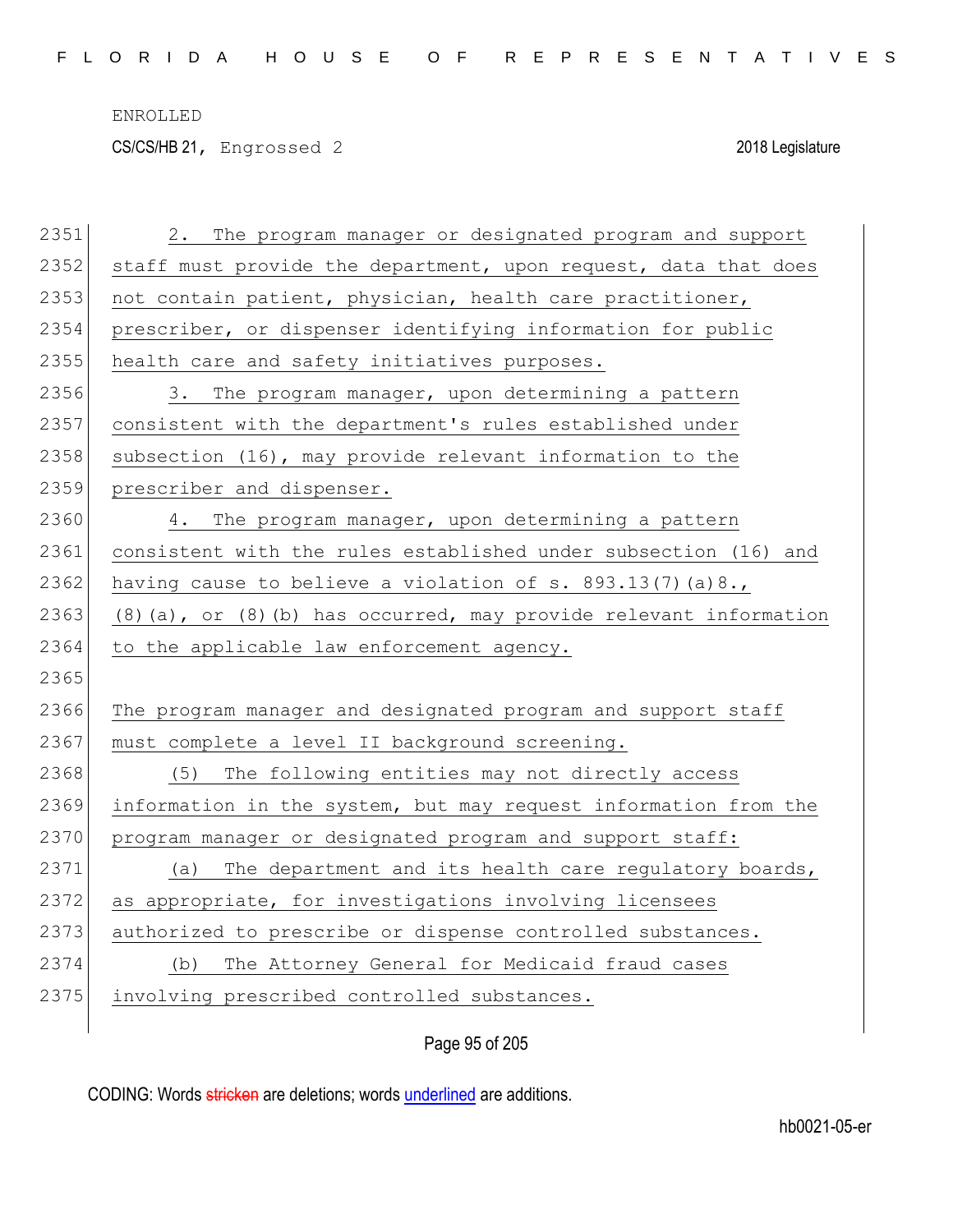CS/CS/HB 21, Engrossed 2 2018 Legislature

| 2376 | A law enforcement agency during active investigations<br>(C)     |
|------|------------------------------------------------------------------|
| 2377 | of potential criminal activity, fraud, or theft regarding        |
| 2378 | prescribed controlled substances.                                |
| 2379 | (d) A medical examiner when conducting an authorized             |
| 2380 | investigation under s. 406.11, to determine the cause of death   |
| 2381 | of an individual.                                                |
| 2382 | (e) An impaired practitioner consultant who is retained by       |
| 2383 | the department under s. 456.076 to review the system information |
| 2384 | of an impaired practitioner program participant or a referral    |
| 2385 | who has agreed to be evaluated or monitored through the program  |
| 2386 | and who has separately agreed in writing to the consultant's     |
| 2387 | access to and review of such information.                        |
| 2388 | A patient or the legal guardian or designated health<br>(f)      |
| 2389 | care surrogate of an incapacitated patient who submits a written |
| 2390 | and notarized request that includes the patient's full name,     |
| 2391 | address, phone number, date of birth, and a copy of a            |
| 2392 | government-issued photo identification.                          |
| 2393 | The department may enter into one or more reciprocal<br>(6)      |
| 2394 | agreements or contracts to share prescription drug monitoring    |
| 2395 | information with other states, districts, or territories if the  |
| 2396 | prescription drug monitoring programs of such other states,      |
| 2397 | districts, or territories are compatible with the Florida        |
| 2398 | program.                                                         |
| 2399 | In determining compatibility, the department shall<br>(a)        |
| 2400 | consider:                                                        |
|      |                                                                  |

Page 96 of 205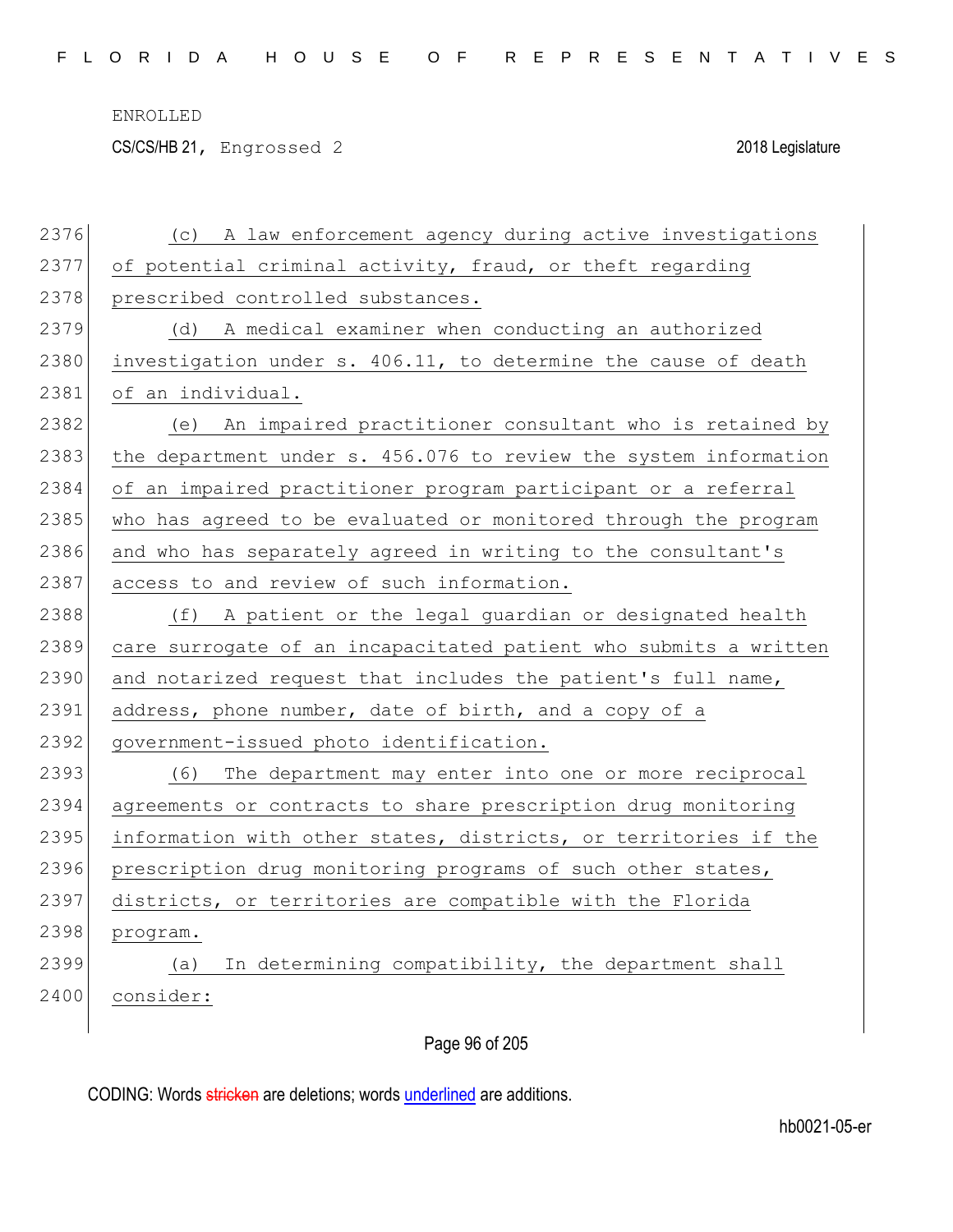CS/CS/HB 21, Engrossed 2 2018 Legislature

| 2401 | The safeguards for privacy of patient records and the<br>1.      |
|------|------------------------------------------------------------------|
| 2402 | success of the program in protecting patient privacy.            |
| 2403 | 2. The persons authorized to view the data collected by          |
| 2404 | the program. Comparable entities and licensed health care        |
| 2405 | practitioners in other states, districts, or territories of the  |
| 2406 | United States, law enforcement agencies, the Attorney General's  |
| 2407 | Medicaid Fraud Control Unit, medical regulatory boards, and, as  |
| 2408 | needed, management staff that have similar duties as management  |
| 2409 | staff who work with the prescription drug monitoring program as  |
| 2410 | authorized in s. 893.0551 are authorized access upon approval by |
| 2411 | the department.                                                  |
| 2412 | 3. The schedules of the controlled substances that are           |
| 2413 | monitored by the program.                                        |
| 2414 | 4. The data reported to or included in the program's             |
| 2415 | system.                                                          |
| 2416 | 5. Any implementing criteria deemed essential for a              |
| 2417 | thorough comparison.                                             |
| 2418 | 6. The costs and benefits to the state of sharing                |
| 2419 | prescription information.                                        |
| 2420 | The department shall assess the prescription drug<br>(b)         |
| 2421 | monitoring program's continued compatibility with other states', |
| 2422 | districts', or territories' programs every 4 years.              |
| 2423 | (c) Any agreements or contracts for sharing of                   |
| 2424 | prescription drug monitoring information between the department  |
| 2425 | and other states, districts, or territories shall contain the    |
|      |                                                                  |

Page 97 of 205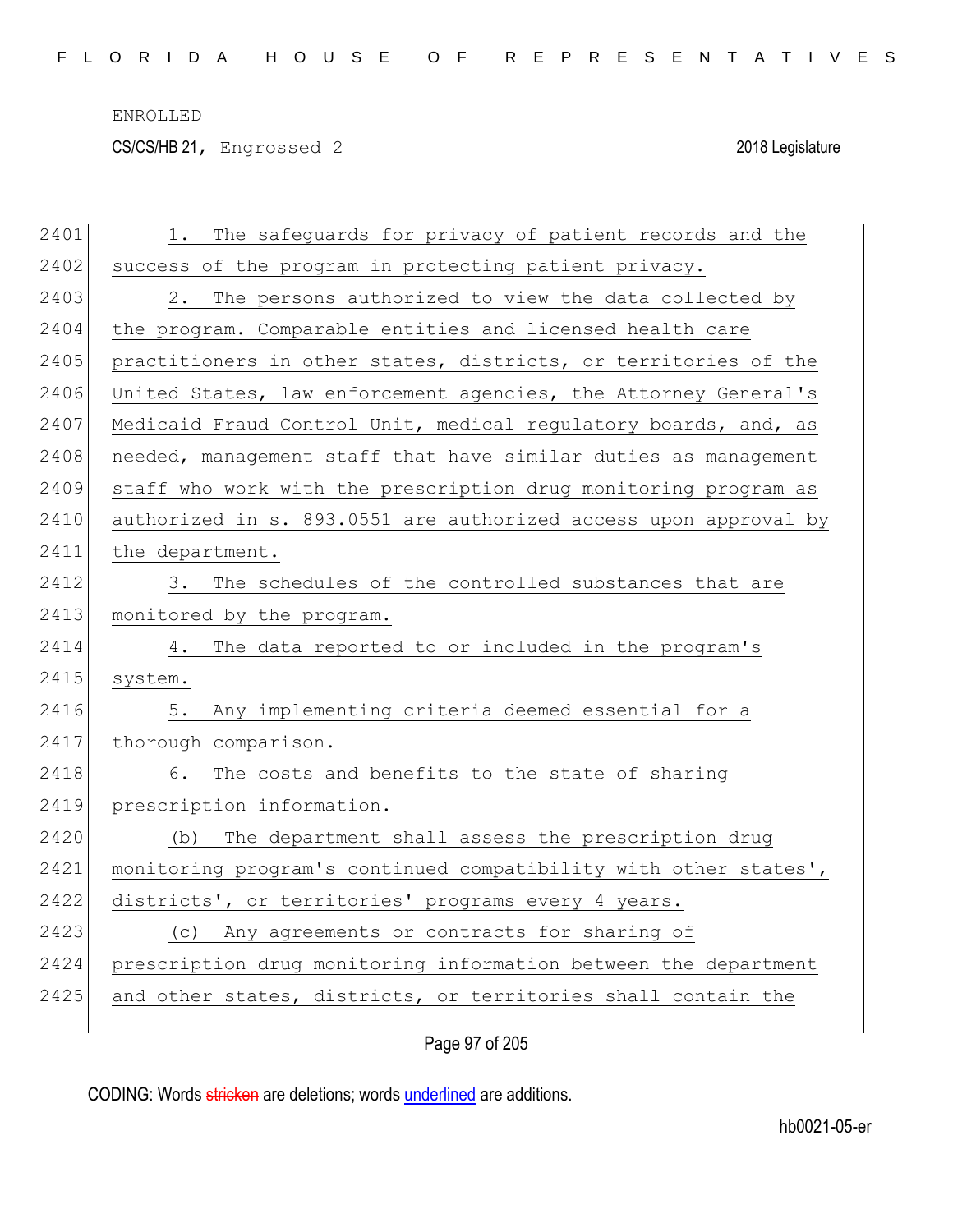CS/CS/HB 21, Engrossed 2 2018 Legislature

| 2426 | same restrictions and requirements as this section or s.         |
|------|------------------------------------------------------------------|
| 2427 | 893.0551, and the information must be provided according to the  |
| 2428 | department's determination of compatibility.                     |
| 2429 | The department may enter into agreements or contracts<br>(7)     |
| 2430 | to establish secure connections between the system and a         |
| 2431 | prescribing or dispensing health care practitioner's electronic  |
| 2432 | health recordkeeping system. The electronic health recordkeeping |
| 2433 | system owner or license holder will be responsible for ensuring  |
| 2434 | that only authorized individuals have access to prescription     |
| 2435 | drug monitoring program information.                             |
| 2436 | (8) A prescriber or dispenser or a designee of a                 |
| 2437 | prescriber or dispenser must consult the system to review a      |
| 2438 | patient's controlled substance dispensing history before         |
| 2439 | prescribing or dispensing a controlled substance for a patient   |
| 2440 | age 16 or older. This requirement does not apply when            |
| 2441 | prescribing or dispensing a nonopioid controlled substance       |
| 2442 | listed in Schedule V of s. 893.03 or 21 U.S.C. 812. For purposes |
| 2443 | of this subsection, a "nonopioid controlled substance" is a      |
| 2444 | controlled substance that does not contain any amount of a       |
| 2445 | substance listed as an opioid in s. 893.03 or 21 U.S.C. 812.     |
| 2446 | The duty to consult the system does not apply when the<br>(a)    |
| 2447 | system:                                                          |
| 2448 | Is determined by the department to be nonoperational;            |
| 2449 | Оr                                                               |
| 2450 | Cannot be accessed by the prescriber or dispenser or a<br>2.     |
|      | Page 98 of 205                                                   |
|      |                                                                  |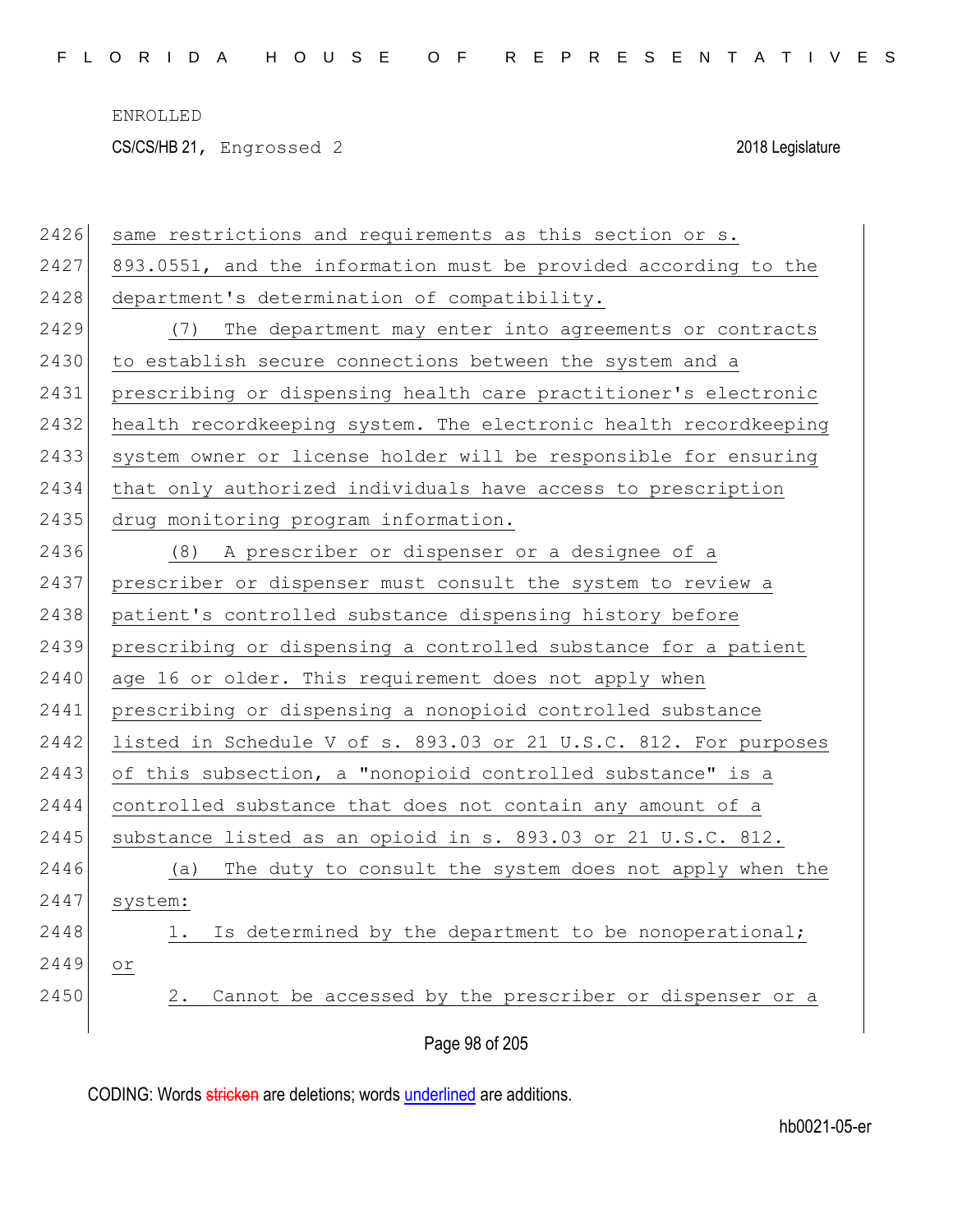CS/CS/HB 21, Engrossed 2 2018 Legislature

| 2451 | designee of the prescriber or dispenser because of a temporary   |
|------|------------------------------------------------------------------|
| 2452 | technological or electrical failure.                             |
| 2453 | (b) A prescriber or dispenser or designee of a prescriber        |
| 2454 | or dispenser who does not consult the system under this          |
| 2455 | subsection shall document the reason he or she did not consult   |
| 2456 | the system in the patient's medical record or prescription       |
| 2457 | record and shall not prescribe or dispense greater than a 3-day  |
| 2458 | supply of a controlled substance to the patient.                 |
| 2459 | The department shall issue a nondisciplinary citation<br>(C)     |
| 2460 | to any prescriber or dispenser who fails to consult the system   |
| 2461 | as required by this subsection for an initial offense. Each      |
| 2462 | subsequent offense is subject to disciplinary action pursuant to |
| 2463 | s. 456.073.                                                      |
|      |                                                                  |
| 2464 | A person who willfully and knowingly fails to report<br>(9)      |
| 2465 | the dispensing of a controlled substance as required by this     |
| 2466 | section commits a misdemeanor of the first degree, punishable as |
| 2467 | provided in s. 775.082 or s. 775.083.                            |
| 2468 | Information in the prescription drug monitoring<br>(10)          |
| 2469 | program's system may be released only as provided in this        |
| 2470 | section and s. 893.0551. The content of the system is intended   |
| 2471 | to be informational only. Information in the system is not       |
| 2472 | subject to discovery or introduction into evidence in any civil  |
| 2473 | or administrative action against a prescriber, dispenser,        |
| 2474 | pharmacy, or patient arising out of matters that are the subject |
| 2475 | of information in the system. The program manager and authorized |

Page 99 of 205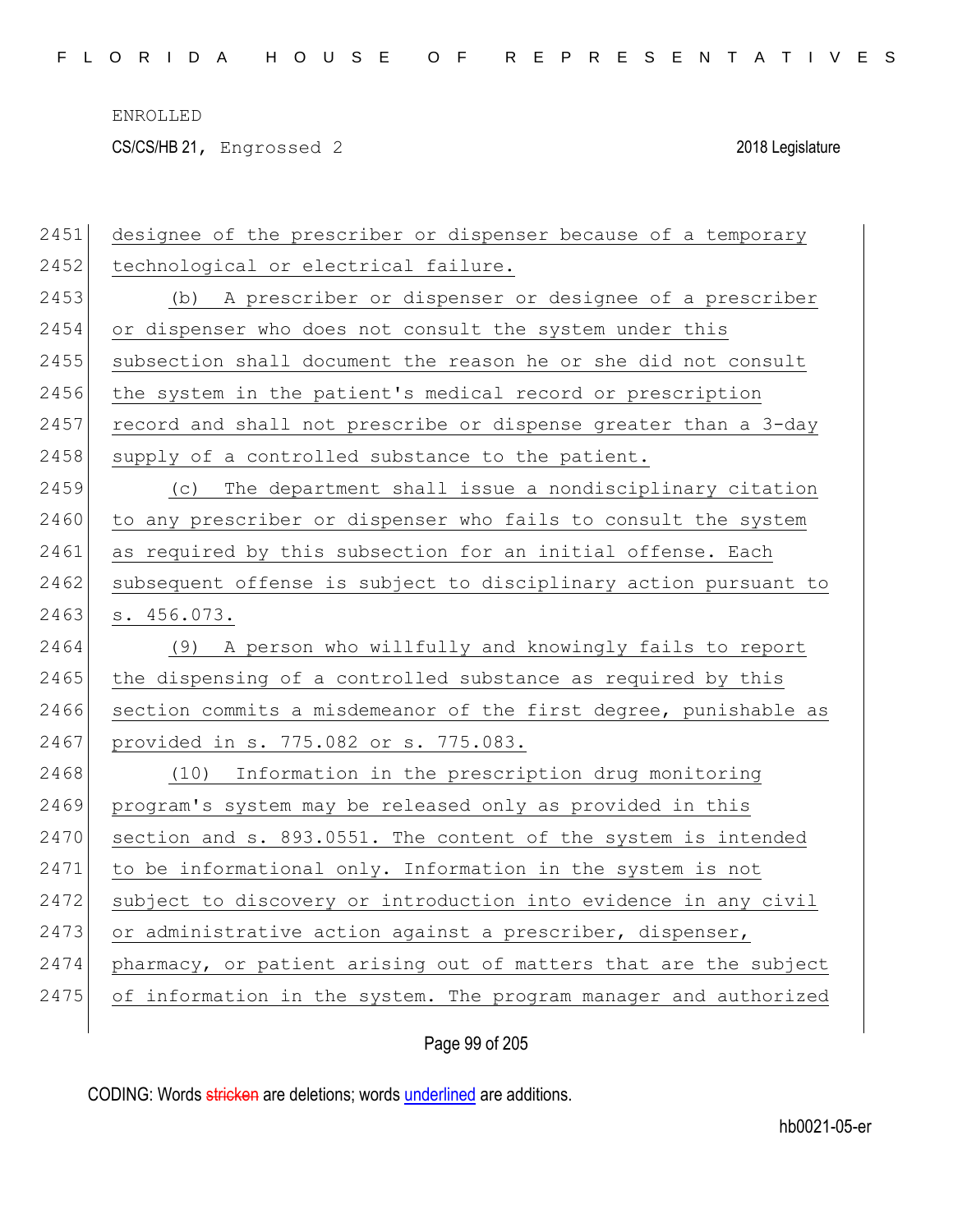CS/CS/HB 21, Engrossed 2 2018 Legislature

| 2476 | persons who participate in preparing, reviewing, issuing, or any |
|------|------------------------------------------------------------------|
| 2477 | other activity related to management of the system may not be    |
| 2478 | permitted or required to testify in any such civil or            |
| 2479 | administrative action as to any findings, recommendations,       |
| 2480 | evaluations, opinions, or other actions taken in connection with |
| 2481 | management of the system.                                        |
| 2482 | (11) A prescriber or dispenser, or his or her designee,          |
| 2483 | may have access to the information under this section which      |
| 2484 | relates to a patient of that prescriber or dispenser as needed   |
| 2485 | for the purpose of reviewing the patient's controlled drug       |
| 2486 | prescription history. A prescriber or dispenser acting in good   |
| 2487 | faith is immune from any civil, criminal, or administrative      |
| 2488 | liability that might otherwise be incurred or imposed for        |
| 2489 | receiving or using information from the prescription drug        |
| 2490 | monitoring program. This subsection does not create a private    |
| 2491 | cause of action, and a person may not recover damages against a  |
| 2492 | prescriber or dispenser authorized to access information under   |
| 2493 | this subsection for accessing or failing to access such          |
| 2494 | information.                                                     |
| 2495 | (12) (a) All costs incurred by the department in                 |
| 2496 | administering the prescription drug monitoring program shall be  |
| 2497 | funded through federal grants, private funding applied for or    |
| 2498 | received by the state, or state funds appropriated in the        |
| 2499 | General Appropriations Act. The department may not:              |
| 2500 | Commit funds for the monitoring program without<br>1.            |
|      |                                                                  |

Page 100 of 205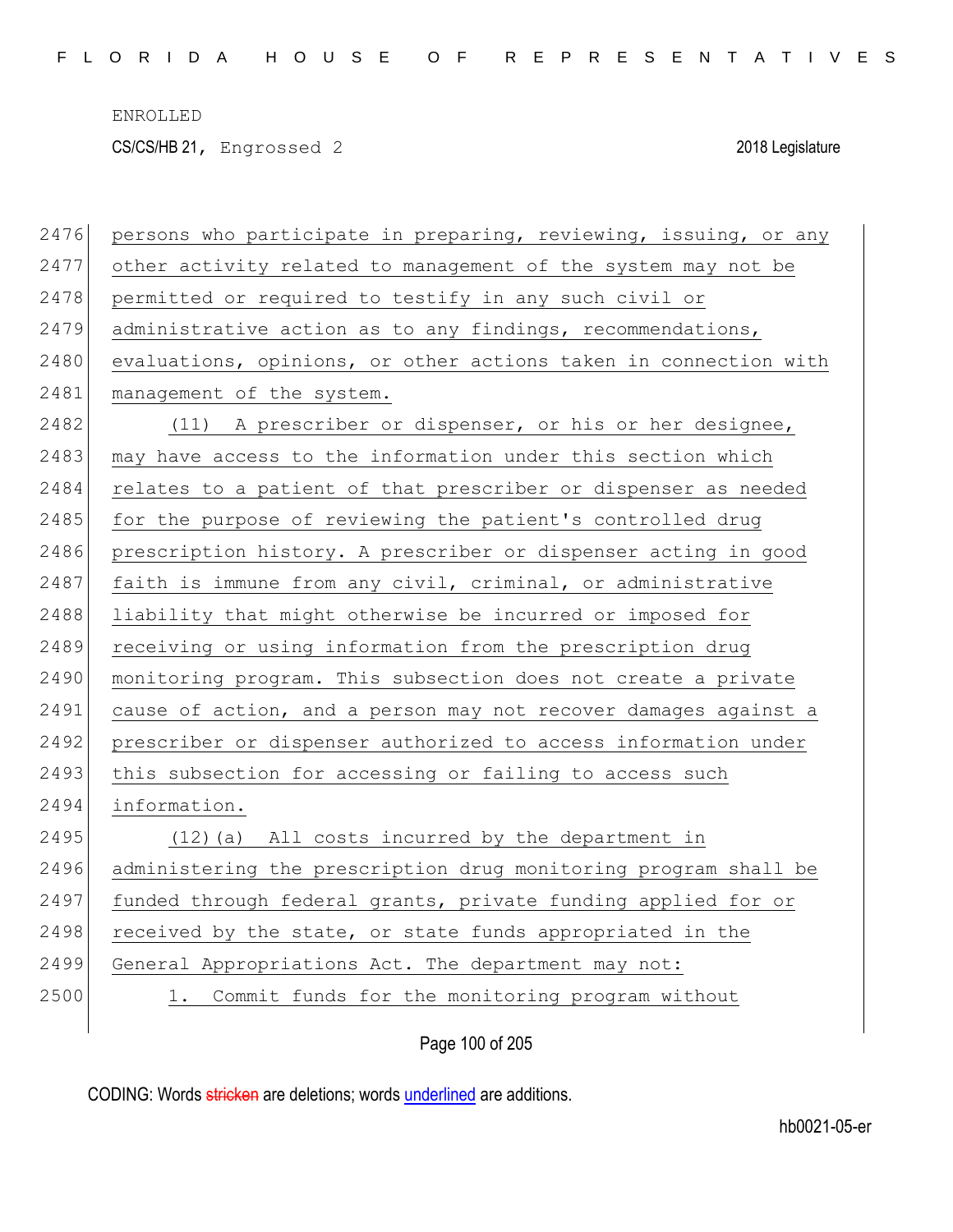CS/CS/HB 21, Engrossed 2 2018 Legislature

| 2501 | ensuring funding is available; or                                |
|------|------------------------------------------------------------------|
| 2502 | 2. Use funds provided, directly or indirectly, by                |
| 2503 | prescription drug manufacturers to implement the program.        |
| 2504 | The department shall cooperate with the direct-support<br>(b)    |
| 2505 | organization established under subsection (15) in seeking        |
| 2506 | federal grant funds, other nonstate grant funds, gifts,          |
| 2507 | donations, or other private moneys for the department if the     |
| 2508 | costs of doing so are immaterial. Immaterial costs include, but  |
| 2509 | are not limited to, the costs of mailing and personnel assigned  |
| 2510 | to research or apply for a grant. The department may             |
| 2511 | competitively procure and contract pursuant to s. 287.057 for    |
| 2512 | any goods and services required by this section.                 |
| 2513 | The department shall conduct or participate in<br>(13)           |
| 2514 | studies to examine the feasibility of enhancing the prescription |
| 2515 | drug monitoring program for the purposes of public health        |
| 2516 | initiatives and statistical reporting. Such studies shall        |
| 2517 | respect the privacy of the patient, the prescriber, and the      |
| 2518 | dispenser. Such studies may be conducted by the department or a  |
| 2519 | contracted vendor in order to:                                   |
| 2520 | Improve the quality of health care services and safety<br>(a)    |
| 2521 | by improving prescribing and dispensing practices for controlled |
| 2522 | substances;                                                      |
| 2523 | Take advantage of advances in technology;<br>(b)                 |
| 2524 | Reduce duplicative prescriptions and the<br>(C)                  |
| 2525 | overprescribing of controlled substances; and                    |
|      |                                                                  |

Page 101 of 205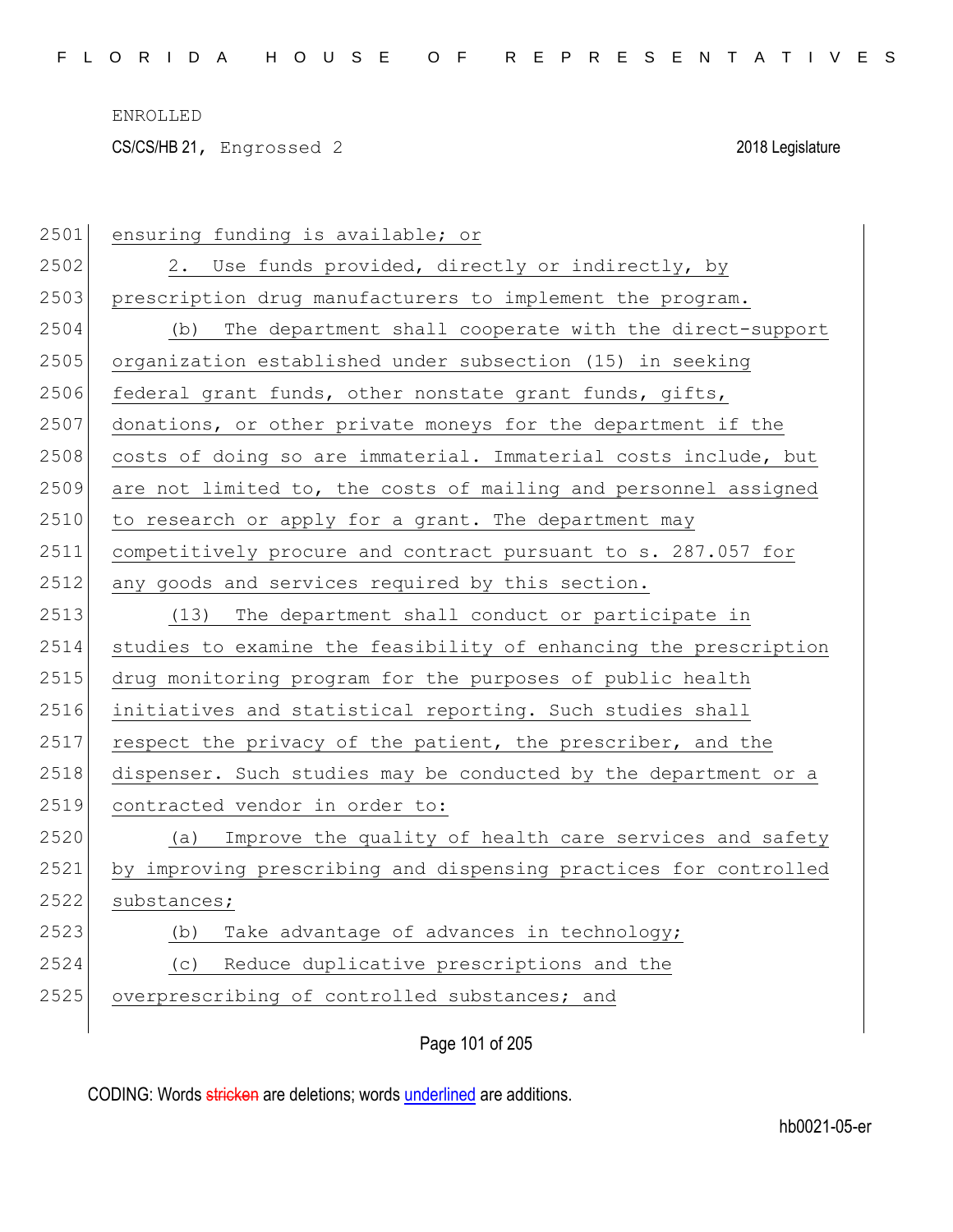CS/CS/HB 21, Engrossed 2 2018 Legislature

| 2526 | (d)<br>Reduce drug abuse.                                       |
|------|-----------------------------------------------------------------|
| 2527 | The department shall annually report on performance<br>(14)     |
| 2528 | measures to the Governor, the President of the Senate, and the  |
| 2529 | Speaker of the House of Representatives by December 1.          |
| 2530 | Performance measures may include, but are not limited to, the   |
| 2531 | following outcomes:                                             |
| 2532 | Reduction of the rate of inappropriate use of<br>(a)            |
| 2533 | controlled substances through department education and safety   |
| 2534 | efforts.                                                        |
| 2535 | Reduction of the quantity of controlled substances<br>(b)       |
| 2536 | obtained by individuals attempting to engage in fraud and       |
| 2537 | deceit.                                                         |
| 2538 | Increased coordination among partners participating in<br>(C)   |
|      |                                                                 |
| 2539 | the prescription drug monitoring program.                       |
| 2540 | Involvement of stakeholders in achieving improved<br>(d)        |
| 2541 | patient health care and safety and reduction of controlled      |
| 2542 | substance abuse and controlled substance diversion.             |
| 2543 | (15) The department may establish a direct-support              |
| 2544 | organization to provide assistance, funding, and promotional    |
| 2545 | support for the activities authorized for the prescription drug |
| 2546 | monitoring program.                                             |
| 2547 | As used in this subsection, the term "direct-support<br>(a)     |
| 2548 | organization" means an organization that is:                    |
| 2549 | 1. A Florida corporation not for profit incorporated under      |
| 2550 | chapter 617, exempted from filing fees, and approved by the     |

Page 102 of 205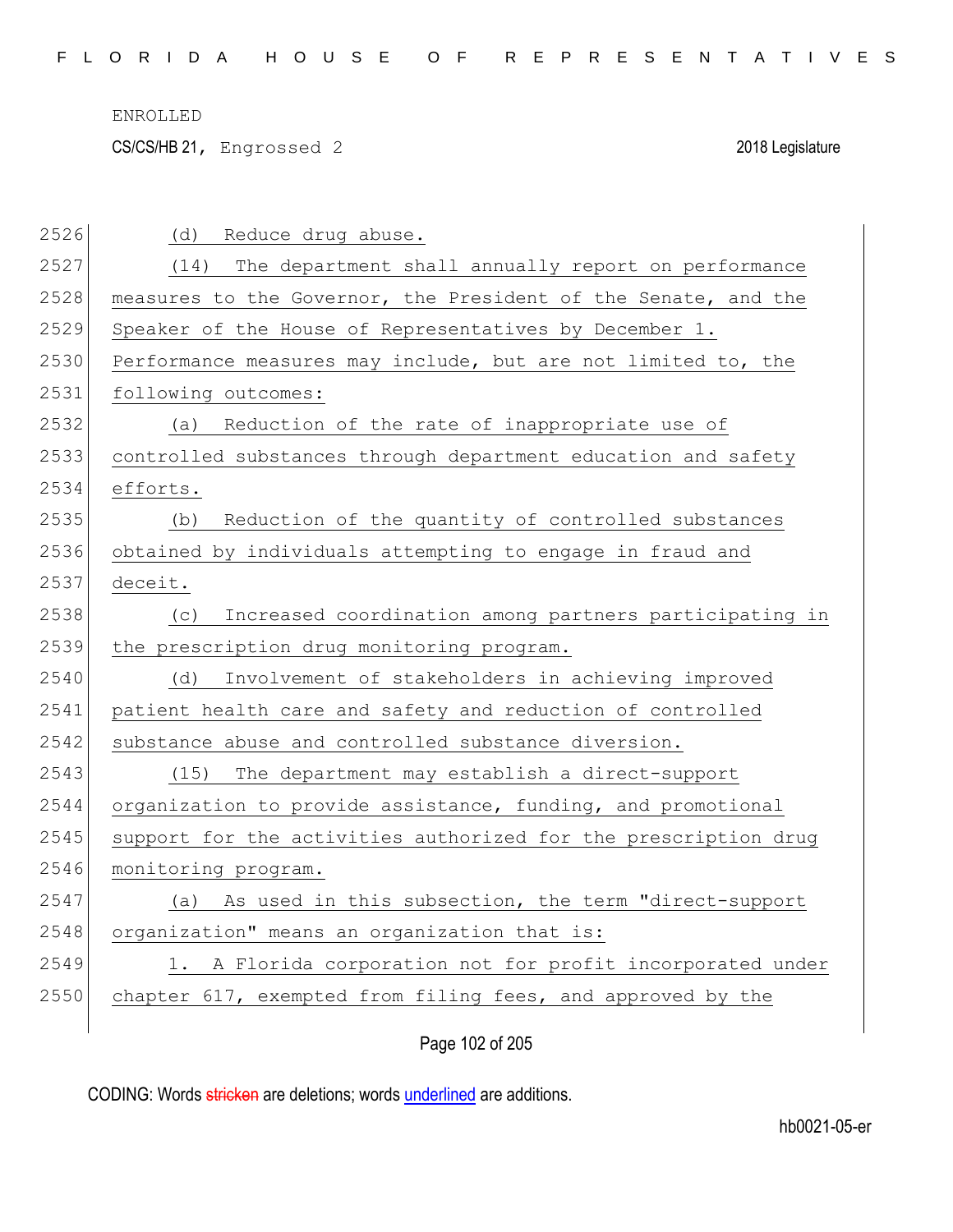CS/CS/HB 21, Engrossed 2 2018 Legislature

| 2551 | Department of State.                                            |
|------|-----------------------------------------------------------------|
| 2552 | 2. Organized and operated to conduct programs and               |
| 2553 | activities; raise funds; request and receive grants, gifts, and |
| 2554 | bequests of money; acquire, receive, hold, and invest, in its   |
| 2555 | own name, securities, funds, objects of value, or other         |
| 2556 | property, either real or personal; and make expenditures or     |
| 2557 | provide funding to or for the direct or indirect benefit of the |
| 2558 | department in the furtherance of the prescription drug          |
| 2559 | monitoring program.                                             |
| 2560 | The State Surgeon General shall appoint a board of<br>(b)       |
| 2561 | directors for the direct-support organization.                  |
| 2562 | 1. The board of directors shall consist of no fewer than        |
| 2563 | five members who shall serve at the pleasure of the State       |
|      |                                                                 |
| 2564 | Surgeon General.                                                |
| 2565 | The State Surgeon General shall provide guidance to<br>2.       |
| 2566 | members of the board to ensure that moneys received by the      |
| 2567 | direct-support organization are not received from inappropriate |
| 2568 | sources. Inappropriate sources include, but are not limited to, |
| 2569 | donors, grantors, persons, prescription drug manufacturers, or  |
| 2570 | organizations that may monetarily or substantively benefit from |
| 2571 | the purchase of goods or services by the department in          |
| 2572 | furtherance of the prescription drug monitoring program.        |
| 2573 | The direct-support organization shall operate under<br>(C)      |
| 2574 | written contract with the department. The contract must, at a   |
| 2575 | minimum, provide for:                                           |

Page 103 of 205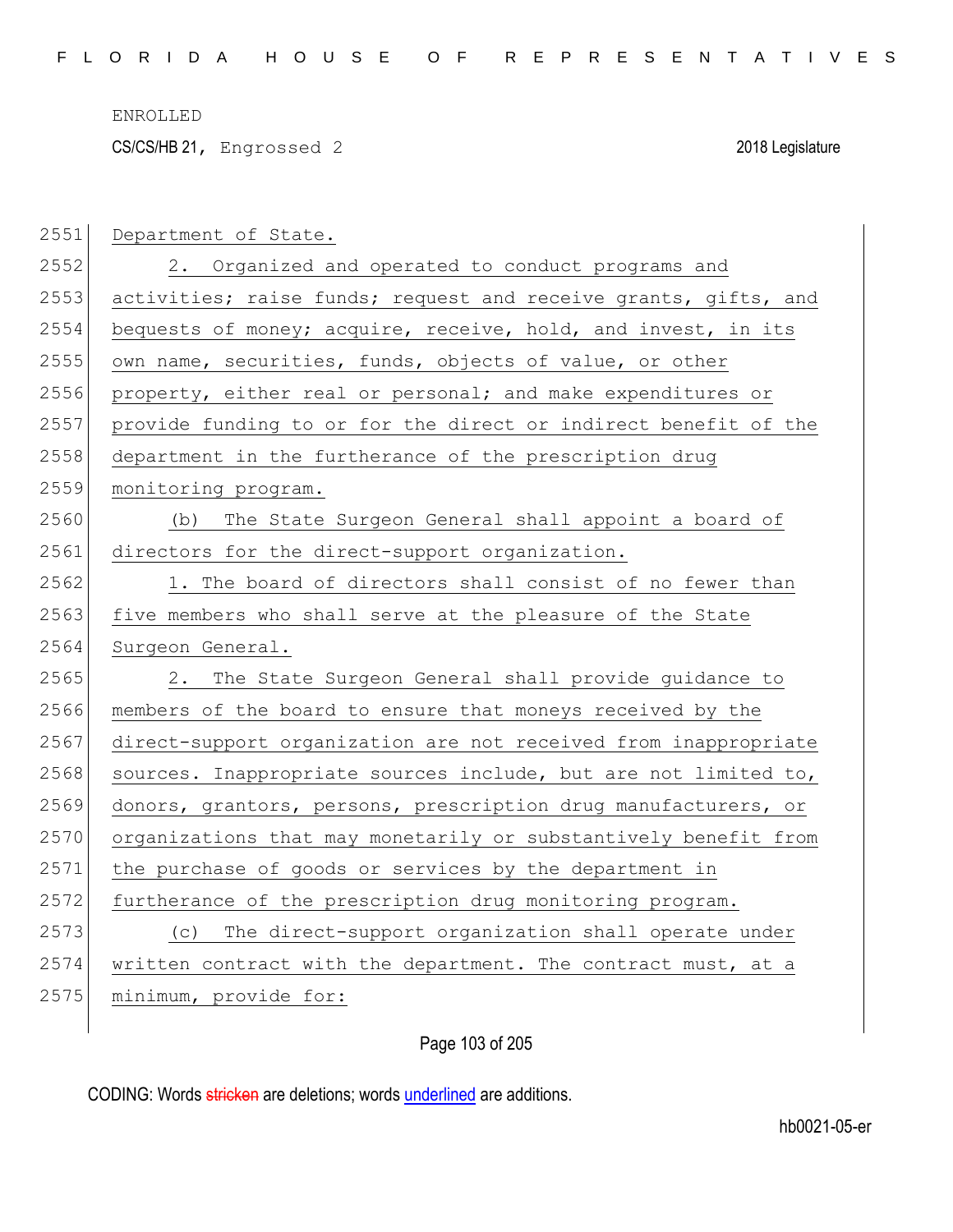CS/CS/HB 21, Engrossed 2 2018 Legislature

| 2576 | Approval of the articles of incorporation and bylaws of<br>1.    |
|------|------------------------------------------------------------------|
| 2577 | the direct-support organization by the department.               |
| 2578 | 2. Submission of an annual budget for the approval of the        |
| 2579 | department.                                                      |
| 2580 | 3. The reversion, without penalty, to the department's           |
| 2581 | grants and donations trust fund for the administration of the    |
| 2582 | prescription drug monitoring program of all moneys and property  |
| 2583 | held in trust by the direct-support organization for the benefit |
| 2584 | of the prescription drug monitoring program if the direct-       |
| 2585 | support organization ceases to exist or if the contract is       |
| 2586 | terminated.                                                      |
| 2587 | 4. The fiscal year of the direct-support organization,           |
| 2588 | which must begin July 1 of each year and end June 30 of the      |
| 2589 | following year.                                                  |
| 2590 | 5. The disclosure of the material provisions of the              |
| 2591 | contract to donors of gifts, contributions, or bequests,         |
| 2592 | including such disclosure on all promotional and fundraising     |
| 2593 | publications, and an explanation to such donors of the           |
| 2594 | distinction between the department and the direct-support        |
| 2595 | organization.                                                    |
| 2596 | 6. The direct-support organization's collecting,                 |
| 2597 | expending, and providing of funds to the department for the      |
| 2598 | development, implementation, and operation of the prescription   |
| 2599 | drug monitoring program as described in this section. The        |
| 2600 | direct-support organization may collect and expend funds to be   |
|      |                                                                  |

Page 104 of 205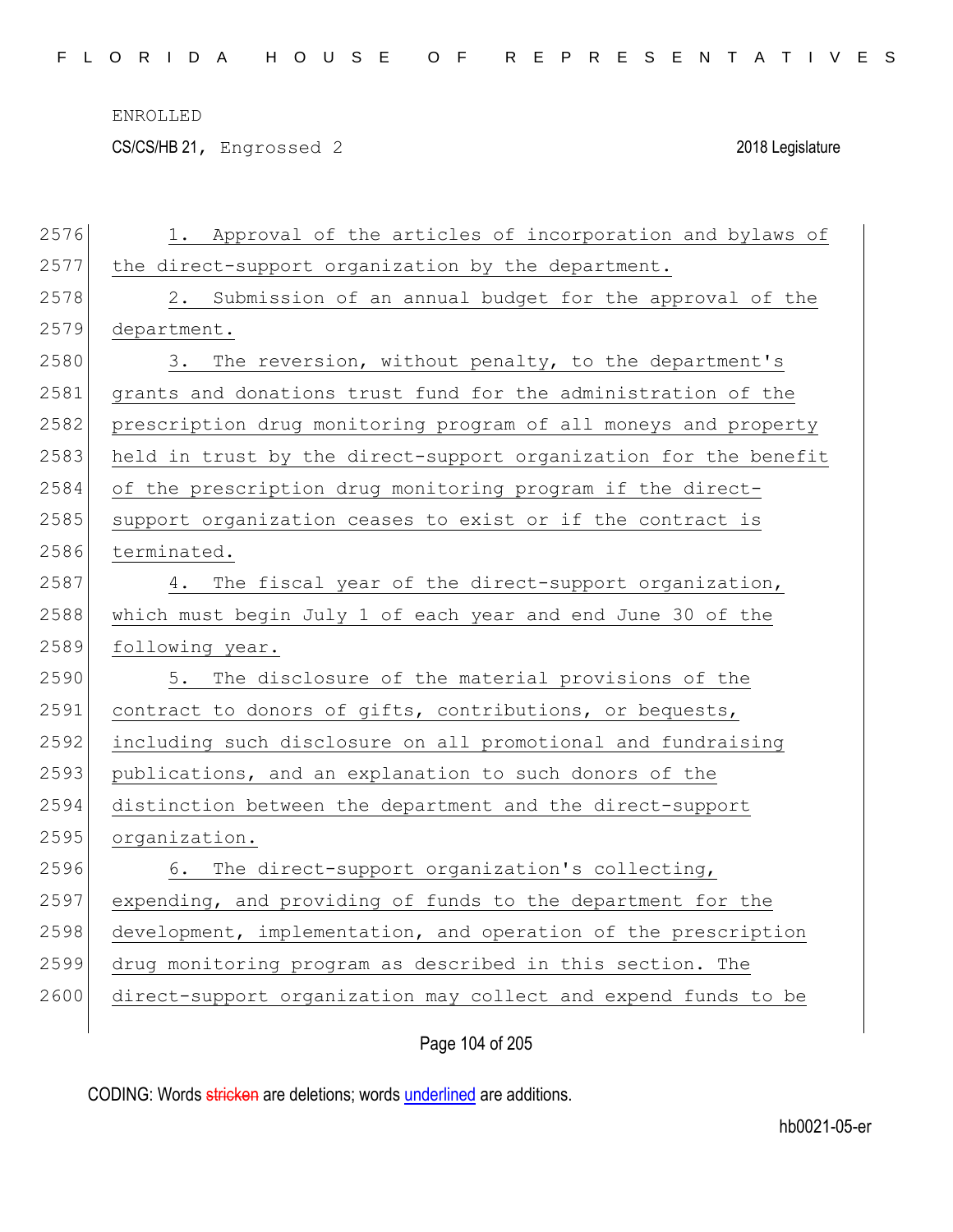CS/CS/HB 21, Engrossed 2 2018 Legislature

| 2601 | used for the functions of the direct-support organization's      |
|------|------------------------------------------------------------------|
| 2602 | board of directors, as necessary and approved by the department. |
| 2603 | In addition, the direct-support organization may collect and     |
| 2604 | provide funding to the department in furtherance of the          |
| 2605 | prescription drug monitoring program by:                         |
| 2606 | a. Establishing and administering the prescription drug          |
| 2607 | monitoring program's electronic system, including hardware and   |
| 2608 | software.                                                        |
| 2609 | Conducting studies on the efficiency and effectiveness<br>b.     |
| 2610 | of the program to include feasibility studies as described in    |
| 2611 | subsection (13).                                                 |
| 2612 | c. Providing funds for future enhancements of the program        |
| 2613 | within the intent of this section.                               |
| 2614 | d. Providing user training of the prescription drug              |
| 2615 | monitoring program, including distribution of materials to       |
| 2616 | promote public awareness and education and conducting workshops  |
| 2617 | or other meetings for health care practitioners, pharmacists,    |
| 2618 | and others as appropriate.                                       |
| 2619 | e. Providing funds for travel expenses.                          |
| 2620 | Providing funds for administrative costs, including<br>f.        |
| 2621 | personnel, audits, facilities, and equipment.                    |
| 2622 | Fulfilling all other requirements necessary to<br>q.             |
| 2623 | implement and operate the program as outlined in this section.   |
| 2624 | Certification by the department that the direct-support<br>7.    |
| 2625 | organization is complying with the terms of the contract in a    |
|      |                                                                  |

Page 105 of 205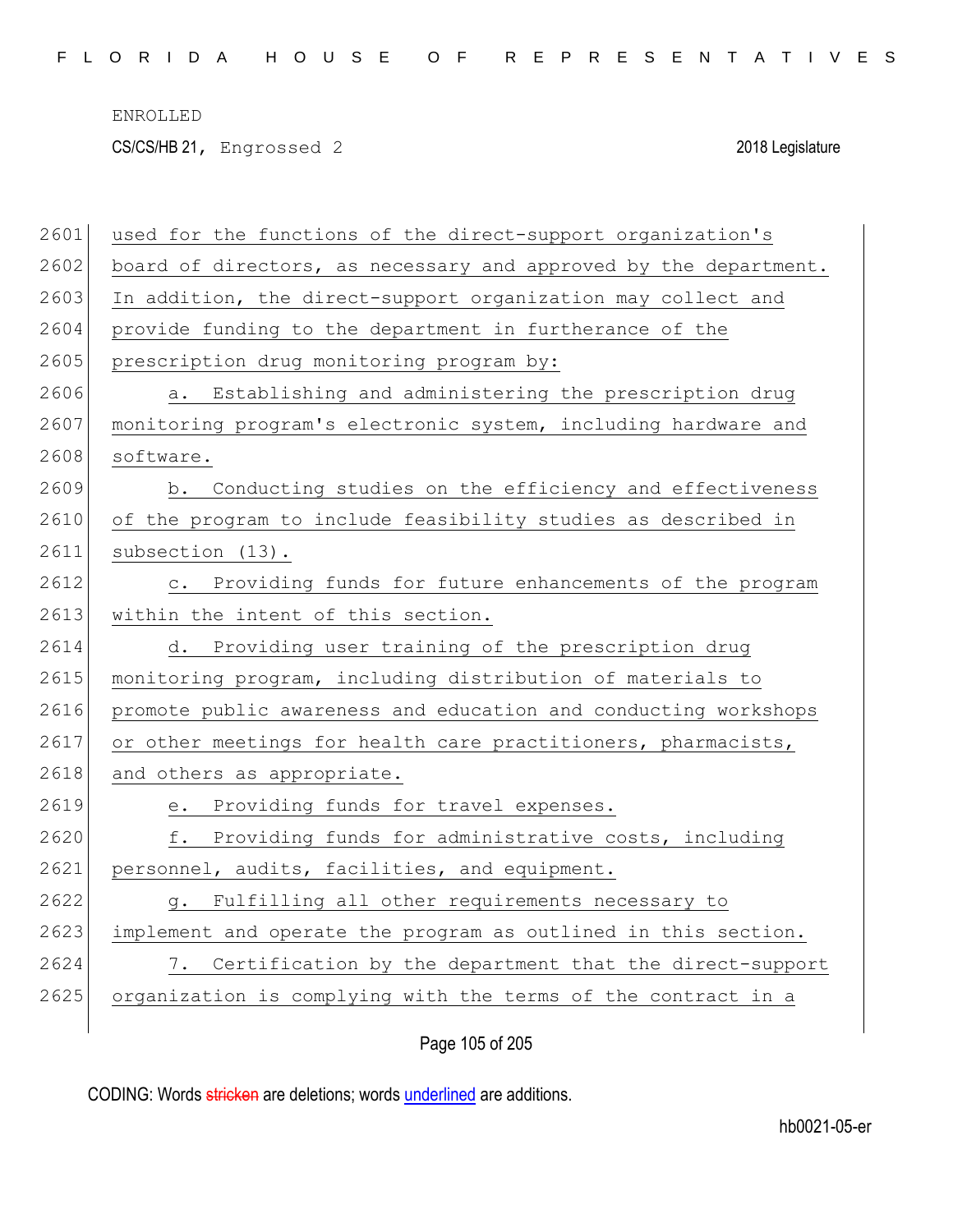CS/CS/HB 21, Engrossed 2 2018 Legislature

| 2626 | manner consistent with and in furtherance of the goals and       |
|------|------------------------------------------------------------------|
| 2627 | purposes of the prescription drug monitoring program and in the  |
| 2628 | best interests of the state. Such certification must be made     |
| 2629 | annually and reported in the official minutes of a meeting of    |
| 2630 | the direct-support organization.                                 |
| 2631 | The activities of the direct-support organization must<br>(d)    |
| 2632 | be consistent with the goals and mission of the department, as   |
| 2633 | determined by the department, and in the best interests of the   |
| 2634 | state. The direct-support organization must obtain written       |
| 2635 | approval from the department for any activities in support of    |
| 2636 | the prescription drug monitoring program before undertaking      |
| 2637 | those activities.                                                |
| 2638 | The direct-support organization shall provide for an<br>(e)      |
| 2639 | independent annual financial audit in accordance with s.         |
| 2640 | 215.981. Copies of the audit shall be provided to the department |
| 2641 | and the Office of Policy and Budget in the Executive Office of   |
| 2642 | the Governor.                                                    |
| 2643 | The direct-support organization may not exercise any<br>(f)      |
| 2644 | power under s. 617.0302(12) or (16).                             |
| 2645 | The direct-support organization is not considered a<br>(g)       |
| 2646 | lobbying firm within the meaning of s. 11.045.                   |
| 2647 | The department may permit, without charge, appropriate<br>(h)    |
| 2648 | use of administrative services, property, and facilities of the  |
| 2649 | department by the direct-support organization, subject to this   |
| 2650 | section. The use must be directly in keeping with the approved   |
|      |                                                                  |

Page 106 of 205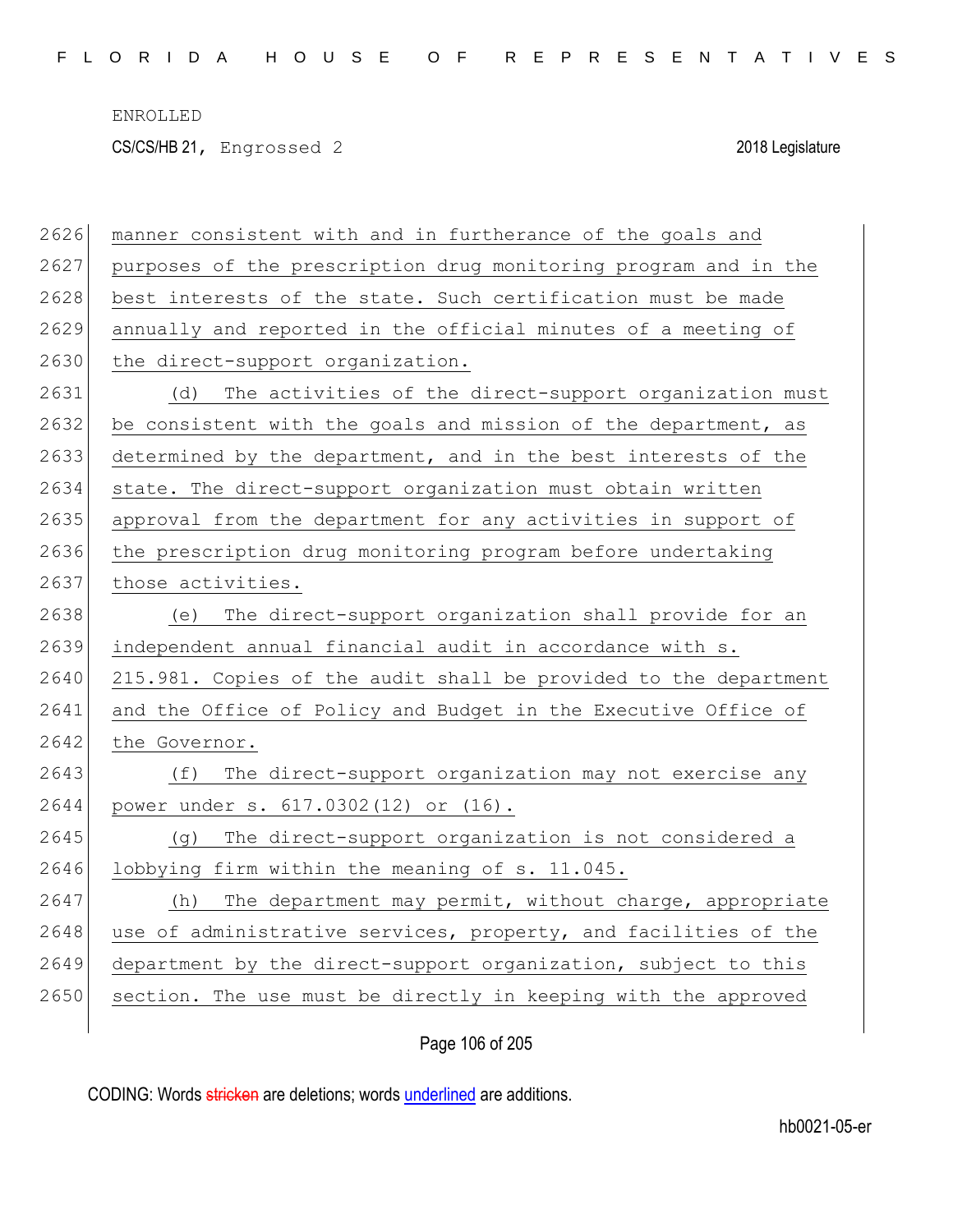| 2651 | purposes of the direct-support organization and may not be made  |
|------|------------------------------------------------------------------|
| 2652 | at times or places that would unreasonably interfere with        |
| 2653 | opportunities for the public to use such facilities for          |
| 2654 | established purposes. Any moneys received from rentals of        |
| 2655 | facilities and properties managed by the department may be held  |
| 2656 | in a separate depository account in the name of the direct-      |
| 2657 | support organization and subject to the provisions of the letter |
| 2658 | of agreement with the department. The letter of agreement must   |
| 2659 | provide that any funds held in the separate depository account   |
| 2660 | in the name of the direct-support organization must revert to    |
| 2661 | the department if the direct-support organization is no longer   |
| 2662 | approved by the department to operate in the best interests of   |
| 2663 | the state.                                                       |
| 2664 | The department may adopt rules under s. 120.54 to<br>(i)         |
| 2665 | govern the use of administrative services, property, or          |
| 2666 | facilities of the department or office by the direct-support     |
| 2667 | organization.                                                    |
| 2668 | (j) The department may not permit the use of any                 |
| 2669 | administrative services, property, or facilities of the state by |
| 2670 | a direct-support organization if that organization does not      |
| 2671 | provide equal membership and employment opportunities to all     |
| 2672 | persons regardless of race, color, religion, gender, age, or     |
| 2673 | national origin.                                                 |
| 2674 | This subsection is repealed October 1, 2027, unless<br>(k)       |
| 2675 | reviewed and saved from repeal by the Legislature.               |
|      |                                                                  |

Page 107 of 205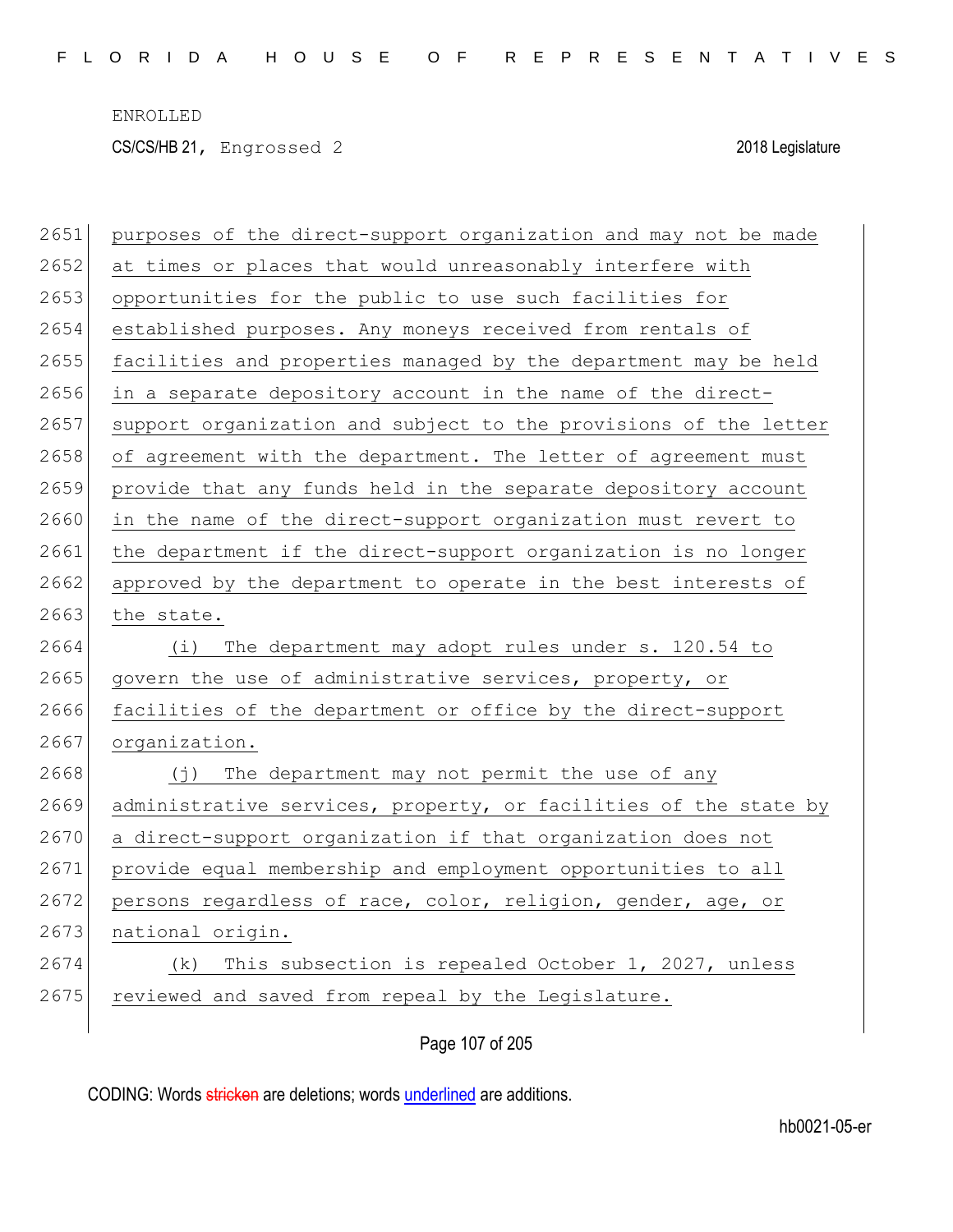CS/CS/HB 21, Engrossed 2 2018 Legislature

| 2676 | The department shall adopt rules necessary to<br>(16)            |
|------|------------------------------------------------------------------|
| 2677 | implement this section.                                          |
| 2678 | Section 11. Section 893.0551, Florida Statutes, is amended       |
| 2679 | to read:                                                         |
| 2680 | 893.0551 Public records exemption for the prescription           |
| 2681 | drug monitoring program.-                                        |
| 2682 | For purposes of this section, the terms used in this<br>(1)      |
| 2683 | section have the same meanings as provided in s. 893.055.        |
| 2684 | The following information of a patient or patient's<br>(2)       |
| 2685 | agent, a health care practitioner, a dispenser, an employee of   |
| 2686 | the practitioner who is acting on behalf of and at the direction |
| 2687 | of the practitioner, a pharmacist, or a pharmacy that is         |
| 2688 | contained in records held by the department under s. 893.055 is  |
| 2689 | confidential and exempt from s. 119.07(1) and s. 24(a), Art. I   |
| 2690 | of the State Constitution:                                       |
| 2691 | (a)<br>Name.                                                     |
| 2692 | Address.<br>(b)                                                  |
| 2693 | Telephone number.<br>(c)                                         |
| 2694 | Insurance plan number.<br>(d)                                    |
| 2695 | Government-issued identification number.<br>(e)                  |
| 2696 | (f)<br>Provider number.                                          |
| 2697 | Drug Enforcement Administration number.<br>(q)                   |
| 2698 | Any other unique identifying information or number.<br>(h)       |
| 2699 | (3)<br>The department shall disclose such confidential and       |
| 2700 | exempt information to the following persons or entities upon     |
|      |                                                                  |

Page 108 of 205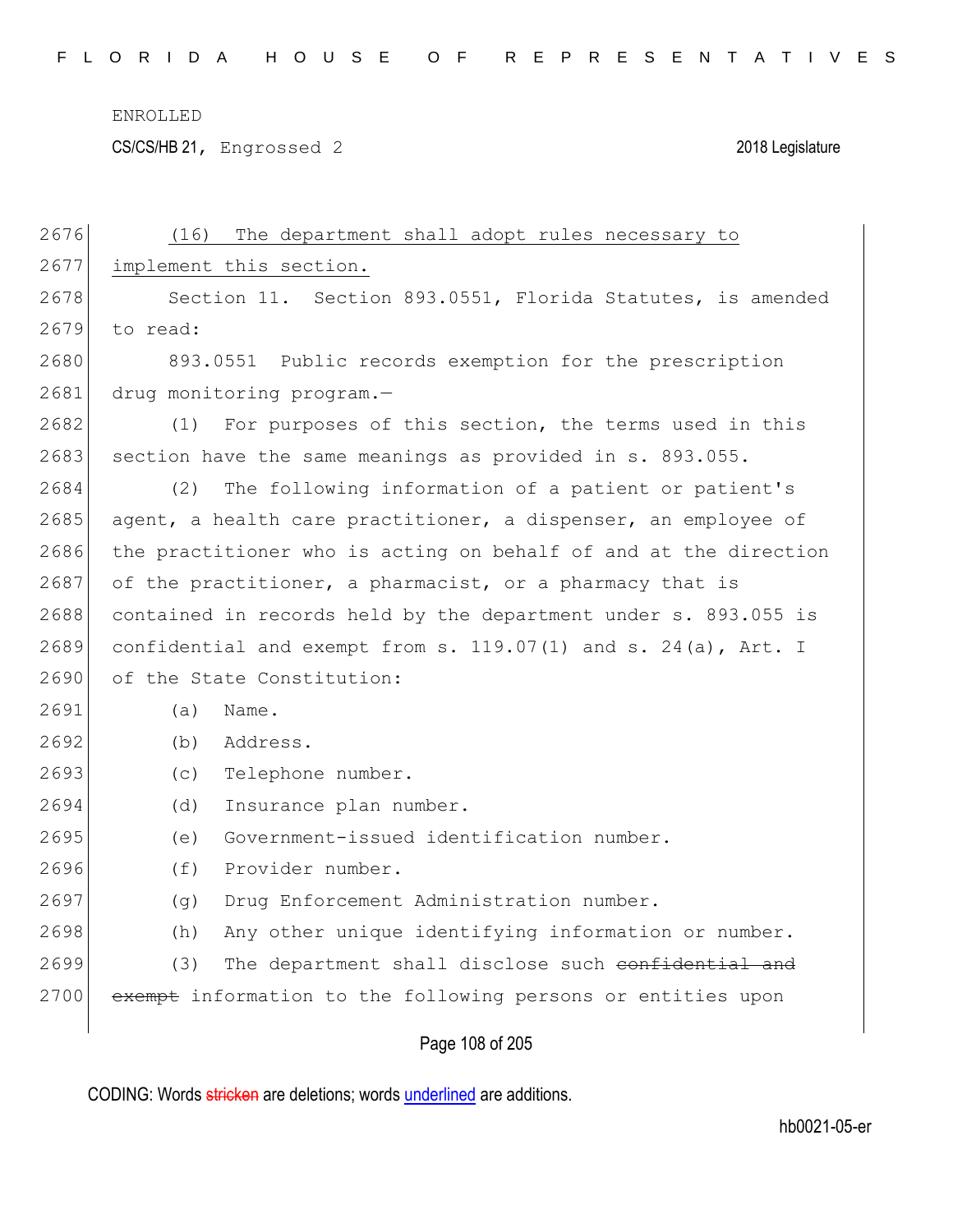| 2701 | request and after using a verification process to ensure the     |
|------|------------------------------------------------------------------|
| 2702 | legitimacy of the request as provided in s. 893.055:             |
| 2703 | (a) A health care practitioner, or his or her designee,          |
| 2704 | who certifies that the information is necessary to provide       |
| 2705 | medical treatment to a current patient in accordance with ss.    |
| 2706 | 893.04, 893.05, and 893.055.                                     |
| 2707 | (b) An employee of the United States Department of               |
| 2708 | Veterans Affairs, the United States Department of Defense, or    |
| 2709 | the Indian Health Service who provides health care services      |
| 2710 | pursuant to such employment and who has the authority to         |
| 2711 | prescribe or dispense controlled substances shall have access to |
| 2712 | the information in the program's system upon verification of     |
| 2713 | such employment.                                                 |
|      |                                                                  |
| 2714 | The program manager and designated support staff for<br>(C)      |
| 2715 | administration of the program, and to provide relevant           |
| 2716 | information to the prescriber, dispenser, and appropriate law    |
| 2717 | enforcement agencies, in accordance with s. 893.055.             |
| 2718 | The department and its relevant health care regulatory<br>(d)    |
| 2719 | boards for investigations involving licensees authorized to      |
| 2720 | prescribe or dispense controlled substances. The department or   |
| 2721 | health care regulatory board may request information from the    |
| 2722 | program but may not have direct access to its system. The        |
| 2723 | department may provide to a law enforcement agency pursuant to   |
| 2724 | ss. 456.066 and 456.073 only information that is relevant to the |
| 2725 | specific controlled substances investigation that prompted the   |

Page 109 of 205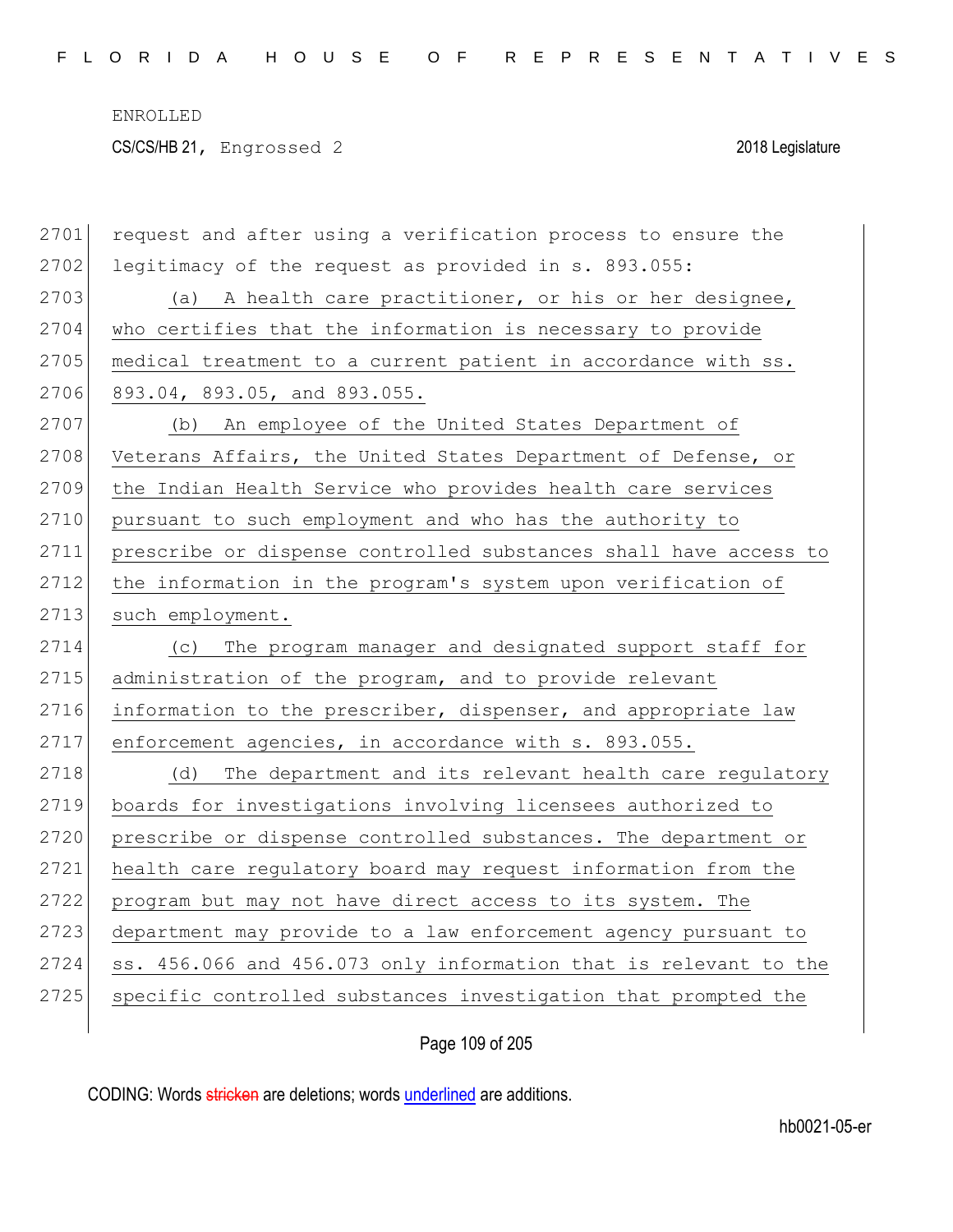CS/CS/HB 21, Engrossed 2 2018 Legislature

2726 request for the information.

2727 (e) $(a + b)$  The Attorney General or his or her designee when 2728 working on Medicaid fraud cases involving prescribed controlled 2729 substances prescription drugs or when the Attorney General has 2730 initiated a review of specific identifiers of Medicaid fraud or 2731 specific identifiers that warrant a Medicaid investigation 2732 regarding prescribed controlled substances prescription drugs. 2733 The Attorney General's Medicaid fraud investigators may not have 2734 direct access to the department's system database. The Attorney 2735 General or his or her designee may disclose to a criminal 2736 justice agency, as defined in s. 119.011, only the confidential 2737 and exempt information received from the department that is 2738 relevant to an identified active investigation that prompted the 2739 request for the information.

2740 (b) The department's relevant health care regulatory 2741 boards responsible for the licensure, regulation, or discipline 2742 of a practitioner, pharmacist, or other person who is authorized 2743 to prescribe, administer, or dispense controlled substances and 2744 who is involved in a specific controlled substances 2745 investigation for prescription drugs involving a designated 2746 person. The health care requiatory boards may request 2747 information from the department but may not have direct access  $2748$  to its database. The health care regulatory boards may provide  $2749$  to a law enforcement agency pursuant to ss.  $456.066$  and  $456.073$ 2750 only information that is relevant to the specific controlled

Page 110 of 205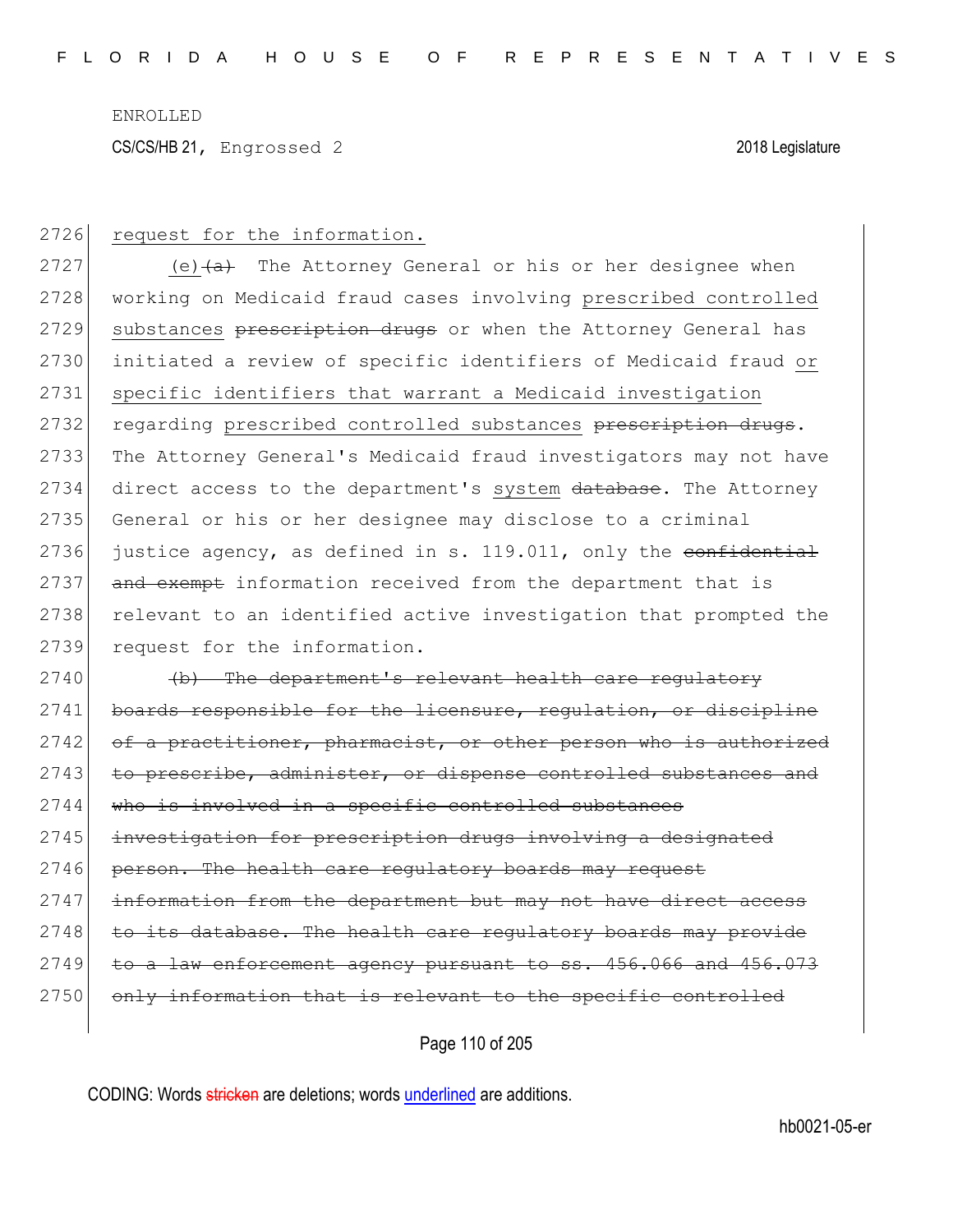CS/CS/HB 21, Engrossed 2 2018 Legislature

## 2751 substances investigation that prompted the request for the 2752 information.

2753  $(f)$  (f)  $(e)$  A law enforcement agency that has initiated an 2754 active investigation involving a specific violation of law 2755 regarding prescription drug abuse or diversion of prescribed 2756 controlled substances and that has entered into a user agreement 2757 with the department. A law enforcement agency may request 2758 information from the department but may not have direct access 2759 to its system database. The law enforcement agency may disclose 2760 to a criminal justice agency, as defined in s. 119.011, only 2761 confidential and exempt information received from the department 2762 that is relevant to an identified active investigation that 2763 prompted the request for such information.

2764 (g) A district medical examiner or associate medical 2765 examiner, as described in s. 406.06, pursuant to his or her 2766 official duties, as required by s. 406.11, to determine the 2767 cause of death of an individual. Such medical examiners may 2768 request information from the department but may not have direct 2769 access to the system

 $2770$  (d) A health care practitioner, or his or her designee, 2771 who certifies that the information is necessary to provide 2772 medical treatment to a current patient in accordance with ss.  $2773$   $893.05$  and  $893.055$ .

 $2774$  (e) A pharmacist, or his or her designee, who certifies  $2775$  that the requested information will be used to dispense

Page 111 of 205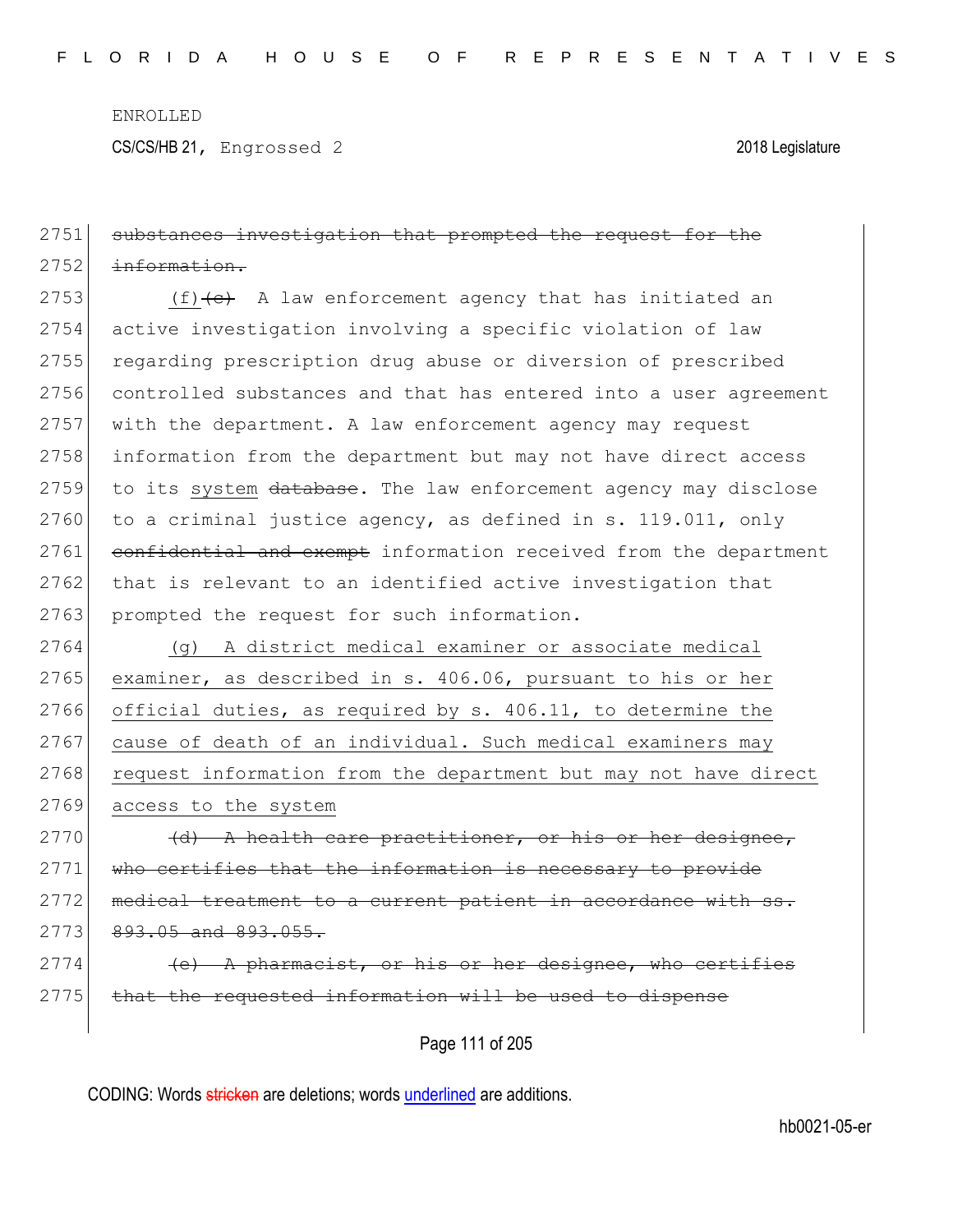CS/CS/HB 21, Engrossed 2 2018 Legislature

| 2776 | controlled substances to a current patient in accordance with    |
|------|------------------------------------------------------------------|
| 2777 | ss. 893.04 and 893.055.                                          |
| 2778 | $(f)$ A patient or the legal quardian or designated health       |
| 2779 | care surrogate for an incapacitated patient, if applicable,      |
| 2780 | making a request as provided in s. 893.055(7) (c) 4.             |
| 2781 | (g) The patient's pharmacy, prescriber, or dispenser, or         |
| 2782 | the designee of the pharmacy, prescriber, or dispenser, who      |
| 2783 | certifies that the information is necessary to provide medical   |
| 2784 | treatment to his or her current patient in accordance with s.    |
| 2785 | 893.055.                                                         |
| 2786 | An impaired practitioner consultant who has been<br>(h)          |
| 2787 | authorized in writing by a participant in, or by a referral to,  |
| 2788 | the impaired practitioner program to access and review           |
| 2789 | information as provided in s. 893.055(5) (e) $893.055(7)$ (e) 5. |
| 2790 | (i) A patient or the legal guardian or designated health         |
| 2791 | care surrogate for an incapacitated patient, if applicable,      |
| 2792 | making a request as provided in s. 893.055(5)(f).                |
| 2793 | If the department determines consistent with its rules<br>(4)    |
| 2794 | that a pattern of controlled substance abuse exists, the         |
| 2795 | department may disclose such confidential and exempt information |
| 2796 | to the applicable law enforcement agency in accordance with s.   |
| 2797 | 893.055. The law enforcement agency may disclose to a criminal   |
| 2798 | justice agency, as defined in s. 119.011, only confidential and  |
| 2799 | exempt information received from the department that is relevant |
| 2800 | to an identified active investigation that is specific to a      |
|      | Page 112 of 205                                                  |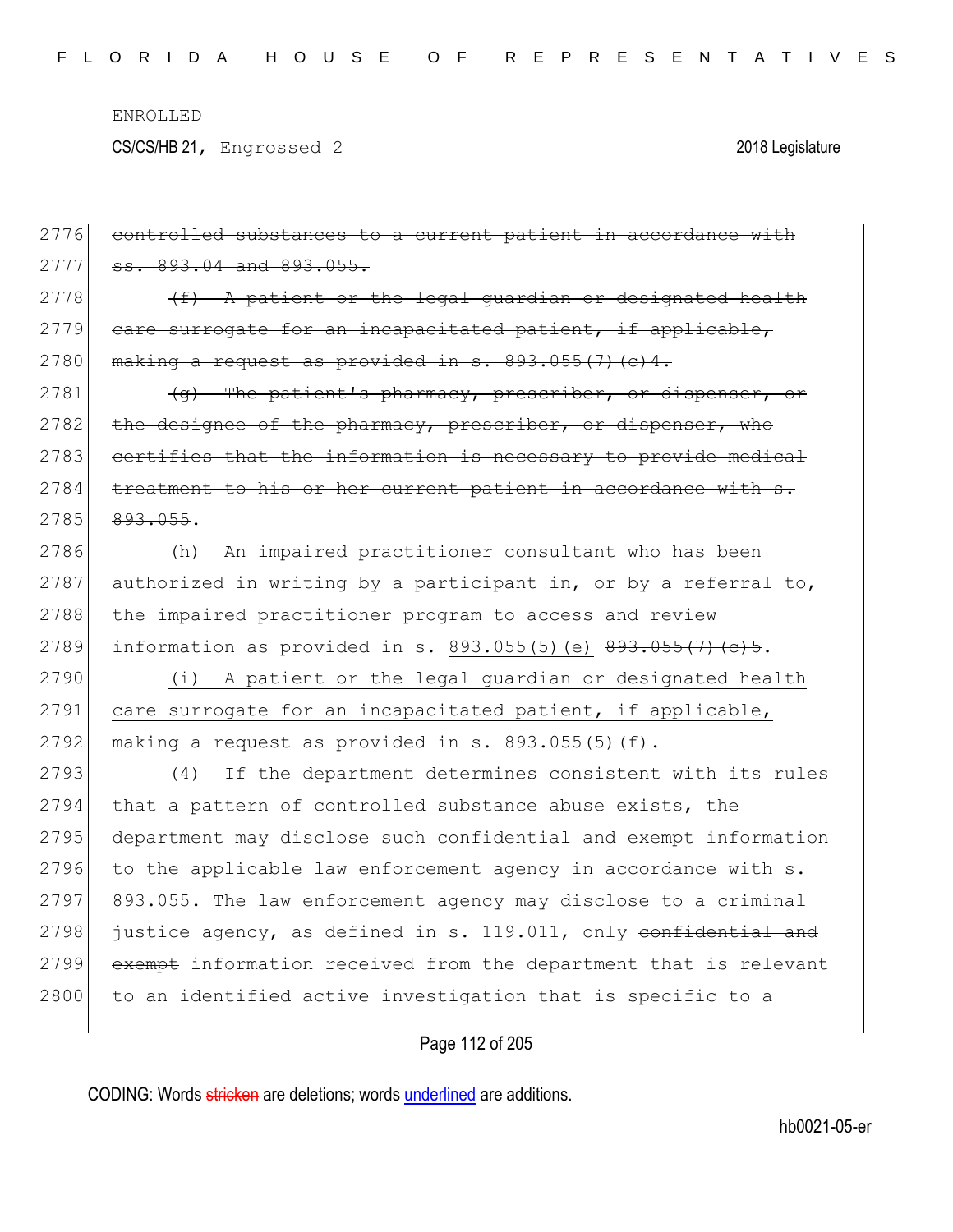```
2801 violation of s. 893.13(7)(a)8., s. 893.13(8)(a), or s.
2802 893.13(8)(b).
2803 (5) Before disclosing confidential and exempt information
2804 to a criminal justice agency or a law enforcement agency
2805 pursuant to this section, the disclosing person or entity must
2806 take steps to ensure the continued confidentiality of all
2807 confidential and exempt information. At a minimum, these steps
2808 must include redacting any nonrelevant information.
2809 (6) An agency or person who obtains any confidential and
```
2810 exempt information pursuant to this section must maintain the 2811 confidential and exempt status of that information and may not 2812 disclose such information unless authorized by law. Information 2813 shared with a state attorney pursuant to paragraph (3)(f)  $\left(3\right)$   $\left(4\right)$ 2814 or paragraph (3)(h)  $\left(3\right)$  (c) may be released only in response to a 2815 discovery demand if such information is directly related to the 2816 criminal case for which the information was requested. Unrelated 2817 information may be released only upon an order of a court of 2818 competent jurisdiction.

2819 (7) A person who willfully and knowingly violates this 2820 section commits a felony of the third degree, punishable as 2821 provided in s. 775.082, s. 775.083, or s. 775.084.

2822 Section 12. Paragraphs (a), (c), (d), (e), (f), and (h) of 2823 subsection  $(1)$ , subsection  $(2)$ , paragraphs  $(a)$  and  $(b)$  of 2824 subsection  $(4)$ , and subsections  $(5)$  and  $(7)$  of section 893.13, 2825 Florida Statutes, are amended to read:

### Page 113 of 205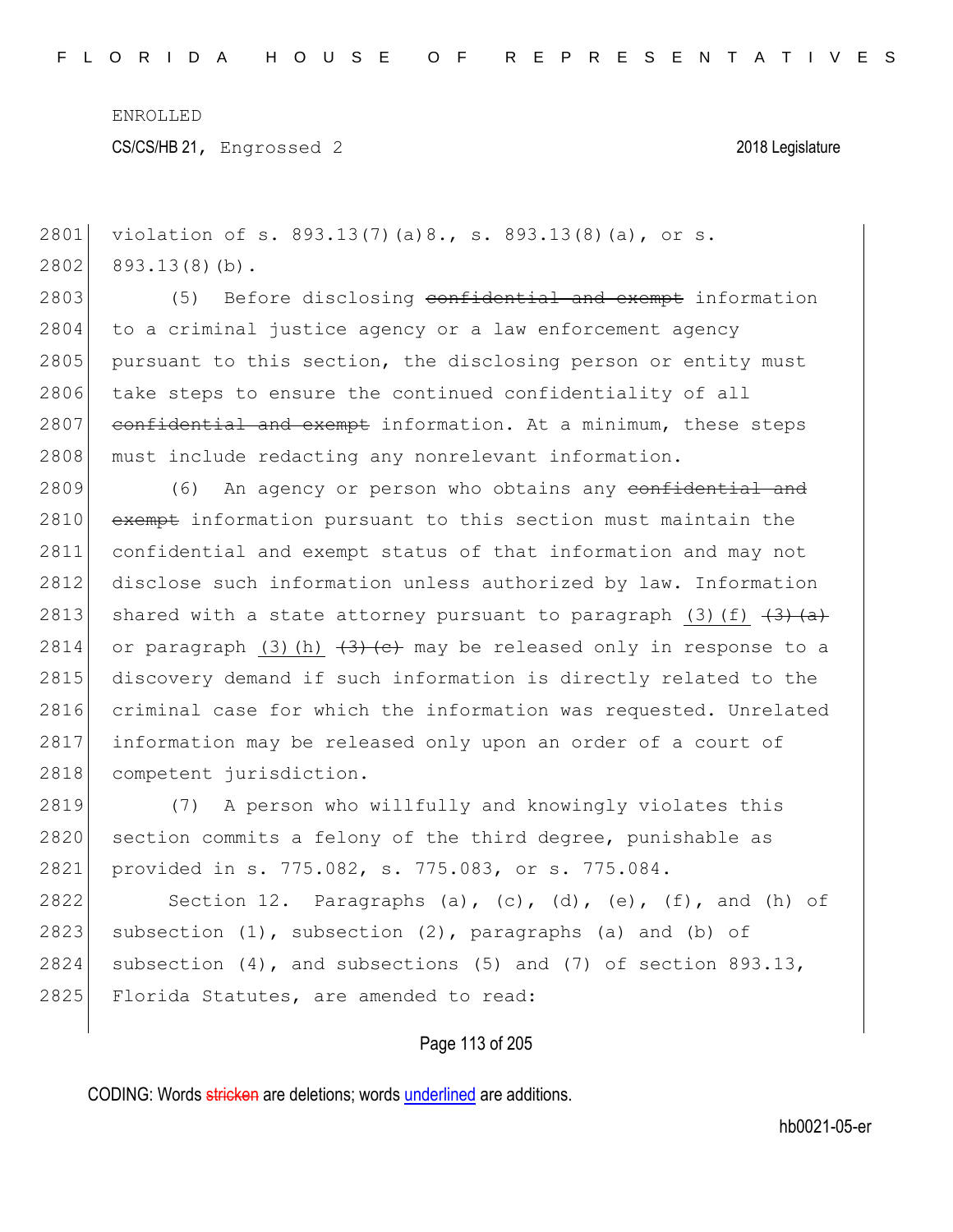| 2826 | Prohibited acts; penalties.-<br>893.13                                              |
|------|-------------------------------------------------------------------------------------|
| 2827 | (1) (a) Except as authorized by this chapter and chapter                            |
| 2828 | 499, a person may not sell, manufacture, or deliver, or possess                     |
| 2829 | with intent to sell, manufacture, or deliver, a controlled                          |
| 2830 | substance. A person who violates this provision with respect to:                    |
| 2831 | 1. A controlled substance named or described in s.                                  |
| 2832 | $893.03(1)(a)$ , $(1)(b)$ , $(1)(d)$ , $(2)(a)$ , $(2)(b)$ , or $(2)(c)5$ .         |
| 2833 | $\frac{1}{2}$ (e) 4. commits a felony of the second degree, punishable as           |
| 2834 | provided in s. 775.082, s. 775.083, or s. 775.084.                                  |
| 2835 | 2. A controlled substance named or described in s.                                  |
| 2836 | 893.03(1)(c), (2)(c)1., (2)(c)2., (2)(c)3., $\frac{1}{2}$ (e)5., (2)(c)6.,          |
| 2837 | $(2)$ (c) 7., $(2)$ (c) 8., $(2)$ (c) 9., $(2)$ (c) 10., $(3)$ , or $(4)$ commits a |
| 2838 | felony of the third degree, punishable as provided in s.                            |
| 2839 | 775.082, s. 775.083, or s. 775.084.                                                 |
| 2840 | 3. A controlled substance named or described in s.                                  |
| 2841 | 893.03(5) commits a misdemeanor of the first degree, punishable                     |
| 2842 | as provided in s. 775.082 or s. 775.083.                                            |
| 2843 | Except as authorized by this chapter, a person may not<br>(C)                       |
| 2844 | sell, manufacture, or deliver, or possess with intent to sell,                      |
| 2845 | manufacture, or deliver, a controlled substance in, on, or                          |
| 2846 | within 1,000 feet of the real property comprising a child care                      |
| 2847 | facility as defined in s. 402.302 or a public or private                            |
| 2848 | elementary, middle, or secondary school between the hours of 6                      |
| 2849 | a.m. and 12 midnight, or at any time in, on, or within 1,000                        |
| 2850 | feet of real property comprising a state, county, or municipal                      |
|      |                                                                                     |

# Page 114 of 205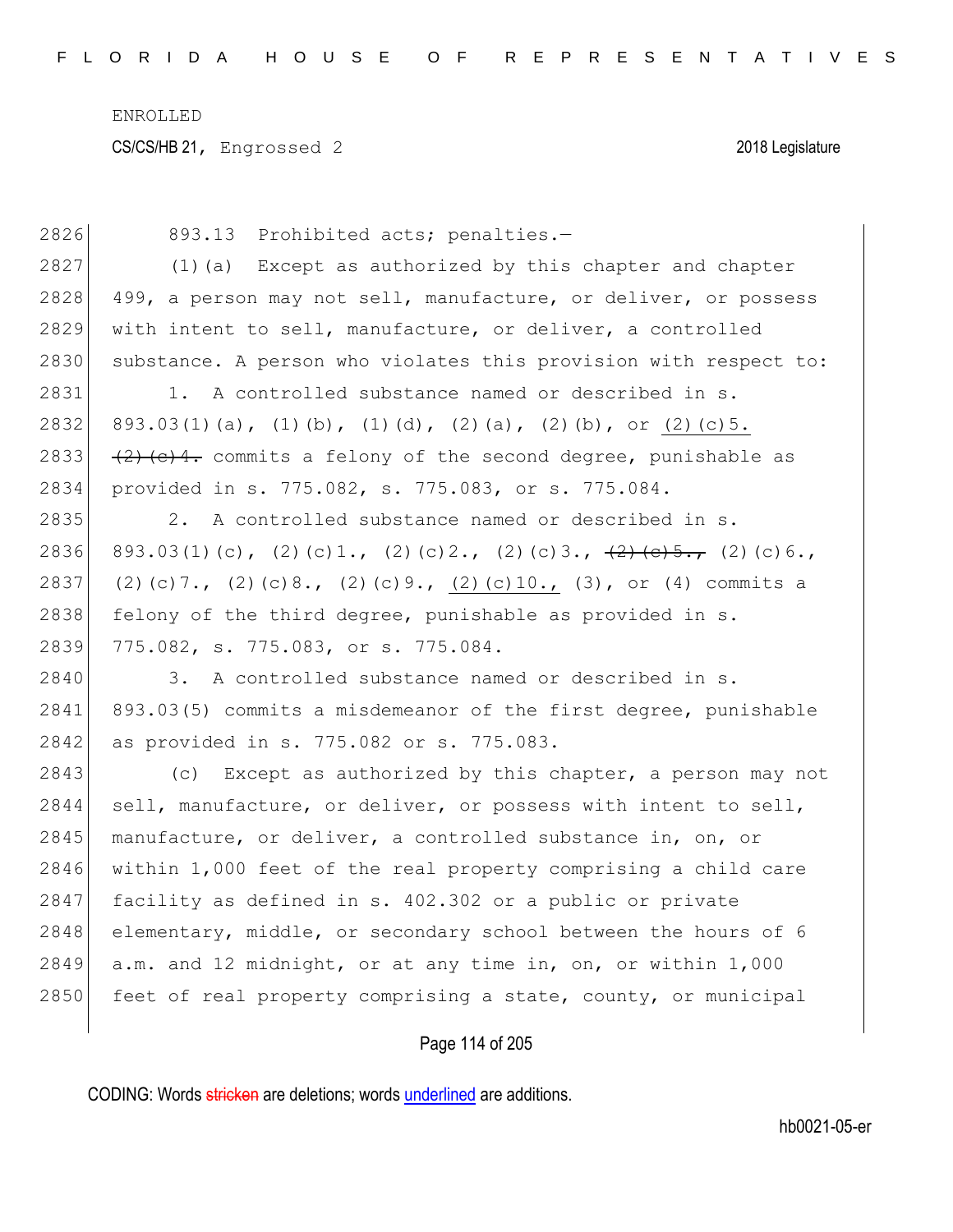2851 park, a community center, or a publicly owned recreational 2852 facility. As used in this paragraph, the term "community center" 2853 means a facility operated by a nonprofit community-based 2854 organization for the provision of recreational, social, or 2855 educational services to the public. A person who violates this 2856 paragraph with respect to: 2857 1. A controlled substance named or described in s. 2858 893.03(1)(a), (1)(b), (1)(d), (2)(a), (2)(b), or (2)(c)5. 2859  $(2)$   $(2)$   $(2)$   $(2)$   $(2)$   $(2)$   $(2)$   $(2)$   $(2)$   $(2)$   $(2)$   $(2)$   $(2)$   $(2)$   $(2)$   $(2)$   $(2)$   $(2)$   $(2)$   $(2)$   $(2)$   $(2)$   $(2)$   $(2)$   $(2)$   $(2)$   $(2)$   $(2)$   $(2)$   $(2)$   $(2)$   $(2)$   $(2)$   $(2)$   $(2)$   $(2)$  2860 provided in s. 775.082, s. 775.083, or s. 775.084. The defendant 2861 must be sentenced to a minimum term of imprisonment of 3 2862 calendar years unless the offense was committed within  $1,000$ 2863 feet of the real property comprising a child care facility as 2864 defined in s. 402.302. 2865 2. A controlled substance named or described in s. 2866 893.03(1)(c), (2)(c)1., (2)(c)2., (2)(c)3.,  $\frac{1}{2}$ (e)5., (2)(c)6., 2867 (2)(c)7., (2)(c)8., (2)(c)9., (2)(c)10., (3), or (4) commits a  $2868$  felony of the second degree, punishable as provided in s. 2869 775.082, s. 775.083, or s. 775.084. 2870 3. Any other controlled substance, except as lawfully 2871 sold, manufactured, or delivered, must be sentenced to pay a 2872 \$500 fine and to serve 100 hours of public service in addition 2873 to any other penalty prescribed by law. 2874  $2875$  This paragraph does not apply to a child care facility unless

Page 115 of 205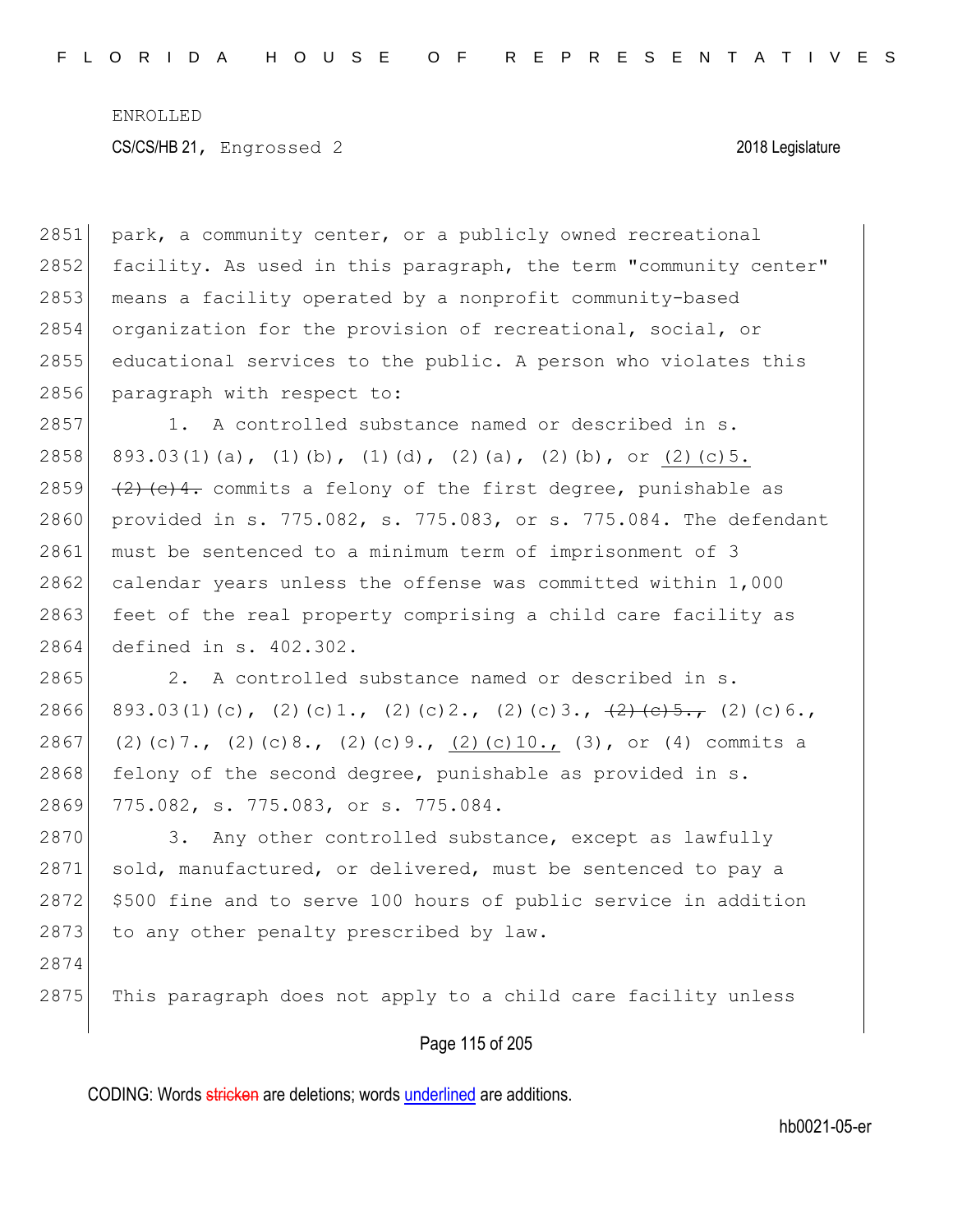2876 the owner or operator of the facility posts a sign that is not 2877 less than 2 square feet in size with a word legend identifying 2878 the facility as a licensed child care facility and that is 2879 posted on the property of the child care facility in a 2880 conspicuous place where the sign is reasonably visible to the 2881 public.

2882 (d) Except as authorized by this chapter, a person may not 2883 sell, manufacture, or deliver, or possess with intent to sell, 2884 manufacture, or deliver, a controlled substance in, on, or 2885 within 1,000 feet of the real property comprising a public or  $2886$  private college, university, or other postsecondary educational 2887 institution. A person who violates this paragraph with respect 2888 to:

2889 1. A controlled substance named or described in s. 2890 893.03(1)(a), (1)(b), (1)(d), (2)(a), (2)(b), or (2)(c)5. 2891  $(2)$  (c)4. commits a felony of the first degree, punishable as 2892 provided in s. 775.082, s. 775.083, or s. 775.084.

2893 2. A controlled substance named or described in s. 2894 893.03(1)(c), (2)(c)1., (2)(c)2., (2)(c)3.,  $\frac{1}{2}$ (e)5., (2)(c)6., 2895 (2)(c)7., (2)(c)8., (2)(c)9., (2)(c)10., (3), or (4) commits a 2896 felony of the second degree, punishable as provided in s. 2897 775.082, s. 775.083, or s. 775.084.

2898 3. Any other controlled substance, except as lawfully 2899 sold, manufactured, or delivered, must be sentenced to pay a 2900 \$500 fine and to serve 100 hours of public service in addition

### Page 116 of 205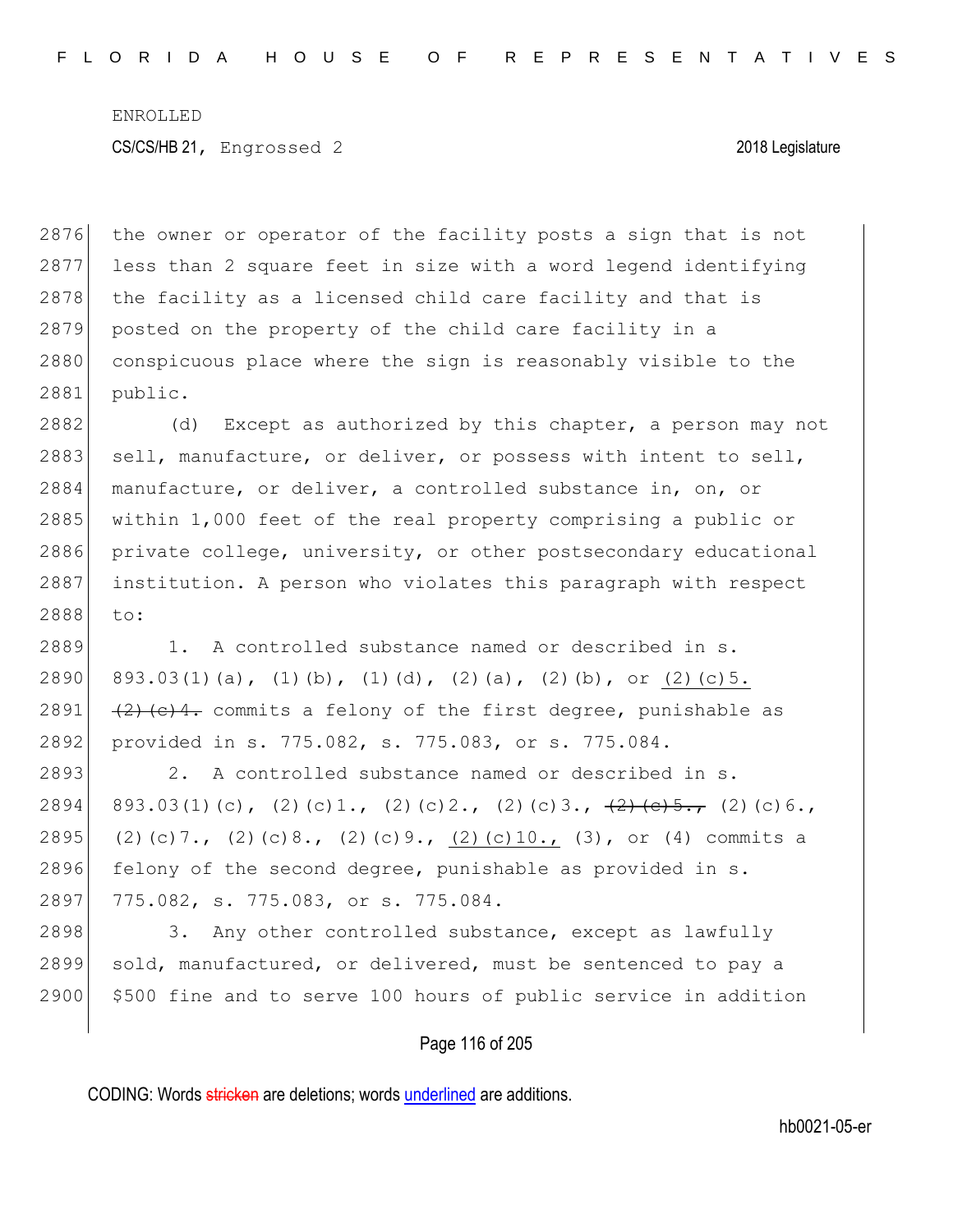2901 to any other penalty prescribed by law.

2902 (e) Except as authorized by this chapter, a person may not 2903 sell, manufacture, or deliver, or possess with intent to sell, 2904 manufacture, or deliver, a controlled substance not authorized 2905 by law in, on, or within 1,000 feet of a physical place for 2906 worship at which a church or religious organization regularly 2907 conducts religious services or within 1,000 feet of a  $2908$  convenience business as defined in s.  $812.171$ . A person who 2909 violates this paragraph with respect to:

2910 1. A controlled substance named or described in s. 2911 893.03(1)(a), (1)(b), (1)(d), (2)(a), (2)(b), or (2)(c)5. 2912  $(2)$   $(2)$   $(2)$   $(2)$   $(2)$   $(2)$   $(2)$   $(2)$   $(2)$   $(2)$   $(2)$   $(2)$   $(2)$   $(2)$   $(2)$   $(2)$   $(2)$   $(2)$   $(2)$   $(2)$   $(2)$   $(2)$   $(2)$   $(2)$   $(2)$   $(2)$   $(2)$   $(2)$   $(2)$   $(2)$   $(2)$   $(2)$   $(2)$   $(2)$   $(2)$   $(2)$  2913 provided in s. 775.082, s. 775.083, or s. 775.084.

2914 2. A controlled substance named or described in s. 2915 893.03(1)(c), (2)(c)1., (2)(c)2., (2)(c)3.,  $\frac{1}{2}$ (e)5., (2)(c)6., 2916 (2)(c)7., (2)(c)8., (2)(c)9., (2)(c)10., (3), or (4) commits a 2917 felony of the second degree, punishable as provided in s. 2918 775.082, s. 775.083, or s. 775.084.

2919 3. Any other controlled substance, except as lawfully 2920 sold, manufactured, or delivered, must be sentenced to pay a 2921 \$500 fine and to serve 100 hours of public service in addition 2922 to any other penalty prescribed by law.

2923  $( f )$  Except as authorized by this chapter, a person may not 2924 sell, manufacture, or deliver, or possess with intent to sell, 2925 manufacture, or deliver, a controlled substance in, on, or

### Page 117 of 205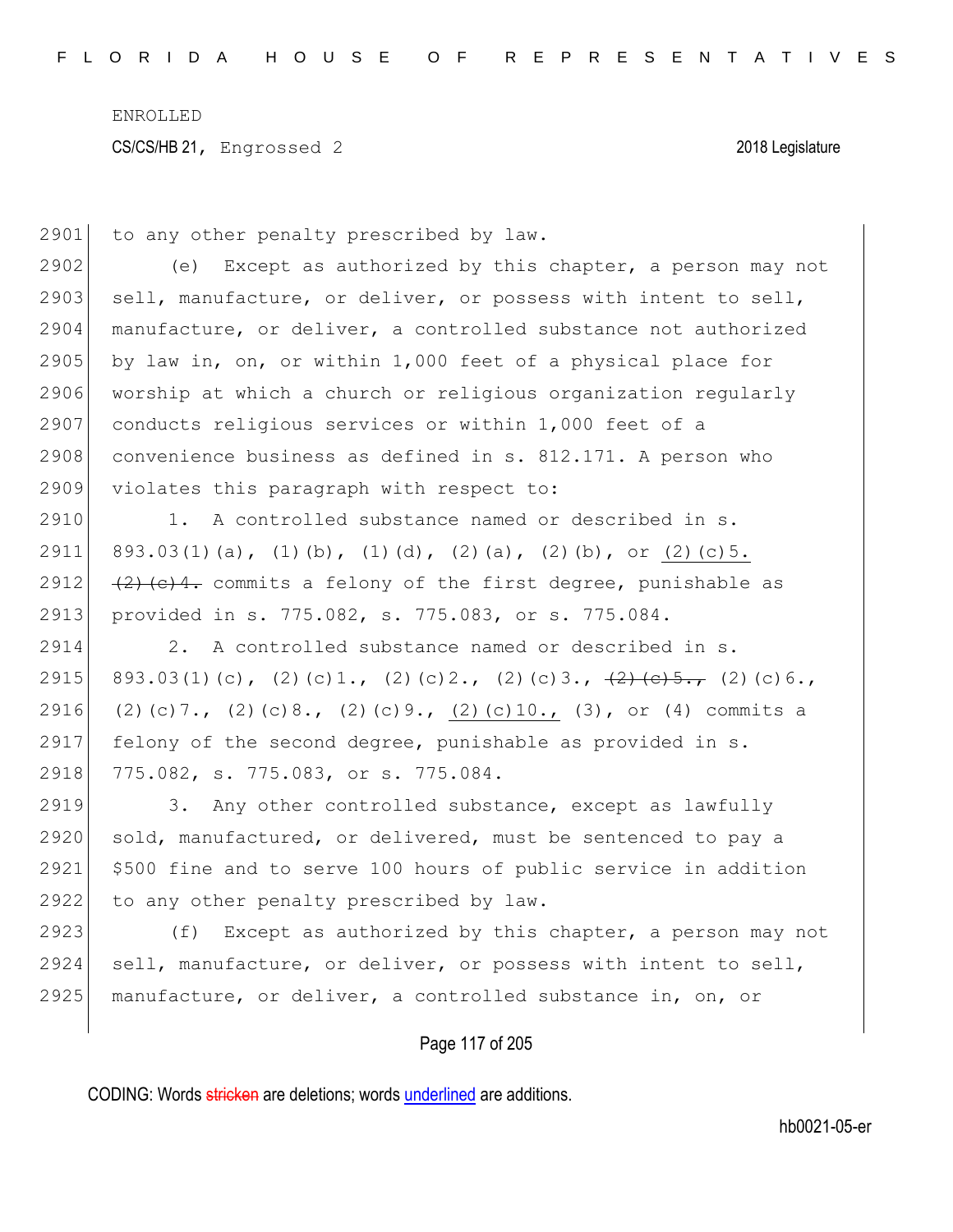2926 within 1,000 feet of the real property comprising a public 2927 housing facility at any time. As used in this section, the term 2928 "real property comprising a public housing facility" means real 2929 property, as defined in s.  $421.03(12)$ , of a public corporation 2930 created as a housing authority pursuant to part I of chapter 2931 421. A person who violates this paragraph with respect to: 2932 1. A controlled substance named or described in s. 2933 893.03(1)(a), (1)(b), (1)(d), (2)(a), (2)(b), or (2)(c)5. 2934  $(2)$   $(2)$   $(2)$   $(2)$   $(2)$   $(2)$   $(2)$   $(2)$   $(2)$   $(2)$   $(2)$   $(2)$   $(2)$   $(2)$   $(2)$   $(2)$   $(2)$   $(2)$   $(2)$   $(2)$   $(2)$   $(2)$   $(2)$   $(2)$   $(2)$   $(2)$   $(2)$   $(2)$   $(2)$   $(2)$   $(2)$   $(2)$   $(2)$   $(2)$   $(2)$   $(2)$  2935 provided in s. 775.082, s. 775.083, or s. 775.084. 2936 2. A controlled substance named or described in s. 2937 893.03(1)(c), (2)(c)1., (2)(c)2., (2)(c)3.,  $\frac{12}{5}$ , (2)(c)6., 2938 (2)(c)7., (2)(c)8., (2)(c)9., (2)(c)10., (3), or (4) commits a 2939 felony of the second degree, punishable as provided in s. 2940 775.082, s. 775.083, or s. 775.084. 2941 3. Any other controlled substance, except as lawfully 2942 sold, manufactured, or delivered, must be sentenced to pay a 2943 \$500 fine and to serve 100 hours of public service in addition 2944 to any other penalty prescribed by law. 2945 (h) Except as authorized by this chapter, a person may not 2946 sell, manufacture, or deliver, or possess with intent to sell, 2947 manufacture, or deliver, a controlled substance in, on, or 2948 within 1,000 feet of the real property comprising an assisted 2949 living facility, as that term is used in chapter 429. A person 2950 who violates this paragraph with respect to:

Page 118 of 205

CODING: Words stricken are deletions; words underlined are additions.

hb0021-05-er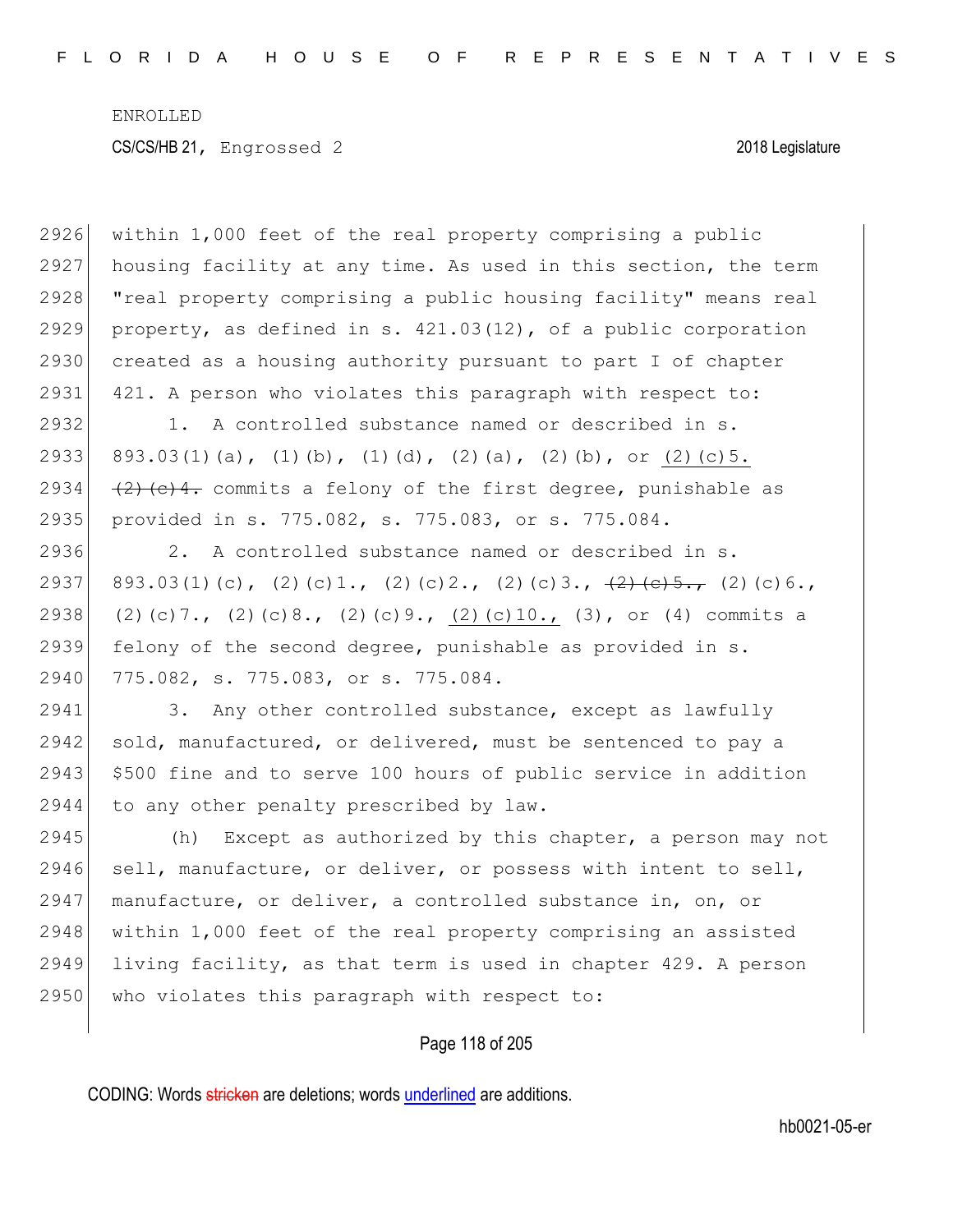| 2951 | 1. A controlled substance named or described in s.                                  |
|------|-------------------------------------------------------------------------------------|
| 2952 | $893.03(1)(a)$ , $(1)(b)$ , $(1)(d)$ , $(2)(a)$ , $(2)(b)$ , or $(2)(c)5$ .         |
| 2953 | $(2)$ (e)4. commits a felony of the first degree, punishable as                     |
| 2954 | provided in s. 775.082, s. 775.083, or s. 775.084.                                  |
| 2955 | 2. A controlled substance named or described in s.                                  |
| 2956 | 893.03(1)(c), (2)(c)1., (2)(c)2., (2)(c)3., $\frac{1}{2}$ (e)5., (2)(c)6.,          |
| 2957 | $(2)$ (c) 7., $(2)$ (c) 8., $(2)$ (c) 9., $(2)$ (c) 10., $(3)$ , or $(4)$ commits a |
| 2958 | felony of the second degree, punishable as provided in s.                           |
| 2959 | 775.082, s. 775.083, or s. 775.084.                                                 |
| 2960 | 3. Any other controlled substance, except as lawfully                               |
| 2961 | sold, manufactured, or delivered, must be sentenced to pay a                        |
| 2962 | \$500 fine and to serve 100 hours of public service in addition                     |
| 2963 | to any other penalty prescribed by law.                                             |
| 2964 | (2) (a) Except as authorized by this chapter and chapter                            |
| 2965 | 499, a person may not purchase, or possess with intent to                           |
| 2966 | purchase, a controlled substance. A person who violates this                        |
| 2967 | provision with respect to:                                                          |
| 2968 | 1. A controlled substance named or described in s.                                  |
| 2969 | $893.03(1)(a)$ , $(1)(b)$ , $(1)(d)$ , $(2)(a)$ , $(2)(b)$ , or $(2)(c)5$ .         |
| 2970 | $\frac{1}{2}$ (e) 4. commits a felony of the second degree, punishable as           |
| 2971 | provided in s. 775.082, s. 775.083, or s. 775.084.                                  |
| 2972 | 2. A controlled substance named or described in s.                                  |
| 2973 | 893.03(1)(c), (2)(c)1., (2)(c)2., (2)(c)3., <del>(2)(e)5.,</del> (2)(c)6.,          |
| 2974 | $(2)$ (c) 7., (2) (c) 8., (2) (c) 9., (2) (c) 10., (3), or (4) commits a            |
| 2975 | felony of the third degree, punishable as provided in s.                            |
|      | Page 119 of 205                                                                     |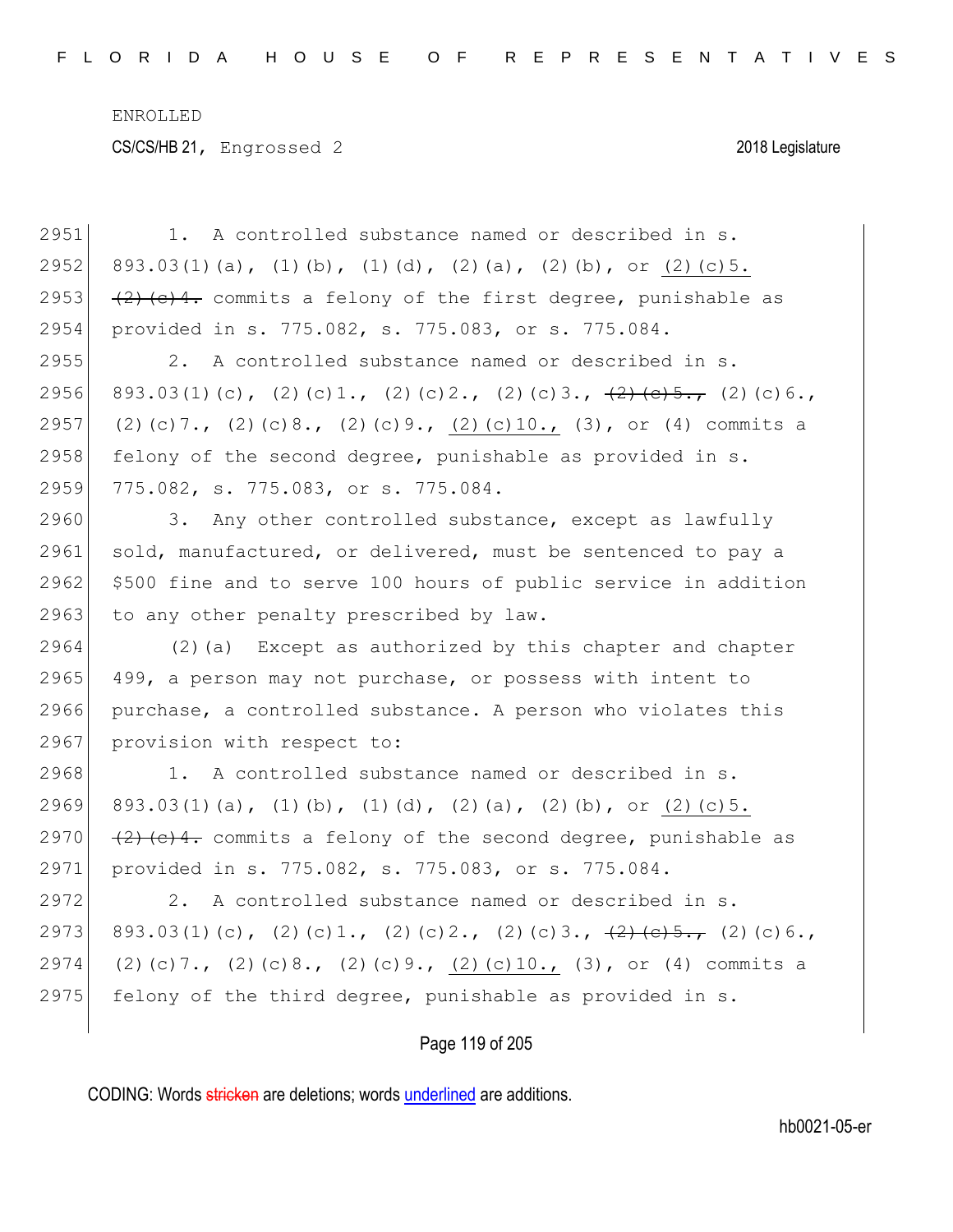2976 775.082, s. 775.083, or s. 775.084.

2977 3. A controlled substance named or described in s.  $2978$  893.03(5) commits a misdemeanor of the first degree, punishable 2979 as provided in s. 775.082 or s. 775.083.

2980 (b) Except as provided in this chapter, a person may not 2981 purchase more than 10 grams of any substance named or described 2982 in s. 893.03(1)(a) or (1)(b), or any combination thereof, or any 2983 mixture containing any such substance. A person who violates 2984 this paragraph commits a felony of the first degree, punishable 2985 as provided in s. 775.082, s. 775.083, or s. 775.084.

2986 (4) Except as authorized by this chapter, a person 18 2987 years of age or older may not deliver any controlled substance 2988 to a person younger than 18 years of age, use or hire a person 2989 younger than 18 years of age as an agent or employee in the sale 2990 or delivery of such a substance, or use such person to assist in 2991 avoiding detection or apprehension for a violation of this 2992 chapter. A person who violates this subsection with respect to:

 (a) A controlled substance named or described in s. 2994 893.03(1)(a), (1)(b), (1)(d), (2)(a), (2)(b), or (2)(c)5.  $(2)$   $(2)$   $(2)$   $(2)$   $(2)$   $(2)$   $(2)$   $(2)$   $(2)$   $(2)$   $(2)$   $(2)$   $(2)$   $(2)$   $(2)$   $(2)$   $(2)$   $(2)$   $(2)$   $(2)$   $(2)$   $(2)$   $(2)$   $(2)$   $(2)$   $(2)$   $(2)$   $(2)$   $(2)$   $(2)$   $(2)$   $(2)$   $(2)$   $(2)$   $(2)$   $(2)$  provided in s. 775.082, s. 775.083, or s. 775.084.

 (b) A controlled substance named or described in s. 2998 893.03(1)(c), (2)(c)1., (2)(c)2., (2)(c)3.,  $\frac{12}{(2.5 \cdot 5.7)}$  (2)(c)6., (2)(c)7., (2)(c)8., (2)(c)9., (2)(c)10., (3), or (4) commits a felony of the second degree, punishable as provided in s.

Page 120 of 205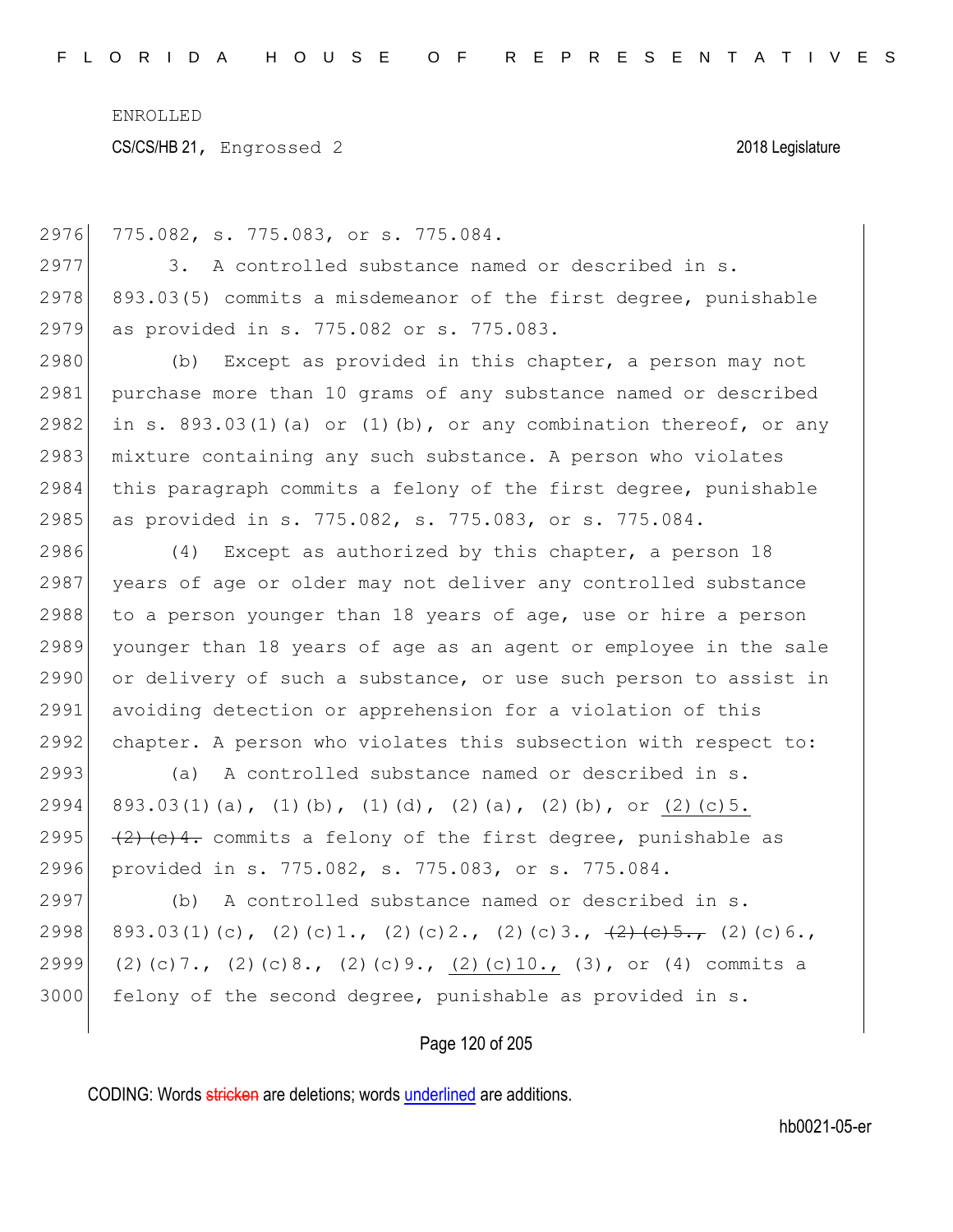| 3001 | 775.082, s. 775.083, or s. 775.084.                                                 |
|------|-------------------------------------------------------------------------------------|
| 3002 |                                                                                     |
| 3003 | Imposition of sentence may not be suspended or deferred, and the                    |
| 3004 | person so convicted may not be placed on probation.                                 |
| 3005 | (5)<br>A person may not bring into this state any controlled                        |
| 3006 | substance unless the possession of such controlled substance is                     |
| 3007 | authorized by this chapter or unless such person is licensed to                     |
| 3008 | do so by the appropriate federal agency. A person who violates                      |
| 3009 | this provision with respect to:                                                     |
| 3010 | A controlled substance named or described in s.<br>(a)                              |
| 3011 | 893.03(1)(a), (1)(b), (1)(d), (2)(a), (2)(b), or (2)(c)5.                           |
| 3012 | (2) (c) 4. commits a felony of the second degree, punishable as                     |
| 3013 | provided in s. 775.082, s. 775.083, or s. 775.084.                                  |
| 3014 | (b) A controlled substance named or described in s.                                 |
| 3015 | 893.03(1)(c), (2)(c)1., (2)(c)2., (2)(c)3., $\frac{1}{2}$ (e)5., (2)(c)6.,          |
| 3016 | $(2)$ (c) 7., $(2)$ (c) 8., $(2)$ (c) 9., $(2)$ (c) 10., $(3)$ , or $(4)$ commits a |
| 3017 | felony of the third degree, punishable as provided in s.                            |
| 3018 | 775.082, s. 775.083, or s. 775.084.                                                 |
| 3019 | A controlled substance named or described in s.<br>(C)                              |
| 3020 | 893.03(5) commits a misdemeanor of the first degree, punishable                     |
| 3021 | as provided in s. 775.082 or s. 775.083.                                            |
| 3022 | (7)                                                                                 |
| 3023 | (e) A person or health care practitioner who violates the                           |
| 3024 | provisions of subparagraph (a)13. or paragraph (b) commits a                        |
| 3025 | felony of the second third degree, punishable as provided in s.                     |
|      |                                                                                     |

# Page 121 of 205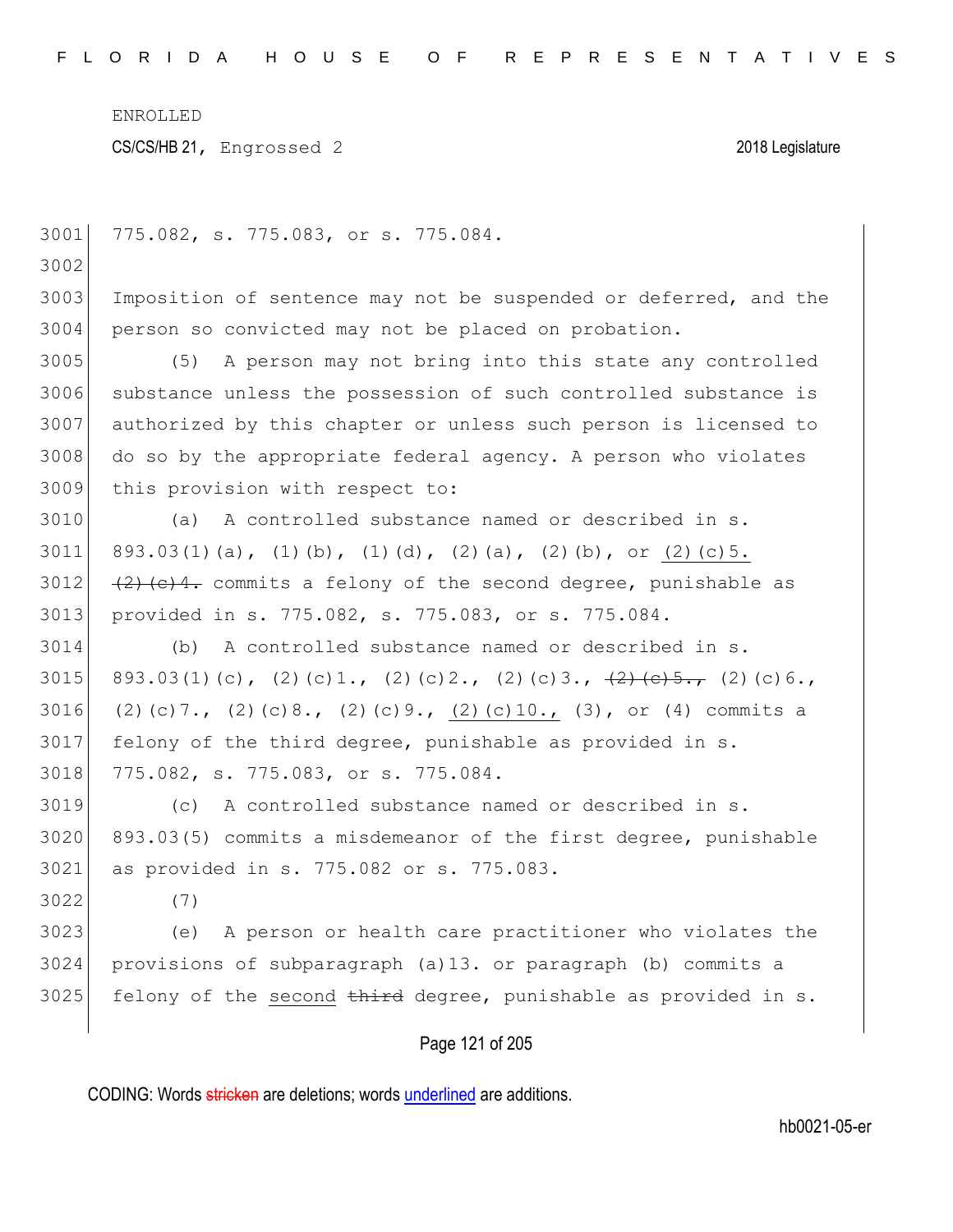775.082, s. 775.083, or s. 775.084, if any controlled substance that is the subject of the offense is listed in Schedule II, Schedule III, or Schedule IV. Section 13. Section 893.147, Florida Statutes, is amended, to read: 893.147 Use, possession, manufacture, delivery, transportation, advertisement, or retail sale of drug paraphernalia, specified machines, and materials.— (1) USE OR POSSESSION OF DRUG PARAPHERNALIA.—It is unlawful for any person to use, or to possess with intent to use, drug paraphernalia: (a) To plant, propagate, cultivate, grow, harvest, manufacture, compound, convert, produce, process, prepare, test, analyze, pack, repack, store, contain, or conceal a controlled 3040 substance in violation of this chapter; or (b) To inject, ingest, inhale, or otherwise introduce into 3042 the human body a controlled substance in violation of this 3043 chapter. Any person who violates this subsection is guilty of a misdemeanor of the first degree, punishable as provided in s. 775.082 or s. 775.083. (2) MANUFACTURE OR DELIVERY OF DRUG PARAPHERNALIA.—It is unlawful for any person to deliver, possess with intent to deliver, or manufacture with intent to deliver drug

### Page 122 of 205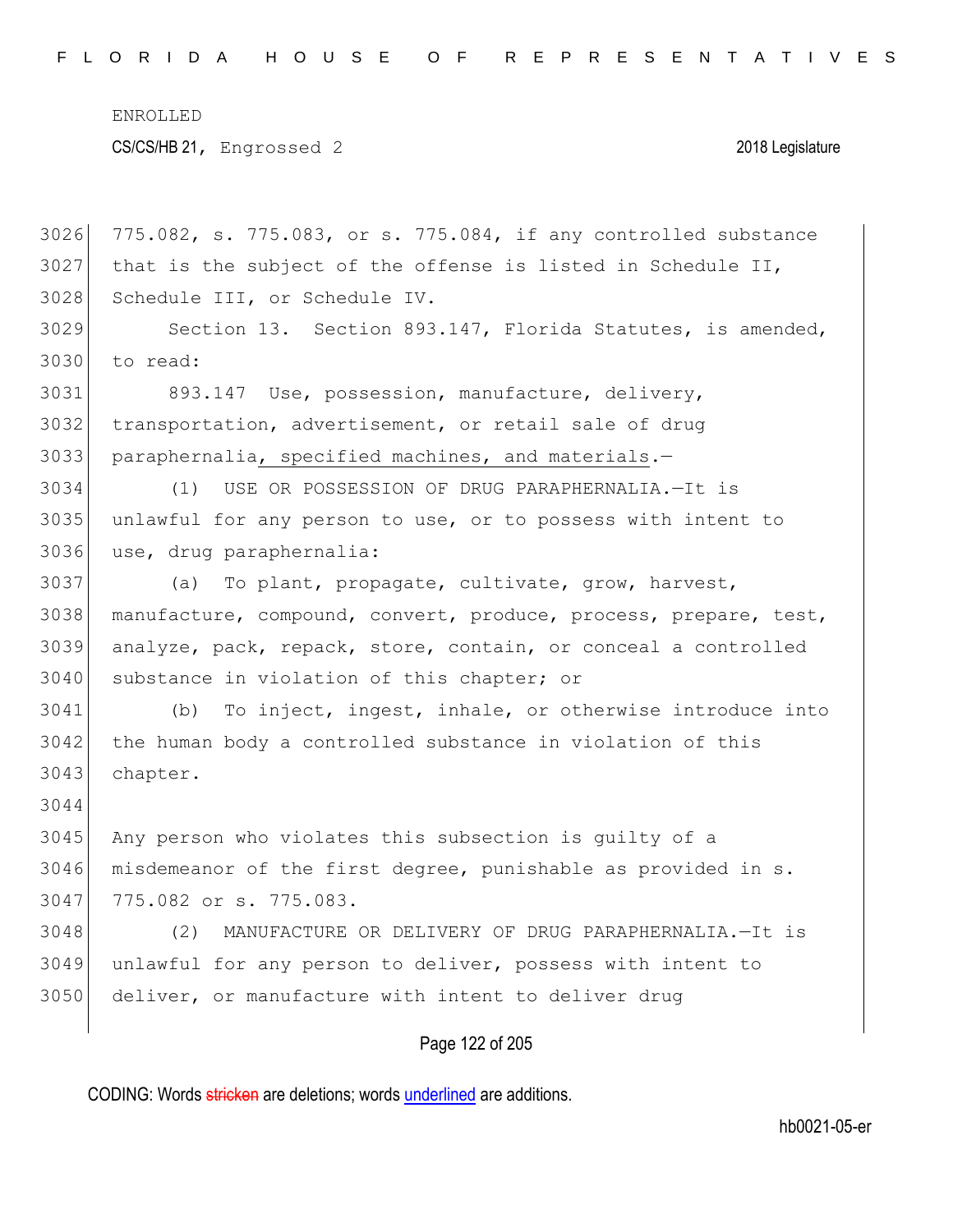paraphernalia, knowing, or under circumstances where one reasonably should know, that it will be used: (a) To plant, propagate, cultivate, grow, harvest, manufacture, compound, convert, produce, process, prepare, test, analyze, pack, repack, store, contain, or conceal a controlled substance in violation of this act; or (b) To inject, ingest, inhale, or otherwise introduce into 3058 the human body a controlled substance in violation of this act. 3060 Any person who violates this subsection is quilty of a felony of the third degree, punishable as provided in s. 775.082, s. 3062 775.083, or s. 775.084. 3063 (3) DELIVERY OF DRUG PARAPHERNALIA TO A MINOR. (a) Any person 18 years of age or over who violates subsection (2) by delivering drug paraphernalia to a person under 18 years of age is guilty of a felony of the second degree, punishable as provided in s. 775.082, s. 775.083, or s. 775.084. (b) It is unlawful for any person to sell or otherwise deliver hypodermic syringes, needles, or other objects which may be used, are intended for use, or are designed for use in parenterally injecting substances into the human body to any person under 18 years of age, except that hypodermic syringes, needles, or other such objects may be lawfully dispensed to a 3075 person under 18 years of age by a licensed practitioner, parent,

### Page 123 of 205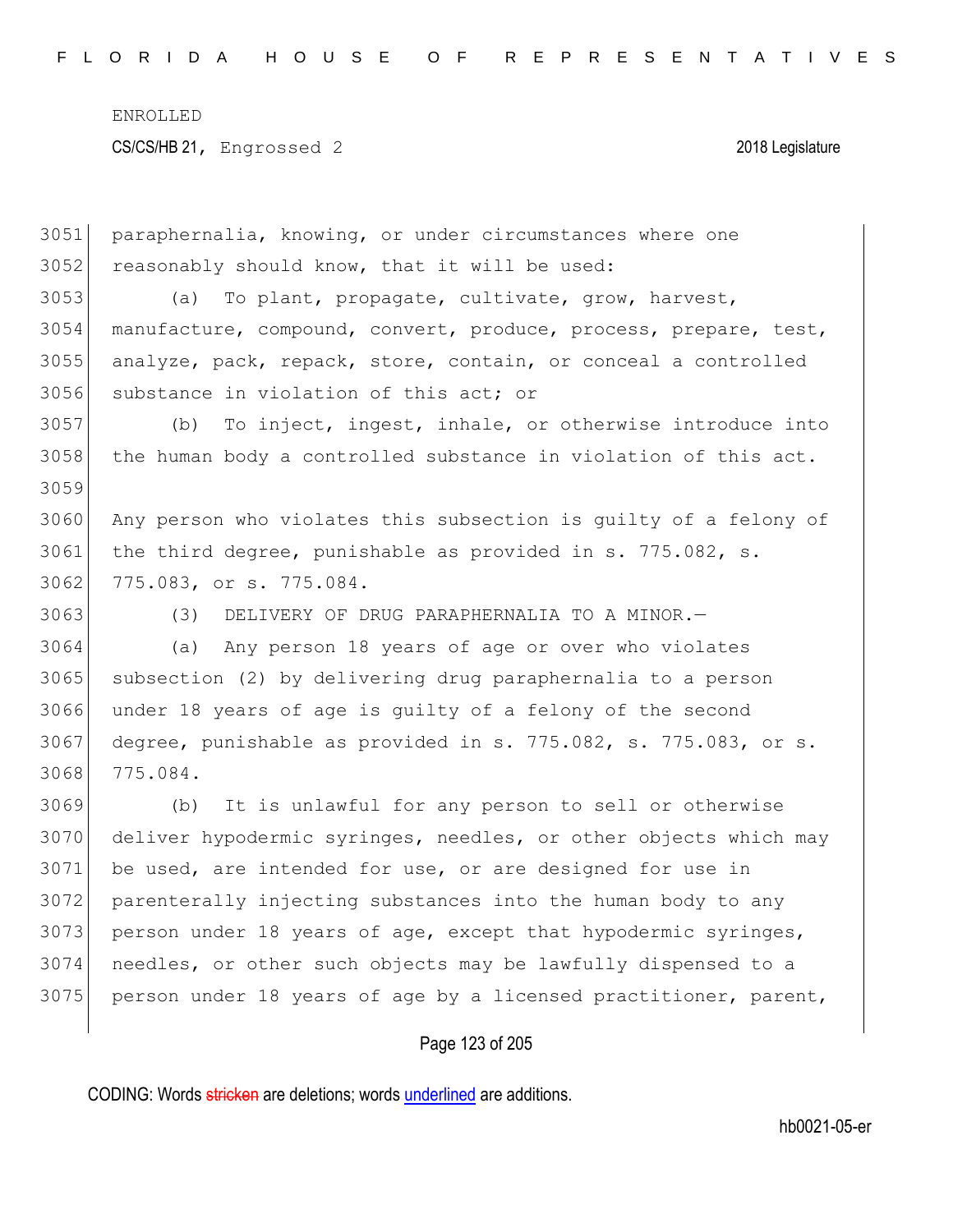or legal guardian or by a pharmacist pursuant to a valid prescription for same. Any person who violates the provisions of this paragraph is quilty of a misdemeanor of the first degree, punishable as provided in s. 775.082 or s. 775.083. (4) TRANSPORTATION OF DRUG PARAPHERNALIA.—It is unlawful 3081 to use, possess with the intent to use, or manufacture with the intent to use drug paraphernalia, knowing or under circumstances in which one reasonably should know that it will be used to transport: 3085 (a) A controlled substance in violation of this chapter; or (b) Contraband as defined in s.  $932.701(2)(a)1$ . Any person who violates this subsection commits a felony of the third degree, punishable as provided in s. 775.082, s. 775.083, or s. 775.084. (5) ADVERTISEMENT OF DRUG PARAPHERNALIA.—It is unlawful 3093 for any person to place in any newspaper, magazine, handbill, or other publication any advertisement, knowing, or under circumstances where one reasonably should know, that the purpose of the advertisement, in whole or in part, is to promote the sale of objects designed or intended for use as drug paraphernalia. Any person who violates this subsection is guilty of a misdemeanor of the first degree, punishable as provided in s. 775.082 or s. 775.083.

Page 124 of 205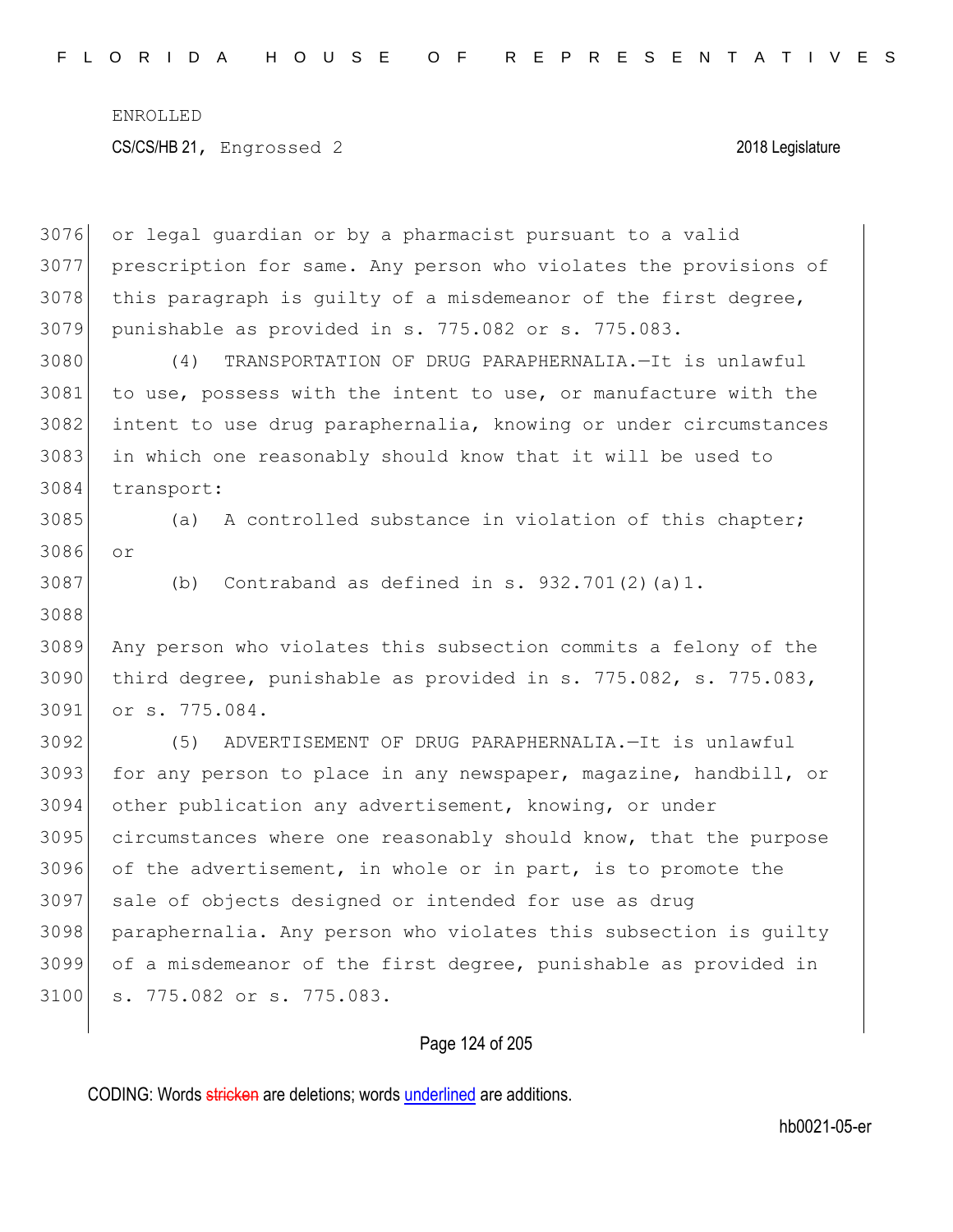| 3101 | (6)<br>RETAIL SALE OF DRUG PARAPHERNALIA.-                          |
|------|---------------------------------------------------------------------|
| 3102 | It is unlawful for a person to knowingly and willfully<br>(a)       |
| 3103 | sell or offer for sale at retail any drug paraphernalia             |
| 3104 | described in s. 893.145(12)(a)-(c) or $(g)$ -(m), other than a pipe |
| 3105 | that is primarily made of briar, meerschaum, clay, or corn cob.     |
| 3106 | A person who violates paragraph (a) commits a<br>(b)                |
| 3107 | misdemeanor of the first degree, punishable as provided in s.       |
| 3108 | 775.082 or s. 775.083, and, upon a second or subsequent             |
| 3109 | violation, commits a felony of the third degree, punishable as      |
| 3110 | provided in s. 775.082, s. 775.083, or s. 775.084.                  |
| 3111 | TABLETING MACHINES, ENCAPSULATING MACHINES, AND<br>(7)              |
| 3112 | CONTROLLED SUBSTANCE COUNTERFEITING MATERIALS.-                     |
| 3113 | Except as provided in paragraph (b), it is unlawful<br>(a)          |
| 3114 | for any person to possess, purchase, deliver, sell, or possess      |
| 3115 | with intent to sell or deliver a tableting machine, an              |
| 3116 | encapsulating machine, or controlled substance counterfeiting       |
| 3117 | materials knowing, intending, or having reasonable cause to         |
| 3118 | believe that it will be used to manufacture a controlled            |
| 3119 | substance or counterfeit controlled substance.                      |
| 3120 | (b) 1. A regulated person may possess, purchase, deliver,           |
| 3121 | sell, or possess with intent to deliver or sell a tableting         |
| 3122 | machine or encapsulating machine as part of a regulated             |
| 3123 | transaction with a regular customer or regular importer if he or    |
| 3124 | she is in compliance with 21 U.S.C. s. 830. For purposes of this    |
| 3125 | paragraph, the terms "regulated person," "regulated                 |
|      |                                                                     |

Page 125 of 205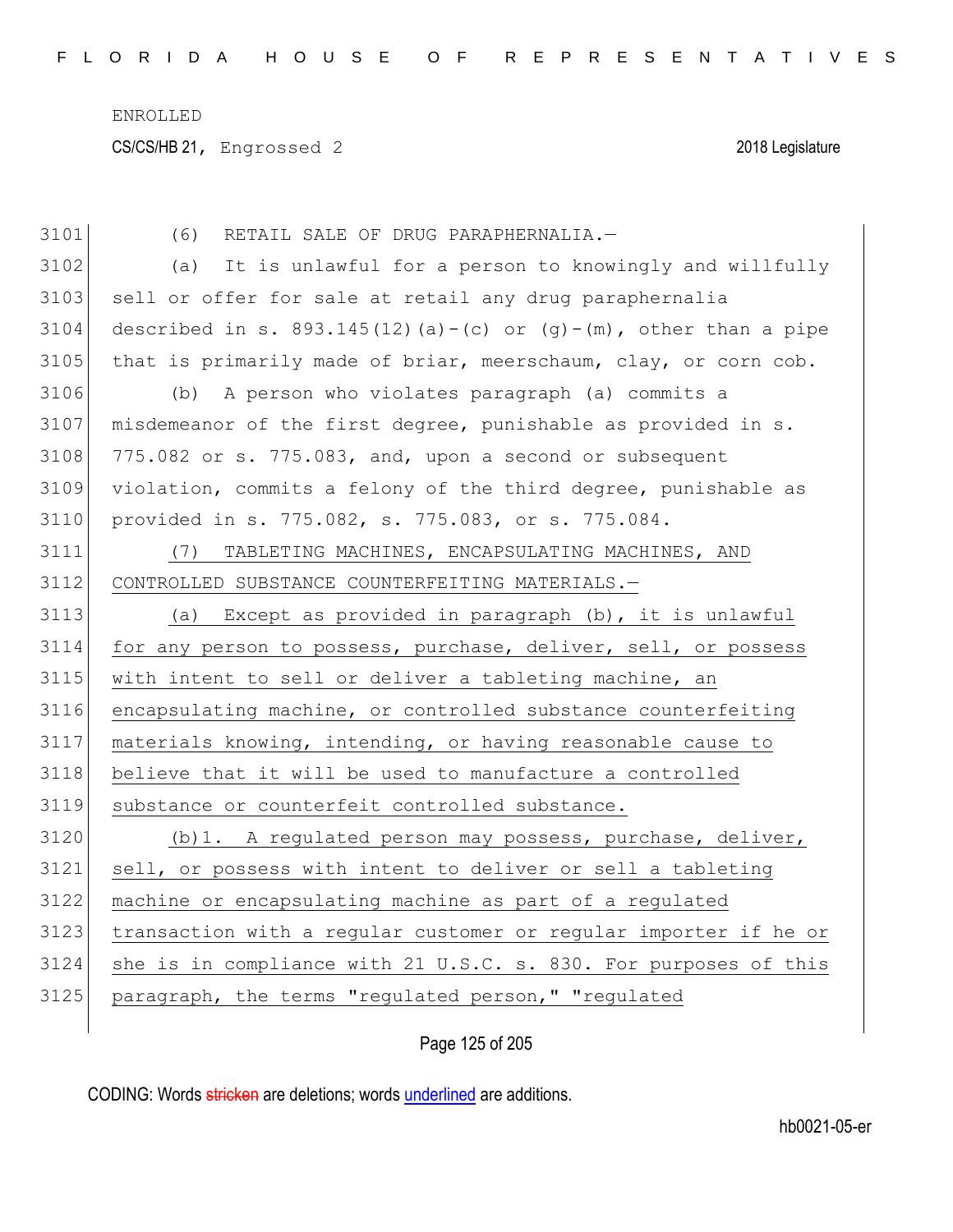CS/CS/HB 21, Engrossed 2 2018 Legislature

| 3126 | transaction, " "regular customer, " and "regular importer" have  |
|------|------------------------------------------------------------------|
| 3127 | the same meanings as provided in 21 U.S.C. s. 802.               |
| 3128 | 2. A person registered under 21 U.S.C. s. 822 may possess,       |
| 3129 | purchase, deliver, sell, or possess with intent to deliver or    |
| 3130 | sell a tableting machine or encapsulating machine to manufacture |
| 3131 | a controlled substance pursuant to such registration.            |
| 3132 | 3. A person who holds an active, unencumbered license or a       |
| 3133 | permit under s. 381.986 or chapter 465 may possess, purchase,    |
| 3134 | deliver, sell, or possess with intent to sell or deliver a       |
| 3135 | tableting machine or encapsulating machine to manufacture a      |
| 3136 | controlled substance, if such person is performing functions in  |
| 3137 | compliance with or under the authority of that license or        |
| 3138 | permit.                                                          |
| 3139 | For purposes of this subsection, the term:<br>(C)                |
| 3140 | 1. "Controlled substance" has the same meaning as provided       |
| 3141 | in s. 893.02(4).                                                 |
| 3142 | 2. "Controlled substance counterfeiting material" means a        |
| 3143 | punch, die, plate, stone, or other item designed to print,       |
| 3144 | imprint, or reproduce the trademark, trade name, or other        |
| 3145 | identifying mark, imprint, or device of another or any likeness  |
| 3146 | of any of the foregoing upon a drug or container or labeling     |
| 3147 | thereof so as to render such drug a counterfeit controlled       |
| 3148 | substance.                                                       |
| 3149 | 3. "Counterfeit controlled substance" has the same meaning       |
| 3150 | as provided in $s. 831.31(2)$ .                                  |
|      |                                                                  |

Page 126 of 205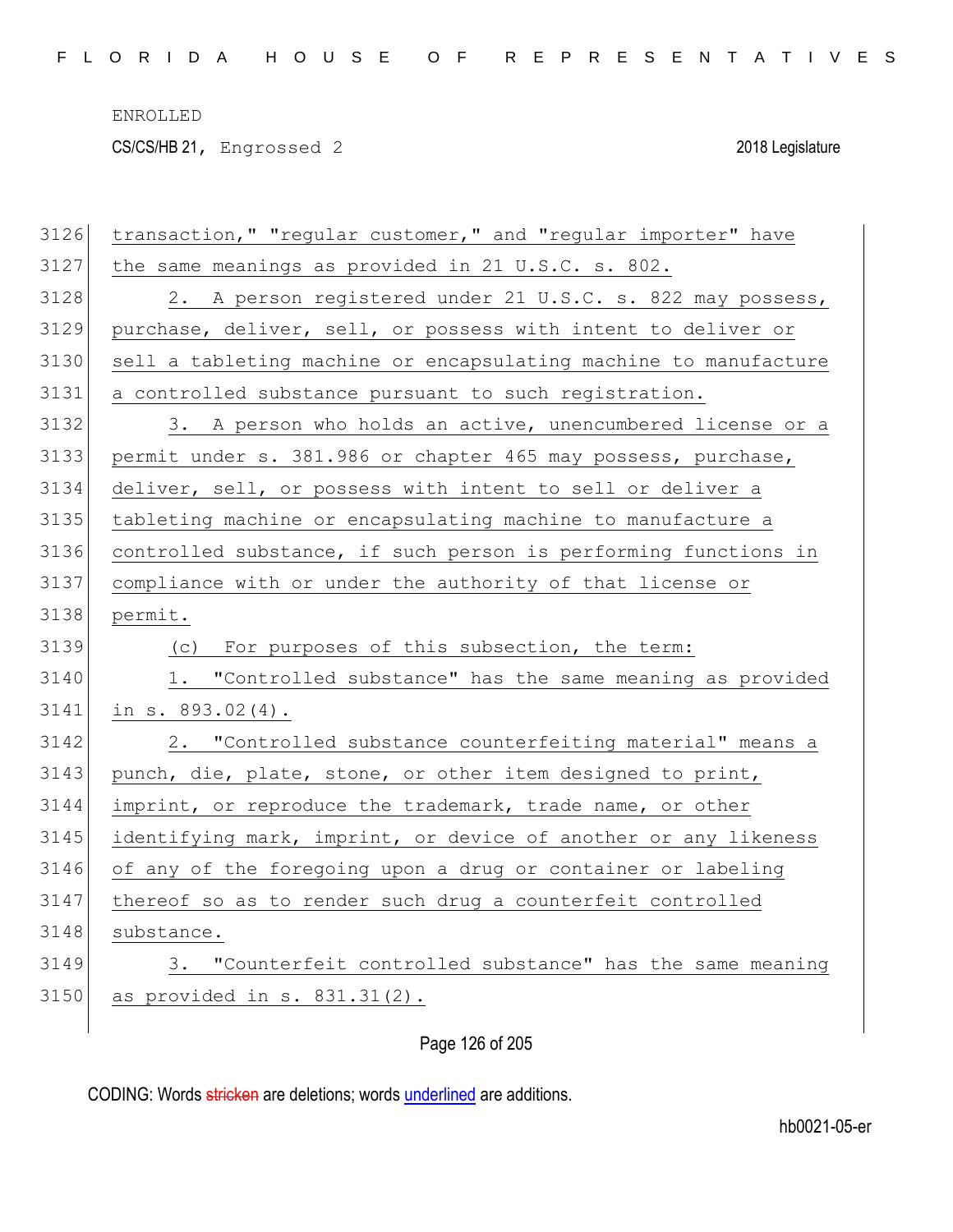CS/CS/HB 21, Engrossed 2 2018 Legislature

| 3151 | 4. "Encapsulating machine" means manual, semiautomatic, or       |
|------|------------------------------------------------------------------|
| 3152 | fully automatic equipment that can be used to fill shells or     |
| 3153 | capsules with powdered or granular solids or semisolid material  |
| 3154 | to produce coherent solid tablets.                               |
| 3155 | 5. "Tableting machine" means manual, semiautomatic, or           |
| 3156 | fully automatic equipment that can be used to compact or mold    |
| 3157 | powdered or granular solids or semisolid material to produce     |
| 3158 | coherent solid tablets.                                          |
| 3159 | $(d) 1.$ Except as provided in subparagraph 2., a person who     |
| 3160 | violates this subsection commits a felony of the third degree,   |
| 3161 | punishable as provided in s. 775.082, s. 775.083, or s. 775.084. |
| 3162 | 2. Any person who violates this subsection knowing,              |
| 3163 | intending, or having reasonable cause to believe that such       |
| 3164 | action will result in the unlawful manufacture of a controlled   |
| 3165 | substance or counterfeit controlled substance that contains:     |
| 3166 | A substance controlled under s. 893.03(1);<br>а.                 |
| 3167 | b. Cocaine, as described in s. $893.03(2)(a)4.$ ;                |
| 3168 | c. Opium or any synthetic or natural salt, compound,             |
| 3169 | derivative, or preparation of opium;                             |
| 3170 | d.<br>Methadone;                                                 |
| 3171 | Alfentanil, as described in $s. 893.03(2)(b)1.$ ;<br>е.          |
| 3172 | Carfentanil, as described in $s. 893.03(2)(b)6.$ ;<br>f.         |
| 3173 | Fentanyl, as described in s. 893.03(2)(b) 9.;<br>g.              |
| 3174 | Sufentanil, as described in s. 893.03(2)(b)30.; or<br>h.         |
| 3175 | i. A controlled substance analog, as described in s.             |
|      |                                                                  |

Page 127 of 205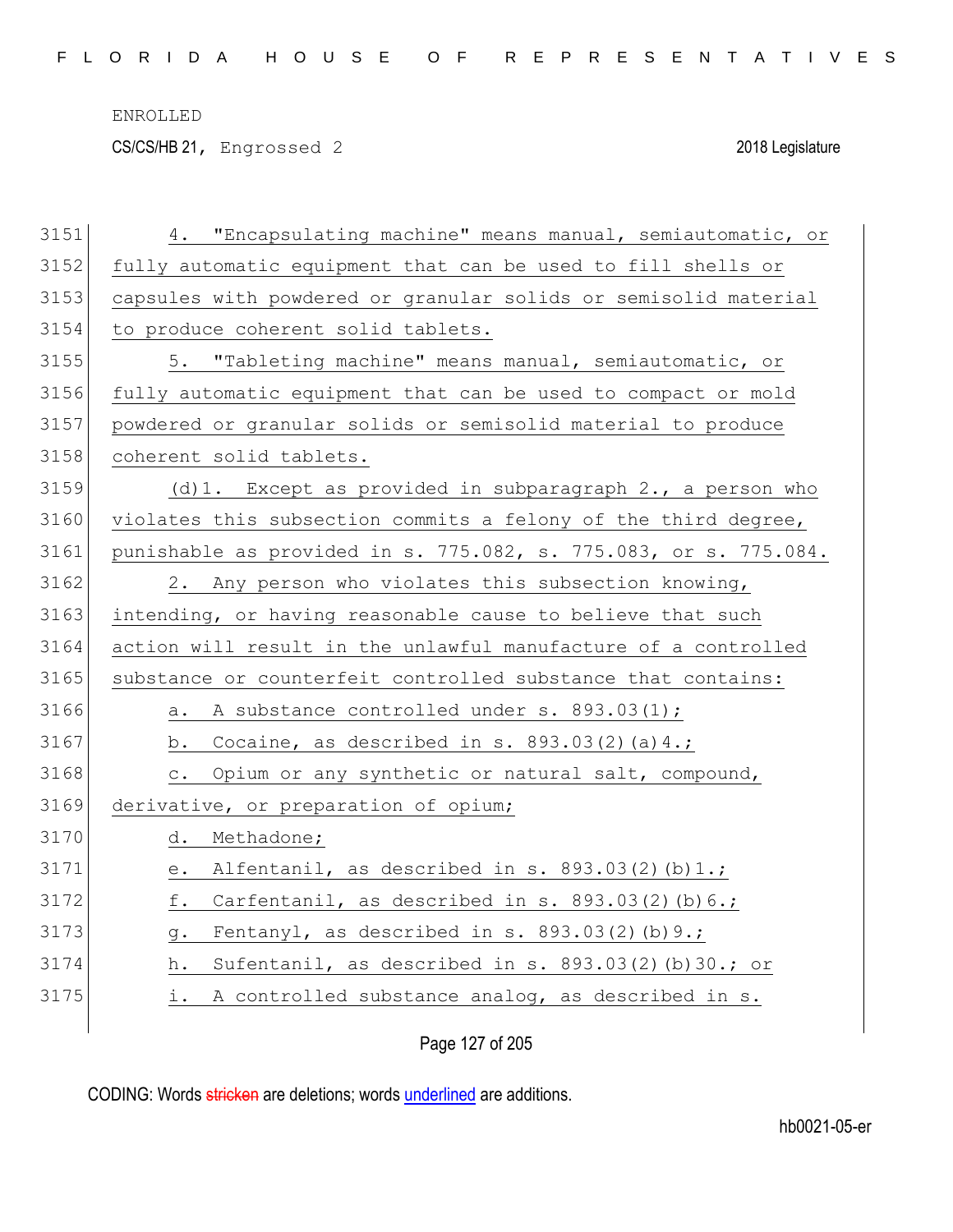CS/CS/HB 21, Engrossed 2 2018 Legislature

| 3176 | 893.0356, of any substance specified in sub-subparagraphs a.-h.,  |
|------|-------------------------------------------------------------------|
| 3177 |                                                                   |
| 3178 | commits a felony of the second degree, punishable as provided in  |
| 3179 | s. 775.082, s. 775.083, or s. 775.084.                            |
| 3180 | Section 14. Effective January 1, 2019, paragraphs (pp) and        |
| 3181 | (qq) of subsection (1) of section 458.331, Florida Statutes, are  |
| 3182 | amended to read:                                                  |
| 3183 | 458.331 Grounds for disciplinary action; action by the            |
| 3184 | board and department.-                                            |
| 3185 | The following acts constitute grounds for denial of a<br>(1)      |
| 3186 | license or disciplinary action, as specified in s. $456.072(2)$ : |
| 3187 | Applicable to a licensee who serves as the designated<br>(pp)     |
| 3188 | physician of a pain-management clinic as defined in s. 458.3265   |
| 3189 | or s. 459.0137:                                                   |
| 3190 | 1. Registering a pain-management clinic through                   |
| 3191 | misrepresentation or fraud;                                       |
| 3192 | 2. Procuring, or attempting to procure, the registration          |
| 3193 | of a pain-management clinic for any other person by making or     |
| 3194 | causing to be made, any false representation;                     |
| 3195 | 3. Failing to comply with any requirement of chapter 499,         |
| 3196 | the Florida Drug and Cosmetic Act; 21 U.S.C. ss. 301-392, the     |
| 3197 | Federal Food, Drug, and Cosmetic Act; 21 U.S.C. ss. 821 et seq.,  |
| 3198 | the Drug Abuse Prevention and Control Act; or chapter 893, the    |
| 3199 | Florida Comprehensive Drug Abuse Prevention and Control Act;      |
| 3200 | Being convicted or found quilty of, regardless of<br>4.           |
|      | Page 128 of 205                                                   |
|      |                                                                   |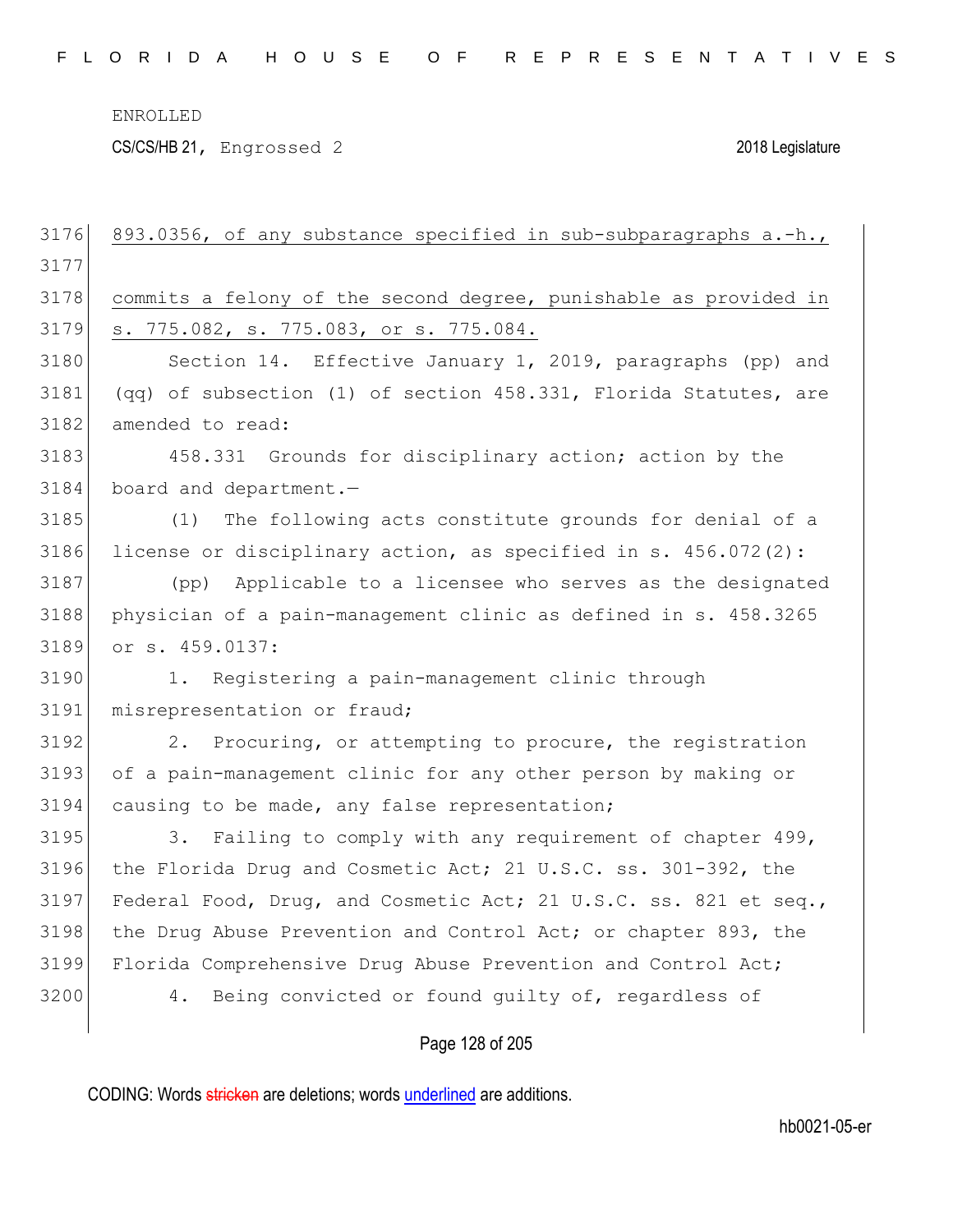adjudication to, a felony or any other crime involving moral turpitude, fraud, dishonesty, or deceit in any jurisdiction of the courts of this state, of any other state, or of the United 3204 States;

3205 5. Being convicted of, or disciplined by a regulatory 3206 agency of the Federal Government or a regulatory agency of  $3207$  another state for, any offense that would constitute a violation 3208 of this chapter;

3209 6. Being convicted of, or entering a plea of guilty or  $3210$  nolo contendere to, regardless of adjudication, a crime in any 3211 jurisdiction of the courts of this state, of any other state, or 3212 of the United States which relates to the practice of, or the 3213 ability to practice, a licensed health care profession;

 7. Being convicted of, or entering a plea of guilty or nolo contendere to, regardless of adjudication, a crime in any jurisdiction of the courts of this state, of any other state, or 3217 of the United States which relates to health care fraud;

3218 8. Dispensing any medicinal drug based upon a communication that purports to be a prescription as defined in s. 465.003(14) or s. 893.02 if the dispensing practitioner knows or has reason to believe that the purported prescription is not based upon a valid practitioner-patient relationship; or

3223 9. Failing to timely notify the board of the date of his 3224 or her termination from a pain-management clinic as required by  $3225$  s.  $458.3265(3)$   $458.3265(2)$ .

Page 129 of 205

CODING: Words stricken are deletions; words underlined are additions.

hb0021-05-er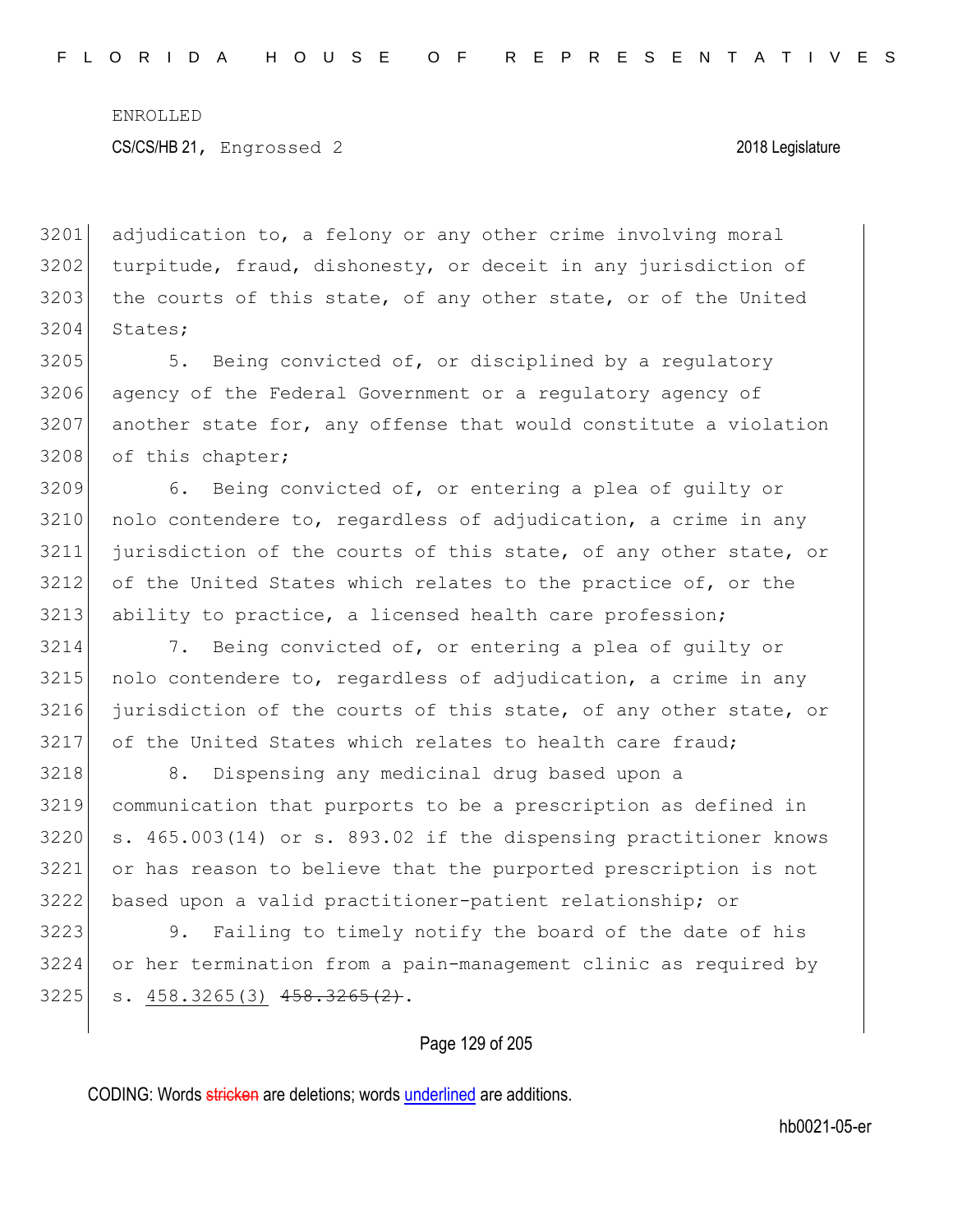CS/CS/HB 21, Engrossed 2 2018 Legislature

 (qq) Failing to timely notify the department of the theft of prescription blanks from a pain-management clinic or a breach of other methods for prescribing within 24 hours as required by s.  $458.3265(3)$   $458.3265(2)$ . 3230 Section 15. Effective January 1, 2019, paragraphs (rr) and (ss) of subsection (1) of section 459.015, Florida Statutes, are amended to read: 459.015 Grounds for disciplinary action; action by the board and department.— (1) The following acts constitute grounds for denial of a license or disciplinary action, as specified in s. 456.072(2): (rr) Applicable to a licensee who serves as the designated physician of a pain-management clinic as defined in s. 458.3265 or s. 459.0137: 1. Registering a pain-management clinic through misrepresentation or fraud; 3242 2. Procuring, or attempting to procure, the registration 3243 of a pain-management clinic for any other person by making or 3244 causing to be made, any false representation; 3245 3. Failing to comply with any requirement of chapter 499, the Florida Drug and Cosmetic Act; 21 U.S.C. ss. 301-392, the 3247 Federal Food, Drug, and Cosmetic Act; 21 U.S.C. ss. 821 et seq., 3248 the Drug Abuse Prevention and Control Act; or chapter 893, the 3249 Florida Comprehensive Drug Abuse Prevention and Control Act;

3250 4. Being convicted or found quilty of, regardless of

Page 130 of 205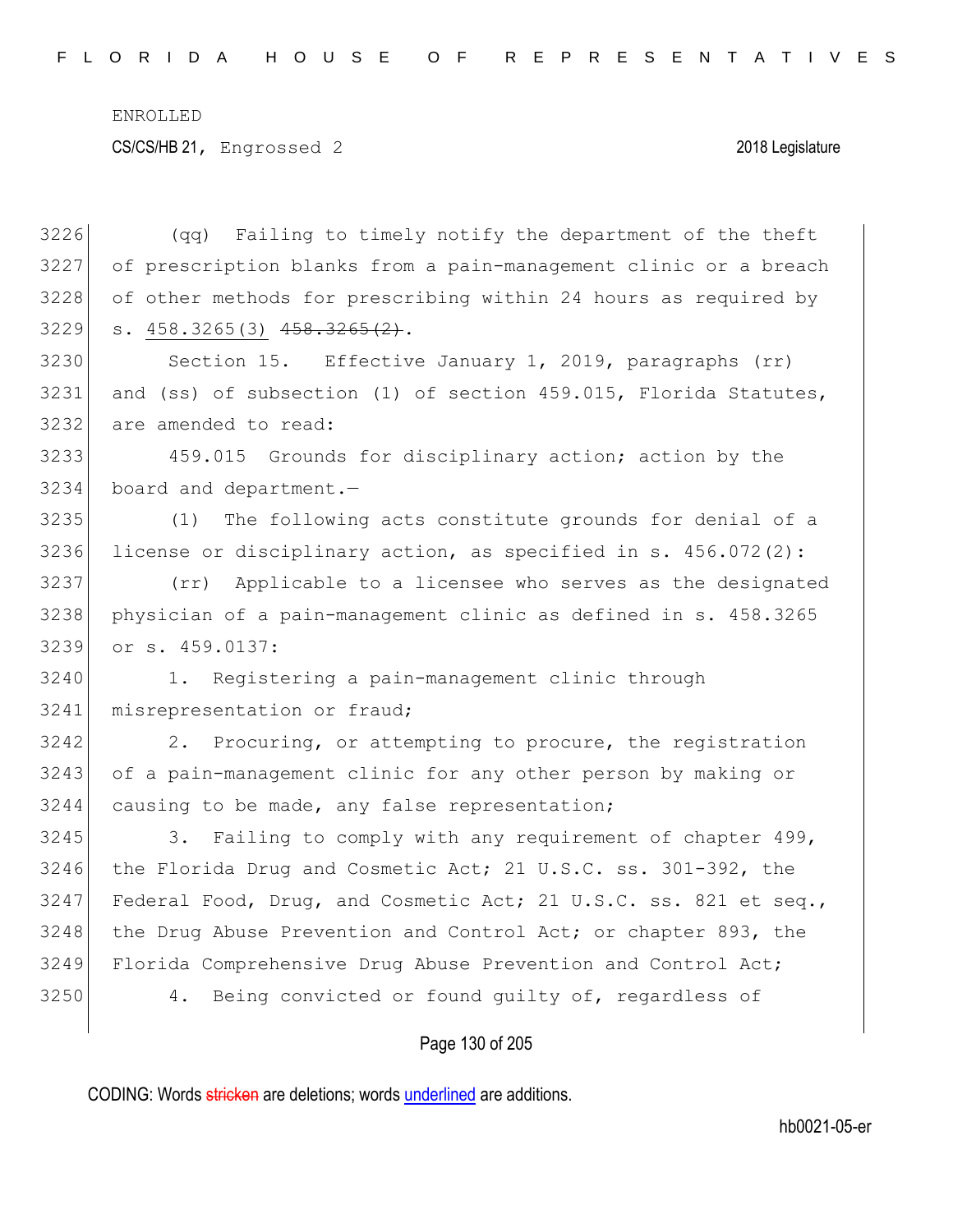3251 adjudication to, a felony or any other crime involving moral 3252 turpitude, fraud, dishonesty, or deceit in any jurisdiction of 3253 the courts of this state, of any other state, or of the United 3254 States;

3255 5. Being convicted of, or disciplined by a regulatory 3256 agency of the Federal Government or a regulatory agency of  $3257$  another state for, any offense that would constitute a violation 3258 of this chapter;

3259 6. Being convicted of, or entering a plea of guilty or  $3260$  nolo contendere to, regardless of adjudication, a crime in any 3261 jurisdiction of the courts of this state, of any other state, or 3262 of the United States which relates to the practice of, or the 3263 ability to practice, a licensed health care profession;

 7. Being convicted of, or entering a plea of guilty or nolo contendere to, regardless of adjudication, a crime in any jurisdiction of the courts of this state, of any other state, or 3267 of the United States which relates to health care fraud;

3268 8. Dispensing any medicinal drug based upon a communication that purports to be a prescription as defined in s. 465.003(14) or s. 893.02 if the dispensing practitioner knows or has reason to believe that the purported prescription is not based upon a valid practitioner-patient relationship; or

3273 9. Failing to timely notify the board of the date of his 3274 or her termination from a pain-management clinic as required by  $3275$  s.  $459.0137(3)$   $459.0137(2)$ .

Page 131 of 205

CODING: Words stricken are deletions; words underlined are additions.

hb0021-05-er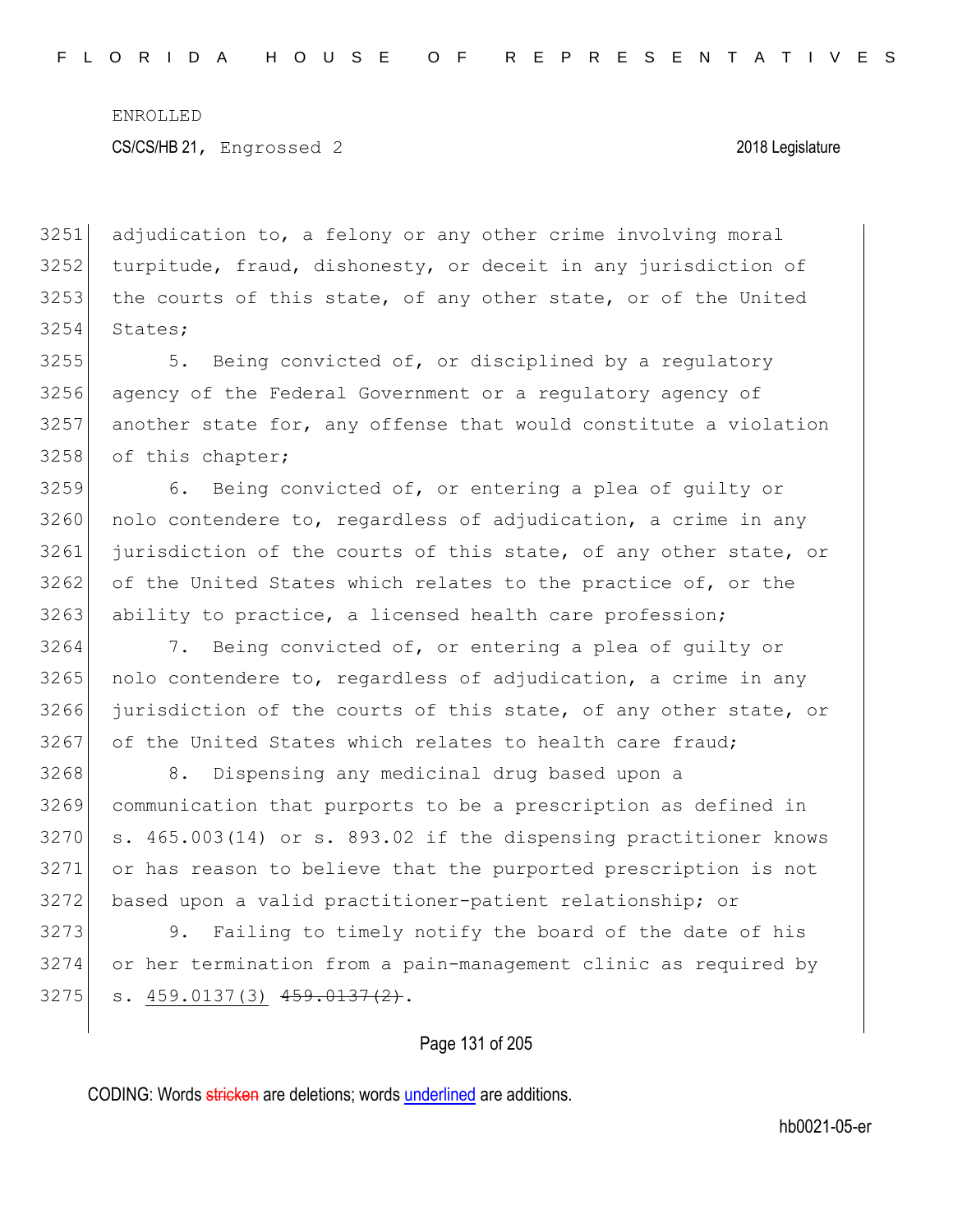CS/CS/HB 21, Engrossed 2 2018 Legislature

| 3276 | Failing to timely notify the department of the theft<br>(s <sub>S</sub> ) |
|------|---------------------------------------------------------------------------|
| 3277 | of prescription blanks from a pain-management clinic or a breach          |
| 3278 | of other methods for prescribing within 24 hours as required by           |
| 3279 | s. 459.0137(3) 459.0137(2).                                               |
| 3280 | Section 16. Paragraph (b) of subsection (4) of section                    |
| 3281 | 463.0055, Florida Statutes, is amended to read:                           |
| 3282 | 463.0055<br>Administration and prescription of ocular                     |
| 3283 | pharmaceutical agents.-                                                   |
| 3284 | A certified optometrist shall be issued a prescriber<br>(4)               |
| 3285 | number by the board. Any prescription written by a certified              |
| 3286 | optometrist for an ocular pharmaceutical agent pursuant to this           |
| 3287 | section shall have the prescriber number printed thereon. A               |
| 3288 | certified optometrist may not administer or prescribe:                    |
| 3289 | A controlled substance for the treatment of chronic<br>(b)                |
| 3290 | nonmalignant pain as defined in s. $456.44(1)$ (f) $456.44(1)$ (e).       |
| 3291 | Section 17. Paragraph (a) of subsection (1) of section                    |
| 3292 | 782.04, Florida Statutes, is amended to read:                             |
| 3293 | 782.04<br>Murder.-                                                        |
| 3294 | (1) (a) The unlawful killing of a human being:                            |
| 3295 | When perpetrated from a premeditated design to effect<br>1.               |
| 3296 | the death of the person killed or any human being;                        |
| 3297 | When committed by a person engaged in the perpetration<br>2.              |
| 3298 | of, or in the attempt to perpetrate, any:                                 |
| 3299 | Trafficking offense prohibited by s. 893.135(1),<br>a.                    |
| 3300 | b.<br>Arson,                                                              |
|      |                                                                           |

# Page 132 of 205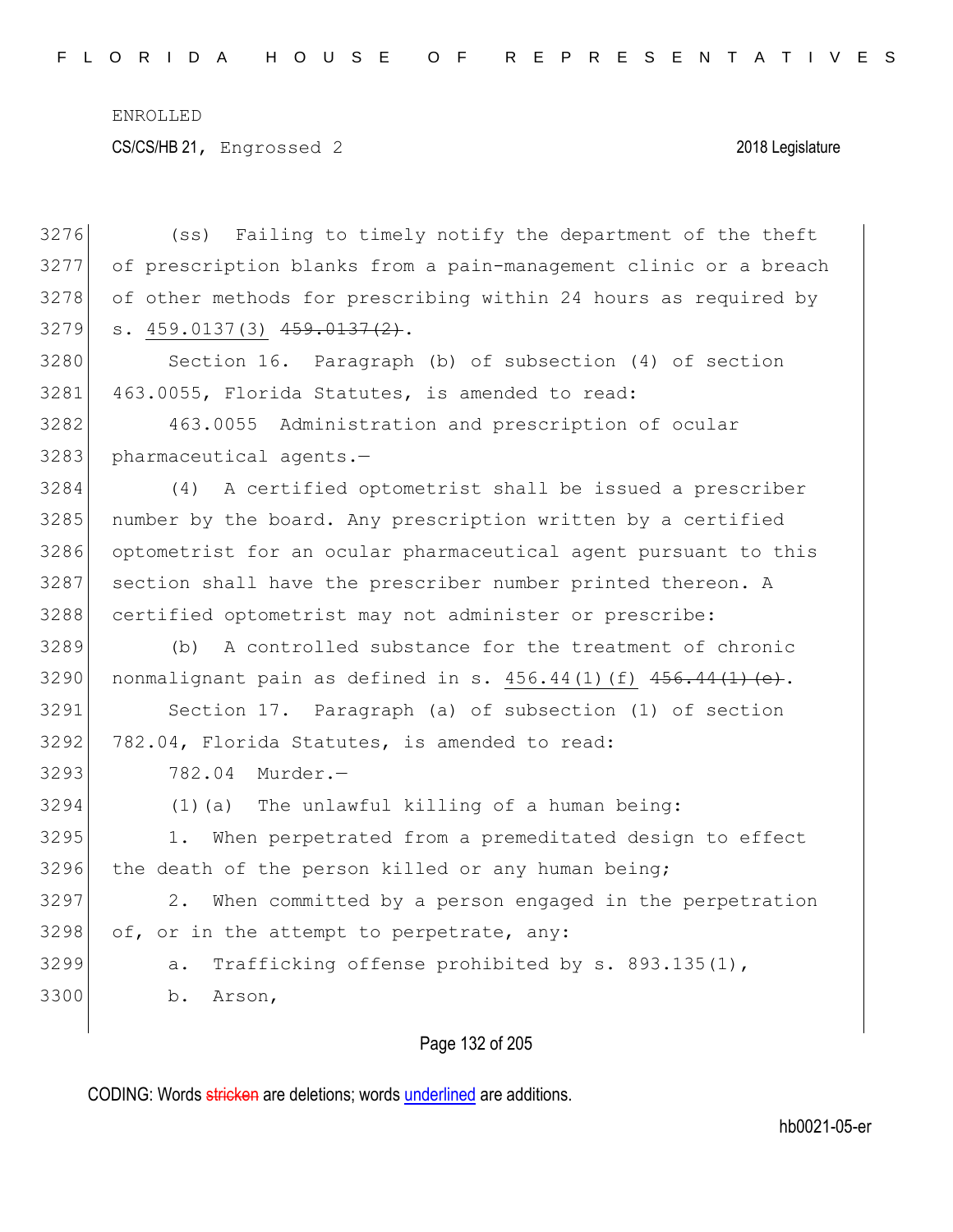CS/CS/HB 21, Engrossed 2 2018 Legislature

| 3301 | Sexual battery,<br>$\circ$ .                                      |
|------|-------------------------------------------------------------------|
| 3302 | d.<br>Robbery,                                                    |
| 3303 | Burglary,<br>е.                                                   |
| 3304 | f.<br>Kidnapping,                                                 |
| 3305 | Escape,<br>g.                                                     |
| 3306 | Aggravated child abuse,<br>h.                                     |
| 3307 | Aggravated abuse of an elderly person or disabled<br>i.           |
| 3308 | adult,                                                            |
| 3309 | i.<br>Aircraft piracy,                                            |
| 3310 | Unlawful throwing, placing, or discharging of a<br>k.             |
| 3311 | destructive device or bomb,                                       |
| 3312 | Carjacking,<br>l.                                                 |
| 3313 | Home-invasion robbery,<br>$m$ .                                   |
| 3314 | Aggravated stalking,<br>n.                                        |
| 3315 | Murder of another human being,<br>$\circ$ .                       |
| 3316 | Resisting an officer with violence to his or her<br>$p_{\bullet}$ |
| 3317 | person,                                                           |
| 3318 | Aggravated fleeing or eluding with serious bodily<br>q.           |
| 3319 | injury or death,                                                  |
| 3320 | Felony that is an act of terrorism or is in furtherance<br>$r$ .  |
| 3321 | of an act of terrorism, including a felony under s. 775.30, s.    |
| 3322 | 775.32, s. 775.33, s. 775.34, or s. 775.35, or                    |
| 3323 | Human trafficking; or<br>$S$ .                                    |
| 3324 | Which resulted from the unlawful distribution by a<br>3.          |
| 3325 | person 18 years of age or older of any of the following           |
|      |                                                                   |

Page 133 of 205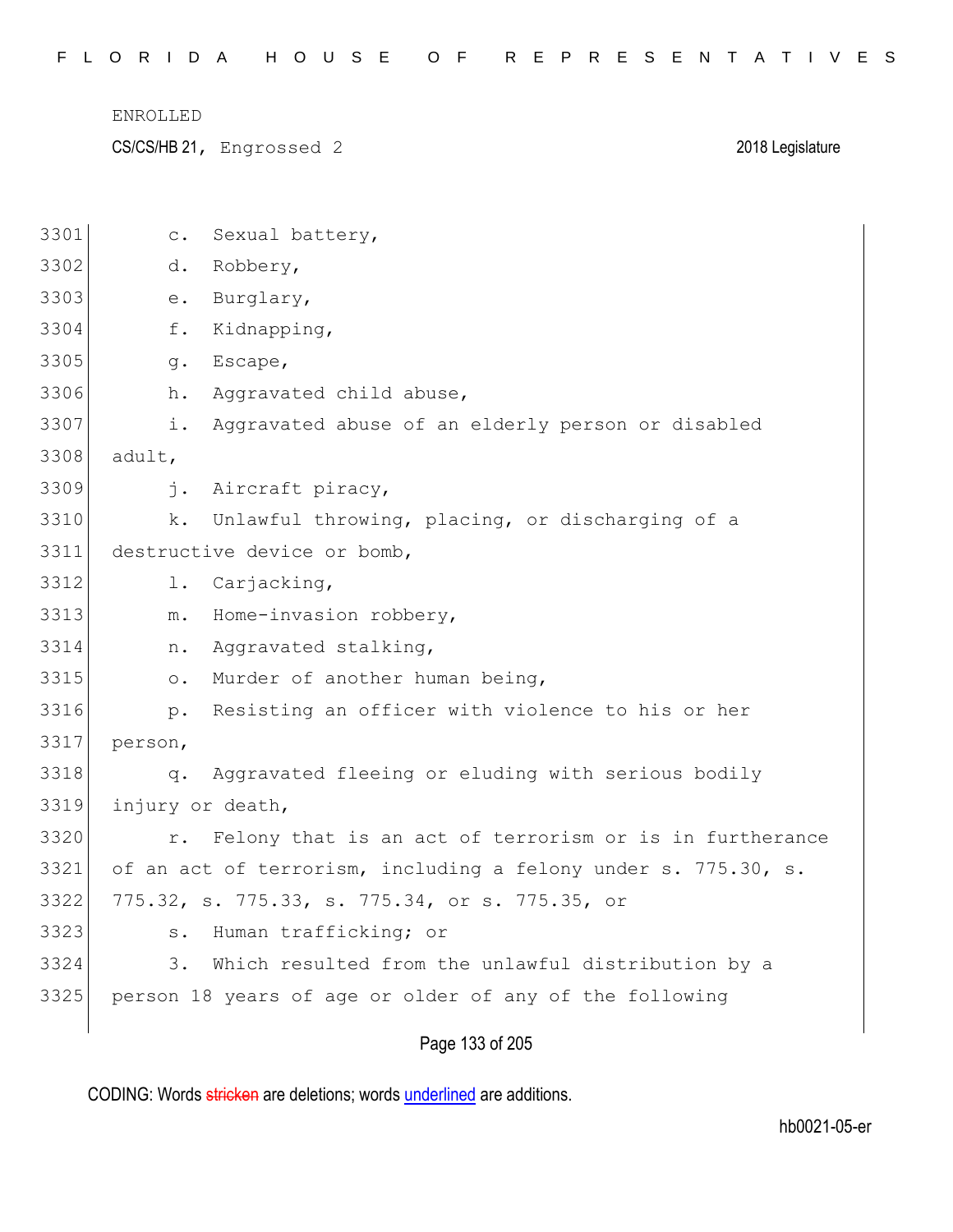| 3326 | substances, or mixture containing any of the following              |
|------|---------------------------------------------------------------------|
| 3327 | substances, when such substance or mixture is proven to be the      |
| 3328 | proximate cause of the death of the user:                           |
| 3329 | A substance controlled under s. 893.03(1);<br>$a$ .                 |
| 3330 | Cocaine, as described in s. $893.03(2)(a)4.$ ;<br>b.                |
| 3331 | Opium or any synthetic or natural salt, compound,<br>$\mathsf{C}$ . |
| 3332 | derivative, or preparation of opium;                                |
| 3333 | d.<br>Methadone;                                                    |
| 3334 | Alfentanil, as described in s. $893.03(2)(b)1.$ ;<br>е.             |
| 3335 | Carfentanil, as described in s. $893.03(2)(b)6.$ ;<br>f.            |
| 3336 | Fentanyl, as described in s. $893.03(2)(b)9.$ ;<br>q.               |
| 3337 | Sufentanil, as described in s. 893.03(2)(b)30.<br>h.                |
| 3338 | $893.03(2)$ (b) $29.7$ or                                           |
| 3339 | i. A controlled substance analog, as described in s.                |
| 3340 | 893.0356, of any substance specified in sub-subparagraphs a.-h.,    |
| 3341 |                                                                     |
| 3342 | is murder in the first degree and constitutes a capital felony,     |
| 3343 | punishable as provided in s. 775.082.                               |
| 3344 | Section 18. Paragraphs (c) and (f) of subsection (1) of             |
| 3345 | section 893.135, Florida Statutes, are amended to read:             |
| 3346 | 893.135 Trafficking; mandatory sentences; suspension or             |
| 3347 | reduction of sentences; conspiracy to engage in trafficking.-       |
| 3348 | Except as authorized in this chapter or in chapter 499<br>(1)       |
| 3349 | and notwithstanding the provisions of s. 893.13:                    |
| 3350 | (c)1. A person who knowingly sells, purchases,                      |
|      |                                                                     |

Page 134 of 205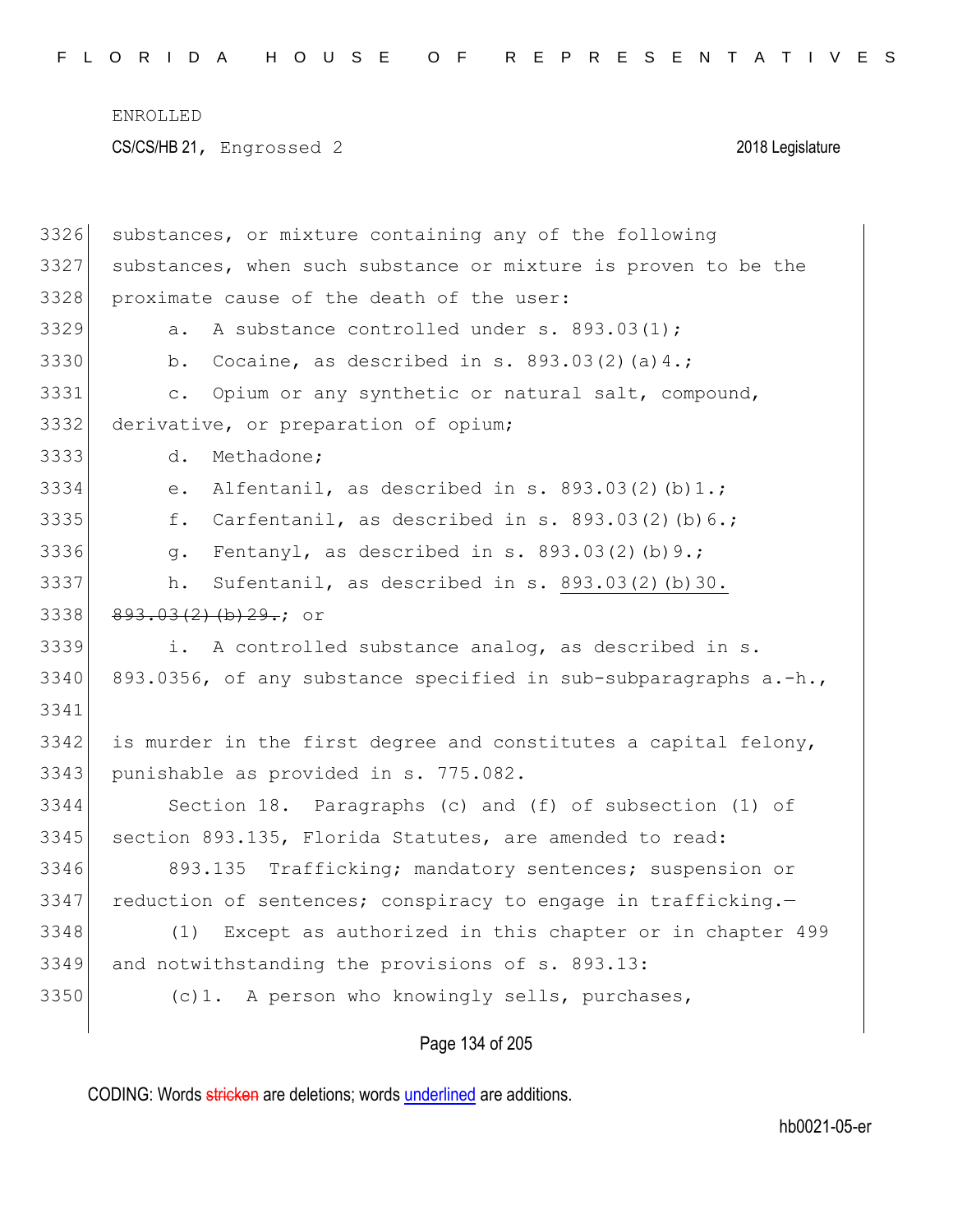manufactures, delivers, or brings into this state, or who is knowingly in actual or constructive possession of, 4 grams or 3353 more of any morphine, opium, hydromorphone, or any salt, derivative, isomer, or salt of an isomer thereof, including 3355 heroin, as described in s.  $893.03(1)(b)$ ,  $(2)(a)$ ,  $(3)(c)3$ ., or 3356 (3)(c)4., or 4 grams or more of any mixture containing any such substance, but less than 30 kilograms of such substance or mixture, commits a felony of the first degree, which felony shall be known as "trafficking in illegal drugs," punishable as provided in s. 775.082, s. 775.083, or s. 775.084. If the quantity involved:

3362 a. Is 4 grams or more, but less than 14 grams, such person 3363 shall be sentenced to a mandatory minimum term of imprisonment 3364 of 3 years and shall be ordered to pay a fine of \$50,000.

3365 b. Is 14 grams or more, but less than 28 grams, such person shall be sentenced to a mandatory minimum term of imprisonment of 15 years and shall be ordered to pay a fine of \$100,000.

3369 c. Is 28 grams or more, but less than 30 kilograms, such person shall be sentenced to a mandatory minimum term of imprisonment of 25 years and shall be ordered to pay a fine of \$500,000.

3373 2. A person who knowingly sells, purchases, manufactures, 3374 delivers, or brings into this state, or who is knowingly in 3375 actual or constructive possession of, 14 grams or more of

### Page 135 of 205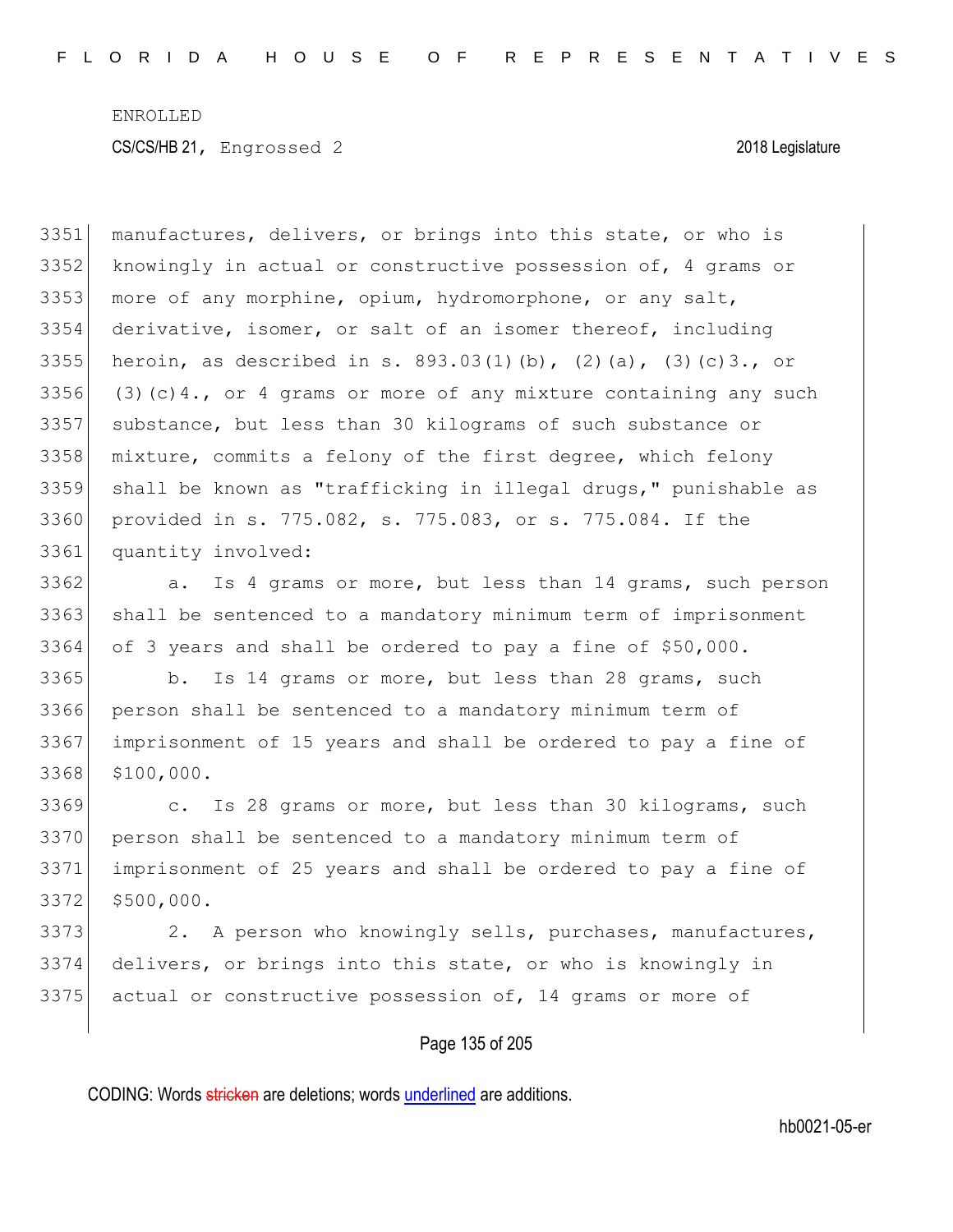3376 hydrocodone, as described in s.  $893.03(2)(a)1.k.$ 3377 893.03(2)(a)1.j., codeine, as described in s. 893.03(2)(a)1.g., 3378 or any salt thereof, or 14 grams or more of any mixture 3379 containing any such substance, commits a felony of the first 3380 degree, which felony shall be known as "trafficking in 3381 hydrocodone," punishable as provided in s. 775.082, s. 775.083, 3382 or s. 775.084. If the quantity involved: 3383 a. Is 14 grams or more, but less than 28 grams, such 3384 person shall be sentenced to a mandatory minimum term of 3385 imprisonment of 3 years and shall be ordered to pay a fine of 3386 \$50,000. 3387 b. Is 28 grams or more, but less than 50 grams, such 3388 person shall be sentenced to a mandatory minimum term of 3389 imprisonment of 7 years and shall be ordered to pay a fine of 3390 \$100,000. 3391 c. Is 50 grams or more, but less than 200 grams, such 3392 person shall be sentenced to a mandatory minimum term of 3393 imprisonment of 15 years and shall be ordered to pay a fine of 3394 \$500,000. 3395 d. Is 200 grams or more, but less than 30 kilograms, such 3396 person shall be sentenced to a mandatory minimum term of 3397 imprisonment of 25 years and shall be ordered to pay a fine of 3398 \$750,000. 3399 3. A person who knowingly sells, purchases, manufactures, 3400 delivers, or brings into this state, or who is knowingly in

### Page 136 of 205

CODING: Words stricken are deletions; words underlined are additions.

hb0021-05-er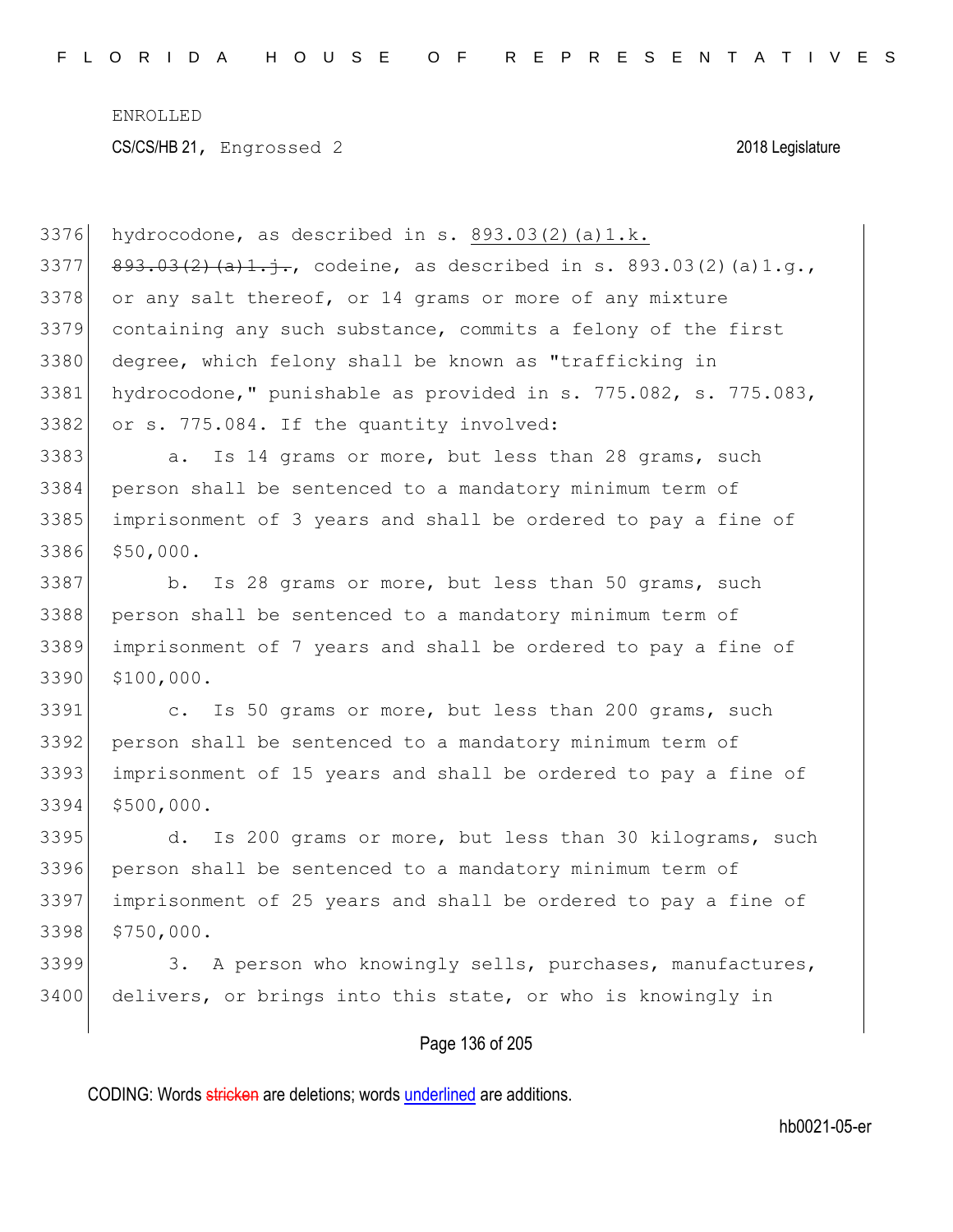Page 137 of 205 3401 actual or constructive possession of, 7 grams or more of 3402 oxycodone, as described in s. 893.03(2)(a)1.g.  $893.03(2)$  (a)1.9. or any salt thereof, or 7 grams or more of any mixture containing any such substance, commits a felony of the first degree, which felony shall be known as "trafficking in oxycodone," punishable as provided in s. 775.082, s. 775.083, or 3407 s. 775.084. If the quantity involved: 3408 a. Is 7 grams or more, but less than 14 grams, such person shall be sentenced to a mandatory minimum term of imprisonment of 3 years and shall be ordered to pay a fine of \$50,000. b. Is 14 grams or more, but less than 25 grams, such person shall be sentenced to a mandatory minimum term of imprisonment of 7 years and shall be ordered to pay a fine of \$100,000. 3415 c. Is 25 grams or more, but less than 100 grams, such person shall be sentenced to a mandatory minimum term of imprisonment of 15 years and shall be ordered to pay a fine of \$500,000. d. Is 100 grams or more, but less than 30 kilograms, such person shall be sentenced to a mandatory minimum term of imprisonment of 25 years and shall be ordered to pay a fine of \$750,000. 3423 4.a. A person who knowingly sells, purchases, manufactures, delivers, or brings into this state, or who is 3425 knowingly in actual or constructive possession of, 4 grams or

CODING: Words stricken are deletions; words underlined are additions.

hb0021-05-er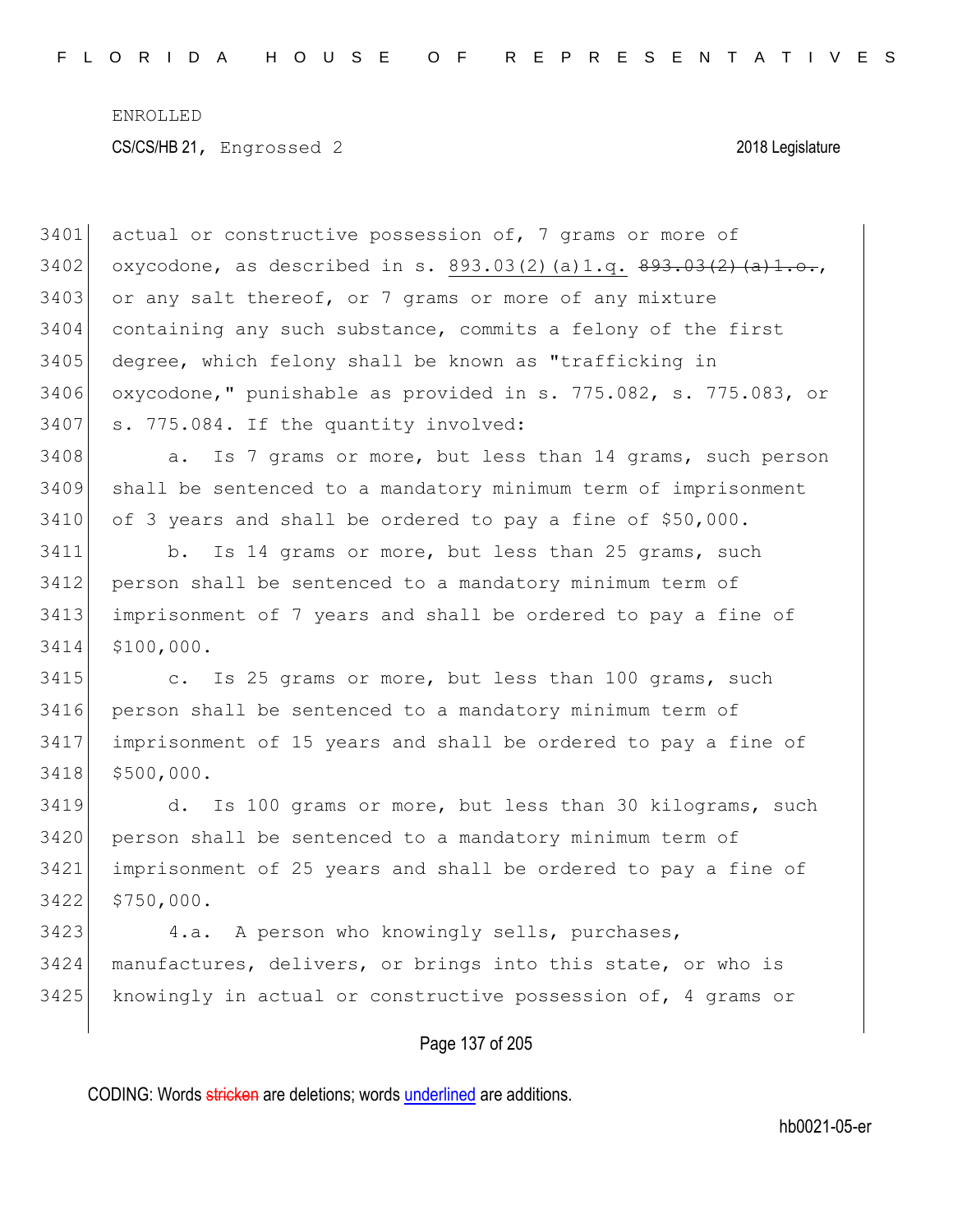CS/CS/HB 21, Engrossed 2 2018 Legislature

| 3426 | more of:                                                         |
|------|------------------------------------------------------------------|
| 3427 | Alfentanil, as described in s. 893.03(2)(b)1.;<br>$(\top)$       |
| 3428 | (II) Carfentanil, as described in s. $893.03(2)$ (b) $6.$ ;      |
| 3429 | (III) Fentanyl, as described in s. 893.03(2)(b) 9.;              |
| 3430 | Sufentanil, as described in s. 893.03(2)(b)30.<br>(TV)           |
| 3431 | $893.03(2)$ (b) $29.$ ;                                          |
| 3432 | (V)<br>A fentanyl derivative, as described in s.                 |
| 3433 | $893.03(1)(a)62$ .;                                              |
| 3434 | A controlled substance analog, as described in s.<br>(VI)        |
| 3435 | 893.0356, of any substance described in sub-sub-subparagraphs    |
| 3436 | $(I) - (V)$ ; or                                                 |
| 3437 | (VII) A mixture containing any substance described in sub-       |
| 3438 | $sub-subparagraphs (I) - (VI)$ ,                                 |
| 3439 |                                                                  |
| 3440 | commits a felony of the first degree, which felony shall be      |
| 3441 | known as "trafficking in fentanyl," punishable as provided in s. |
| 3442 | 775.082, s. 775.083, or s. 775.084.                              |
| 3443 | If the quantity involved under sub-subparagraph a.:<br>b.        |
| 3444 | Is 4 grams or more, but less than 14 grams, such<br>$(\top)$     |
| 3445 | person shall be sentenced to a mandatory minimum term of         |
| 3446 | imprisonment of 3 years, and shall be ordered to pay a fine of   |
| 3447 | \$50,000.                                                        |
| 3448 | Is 14 grams or more, but less than 28 grams, such<br>(TI)        |
| 3449 | person shall be sentenced to a mandatory minimum term of         |
| 3450 | imprisonment of 15 years, and shall be ordered to pay a fine of  |
|      |                                                                  |

Page 138 of 205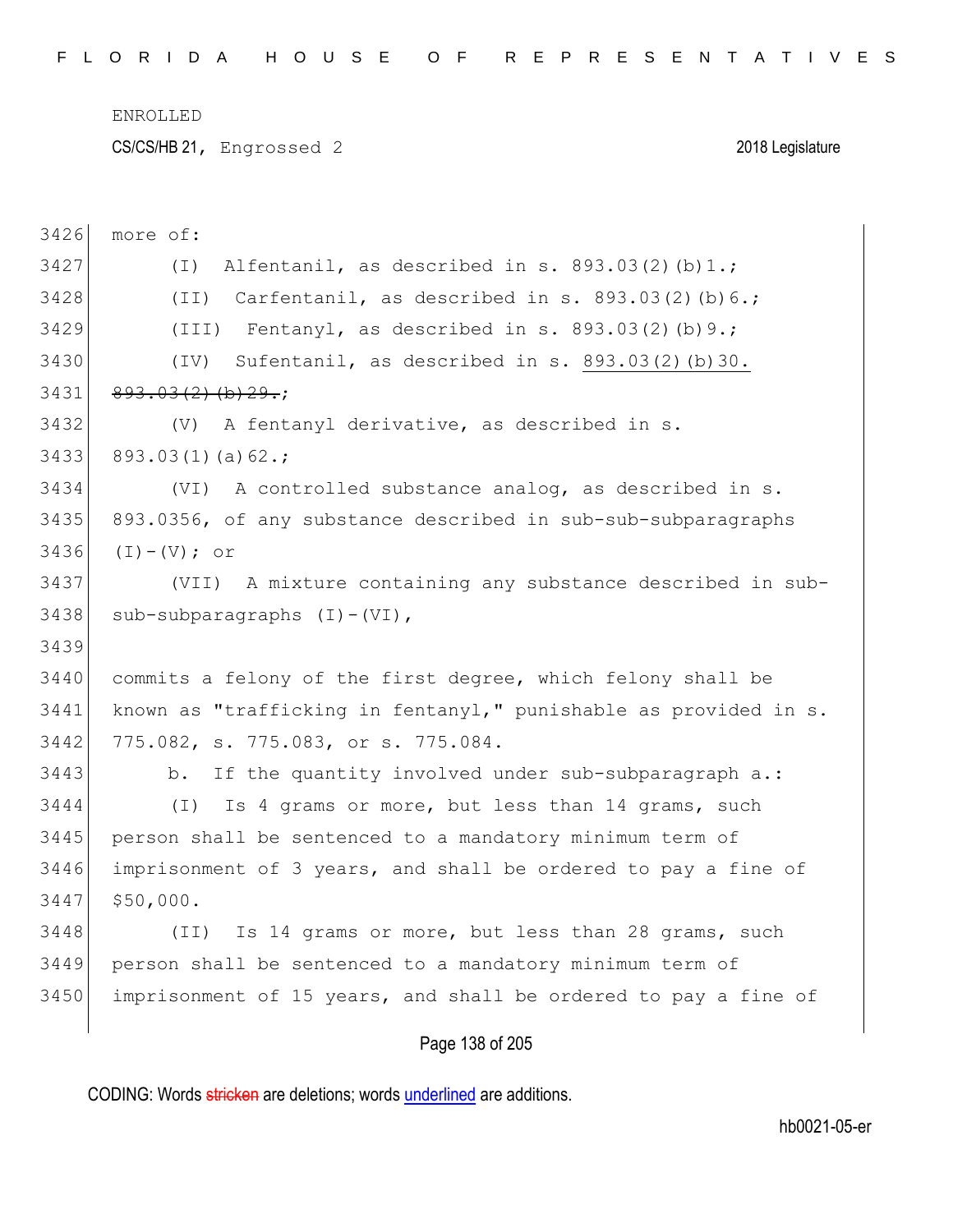CS/CS/HB 21, Engrossed 2 2018 Legislature

3451 \$100,000.

3452 (III) Is 28 grams or more, such person shall be sentenced 3453 to a mandatory minimum term of imprisonment of 25 years, and 3454 shall be ordered to pay a fine of \$500,000.

3455 5. A person who knowingly sells, purchases, manufactures, delivers, or brings into this state, or who is knowingly in actual or constructive possession of, 30 kilograms or more of any morphine, opium, oxycodone, hydrocodone, codeine, hydromorphone, or any salt, derivative, isomer, or salt of an 3460 isomer thereof, including heroin, as described in s. 3461 893.03(1)(b), (2)(a), (3)(c)3., or (3)(c)4., or 30 kilograms or 3462 more of any mixture containing any such substance, commits the 3463 first degree felony of trafficking in illegal drugs. A person who has been convicted of the first degree felony of trafficking in illegal drugs under this subparagraph shall be punished by life imprisonment and is ineligible for any form of discretionary early release except pardon or executive clemency 3468 or conditional medical release under s. 947.149. However, if the court determines that, in addition to committing any act specified in this paragraph:

 a. The person intentionally killed an individual or counseled, commanded, induced, procured, or caused the intentional killing of an individual and such killing was the result; or

3475 b. The person's conduct in committing that act led to a

### Page 139 of 205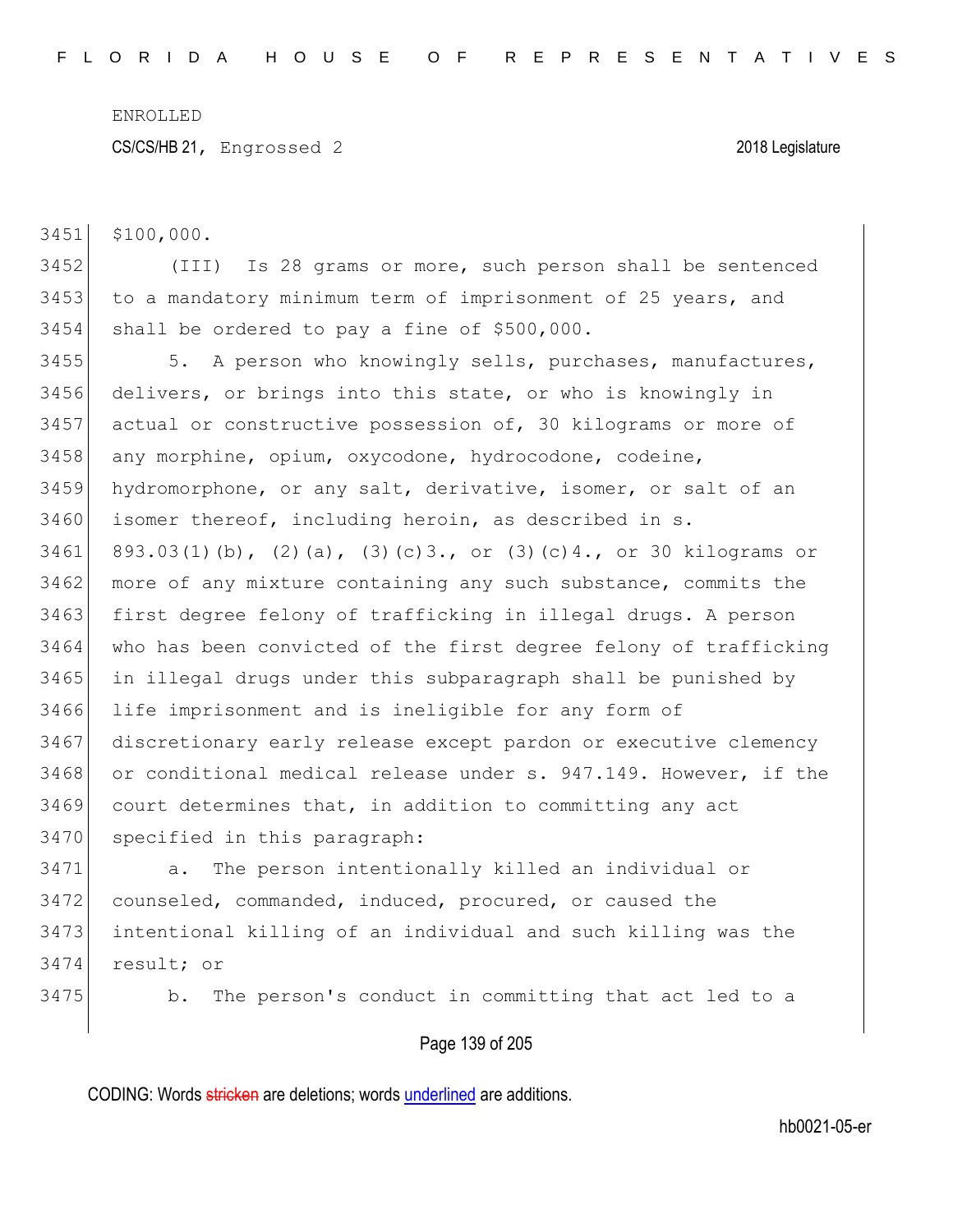| 3476 | natural, though not inevitable, lethal result,                              |
|------|-----------------------------------------------------------------------------|
| 3477 |                                                                             |
| 3478 | such person commits the capital felony of trafficking in illegal            |
| 3479 | drugs, punishable as provided in ss. 775.082 and 921.142. A                 |
| 3480 | person sentenced for a capital felony under this paragraph shall            |
| 3481 | also be sentenced to pay the maximum fine provided under                    |
| 3482 | subparagraph 1.                                                             |
| 3483 | 6. A person who knowingly brings into this state 60                         |
| 3484 | kilograms or more of any morphine, opium, oxycodone,                        |
| 3485 | hydrocodone, codeine, hydromorphone, or any salt, derivative,               |
| 3486 | isomer, or salt of an isomer thereof, including heroin, as                  |
| 3487 | described in s. $893.03(1)(b)$ , $(2)(a)$ , $(3)(c)3$ ., or $(3)(c)4$ ., or |
| 3488 | 60 kilograms or more of any mixture containing any such                     |
| 3489 | substance, and who knows that the probable result of such                   |
| 3490 | importation would be the death of a person, commits capital                 |
| 3491 | importation of illegal drugs, a capital felony punishable as                |
| 3492 | provided in ss. 775.082 and 921.142. A person sentenced for a               |
| 3493 | capital felony under this paragraph shall also be sentenced to              |
| 3494 | pay the maximum fine provided under subparagraph 1.                         |
| 3495 | (f)1. Any person who knowingly sells, purchases,                            |
| 3496 | manufactures, delivers, or brings into this state, or who is                |
| 3497 | knowingly in actual or constructive possession of, 14 grams or              |
| 3498 | more of amphetamine, as described in s. $893.03(2)(c)2.$ , or               |
| 3499 | methamphetamine, as described in s. 893.03(2)(c)5.                          |
| 3500 | 893.03(2)(c)4., or of any mixture containing amphetamine or                 |
|      | Page 140 of 205                                                             |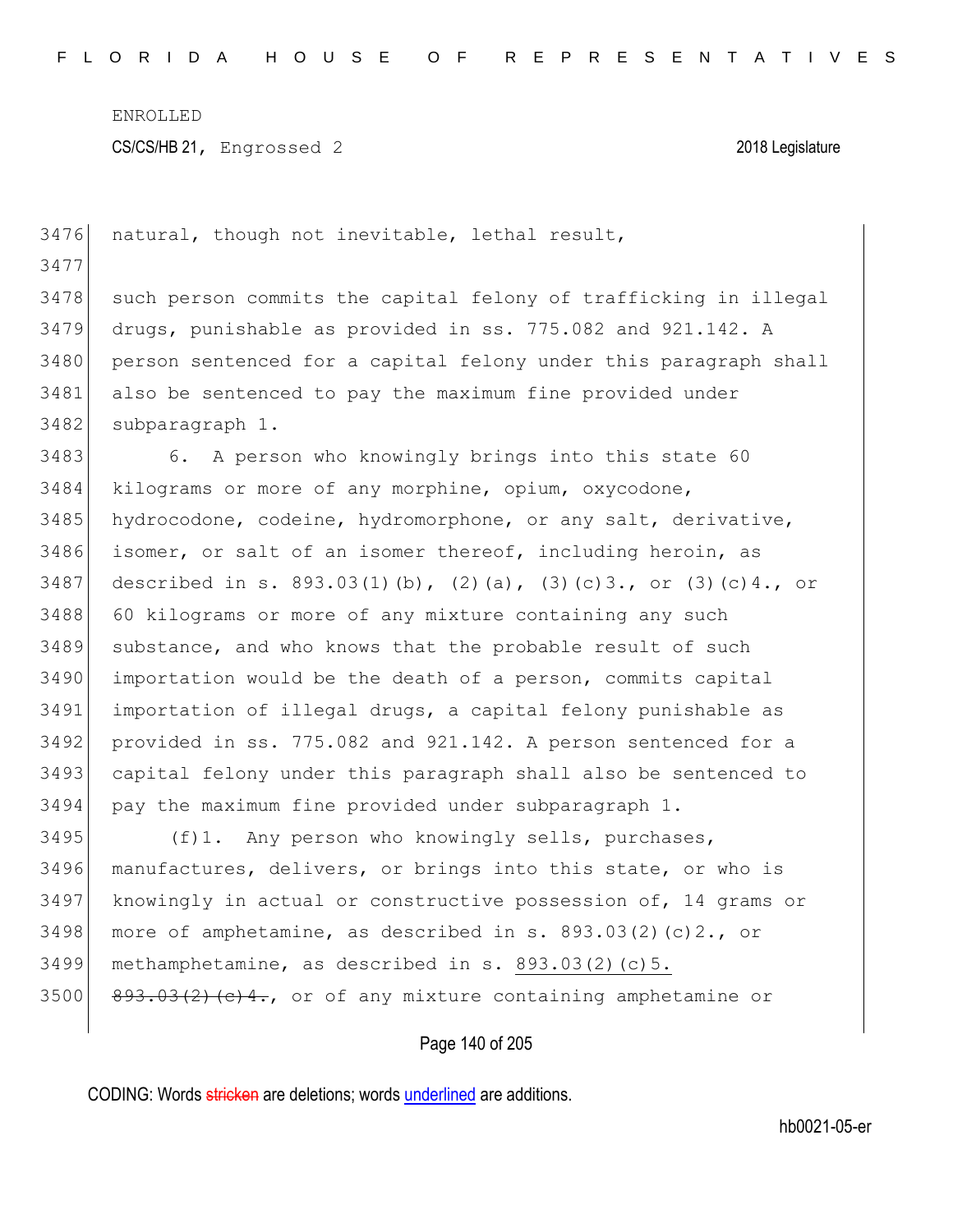methamphetamine, or phenylacetone, phenylacetic acid, pseudoephedrine, or ephedrine in conjunction with other 3503 chemicals and equipment utilized in the manufacture of amphetamine or methamphetamine, commits a felony of the first degree, which felony shall be known as "trafficking in amphetamine," punishable as provided in s. 775.082, s. 775.083, or s. 775.084. If the quantity involved:

3508 a. Is 14 grams or more, but less than 28 grams, such person shall be sentenced to a mandatory minimum term of imprisonment of 3 years, and the defendant shall be ordered to pay a fine of \$50,000.

3512 b. Is 28 grams or more, but less than 200 grams, such person shall be sentenced to a mandatory minimum term of imprisonment of 7 years, and the defendant shall be ordered to pay a fine of \$100,000.

 c. Is 200 grams or more, such person shall be sentenced to a mandatory minimum term of imprisonment of 15 calendar years and pay a fine of \$250,000.

 2. Any person who knowingly manufactures or brings into this state 400 grams or more of amphetamine, as described in s. 893.03(2)(c)2., or methamphetamine, as described in s. 3522 893.03(2)(c)5.  $893.03(2)$  (c) 3.  $893.03(2)$  (e) 4., or of any mixture containing amphetamine or methamphetamine, or phenylacetone, phenylacetic acid, pseudoephedrine, or ephedrine in conjunction with other chemicals and equipment used in the manufacture of amphetamine

### Page 141 of 205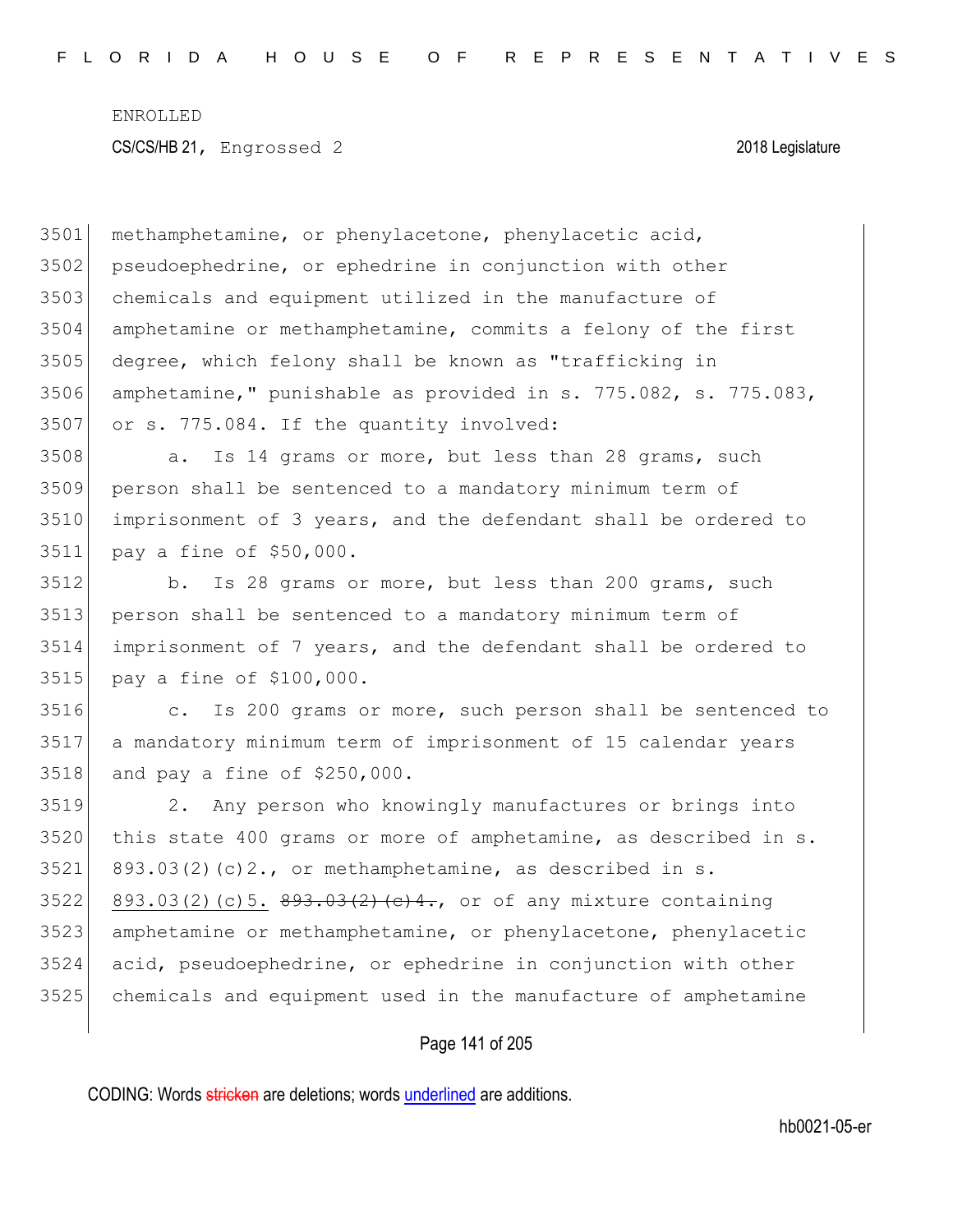Page 142 of 205 3526 or methamphetamine, and who knows that the probable result of 3527 such manufacture or importation would be the death of any person 3528 commits capital manufacture or importation of amphetamine, a 3529 capital felony punishable as provided in ss. 775.082 and 3530 921.142. Any person sentenced for a capital felony under this 3531 paragraph shall also be sentenced to pay the maximum fine 3532 provided under subparagraph 1. 3533 Section 19. Paragraphs (b) through (e) and (g) of 3534 subsection (3) of section 921.0022, Florida Statutes, are 3535 amended to read: 3536 921.0022 Criminal Punishment Code; offense severity 3537 ranking chart.— 3538 (3) OFFENSE SEVERITY RANKING CHART 3539 (b) LEVEL 2 3540 3541 Florida Statute Felony Degree Description 3542 379.2431  $(1)(e)3.$ 3rd Possession of 11 or fewer marine turtle eggs in violation of the Marine Turtle Protection Act. 3543 379.2431  $(1)(e)4.$ 3rd Possession of more than 11 marine turtle eggs in violation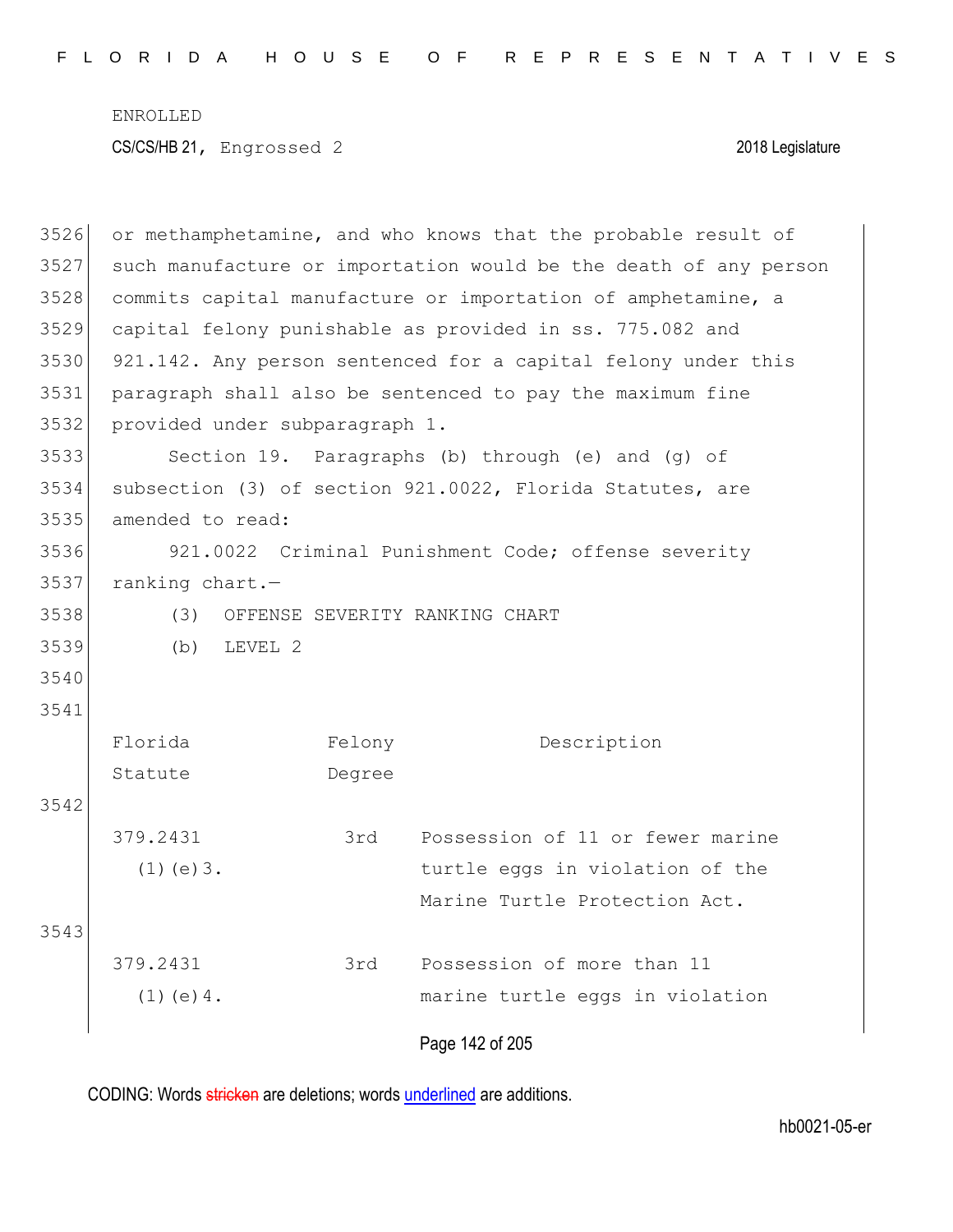|  |  |  |  |  |  | FLORIDA HOUSE OF REPRESENTATIVES |  |  |  |  |  |  |  |  |
|--|--|--|--|--|--|----------------------------------|--|--|--|--|--|--|--|--|
|  |  |  |  |  |  |                                  |  |  |  |  |  |  |  |  |

|      |                |     | of the Marine Turtle Protection<br>Act.                              |
|------|----------------|-----|----------------------------------------------------------------------|
| 3544 | 403.413(6)(c)  | 3rd | Dumps waste litter exceeding 500<br>lbs. in weight or 100 cubic feet |
|      |                |     | in volume or any quantity for                                        |
|      |                |     | commercial purposes, or                                              |
|      |                |     | hazardous waste.                                                     |
| 3545 |                |     |                                                                      |
|      | 517.07(2)      | 3rd | Failure to furnish a prospectus                                      |
| 3546 |                |     | meeting requirements.                                                |
|      | 590.28(1)      | 3rd | Intentional burning of lands.                                        |
| 3547 |                |     |                                                                      |
|      | 784.05(3)      | 3rd | Storing or leaving a loaded                                          |
|      |                |     | firearm within reach of minor                                        |
|      |                |     | who uses it to inflict injury or                                     |
|      |                |     | death.                                                               |
| 3548 |                |     |                                                                      |
|      | 787.04(1)      | 3rd | In violation of court order,                                         |
|      |                |     | take, entice, etc., minor beyond<br>state limits.                    |
| 3549 |                |     |                                                                      |
|      | 806.13(1)(b)3. | 3rd | Criminal mischief; damage \$1,000                                    |
|      |                |     | or more to public communication                                      |
|      |                |     | Page 143 of 205                                                      |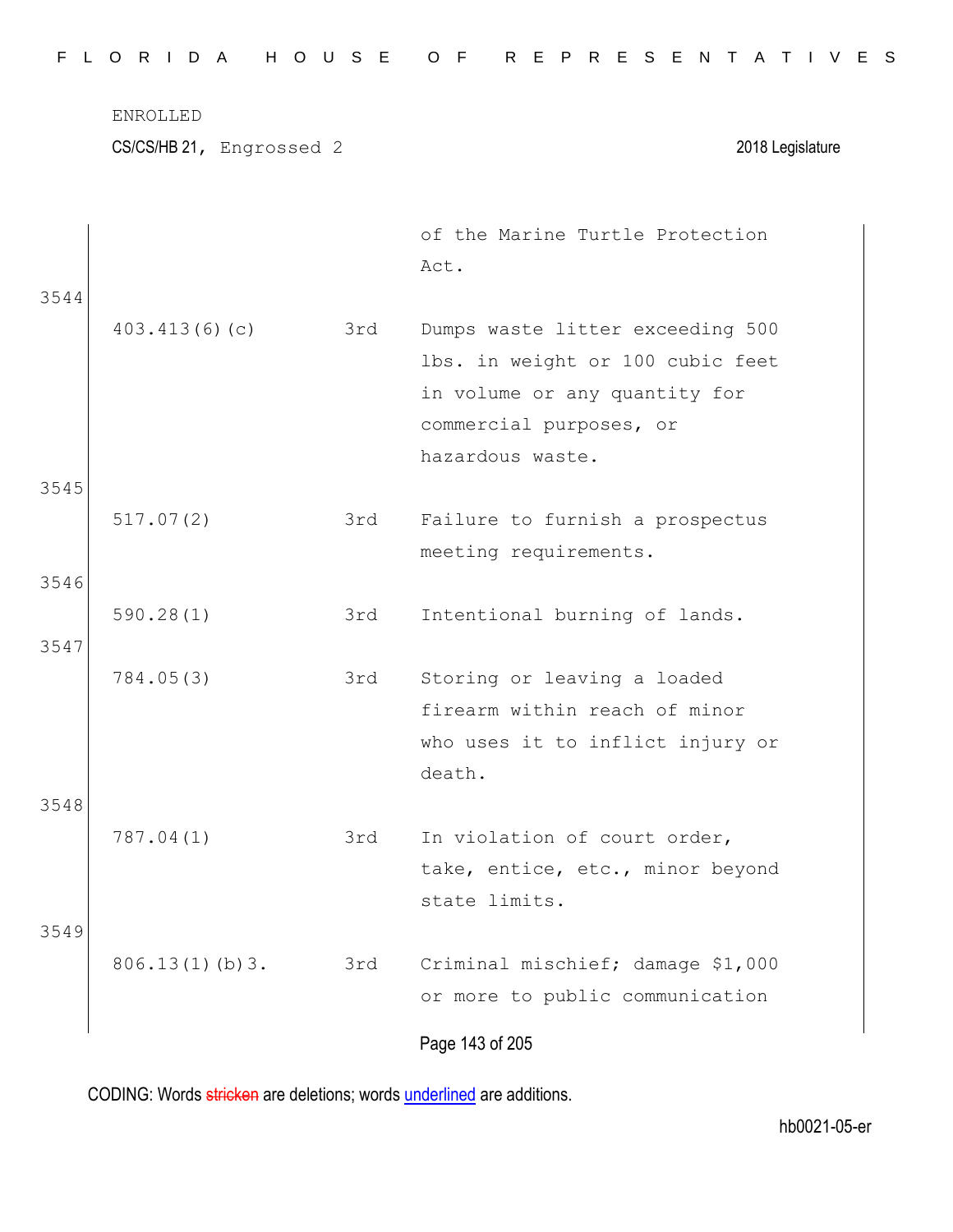CS/CS/HB 21, Engrossed 2 2018 Legislature

| 3550         |                 |     | or any other public service.                                                                                      |
|--------------|-----------------|-----|-------------------------------------------------------------------------------------------------------------------|
| 3551         | 810.061(2)      | 3rd | Impairing or impeding telephone<br>or power to a dwelling;<br>facilitating or furthering<br>burglary.             |
|              | 810.09(2)(e)    | 3rd | Trespassing on posted commercial<br>horticulture property.                                                        |
| 3552         | 812.014(2)(c)1. | 3rd | Grand theft, 3rd degree; \$300 or<br>more but less than \$5,000.                                                  |
| 3553<br>3554 | 812.014(2)(d)   | 3rd | Grand theft, 3rd degree; \$100 or<br>more but less than \$300, taken<br>from unenclosed curtilage of<br>dwelling. |
|              | 812.015(7)      | 3rd | Possession, use, or attempted<br>use of an antishoplifting or<br>inventory control device<br>countermeasure.      |
| 3555         | 817.234(1)(a)2. | 3rd | False statement in support of<br>insurance claim.<br>Page 144 of 205                                              |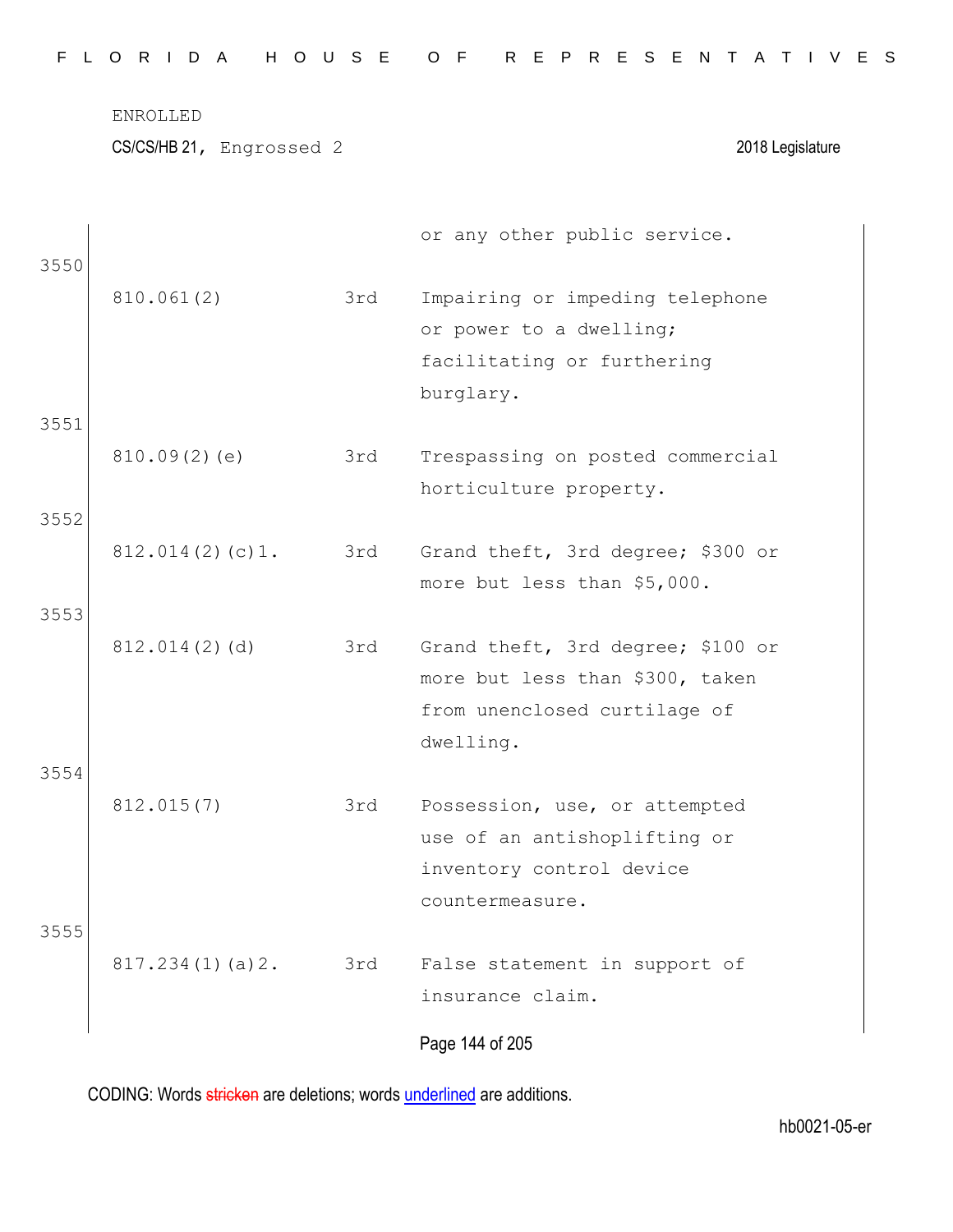|  |  |  |  |  |  | FLORIDA HOUSE OF REPRESENTATIVES |  |  |  |  |  |  |  |  |
|--|--|--|--|--|--|----------------------------------|--|--|--|--|--|--|--|--|
|  |  |  |  |  |  |                                  |  |  |  |  |  |  |  |  |

CS/CS/HB 21, Engrossed 2 2018 Legislature

| 3556 |               |     |                                                                 |
|------|---------------|-----|-----------------------------------------------------------------|
|      | 817.481(3)(a) | 3rd | Obtain credit or purchase with<br>false, expired, counterfeit,  |
|      |               |     | etc., credit card, value over<br>\$300.                         |
| 3557 |               |     |                                                                 |
|      | 817.52(3)     | 3rd | Failure to redeliver hired<br>vehicle.                          |
| 3558 |               |     |                                                                 |
|      | 817.54        | 3rd | With intent to defraud, obtain<br>mortgage note, etc., by false |
|      |               |     | representation.                                                 |
| 3559 |               |     |                                                                 |
|      | 817.60(5)     | 3rd | Dealing in credit cards of                                      |
|      |               |     | another.                                                        |
| 3560 |               |     |                                                                 |
|      | 817.60(6)(a)  | 3rd | Forgery; purchase goods,                                        |
|      |               |     | services with false card.                                       |
| 3561 | 817.61        |     | Fraudulent use of credit cards                                  |
|      |               | 3rd | over \$100 or more within 6                                     |
|      |               |     | months.                                                         |
| 3562 |               |     |                                                                 |
|      | 826.04        | 3rd | Knowingly marries or has sexual                                 |
|      |               |     | intercourse with person to whom                                 |
|      |               |     | Page 145 of 205                                                 |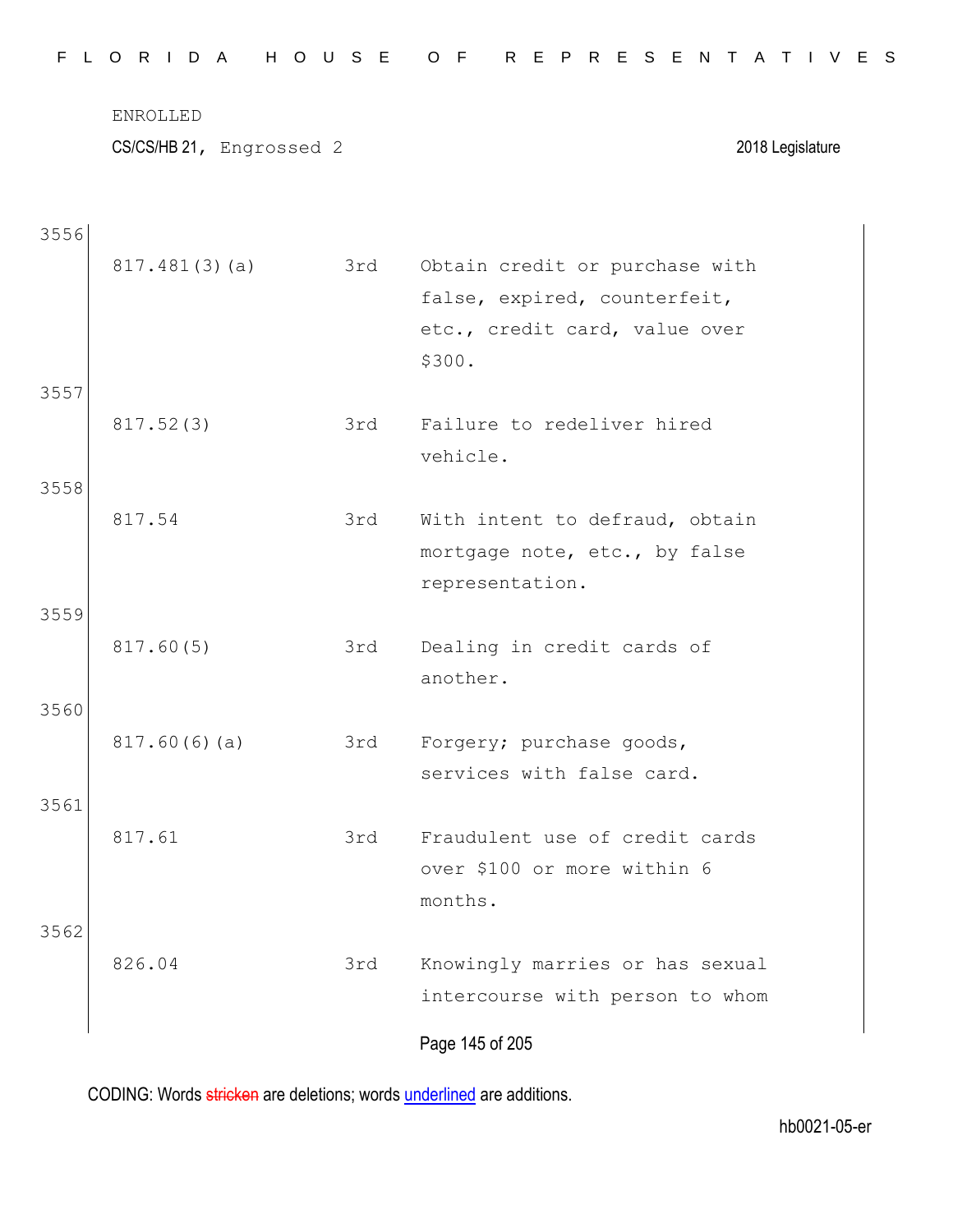| FLORIDA HOUSE OF REPRESENTATIVES |  |  |  |  |  |  |  |  |  |  |  |  |  |  |  |  |  |  |  |  |  |  |  |  |  |  |  |
|----------------------------------|--|--|--|--|--|--|--|--|--|--|--|--|--|--|--|--|--|--|--|--|--|--|--|--|--|--|--|
|----------------------------------|--|--|--|--|--|--|--|--|--|--|--|--|--|--|--|--|--|--|--|--|--|--|--|--|--|--|--|

CS/CS/HB 21, Engrossed 2 2018 Legislature

|      |              |     | related.                                                    |
|------|--------------|-----|-------------------------------------------------------------|
| 3563 |              |     |                                                             |
|      | 831.01       | 3rd | Forgery.                                                    |
| 3564 |              |     |                                                             |
|      | 831.02       | 3rd | Uttering forged instrument;                                 |
|      |              |     | utters or publishes alteration                              |
|      |              |     | with intent to defraud.                                     |
| 3565 | 831.07       | 3rd |                                                             |
|      |              |     | Forging bank bills, checks,<br>drafts, or promissory notes. |
| 3566 |              |     |                                                             |
|      | 831.08       | 3rd | Possessing 10 or more forged                                |
|      |              |     | notes, bills, checks, or drafts.                            |
| 3567 |              |     |                                                             |
|      | 831.09       | 3rd | Uttering forged notes, bills,                               |
|      |              |     | checks, drafts, or promissory                               |
|      |              |     | notes.                                                      |
| 3568 |              |     |                                                             |
|      | 831.11       | 3rd | Bringing into the state forged                              |
|      |              |     | bank bills, checks, drafts, or                              |
|      |              |     | notes.                                                      |
| 3569 |              |     |                                                             |
|      | 832.05(3)(a) | 3rd | Cashing or depositing item with<br>intent to defraud.       |
| 3570 |              |     |                                                             |
|      |              |     |                                                             |
|      |              |     | Page 146 of 205                                             |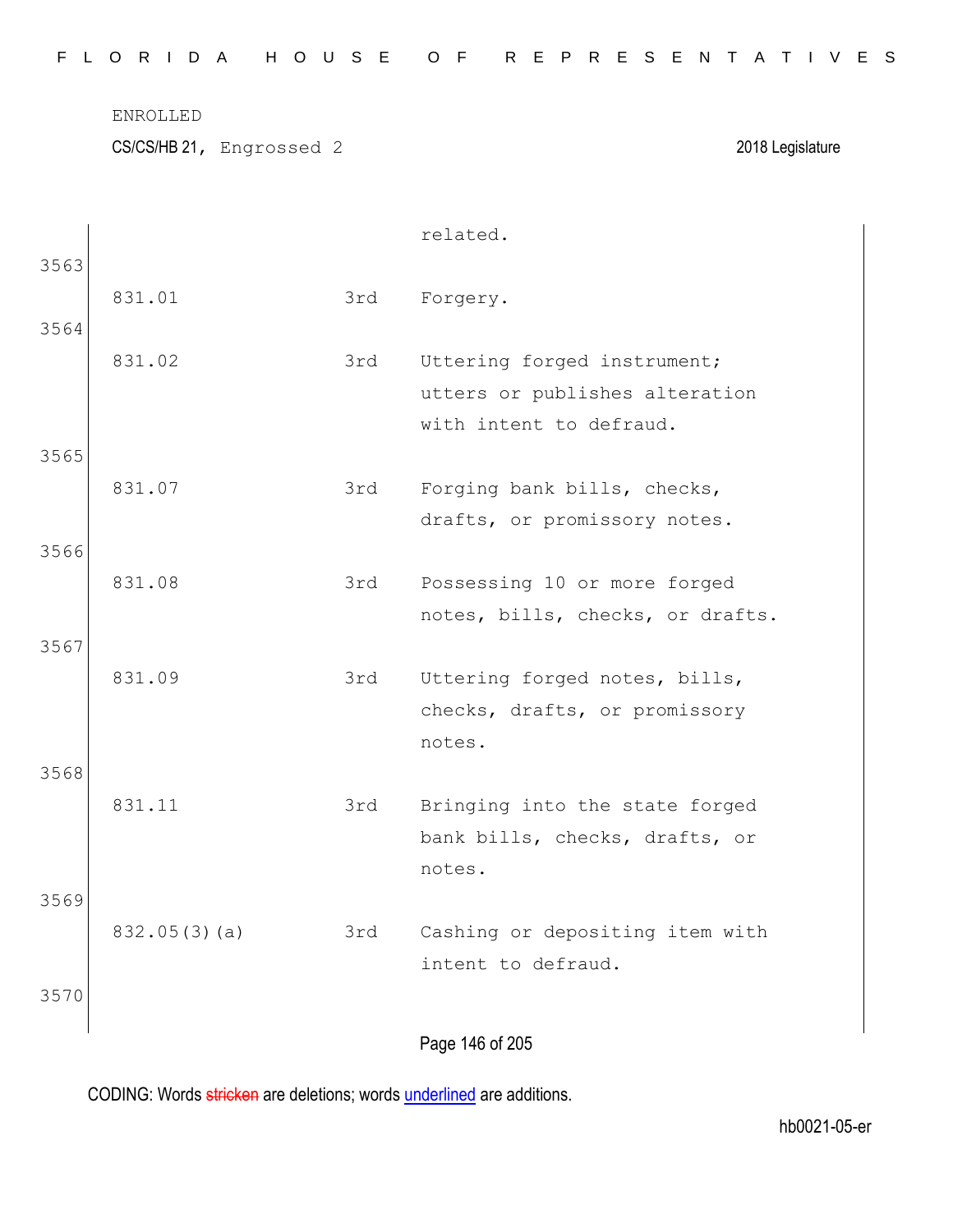|--|

|      | 843.08          | 3rd    | False personation.                         |
|------|-----------------|--------|--------------------------------------------|
| 3571 |                 |        |                                            |
|      | 893.13(2)(a)2.  | 3rd    | Purchase of any s. 893.03(1)(c),           |
|      |                 |        | $(2)$ (c) 1., (2) (c) 2., (2) (c) 3.,      |
|      |                 |        | $\frac{(2)(c)5.7}{(2)(c)6.7}$ (2) (c) 7.,  |
|      |                 |        | (2) (c) $8.7$ (2) (c) $9.7$ (2) (c) $10.7$ |
|      |                 |        | (3), or (4) drugs other than               |
|      |                 |        | cannabis.                                  |
| 3572 |                 |        |                                            |
|      | 893.147(2)      | 3rd    | Manufacture or delivery of drug            |
|      |                 |        | paraphernalia.                             |
| 3573 |                 |        |                                            |
| 3574 |                 |        |                                            |
| 3575 |                 |        |                                            |
| 3576 |                 |        |                                            |
| 3577 | (c)<br>LEVEL 3  |        |                                            |
| 3578 |                 |        |                                            |
| 3579 |                 |        |                                            |
|      | Florida         | Felony | Description                                |
|      | Statute         | Degree |                                            |
| 3580 |                 |        |                                            |
|      | $119.10(2)$ (b) | 3rd    | Unlawful use of confidential               |
|      |                 |        | information from police reports.           |
| 3581 |                 |        |                                            |
|      | 316.066         | 3rd    | Unlawfully obtaining or using              |
|      |                 |        | Page 147 of 205                            |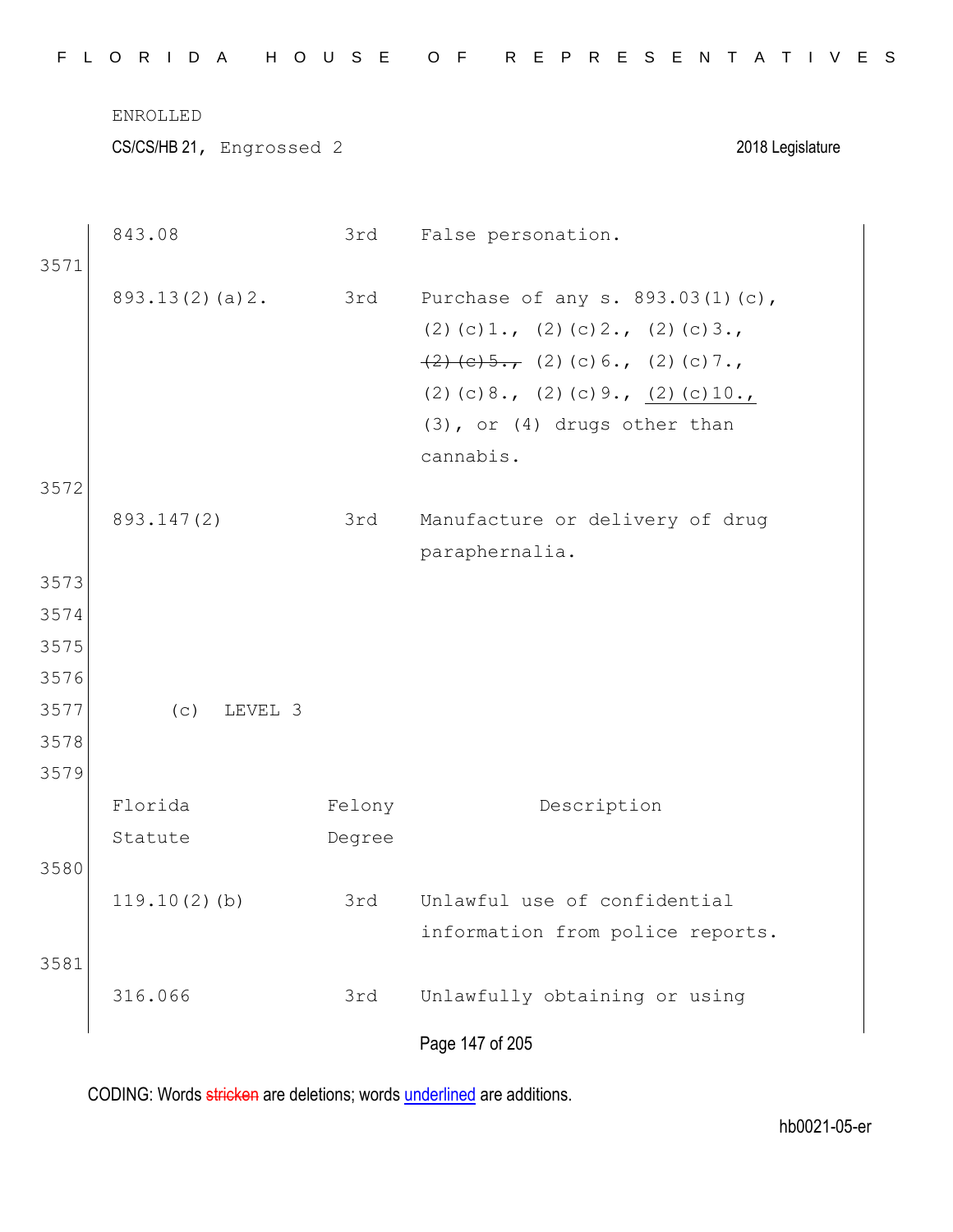|  |  |  |  |  |  | FLORIDA HOUSE OF REPRESENTATIVES |  |  |  |  |  |  |  |  |
|--|--|--|--|--|--|----------------------------------|--|--|--|--|--|--|--|--|
|  |  |  |  |  |  |                                  |  |  |  |  |  |  |  |  |

|      | $(3)$ (b) – (d)  |     | confidential crash reports.                                  |
|------|------------------|-----|--------------------------------------------------------------|
| 3582 |                  |     |                                                              |
|      | $316.193(2)$ (b) | 3rd | Felony DUI, 3rd conviction.                                  |
| 3583 |                  |     |                                                              |
|      | 316.1935(2)      | 3rd | Fleeing or attempting to elude<br>law enforcement officer in |
|      |                  |     | patrol vehicle with siren and                                |
|      |                  |     | lights activated.                                            |
| 3584 |                  |     |                                                              |
|      | 319.30(4)        | 3rd | Possession by junkyard of motor                              |
|      |                  |     | vehicle with identification                                  |
|      |                  |     | number plate removed.                                        |
| 3585 |                  |     |                                                              |
|      | 319.33(1)(a)     | 3rd | Alter or forge any certificate                               |
|      |                  |     | of title to a motor vehicle or                               |
|      |                  |     | mobile home.                                                 |
| 3586 |                  |     |                                                              |
|      | 319.33(1)(c)     | 3rd | Procure or pass title on stolen                              |
| 3587 |                  |     | vehicle.                                                     |
|      | 319.33(4)        | 3rd | With intent to defraud, possess,                             |
|      |                  |     | sell, etc., a blank, forged, or                              |
|      |                  |     | unlawfully obtained title or                                 |
|      |                  |     | registration.                                                |
| 3588 |                  |     |                                                              |
|      |                  |     |                                                              |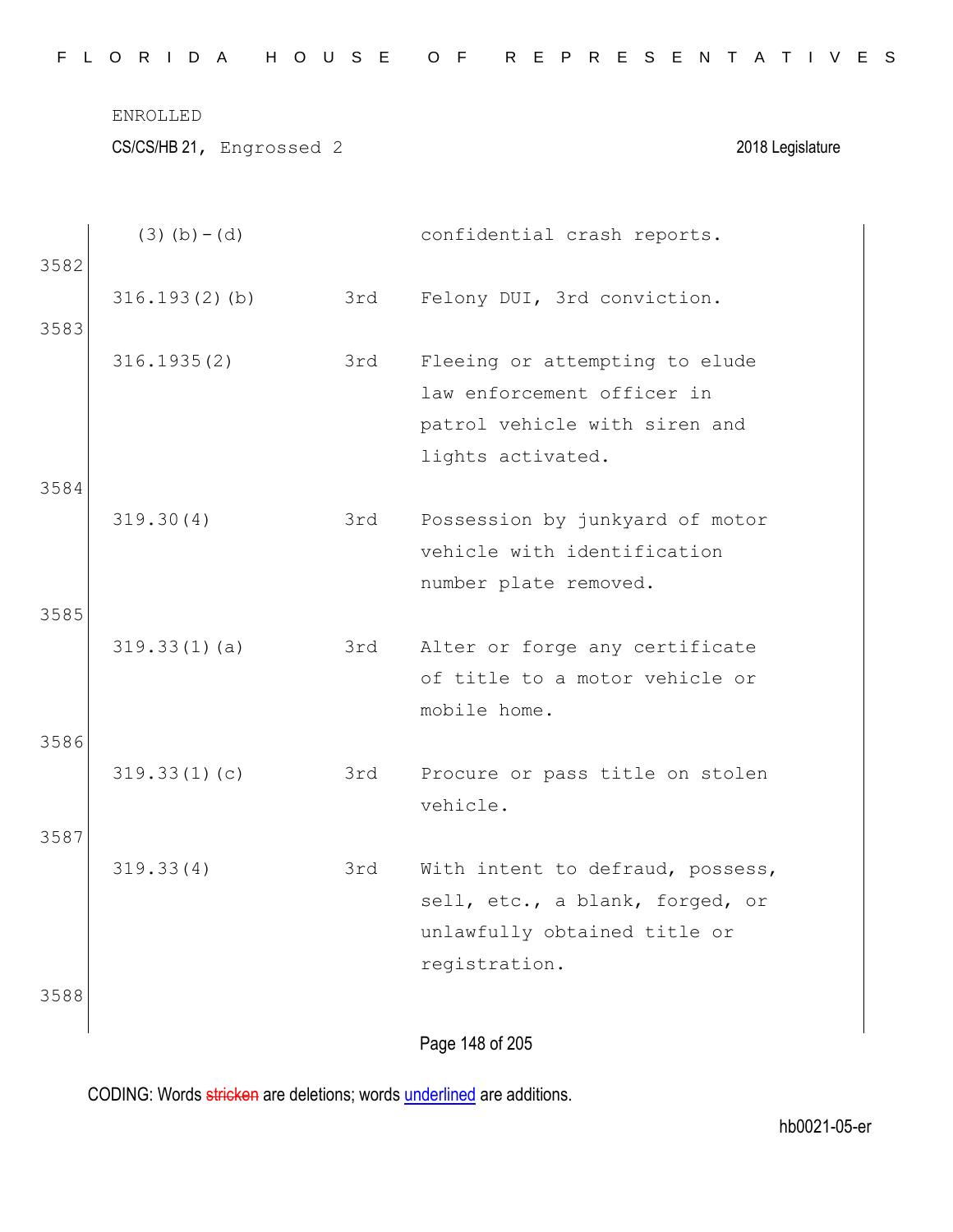CS/CS/HB 21, Engrossed 2 2018 Legislature

|      | 327.35(2)(b)    | 3rd | Felony BUI.                      |
|------|-----------------|-----|----------------------------------|
| 3589 |                 |     |                                  |
|      | 328.05(2)       | 3rd | Possess, sell, or counterfeit    |
|      |                 |     | fictitious, stolen, or           |
|      |                 |     | fraudulent titles or bills of    |
|      |                 |     | sale of vessels.                 |
| 3590 |                 |     |                                  |
|      | 328.07(4)       | 3rd | Manufacture, exchange, or        |
|      |                 |     | possess vessel with counterfeit  |
|      |                 |     | or wrong ID number.              |
| 3591 |                 |     |                                  |
|      | 376.302(5)      | 3rd | Fraud related to reimbursement   |
|      |                 |     | for cleanup expenses under the   |
|      |                 |     | Inland Protection Trust Fund.    |
| 3592 |                 |     |                                  |
|      | 379.2431        | 3rd | Taking, disturbing, mutilating,  |
|      | $(1)$ (e) $5$ . |     | destroying, causing to be        |
|      |                 |     | destroyed, transferring,         |
|      |                 |     | selling, offering to sell,       |
|      |                 |     | molesting, or harassing marine   |
|      |                 |     | turtles, marine turtle eggs, or  |
|      |                 |     | marine turtle nests in violation |
|      |                 |     | of the Marine Turtle Protection  |
|      |                 |     | Act.                             |
| 3593 |                 |     |                                  |
|      |                 |     |                                  |

Page 149 of 205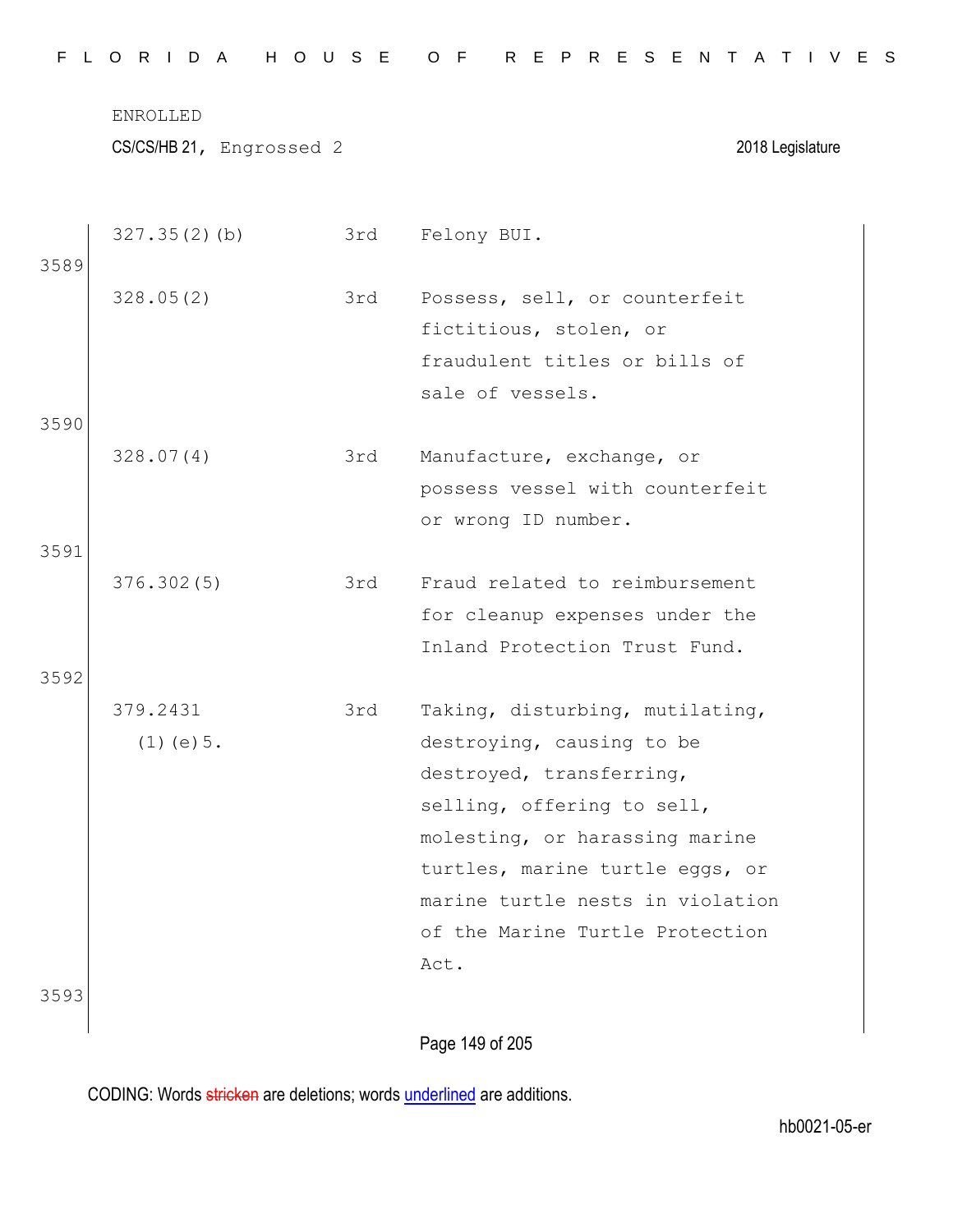|  |  |  |  |  |  | FLORIDA HOUSE OF REPRESENTATIVES |  |  |  |  |  |  |  |  |  |
|--|--|--|--|--|--|----------------------------------|--|--|--|--|--|--|--|--|--|
|  |  |  |  |  |  |                                  |  |  |  |  |  |  |  |  |  |

CS/CS/HB 21, Engrossed 2 2018 Legislature

|      | 379.2431        | 3rd | Possessing any marine turtle     |
|------|-----------------|-----|----------------------------------|
|      | $(1)$ (e) $6$ . |     | species or hatchling, or parts   |
|      |                 |     | thereof, or the nest of any      |
|      |                 |     | marine turtle species described  |
|      |                 |     | in the Marine Turtle Protection  |
|      |                 |     | Act.                             |
| 3594 |                 |     |                                  |
|      | 379.2431        | 3rd | Soliciting to commit or          |
|      | $(1)$ (e) 7.    |     | conspiring to commit a violation |
|      |                 |     | of the Marine Turtle Protection  |
|      |                 |     | Act.                             |
| 3595 |                 |     |                                  |
|      | 400.9935(4)(a)  | 3rd | Operating a clinic, or offering  |
|      | or (b)          |     | services requiring licensure,    |
|      |                 |     | without a license.               |
| 3596 |                 |     |                                  |
|      | 400.9935(4)(e)  | 3rd | Filing a false license           |
|      |                 |     | application or other required    |
|      |                 |     | information or failing to report |
|      |                 |     | information.                     |
| 3597 |                 |     |                                  |
|      | 440.1051(3)     | 3rd | False report of workers'         |
|      |                 |     | compensation fraud or            |
|      |                 |     | retaliation for making such a    |
|      |                 |     | report.                          |
|      |                 |     | Page 150 of 205                  |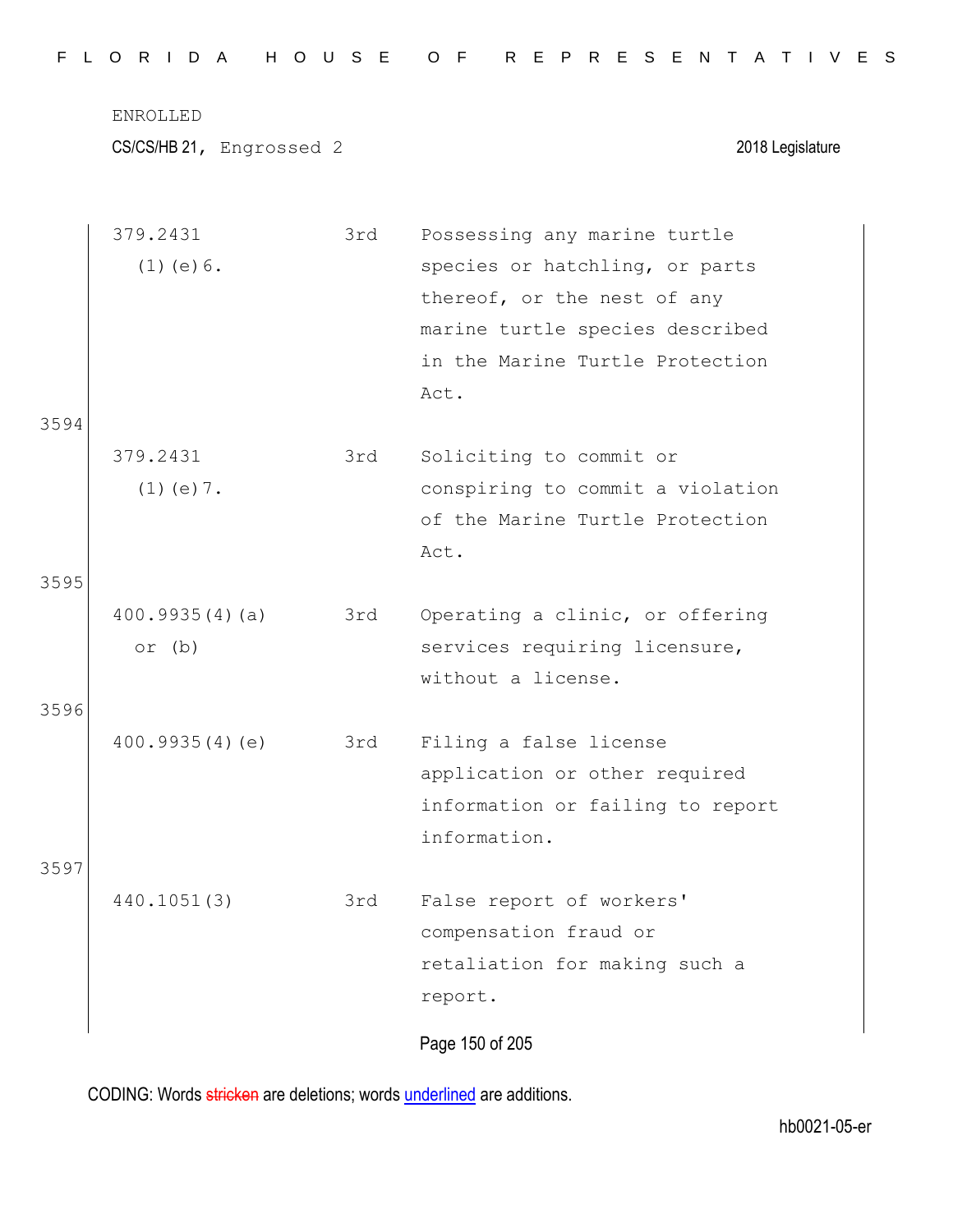CS/CS/HB 21, Engrossed 2 2018 Legislature

| 3598 |                          |     |                                                                                                          |
|------|--------------------------|-----|----------------------------------------------------------------------------------------------------------|
|      | $501.001(2)$ (b)         | 2nd | Tampers with a consumer product<br>or the container using<br>materially false/misleading<br>information. |
| 3599 |                          |     |                                                                                                          |
|      | 624.401(4)(a)            | 3rd | Transacting insurance without a<br>certificate of authority.                                             |
| 3600 |                          |     |                                                                                                          |
|      | 624.401(4)(b)1.          | 3rd | Transacting insurance without a<br>certificate of authority;<br>premium collected less than<br>\$20,000. |
| 3601 |                          |     |                                                                                                          |
|      | $626.902(1)(a)$ &<br>(b) | 3rd | Representing an unauthorized<br>insurer.                                                                 |
| 3602 |                          |     |                                                                                                          |
| 3603 | 697.08                   | 3rd | Equity skimming.                                                                                         |
|      | 790.15(3)                | 3rd | Person directs another to<br>discharge firearm from a<br>vehicle.                                        |
| 3604 | 806.10(1)                | 3rd | Maliciously injure, destroy, or<br>interfere with vehicles or                                            |
|      |                          |     | Page 151 of 205                                                                                          |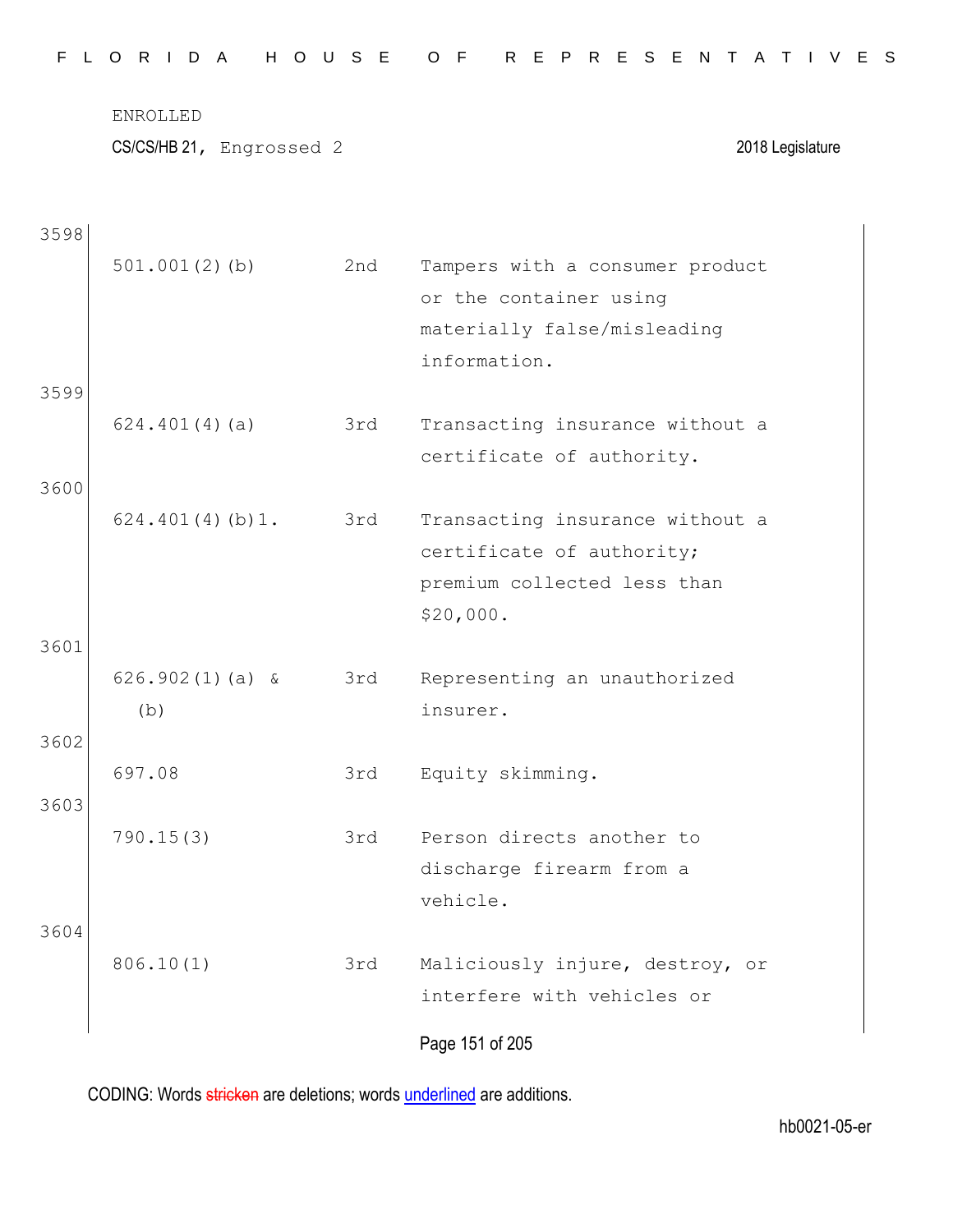|  |  |  | FLORIDA HOUSE OF REPRESENTATIVES |  |  |  |  |  |  |  |  |  |  |  |  |
|--|--|--|----------------------------------|--|--|--|--|--|--|--|--|--|--|--|--|
|  |  |  |                                  |  |  |  |  |  |  |  |  |  |  |  |  |

| 3605 |                 |     | equipment used in firefighting.  |
|------|-----------------|-----|----------------------------------|
|      | 806.10(2)       | 3rd | Interferes with or assaults      |
|      |                 |     | firefighter in performance of    |
|      |                 |     | duty.                            |
| 3606 |                 |     |                                  |
|      | 810.09(2)(c)    | 3rd | Trespass on property other than  |
|      |                 |     | structure or conveyance armed    |
|      |                 |     | with firearm or dangerous        |
| 3607 |                 |     | weapon.                          |
|      | 812.014(2)(c)2. | 3rd | Grand theft; \$5,000 or more but |
|      |                 |     | less than \$10,000.              |
| 3608 |                 |     |                                  |
|      | 812.0145(2)(c)  | 3rd | Theft from person 65 years of    |
|      |                 |     | age or older; \$300 or more but  |
|      |                 |     | less than \$10,000.              |
| 3609 |                 |     |                                  |
|      | $815.04(5)$ (b) | 2nd | Computer offense devised to      |
|      |                 |     | defraud or obtain property.      |
| 3610 |                 |     |                                  |
|      | 817.034(4)(a)3. | 3rd | Engages in scheme to defraud     |
|      |                 |     | (Florida Communications Fraud    |
|      |                 |     | Act), property valued at less    |
|      |                 |     | than \$20,000.                   |
|      |                 |     | Page 152 of 205                  |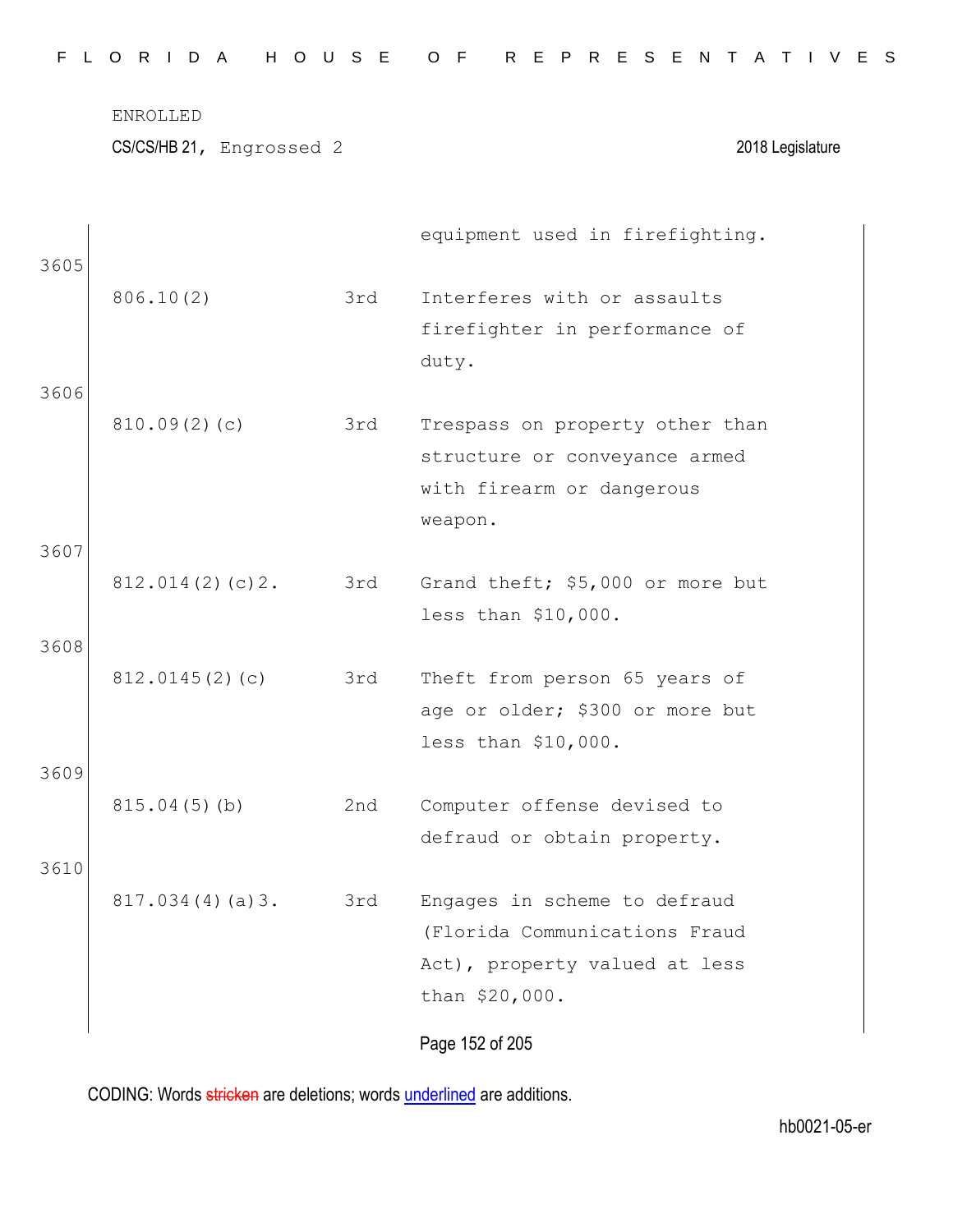|  |  |  |  |  |  | FLORIDA HOUSE OF REPRESENTATIVES |  |  |  |  |  |  |  |  |
|--|--|--|--|--|--|----------------------------------|--|--|--|--|--|--|--|--|
|  |  |  |  |  |  |                                  |  |  |  |  |  |  |  |  |

CS/CS/HB 21, Engrossed 2 2018 Legislature

| 3611 |                 |     |                                  |
|------|-----------------|-----|----------------------------------|
|      | 817.233         | 3rd | Burning to defraud insurer.      |
| 3612 |                 |     |                                  |
|      | 817.234         | 3rd | Unlawful solicitation of persons |
|      | $(8)$ (b) & (c) |     | involved in motor vehicle        |
|      |                 |     | accidents.                       |
| 3613 |                 |     |                                  |
|      | 817.234(11)(a)  | 3rd | Insurance fraud; property value  |
|      |                 |     | less than \$20,000.              |
| 3614 |                 |     |                                  |
|      | 817.236         | 3rd | Filing a false motor vehicle     |
|      |                 |     | insurance application.           |
| 3615 |                 |     |                                  |
|      | 817.2361        | 3rd | Creating, marketing, or          |
|      |                 |     | presenting a false or fraudulent |
|      |                 |     | motor vehicle insurance card.    |
| 3616 |                 |     |                                  |
|      | 817.413(2)      | 3rd | Sale of used goods as new.       |
| 3617 |                 |     |                                  |
|      | 828.12(2)       | 3rd | Tortures any animal with intent  |
|      |                 |     | to inflict intense pain, serious |
|      |                 |     | physical injury, or death.       |
| 3618 |                 |     |                                  |
|      | 831.28(2)(a)    | 3rd | Counterfeiting a payment         |
|      |                 |     | instrument with intent to        |
|      |                 |     | Page 153 of 205                  |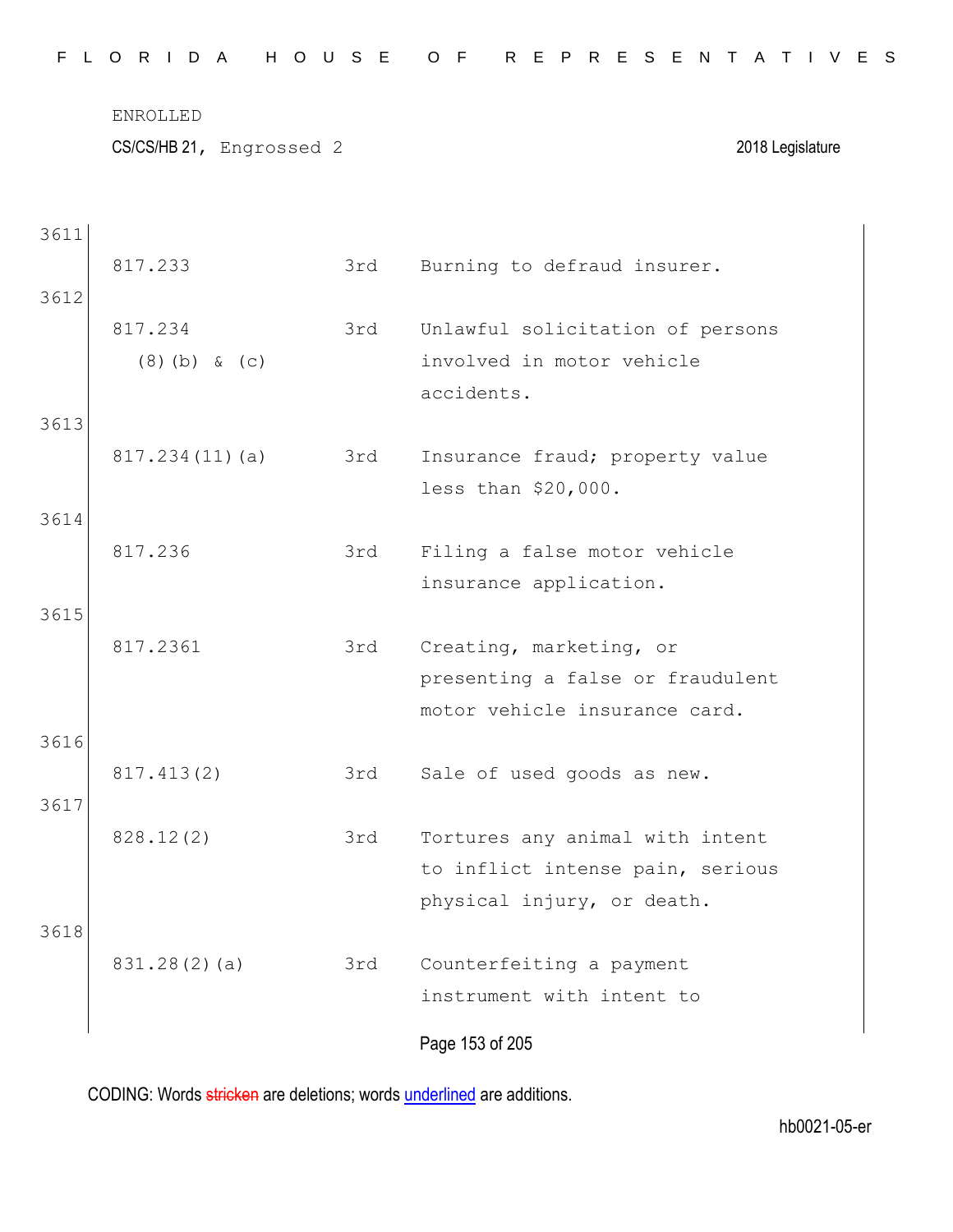|  |  |  |  |  |  | FLORIDA HOUSE OF REPRESENTATIVES |  |  |  |  |  |  |  |  |
|--|--|--|--|--|--|----------------------------------|--|--|--|--|--|--|--|--|
|  |  |  |  |  |  |                                  |  |  |  |  |  |  |  |  |

CS/CS/HB 21, Engrossed 2 2018 Legislature

| 3619         |                |     | defraud or possessing a<br>counterfeit payment instrument.                                                                                                                                                                                                   |
|--------------|----------------|-----|--------------------------------------------------------------------------------------------------------------------------------------------------------------------------------------------------------------------------------------------------------------|
|              | 831.29         | 2nd | Possession of instruments for<br>counterfeiting driver licenses<br>or identification cards.                                                                                                                                                                  |
| 3620         | 838.021(3)(b)  | 3rd | Threatens unlawful harm to<br>public servant.                                                                                                                                                                                                                |
| 3621<br>3622 | 843.19         | 3rd | Injure, disable, or kill police<br>dog or horse.                                                                                                                                                                                                             |
| 3623         | 860.15(3)      | 3rd | Overcharging for repairs and<br>parts.                                                                                                                                                                                                                       |
| 3624         | 870.01(2)      | 3rd | Riot; inciting or encouraging.                                                                                                                                                                                                                               |
|              | 893.13(1)(a)2. | 3rd | Sell, manufacture, or deliver<br>cannabis (or other s.<br>$893.03(1)(c)$ , $(2)(c)1.$<br>(2) (c) $2 \cdot$ , (2) (c) $3 \cdot$ , $\frac{2}{2}$ (e) $5 \cdot$ ,<br>$(2)$ (c) 6., (2) (c) 7., (2) (c) 8.,<br>(2) (c) 9., $(2)$ (c) 10., (3), or (4)<br>drugs). |
|              |                |     | Page 154 of 205                                                                                                                                                                                                                                              |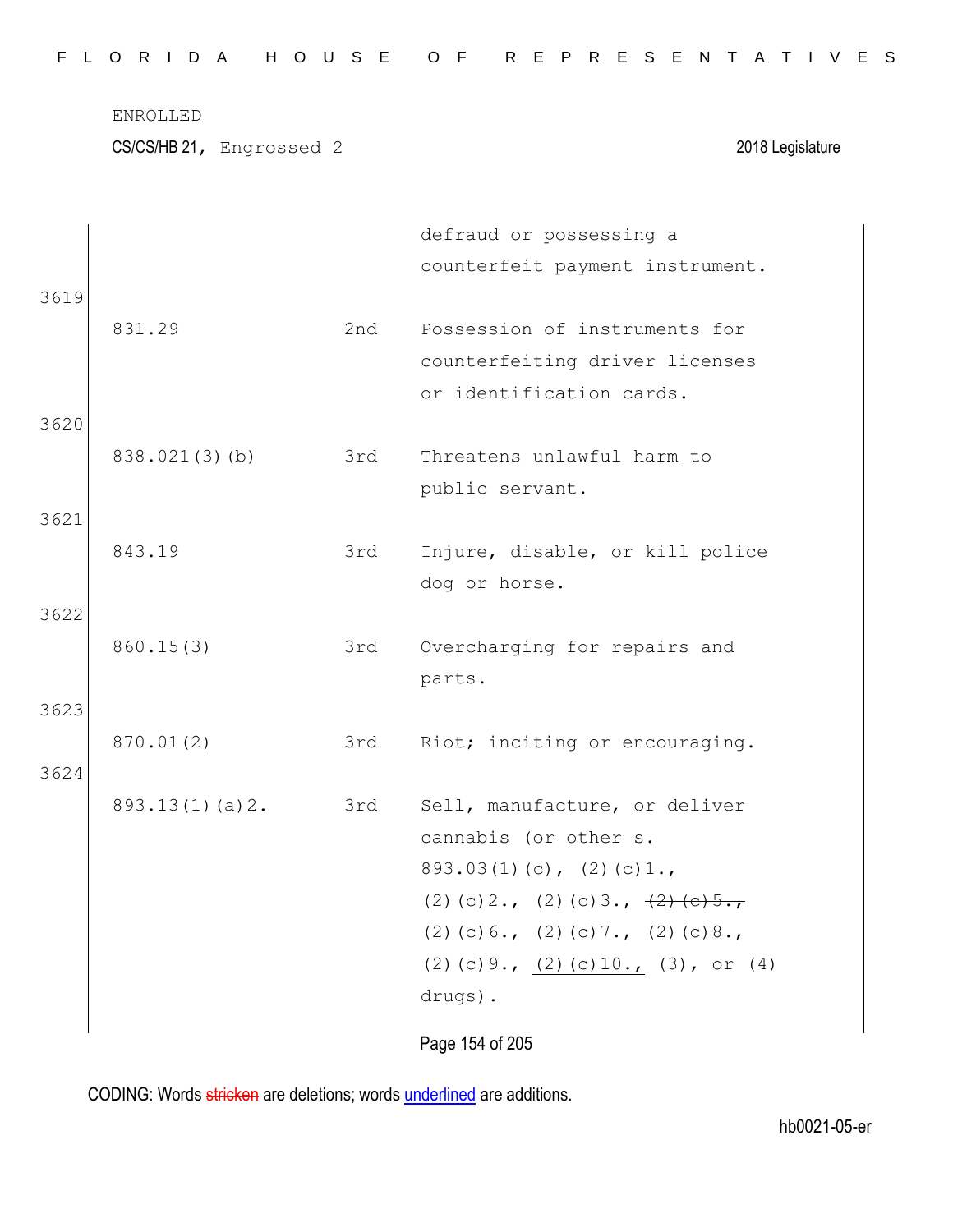CS/CS/HB 21, Engrossed 2 2018 Legislature

3625

| 3626         | 893.13(1)(d)2.     | 2nd | Sell, manufacture, or deliver s.<br>$893.03(1)(c)$ , $(2)(c)1.$<br>(2) (c) $2 \cdot$ , (2) (c) $3 \cdot$ , $\frac{2}{2}$ (e) $5 \cdot$ ,<br>$(2)$ (c) 6., (2) (c) 7., (2) (c) 8.,<br>(2) (c) 9., $(2)$ (c) 10., (3), or (4)<br>drugs within 1,000 feet of<br>university. |
|--------------|--------------------|-----|--------------------------------------------------------------------------------------------------------------------------------------------------------------------------------------------------------------------------------------------------------------------------|
|              | $893.13(1)$ (f) 2. | 2nd | Sell, manufacture, or deliver s.<br>$893.03(1)(c)$ , $(2)(c)1.$<br>(2) (c) 2., (2) (c) 3., $\frac{2}{2}$ (e) 5.,<br>$(2)$ (c) 6., (2) (c) 7., (2) (c) 8.,<br>(2) (c) $9.7$ (2) (c) $10.7$ (3), or (4)<br>drugs within 1,000 feet of<br>public housing facility.          |
| 3627<br>3628 | 893.13(4)(c)       | 3rd | Use or hire of minor; deliver to<br>minor other controlled<br>substances.                                                                                                                                                                                                |
| 3629         | 893.13(6)(a)       | 3rd | Possession of any controlled<br>substance other than felony<br>possession of cannabis.                                                                                                                                                                                   |
|              |                    |     | Page 155 of 205                                                                                                                                                                                                                                                          |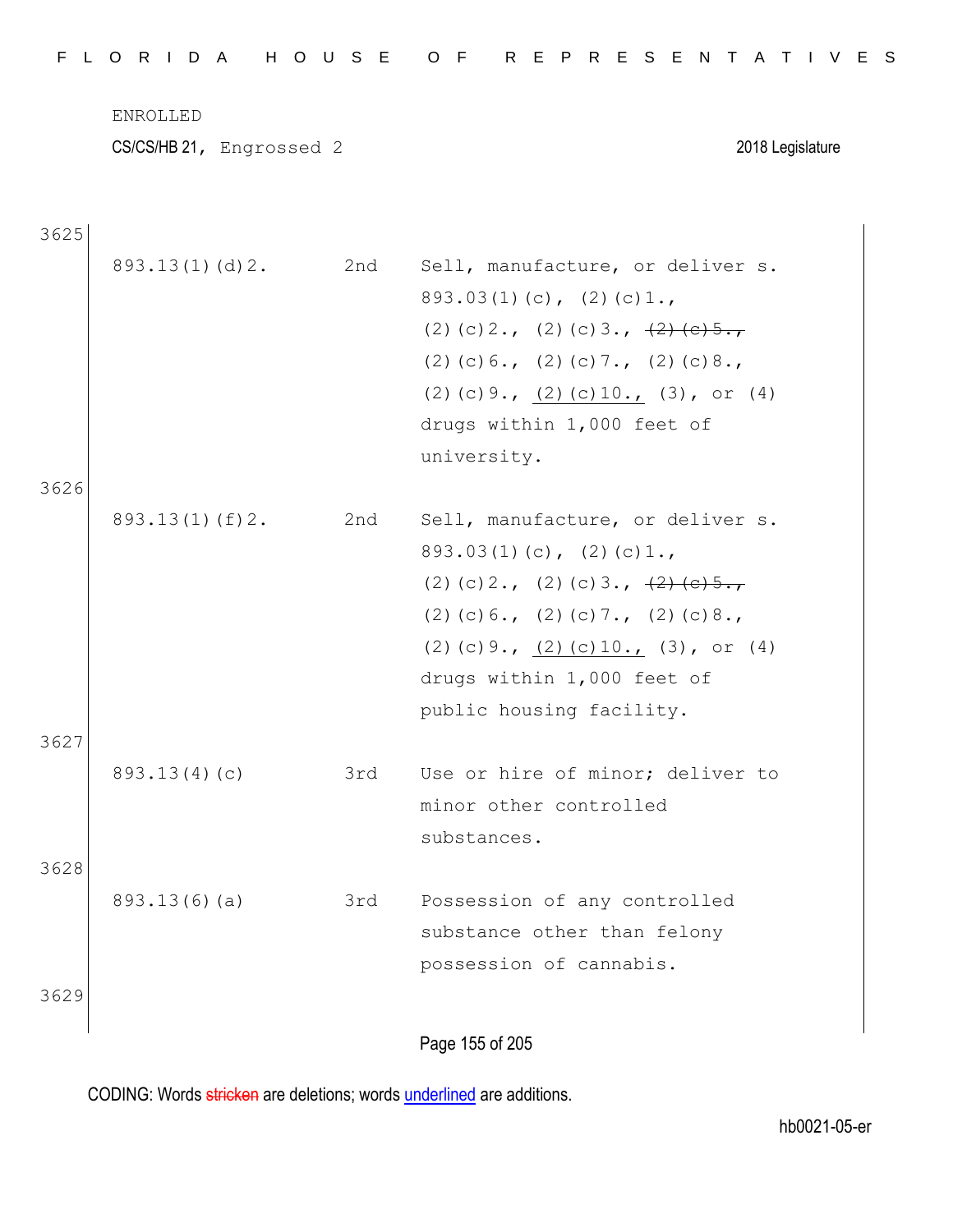|  |  |  |  |  |  | FLORIDA HOUSE OF REPRESENTATIVES |  |  |  |  |  |  |  |  |
|--|--|--|--|--|--|----------------------------------|--|--|--|--|--|--|--|--|
|  |  |  |  |  |  |                                  |  |  |  |  |  |  |  |  |

|      | 893.13(7)(a)8.  | 3rd | Withhold information from        |
|------|-----------------|-----|----------------------------------|
|      |                 |     | practitioner regarding previous  |
|      |                 |     | receipt of or prescription for a |
|      |                 |     | controlled substance.            |
| 3630 |                 |     |                                  |
|      | 893.13(7)(a)9.  | 3rd | Obtain or attempt to obtain      |
|      |                 |     | controlled substance by fraud,   |
|      |                 |     | forgery, misrepresentation, etc. |
| 3631 |                 |     |                                  |
|      | 893.13(7)(a)10. | 3rd | Affix false or forged label to   |
|      |                 |     | package of controlled substance. |
| 3632 |                 |     |                                  |
|      | 893.13(7)(a)11. | 3rd | Furnish false or fraudulent      |
|      |                 |     | material information on any      |
|      |                 |     | document or record required by   |
|      |                 |     | chapter 893.                     |
| 3633 |                 |     |                                  |
|      | 893.13(8)(a)1.  | 3rd | Knowingly assist a patient,      |
|      |                 |     | other person, or owner of an     |
|      |                 |     | animal in obtaining a controlled |
|      |                 |     | substance through deceptive,     |
|      |                 |     | untrue, or fraudulent            |
|      |                 |     | representations in or related to |
|      |                 |     | the practitioner's practice.     |
| 3634 |                 |     |                                  |
|      |                 |     |                                  |

Page 156 of 205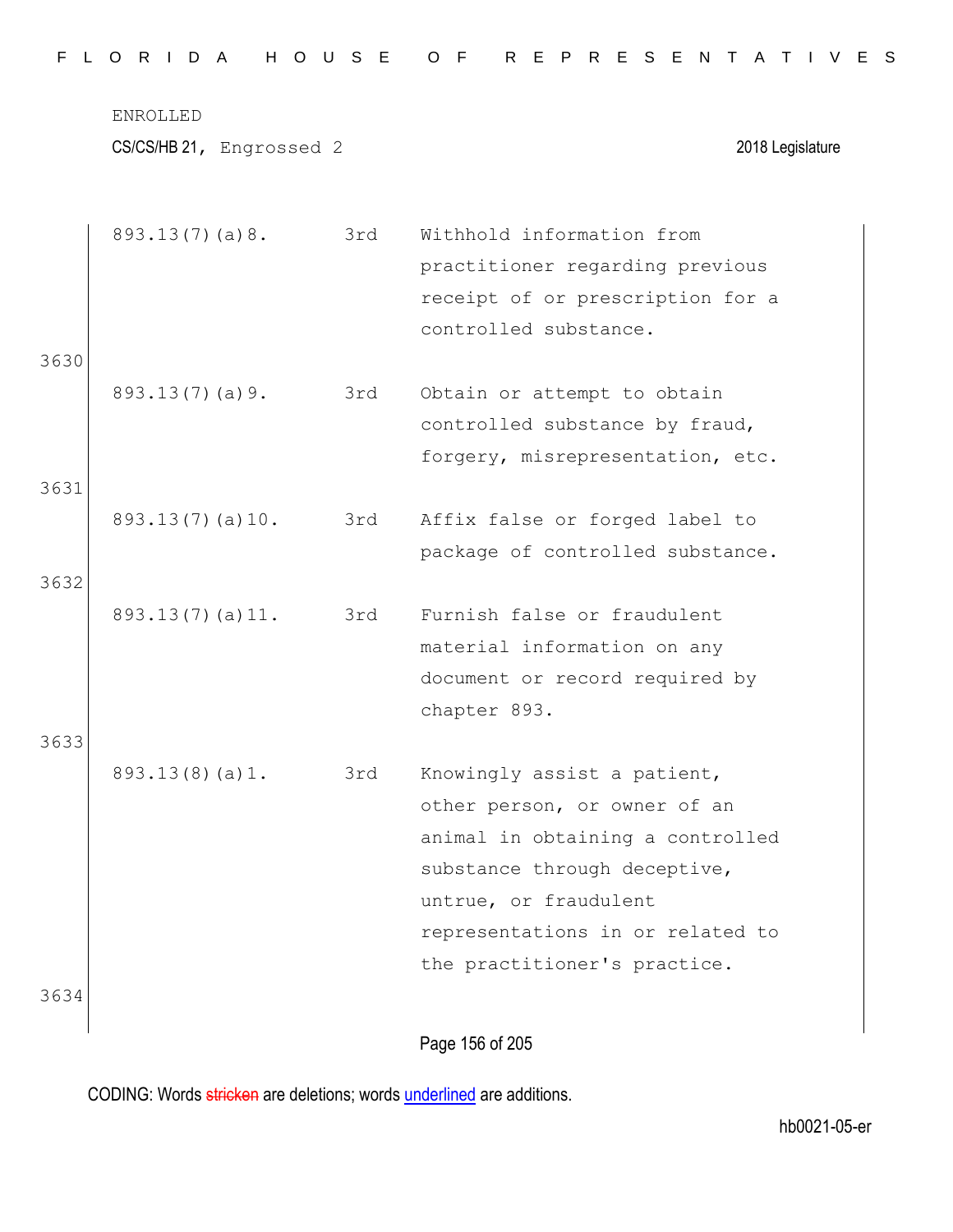|  |  |  |  |  |  | FLORIDA HOUSE OF REPRESENTATIVES |  |  |  |  |  |  |  |  |  |
|--|--|--|--|--|--|----------------------------------|--|--|--|--|--|--|--|--|--|
|  |  |  |  |  |  |                                  |  |  |  |  |  |  |  |  |  |

CS/CS/HB 21, Engrossed 2 2018 Legislature

|      | 893.13(8)(a)2.    | 3rd | Employ a trick or scheme in the  |
|------|-------------------|-----|----------------------------------|
|      |                   |     | practitioner's practice to       |
|      |                   |     | assist a patient, other person,  |
|      |                   |     | or owner of an animal in         |
|      |                   |     | obtaining a controlled           |
|      |                   |     | substance.                       |
| 3635 |                   |     |                                  |
|      | 893.13(8)(a)3.    | 3rd | Knowingly write a prescription   |
|      |                   |     | for a controlled substance for a |
|      |                   |     | fictitious person.               |
| 3636 |                   |     |                                  |
|      | 893.13(8)(a)4.    | 3rd | Write a prescription for a       |
|      |                   |     | controlled substance for a       |
|      |                   |     | patient, other person, or an     |
|      |                   |     | animal if the sole purpose of    |
|      |                   |     | writing the prescription is a    |
|      |                   |     | monetary benefit for the         |
|      |                   |     | practitioner.                    |
| 3637 |                   |     |                                  |
|      | 918.13(1)(a)      | 3rd | Alter, destroy, or conceal       |
|      |                   |     | investigation evidence.          |
| 3638 |                   |     |                                  |
|      | 944.47            | 3rd | Introduce contraband to          |
|      | $(1)$ (a) 1. & 2. |     | correctional facility.           |
| 3639 |                   |     |                                  |
|      |                   |     |                                  |
|      |                   |     | Page 157 of 205                  |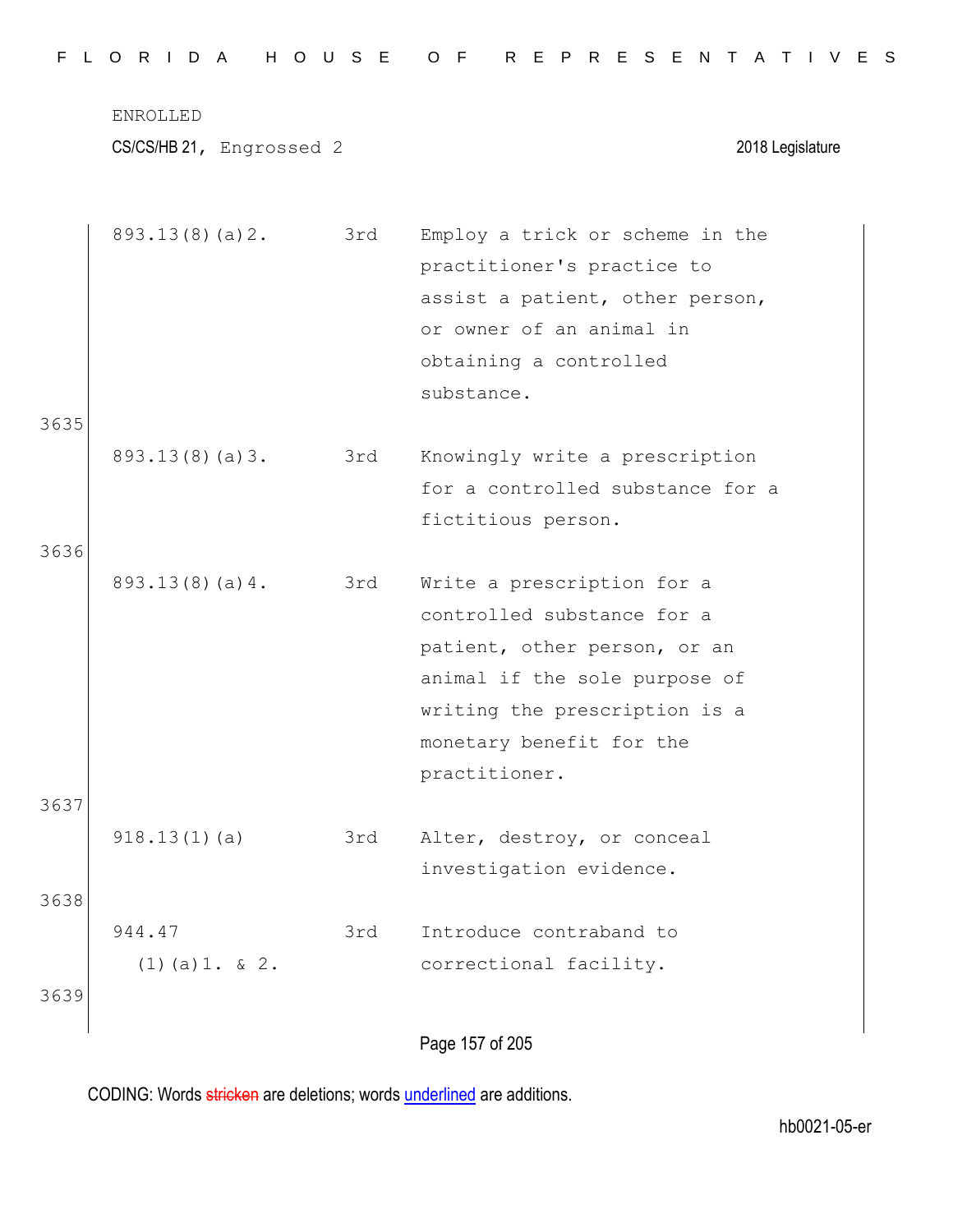|      | CS/CS/HB 21, Engrossed 2 |     |                       | 2018 Legislature                                  |
|------|--------------------------|-----|-----------------------|---------------------------------------------------|
|      | 944.47(1)(c)             | 2nd |                       | Possess contraband while upon                     |
|      |                          |     |                       | the grounds of a correctional                     |
|      |                          |     | institution.          |                                                   |
| 3640 |                          |     |                       |                                                   |
|      | 985.721                  | 3rd |                       | Escapes from a juvenile facility                  |
|      |                          |     |                       | (secure detention or residential                  |
|      |                          |     | commitment facility). |                                                   |
| 3641 |                          |     |                       |                                                   |
| 3642 |                          |     |                       |                                                   |
| 3643 |                          |     |                       |                                                   |
| 3644 |                          |     |                       |                                                   |
| 3645 | (d)<br>LEVEL 4           |     |                       |                                                   |
| 3646 |                          |     |                       |                                                   |
|      | Florida                  |     | Felony                |                                                   |
|      | Statute                  |     | Degree                | Description                                       |
| 3647 |                          |     |                       |                                                   |
|      | 316.1935(3)(a)           |     | 2nd                   | Driving at high speed or                          |
|      |                          |     |                       | with wanton disregard                             |
|      |                          |     |                       | for safety while fleeing                          |
|      |                          |     |                       | or attempting to elude<br>law enforcement officer |
|      |                          |     |                       | who is in a patrol                                |
|      |                          |     |                       | vehicle with siren and                            |
|      |                          |     |                       | lights activated.                                 |
| 3648 |                          |     |                       |                                                   |
|      |                          |     |                       |                                                   |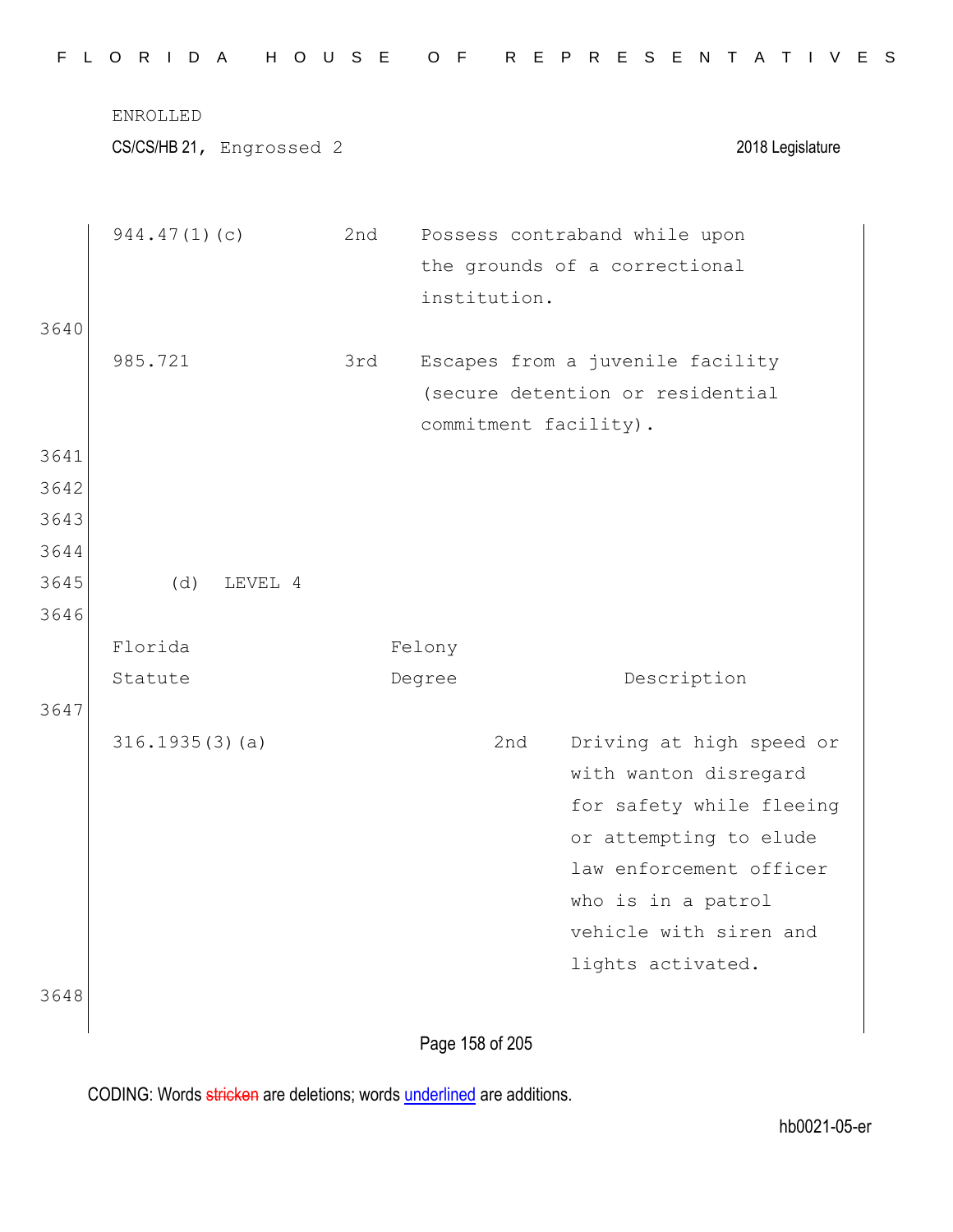|              | ENROLLED<br>CS/CS/HB 21, Engrossed 2 |     | 2018 Legislature                                                                                                    |
|--------------|--------------------------------------|-----|---------------------------------------------------------------------------------------------------------------------|
|              | 499.0051(1)                          | 3rd | Failure to maintain or<br>deliver transaction<br>history, transaction<br>information, or transaction<br>statements. |
| 3649<br>3650 | 499.0051(5)                          | 2nd | Knowing sale or delivery,<br>or possession with intent<br>to sell, contraband<br>prescription drugs.                |
|              | 517.07(1)                            | 3rd | Failure to register<br>securities.                                                                                  |
| 3651<br>3652 | 517.12(1)                            | 3rd | Failure of dealer,<br>associated person, or<br>issuer of securities to<br>register.                                 |
| 3653         | $784.07(2)$ (b)                      | 3rd | Battery of law enforcement<br>officer, firefighter, etc.                                                            |
|              | 784.074(1)(c)                        |     | 3rd<br>Battery of sexually<br>violent predators<br>facility staff.                                                  |

Page 159 of 205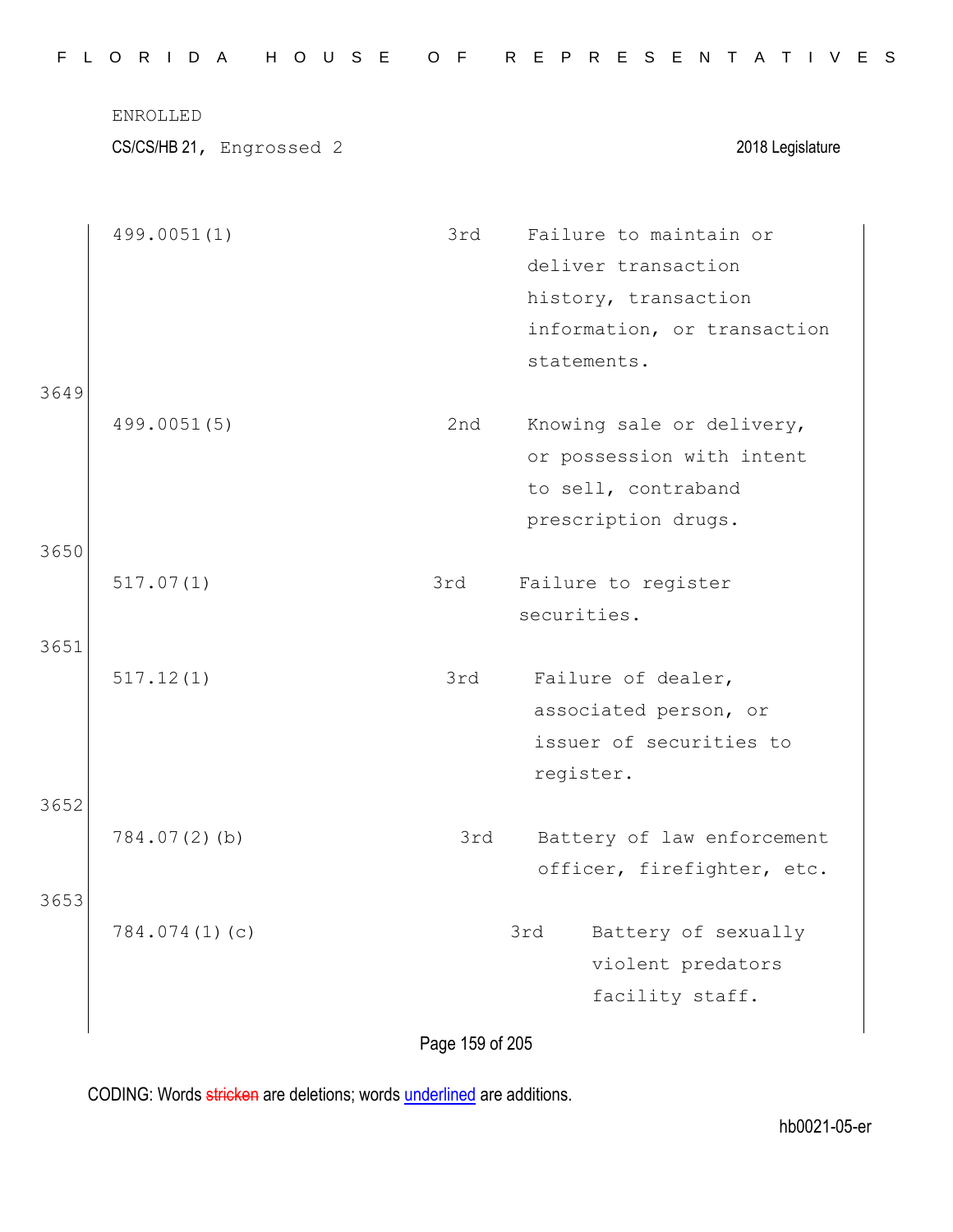|      | H O U S E<br>L O R I D A<br>ENROLLED |     | R E P R E S E N T                 |
|------|--------------------------------------|-----|-----------------------------------|
|      | CS/CS/HB 21, Engrossed 2             |     | 2018 Legislature                  |
| 3654 |                                      |     |                                   |
|      | 784.075                              | 3rd | Battery on detention or           |
|      |                                      |     | commitment facility staff.        |
| 3655 |                                      |     |                                   |
|      | 784.078                              | 3rd | Battery of facility employee      |
|      |                                      |     | by throwing, tossing, or          |
|      |                                      |     | expelling certain fluids or       |
|      |                                      |     | materials.                        |
| 3656 |                                      |     |                                   |
|      | 784.08(2)(c)                         |     | 3rd<br>Battery on a person        |
|      |                                      |     | 65 years of age or<br>older.      |
| 3657 |                                      |     |                                   |
|      | 784.081(3)                           |     | Battery on specified<br>3rd       |
|      |                                      |     | official or employee.             |
| 3658 |                                      |     |                                   |
|      | 784.082(3)                           |     | 3rd<br>Battery by detained        |
|      |                                      |     | person on visitor or              |
|      |                                      |     | other detainee.                   |
| 3659 |                                      |     |                                   |
|      | 784.083(3)                           |     | 3rd<br>Battery on code inspector. |
| 3660 |                                      |     |                                   |
|      | 784.085                              | 3rd | Battery of child by throwing,     |
|      |                                      |     | tossing, projecting, or           |
|      |                                      |     | expelling certain fluids or       |
|      |                                      |     | Page 160 of 205                   |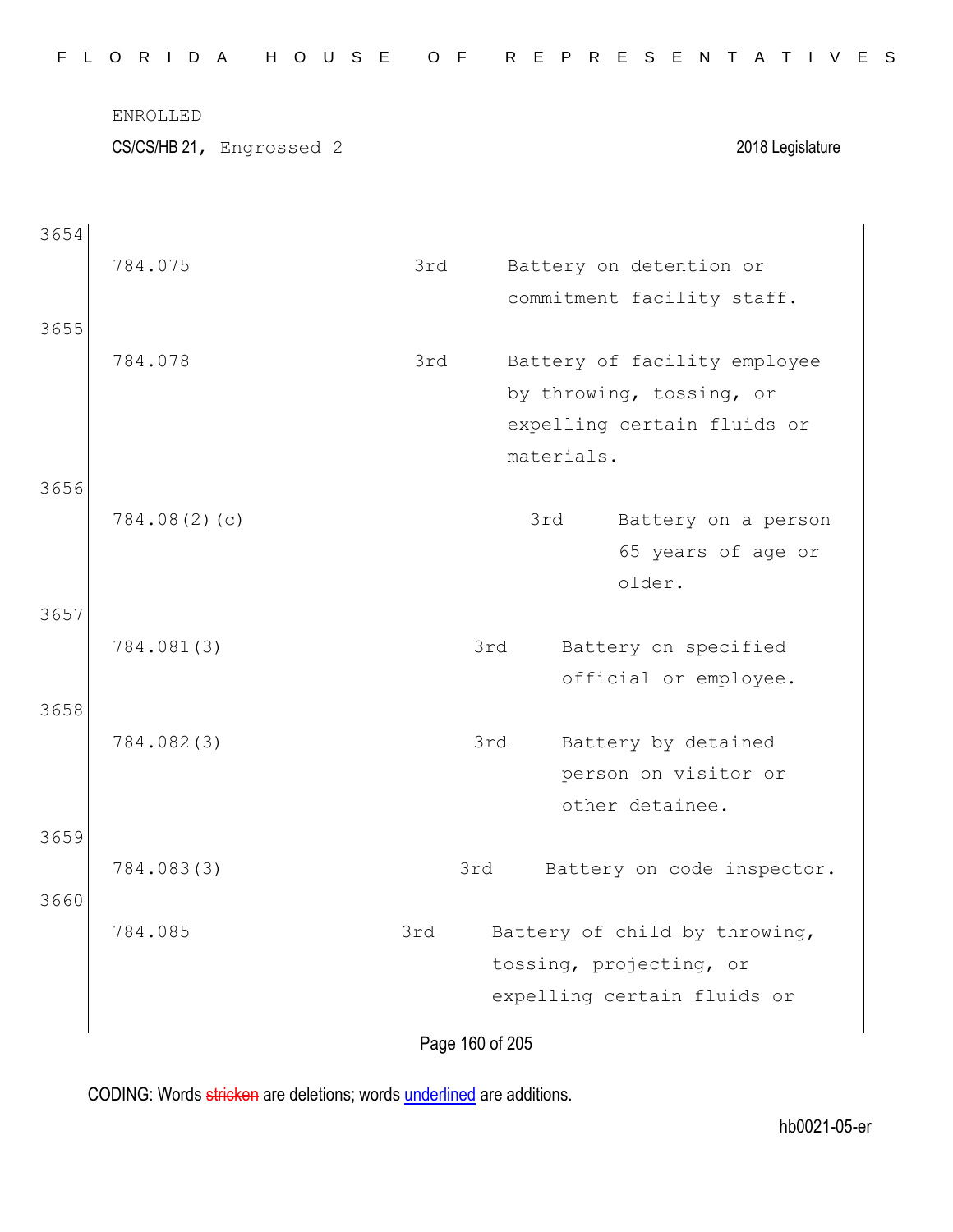| FLORIDA HOUSE OF REPRESENTATIVES |  |
|----------------------------------|--|
|----------------------------------|--|

materials.

|              | 787.03(1)        | 3rd<br>Interference with custody;<br>wrongly takes minor from<br>appointed guardian.                                                                         |
|--------------|------------------|--------------------------------------------------------------------------------------------------------------------------------------------------------------|
| 3662         | 787.04(2)        | 3rd<br>Take, entice, or remove child<br>beyond state limits with<br>criminal intent pending<br>custody proceedings.                                          |
| 3663         | 787.04(3)        | 3rd<br>Carrying child beyond state<br>lines with criminal intent<br>to avoid producing child at<br>custody hearing or<br>delivering to designated<br>person. |
| 3664<br>3665 | 787.07           | 3rd<br>Human smuggling.                                                                                                                                      |
| 3666         | 790.115(1)       | Exhibiting firearm or<br>3rd<br>weapon within 1,000 feet<br>of a school.                                                                                     |
|              | $790.115(2)$ (b) | 3rd<br>Possessing electric<br>Page 161 of 205                                                                                                                |

CODING: Words stricken are deletions; words underlined are additions.

3661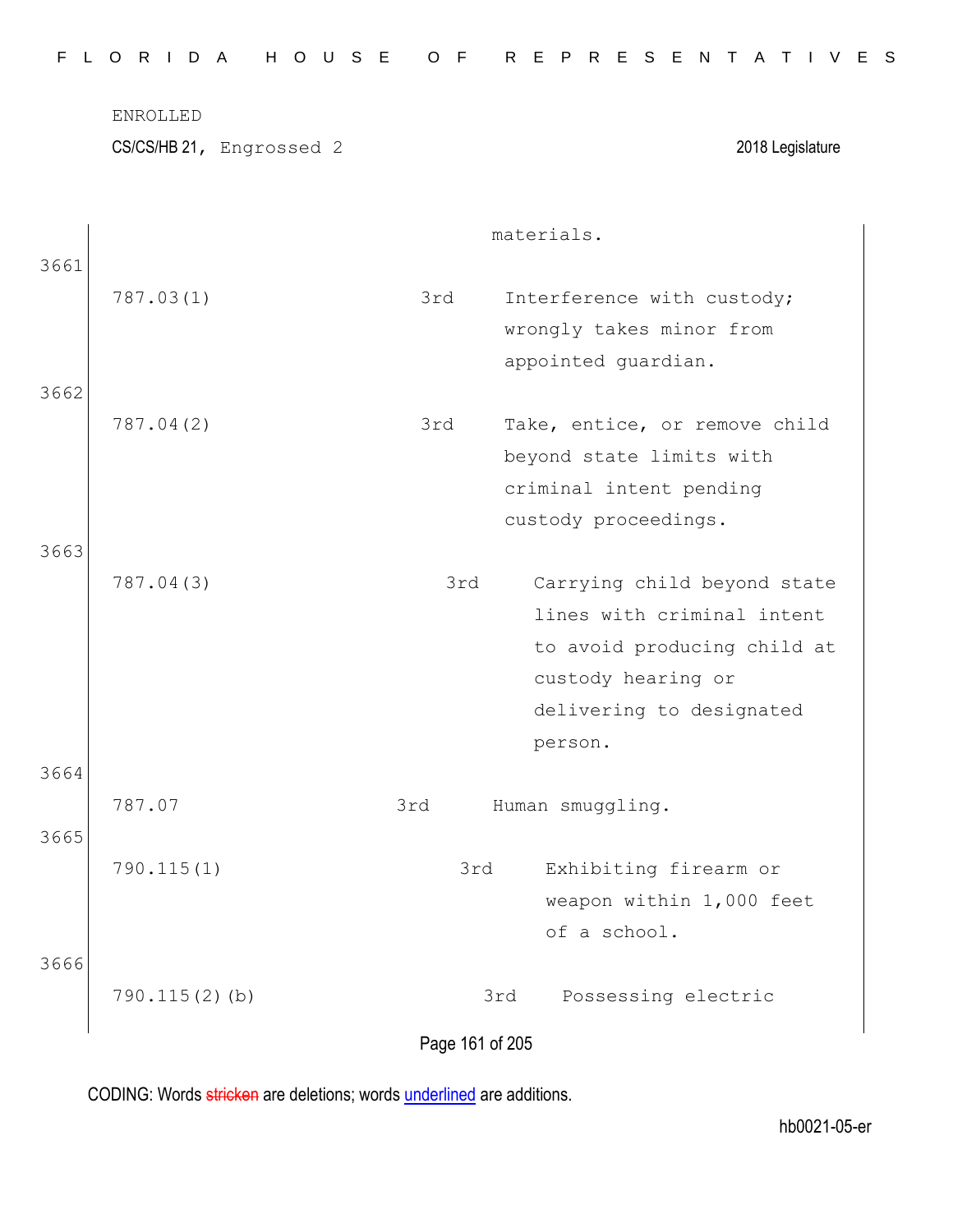|      | ENROLLED                 |     |     |                                |
|------|--------------------------|-----|-----|--------------------------------|
|      | CS/CS/HB 21, Engrossed 2 |     |     | 2018 Legislature               |
|      |                          |     |     | weapon or device,              |
|      |                          |     |     | destructive device, or         |
|      |                          |     |     | other weapon on school         |
|      |                          |     |     | property.                      |
| 3667 |                          |     |     |                                |
|      | 790.115(2)(c)            |     | 3rd | Possessing firearm on          |
|      |                          |     |     | school property.               |
| 3668 |                          |     |     |                                |
|      | 800.04(7)(c)             |     | 3rd | Lewd or lascivious             |
|      |                          |     |     | exhibition; offender less      |
|      |                          |     |     | than 18 years.                 |
| 3669 |                          |     |     |                                |
|      | 810.02(4)(a)             |     | 3rd | Burglary, or attempted         |
|      |                          |     |     | burglary, of an                |
|      |                          |     |     | unoccupied structure;          |
|      |                          |     |     | unarmed; no assault or         |
|      |                          |     |     | battery.                       |
| 3670 |                          |     |     |                                |
|      | 810.02(4)(b)             |     | 3rd | Burglary, or attempted         |
|      |                          |     |     | burglary, of an                |
|      |                          |     |     | unoccupied conveyance;         |
|      |                          |     |     | unarmed; no assault or         |
|      |                          |     |     | battery.                       |
| 3671 |                          |     |     |                                |
|      | 810.06                   | 3rd |     | Burglary; possession of tools. |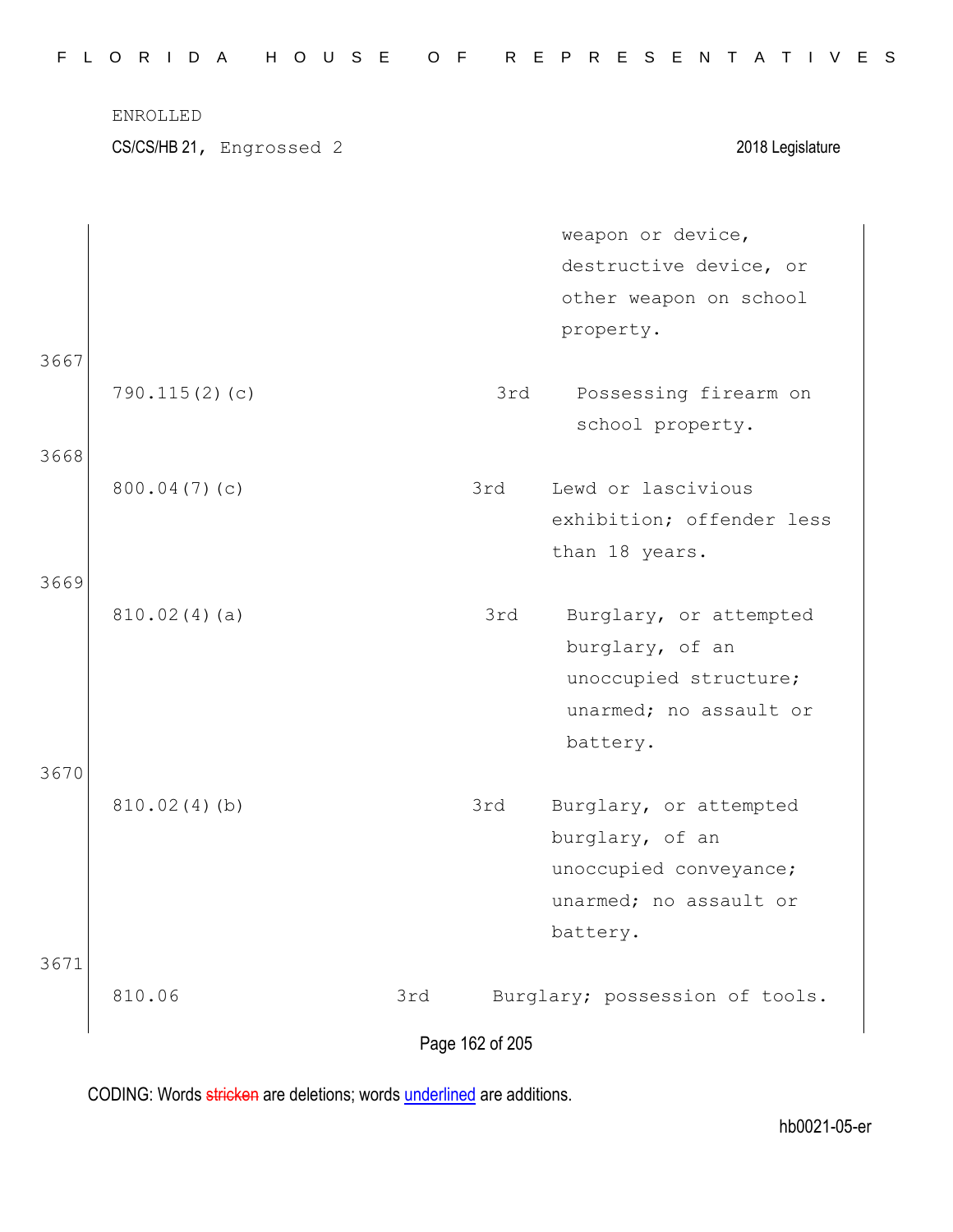|      | ENROLLED<br>CS/CS/HB 21, Engrossed 2 |     | 2018 Legislature           |
|------|--------------------------------------|-----|----------------------------|
| 3672 |                                      |     |                            |
|      | 810.08(2)(c)                         | 3rd | Trespass on property,      |
|      |                                      |     | armed with firearm or      |
|      |                                      |     | dangerous weapon.          |
| 3673 | 812.014(2)(c)3.                      |     | Grand theft, 3rd<br>3rd    |
|      |                                      |     | degree \$10,000 or         |
|      |                                      |     | more but less than         |
|      |                                      |     | \$20,000.                  |
| 3674 |                                      |     |                            |
|      | 812.014                              | 3rd | Grand theft, 3rd degree, a |
|      | $(2)$ (c) $4. -10$ .                 |     | will, firearm, motor       |
|      |                                      |     | vehicle, livestock, etc.   |
| 3675 |                                      |     |                            |
|      | 812.0195(2)                          | 3rd | Dealing in stolen          |
|      |                                      |     | property by use of the     |
|      |                                      |     | Internet; property         |
|      |                                      |     | stolen \$300 or more.      |
| 3676 |                                      |     |                            |
|      | 817.505(4)(a)                        | 3rd | Patient brokering.         |
| 3677 |                                      |     |                            |
|      | 817.563(1)                           | 3rd | Sell or deliver substance  |
|      |                                      |     | other than controlled      |
|      |                                      |     | substance agreed upon,     |
|      |                                      |     | excluding s. 893.03(5)     |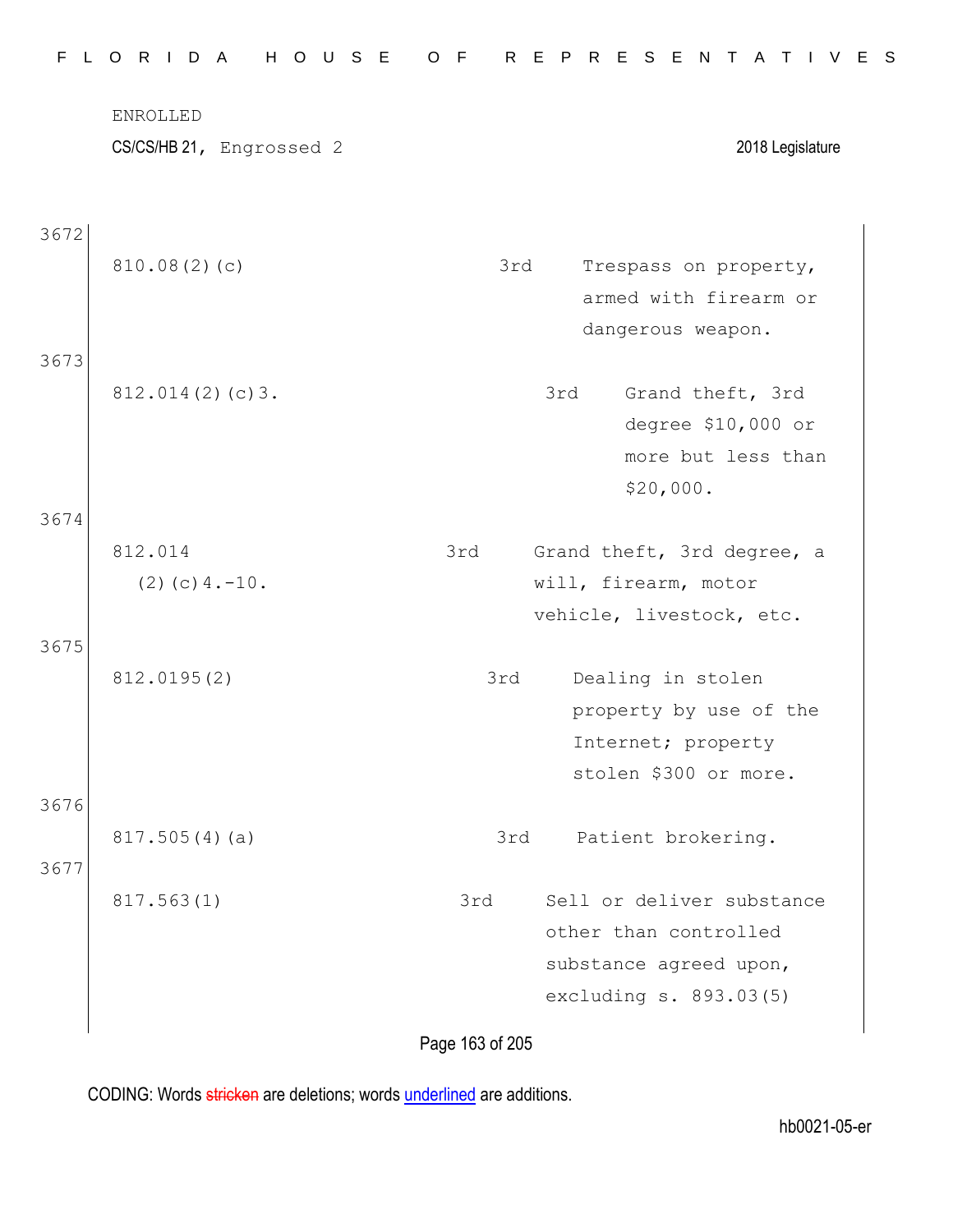|              | ENROLLED<br>CS/CS/HB 21, Engrossed 2 |     | 2018 Legislature                                                                                                       |
|--------------|--------------------------------------|-----|------------------------------------------------------------------------------------------------------------------------|
| 3678         |                                      |     | drugs.                                                                                                                 |
|              | 817.568(2)(a)                        | 3rd | Fraudulent use of personal<br>identification information.                                                              |
| 3679<br>3680 | 817.625(2)(a)                        |     | Fraudulent use of<br>3rd<br>scanning device,<br>skimming device, or<br>reencoder.                                      |
| 3681         | 817.625(2)(c)                        |     | 3rd<br>Possess, sell, or<br>deliver skimming<br>device.                                                                |
|              | 828.125(1)                           | 2nd | Kill, maim, or cause great<br>bodily harm or permanent<br>breeding disability to any<br>registered horse or<br>cattle. |
| 3682         | 837.02(1)                            | 3rd | Perjury in official<br>proceedings.                                                                                    |
| 3683         | 837.021(1)                           | 3rd | Make contradictory statements<br>in official proceedings.                                                              |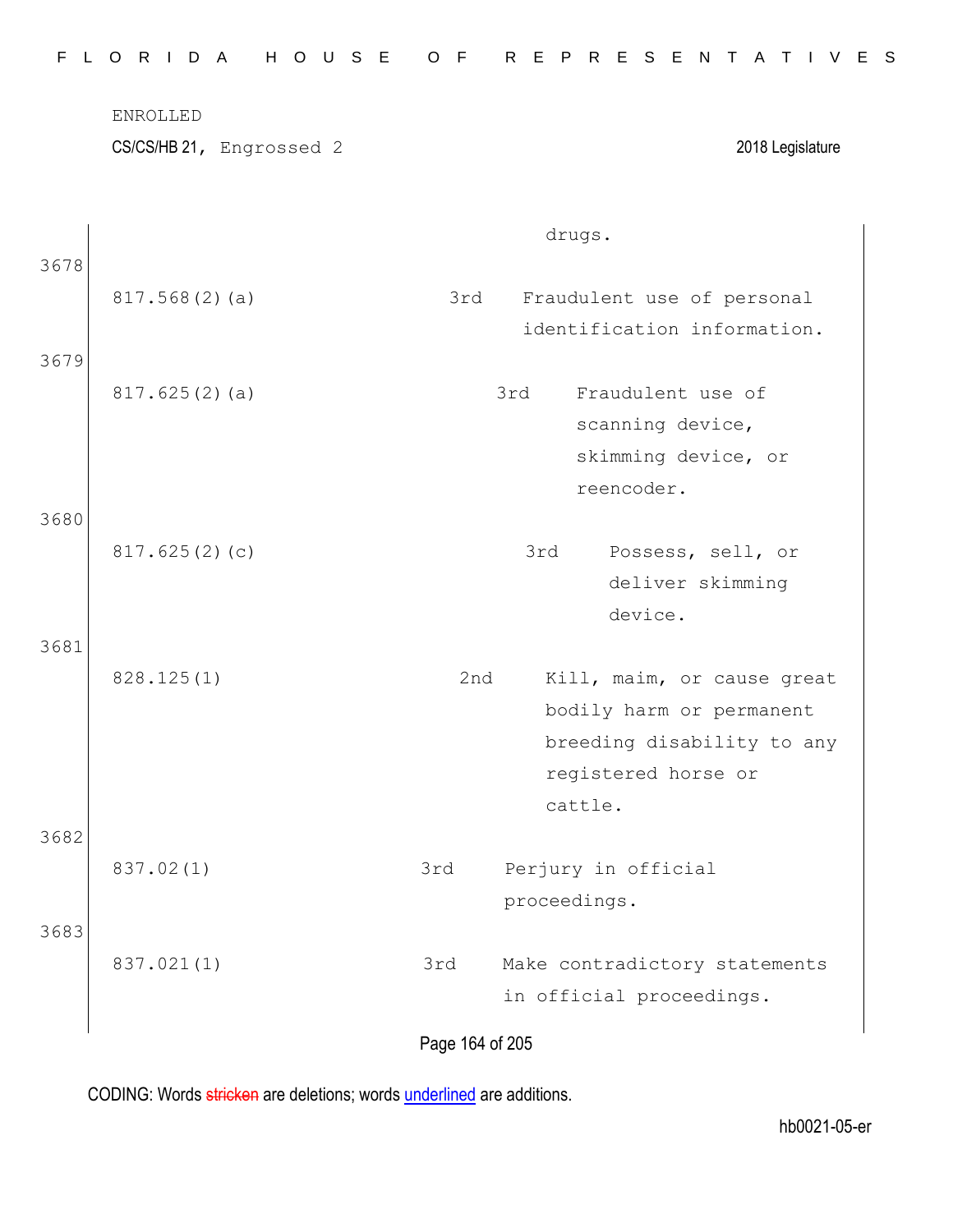| F.   | $\circ$                  | R I D A |  | H O U S E |  |     |     | $-F$<br>$\circ$ |                                                           |                      |          |         |           | R E P R E S E N    |  | A                         | $\top$                      | IVES                     |  |
|------|--------------------------|---------|--|-----------|--|-----|-----|-----------------|-----------------------------------------------------------|----------------------|----------|---------|-----------|--------------------|--|---------------------------|-----------------------------|--------------------------|--|
|      | ENROLLED                 |         |  |           |  |     |     |                 |                                                           |                      |          |         |           |                    |  |                           |                             |                          |  |
|      | CS/CS/HB 21, Engrossed 2 |         |  |           |  |     |     |                 |                                                           |                      |          |         |           |                    |  |                           |                             | 2018 Legislature         |  |
|      |                          |         |  |           |  |     |     |                 |                                                           |                      |          |         |           |                    |  |                           |                             |                          |  |
| 3684 |                          |         |  |           |  |     |     |                 |                                                           |                      |          |         |           |                    |  |                           |                             |                          |  |
|      | 838.022                  |         |  |           |  |     | 3rd |                 |                                                           | Official misconduct. |          |         |           |                    |  |                           |                             |                          |  |
| 3685 |                          |         |  |           |  |     |     |                 |                                                           |                      |          |         |           |                    |  |                           |                             |                          |  |
|      | 839.13(2)(a)             |         |  |           |  |     |     |                 |                                                           | 3rd                  |          |         |           |                    |  |                           |                             | Falsifying records of an |  |
|      |                          |         |  |           |  |     |     |                 |                                                           |                      |          |         |           |                    |  |                           | individual in the care      |                          |  |
|      |                          |         |  |           |  |     |     |                 |                                                           |                      |          |         |           |                    |  |                           | and custody of a state      |                          |  |
|      |                          |         |  |           |  |     |     |                 |                                                           |                      |          | agency. |           |                    |  |                           |                             |                          |  |
| 3686 |                          |         |  |           |  |     |     |                 |                                                           |                      |          |         |           |                    |  |                           |                             |                          |  |
|      | 839.13(2)(c)             |         |  |           |  |     |     |                 |                                                           | 3rd                  |          |         |           |                    |  | Falsifying records of     |                             |                          |  |
|      |                          |         |  |           |  |     |     |                 |                                                           |                      |          |         |           | the Department of  |  |                           |                             |                          |  |
|      |                          |         |  |           |  |     |     |                 |                                                           |                      |          |         |           |                    |  |                           | Children and Families.      |                          |  |
| 3687 |                          |         |  |           |  |     |     |                 |                                                           |                      |          |         |           |                    |  |                           |                             |                          |  |
|      | 843.021                  |         |  |           |  |     | 3rd |                 |                                                           |                      |          |         |           |                    |  | Possession of a concealed |                             |                          |  |
|      |                          |         |  |           |  |     |     |                 |                                                           |                      |          |         |           |                    |  |                           | handcuff key by a person in |                          |  |
|      |                          |         |  |           |  |     |     |                 |                                                           |                      | custody. |         |           |                    |  |                           |                             |                          |  |
| 3688 | 843.025                  |         |  |           |  | 3rd |     |                 |                                                           |                      |          |         |           |                    |  |                           |                             |                          |  |
|      |                          |         |  |           |  |     |     |                 | Deprive law enforcement,<br>correctional, or correctional |                      |          |         |           |                    |  |                           |                             |                          |  |
|      |                          |         |  |           |  |     |     |                 | probation officer of means of                             |                      |          |         |           |                    |  |                           |                             |                          |  |
|      |                          |         |  |           |  |     |     |                 | protection or communication.                              |                      |          |         |           |                    |  |                           |                             |                          |  |
| 3689 |                          |         |  |           |  |     |     |                 |                                                           |                      |          |         |           |                    |  |                           |                             |                          |  |
|      | $843.15(1)$ (a)          |         |  |           |  |     |     |                 |                                                           | 3rd                  |          |         |           |                    |  |                           | Failure to appear while     |                          |  |
|      |                          |         |  |           |  |     |     |                 |                                                           |                      |          |         |           |                    |  |                           |                             | on bail for felony (bond |  |
|      |                          |         |  |           |  |     |     |                 |                                                           |                      |          |         |           | estreature or bond |  |                           |                             |                          |  |
|      |                          |         |  |           |  |     |     |                 |                                                           |                      |          |         | jumping). |                    |  |                           |                             |                          |  |
|      |                          |         |  |           |  |     |     |                 |                                                           |                      |          |         |           |                    |  |                           |                             |                          |  |
|      |                          |         |  |           |  |     |     | Page 165 of 205 |                                                           |                      |          |         |           |                    |  |                           |                             |                          |  |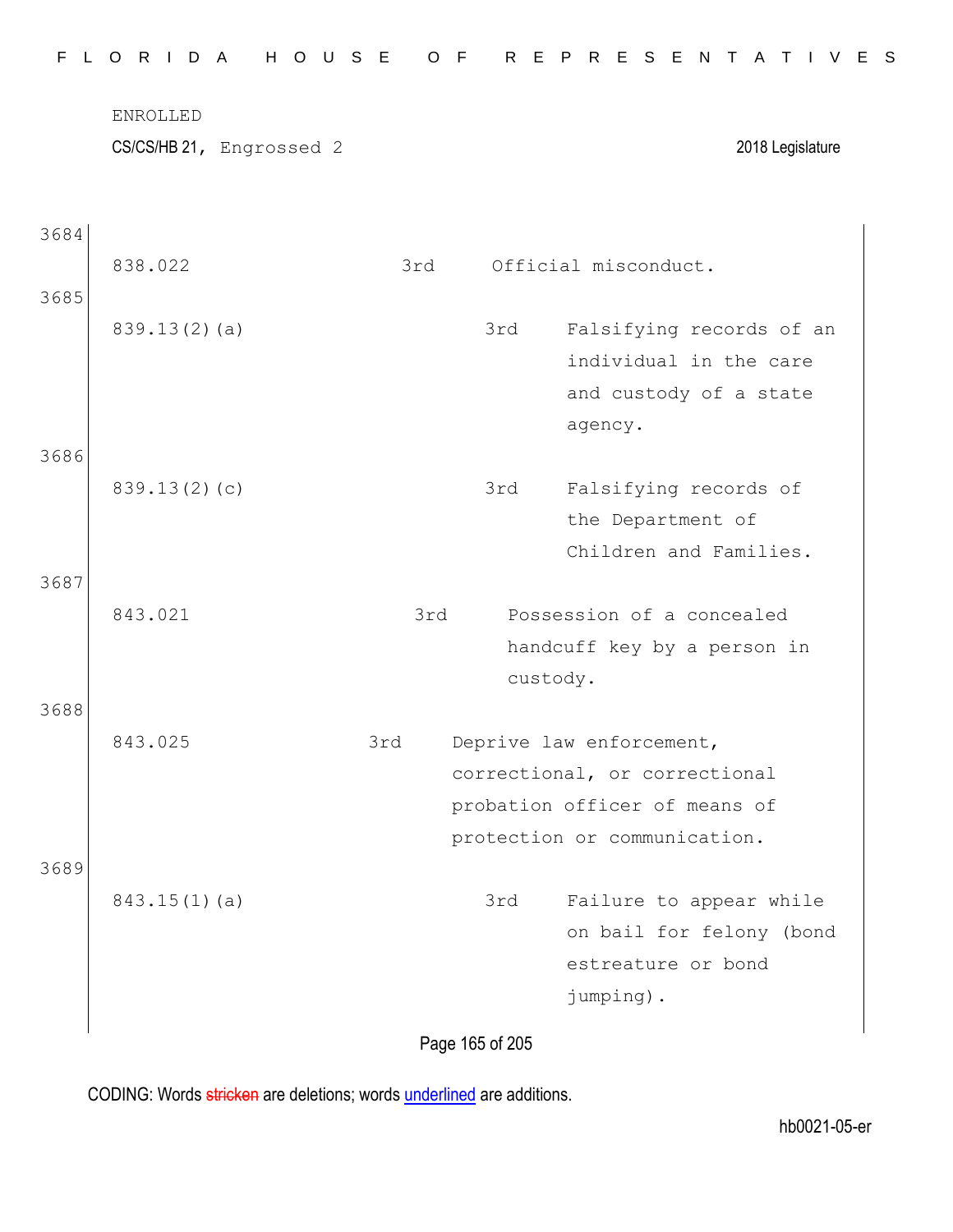|      | ENROLLED<br>CS/CS/HB 21, Engrossed 2 |     | 2018 Legislature           |
|------|--------------------------------------|-----|----------------------------|
| 3690 |                                      |     |                            |
|      | 847.0135(5)(c)                       |     | Lewd or lascivious<br>3rd  |
|      |                                      |     | exhibition using           |
|      |                                      |     | computer; offender         |
|      |                                      |     | less than 18 years.        |
| 3691 |                                      |     |                            |
|      | 874.05(1)(a)                         | 3rd | Encouraging or recruiting  |
|      |                                      |     | another to join a          |
|      |                                      |     | criminal gang.             |
| 3692 |                                      |     |                            |
|      | 893.13(2)(a)1.                       | 2nd | Purchase of cocaine (or    |
|      |                                      |     | other s. 893.03(1)(a),     |
|      |                                      |     | (b), or (d), $(2)$ (a),    |
|      |                                      |     | $(2)$ (b), or $(2)$ (c) 5. |
|      |                                      |     | $(2)$ (c) 4. drugs).       |
| 3693 |                                      |     |                            |
|      | 914.14(2)                            | 3rd | Witnesses accepting        |
|      |                                      |     | bribes.                    |
| 3694 |                                      |     |                            |
|      | 914.22(1)                            | 3rd | Force, threaten, etc.,     |
|      |                                      |     | witness, victim, or        |
|      |                                      |     | informant.                 |
| 3695 |                                      |     |                            |
|      | 914.23(2)                            | 3rd | Retaliation against a      |
|      |                                      |     | witness, victim, or        |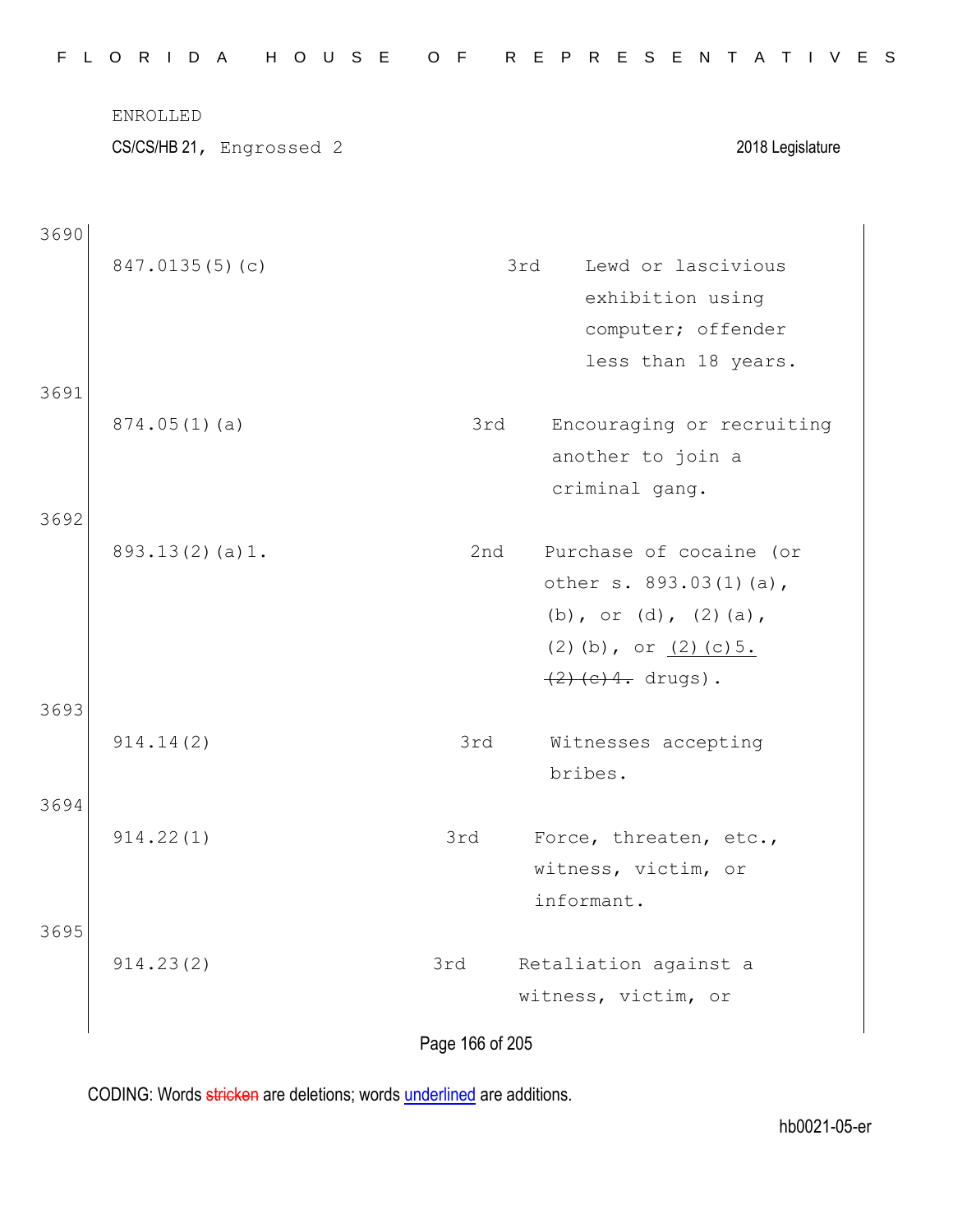|              | CS/CS/HB 21, Engrossed 2 |        | 2018 Legislature                   |
|--------------|--------------------------|--------|------------------------------------|
|              |                          |        | informant, no bodily injury.       |
| 3696         |                          |        |                                    |
|              | 918.12                   |        | 3rd<br>Tampering with jurors.      |
| 3697         |                          |        |                                    |
|              | 934.215                  | 3rd    | Use of two-way communications      |
|              |                          |        | device to facilitate commission of |
|              |                          |        | a crime.                           |
| 3698         |                          |        |                                    |
| 3699         |                          |        |                                    |
| 3700<br>3701 |                          |        |                                    |
| 3702         |                          |        |                                    |
| 3703         | (e)<br>LEVEL 5           |        |                                    |
| 3704         |                          |        |                                    |
| 3705         |                          |        |                                    |
|              | Florida                  | Felony | Description                        |
|              | Statute                  | Degree |                                    |
| 3706         |                          |        |                                    |
|              | 316.027(2)(a)            | 3rd    | Accidents involving personal       |
|              |                          |        | injuries other than serious        |
|              |                          |        | bodily injury, failure to stop;    |
|              |                          |        | leaving scene.                     |
| 3707         |                          |        |                                    |
|              | 316.1935(4)(a)           | 2nd    | Aggravated fleeing or eluding.     |
| 3708         |                          |        |                                    |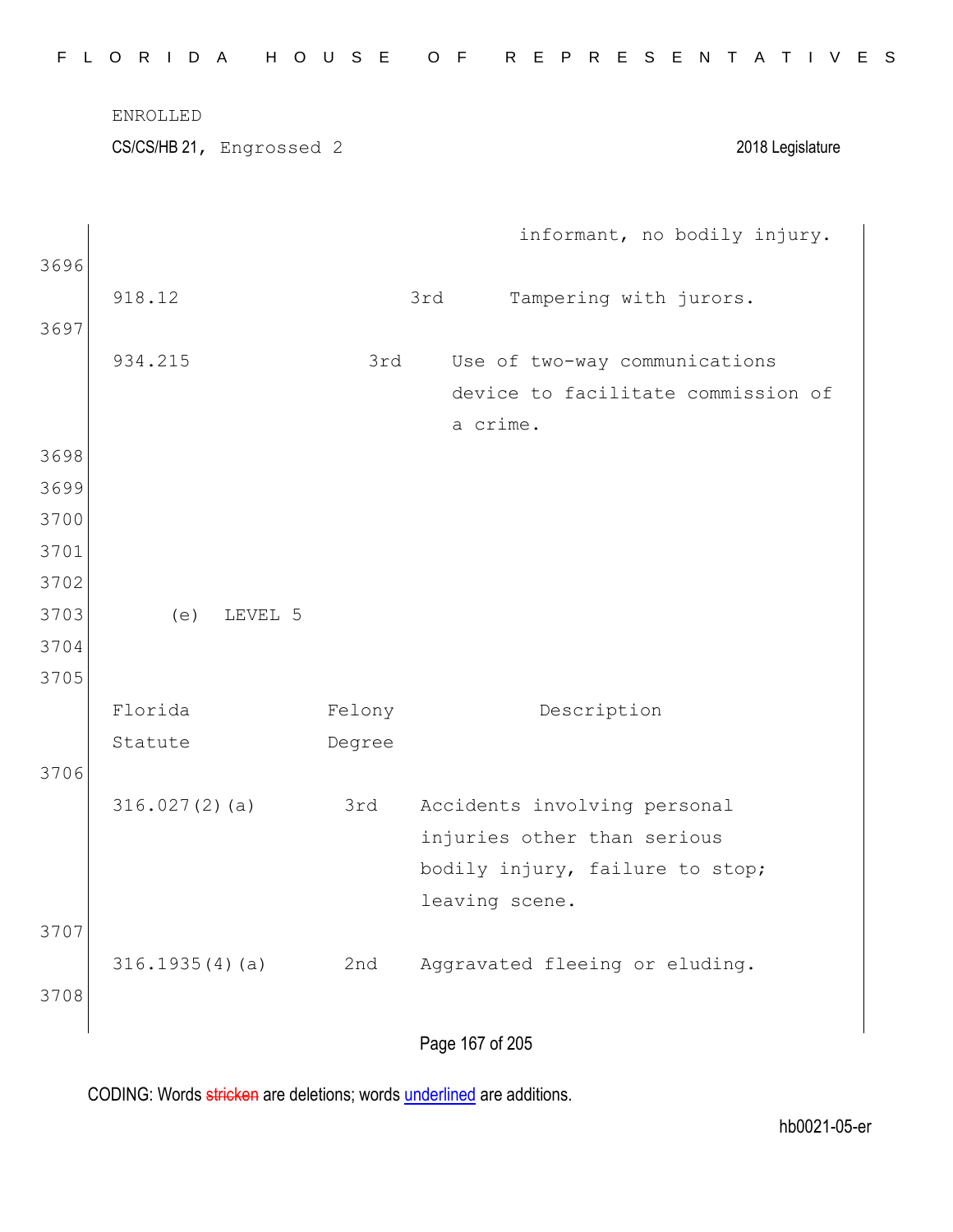|      | 316.80(2)       | 2nd | Unlawful conveyance of fuel;    |
|------|-----------------|-----|---------------------------------|
|      |                 |     | obtaining fuel fraudulently.    |
| 3709 |                 |     |                                 |
|      | 322.34(6)       | 3rd | Careless operation of motor     |
|      |                 |     | vehicle with suspended license, |
|      |                 |     | resulting in death or serious   |
|      |                 |     | bodily injury.                  |
| 3710 |                 |     |                                 |
|      | 327.30(5)       | 3rd | Vessel accidents involving      |
|      |                 |     | personal injury; leaving scene. |
| 3711 |                 |     |                                 |
|      | 379.365(2)(c)1. | 3rd | Violation of rules relating to: |
|      |                 |     | willful molestation of stone    |
|      |                 |     | crab traps, lines, or buoys;    |
|      |                 |     | illegal bartering, trading, or  |
|      |                 |     | sale, conspiring or aiding in   |
|      |                 |     | such barter, trade, or sale, or |
|      |                 |     | supplying, agreeing to supply,  |
|      |                 |     | aiding in supplying, or giving  |
|      |                 |     | away stone crab trap tags or    |
|      |                 |     | certificates; making, altering, |
|      |                 |     | forging, counterfeiting, or     |
|      |                 |     | reproducing stone crab trap     |
|      |                 |     | tags; possession of forged,     |
|      |                 |     | counterfeit, or imitation stone |
|      |                 |     |                                 |
|      |                 |     | Page 168 of 205                 |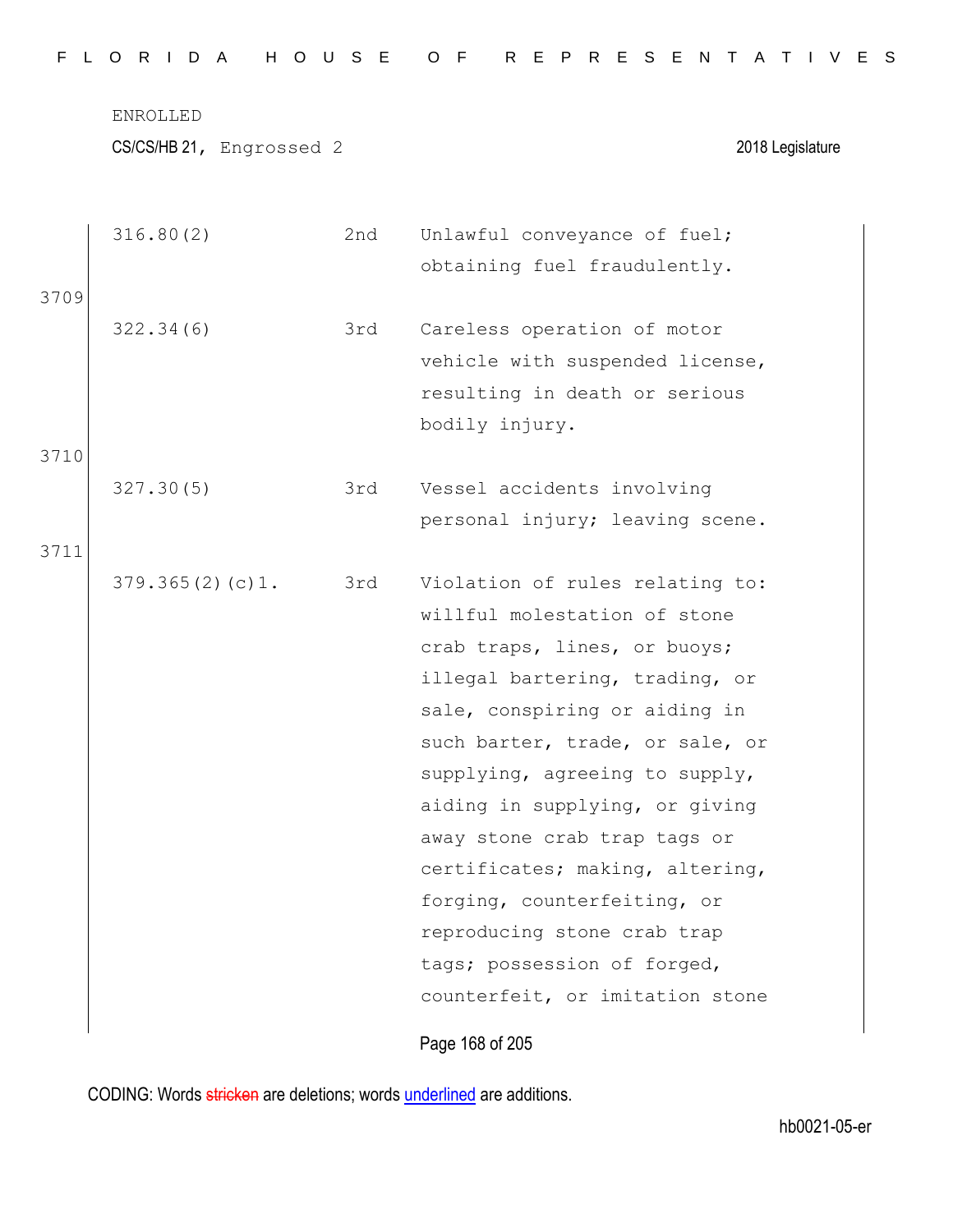|  |  |  |  |  |  | FLORIDA HOUSE OF REPRESENTATIVES |  |  |  |  |  |  |  |  |
|--|--|--|--|--|--|----------------------------------|--|--|--|--|--|--|--|--|
|  |  |  |  |  |  |                                  |  |  |  |  |  |  |  |  |

|              |                 |     | crab trap tags; and engaging in<br>the commercial harvest of stone<br>crabs while license is suspended<br>or revoked. |
|--------------|-----------------|-----|-----------------------------------------------------------------------------------------------------------------------|
| 3712         | 379.367(4)      | 3rd | Willful molestation of a<br>commercial harvester's spiny<br>lobster trap, line, or buoy.                              |
| 3713         | 379.407(5)(b)3. | 3rd | Possession of 100 or more<br>undersized spiny lobsters.                                                               |
| 3714<br>3715 | 381.0041(11)(b) | 3rd | Donate blood, plasma, or organs<br>knowing HIV positive.                                                              |
| 3716         | 440.10(1)(q)    | 2nd | Failure to obtain workers'<br>compensation coverage.                                                                  |
|              | 440.105(5)      | 2nd | Unlawful solicitation for the<br>purpose of making workers'<br>compensation claims.                                   |
| 3717         | 440.381(2)      | 2nd | Submission of false, misleading,<br>or incomplete information with<br>the purpose of avoiding or                      |
|              |                 |     | Page 169 of 205                                                                                                       |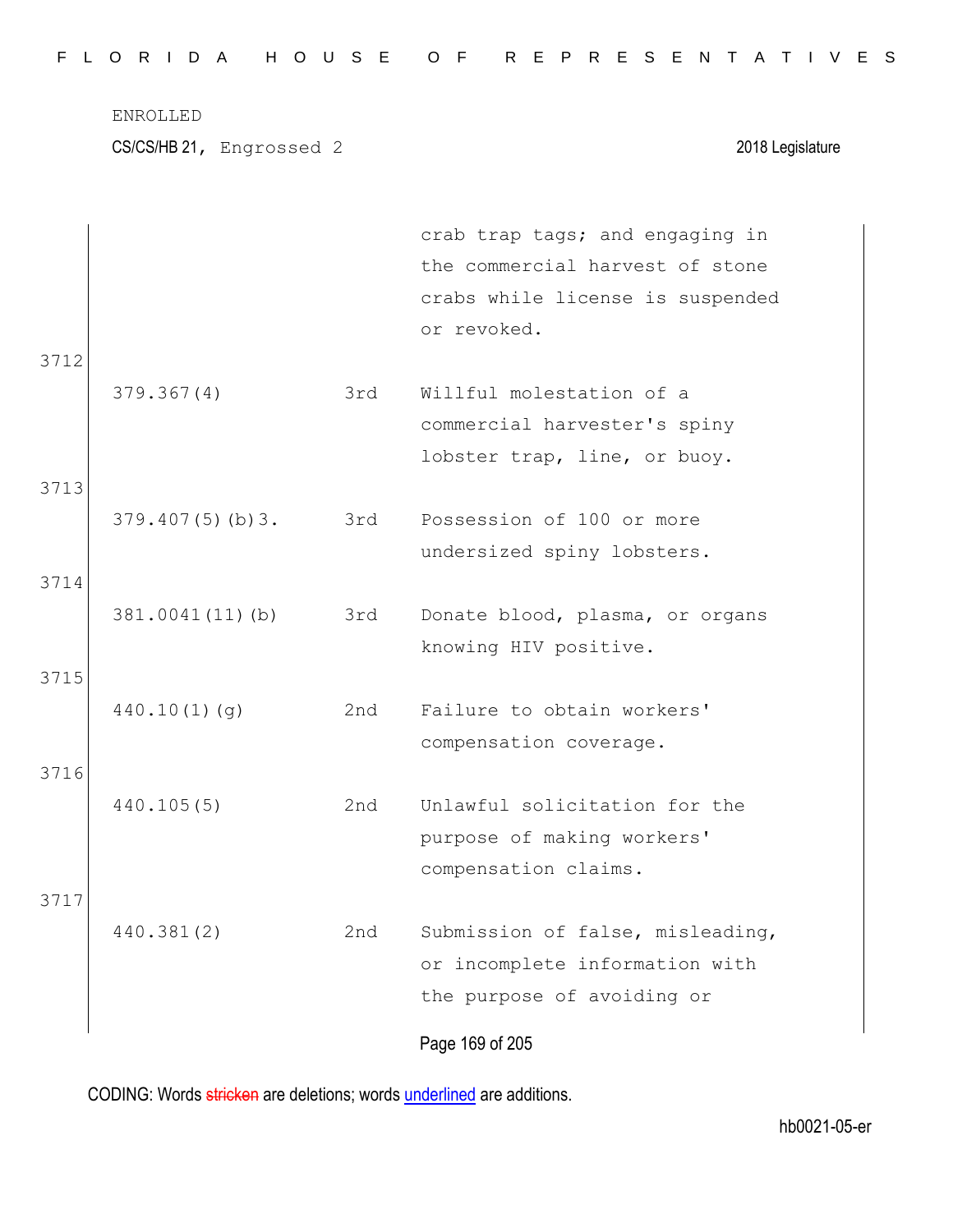|  |  |  |  |  |  | FLORIDA HOUSE OF REPRESENTATIVES |  |  |  |  |  |  |  |  |  |
|--|--|--|--|--|--|----------------------------------|--|--|--|--|--|--|--|--|--|
|  |  |  |  |  |  |                                  |  |  |  |  |  |  |  |  |  |

| 3718         |                 |     | reducing workers' compensation<br>premiums.                                                                                    |
|--------------|-----------------|-----|--------------------------------------------------------------------------------------------------------------------------------|
|              | 624.401(4)(b)2. | 2nd | Transacting insurance without a<br>certificate or authority;<br>premium collected \$20,000 or<br>more but less than \$100,000. |
| 3719<br>3720 | 626.902(1)(c)   | 2nd | Representing an unauthorized<br>insurer; repeat offender.                                                                      |
| 3721         | 790.01(2)       | 3rd | Carrying a concealed firearm.                                                                                                  |
| 3722         | 790.162         | 2nd | Threat to throw or discharge<br>destructive device.                                                                            |
|              | 790.163(1)      | 2nd | False report of bomb, explosive,<br>weapon of mass destruction, or<br>use of firearms in violent<br>manner.                    |
| 3723<br>3724 | 790.221(1)      | 2nd | Possession of short-barreled<br>shotgun or machine gun.                                                                        |
|              | 790.23          | 2nd | Felons in possession of<br>Page 170 of 205                                                                                     |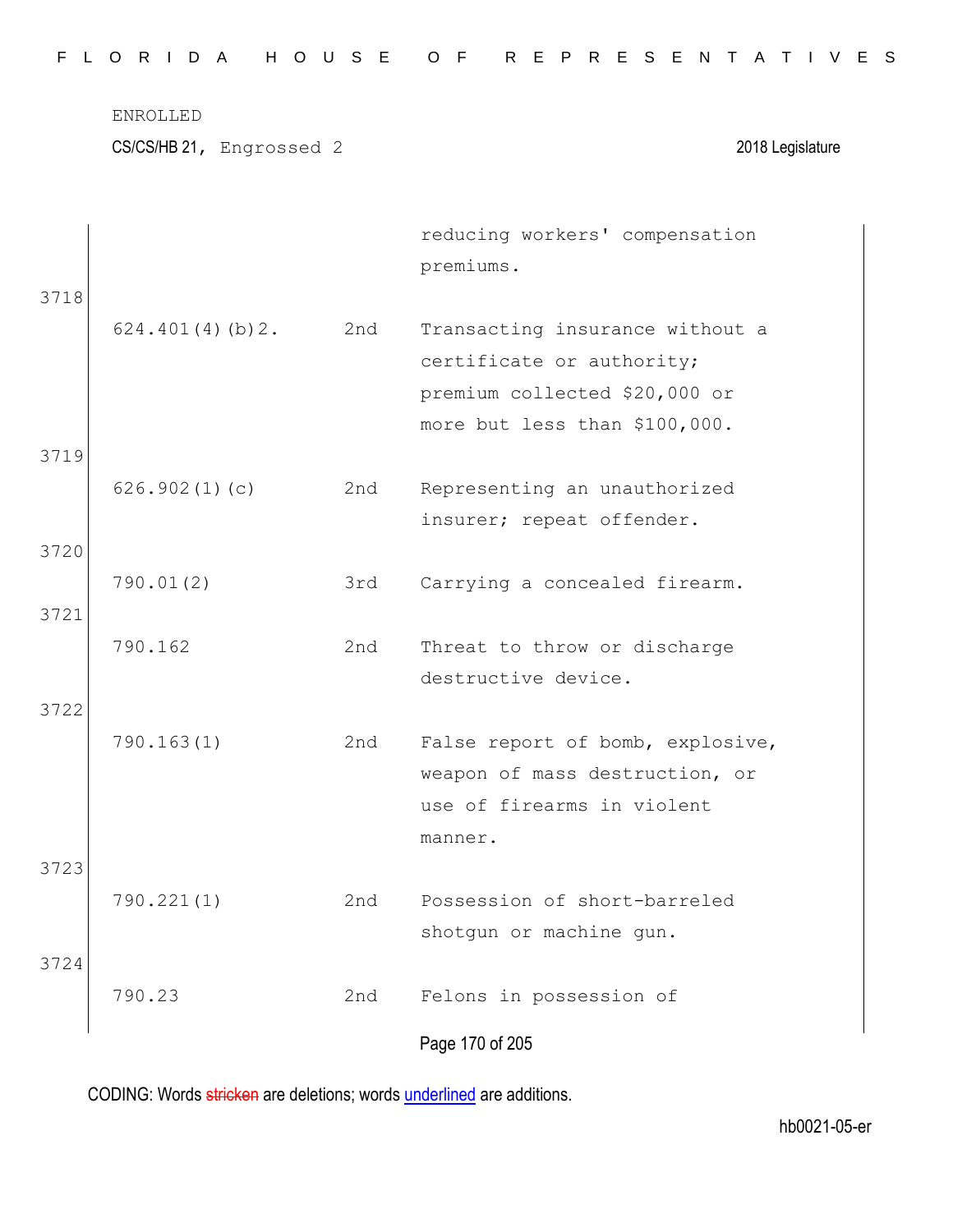|  |  |  | FLORIDA HOUSE OF REPRESENTATIVES |  |  |  |  |  |  |  |  |  |  |  |  |
|--|--|--|----------------------------------|--|--|--|--|--|--|--|--|--|--|--|--|
|  |  |  |                                  |  |  |  |  |  |  |  |  |  |  |  |  |

CS/CS/HB 21, Engrossed 2 2018 Legislature

|      |                   |     | firearms, ammunition, or         |
|------|-------------------|-----|----------------------------------|
|      |                   |     | electronic weapons or devices.   |
| 3725 |                   |     |                                  |
|      | 796.05(1)         | 2nd | Live on earnings of a            |
|      |                   |     | prostitute; 1st offense.         |
| 3726 |                   |     |                                  |
|      | 800.04(6)(c)      | 3rd | Lewd or lascivious conduct;      |
|      |                   |     | offender less than 18 years of   |
|      |                   |     | age.                             |
| 3727 |                   |     |                                  |
|      | $800.04(7)$ (b)   | 2nd | Lewd or lascivious exhibition;   |
|      |                   |     | offender 18 years of age or      |
|      |                   |     | older.                           |
| 3728 |                   |     |                                  |
|      | 806.111(1)        | 3rd | Possess, manufacture, or         |
|      |                   |     | dispense fire bomb with intent   |
|      |                   |     | to damage any structure or       |
|      |                   |     | property.                        |
| 3729 |                   |     |                                  |
|      | $812.0145(2)$ (b) | 2nd | Theft from person 65 years of    |
|      |                   |     | age or older; \$10,000 or more   |
|      |                   |     | but less than \$50,000.          |
| 3730 |                   |     |                                  |
|      | 812.015(8)        | 3rd | Retail theft; property stolen is |
|      |                   |     | valued at \$300 or more and one  |
|      |                   |     |                                  |
|      |                   |     | Page 171 of 205                  |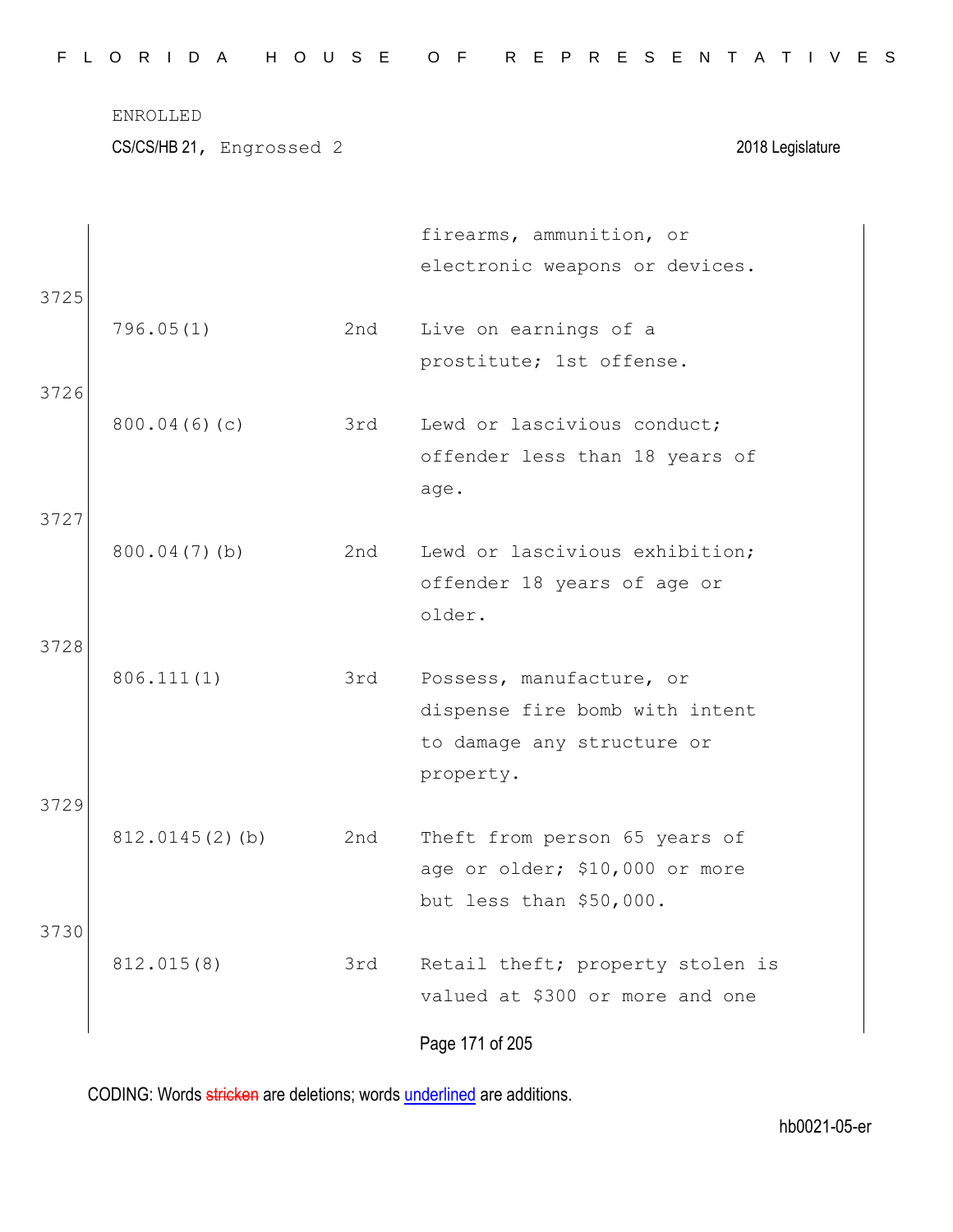CS/CS/HB 21, Engrossed 2 2018 Legislature

| 3731 |                                             |     | or more specified acts.                                                                                                  |
|------|---------------------------------------------|-----|--------------------------------------------------------------------------------------------------------------------------|
|      | 812.019(1)                                  | 2nd | Stolen property; dealing in or<br>trafficking in.                                                                        |
| 3732 |                                             |     |                                                                                                                          |
|      | $812.131(2)$ (b)                            | 3rd | Robbery by sudden snatching.                                                                                             |
| 3733 |                                             |     |                                                                                                                          |
|      | 812.16(2)                                   | 3rd | Owning, operating, or conducting                                                                                         |
| 3734 |                                             |     | a chop shop.                                                                                                             |
|      | 817.034(4)(a)2.                             | 2nd | Communications fraud, value<br>\$20,000 to \$50,000.                                                                     |
| 3735 |                                             |     |                                                                                                                          |
|      | 817.234(11)(b)                              | 2nd | Insurance fraud; property value<br>\$20,000 or more but less than<br>\$100,000.                                          |
| 3736 |                                             |     |                                                                                                                          |
|      | $817.2341(1)$ ,<br>$(2)$ (a) &<br>$(3)$ (a) | 3rd | Filing false financial<br>statements, making false entries<br>of material fact or false<br>statements regarding property |
|      |                                             |     | values relating to the solvency<br>of an insuring entity.                                                                |
| 3737 | 817.568(2)(b)                               | 2nd | Fraudulent use of personal                                                                                               |
|      |                                             |     | Page 172 of 205                                                                                                          |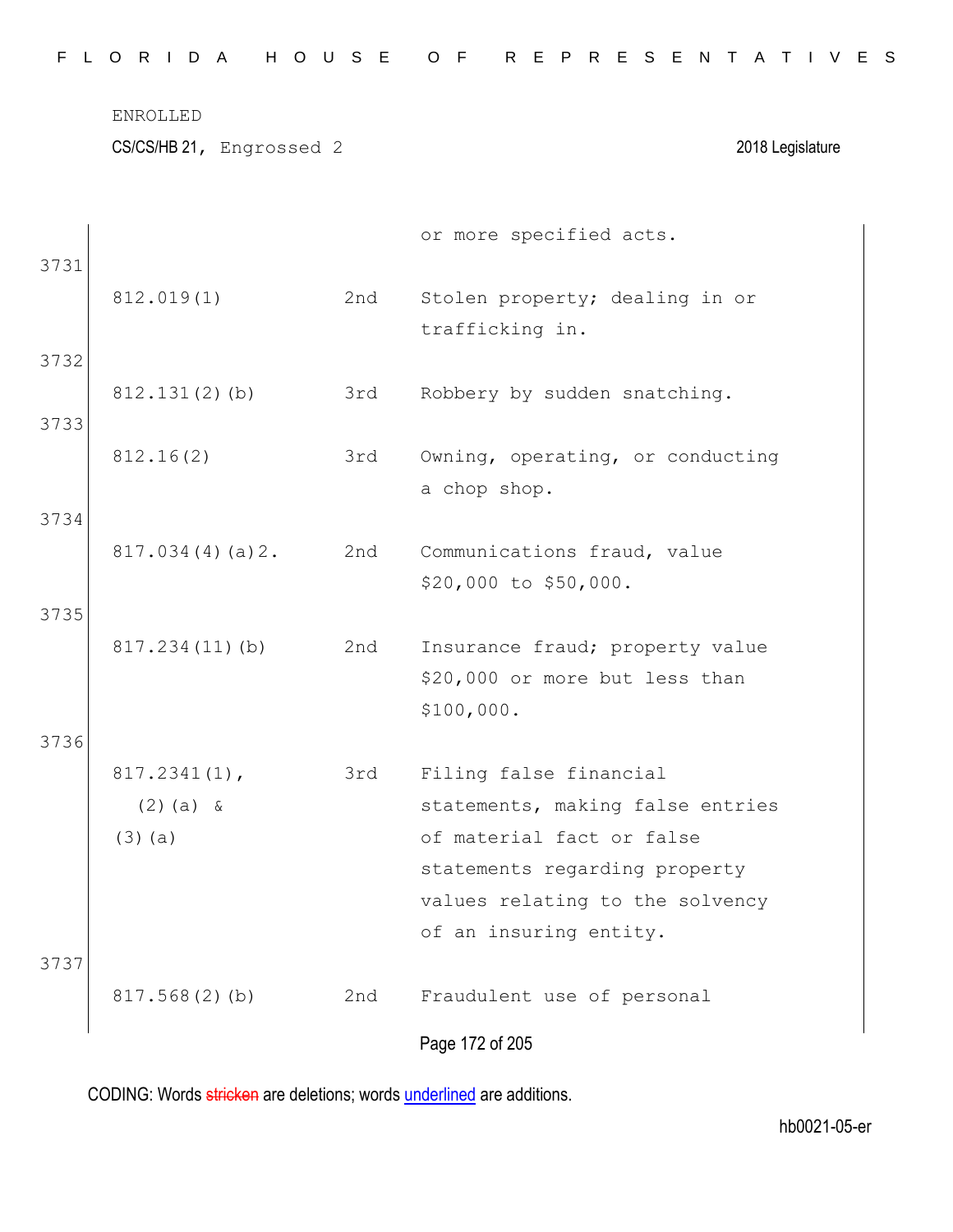|  |  |  |  |  |  | FLORIDA HOUSE OF REPRESENTATIVES |  |  |  |  |  |  |  |  |  |
|--|--|--|--|--|--|----------------------------------|--|--|--|--|--|--|--|--|--|
|  |  |  |  |  |  |                                  |  |  |  |  |  |  |  |  |  |

CS/CS/HB 21, Engrossed 2 2018 Legislature

|      |               |     | identification information;      |
|------|---------------|-----|----------------------------------|
|      |               |     | value of benefit, services       |
|      |               |     | received, payment avoided, or    |
|      |               |     | amount of injury or fraud,       |
|      |               |     | \$5,000 or more or use of        |
|      |               |     | personal identification          |
|      |               |     | information of 10 or more        |
|      |               |     | persons.                         |
| 3738 |               |     |                                  |
|      | 817.611(2)(a) | 2nd | Traffic in or possess 5 to 14    |
|      |               |     | counterfeit credit cards or      |
|      |               |     | related documents.               |
| 3739 |               |     |                                  |
|      | 817.625(2)(b) | 2nd | Second or subsequent fraudulent  |
|      |               |     | use of scanning device, skimming |
|      |               |     | device, or reencoder.            |
| 3740 |               |     |                                  |
|      | 825.1025(4)   | 3rd | Lewd or lascivious exhibition in |
|      |               |     | the presence of an elderly       |
|      |               |     | person or disabled adult.        |
| 3741 |               |     |                                  |
|      | 827.071(4)    | 2nd | Possess with intent to promote   |
|      |               |     | any photographic material,       |
|      |               |     | motion picture, etc., which      |
|      |               |     | includes sexual conduct by a     |
|      |               |     |                                  |
|      |               |     | Page 173 of 205                  |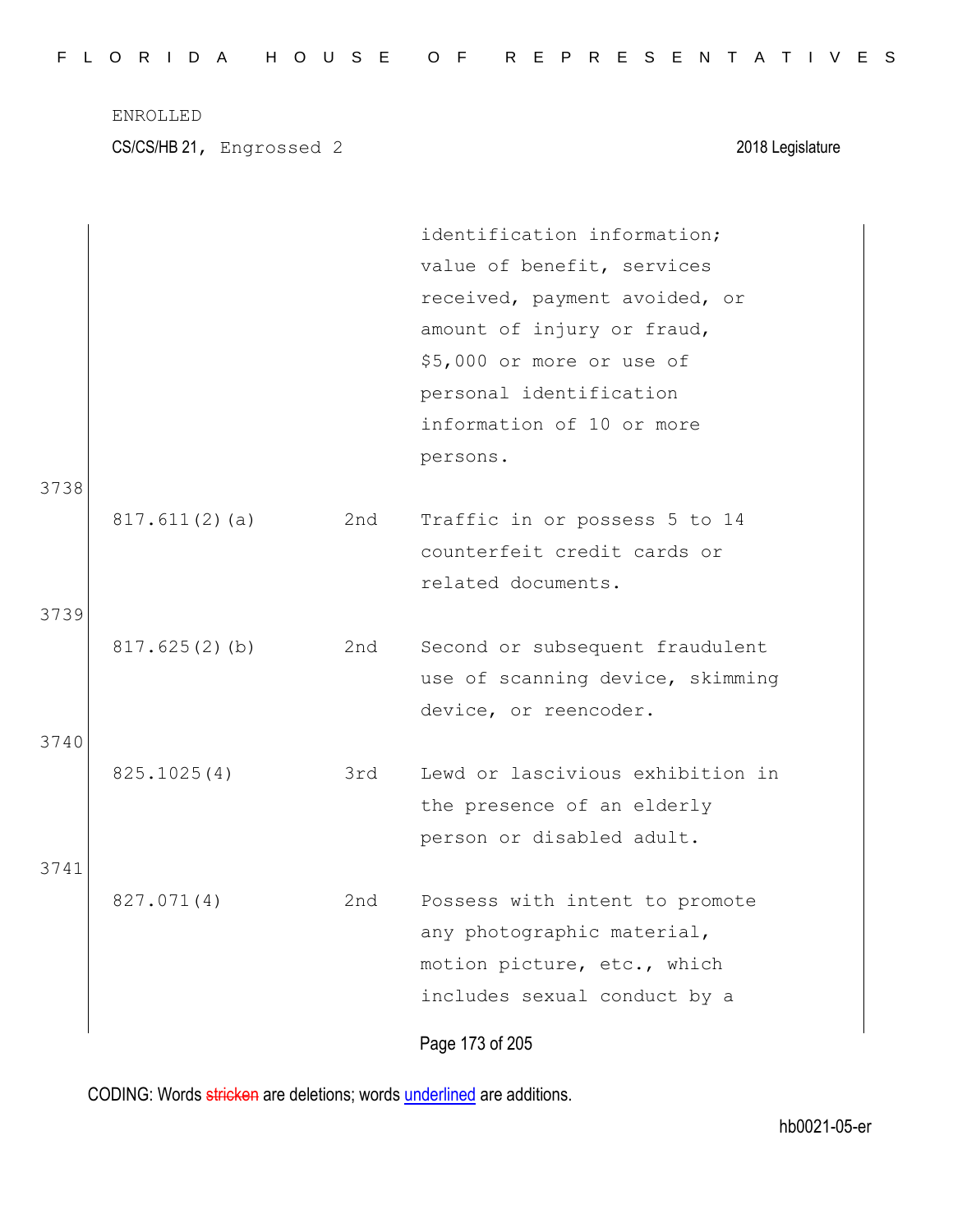| FLORIDA HOUSE OF REPRESENTATIVES |  |
|----------------------------------|--|
|----------------------------------|--|

CS/CS/HB 21, Engrossed 2 2018 Legislature

|      |                 |     | child.                          |  |
|------|-----------------|-----|---------------------------------|--|
| 3742 | 827.071(5)      | 3rd | Possess, control, or            |  |
|      |                 |     | intentionally view any          |  |
|      |                 |     | photographic material, motion   |  |
|      |                 |     | picture, etc., which includes   |  |
|      |                 |     | sexual conduct by a child.      |  |
| 3743 |                 |     |                                 |  |
|      | $839.13(2)$ (b) | 2nd | Falsifying records of an        |  |
|      |                 |     | individual in the care and      |  |
|      |                 |     | custody of a state agency       |  |
|      |                 |     | involving great bodily harm or  |  |
|      |                 |     | death.                          |  |
| 3744 |                 |     |                                 |  |
|      | 843.01          | 3rd | Resist officer with violence to |  |
|      |                 |     | person; resist arrest with      |  |
|      |                 |     | violence.                       |  |
| 3745 |                 |     |                                 |  |
|      | 847.0135(5)(b)  | 2nd | Lewd or lascivious exhibition   |  |
|      |                 |     | using computer; offender 18     |  |
| 3746 |                 |     | years or older.                 |  |
|      | 847.0137        | 3rd | Transmission of pornography by  |  |
|      | $(2)$ & $(3)$   |     | electronic device or equipment. |  |
| 3747 |                 |     |                                 |  |
|      |                 |     |                                 |  |
|      |                 |     | Page 174 of 205                 |  |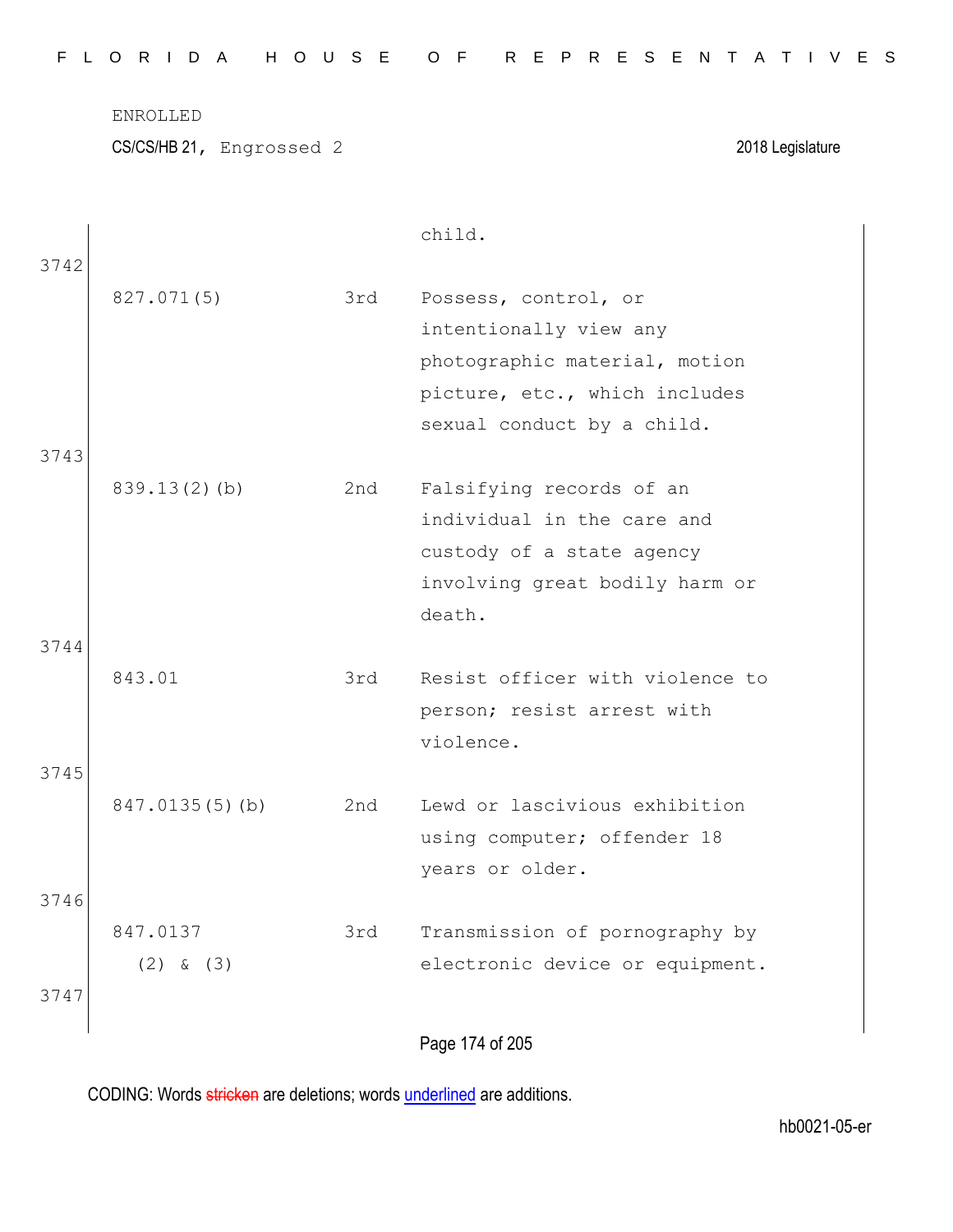| FLORIDA HOUSE OF REPRESENTATIVES |
|----------------------------------|
|----------------------------------|

|      | 847.0138       | 3rd | Transmission of material harmful                                      |
|------|----------------|-----|-----------------------------------------------------------------------|
|      | $(2)$ & $(3)$  |     | to minors to a minor by                                               |
|      |                |     | electronic device or equipment.                                       |
| 3748 |                |     |                                                                       |
|      | 874.05(1)(b)   | 2nd | Encouraging or recruiting                                             |
|      |                |     | another to join a criminal gang;                                      |
|      |                |     | second or subsequent offense.                                         |
| 3749 |                |     |                                                                       |
|      | 874.05(2)(a)   | 2nd | Encouraging or recruiting person                                      |
|      |                |     | under 13 years of age to join a                                       |
|      |                |     | criminal gang.                                                        |
| 3750 |                |     |                                                                       |
|      | 893.13(1)(a)1. | 2nd | Sell, manufacture, or deliver                                         |
|      |                |     | cocaine (or other s.                                                  |
|      |                |     | $893.03(1)(a)$ , $(1)(b)$ , $(1)(d)$ ,                                |
|      |                |     | $(2)$ (a), $(2)$ (b), or $(2)$ (c) 5.                                 |
|      |                |     | $(2)$ (c) 4. drugs).                                                  |
| 3751 |                |     |                                                                       |
|      | 893.13(1)(c)2. | 2nd | Sell, manufacture, or deliver                                         |
|      |                |     | cannabis (or other s.                                                 |
|      |                |     | $893.03(1)(c)$ , $(2)(c)1.$                                           |
|      |                |     | (2) (c) $2 \cdot$ , (2) (c) $3 \cdot$ , $\frac{2}{2}$ (e) $5 \cdot$ , |
|      |                |     | $(2)$ (c) 6., (2) (c) 7., (2) (c) 8.,                                 |
|      |                |     | (2) (c) 9., $(2)$ (c) 10., (3), or (4)                                |
|      |                |     | drugs) within 1,000 feet of a                                         |
|      |                |     | Page 175 of 205                                                       |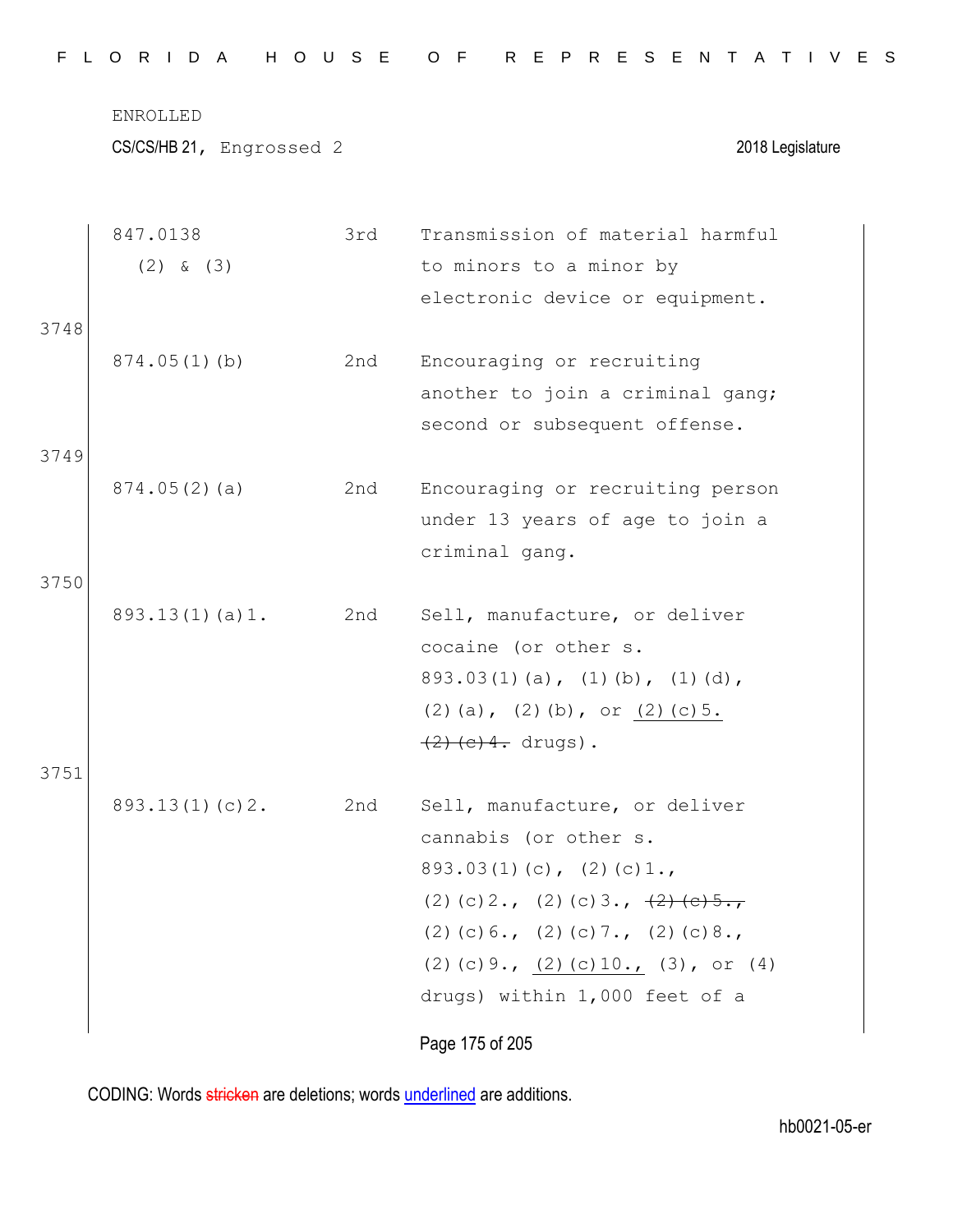| FLORIDA HOUSE OF REPRESENTATIVES |
|----------------------------------|
|----------------------------------|

ENROLLED CS/CS/HB 21, Engrossed 2 2018 Legislature child care facility, school, or state, county, or municipal park or publicly owned recreational facility or community center. 3752 893.13(1)(d)1. 1st Sell, manufacture, or deliver cocaine (or other s. 893.03(1)(a), (1)(b), (1)(d), (2)(a), (2)(b), or (2)(c) $5.$ (2)(c)4. drugs) within 1,000 feet of university. 3753 893.13(1)(e)2. 2nd Sell, manufacture, or deliver cannabis or other drug prohibited under s.  $893.03(1)(c)$ ,  $(2)(c)1.$ (2)(c)2., (2)(c)3.,  $\frac{2}{2}$ (e)5., (2)(c)6., (2)(c)7., (2)(c)8., (2)(c)9., (2)(c)10., (3), or (4) within 1,000 feet of property used for religious services or a

Page 176 of 205 specified business site. 3754 893.13(1)(f)1. 1st Sell, manufacture, or deliver cocaine (or other s.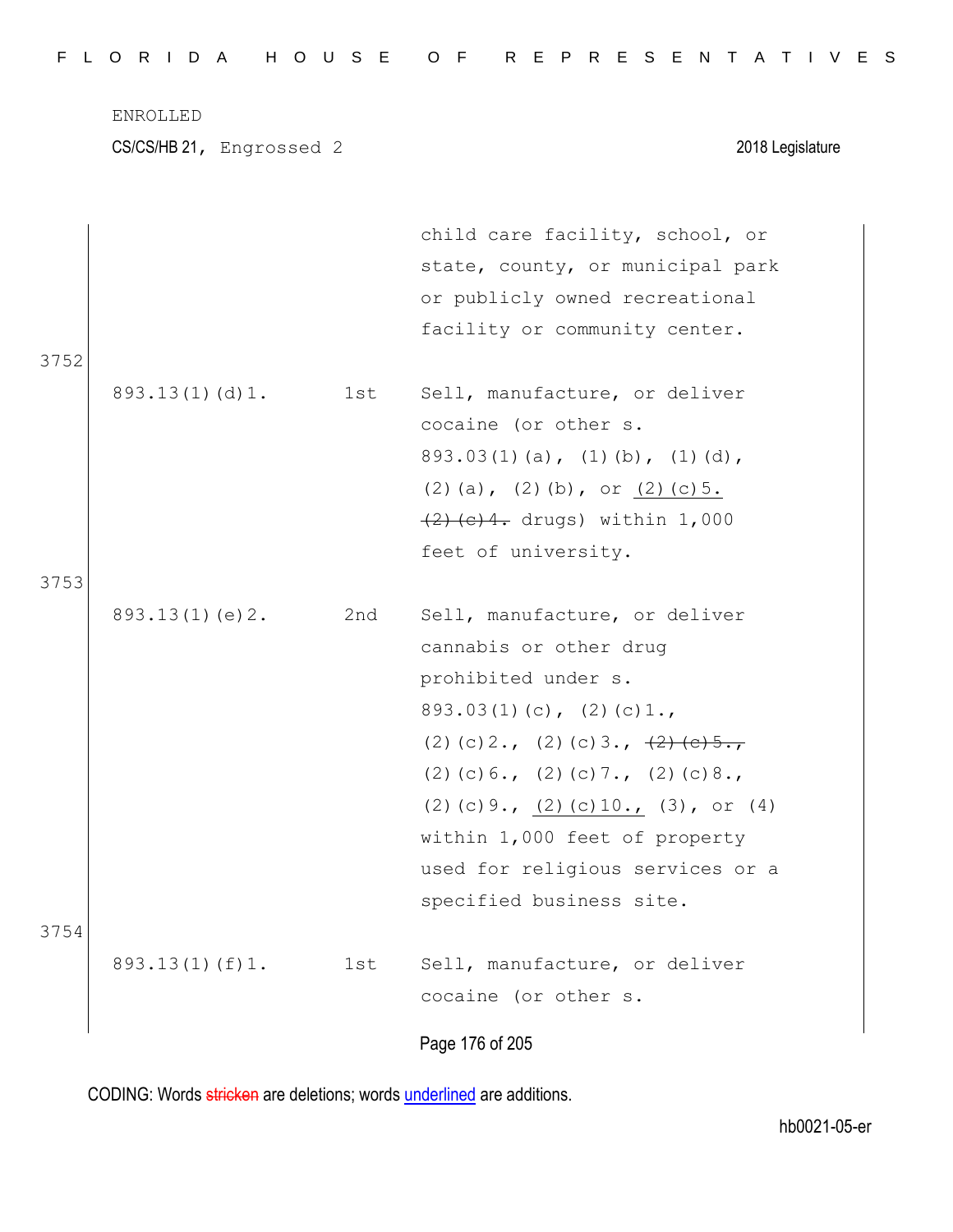|      | ENROLLED<br>CS/CS/HB 21, Engrossed 2 |     |            |     | 2018 Legislature                      |
|------|--------------------------------------|-----|------------|-----|---------------------------------------|
|      |                                      |     |            |     |                                       |
|      |                                      |     |            |     | 893.03(1)(a), (1)(b), (1)(d), or      |
|      |                                      |     |            |     | $(2)$ (a), $(2)$ (b), or $(2)$ (c) 5. |
|      |                                      |     |            |     | $(2)$ (c) 4. drugs) within 1,000      |
|      |                                      |     |            |     | feet of public housing facility.      |
| 3755 |                                      |     |            |     |                                       |
|      | 893.13(4)(b)                         | 2nd |            |     | Use or hire of minor; deliver to      |
|      |                                      |     |            |     | minor other controlled                |
|      |                                      |     | substance. |     |                                       |
| 3756 |                                      |     |            |     |                                       |
|      | 893.1351(1)                          | 3rd |            |     | Ownership, lease, or rental for       |
|      |                                      |     |            |     | trafficking in or manufacturing       |
|      |                                      |     |            |     | of controlled substance.              |
| 3757 |                                      |     |            |     |                                       |
| 3758 |                                      |     |            |     |                                       |
| 3759 |                                      |     |            |     |                                       |
| 3760 |                                      |     |            |     |                                       |
| 3761 | (g)<br>LEVEL<br>$\frac{1}{2}$        |     |            |     |                                       |
| 3762 |                                      |     |            |     |                                       |
|      | Florida                              |     | Felony     |     |                                       |
|      | Statute                              |     | Degree     |     | Description                           |
| 3763 |                                      |     |            |     |                                       |
|      | 316.027(2)(c)                        |     |            | 1st | Accident involving                    |
|      |                                      |     |            |     | death, failure to                     |
|      |                                      |     |            |     | stop; leaving scene.                  |
| 3764 |                                      |     |            |     |                                       |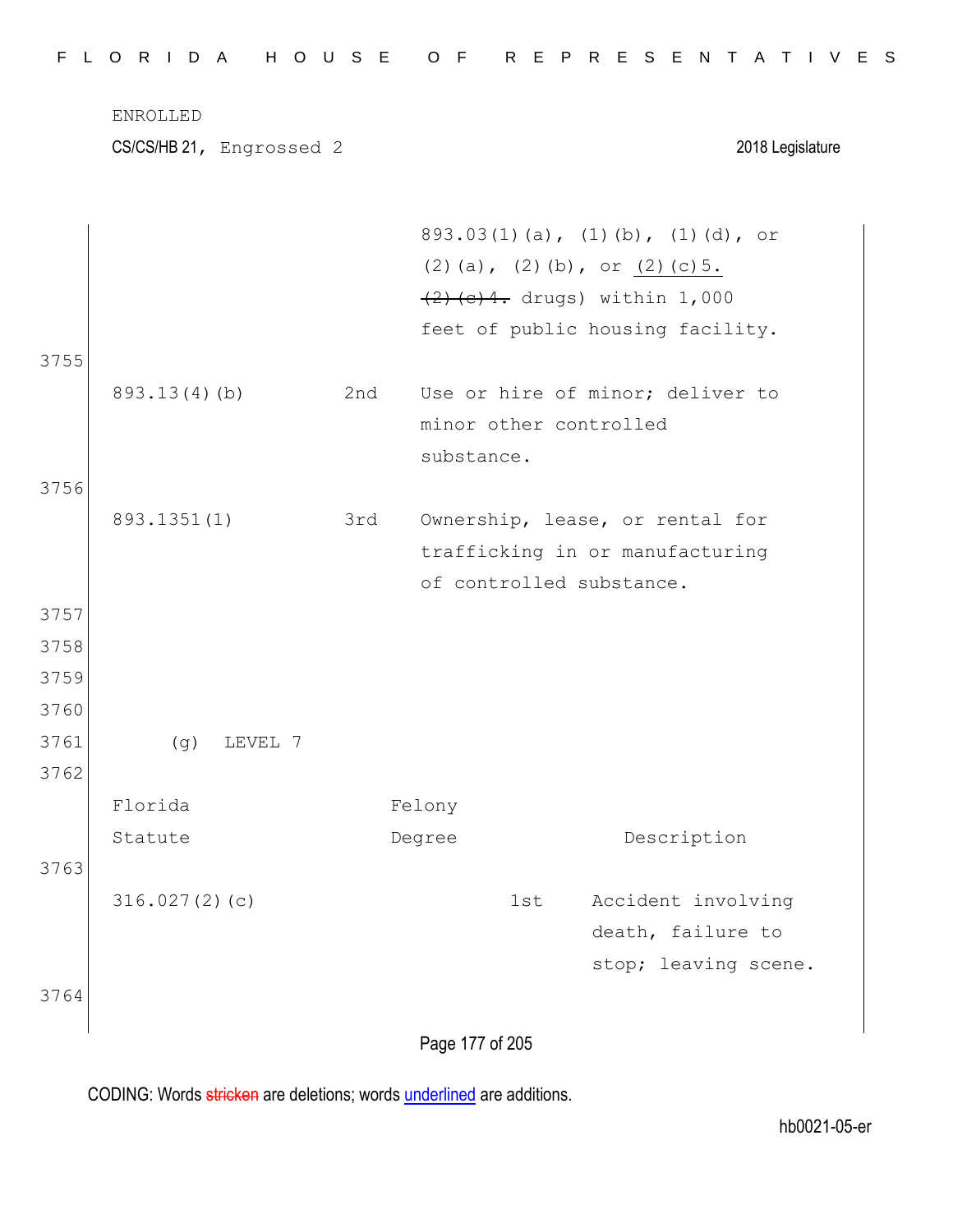|      | ENROLLED<br>CS/CS/HB 21, Engrossed 2 |     |     | 2018 Legislature                                                                                                                                                                                                                                                           |
|------|--------------------------------------|-----|-----|----------------------------------------------------------------------------------------------------------------------------------------------------------------------------------------------------------------------------------------------------------------------------|
| 3765 | 316.193(3)(c)2.                      |     | 3rd | DUI resulting in<br>serious bodily<br>injury.                                                                                                                                                                                                                              |
|      | $316.1935(3)$ (b)                    |     | 1st | Causing serious bodily<br>injury or death to<br>another person; driving<br>at high speed or with<br>wanton disregard for<br>safety while fleeing or<br>attempting to elude law<br>enforcement officer who<br>is in a patrol vehicle<br>with siren and lights<br>activated. |
| 3766 | 327.35(3)(c)2.                       |     | 3rd | Vessel BUI resulting<br>in serious bodily<br>injury.                                                                                                                                                                                                                       |
| 3767 | 402.319(2)                           | 2nd |     | Misrepresentation and negligence<br>or intentional act resulting in<br>great bodily harm, permanent<br>disfiguration, permanent<br>disability, or death.                                                                                                                   |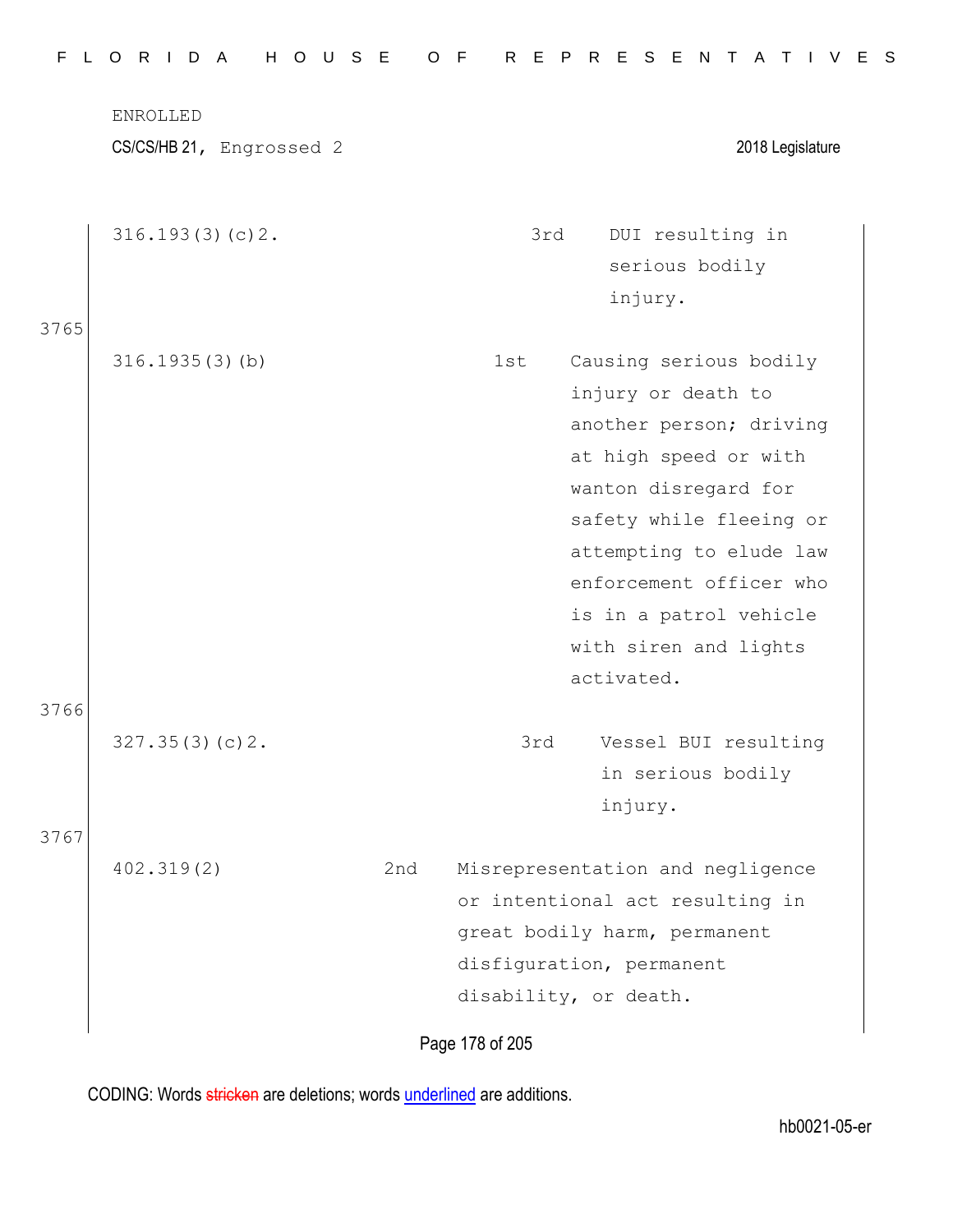| ENROLLED | CS/CS/HB 21, Engrossed 2 |     | 2018 Legislature            |
|----------|--------------------------|-----|-----------------------------|
|          |                          |     |                             |
| 3768     |                          |     |                             |
| 409.920  |                          | 3rd | Medicaid provider           |
|          | $(2)$ (b) $1.a.$         |     | fraud; \$10,000 or less.    |
| 3769     |                          |     |                             |
| 409.920  |                          | 2nd | Medicaid provider           |
|          | $(2)$ (b) $1.b.$         |     | fraud; more than            |
|          |                          |     | \$10,000, but less than     |
|          |                          |     | \$50,000.                   |
| 3770     |                          |     |                             |
|          | 456.065(2)               | 3rd | Practicing a health care    |
|          |                          |     | profession without a        |
|          |                          |     | license.                    |
| 3771     |                          |     |                             |
|          | 456.065(2)               | 2nd | Practicing a health care    |
|          |                          |     | profession without a        |
|          |                          |     | license which results in    |
|          |                          |     | serious bodily injury.      |
| 3772     |                          |     |                             |
|          | 458.327(1)               | 3rd | Practicing medicine         |
|          |                          |     | without a license.          |
| 3773     |                          |     |                             |
|          | 459.013(1)               | 3rd | Practicing osteopathic      |
|          |                          |     | medicine without a license. |
| 3774     |                          |     |                             |
|          | 460.411(1)               | 3rd | Practicing chiropractic     |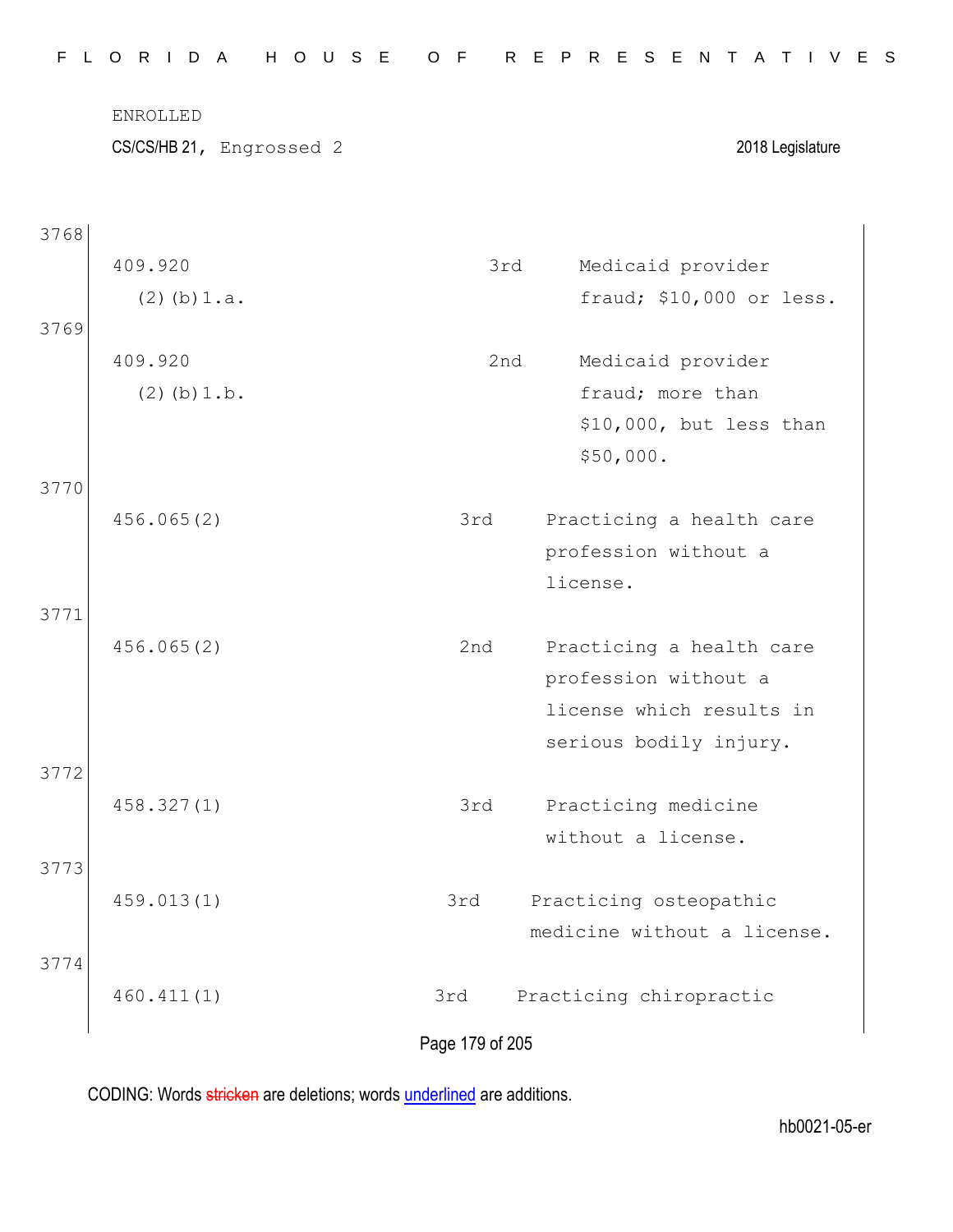| 461.012(1)<br>462.17 | 3rd                                                             | 3rd | medicine without a license.<br>Practicing podiatric<br>medicine without a<br>license. |
|----------------------|-----------------------------------------------------------------|-----|---------------------------------------------------------------------------------------|
|                      |                                                                 |     |                                                                                       |
|                      |                                                                 |     |                                                                                       |
|                      |                                                                 |     | Practicing naturopathy without a                                                      |
|                      |                                                                 | 3rd | Practicing optometry<br>without a license.                                            |
|                      |                                                                 | 3rd | Practicing nursing without<br>a license.                                              |
|                      |                                                                 | 3rd | Practicing pharmacy<br>without a license.                                             |
|                      |                                                                 | 3rd | Practicing dentistry or<br>dental hygiene without a                                   |
|                      | 3rd                                                             |     | license.<br>Practicing midwifery without                                              |
|                      |                                                                 |     | a license.                                                                            |
|                      | 463.015(1)<br>464.016(1)<br>465.015(2)<br>466.026(1)<br>467.201 |     | license.<br>Page 180 of 205                                                           |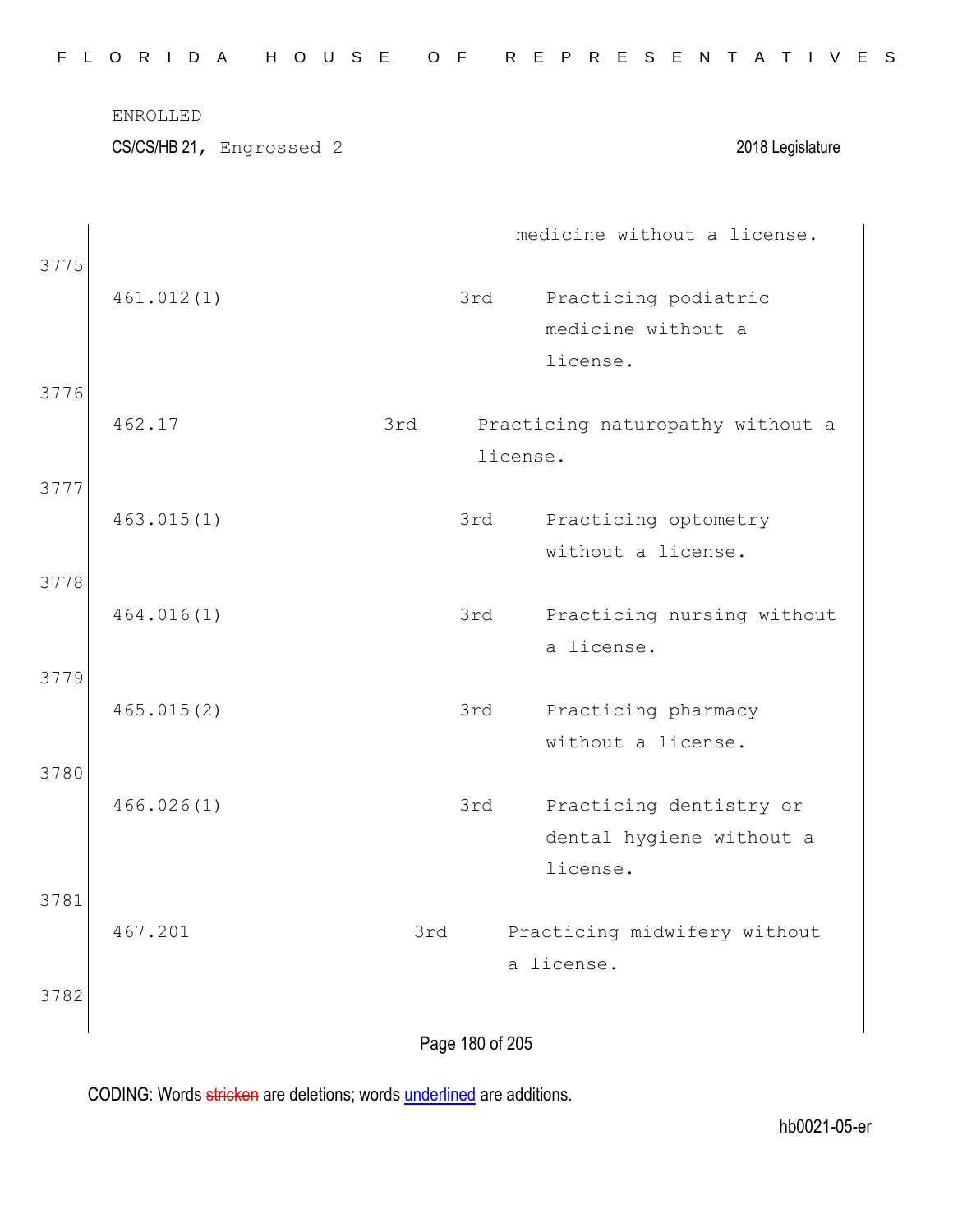|      | ENROLLED                 |     |                 |                    |                    |  |                             |                  |  |
|------|--------------------------|-----|-----------------|--------------------|--------------------|--|-----------------------------|------------------|--|
|      | CS/CS/HB 21, Engrossed 2 |     |                 |                    |                    |  |                             | 2018 Legislature |  |
|      | 468.366                  | 3rd |                 |                    |                    |  | Delivering respiratory care |                  |  |
|      |                          |     |                 |                    |                    |  | services without a license. |                  |  |
| 3783 |                          |     |                 |                    |                    |  |                             |                  |  |
|      | 483.828(1)               |     | 3rd             |                    |                    |  | Practicing as clinical      |                  |  |
|      |                          |     |                 |                    |                    |  | laboratory personnel        |                  |  |
|      |                          |     |                 |                    | without a license. |  |                             |                  |  |
| 3784 |                          |     |                 |                    |                    |  |                             |                  |  |
|      | 483.901(7)               |     | 3rd             |                    | without a license. |  | Practicing medical physics  |                  |  |
| 3785 |                          |     |                 |                    |                    |  |                             |                  |  |
|      | 484.013(1)(c)            |     | 3rd             |                    |                    |  | Preparing or dispensing     |                  |  |
|      |                          |     |                 |                    |                    |  | optical devices without a   |                  |  |
|      |                          |     |                 | prescription.      |                    |  |                             |                  |  |
| 3786 |                          |     |                 |                    |                    |  |                             |                  |  |
|      | 484.053                  | 3rd |                 |                    |                    |  | Dispensing hearing aids     |                  |  |
|      |                          |     |                 | without a license. |                    |  |                             |                  |  |
| 3787 |                          |     |                 |                    |                    |  |                             |                  |  |
|      | 494.0018(2)              |     | 1st             |                    | Conviction of any  |  |                             |                  |  |
|      |                          |     |                 |                    |                    |  | violation of chapter 494    |                  |  |
|      |                          |     |                 |                    |                    |  | in which the total money    |                  |  |
|      |                          |     |                 |                    |                    |  | and property unlawfully     |                  |  |
|      |                          |     |                 |                    |                    |  | obtained exceeded \$50,000  |                  |  |
|      |                          |     |                 |                    |                    |  | and there were five or      |                  |  |
|      |                          |     |                 |                    | more victims.      |  |                             |                  |  |
| 3788 |                          |     |                 |                    |                    |  |                             |                  |  |
|      |                          |     | Page 181 of 205 |                    |                    |  |                             |                  |  |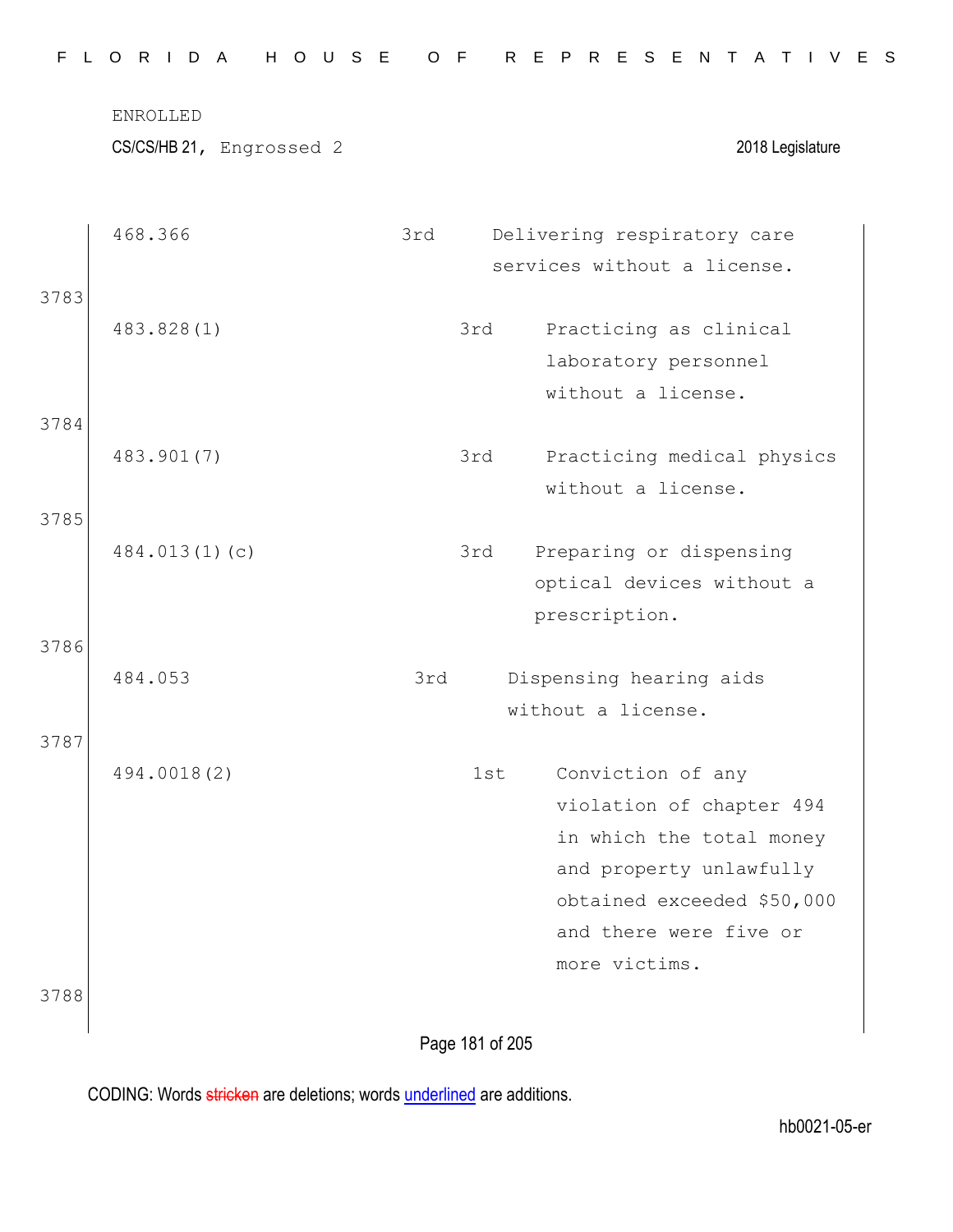| ENROLLED<br>CS/CS/HB 21, Engrossed 2 | 2018 Legislature                   |
|--------------------------------------|------------------------------------|
|                                      |                                    |
| 560.123(8)(b)1.                      | 3rd<br>Failure to report           |
|                                      | currency or payment                |
|                                      | instruments exceeding              |
|                                      | \$300 but less than                |
|                                      | $$20,000$ by a money               |
|                                      | services business.                 |
| 3789                                 |                                    |
| 560.125(5)(a)                        | 3rd<br>Money services business by  |
|                                      | unauthorized person,               |
|                                      | currency or payment                |
|                                      | instruments exceeding \$300        |
|                                      | but less than \$20,000.            |
| 3790<br>655.50(10)(b)1.              | Failure to report<br>3rd           |
|                                      | financial transactions             |
|                                      | exceeding \$300 but less           |
|                                      | than \$20,000 by                   |
|                                      | financial institution.             |
| 3791                                 |                                    |
| 775.21(10)(a)                        | 3rd<br>Sexual predator; failure to |
|                                      | register; failure to renew         |
|                                      | driver license or                  |
|                                      | identification card; other         |
|                                      | registration violations.           |
| 3792                                 |                                    |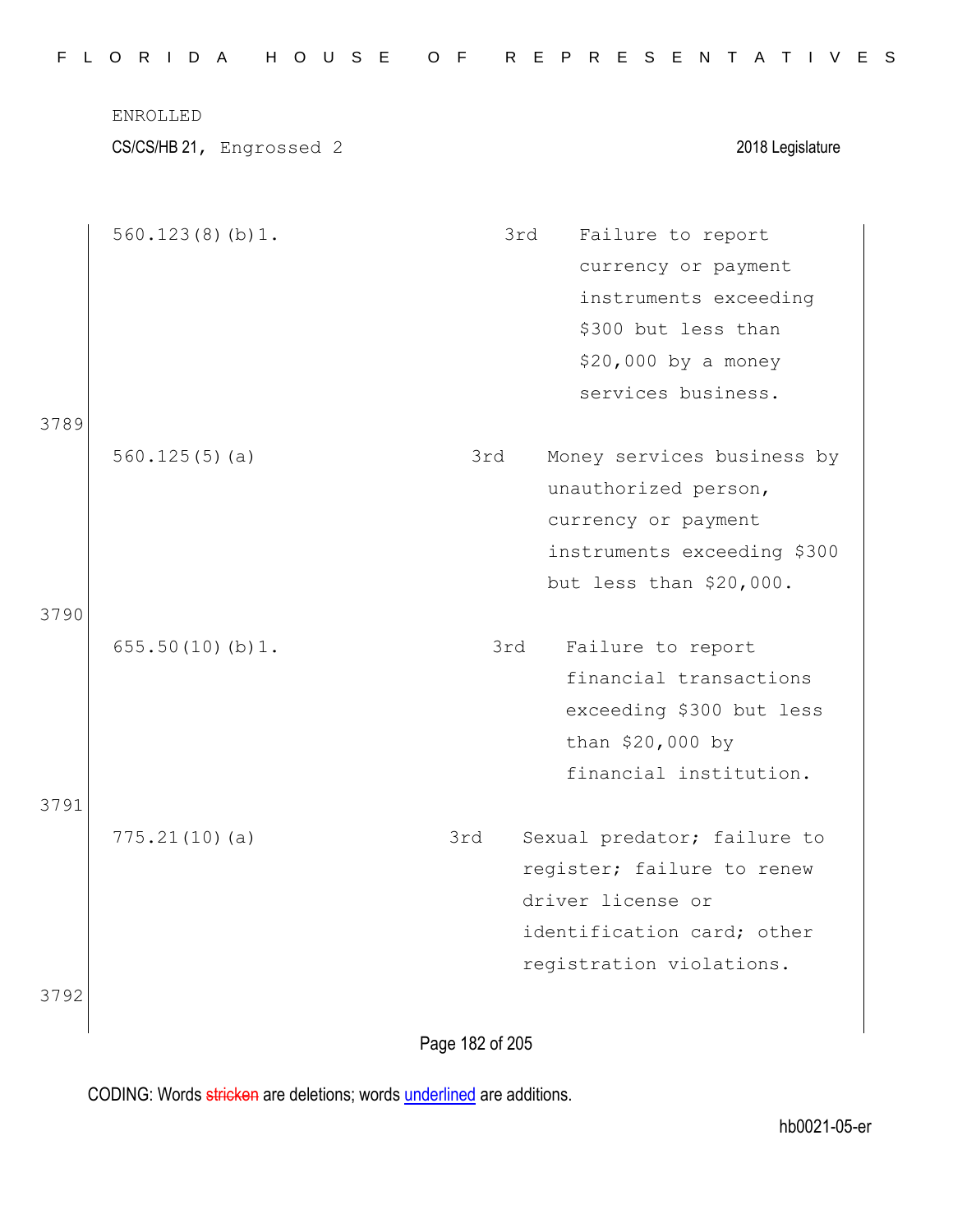|      | ENROLLED<br>CS/CS/HB 21, Engrossed 2 |     |     | 2018 Legislature                                                                                                                               |
|------|--------------------------------------|-----|-----|------------------------------------------------------------------------------------------------------------------------------------------------|
|      | 775.21(10)(b)                        |     | 3rd | Sexual predator working<br>where children regularly<br>congregate.                                                                             |
| 3793 | 775.21(10)(q)                        |     | 3rd | Failure to report or<br>providing false<br>information about a<br>sexual predator; harbor<br>or conceal a sexual                               |
| 3794 | 782.051(3)                           |     | 2nd | predator.<br>Attempted felony murder of<br>a person by a person other<br>than the perpetrator or the<br>perpetrator of an attempted<br>felony. |
| 3795 | 782.07(1)                            | 2nd |     | Killing of a human being by the<br>act, procurement, or culpable<br>negligence of another                                                      |
| 3796 | 782.071                              | 2nd |     | (manslaughter).<br>Killing of a human being or<br>unborn child by the operation<br>of a motor vehicle in a                                     |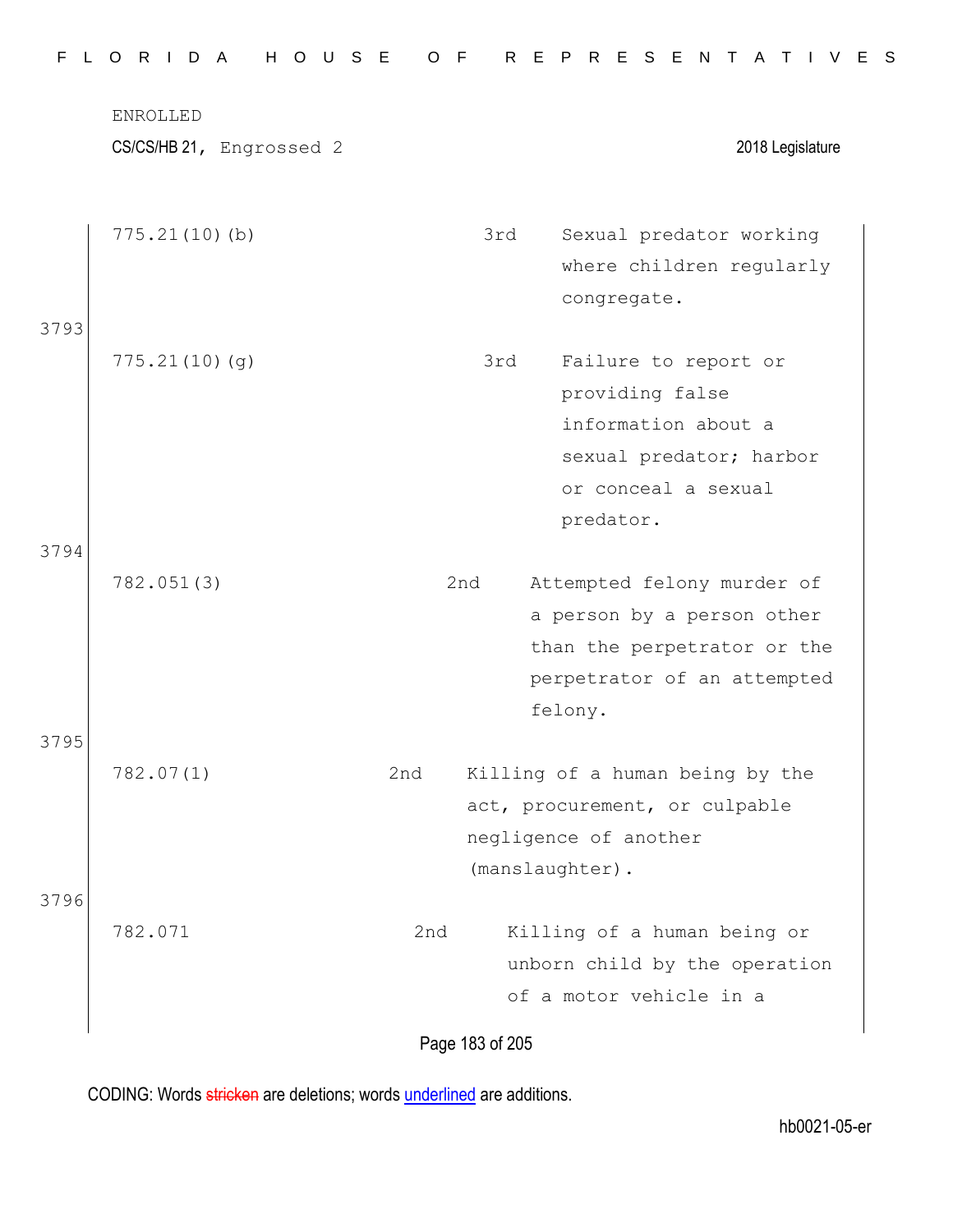| F.           | H O U S E<br>L O R I D A<br>ENROLLED<br>CS/CS/HB 21, Engrossed 2 | O F                    | R E P R E S E N T A T I V E S<br>2018 Legislature                                                      |
|--------------|------------------------------------------------------------------|------------------------|--------------------------------------------------------------------------------------------------------|
| 3797         |                                                                  |                        | reckless manner (vehicular<br>homicide).                                                               |
| 3798         | 782.072                                                          | 2nd                    | Killing of a human being by<br>the operation of a vessel in<br>a reckless manner (vessel<br>homicide). |
|              | 784.045(1)(a)1.                                                  | 2nd                    | Aggravated battery;<br>intentionally causing<br>great bodily harm or<br>disfigurement.                 |
| 3799<br>3800 | 784.045(1)(a)2.                                                  |                        | 2nd<br>Aggravated battery;<br>using deadly weapon.                                                     |
|              | 784.045(1)(b)                                                    |                        | 2nd<br>Aggravated battery;<br>perpetrator aware victim<br>pregnant.                                    |
| 3801         | 784.048(4)                                                       | 3rd                    | Aggravated stalking;<br>violation of injunction or<br>court order.                                     |
| 3802         | 784.048(7)                                                       | 3rd<br>Page 184 of 205 | Aggravated stalking;                                                                                   |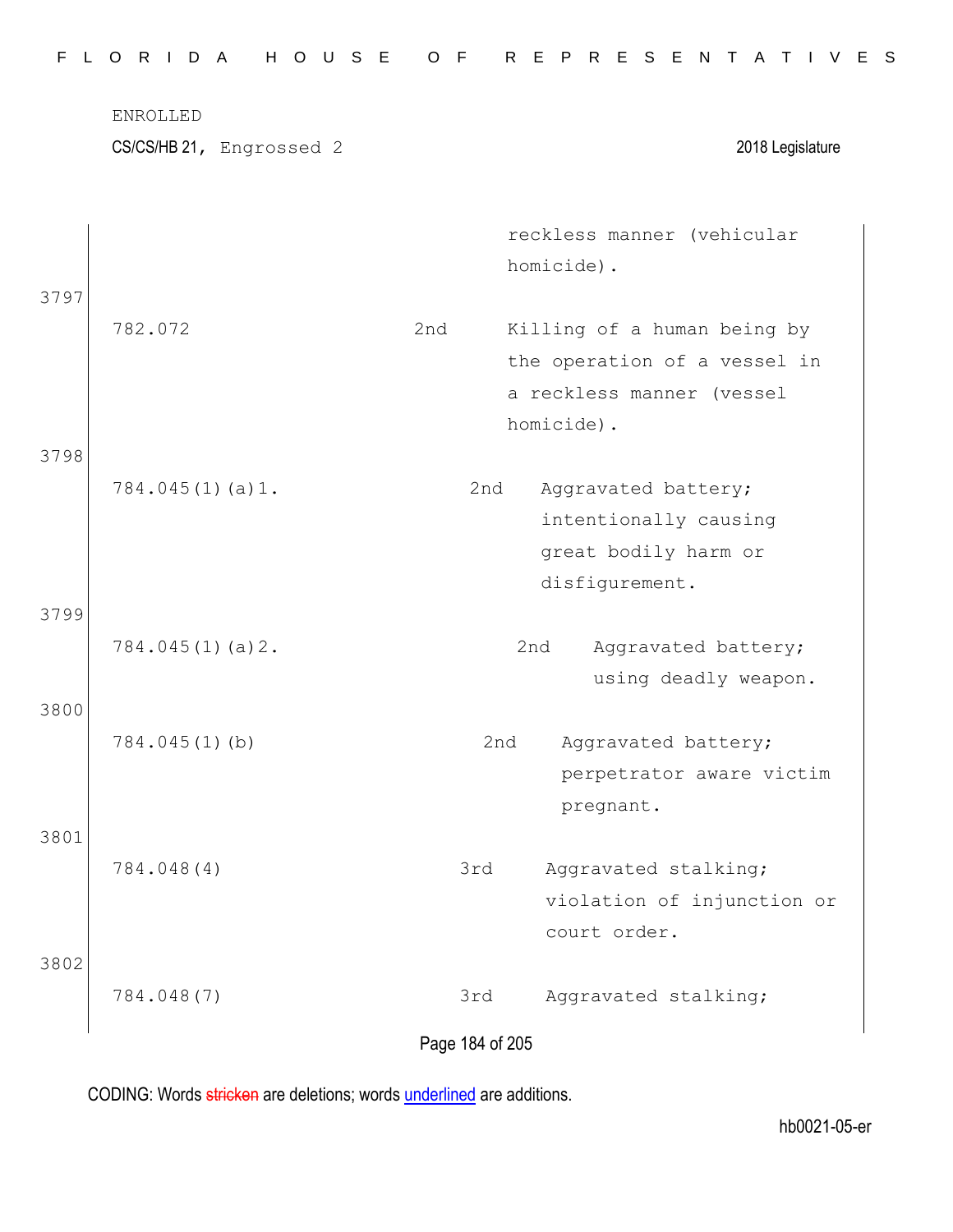|              | ENROLLED<br>CS/CS/HB 21, Engrossed 2 |     | 2018 Legislature                                                          |
|--------------|--------------------------------------|-----|---------------------------------------------------------------------------|
| 3803         |                                      |     | violation of court order.                                                 |
|              | 784.07(2)(d)                         | 1st | Aggravated battery on law<br>enforcement officer.                         |
| 3804         | 784.074(1)(a)                        | 1st | Aggravated battery on<br>sexually violent<br>predators facility<br>staff. |
| 3805<br>3806 | 784.08(2)(a)                         | 1st | Aggravated battery on a<br>person 65 years of age<br>or older.            |
|              | 784.081(1)                           | 1st | Aggravated battery on<br>specified official or<br>employee.               |
| 3807<br>3808 | 784.082(1)                           | 1st | Aggravated battery by<br>detained person on visitor<br>or other detainee. |
| 3809         | 784.083(1)                           | 1st | Aggravated battery on code<br>inspector.                                  |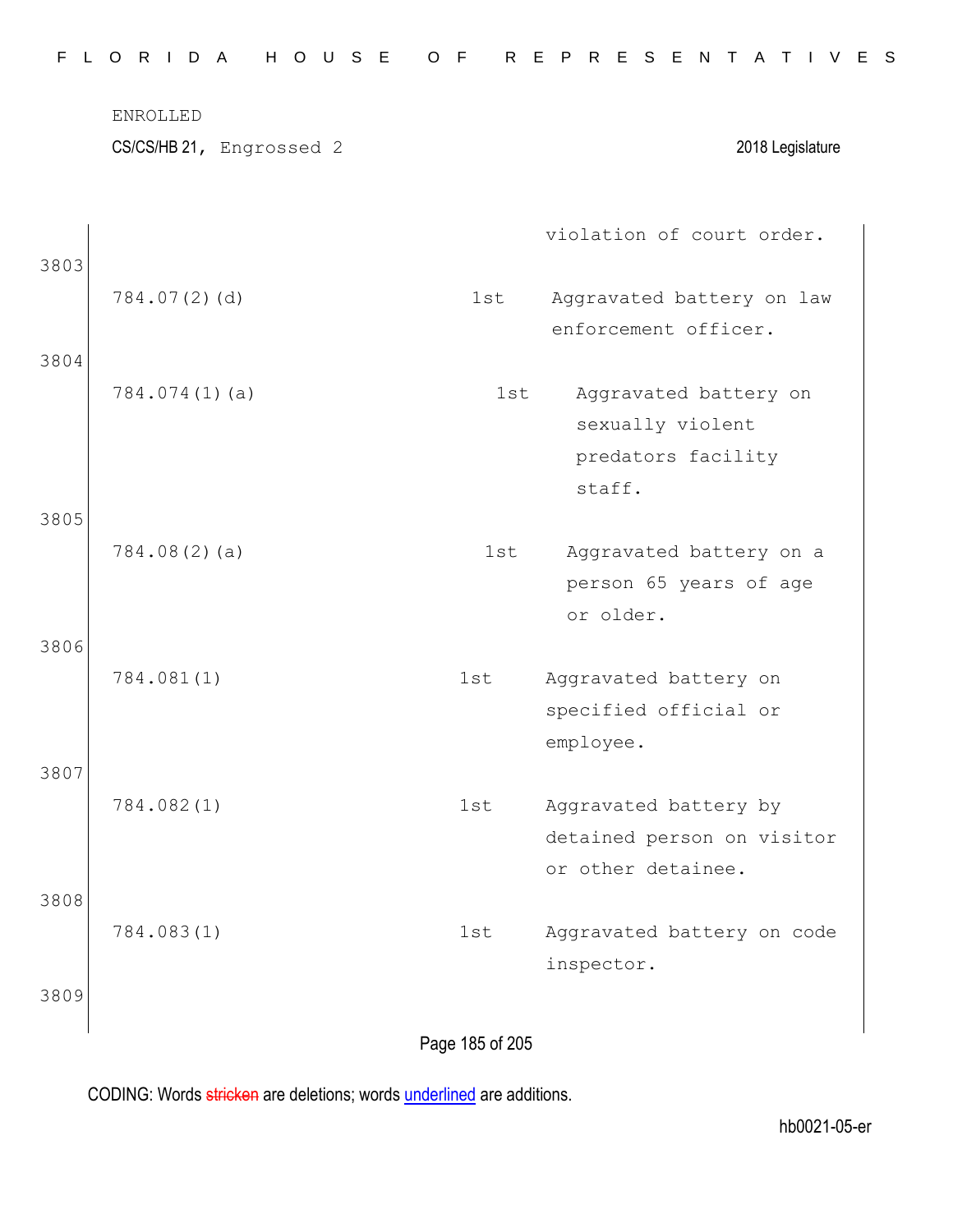|      | CS/CS/HB 21, Engrossed 2 |     |     | 2018 Legislature                 |
|------|--------------------------|-----|-----|----------------------------------|
|      | 787.06(3)(a)2.           |     | 1st | Human trafficking using          |
|      |                          |     |     | coercion for labor and           |
| 3810 |                          |     |     | services of an adult.            |
|      | 787.06(3)(e)2.           |     | 1st | Human trafficking using          |
|      |                          |     |     | coercion for labor and           |
|      |                          |     |     | services by the transfer         |
|      |                          |     |     | or transport of an adult         |
|      |                          |     |     | from outside Florida to          |
| 3811 |                          |     |     | within the state.                |
|      | 790.07(4)                | 1st |     | Specified weapons violation      |
|      |                          |     |     | subsequent to previous           |
|      |                          |     |     | conviction of s. 790.07(1)       |
|      |                          |     |     | or $(2)$ .                       |
| 3812 |                          |     |     |                                  |
|      | 790.16(1)                | 1st |     | Discharge of a machine gun under |
|      |                          |     |     | specified circumstances.         |
| 3813 |                          |     |     |                                  |
|      | 790.165(2)               | 2nd |     | Manufacture, sell, possess,      |
|      |                          |     |     | or deliver hoax bomb.            |
| 3814 | 790.165(3)               | 2nd |     | Possessing, displaying, or       |
|      |                          |     |     | threatening to use any hoax      |
|      |                          |     |     | bomb while committing or         |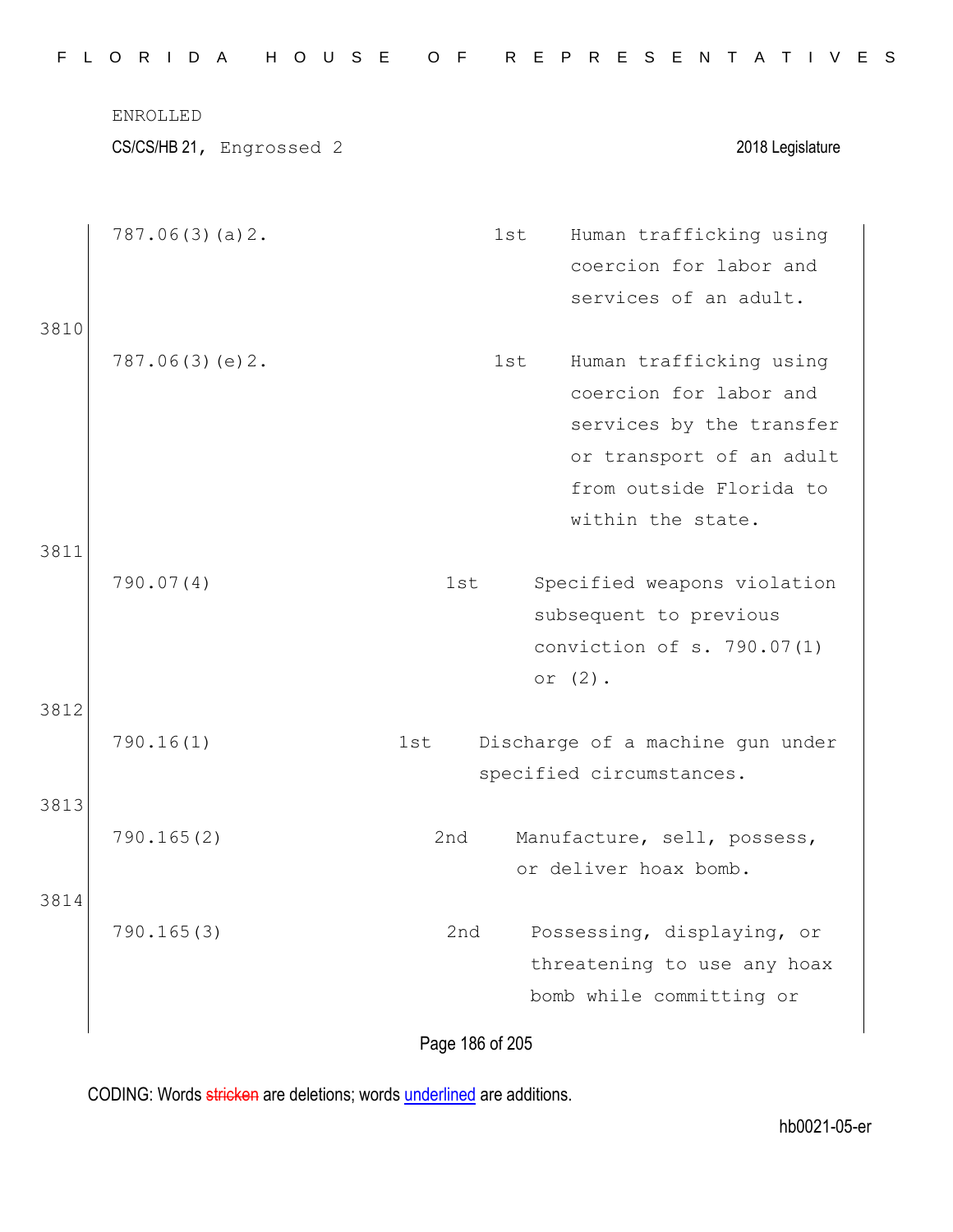ENROLLED

3815

3816

3817

3818

CS/CS/HB 21, Engrossed 2 2018 Legislature

attempting to commit a felony.

- 790.166(3) 2nd Possessing, selling, using, or attempting to use a hoax weapon of mass destruction.
- 790.166(4) 2nd Possessing, displaying, or threatening to use a hoax weapon of mass destruction while committing or attempting to commit a felony.
- 790.23 1st,PBL Possession of a firearm by a person who qualifies for the penalty enhancements provided for in s. 874.04.
- 794.08(4) 3rd Female genital mutilation; consent by a parent, guardian, or a person in custodial authority to a victim younger than 18 years of age.

Page 187 of 205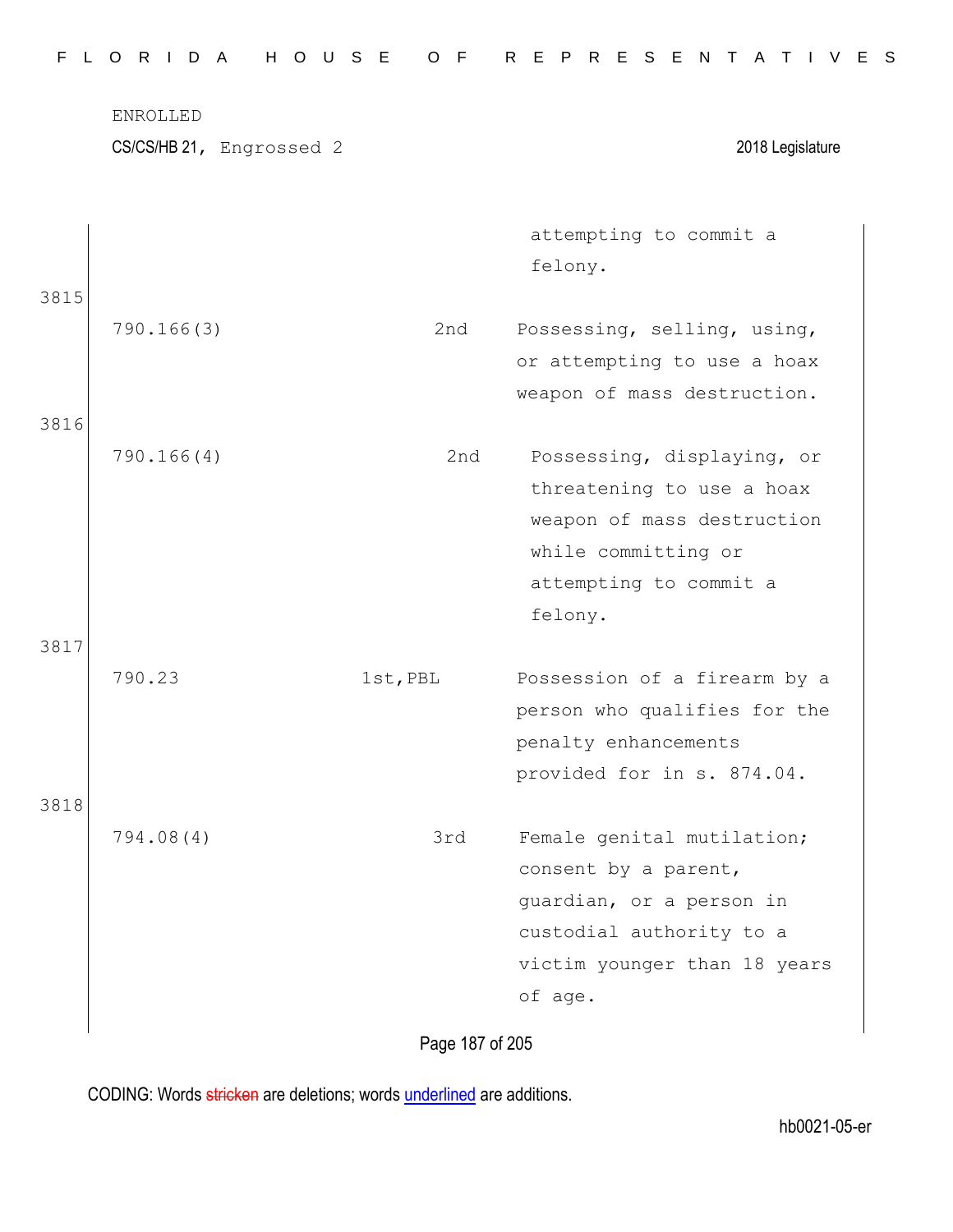|      | ENROLLED<br>CS/CS/HB 21, Engrossed 2 |     | 2018 Legislature                               |
|------|--------------------------------------|-----|------------------------------------------------|
| 3819 |                                      |     |                                                |
|      | 796.05(1)                            | 1st | Live on earnings of a                          |
|      |                                      |     | prostitute; 2nd offense.                       |
| 3820 |                                      |     |                                                |
|      | 796.05(1)                            | 1st | Live on earnings of a                          |
|      |                                      |     | prostitute; 3rd and                            |
|      |                                      |     | subsequent offense.                            |
| 3821 |                                      |     |                                                |
|      | 800.04(5)(c)1.                       | 2nd | Lewd or lascivious                             |
|      |                                      |     | molestation; victim                            |
|      |                                      |     | younger than 12 years of                       |
|      |                                      |     | age; offender younger<br>than 18 years of age. |
| 3822 |                                      |     |                                                |
|      | $800.04(5)(c)2$ .                    | 2nd | Lewd or lascivious                             |
|      |                                      |     | molestation; victim 12                         |
|      |                                      |     | years of age or older but                      |
|      |                                      |     | younger than 16 years of                       |
|      |                                      |     | age; offender 18 years of                      |
|      |                                      |     | age or older.                                  |
| 3823 |                                      |     |                                                |
|      | 800.04(5)(e)                         | 1st | Lewd or lascivious                             |
|      |                                      |     | molestation; victim 12                         |
|      |                                      |     | years of age or older but                      |
|      |                                      |     | younger than 16 years;                         |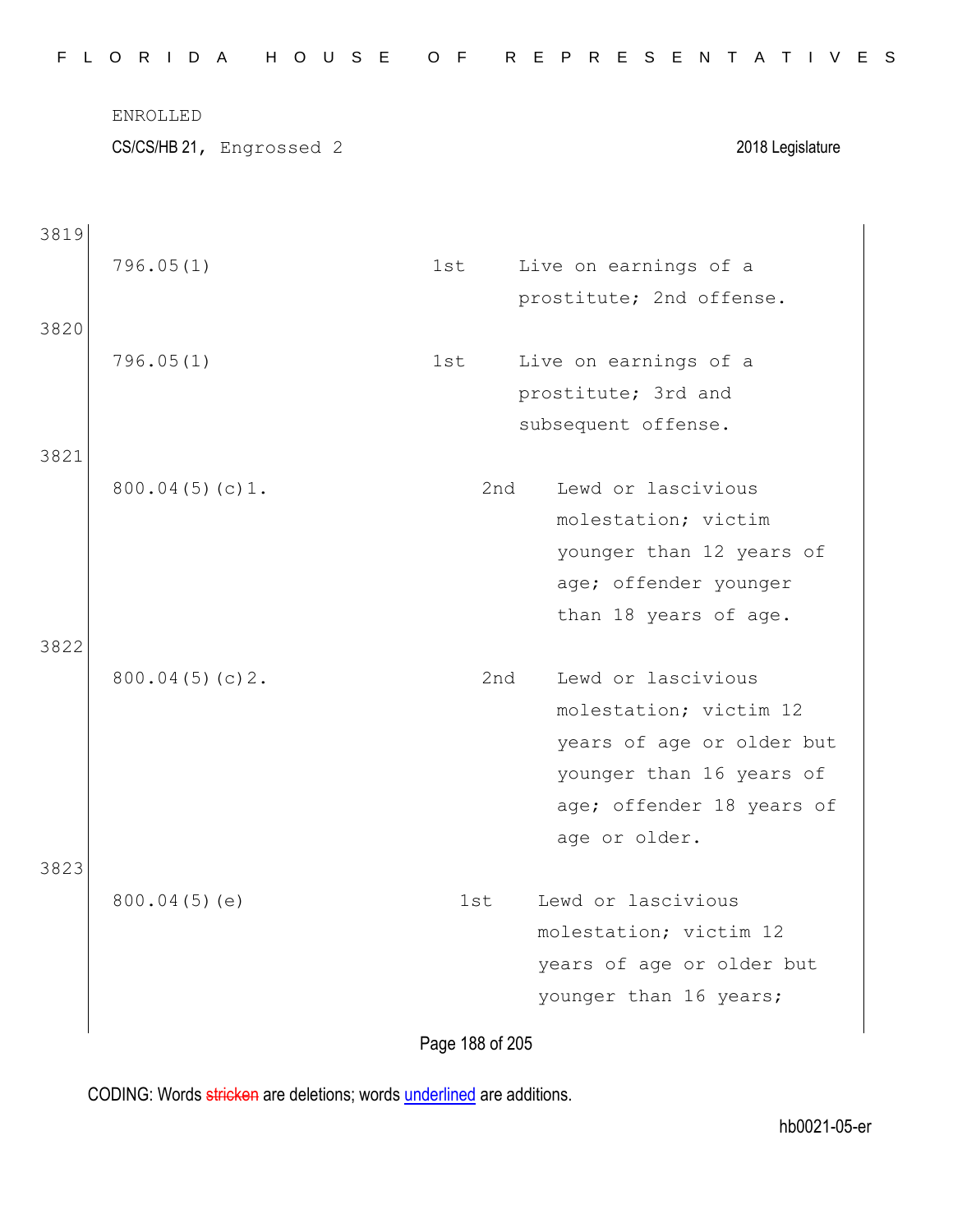|      | CS/CS/HB 21, Engrossed 2 |     | 2018 Legislature             |
|------|--------------------------|-----|------------------------------|
|      |                          |     | offender 18 years or         |
|      |                          |     | older; prior conviction      |
|      |                          |     | for specified sex offense.   |
| 3824 | 806.01(2)                | 2nd | Maliciously damage structure |
|      |                          |     | by fire or explosive.        |
| 3825 |                          |     |                              |
|      | 810.02(3)(a)             | 2nd | Burglary of occupied         |
|      |                          |     | dwelling; unarmed; no        |
|      |                          |     | assault or battery.          |
| 3826 |                          |     |                              |
|      | 810.02(3)(b)             | 2nd | Burglary of unoccupied       |
|      |                          |     | dwelling; unarmed; no        |
|      |                          |     | assault or battery.          |
| 3827 |                          |     |                              |
|      | 810.02(3)(d)             | 2nd | Burglary of occupied         |
|      |                          |     | conveyance; unarmed; no      |
| 3828 |                          |     | assault or battery.          |
|      | 810.02(3)(e)             | 2nd | Burglary of authorized       |
|      |                          |     | emergency vehicle.           |
| 3829 |                          |     |                              |
|      | 812.014(2)(a)1.          | 1st | Property stolen, valued      |
|      |                          |     | at \$100,000 or more or      |
|      |                          |     | a semitrailer deployed       |

hb0021-05-er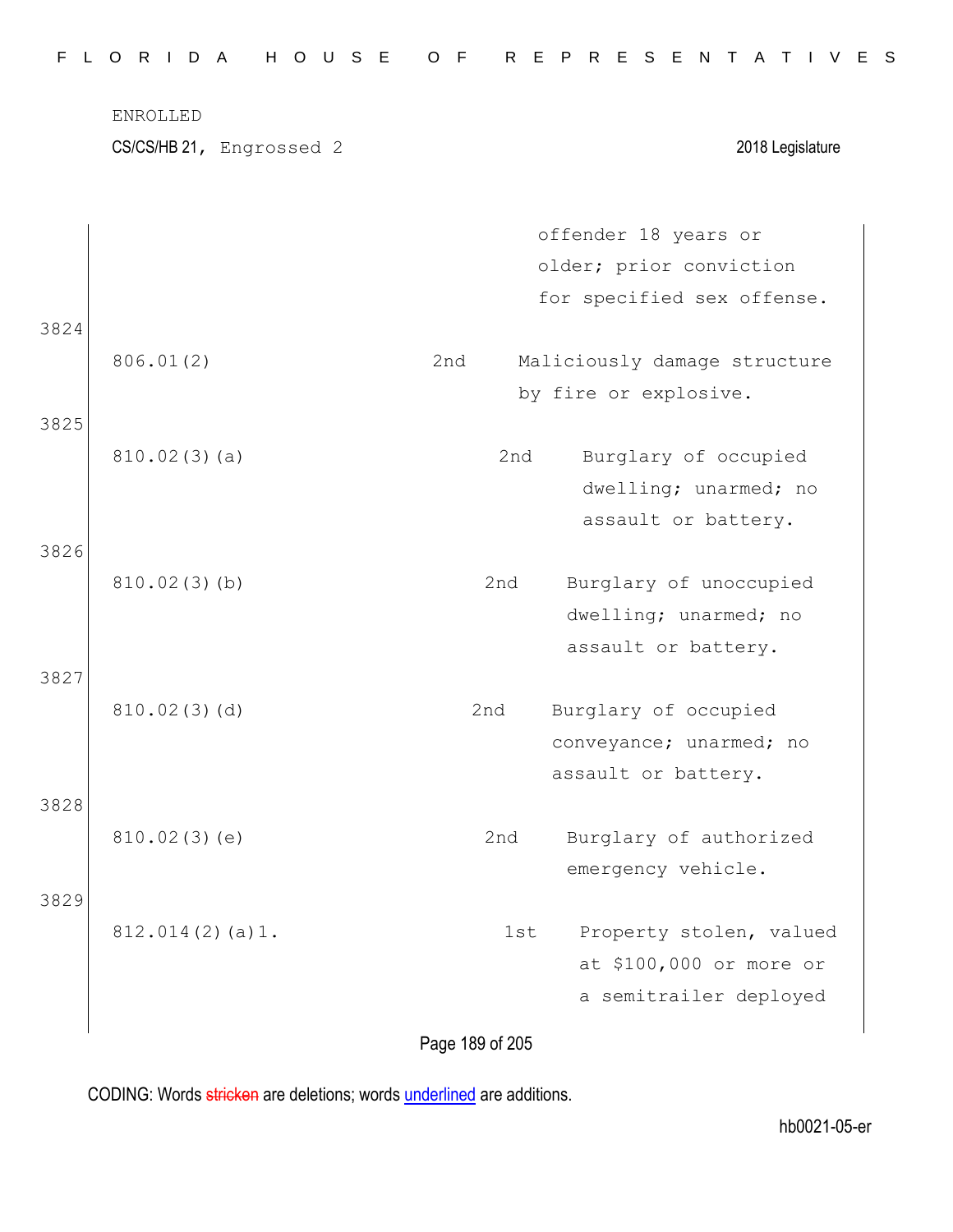|      | ENROLLED<br>CS/CS/HB 21, Engrossed 2 | 2018 Legislature            |
|------|--------------------------------------|-----------------------------|
|      |                                      |                             |
|      |                                      | by a law enforcement        |
|      |                                      | officer; property           |
|      |                                      | stolen while causing        |
|      |                                      | other property damage;      |
| 3830 |                                      | 1st degree grand theft.     |
|      | $812.014(2)$ (b) 2.                  | Property stolen,<br>2nd     |
|      |                                      | cargo valued at             |
|      |                                      | less than \$50,000,         |
|      |                                      | grand theft in 2nd          |
|      |                                      | degree.                     |
| 3831 | $812.014(2)$ (b) 3.                  | Property stolen,<br>2nd     |
|      |                                      | emergency medical           |
|      |                                      | equipment; 2nd degree       |
|      |                                      | grand theft.                |
| 3832 | 812.014(2)(b)4.                      | 2nd<br>Property stolen, law |
|      |                                      | enforcement equipment       |
|      |                                      | from authorized             |
|      |                                      | emergency vehicle.          |
| 3833 |                                      |                             |
|      | $812.0145(2)$ (a)                    | Theft from person<br>1st    |
|      |                                      | 65 years of age or          |
|      |                                      | older; \$50,000 or          |

Page 190 of 205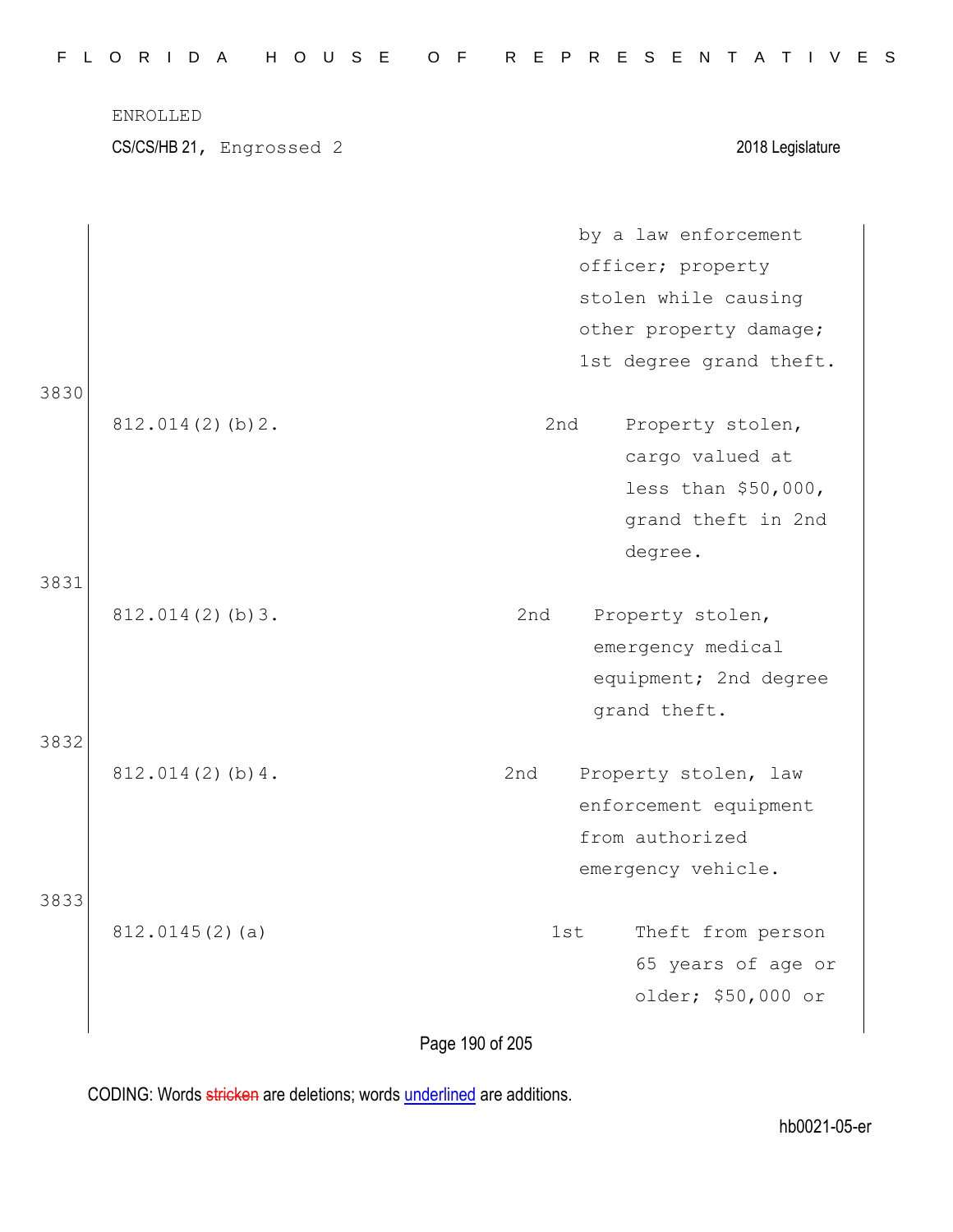|      | ENROLLED<br>CS/CS/HB 21, Engrossed 2 | 2018 Legislature                                                                                                              |
|------|--------------------------------------|-------------------------------------------------------------------------------------------------------------------------------|
| 3834 |                                      | more.                                                                                                                         |
|      | 812.019(2)                           | 1st<br>Stolen property;<br>initiates, organizes,<br>plans, etc., the theft of<br>property and traffics in<br>stolen property. |
| 3835 |                                      |                                                                                                                               |
|      | 812.131(2)(a)                        | 2nd<br>Robbery by sudden<br>snatching.                                                                                        |
| 3836 | 812.133(2)(b)                        | Carjacking; no firearm,<br>1st<br>deadly weapon, or other<br>weapon.                                                          |
| 3837 | 817.034(4)(a)1.                      | Communications fraud,<br>1st<br>value greater than<br>\$50,000.                                                               |
| 3838 | 817.234(8)(a)                        | Solicitation of motor<br>2nd<br>vehicle accident victims<br>with intent to defraud.                                           |
| 3839 | 817.234(9)                           | Organizing, planning, or<br>2nd<br>participating in an                                                                        |
|      |                                      | Page 191 of 205                                                                                                               |

F L O R I D A H O U S E O F R E P R E S E N T A T I V E S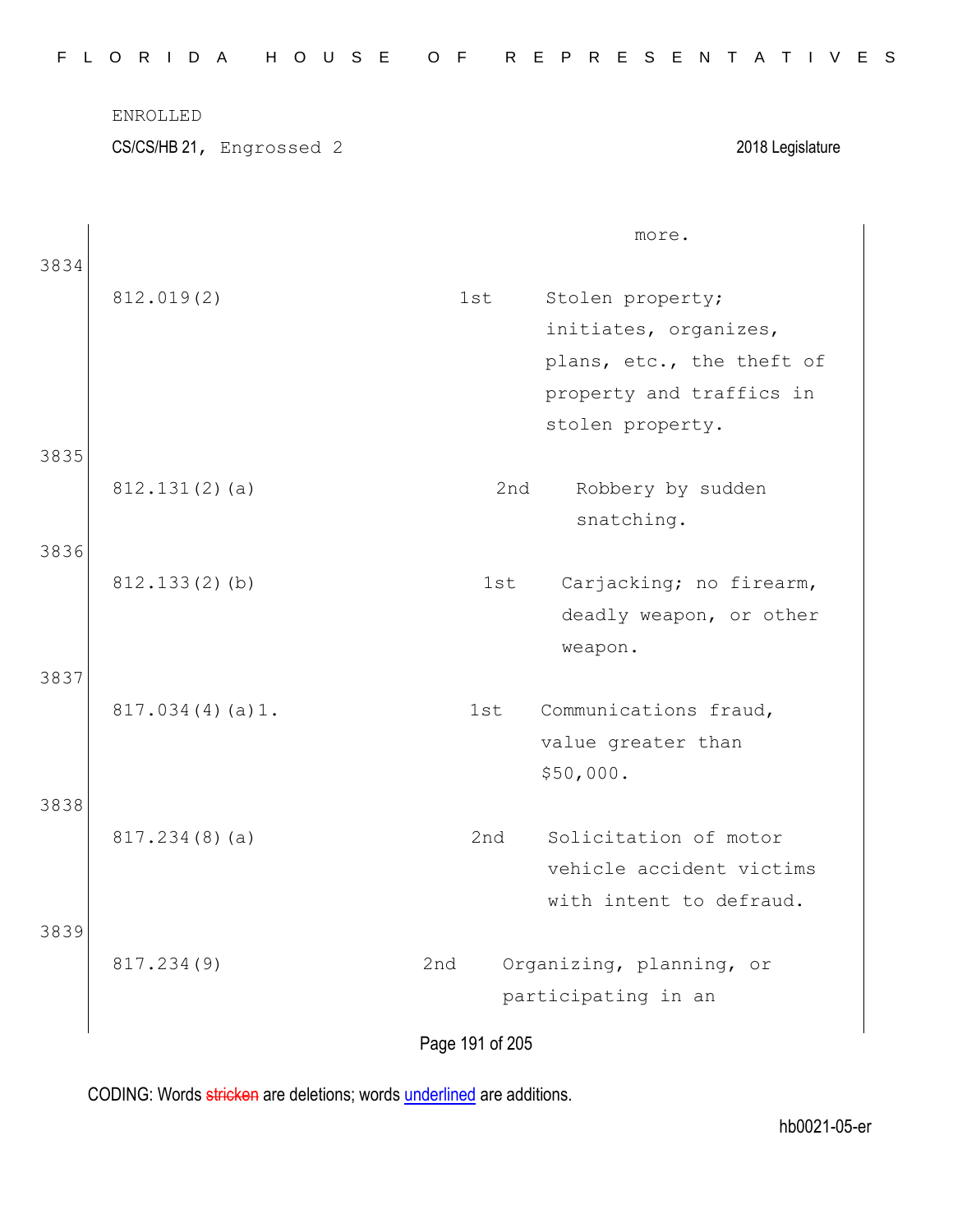|      | ENROLLED<br>CS/CS/HB 21, Engrossed 2 | 2018 Legislature                                                                                                                                                                                                               |
|------|--------------------------------------|--------------------------------------------------------------------------------------------------------------------------------------------------------------------------------------------------------------------------------|
|      |                                      | intentional motor vehicle<br>collision.                                                                                                                                                                                        |
| 3840 | 817.234(11)(c)                       | Insurance fraud;<br>1st<br>property value<br>\$100,000 or more.                                                                                                                                                                |
| 3841 |                                      |                                                                                                                                                                                                                                |
|      | 817.2341<br>$(2)$ (b) & $(3)$ (b)    | Making false entries of<br>1st<br>material fact or false<br>statements regarding property<br>values relating to the<br>solvency of an insuring<br>entity which are a<br>significant cause of the<br>insolvency of that entity. |
| 3842 | 817.535(2)(a)                        | Filing false lien or other<br>3rd<br>unauthorized document.                                                                                                                                                                    |
| 3843 | $817.611(2)$ (b)                     | Traffic in or possess 15<br>2nd<br>to 49 counterfeit credit<br>cards or related<br>documents.                                                                                                                                  |
| 3844 | 825.102(3)(b)                        | 2nd<br>Neglecting an elderly person<br>Page 192 of 205                                                                                                                                                                         |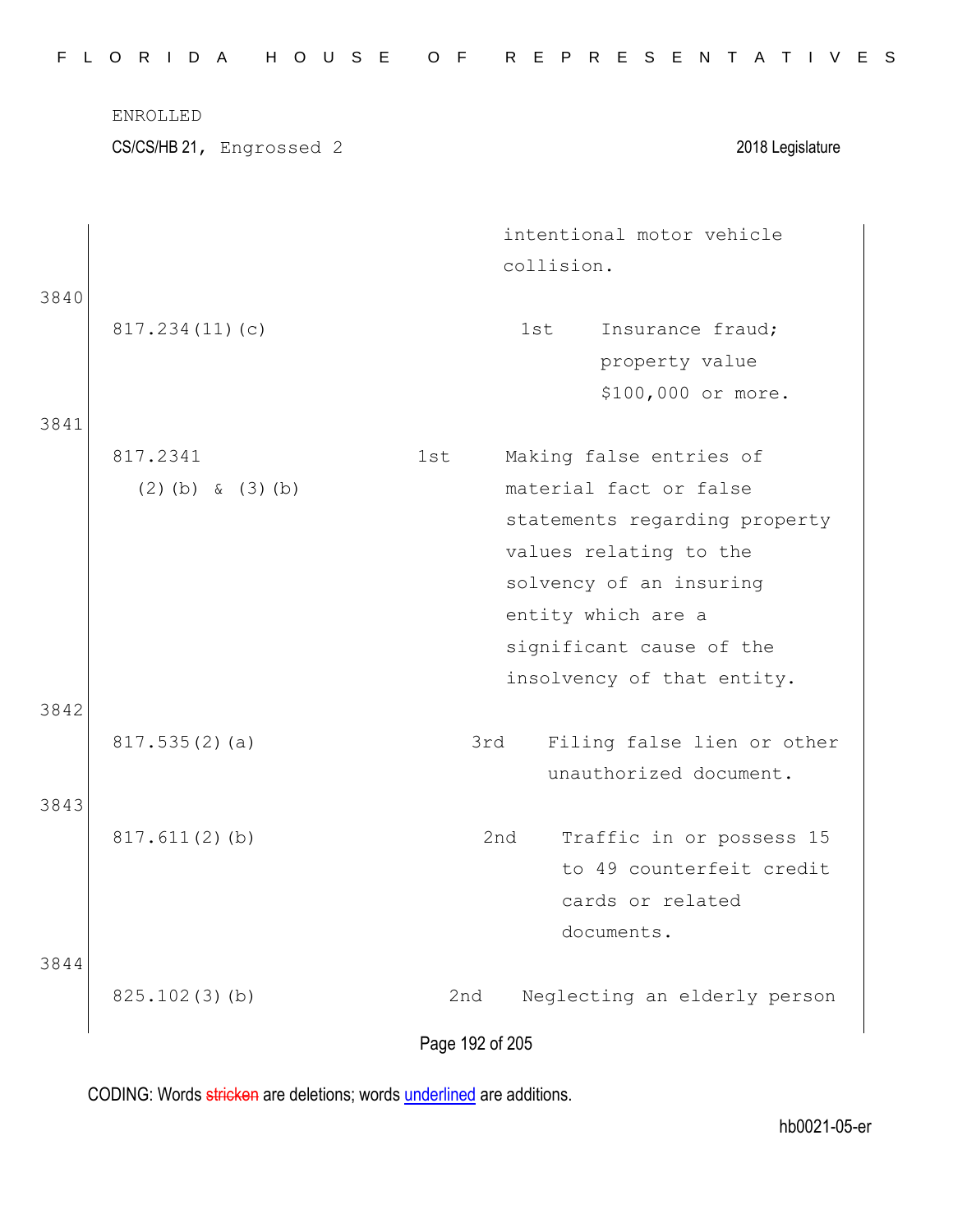|              | ENROLLED<br>CS/CS/HB 21, Engrossed 2 |     | 2018 Legislature                                                                                                                         |
|--------------|--------------------------------------|-----|------------------------------------------------------------------------------------------------------------------------------------------|
|              |                                      |     | or disabled adult causing<br>great bodily harm,<br>disability, or<br>disfigurement.                                                      |
| 3845         | 825.103(3)(b)                        |     | 2nd<br>Exploiting an elderly<br>person or disabled<br>adult and property is<br>valued at \$10,000 or<br>more, but less than<br>\$50,000. |
| 3846<br>3847 | 827.03(2)(b)                         | 2nd | Neglect of a child causing<br>great bodily harm,<br>disability, or disfigurement.                                                        |
| 3848         | 827.04(3)                            | 3rd | Impregnation of a child under<br>16 years of age by person 21<br>years of age or older.                                                  |
|              | 837.05(2)                            | 3rd | Giving false information<br>about alleged capital felony<br>to a law enforcement<br>officer.                                             |
| 3849         |                                      |     |                                                                                                                                          |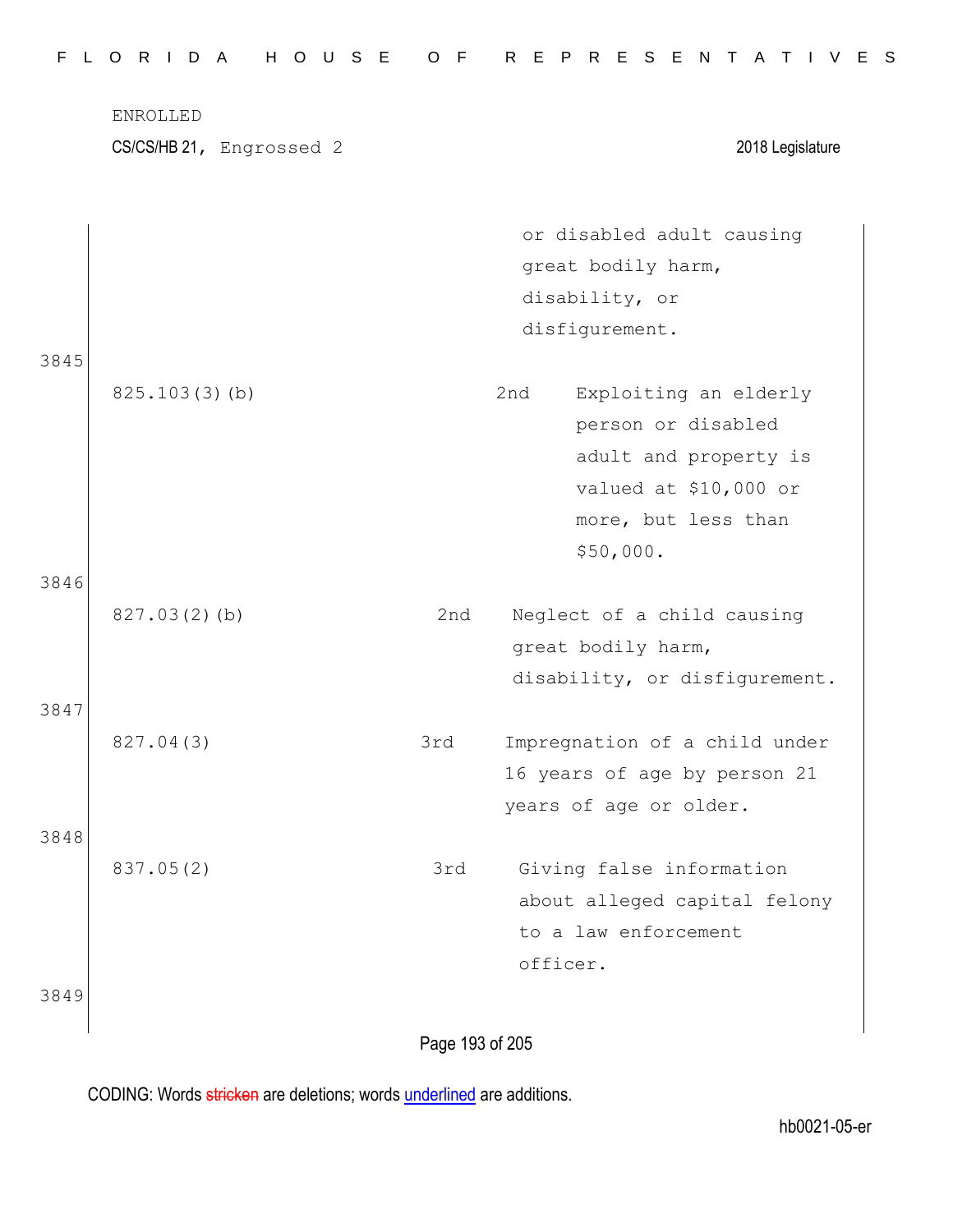|  |  |  |  |  |  | FLORIDA HOUSE OF REPRESENTATIVES |  |  |  |  |  |  |  |  |
|--|--|--|--|--|--|----------------------------------|--|--|--|--|--|--|--|--|
|  |  |  |  |  |  |                                  |  |  |  |  |  |  |  |  |

ENROLLED

CS/CS/HB 21, Engrossed 2 2018 Legislature

|      | 838.015       | 2nd<br>Bribery.                                         |
|------|---------------|---------------------------------------------------------|
| 3850 | 838.016       | Unlawful compensation or reward<br>2nd                  |
|      |               | for official behavior.                                  |
| 3851 |               |                                                         |
|      | 838.021(3)(a) | 2nd<br>Unlawful harm to a                               |
| 3852 |               | public servant.                                         |
|      | 838.22        | 2nd<br>Bid tampering.                                   |
| 3853 |               |                                                         |
|      | 843.0855(2)   | 3rd<br>Impersonation of a public                        |
| 3854 |               | officer or employee.                                    |
|      | 843.0855(3)   | Unlawful simulation of<br>3rd                           |
|      |               | legal process.                                          |
| 3855 |               |                                                         |
|      | 843.0855(4)   | Intimidation of a public<br>3rd<br>officer or employee. |
| 3856 |               |                                                         |
|      | 847.0135(3)   | Solicitation of a child,<br>3rd                         |
|      |               | via a computer service, to                              |
| 3857 |               | commit an unlawful sex act.                             |
|      | 847.0135(4)   | 2nd<br>Traveling to meet a                              |
|      |               | minor to commit an                                      |
|      |               |                                                         |

Page 194 of 205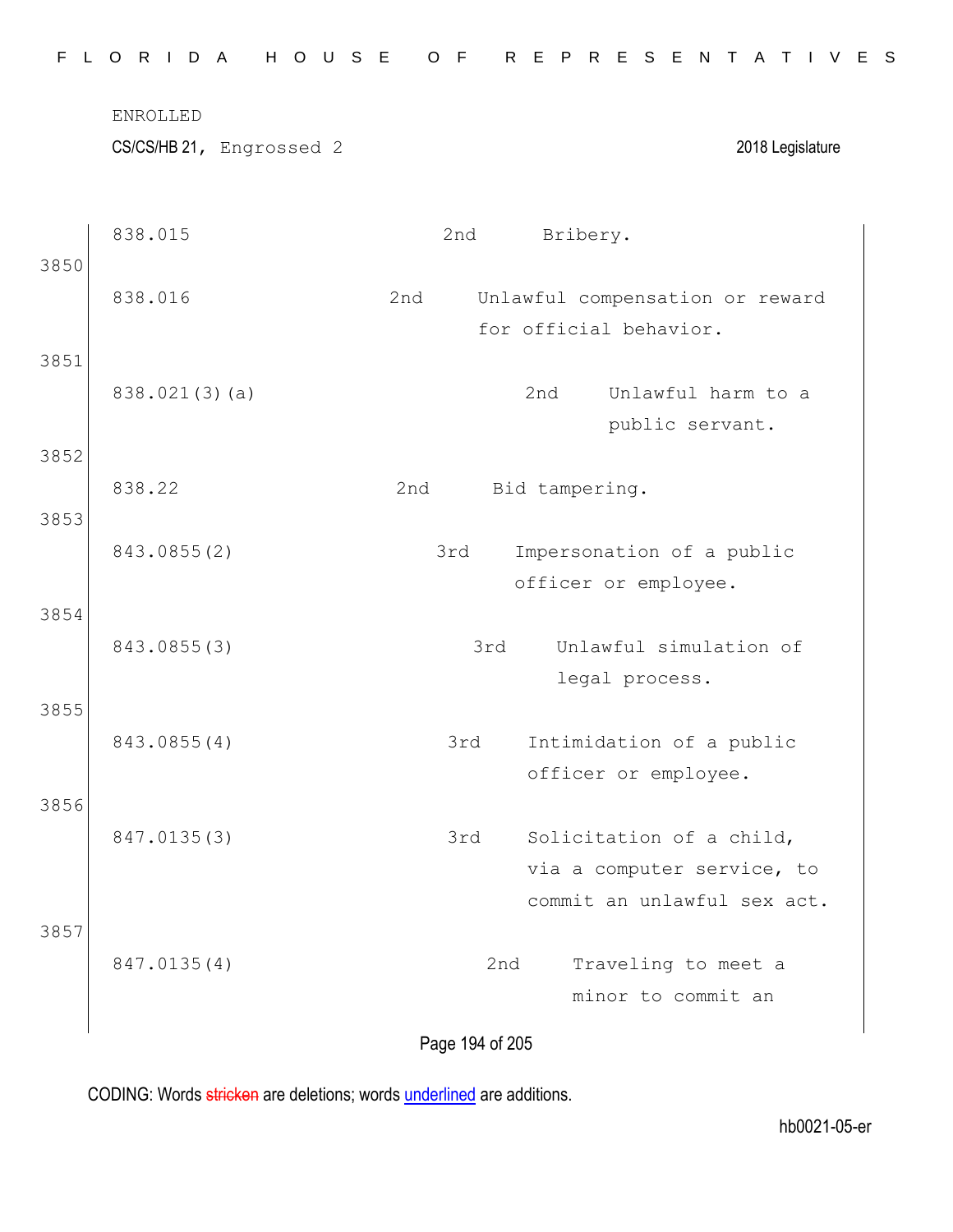|              | ENROLLED       | CS/CS/HB 21, Engrossed 2 |          |     | 2018 Legislature                                                                                                                                                                                                                                                              |
|--------------|----------------|--------------------------|----------|-----|-------------------------------------------------------------------------------------------------------------------------------------------------------------------------------------------------------------------------------------------------------------------------------|
| 3858         |                |                          |          |     | unlawful sex act.                                                                                                                                                                                                                                                             |
|              | 872.06         |                          |          | 2nd | Abuse of a dead human<br>body.                                                                                                                                                                                                                                                |
| 3859<br>3860 | 874.05(2)(b)   |                          |          | 1st | Encouraging or recruiting<br>person under 13 to join a<br>criminal gang; second or<br>subsequent offense.                                                                                                                                                                     |
| 3861         | 874.10         |                          | 1st, PBL |     | Knowingly initiates,<br>organizes, plans,<br>finances, directs,<br>manages, or supervises<br>criminal gang-related<br>activity.                                                                                                                                               |
|              | 893.13(1)(c)1. |                          |          | 1st | Sell, manufacture, or<br>deliver cocaine (or other<br>drug prohibited under s.<br>$893.03(1)(a)$ , $(1)(b)$ ,<br>$(1)$ $(d)$ , $(2)$ $(a)$ , $(2)$ $(b)$ , or<br>(2) (c) 5. $\left( \frac{2}{2} \right)$ (e) 4.) within<br>1,000 feet of a child care<br>facility, school, or |

Page 195 of 205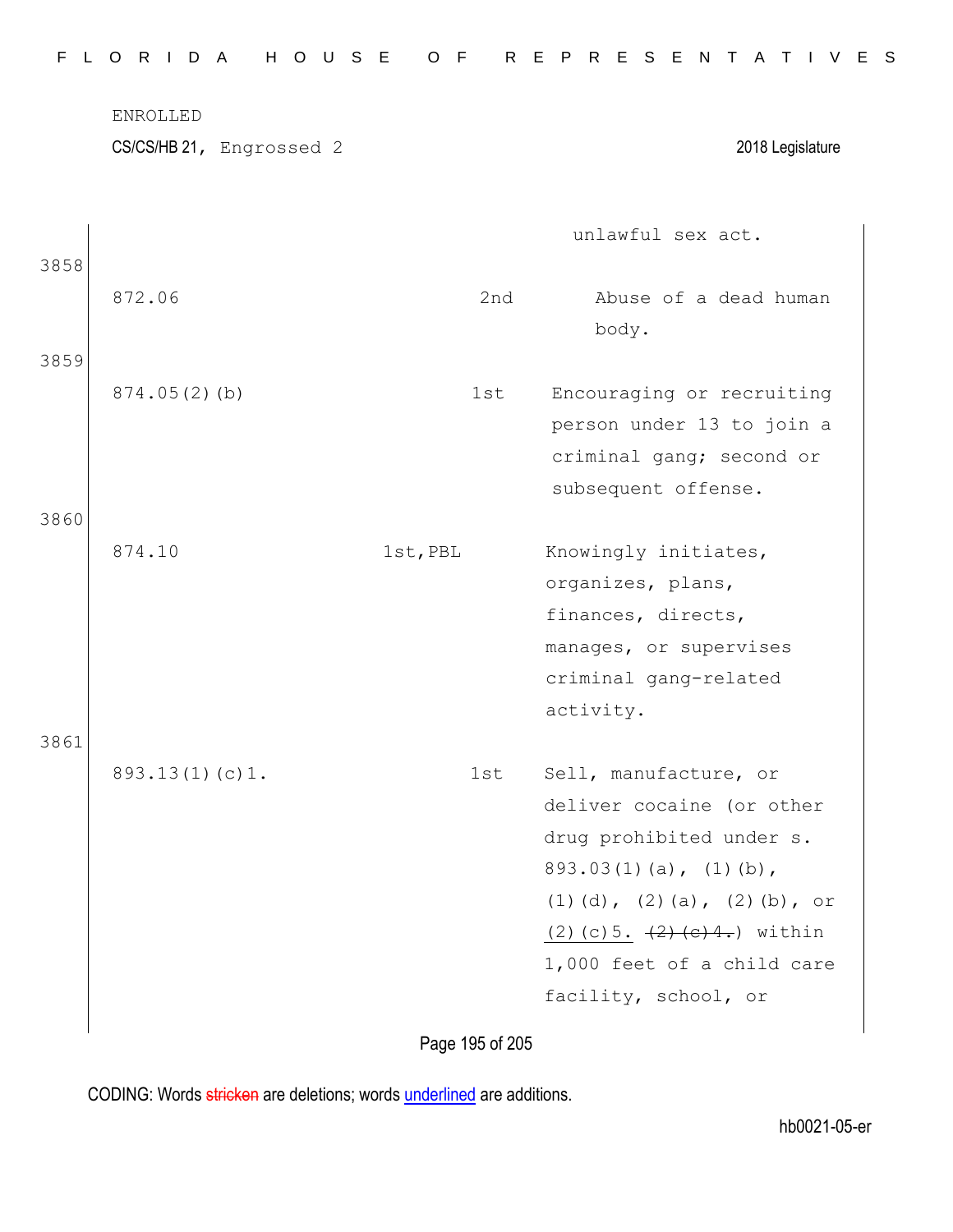|      | ENROLLED<br>CS/CS/HB 21, Engrossed 2 |     | 2018 Legislature                                |
|------|--------------------------------------|-----|-------------------------------------------------|
|      |                                      |     | state, county, or<br>municipal park or publicly |
|      |                                      |     | owned recreational                              |
|      |                                      |     | facility or community                           |
|      |                                      |     | center.                                         |
| 3862 |                                      |     |                                                 |
|      | 893.13(1)(e)1.                       | 1st | Sell, manufacture, or                           |
|      |                                      |     | deliver cocaine or other                        |
|      |                                      |     | drug prohibited under s.                        |
|      |                                      |     | $893.03(1)(a)$ , $(1)(b)$ ,                     |
|      |                                      |     | $(1)$ $(d)$ , $(2)$ $(a)$ , $(2)$ $(b)$ , or    |
|      |                                      |     | $(2)$ (c) 5. $(2)$ (e) 4., within               |
|      |                                      |     | 1,000 feet of property                          |
|      |                                      |     | used for religious                              |
|      |                                      |     | services or a specified                         |
|      |                                      |     | business site.                                  |
| 3863 |                                      |     |                                                 |
|      | 893.13(4)(a)                         | 1st | Use or hire of minor;                           |
|      |                                      |     | deliver to minor other                          |
|      |                                      |     | controlled substance.                           |
| 3864 |                                      |     |                                                 |
|      | 893.135(1)(a)1.                      | 1st | Trafficking in                                  |
|      |                                      |     | cannabis, more than 25                          |
|      |                                      |     | $lbs.,$ less than $2,000$                       |
|      |                                      |     | lbs.                                            |

Page 196 of 205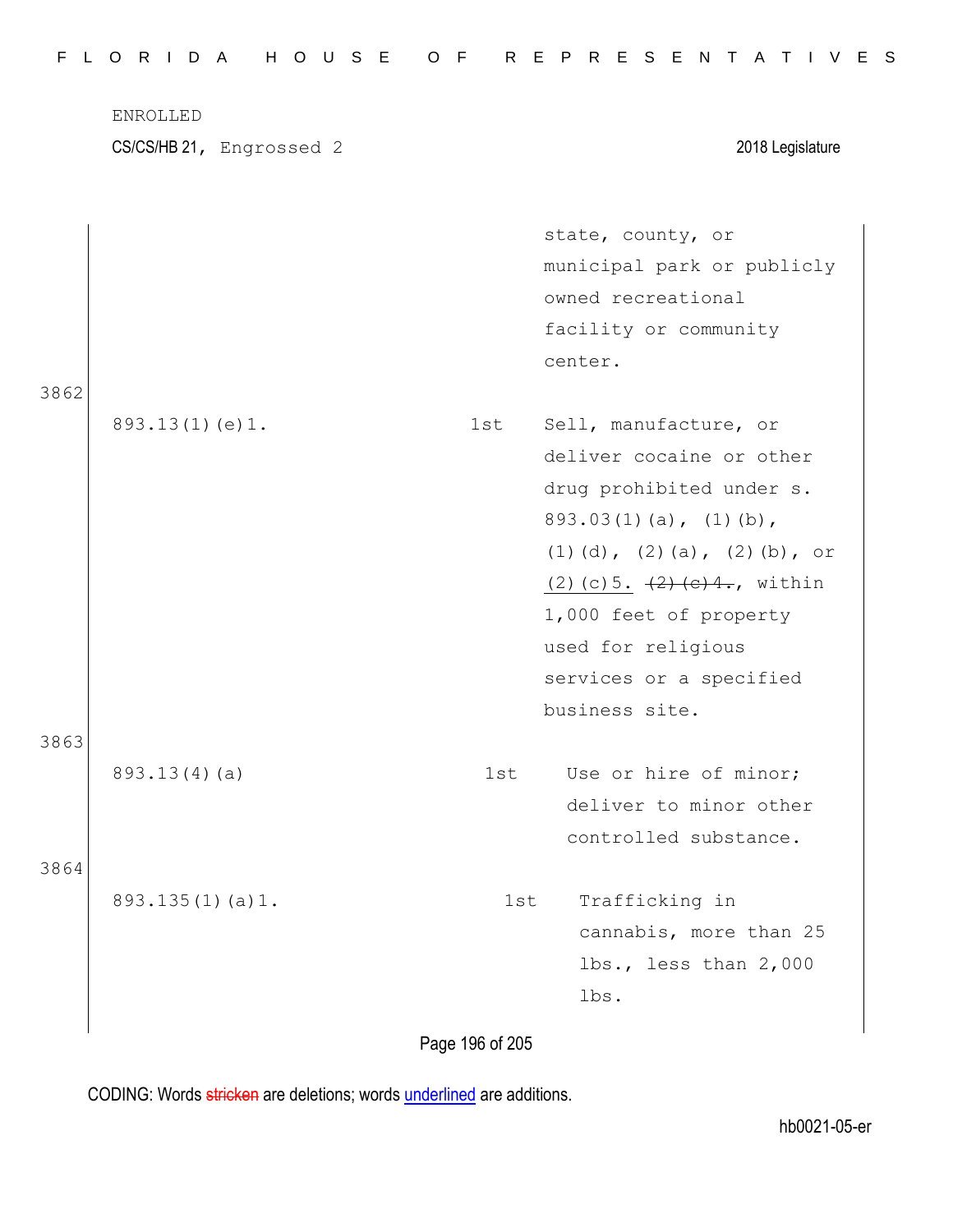|      | ENROLLED                 |     |                                                  |
|------|--------------------------|-----|--------------------------------------------------|
|      | CS/CS/HB 21, Engrossed 2 |     | 2018 Legislature                                 |
| 3865 |                          |     |                                                  |
|      | 893.135                  | 1st | Trafficking in cocaine,                          |
|      | $(1)$ (b) $1.a.$         |     | more than 28 grams, less<br>than 200 grams.      |
| 3866 |                          |     |                                                  |
|      | 893.135                  | 1st | Trafficking in illegal                           |
|      | $(1)$ (c) $1.a.$         |     | drugs, more than 4 grams,<br>less than 14 grams. |
| 3867 |                          |     |                                                  |
|      | 893.135                  | 1st | Trafficking in hydrocodone,                      |
|      | $(1)$ (c) $2.a.$         |     | 14 grams or more, less than<br>28 grams.         |
| 3868 |                          |     |                                                  |
|      | 893.135                  | 1st | Trafficking in hydrocodone,                      |
|      | $(1)$ (c) $2.b.$         |     | 28 grams or more, less than<br>50 grams.         |
| 3869 |                          |     |                                                  |
|      | 893.135                  | 1st | Trafficking in oxycodone, 7                      |
|      | $(1)$ (c) $3.a.$         |     | grams or more, less than 14<br>grams.            |
| 3870 |                          |     |                                                  |
|      | 893.135                  | 1st | Trafficking in oxycodone,                        |
|      | $(1)$ (c) $3.b.$         |     | 14 grams or more, less than<br>25 grams.         |
| 3871 |                          |     |                                                  |
|      |                          |     |                                                  |

Page 197 of 205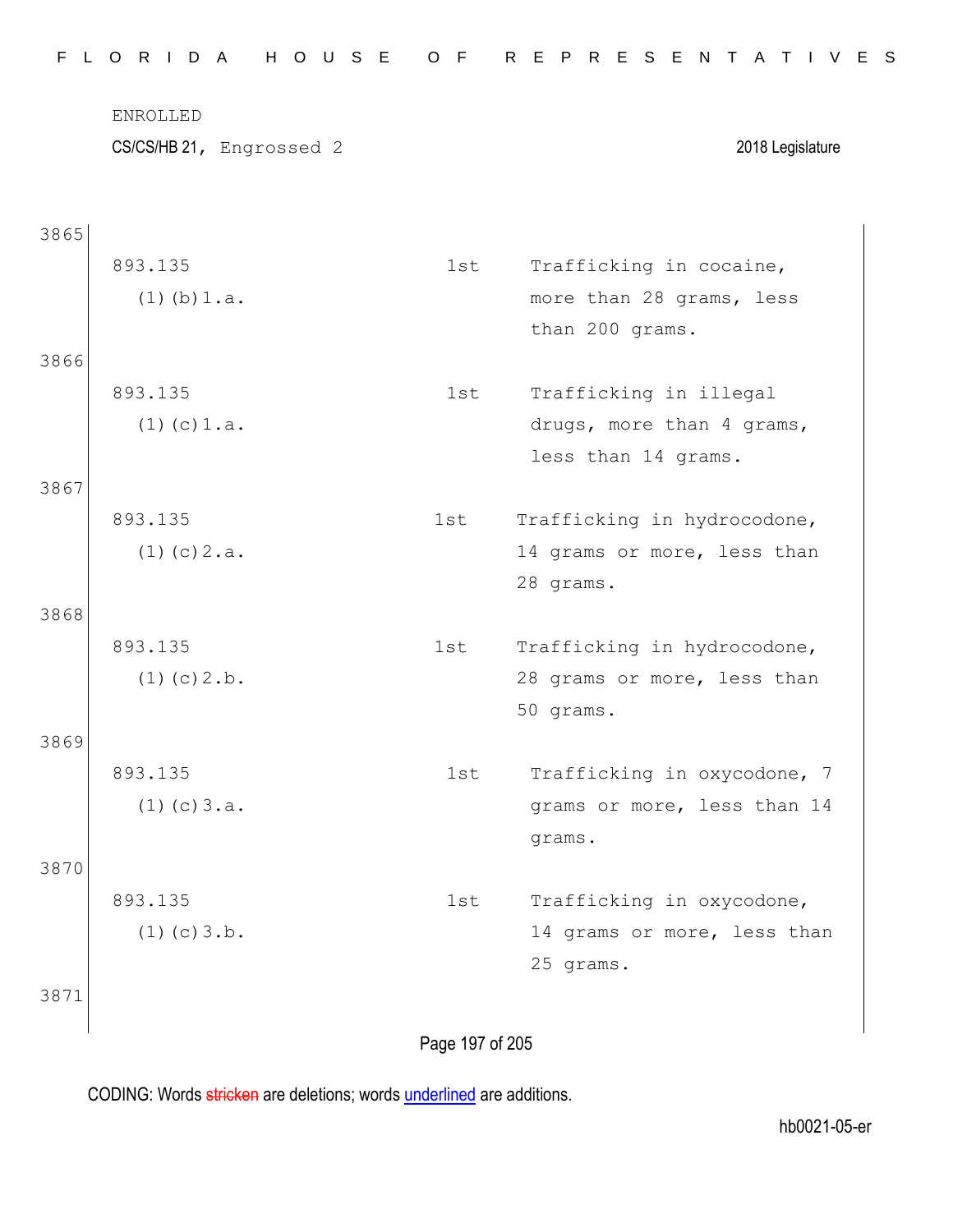|      | ENROLLED                 |     |                                 |
|------|--------------------------|-----|---------------------------------|
|      | CS/CS/HB 21, Engrossed 2 |     | 2018 Legislature                |
|      | 893.135                  |     | Trafficking in fentanyl,<br>1st |
|      | $(1)$ (c) 4.b. $(I)$     |     | 4 grams or more, less           |
|      |                          |     | than 14 grams.                  |
| 3872 |                          |     |                                 |
|      | 893.135                  | 1st | Trafficking in phencyclidine,   |
|      | $(1)$ $(d)$ $1.a.$       |     | 28 grams or more, less than 200 |
|      |                          |     | grams.                          |
| 3873 |                          |     |                                 |
|      | 893.135(1)(e)1.          |     | Trafficking in<br>1st           |
|      |                          |     | methaqualone, 200 grams         |
|      |                          |     | or more, less than 5            |
| 3874 |                          |     | kilograms.                      |
|      | $893.135(1)$ (f) 1.      |     | Trafficking in<br>1st           |
|      |                          |     | amphetamine, 14 grams or        |
|      |                          |     | more, less than 28              |
|      |                          |     | grams.                          |
| 3875 |                          |     |                                 |
|      | 893.135                  | 1st | Trafficking in flunitrazepam, 4 |
|      | $(1)$ (g) $1.a.$         |     | grams or more, less than 14     |
|      |                          |     | grams.                          |
| 3876 |                          |     |                                 |
|      | 893.135                  | 1st | Trafficking in gamma-           |
|      | $(1)$ (h) $1.a.$         |     | hydroxybutyric acid (GHB), 1    |
|      |                          |     | kilogram or more, less than 5   |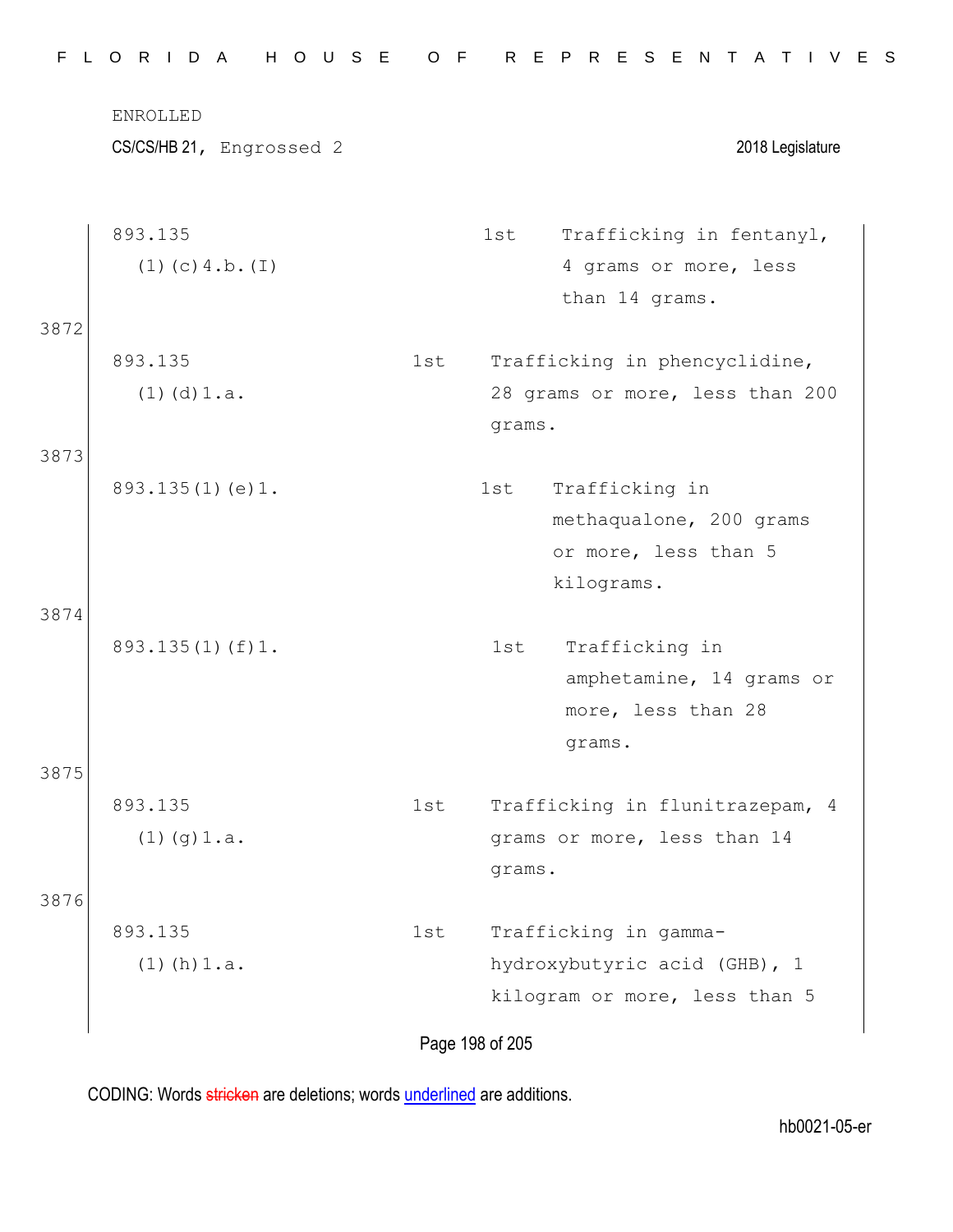|      | ENROLLED                 |     |                                 |
|------|--------------------------|-----|---------------------------------|
|      | CS/CS/HB 21, Engrossed 2 |     | 2018 Legislature                |
|      |                          |     | kilograms.                      |
| 3877 |                          |     |                                 |
|      | 893.135                  |     | Trafficking in 1,4-<br>1st      |
|      | $(1)$ $(j)$ $1.a.$       |     | Butanediol, 1 kilogram or       |
|      |                          |     | more, less than 5               |
|      |                          |     | kilograms.                      |
| 3878 |                          |     |                                 |
|      | 893.135                  | 1st | Trafficking in Phenethylamines, |
|      | $(1)$ (k) $2.a.$         |     | 10 grams or more, less than 200 |
|      |                          |     | grams.                          |
| 3879 |                          |     |                                 |
|      | 893.135                  | 1st | Trafficking in synthetic        |
|      | $(1)$ (m) $2.a.$         |     | cannabinoids, 280 grams or      |
|      |                          |     | more, less than 500 grams.      |
| 3880 |                          |     |                                 |
|      | 893.135                  | 1st | Trafficking in synthetic        |
|      | $(1)$ (m) $2.b.$         |     | cannabinoids, 500 grams or      |
|      |                          |     | more, less than 1,000 grams.    |
| 3881 |                          |     |                                 |
|      | 893.135                  | 1st | Trafficking in n-benzyl         |
|      | $(1)$ (n) $2.a.$         |     | phenethylamines, 14 grams or    |
|      |                          |     | more, less than 100 grams.      |
| 3882 |                          |     |                                 |
|      | 893.1351(2)              | 2nd | Possession of place for         |
|      |                          |     | trafficking in or               |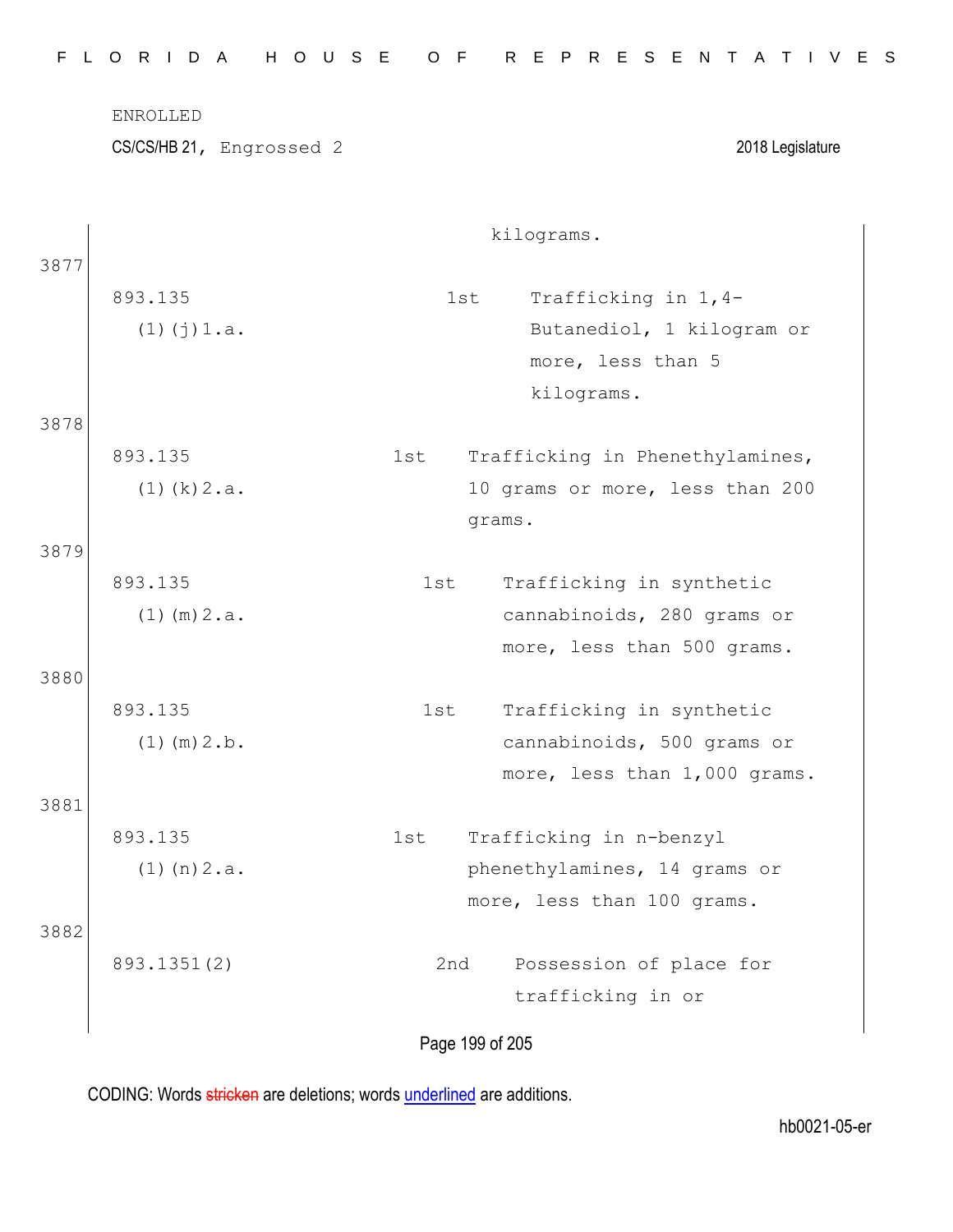|      | CS/CS/HB 21, Engrossed 2 |     | 2018 Legislature              |
|------|--------------------------|-----|-------------------------------|
|      |                          |     | manufacturing of controlled   |
|      |                          |     | substance.                    |
| 3883 |                          |     |                               |
|      | $896.101(5)$ (a)         | 3rd | Money laundering,             |
|      |                          |     | financial transactions        |
|      |                          |     | exceeding \$300 but less      |
|      |                          |     | than \$20,000.                |
| 3884 |                          |     |                               |
|      | 896.104(4)(a)1.          | 3rd | Structuring transactions      |
|      |                          |     | to evade reporting or         |
|      |                          |     | registration                  |
|      |                          |     | requirements, financial       |
|      |                          |     | transactions exceeding        |
|      |                          |     | \$300 but less than           |
|      |                          |     | \$20,000.                     |
| 3885 |                          |     |                               |
|      | 943.0435(4)(c)           | 2nd | Sexual offender vacating      |
|      |                          |     | permanent residence;          |
|      |                          |     | failure to comply with        |
|      |                          |     | reporting requirements.       |
| 3886 |                          |     |                               |
|      | 943.0435(8)              | 2nd | Sexual offender; remains in   |
|      |                          |     | state after indicating intent |
|      |                          |     | to leave; failure to comply   |
|      |                          |     | with reporting requirements.  |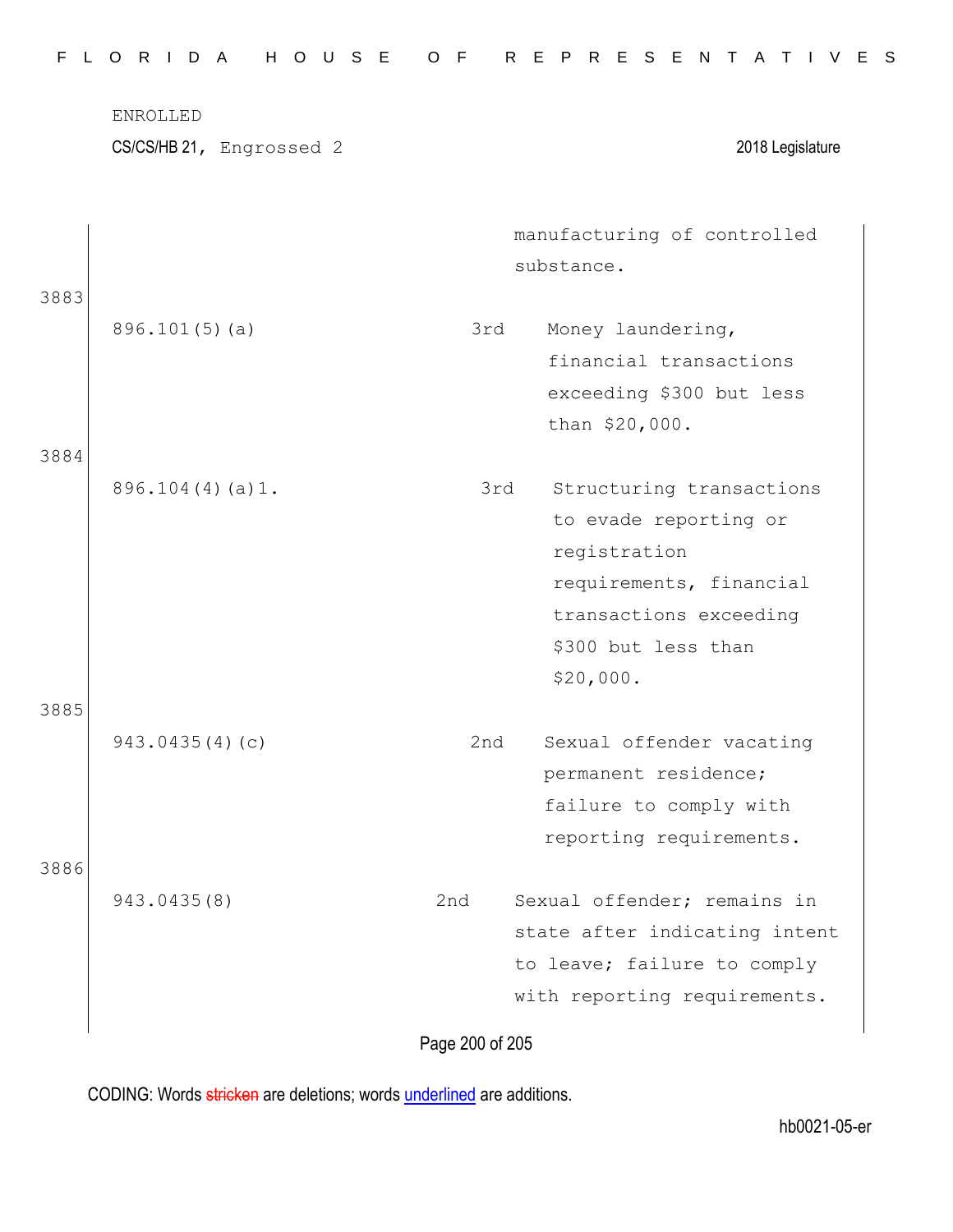|      | <b>ENROLLED</b><br>CS/CS/HB 21, Engrossed 2 | 2018 Legislature                               |
|------|---------------------------------------------|------------------------------------------------|
| 3887 |                                             |                                                |
|      | 943.0435(9)(a)                              | Sexual offender; failure<br>3rd                |
|      |                                             | to comply with reporting                       |
| 3888 |                                             | requirements.                                  |
|      | 943.0435(13)                                | 3rd<br>Failure to report or<br>providing false |
|      |                                             | information about a                            |
|      |                                             | sexual offender; harbor                        |
|      |                                             | or conceal a sexual                            |
|      |                                             | offender.                                      |
| 3889 |                                             |                                                |
|      | 943.0435(14)                                | Sexual offender; failure to<br>3rd             |
|      |                                             | report and reregister;                         |
|      |                                             | failure to respond to                          |
|      |                                             | address verification;                          |
|      |                                             | providing false registration                   |
|      |                                             | information.                                   |
| 3890 | 944.607(9)                                  | Sexual offender; failure to<br>3rd             |
|      |                                             | comply with reporting                          |
|      |                                             | requirements.                                  |
| 3891 |                                             |                                                |
|      | 944.607(10)(a)                              | Sexual offender; failure<br>3rd                |
|      |                                             | to submit to the taking                        |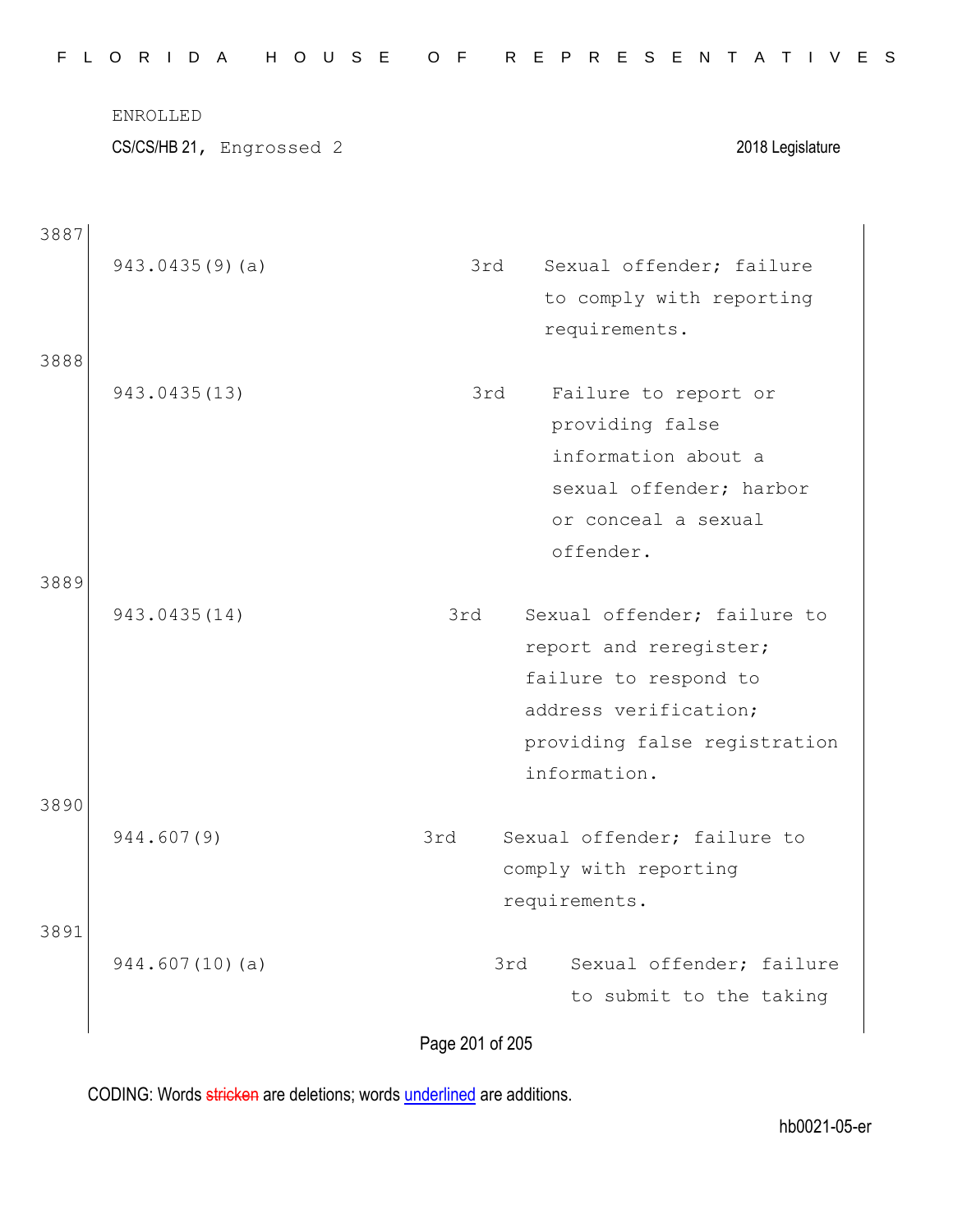|      | <b>ENROLLED</b><br>CS/CS/HB 21, Engrossed 2 |                 | 2018 Legislature                                                                                                                                     |
|------|---------------------------------------------|-----------------|------------------------------------------------------------------------------------------------------------------------------------------------------|
| 3892 |                                             |                 | of a digitized<br>photograph.                                                                                                                        |
|      | 944.607(12)                                 | 3rd             | Failure to report or<br>providing false<br>information about a sexual<br>offender; harbor or<br>conceal a sexual offender.                           |
| 3893 | 944.607(13)                                 | 3rd             | Sexual offender; failure to<br>report and reregister;<br>failure to respond to address<br>verification; providing false<br>registration information. |
| 3894 | 985.4815(10)                                | 3rd             | Sexual offender; failure<br>to submit to the taking<br>of a digitized<br>photograph.                                                                 |
| 3895 | 985.4815(12)                                | 3rd             | Failure to report or<br>providing false<br>information about a<br>sexual offender; harbor<br>or conceal a sexual                                     |
|      |                                             | Page 202 of 205 |                                                                                                                                                      |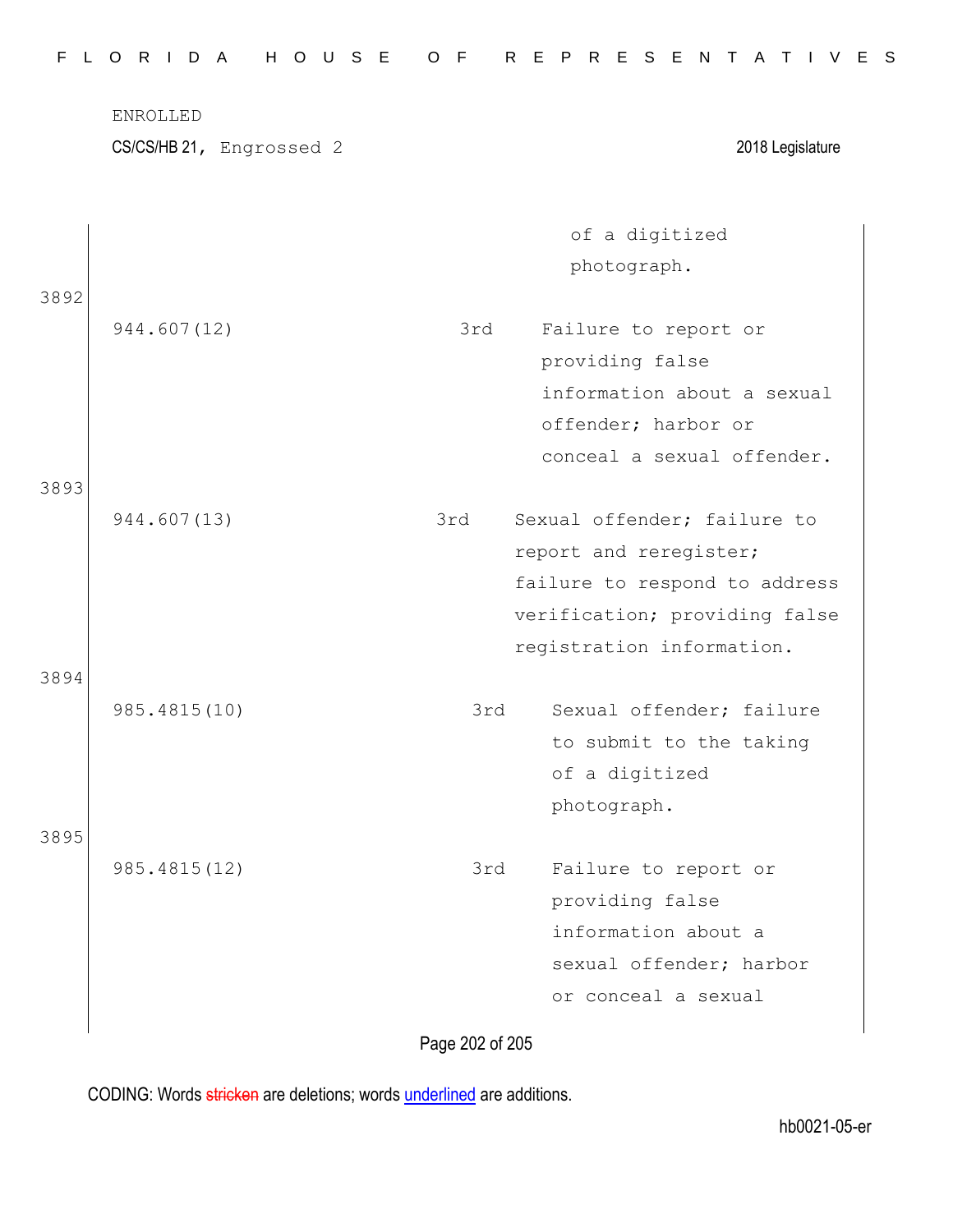|  |  |  | FLORIDA HOUSE OF REPRESENTATIVES |  |  |  |  |  |  |  |  |  |  |  |  |
|--|--|--|----------------------------------|--|--|--|--|--|--|--|--|--|--|--|--|
|  |  |  |                                  |  |  |  |  |  |  |  |  |  |  |  |  |

ENROLLED

CS/CS/HB 21, Engrossed 2 2018 Legislature

|      |                                                                  |     | offender.                                                        |
|------|------------------------------------------------------------------|-----|------------------------------------------------------------------|
| 3896 |                                                                  |     |                                                                  |
|      | 985.4815(13)                                                     | 3rd | Sexual offender; failure to                                      |
|      |                                                                  |     | report and reregister;                                           |
|      |                                                                  |     | failure to respond to                                            |
|      |                                                                  |     | address verification;                                            |
|      |                                                                  |     | providing false registration                                     |
|      |                                                                  |     | information.                                                     |
| 3897 |                                                                  |     |                                                                  |
| 3898 |                                                                  |     |                                                                  |
| 3899 |                                                                  |     |                                                                  |
| 3900 | Section 20. For the 2018-2019 fiscal year:                       |     |                                                                  |
| 3901 | (1)                                                              |     | The nonrecurring sum of \$27,035,532 is appropriated             |
| 3902 | from the Federal Grants Trust Fund to the Department of Children |     |                                                                  |
| 3903 | and Families for expenditure of funds related to the second year |     |                                                                  |
| 3904 | of the State Targeted Response to the Opioid Crisis grant, to    |     |                                                                  |
| 3905 | increase access to treatment, reduce unmet treatment needs, and  |     |                                                                  |
| 3906 | reduce opioid overdose-related deaths through prevention,        |     |                                                                  |
| 3907 | treatment, and recovery activities.                              |     |                                                                  |
| 3908 | (2)                                                              |     | To enhance the entire substance abuse continuum of               |
| 3909 |                                                                  |     | care, the sum of \$14,626,911 in recurring funds is appropriated |
| 3910 |                                                                  |     | from the General Revenue Fund to the Department of Children and  |
| 3911 | Families for community-based services to address the opioid      |     |                                                                  |
| 3912 | crisis, including, but not limited to, outreach, addiction       |     |                                                                  |
| 3913 | treatment, and recovery support services. Funding under this     |     |                                                                  |
|      |                                                                  |     |                                                                  |

Page 203 of 205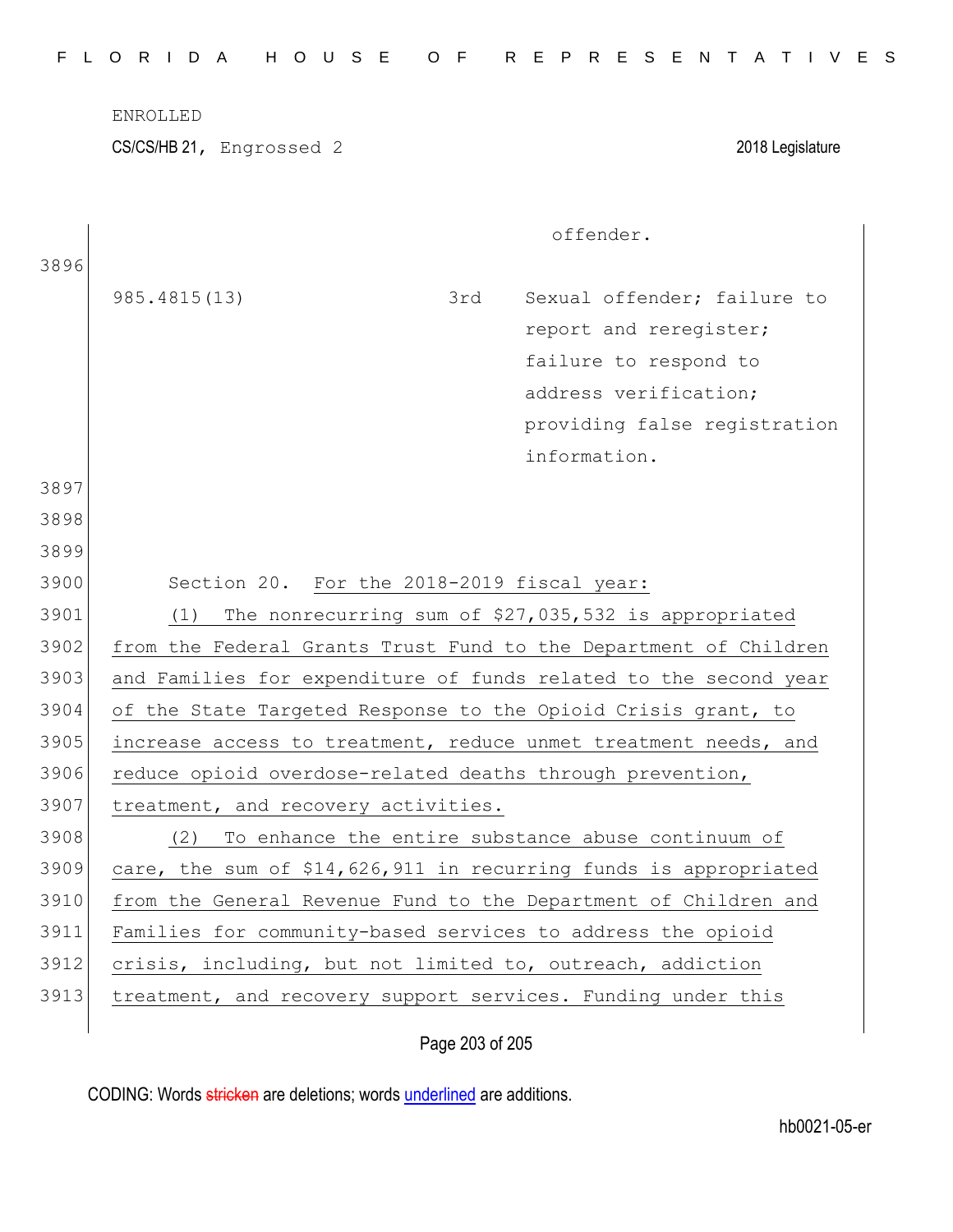ENROLLED CS/CS/HB 21, Engrossed 2 2018 Legislature

| 3914 | subsection shall be used to expand capacity to increase access   |  |  |
|------|------------------------------------------------------------------|--|--|
| 3915 | to and reduce waitlists for treatment; increase efforts to       |  |  |
| 3916 | effectively engage and retain in treatment youth, pregnant       |  |  |
| 3917 | women, high-risk populations, and high utilizers of acute care   |  |  |
| 3918 | services; and further develop a recovery-based model of care.    |  |  |
| 3919 | Funding for specific services may include, but are not limited   |  |  |
| 3920 | to, case management, residential services, outpatient services,  |  |  |
| 3921 | aftercare services, and medication-assisted treatment.           |  |  |
| 3922 | Medication-assisted treatment may include, but is not limited    |  |  |
| 3923 | to, methadone, buprenorphine, and naltrexone extended release    |  |  |
| 3924 | injectable.                                                      |  |  |
| 3925 | The recurring sum of \$5,000,000 from the General<br>(3)         |  |  |
| 3926 | Revenue Fund is appropriated to the Department of Health for the |  |  |
| 3927 | purchase of emergency opioid antagonists to be made available to |  |  |
| 3928 | emergency responders.                                            |  |  |
| 3929 | The recurring sum of \$6 million from the General<br>(4)         |  |  |
| 3930 | Revenue Fund is appropriated to the Office of State Court        |  |  |
| 3931 | Administrator for medication-assisted treatment of substance     |  |  |
| 3932 | abuse disorders in individuals involved in the criminal justice  |  |  |
| 3933 | system, individuals who have a high likelihood of becoming       |  |  |
| 3934 | involved in the criminal justice system, or individuals who are  |  |  |
| 3935 | in court-ordered, community-based drug treatment. Such           |  |  |
| 3936 | medication-assisted treatment may include, but is not limited    |  |  |
| 3937 | to, methadone, buprenorphine, and naltrexone extended release    |  |  |
| 3938 | injectable.                                                      |  |  |

Page 204 of 205

CODING: Words stricken are deletions; words underlined are additions.

 $\overline{\phantom{a}}$